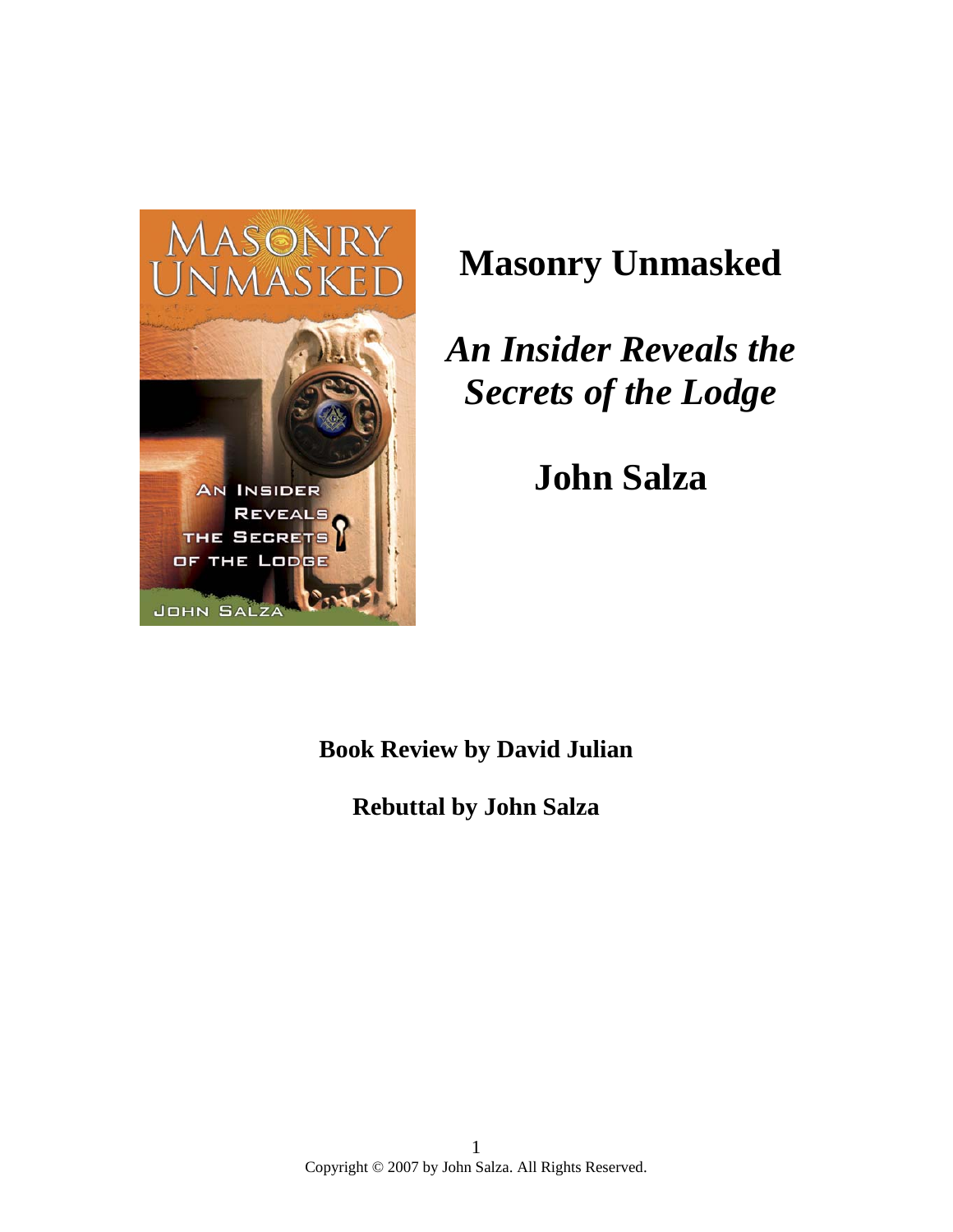**Freemason David Julian of the Grand Lodge of Washington wrote a 64-page review of John Salza's best-selling book** *Masonry Unmasked: An Insider Reveals the Secrets of the Lodge* **and posted it on his website www.dayjewel.com. John was alerted to the book review by a patron of www.ScriptureCatholic.com and contacted Mr. Julian about it. In the following pages, John responds to Mr. Julian's review (all 64 pages of Julian's review, unedited, are contained herein).** 

### **Warning: This dialogue is 159 pages.**

J. Salza: I am honored that Mr. Julian felt it necessary to write a 64-page review of my book *Masonry Unmasked*. After all, the book is threatening to Masons like Mr. Julian, and has helped lead many Christian men out of the lodge (I receive emails from men telling me so on a monthly basis). However, I am disappointed that Mr. Julian did not initially send me a copy of his review. I had to find it on the Internet, and then contact Mr. Julian directly about it. Hopefully, Mr. Julian will be more straightforward with me and other opponents of Freemasonry in the future.

I am also not surprised by the content of Mr. Julian's review. Like most other Masonic apologists, Mr. Julian takes the same, tired approach of defending Freemasonry using *ad hominem* argumentation: Julian assails his opponent's character rather than directly answering his contentions. This is pervasive among Masonic apologists as I explain on page 190 of my book. David Julian is one of the weaker Masonic apologists I have faced.

As a preparatory measure, let me alert the readers to the ways in which Mr. Julian uses *ad hominem* argumentation throughout this dialogue:

- He says that I lack "experience" in Freemasonry (even though I have studied Masonry for ten years; was a Mason for three years; and, was authorized by the Grand Lodge of Wisconsin to teach Masonic ritual by virtue of being awarded the Proficiency Card - a credential that Mr. Julian never received from his Grand Lodge)
- He says that I "misinterpret" Freemasonry's rituals (even though my interpretations are nothing more than restatements of the Masonic rituals approved by his own Grand Lodge and the Grand Lodges throughout the country, not to mention consistent with the interpretations of the most popular Masonic authorities and commentaries, as we will see below)
- He says that I am "spiritually immature" (even though he has never met me and has no idea about my spirituality)
- He says that I am a "self-confessed liar" (even though I back up every one of my arguments with quotations from Masonic ritual, the Masonic Bible and other recognized Masonic authorities)
- He also denigrates my faith in the Catholic Church (even though I have never attacked Mr. Julian's Protestant faith)

As you will see, Mr. Julian also inundates his readers with an incredible amount of useless information as if the quantity of his writing will win his case for him. A person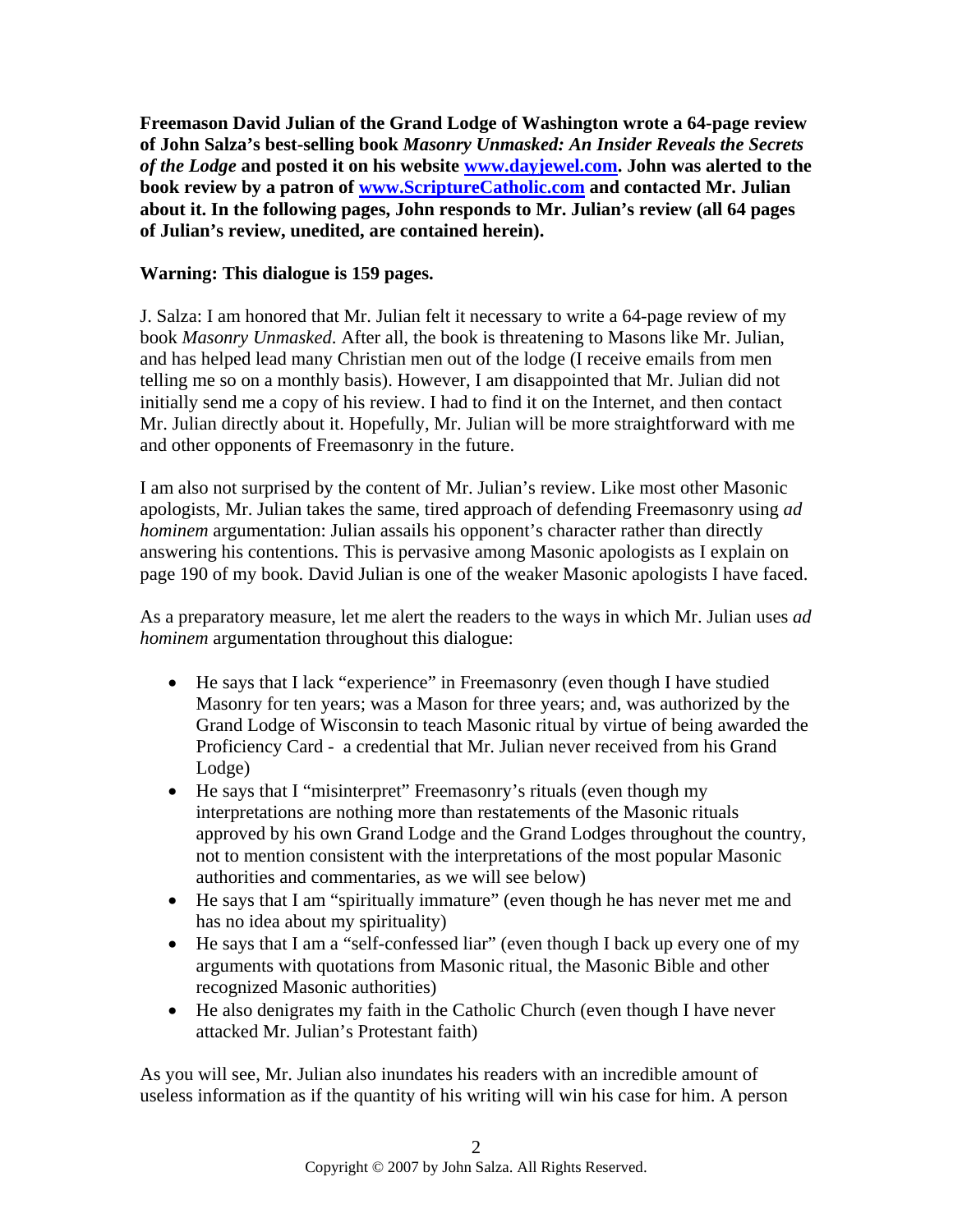has a tendency to do this when his arguments are weak. It is very difficult to dialogue with someone who does not want to address the real issues, and instead rants and raves about crusades, cosmology and corruption in the Catholic Church. By repeatedly diverting the arguments to criticisms about the Church, Mr. Julian reveals his true colors: is an anti-Catholic demagogue who has no interest in having a genuine dialogue about Freemasonry.

Here is another important fact: Mr. Julian never says that my quotations from Masonic ritual, the Masonic Bible or any other Masonic authority are fabricated or erroneous. That is because Mr. Julian knows they are accurate. Instead, because the material I present is so damning to Freemasonry, Mr. Julian is forced to accuse me of "misrepresenting" what Masonic ritual "really teaches" as he assails my character.

For example, even though Masonic ritual and many other Masonic writings teach the religious doctrine of "the resurrection of the body," Mr. Julian denies this reality. By denying what is written in black and white, Mr. Julian reveals that he, not me, is the one misrepresenting what Masonry really teaches. This, of course, strips Mr. Julian of credibility. Because Mr. Julian denies what Freemasonry teaches (which you will see below), it is impossible to have an honest dialogue with him. Thus, this is my final correspondence with David Julian on the subject of Freemasonry.

Going forward, I will focus my efforts on Masons who profess a real love for Jesus Christ, a desire for truth, and a willingness to honestly address Freemasonry's teachings. I also look forward to engaging Masons who conduct themselves like gentlemen when defending Freemasonry. Evidently, Freemasonry has not taught Mr. Julian the same. I hope he learns something positive from this dialogue.

The following pages will suffice to reveal the truth about David Julian – a professing Christian - and his views on Christianity and Freemasonry. In these pages, Mr. Julian reveals that he rejects the exclusive claims of Jesus Christ, the inspiration of Sacred Scripture and any type of religious authority. In fact, Mr. Julian tells us that he doesn't believe in objective truth. These views, of course, are repugnant to the beliefs of any informed Christian, Catholic or Protestant. In short, Mr. Julian's faith is in the religion of Freemasonry, not Jesus Christ.

#### *About the author of the book*

D. Julian: Even though there are somewhere between three and five million Freemasons in the US who understand the basic principles of Freemasonry; recognize that Freemasonry is an adjunct to religion, not a religion of its own; and find no conflict between their Christianity and Freemasonry, every now and then one comes along who just doesn't seem to get it. John Salza says he is a lifelong (Roman) Catholic and former Freemason, Shriner, and Blue Lodge Officer. He is also an apologist for Roman Catholic Church beliefs and teachings as outlined in his 2005 book *The Biblical Basis for the Catholic Faith*, and he is the creator of the website *scripturecatholic.com*. Salza is also a *self-confessed liar*, although he claims he was misled into lying. So consider the source.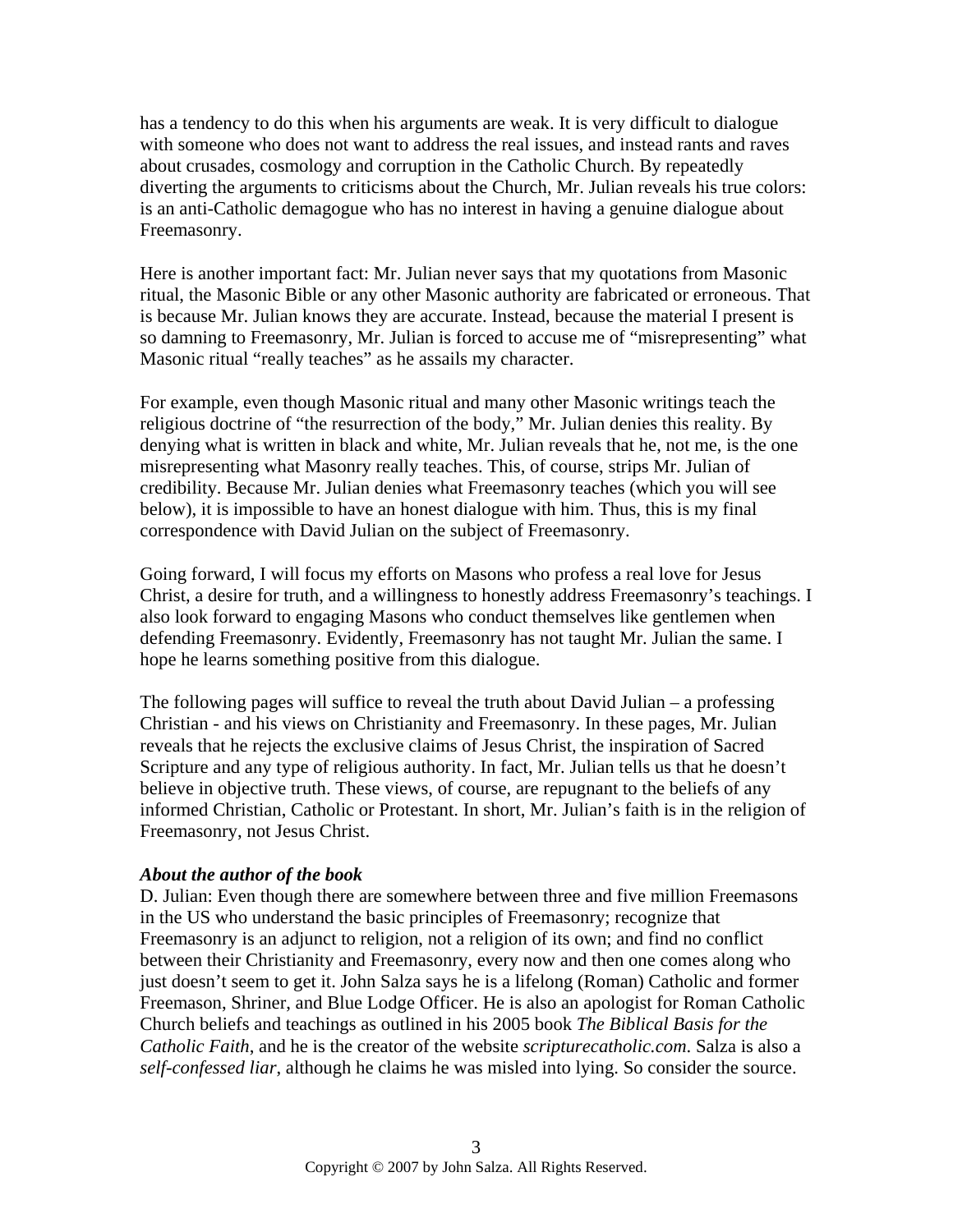J. Salza: Mr. Julian begins his review by claiming that there are three to five million Masons in the U.S.A. who understand Freemasonry and don't find a conflict between it and Christianity. Evidently, Mr. Julian believes he can speak for the individual beliefs of each of these men, even though he most certainly doesn't have a clue what most of these men believe about Jesus Christ. The fact is, many of these three to five million men are not even Christian, and yet Mr. Julian can claim with confidence that they find no conflict between Freemasonry and Christianity. For many of them, they don't find a conflict *because they don't even believe in Christianity.* As Mr. Julian must admit, you don't have to believe in Jesus Christ to be a Mason. This is one of many examples of how Mr. Julian builds his case upon unproven assumptions. Get used to this as you read Mr. Julian's review.

The other problem with Mr. Julian's argument is that of the purported three to five million Masons in America, (this statistic comes from Freemasonry and cannot be verified), most of these men are not active members in their lodges, as Mr. Julian would even admit. Most men, after being initiated into Freemasonry, never come back to participate in their lodge rituals. This means that most men do not know what Masonic ritual really teaches. Therefore, it is disingenuous for Mr. Julian to claim that all these Masons understand Freemasonry and don't find a conflict between the lodge and their faith. The fact is, most men probably do not return to their lodges *because* of the religious conflicts Masonry presents.

Mr. Julian then says, "every now and then one comes along who just doesn't seem to get it." Every now and then? Mr. Julian must not be aware of the fact that almost every single Christian church that has ever investigated the teachings of Freemasonry has not yet failed to condemn it. These include the Lutherans, Pentecostals, Christian Reformed, Church of the Nazarene, Holiness churches, Quakers, Mennonites, Methodists, Church of the Brethren, Assemblies of God, Wesleyans, Regular Baptists and the Salvation Army, to name a few. In fact, most Christian men do *not* join the lodge because they *know* about these prohibitions. Mr. Julian makes it sound like the Christian men who leave the lodge are some kind of oddballs, but if he believes that Christian opposition is rare, then we know who the oddball really is.

Mr. Julian then says, "Salza is also a self-confessed liar, although he claims he was misled into lying. So consider the source." Here is the beginning of much inflammatory language from Mr. Julian. I will not respond in kind, other than to say that the only "source" your readers should "consider" is the Masonic rituals and other authorities I present in my book and will present in this dialogue. So let us begin.

#### *About the author of this review*

D. Julian: V. W. David S. Julian is a Past Master of Daylight Lodge #232, Past Musician of St. John's Lodge #9, Member of Walter F. Meier Lodge of Research # 281, Honorary Past Master of Century Lodge #208, Past Cochairman of the Leadership Training Committee, Past Deputy of the Grand Master for District #5, Past Grand Musician, Past Grand Organist, and Past Grand Bible Bearer, all of the Grand Lodge of Free and Accepted Masons of Washington. He is also the author of *David vs. Goliath?* a book that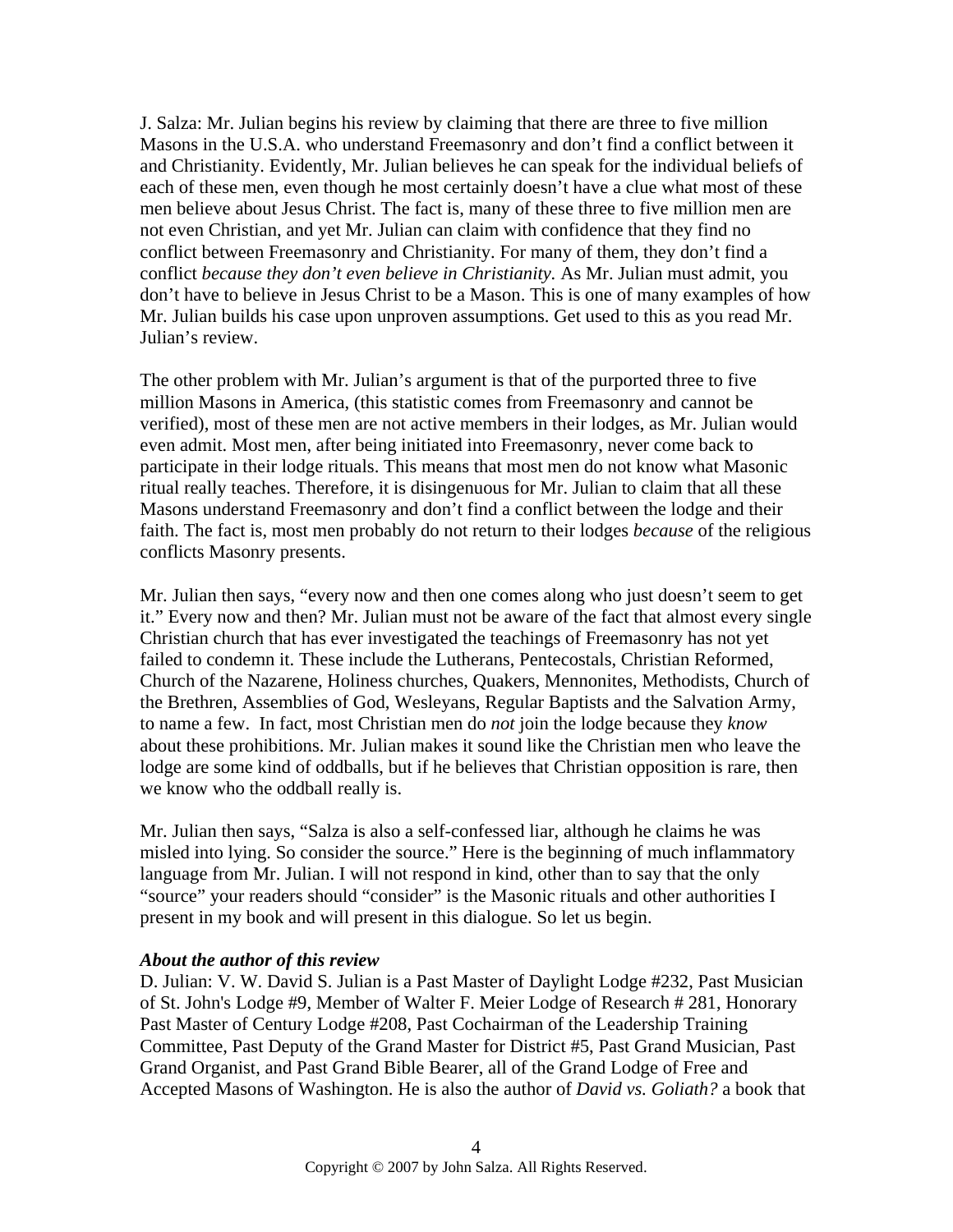definitively answers the question: *Can a Christian be a Freemason?* while exposing anti-Masonic charlatans, world conspiracy whacko's, and profit-making online bookstore "businesses masquerading as ministries" that is available free on the Internet at his *dayjewel.com* web site.

#### *About the author of Masonry Unmasked*

J. Salza: John Salza is a former 32<sup>nd</sup> Degree Freemason and Shriner. He was a member of James M. Hays Lodge #331 and Nathan Hale Lodge #350 in Milwaukee, Wisconsin where he served as Junior Deacon, Senior Deacon and Junior Warden. The Grand Lodge of Wisconsin award Salza a Proficiency Card which authorized him to teach Masons how to perform the Three Degrees of Freemasonry. In addition to teaching Freemasonry's degrees in schools of instruction, Salza proposed many changes to Wisconsin's Masonic ritual which were adopted by the Grand Lodge of Wisconsin. Salza also performed in major degree roles in the Scottish Rite of Freemasonry and the Ritualistic Divan of the Ancient Arabic Order Nobles of the Mystic Shrine. After leaving Freemasonry in 1999, Salza devoted himself to Catholic apologetics. He is the author of *The Biblical Basis for the Catholic Faith*, *The Biblical Basis for the Papacy*, *The Biblical Basis for the Eucharist* (2008), as well as *Masonry Unmasked: An Insider Reveals the Secrets of the Lodge*. Salza is a popular speaker and writer, and has his own daily radio feature on Relevant Radio called "Relevant Answers."

#### *A brief foreword from the reviewer*

D. Julian: Somewhere along the line John Salza started to question whether his personal religious beliefs were in conflict with what he calls *"the religious and moral teachings of American Freemasonry".* It happens. Freemasonry isn't for everybody. If it were, all American men over the age of 21 (18 in some states) would be Freemasons. Then again, Roman Catholicism isn't for everyone. If it were, all 200 million Americans who call themselves Christians would be Roman Catholics. But I knew where this book was heading as soon as I read *"Many thanks to Duane Washum for helping me through the difficulties of severing ties with the Lodge, and for assisting me with the compiling and reviewing many of the Masonic authorities cited in this book."* My own book *David vs. Goliath?* is a point-by-point refutation of Washum's proven lies and total mischaracterization of Freemasonry -- and Christianity -- which Washum described like this: *"Obviously, you have not read enough of the bible you carry around as Grand Bible Bearer to understand that Christianity is not a religion..."* 

J. Salza: In the Preface to my book, I thanked a number of people who helped me sever ties with Freemasonry. One of those men was Duane Washum. Mr. Julian criticizes my book simply because I thanked Mr. Washum, even though my book has nothing to do with Mr. Washum. Mr. Julian, you can fight your battle with Mr. Washum on your own time. One thing before I leave this issue: Mr. Washum's ministry has had an open invitation for many years to publicly debate any Mason on the question of Freemasonry's compatibility with Christianity. Mr. Julian has yet to accept the challenge.

D. Julian: In order to maintain the façade of incompatibility, Washum, and now Salza, have to redefine terms that have had clear, concise, and common meanings for centuries,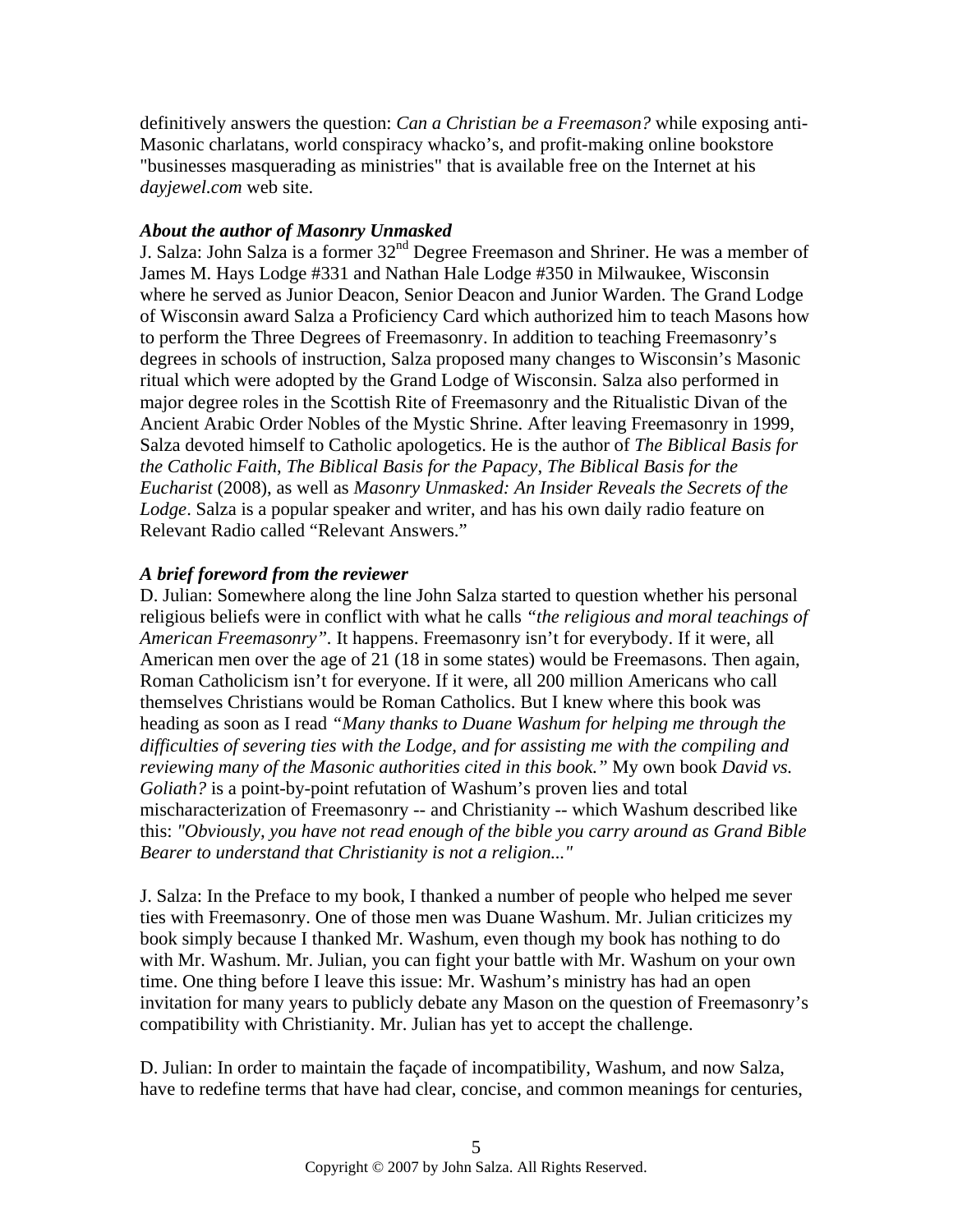into their own language of separatist Neofundamentalism. In their eyes, Christianity is not a religion, but Freemasonry is, which is the diametric opposite of the definitions you and I have come to know. That being said, it is important to recognize here that the opinions expressed herein that are not directly quoted from others are my own; nor are they the official opinions of any Lodge or Grand Lodge that I have ever attended, been a member of, or been an elected or appointed officer in; nor are they necessarily the opinions of any other Freemason, living or dead, in this or any other part of the world.

J. Salza: Mr. Julian says that the opinions he offers in his review of my book are not "official opinions of any Lodge or Grand Lodge that I have ever attended, been a member of, or been an elected or appointed officer in; nor are they necessarily the opinions of any other Freemason, living or dead, in this or any other part of the world." This is an incredible statement. Mr. Julian disclaims his entire case right from the beginning! If Mr. Julian's opinions are not official opinions of any Masonic Lodge, then why should we believe them? What relevance are they? Why do we care at all what Mr. Julian says? And why are Mr. Julian's opinions more valuable than mine?

Let me bring this dialogue back to where it needs to be. The Masonic material that I will present in this dialogue (as I have done in my book) *are* the official opinions of the various Grand Lodges from which I quote. Thus, unless Mr. Julian can find some other "official opinions of any Lodge or Grand Lodge" to rebut my arguments, this debate is over.

# *Chapter I -- My Masonic Credentials*

D. Julian: For any Freemason reading this book, red flags will go up beginning with the first page of the First Chapter. Salza says he went from Initiation to 32º Scottish Rite to Shriner between June 24, 1996, and December 7, 1996. It is very doubtful anyone moving on such a fast track would have any more than a superficial understanding of the nature of the fraternity. In addition, he received his Proficiency Card by learning all of the Lodge *"rod and floor work"* in all three degrees, something he describes as "*memorizing hundred pages of Masonic lectures, charges, and physical movements required to be made about the Lodge*," and he *"spent countless hours mastering the Masonic ritual"* all within one year of his initiation, and by his own admission, *"sooner than anyone in Wisconsin history."* 

I'm the first to admit that in many jurisdictions, Freemasonry was at a low point during the 1990's. The men who had joined the fraternity after World War II were beginning to die off at a rapid rate, and due to some questionable political choices, we essentially lost the whole generation of the Viet Nam War era. That led some jurisdictions to desperate measures like one-day conferrals of the Blue Lodge degrees, one or two day conferrals of the Scottish Rite degrees, and even dropping the Scottish Rite/York Rite requirement to join the Shrine. The attempt at accelerated Masonry soon backfired, however, when we realized that we had initiated, passed, and raised a bunch of warm bodies, not Freemasons. The fact that Salza could go from Junior Deacon to Master-elect (skipping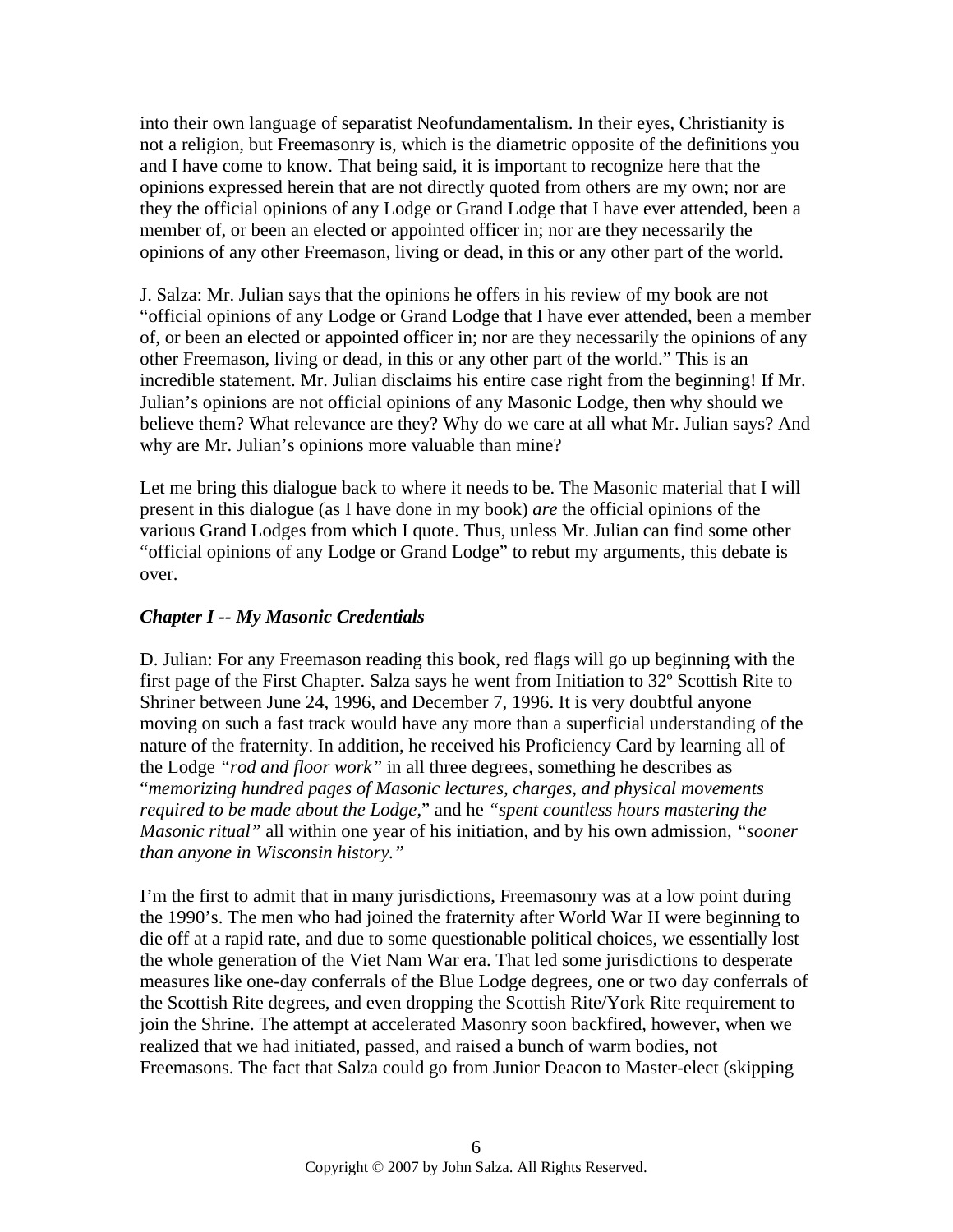Junior Steward, Senior Steward, Chaplain, Marshal, and Senior Warden) in 4 years clearly indicates that his was one of those desperate Lodges.

J. Salza: Mr. Julian argues that, because I went from an Entered Apprentice to a Shriner in six months, it is doubtful that I "would have any more than a superficial understanding of the nature of the fraternity." Mr. Julian, such an argument shows how desperate you are to undermine my credibility to prove your case. You are a master of *ad hominem* argumentation. Your ongoing tactic is to focus on the character or purported inexperience of your opponent instead of directly answering his contentions. This will not work with me.

First, all but the offices of Worshipful Master, Senior and Junior Warden are appointed positions in Wisconsin and most other states. Masons never have to be Stewards or Chaplains or Marshals to advance in Freemasonry. Our Worshipful Master, Mr. Blair Dixon, who happens to also be a  $33<sup>nd</sup>$  degree Mason, appointed me to the Junior Deacon's chair. Thereafter, I advanced to Senior Deacon and Junior Warden before becoming eligible to serve as Worshipful Master. Mr. Julian, are you criticizing Brother Dixon for appointing me directly to Junior Deacon? On what grounds? And should I have Brother Dixon contact you to discuss the matter?

Second, the Grand Lodge of Wisconsin awarded me the Proficiency Card which demonstrated my knowledge of Masonic ritual. Are you saying the Grand Lodge of Wisconsin erred in conferring upon me this distinction? Doesn't the Grand Lodge of Washington, to whom you swore an oath of fidelity, recognize the Grand Lodge of Wisconsin? Are you willing to publicize your criticism of the Grand Lodge of Wisconsin's decision to grant me the Proficiency Card? Also, Mr. Julian, did your Grand Lodge of Washington award *you* with a Proficiency Card or any similar honor? How have you been formally recognized for *your* proficiency in Masonic ritual?

Third, as Mr. Julian knows, there is little if any correlation between the time it takes to go through the degrees of Freemasonry and the knowledge one acquires of Freemasonry. Mr. Julian, let's stick with the objective teachings Masonic ritual and not the subjective experiences of individual Masons. I know many older Masons in their 70s and 80s who took years to go through the first three degrees and have been Masons for four and five decades. Many of these men knew much less about Freemasonry than the men with whom I was initiated. Perhaps Mr. Julian took longer to receive his degrees than I did, but does this mean he knows more about Freemasonry than me? Hardly, as even this dialogue will demonstrate. Mr. Julian, perhaps you can tell us how long one must study Freemasonry to be as knowledgeable as you? I have been studying Freemasonry for ten years, and my own Grand Lodge acknowledged by abilities while I was a Mason. But that is not enough for you? Mr. Julian, save the "inexperienced card" for someone else.

Finally, Mr. Julian says that the lodge that conferred upon me the three degrees must have been a "desperate lodge." What kind of silly argument is this? Has Mr. Julian ever been to James M. Hays Lodge No. 331 in Milwaukee, Wisconsin? Does he even know any Masons from this lodge? Is he aware that Hays Lodge was one of the most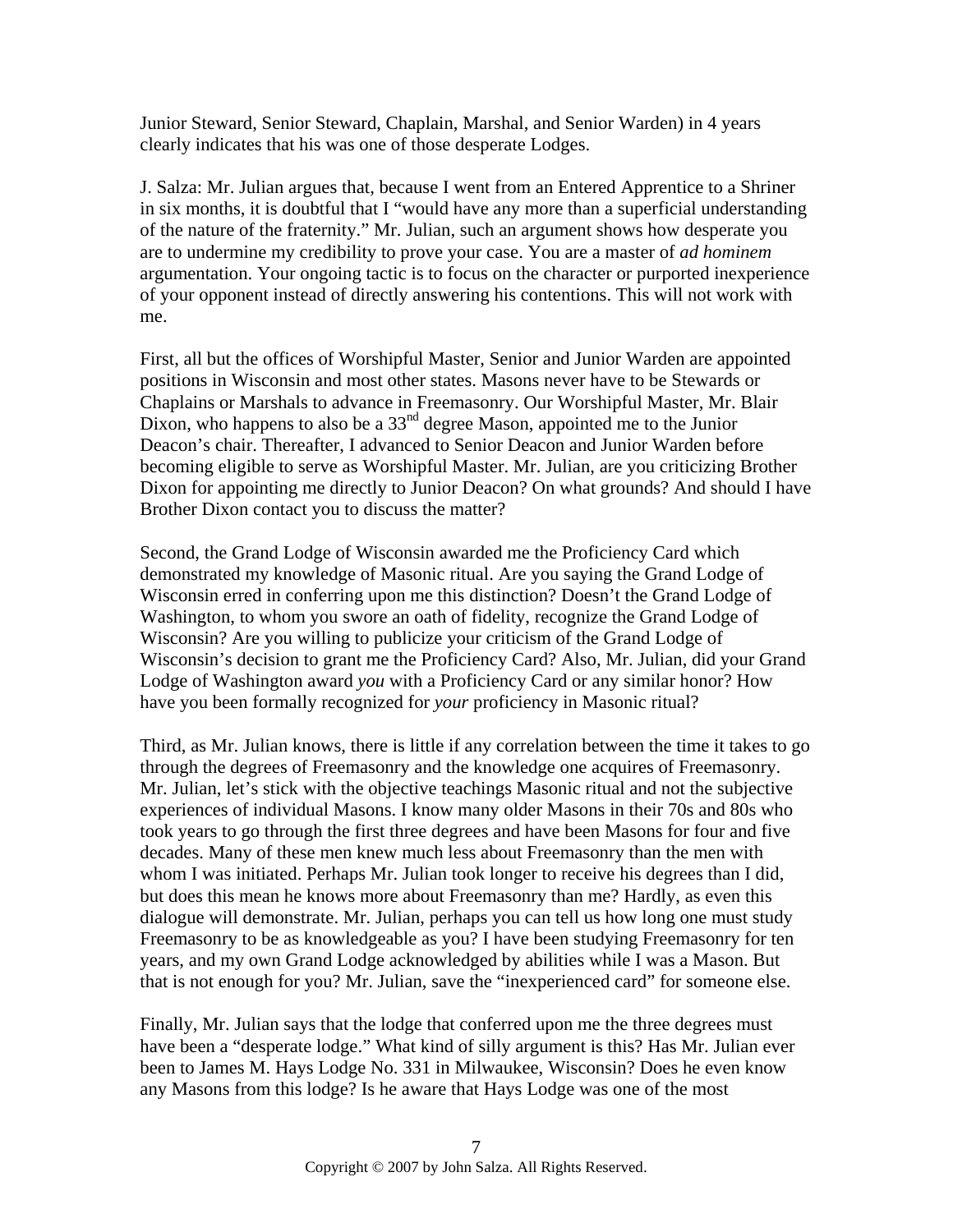prestigious Blue Lodges in the State of Wisconsin? Hays Lodge is the home of many prominent 33<sup>rd</sup> degree Masons including Al Iding, the Past Grand Master of Masons in Wisconsin (who supported my candidacy for the degrees and talked to me about becoming a Grand Lodge officer).

Mr. Julian, would you care to write Past Grand Master Iding and tell him that Hays Lodge is a "desperate lodge"? If you do, please post the Past Grand Master's response on your website for us to see. Here is Brother Iding's contact information:

> Allan E. Iding Past Grand Master of Masons in Wisconsin 555 East Wells Street, Suite 1900 Milwaukee, Wisconsin 53202-3800

Also, why not write the Grand Lodge of Wisconsin and tell them how they should not have granted me the Proficiency Card? Why not tell the Grand Lodge that its degree work is not up to your standards? Here is the Grand Lodge of Wisconsin's contact information:

> Grand Lodge F.&A.M. of Wisconsin 36275 Sunset Drive Dousman, Wisconsin 53118

The only thing "desperate" is Mr. Julian's defense of Freemasonry.

D. Julian: If Salza was doing all that degree work, where were all those newly-made Masons going? Salza says he occasionally would come across an anti Masonic article or web site but dismissed their attacks as religious fanaticism. He says he *"saw those people as intolerant, judgmental, Bible thumpers with whom I had nothing in common."*  Apparently now they are intolerant, judgmental, Bible thumpers with whom he has much in common. During his *"tenure"* Salza claims he *"frequently heard my Lodge brothers comment on the Catholic church's position on Masonry."* 

Masons reading this will find that statement quite strange, since all discussion about sectarian religion and partisan politics is forbidden from the Lodge room.

J. Salza: I never said I received this information inside the lodge room. I received it outside the lodge room. When I was solicited to join Freemasonry, I was told that the Catholic Church had changed her position on Freemasonry. I was continually fed this information even after my initiation.

D. Julian: Although it is not strictly forbidden, as a courtesy to other members, that policy is usually extended to the times immediately before and after the meetings. So the official position of the Roman Catholic Church (RCC) on Freemasonry would be of absolutely no interest to, and it certainly would not normally be a frequent topic for discussion by non-Catholic Masons.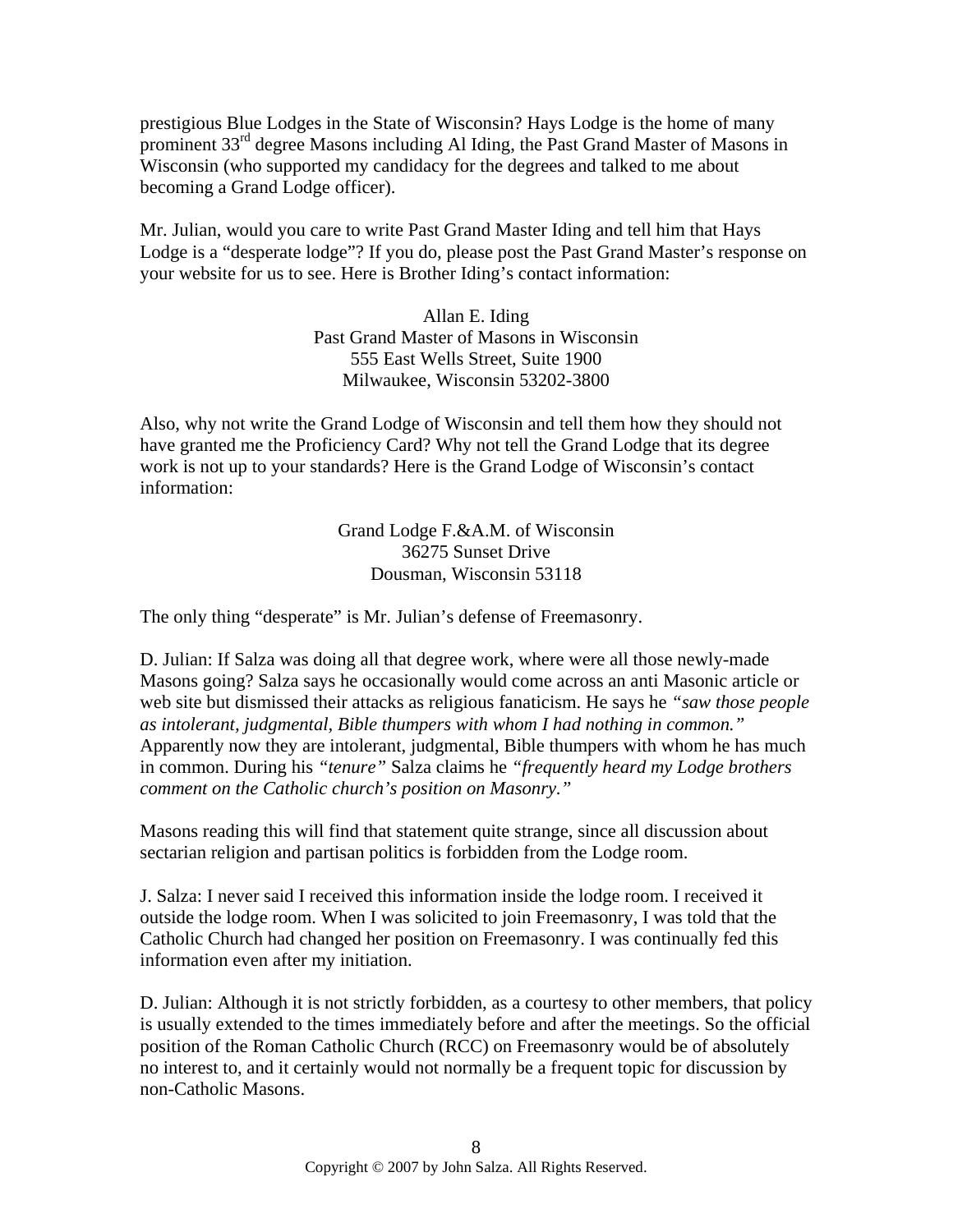J. Salza: Mr. Julian says that the Catholic Church's position is of no interest to Masons, and yet half of his review of my book is devoted to interpreting the Church's position on Freemasonry! Strange.

D. Julian: Even his Parish Priest had no objection to his membership in Freemasonry. But since he brought it up, lets clear up some of the confusion about the official position of the RCC. In a speech for Vancouver Grand Masonic Day, October 16, 1999, Dr. Gary Leazer, former Director of the Home Missions Board of the Southern Baptist Convention, said this:

A Freemason, Giuseppe Garibaldi, led the successful effort to crush the temporal power of the Pope in Italy, reducing the Roman Catholic Church's holding in Italy to the 109 acre Vatican City. This successful effort was a main catalyst for Pope Leo XIII's infamous encyclical, *Humanum Genus*, in 1884. It condemned Freemasonry as a "wicked force" and a "contagious disease" because freemasons: call for religious liberty; call for separation of [the Roman Catholic] Church and state; call for education of children by laymen rather than the [Roman Catholic] Church and; believe people have the right to make their own laws and elect their own government.

J. Salza: Now the purported Garibaldi land-grab is the motivation for Pope Leo XIII's condemnation of Freemasonry, according to Mr. Julian. Mr. Julian wants to make it sound like the Catholic Church's condemnation of Freemasonry is purely political. In this way, Mr. Julian thinks he can avoid addressing the real reasons for the Church's condemnation – that Freemasonry's teachings are contrary to Christian faith and morals. Mr. Julian, that approach is not going to work for you. On pages 142-153 of *Masonry Unmasked*, I provide quotes from 23 separate papal condemnations demonstrating that the grounds for the Church's position is *faith and morals*, not politics.

D. Julian: In addition, many Jesuits priests were active in the revolutions that liberated much of Latin America from the despotic control of the Holy Roman Empire. So it is no wonder the Catholic Church maintained a hostile relationship toward the Masonic fraternity. In 1981, this was the official position of the post-Vatican II Roman Catholic Church, as outlined in a letter to the Masonic Service Association, March 23, 1981 by Thomas C. Kelly, General Secretary, National Council of Catholic Bishops:

The Declaration of the Sacred Congregation for the Doctrine of the Faith, released February 17, 1981, is primarily a reminder of the principles of Canon Law governing the application of penalties and only in this way does it directly address the situation of an individual joining a Masonic association. The Declaration does not answer the question "What is the nature of a Masonic organization?" The focus is not on the association *per se*, but on the individual Catholic and his possible membership in a Masonic fraternity. The Declaration states that the general law of the Roman Catholic Church, issued in 1917 remains in effect, namely that a Catholic, under penalty of excommunication, is not to join any organization which plots against the church or legitimate civil powers. At the same time the Declaration reminds us that to incur excommunication, certain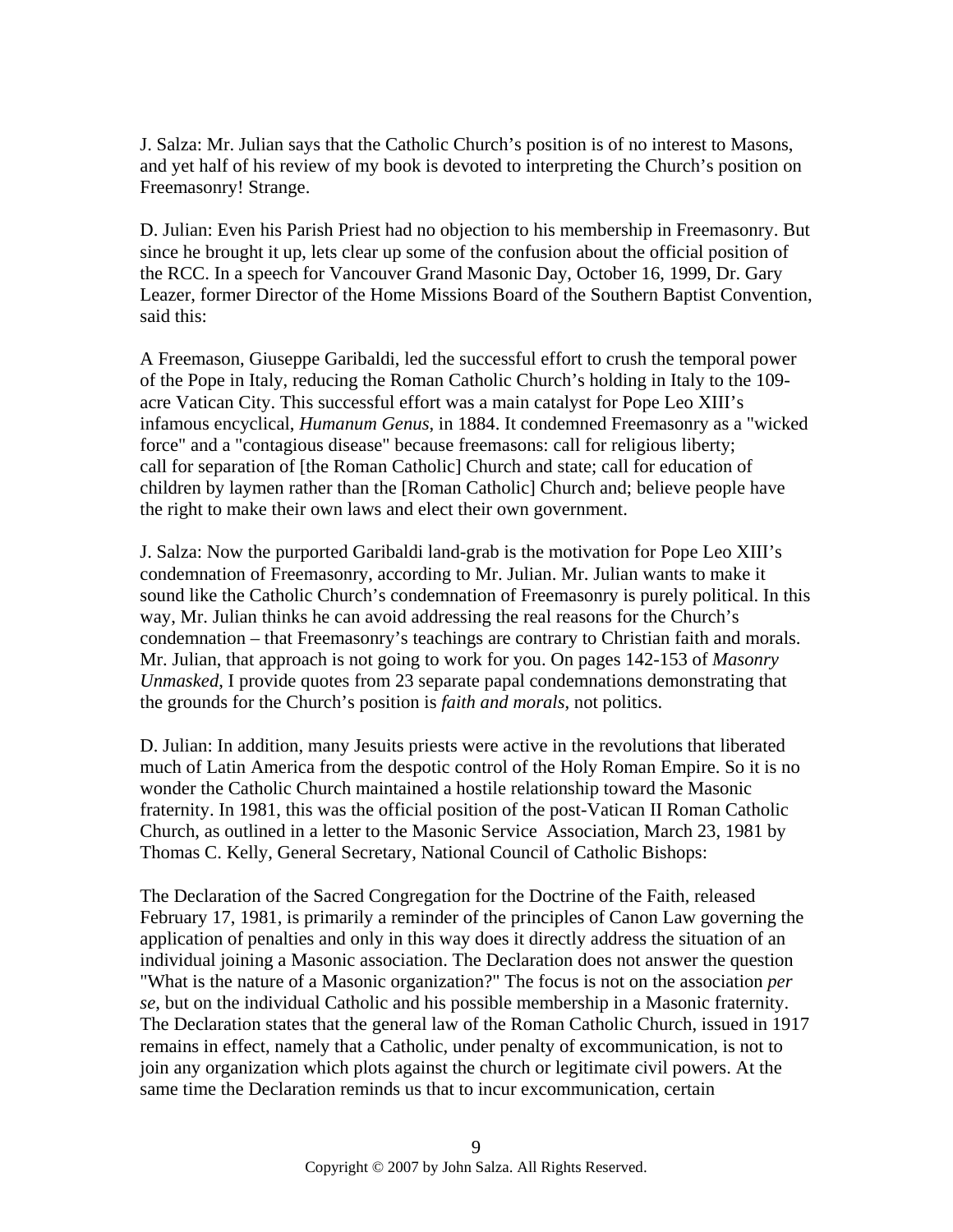requirements must be met. Among these, it seems clear, would be the fact that the association in question is one which actually plots against the Catholic Church or a legitimate government. I understand that this would not appear to be the case with Masonic fraternities in the United States.

J. Salza: Mr. Julian should do more homework. First, "the general law of the Roman Catholic Church, issued in 1917" does not "remain in effect." The 1983 Code of Canon Law has abrogated the 1917 Code. Second, it was precisely because of such speculations and erroneous opinions about the 1983 Code (as we see with Mr. Kelly) that the Congregation for the Doctrine of the Faith issued its condemnation of Freemasonry in 1983 (the evening before the 1983 Code became effective). This condemnation reiterated that the teachings of Freemasonry are irreconcilable with the Catholic faith. This is also why the Congregation declared that any Catholic who enrolls in a Masonic association is in a state of grave sin and may not receive the Eucharist. I am surprised that Mr. Julian would want to expose himself by arguing that the Church's opposition is political, for it further weakens his entire presentation.

D. Julian: In 1992, four years before Salza petitioned to join a Lodge, Brother Reid McInvale published a complete history of Roman Catholic Church Law concerning Freemasonry in *Transactions,* the official publication of the Texas Lodge of Research. From it we learn:

After the Second Ecumenical Council (Vatican II) there began clerical questioning of the church's condemnation of Masonry. In 1968 a book was printed in Spain entitled La Masoneria Despues del Concilio (Masonry after Vatican II). The author was a Jesuit Priest, Father J. A. Ferrer Benimeli, whose thesis was that regular Freemasonry should not be condemned. He condemned irregular Freemasonry only, since it was atheistic and anticlerical. The growing ambivalence of the church's position regarding Freemasonry became official in 1974 when Franjo Cardinal Seper, Prefect of the Congregation for the Doctrine of the Faith, sent letters to John Cardinal Krol of Philadelphia and others regarding the force and meaning of Canon 2335 of the 1917 Code of Canon Law. The Cardinal, doubtlessly prompted by the ecumenical fervor of the times, stated that the Canon still remained in force, but that since penal laws are subject to strict interpretation, excommunication would only be applicable to those Roman Catholics who joined organizations which actively plotted against the Roman Catholic Church. Given that Masonry does not plot against the Roman Catholic Church, the letter was interpreted by many to mean that the Cardinal's statement signaled that the ancient strictures against Roman Catholic membership in Masonry had been removed... While the apparent tolerance of American Catholics toward Masonry is encouraging, the Vatican and the US Conference of Bishops have made determinative rulings by which American Catholics at large are expected to abide. The final nail in the coffin of any possible near term rapprochement between the Catholic Church and Freemasonry appears to have been a declaration published in the official Vatican newspaper L'Osservatore Romano by Joseph Cardinal Ratzinger, ".... The faithful who enroll in masonic associations are in a state of grave sin and may not receive holy communion..."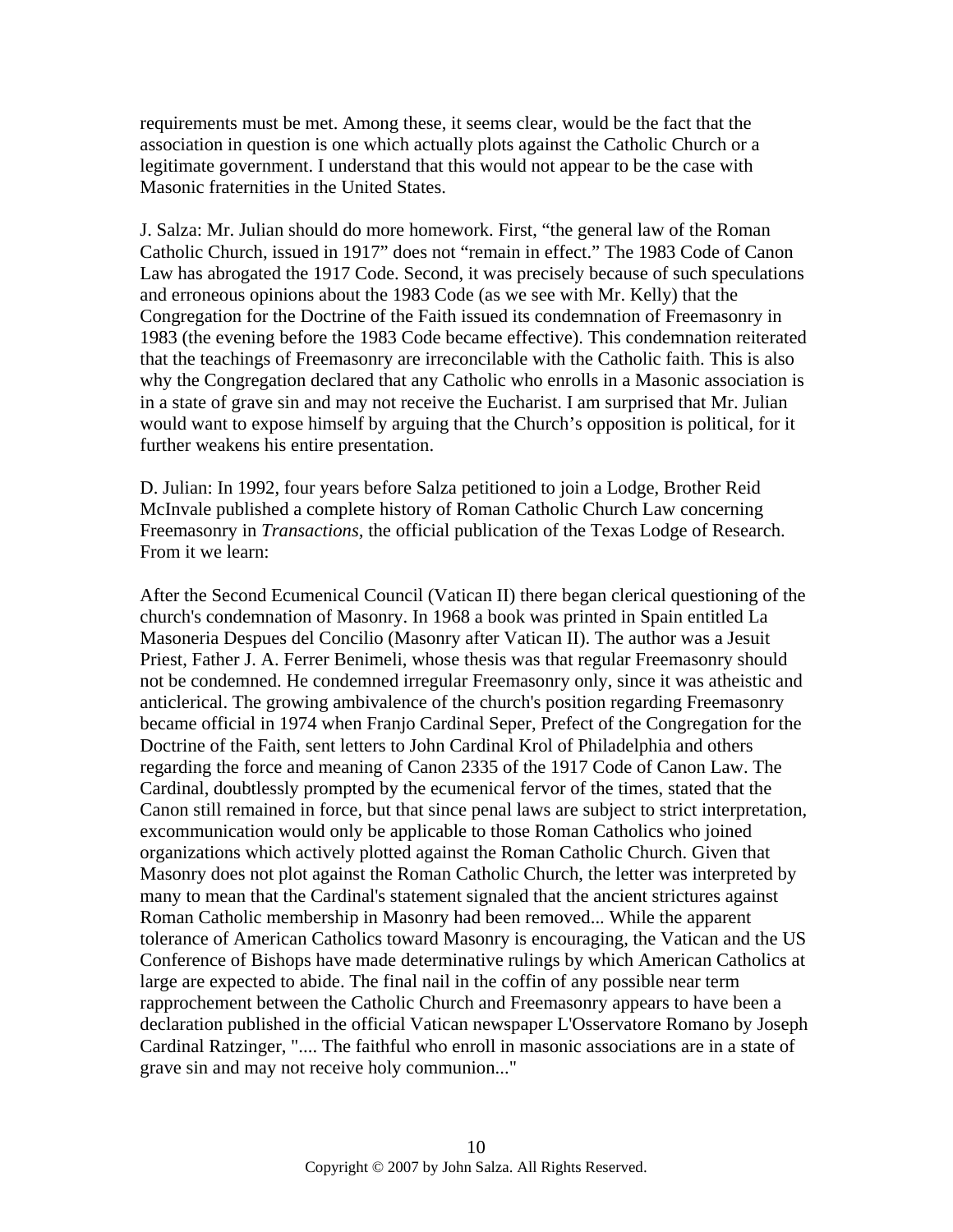J. Salza: For a more detailed and accurate presentation of the evolution of canon law on the question of Freemasonry, please see *Masonry Unmasked*, pages 153-166.

D. Julian: Apparently, as current Pope Benedict XVI, Joseph Ratzinger, the immediate past Prefect of the Congregation for the Doctrine of the Faith (formerly known as the Inquisition), has not changed the anti-Masonic stance he had when he was a Nazi soldier. Ironically, this same denouncement, *"in a state of grave sin and may not receive holy communion"*, was used for blatantly political purposes against certain liberal US Catholic politicians in a recent election.

J. Salza: Another digression for Mr. Julian. As you can see, Mr. Julian's anti-Catholic bias keeps coming out. After calling Pope Benedict a former "Nazi soldier" who headed what used to be the "Inquisition," he criticizes the Church for barring immoral politicians from receiving the Eucharist, calling it "blatant political purposes." Mr. Julian is probably not aware of St. Paul's warnings in 1 Corinthians 11:27-30 against making sacrilegious communions with the Body and Blood of Christ. Nevertheless, the Church's prohibition of grave sinners from receiving the Eucharist is our house, not yours, Mr. Julian. Can you please stick to the issue of Freemasonry? Moreover, to equate Joseph Ratzinger's forced participation in the Hitler Youth with being a "Nazi soldier" is an insult to the Vicar of Christ and shows just how low Mr. Julian is willing to go in his defense of Freemasonry (which, of course, has nothing to do with defending Freemasonry).

D. Julian: That means, in no uncertain terms, this particular instrument of torture is only used against those who deny the inerrancy of the Apostolic authority of the papacy, i.e., the Church's perceived political opponents. This is where Salza declares his true purpose for writing the book: *"I wasn't aware of any Catholic books that addressed the subject of Freemasonry. It seemed that all of the anti-Masonic books and Web sites were promoted by radical Christian fundamentalists."* After all, why should the Neofundamentalist Protestant *sola scriptura* crowd reap all the profits from the cottage industry of anti-Masonry, now booming again as the result of Dan Brown's megahit *The Da Vinci Code.* 

J. Salza: Mr. Julian continues to assess my motivations for writing the book, even though he has never discussed them with me. Mr. Julian says that my "true purpose" was to "reap all the profits from the cottage industry of anti-Masonry." More *ad hominem* argumentation from Mr. Julian. Mr. Julian, I can assure you that my motivations for revealing the heresies of Freemasonry are not financial. Nor do I enjoy receiving hate mail from Masons like you on a monthly basis, even with threats to my life. No, Mr. Julian, my motivation for unmasking Freemasonry is a love for Jesus Christ and a desire to reveal to the public how Freemasonry's teachings about God and eternal life are incompatible with the Christian faith.

D. Julian: On page 17, Salza, who by his own admission had only been a Freemason for less than four years, has the *cajones* to call himself *"an expert in Masonic ritual."* I personally know more than a dozen Masonic researchers from all over the world, some who have been studying the rich history and philosophy of the various Masonic orders for half a century or more. None would ever presume to characterize himself as an "expert,"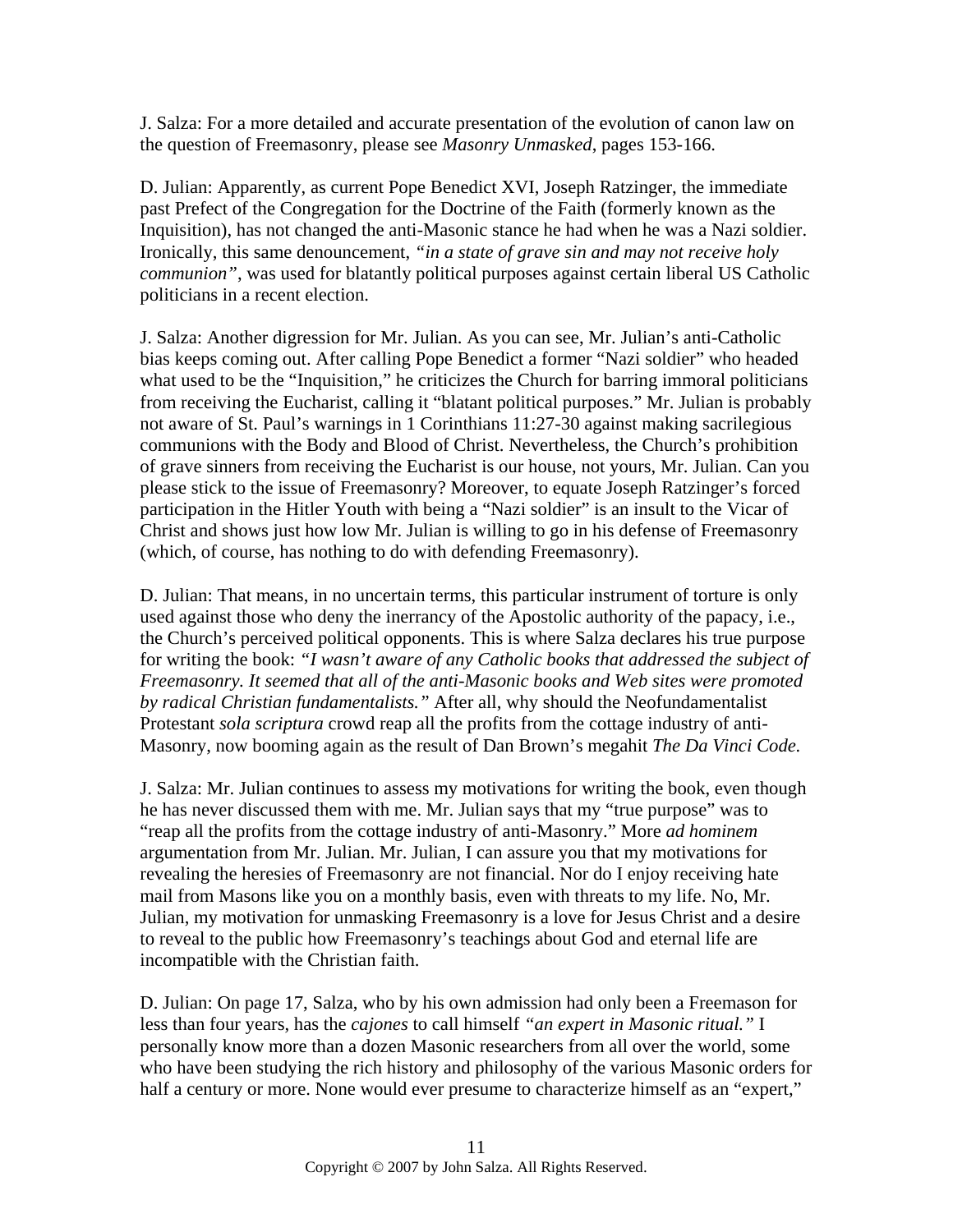even after a lifetime of study and participation. Obviously the memorization of hundreds of pages of text can hardly be defined as becoming an *"expert in Masonic ritual"*, any more than the rote memorizing of Bible verses can be defined as making one an expert in Christianity. When Salza finally does seek advice and counsel from his elders, what does he discover? *"Not one Mason was able to provide plausible answers. Most of them weren't even aware of the content of the Masonic Rituals! Many denied that the rituals taught religious ideas, even when I presented them chapter and verse. They told me I was taking it too far."* 

J. Salza: Mr. Julian continues to play the "inexperienced card." After his vulgar use of the term *cajones*, he indicts me for calling myself "an expert in Masonic ritual." Mr. Julian, it was the Grand Lecturer of the Grand Lodge of Wisconsin who called me "an expert in Masonic ritual." By calling me an "expert," he meant that I could perform every position of each of the three degrees of Freemasonry from memory (which I bet is much more than you can or could ever do). That means that I know what Freemasonry teaches in its rituals. If this weren't the case, then why did the Grand Lodge of Wisconsin authorize me to teach Masonic ritual in Schools of Instruction? Would the Grand Lodge of Wisconsin have conferred upon me the Proficiency Card? And while I was a Mason, Mr. Julian, would you have recognized my Proficiency Card status? Of course you would have. In fact, if you were a Mason in my jurisdiction of Wisconsin, *you would have taken instruction in Masonic ritual from me*. Let's quit debating credentials, Mr. Julian, and focus on what Freemasonry really teaches.

D. Julian: Does that mean the Past Masters, Grand Lecturer, and even the Grand Master - - the equivalent of Chief Executive Officer and Chairman of the Board of Directors -- did not know the contents of the degrees? Of course not!

J. Salza: J. Salza: In my book, I mention that when I was a Mason I sought the counsel of Past Masters, the Grand Lecturer and even the Grand Master of the Grand Lodge of Wisconsin, and none of them were able to reconcile the teachings of Freemasonry with Christianity. Mr. Julian responds by saying, "Does that mean that [these men] did not know the contents of the degrees? Of course not!" Once again, Mr. Julian feels confident in speaking for men he does not know and probably never met.

The fact is, when I presented these men the quote from the Third Degree, Wisconsin Multiple Letter Cipher (Wisconsin's Masonic ritual book) that teaches Freemasonry's "faith in the resurrection of the body," most of these men didn't know the ritual contained such a teaching! When I showed them the quotation in black and white (page 136), they either denied what they saw or told me not to worry about it. This ignorance is common among Masons. As I have already mentioned, most Masons do not return to their lodges after their initiation to learn its ritualistic teachings.

There was one prominent Mason who acknowledged that the Third Degree in Wisconsin Freemasonry teaches the "resurrection of the body." That person was Richard Black, Past Grand Master of Masons in Wisconsin. In fact, Mr. Black gave an address in May, 2000 in which he described the Third Degree as "a literal three part drama of living, dying and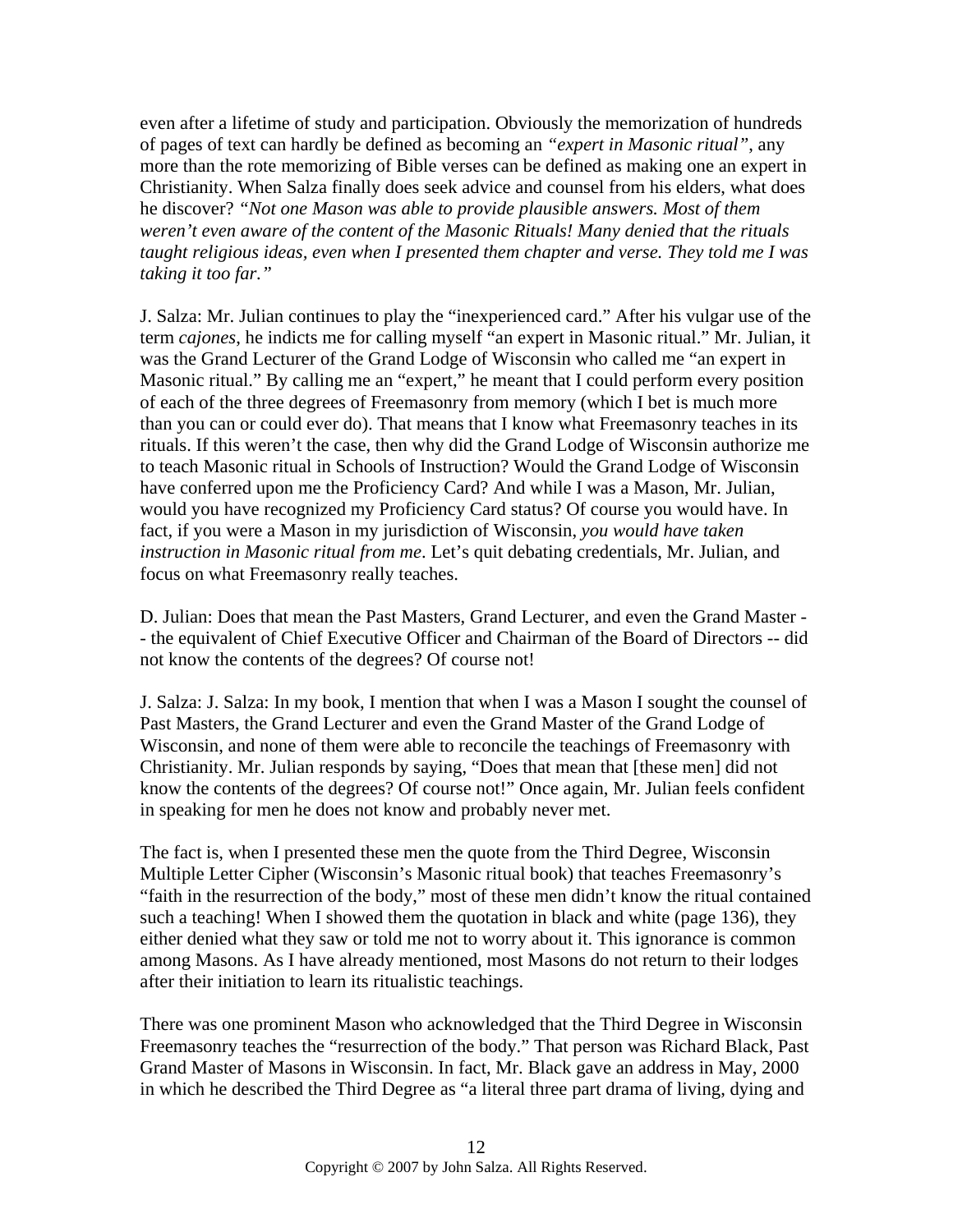being raised to life eternal." So, Mr. Julian, is Past Grand Master Black's interpretation incorrect? Do you know more than a Past Grand Master? Would you care to write Brother Black and tell him how erroneous his interpretation of the Third Degree is, or would you like me to do it on your behalf?

D. Julian: The degrees of Freemasonry are allegorical plays that teach moral lessons. They aren't history. And they aren't to be taken any more literally or seriously than the *"symbolic penalties."* 

J. Salza: Mr. Julian admits that the "degrees of Freemasonry are allegorical plays that teach moral lessons." But then he says that these "moral lessons" should not be taken "literally" or "seriously." What kind of organization says morality shouldn't be taken seriously? What kind of man would treat morality as a joke?

Also, Julian never explains what "moral lessons" are being taught in the lodge. But he knows that they include teachings on how Masons will be raised to the "celestial lodge above" by their "purity of life and conduct," as is taught in the Entered Apprentice degree. He also knows that this moral instruction includes injunctions against having "illicit carnal intercourse with a Master Mason's wife, mother, sister or daughter," as is taught in the Master Mason degree.

Mr. Julian also admits that Masons swear oaths with grisly "symbolic penalties" promising to adhere to and keep secret Masonry's code of moral conduct. Mr. Julian, do you mean that you swear oaths to God to abide by certain moral lessons, but that these lessons are not to be taken seriously? That, of course, is what you just said. Here is a real "moral lesson" for you: Swearing oaths to God about things that you are not to take seriously is rash swearing and amounts to blasphemy. Let's see how Mr. Julian extricates himself from this moral quagmire.

D. Julian: On page 19, Salza makes this statement: *"I found no evidence that any pope, cardinal, bishop, priest, or monk had ever been in Masonry."* Yet in my own study I found a Roman Catholic anti-Masonic organization that has called for the excommunication of dozens of members of Italian Masonic Lodges, ironically many of which work directly in or for the Vatican.

J. Salza: Mr. Julian, please share with us the fruits of your research. What "members of Italian Masonic Lodges" work "directly in or for the Vatican"? Please provide us with their names, titles and the source documents from which you are getting your information. Or are you just making this stuff up as you go? Is this another example of your gross overgeneralizations and fabrications in trying to prove a point you can't prove? We shall see.

D. Julian: Even when his own parish priest told him it was acceptable to be a Mason, still Salza was not satisfied. So he *"started looking for a priest who had actually studied the question. Unable to find any such priest..."* It is this dissatisfaction that it at the core of the problem. Not the problem of one becoming dissatisfied and leaving the Lodge, for, as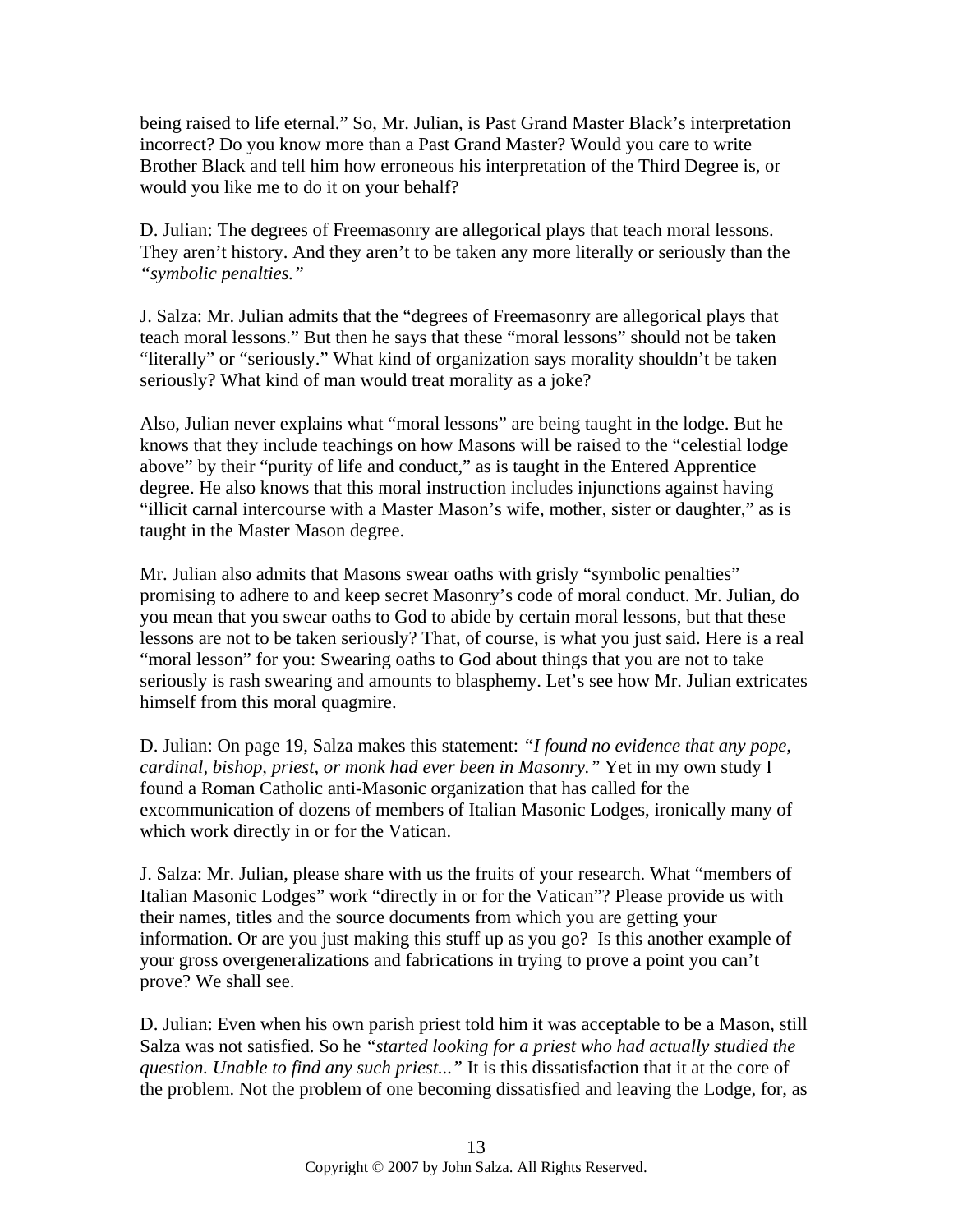I stated way back in the beginning, Freemasonry is not for everyone. The real problem is this: *why is it that a handful of departing Masons like Washum, Hilton, Harris, and now Salza cannot seem to leave the fraternity without trying to trash it, as they try to convince themselves and anyone else who will listen that their bizarre perceptions are right, while the perceptions of literally millions of other Masons and non-Masons are wrong?*

J. Salza: Again, Mr. Julian acts like there are only a "handful of departing Masons" who are trashing the lodge, even though almost every Christian church has unequivocally condemned Freemasonry. Mr. Julian, you would have much more credibility if you would at least admit the pervasive Christian opposition to Freemasonry, and then present your case. But instead, because you have no real defense of Freemasonry, you pretend that there are only a few oddball Christians out there who oppose the lodge, and then act like a real defense isn't worth presenting. This undermines your credibility, not mine.

D. Julian: To close this chapter, Salza asks two very good questions: *"Why, then, had my brothers told me that the Church now permitted membership, and why had my parish priest not known about the Church's position?"* The answer to both of those questions is hidden in definition of the word "semantics." Semantics is the study of word meanings. So when the pope issues an edict banning Catholic membership in "secret societies", does that edict apply to membership in all Masonic groups, even those that are not secret?

For example, publicly declaring one's membership in the Freemasons, especially in order to receive to advantageous treatment, is strictly forbidden in most European countries. The when's, where's and who's of Freemasonry are as tightly held as the secrets between attorney and client, or priest and confessor. So the Masonic fraternity in one of those countries might reasonably be defined as a "secret society." But in the United States, the when's, where's, and who's of Freemasonry are public information. Freemason's Lodges are identified by signs that say "Masonic Lodge" and have Square and Compasses emblems (usually with a letter "G" enclosed) conspicuously displayed, some so large that they cover the exterior wall of a two-story building. The actual locations of the Lodge buildings and their phone numbers are usually listed in the phone book. The members openly wear hats, jackets, ties, rings, watches, and lapel pins; and prominently display bumper stickers, car emblems, newsletters, and magazines -- with Masonic emblems prominently displayed on them -- and they post public notices with the times, dates, and locations of their meetings and other activities, many of which are open to the general public. You'd have to stretch the imagination pretty far to define US Freemasonry as a "secret society."

J. Salza: As usual, Mr. Julian misrepresents the Church's teaching. The Church doesn't condemn Freemasonry because Masonry is a "secret society." The Church condemns Freemasonry because its religious teachings are contrary to Christian faith and morals. Period. Mr. Julian acts like the Catholic Church doesn't know that the Masonic Lodge advertises in public through its buildings, signs, and emblems. This is irrelevant. The Jehovah's Witnesses and the Mormons do the same, and the Church condemns their heretical ideas as well. Moreover, it is Freemasonry's intention to keep its rituals secret. That is why it publishes them for Masons only in ciphered format and transmits much of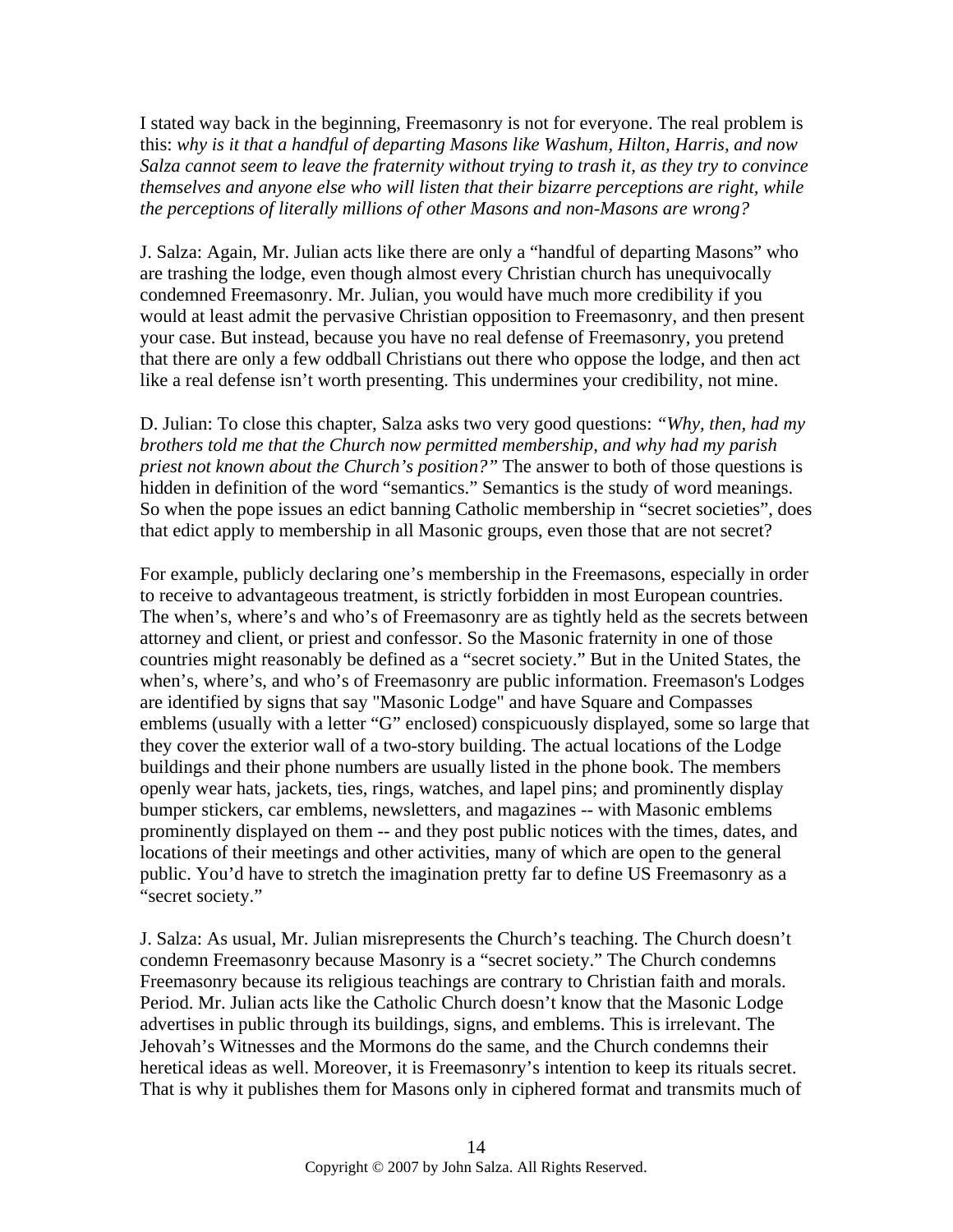its teaching through oral tradition. That is also why it requires its members to swear oaths behind the secrecy of the lodge door, promising to keep Masonry's teachings secret. To that extent, Mr. Julian, Freemasonry is a "secret society."

NB: Masonic apologists invariably try to defend Freemasonry by giving Masonry "labels." We see this with Mr. Julian's attempt to say Freemasonry is not a "secret society." Mr. Julian also does this when he argues that Freemasonry is not a "religion." He thinks that labeling something automatically provides the proper definition of what the something really is. The problem with that approach, of course, is that religious error is religious error, no matter what label you slap on it. When it comes to teachings about God and eternal life, we don't simply judge a book by its cover. We look at what the book actually teaches.

You can call Freemasonry a "fraternity," a "philanthropy," a "charity," whatever you want. This doesn't change that fact that Freemasonry's teachings about God and eternal life are incompatible with the Christian faith. Why? *Because Freemasonry teaches that a Mason can have eternal life without Jesus Christ.* This is the crux of the issue, Mr. Julian, and the basis for the Church's most severe condemnation.

D. Julian: The reason for all the confusion is that the edicts emanating from Rome about this are particularly vague. The following is a list and brief synopsis of bulls, edicts, *etc.*, issued by the Vatican regarding Freemasonry since 1964 (the entire list is published online at Gary Dryfoos' web.mit.edu/dryfoo/Masonry/Misc/Bulls/timeline.html website):

November 21, 1964 *"Unitatis redintegratio"* published by Paul VI. Decrees positive Catholic response to ecumenism as a means to bring non-Catholic believers into the Church.

October 28, 1965 *"Nostra Aetate"* published by Paul VI. Decrees tolerance for, and an exchange of ideas with, non-Catholic beliefs and philosophies.

December 7, 1965 *"Dignitatis Humanae"* declaration published by Vatican II, on religious liberty.

1968 *"La Masoneria Despues del Concilio"* (Masonry since the [Vatican] Council) published in Spain. Author, J.A. Ferrer Benimeli, S.J.; " ... regular Freemasonry, 'based on belief in God, could not stand condemned under the Papal Bulls', whose charges should be directed only against the irregular Grand Lodges which preach and practice atheism and anticlericalism."

1971 Two English Freemasons are permitted by the Vatican to join the Church without renouncing their Masonic affiliations, at the request of Cardinal Heenan.

July 19, 1974 Sacred Congregation for the Doctrine of the Faith pulls the teeth from Art. 2335. "The Sacred Congregation for the Doctrine of the Faith ... has ruled that Canon 2335 no longer automatically bars a Catholic from membership of masonic groups ... And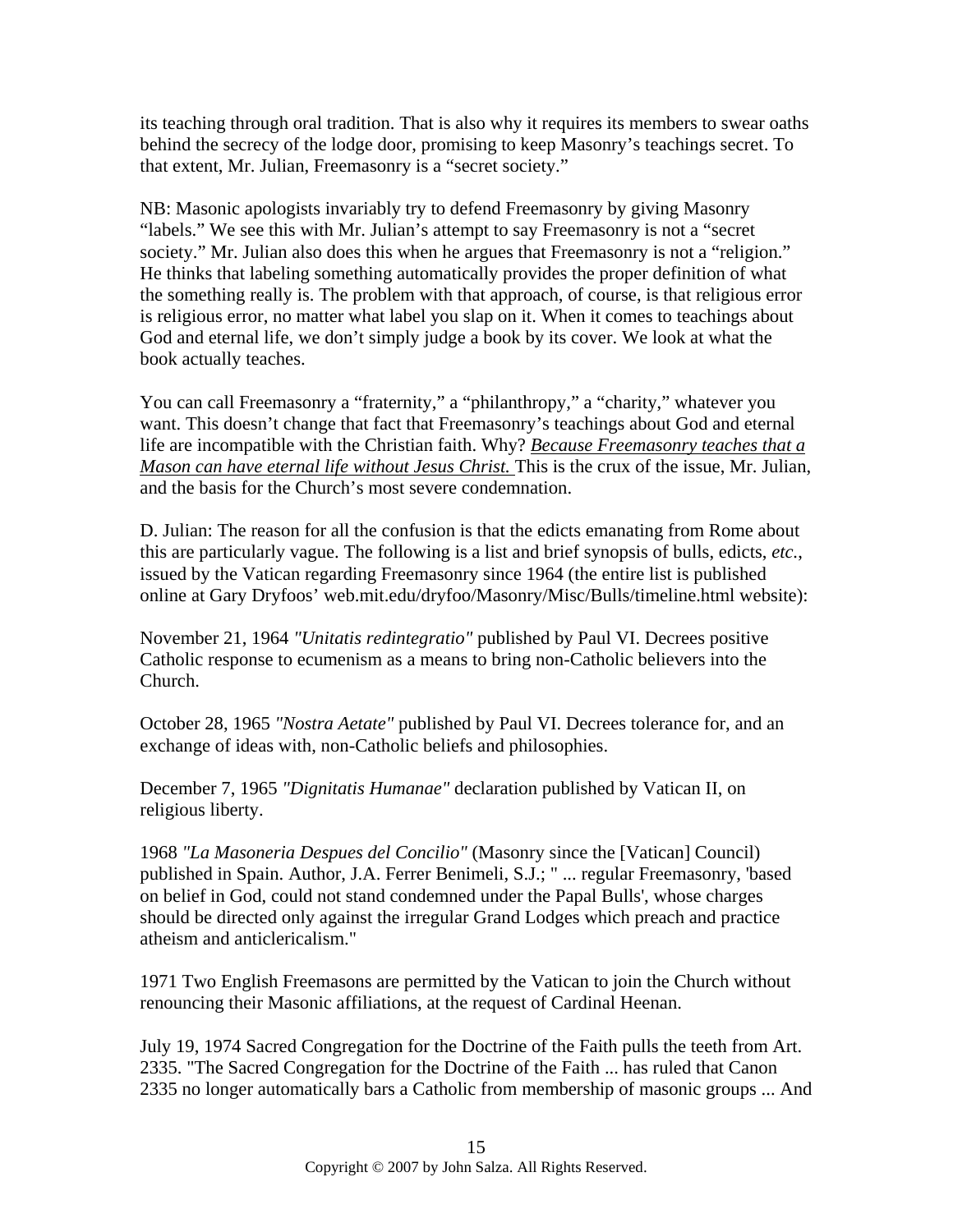so, a Catholic who joins the freemasons is excommunicated only if the policies and actions of the freemasons in his area are known to be hostile to the Church ...". This document was signed by Cardinal Seper, Prefect of the Congregation for the Doctrine of the Faith. ... Suffice to say that in July 1974 Cardinal Heenan received a communication from the Holy See announcing that the Papal ban had been lifted. Roman Catholics everywhere [but not Officers of the Church of Rome] are now able to join the Craft without the penalty of excommunication and already a number of excellent Roman Catholic Candidates have joined the Craft in England." [See Carr's *The Freemason at Work,* pages 277-281].

1983 Canon 2335 replaced by new Canon 1374 which condemns only "association(s) which plot(s) against the Church," and no longer mentions Freemasonry or "secret societies." Following is the text of Canon 1374 (1983) in an English translation prepared for use by the Catholic faithful. [*Canon 1374:* A person who joins an association which plots against the Church is to be punished with a just penalty; one who promotes or takes office in such an association is to be punished with an interdict.]

1983 In this same year in a statement by [The Sacred Congregation for the Doctrine of the Faith] then under a new Prefect, Cardinal Ratzinger, the 1974 letter was "clarified", saying, that Masonic principles are still considered irreconcilable with orthodox Catholic doctrine, and Catholics are still prohibited from joining Masonic bodies. Official opposition appears since 1983 to be limited to two points: 1. The erroneous view that Freemasonry is a religion, and contending that no Catholic can be a member of another religion. The view is that Freemasonry "competes with", rather than "supports", religion. 2. The ceremony of the 3rd Degree in Freemasonry has been misinterpreted as supporting belief in the resurrection of one other than Christ, rather than the simple disinterment and reinterment of a dead body. 1985 Debate (informal, as far as is known) reopened by Italian television and the Vatican press. The position now seems to be that Catholics wishing to join Masonic bodies should approach their local Bishop to see if there is any explicit objection forthcoming.

So we can see that between 1964 and early 1983 the view of the church toward Freemasonry had softened substantially, especially toward Masonic organizations (like in the USA) that had never opposed the Roman Catholic Church or the legitimate government. That's why many Masons, even to this day, believe that the RCC lifted it's ban on Masonic membership -- and why many Roman Catholic priests still think that too.

J. Salza: (I warned you about how Mr. Julian overwhelms his readers with lots of useless material which does nothing for his case.) I have dealt extensively with this supposed "softening" of the Church's position from 1964 to 1983 in my book on pages pages 153- 166. It was precisely because of the liberal views of those like Mr. Julian that the Congregation of the Doctrine of the Faith issued the 1983 condemnation of Masonic associations. None of this does anything for Mr. Julian's position. Mr. Julian, do you actually want to debate whether or not the Catholic Church opposes Catholic membership in Freemasonry? This is so well-settled as to not warrant any further discussion.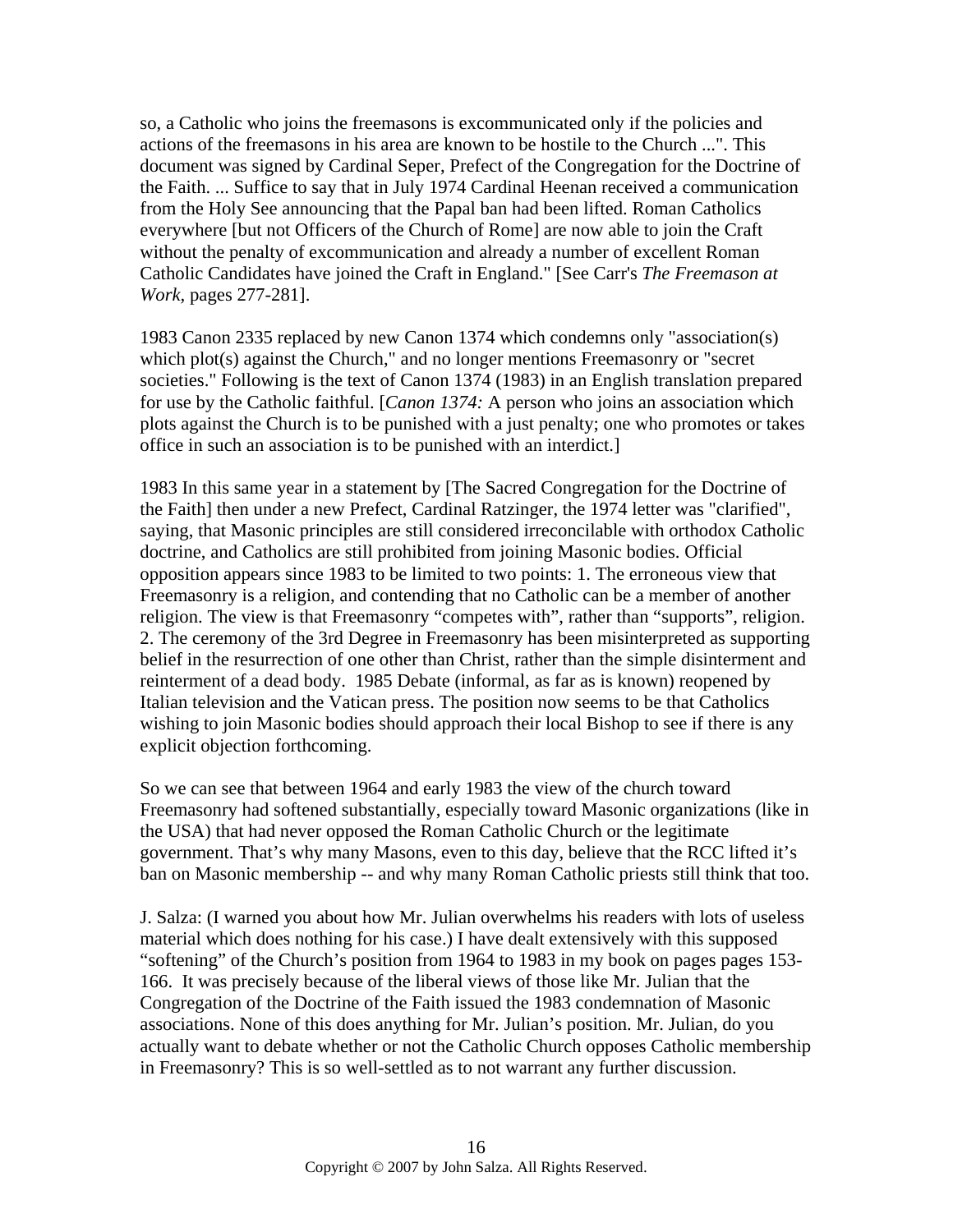Also, let us settle once and for all whether Freemasonry teaches about faith in bodily resurrection. Dear readers, please see the following:

In the Masonic ritual in Wisconsin, after the candidate is raised up, the Worshipful Master tells him on page 136: "The Second Section is of pre-eminent importance. It exemplifies an instance of virtue, fortitude and integrity seldom equaled and never excelled in the history of man. It recites the legend or historical tradition on which the degree is founded - a legend whose symbolic interpretation testifies to our faith in the resurrection of the body and the immortality of the soul."

The Masonic Bible, from which Mr. Julian quotes in this dialogue to advance his case, also provides the following detailed catechesis on Freemasonry's belief in the resurrection of the body:

- "A distinctive tenet of Masonry is that there remains a heaven of rest and of rewards for the good and faithful, a place of perfect happiness beyond the grave and the resurrection of the body" (p. 44).
- "The doctrine of eternal life permeates all the Mysteries of Freemasonry; it is the fundamental basis of the Third Degree in a very special emphasis. Co-equal with emphasis on this tenet of Masonic Faith is belief in the future resurrection of the body" (p. 41).
- "Foremost of all the truths taught and emphasized in [the Master Mason] degree, is the immortality of the soul of man and the certainty of the resurrection of his body to eternal life" (p. 11).
- "...there will be an awakening of the body and a resurrection of a spiritual body capable and fitted for eternal life" (p. 39).
- "[House not made with hands] comprehends the eternal dwelling place of God, and the resurrected and glorified body of the redeemed in the life beyond the grave" (p. 45).
- "This collection of metaphors is a part of the Scripture reading of the Third Degree, and forms an appropriate introduction to the sublime ceremonies whose object is to teach symbolically the resurrection and life eternal" (p. 58).
- "...the very philosophy of Masonry teaches us that there can be no death without a resurrection, no decay without a subsequent restoration, no loss without eventual recovery" (p. 49).
- his soul returns to God who gave it and his body which returns to dust shall be raised, incorruptible and glorified and qualified for entrance into the Grand Lodge of the Celestial City of God" (p. 11).

The Landmarks and a host of other Masonic authors also describe the Third Degree of Freemasonry to symbolize Masonry's faith in the resurrection of the body. So, Mr. Julian, are you still going to publicly argue that Freemasonry does not teach bodily resurrection? It is extremely difficult debating someone who denies reality. I hope my patrons can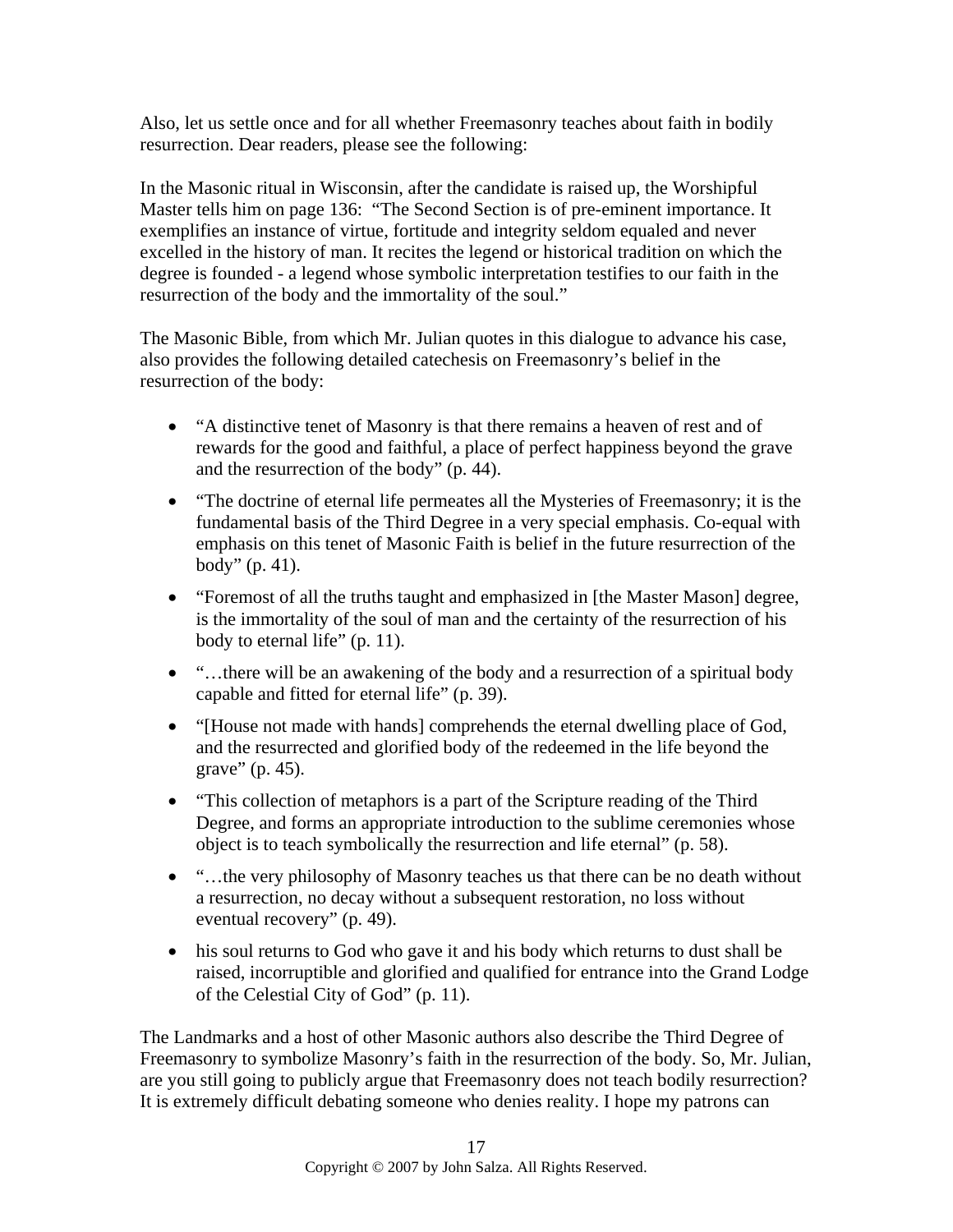understand that I have much more important work to do than play in the make-believe world of Mr. Julian.

D. Julian: When his own parish priest told him that his Church had no such objection, Salza obviously missed the priest's subtle message: *"I may or may not know what the official position of the Church is, but we don't need to open that can of worms here..."* In case you haven't figured it out yet, although he memorized all the lines and actually performed in the allegorical plays called degrees, Salza didn't get their subtle messages either.

J. Salza: There Mr. Julian goes again. Not only does Mr. Julian speak for the five million Masons in this country, he is now speaking for my former parish priest, whom he has never met (he doesn't even know the priest's name). Mr. Julian knows what my parish priest really meant and says that I "missed the priest's subtle message." According to Mr. Julian, the priest's message was that "we don't need to open that can of worms here," in reference to the Church's opposition to Freemasonry. What this argument does for Mr. Julian is anyone's guess. Why, Mr. Julian, do you characterize the Church's position as "a can of worms"? Again, are you arguing that the Catholic Church does not oppose Freemasonry? Do you want to debate this issue? I would be happy to open the "can of worms" for you and rub your nose in it.

# *Chapter II - An Introduction to Freemasonry*

# *A Brief History of Freemasonry*

D. Julian: Salza begins this chapter with another semantic problem when he says *"The true origins of Freemasonry are debated."* Semantically, *debate* implies formal argument, each party presenting a case with facts, evidence, statistics, and the like. The true origins of Freemasonry are actually *completely unknown*. As with most Masonic elements, there is much wild speculation about both the origins and true meaning of the signs, symbols, grips, words, ornaments, furniture, fixtures, jewels, emblems, tenets, stations, places, and offices. Anti-Masons, of course, try to link them to all kinds of occult groups like Kabbalists, Gnostics, Rosicrucians, Bavarian Illuminati, Enlightenment Cogniscenti, Witchcraft, Devil Worship, and all manner of other perceived anti-Christian and world-conspiracy groups. Some Masonic "historians" have attempted to link the fraternity to the Knights Templar and other monkish orders of the Crusades, not to mention the ancient craft stonemasons. From Solomon's Temple in Jerusalem, to the Great Pyramid of Giza, to the Hanging Gardens of Babylon, to the Statue of Zeus in Olympia, the Temple of Artemis in Ephesus, the Mausoleum at Halicarnassus, the Colossus of Rhodes, the Lighthouse at Alexandria, on to the ancient edifices of Greece and Rome, to the Gothic cathedrals of medieval Europe, certain architectural "secrets" were preserved so that the builders could freely travel between countries to use their unique skills.

The origins of the geometry and engineering knowledge that was required to erect some of these structures still baffles historians and engineers today. I belong to the Walter F.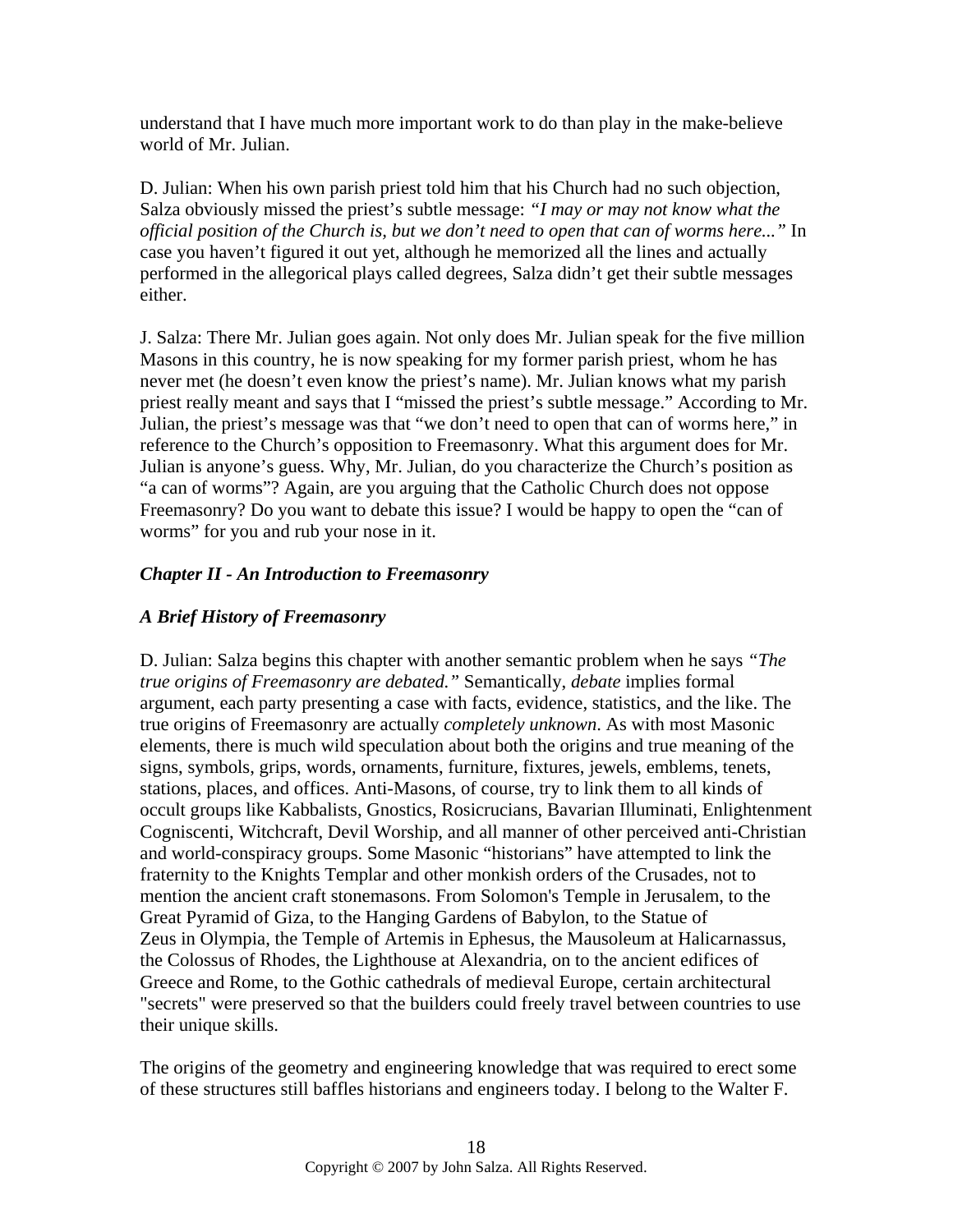Meier Lodge of Research, and in all my years in Masonry I have never ever heard anyone espouse any origin of the Freemasonry that is practiced in the US today from any source other than that Grand Lodge alliance formed in the Goose & Gridiron Tavern in London in 1717 between the Reverend James Anderson, D.D.; Reverend John Theophilous Desaugliers, L.L.D., F.R.S.; Philanthropist George Payne, and the United Kingdom's first Grand Master, Anthony Sayer. It should be noted here that they weren't drunks meeting in a bar. The Goose & Gridiron was actually located in the church yard of St. Paul's Cathedral, and in the early part of the 18th-century, taverns and inns were the only public meeting places available for such purposes. (There were no "public eateries" or restaurants in London until the late 1700's.) It is only speculation that the stonemason guilds (operative masonry) were the forerunners of modern Freemasonry (speculative masonry). The only empirical evidence for that is in some ancient Operative Masons' Lodges in Scotland, but that is way ahead of the other conjectures, for which there is no evidence at all. Yet there are many peculiar coincidences, especially those perceived by the authors of books about these theories.

J. Salza: Mr. Julian takes issue with my statement that "the true origins of Freemasonry are debated." Mr. Julian says that "the true origins of Freemasonry are *unknown*," not debated. This is another issue that is irrelevant to Freemasonry's incompatibility with Freemasonry, but Mr. Julian feels the need to provide us with some history. That is fine with me. Actually, Mr. Julian, Speculative Freemasonry connects its origins to the operative Masons of the Middle Ages. This is why today's Freemasonry has retained the symbolism of their operative forefathers such as the square, level, plumb, and trowel. The particulars of these origins *are* debated among Masons, and Mr. Julian even admits that there is "speculation" about these connections. This is another fact that is so well-settled that it warrants no further commentary. I agree with Mr. Julian that, notwithstanding the debate, American Freemasonry can be traced to the lodge alliance that occurred in 1717.

D. Julian: On page 23 Salza states that *"Evidence shows that historical Masonry before the formation of the Grand Lodge of England was Christian."* and *"The Masonic rituals*  developed by the Grand Lodge of England reflect the influence of Enlightenment *philosophy. Freemasonry's degrees eliminated Christian prayer and any references to the Catholic religion."* This is disingenuous at best and patently false at worst. When the Grand Lodge of England was first started it was only a banquet, so it didn't involve any "ritual" at all. Seven years later, when the Grand Lodge did begin meeting in earnest, all prayers were offered up to the Triune God of the Church of England. Significantly, modern Freemasonry (since 1717) has never made any direct references to the Roman Catholic religion, so there were no such references to be *"eliminated."* Reverend Brother James Anderson, D.D., author of the 1723 *Constitution of the Free-Masons*, a handbook for the operation of the Grand Lodge of England, was himself a Presbyterian minister, who obviously found no conflict between his ministry and his Masonry.

J. Salza: On page 23 of my book, I state that Freemasonry prior to the formation of the Grand Lodge of England in 1717 was Christian and cite a Masonic prayer that refers to the Father, Son and Holy Ghost to prove my case. This is seen in the Harleian M.S. No. 1942 (c.A.D. 1670) and the Antiquity M.S. (A.D. 1686). I then demonstrate that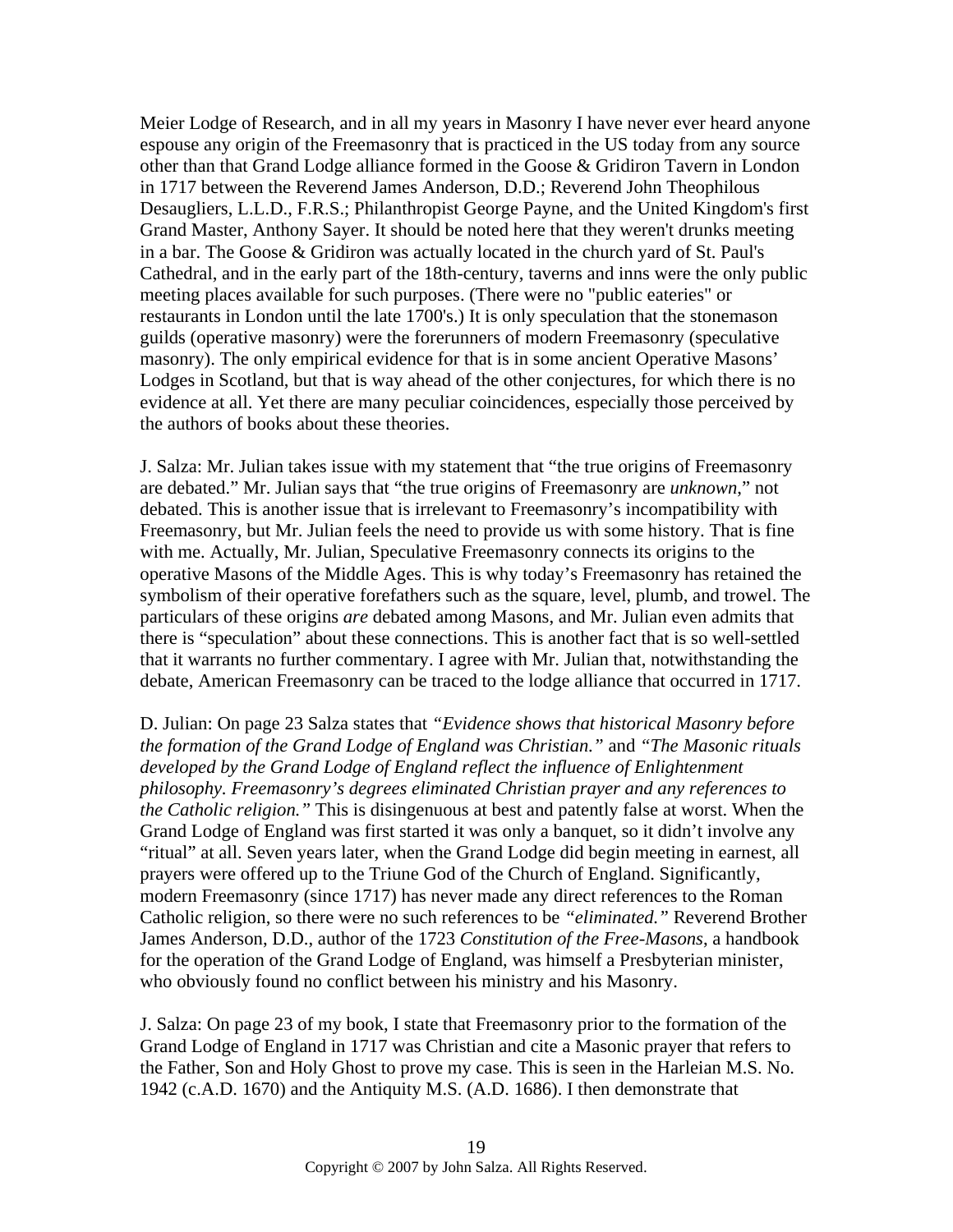Freemasonry after 1717 removed all references to the Blessed Trinity using, *inter alia*, the very 1723 *Constitution of the Free-Masons* by James Anderson that Mr. Julian cites. While this is a simple, historical fact, Mr. Julian calls my statements "disingenuous at best and patently false at worst." Why? Is Mr. Julian arguing that pre-1717 Freemasonry did not offer prayers to the Trinity, even when the foregoing documents prove they did? Is Mr. Julian arguing that post-1717 Freemasonry does pray to the Trinity when modern Masonic ritual shows that it does not?

Why does Mr. Julian address what seems to be an insignificant historical detail? Because Mr. Julian is trying to distance himself from the fact that Freemasonry, as of 1717, deliberately omitted from its gatherings prayers to the Holy Trinity, which were previously a part of Masonic prayers (this change was influenced by Enlightenment Deism which rejected the Catholic doctrines of the fall, redemption, and grace in favor of Rationalism which even today pervades Masonic ritual). This is why Mr. Julian felt the need to address this issue. In fact, he admits this when he says that "modern Freemasonry (since 1717) has never made any direct references to the Roman Catholic religion, so there were no such references to be *eliminated.*" If Freemasonry really did eliminate prayer to the Blessed Trinity and other Christian practices, then Mr. Julian has to explain why, which is something he wants to avoid. Mr. Julian also refers to the "Triune God of the Church of England." I didn't know that the church of England had its own God.

D. Julian: Brother Thomas Augustine Arne, a Roman Catholic and one of the first Grand Organists, composed *Rule Britannia* and *God Save The Queen*, which was the music for our own National Anthem, *America*, until 1931. Brother Samuel Wesley (nephew to John Wesley) was a Grand Organist near the turn of the 19th Century. Even today, Lodges in the Grand Lodge of Washington, where I live, continue to be dedicated to St. John the Baptist (the harbinger of the Messiah) and St. John the Evangelist (the identifier of the Messiah). And the official Great Light and Volume of the Sacred Law is the *Holy Bible, King James Version*.

J. Salza: Mr. Julian says that "the official Great Light and Volume of the Sacred Law is the Holy Bible, King James Version." Mr. Julian, this is deceptive and you know it. While the Holy Bible can be the Great Light for the Christian Mason, it is not the Great Light for non-Christian Masons. That is because Freemasonry does not believe the Bible is the Word of God. Because, in Freemasonry, the Bible is not the Word of God, it may be substituted for heretical books.

This is why Masonic ritual specifically says that the "Volume of the Sacred Law" is the Great Light of Masonry. Thus, *any* religious writing can be placed on the Masonic altar to accompany the Bible or *as a substitute* for the Bible if it reflects the religious views of the membership. Mr. Julian should tell his Jewish and Muslim lodge brothers that the Holy Bible, King James Version, is the Great Light of Freemasonry. They would laugh at him. In fact, they may even accuse him of un-Masonic conduct and take their case to his Grand Lodge. Mr. Julian thinks that he is such an expert in Freemasonry than he can invent the rules as he goes along.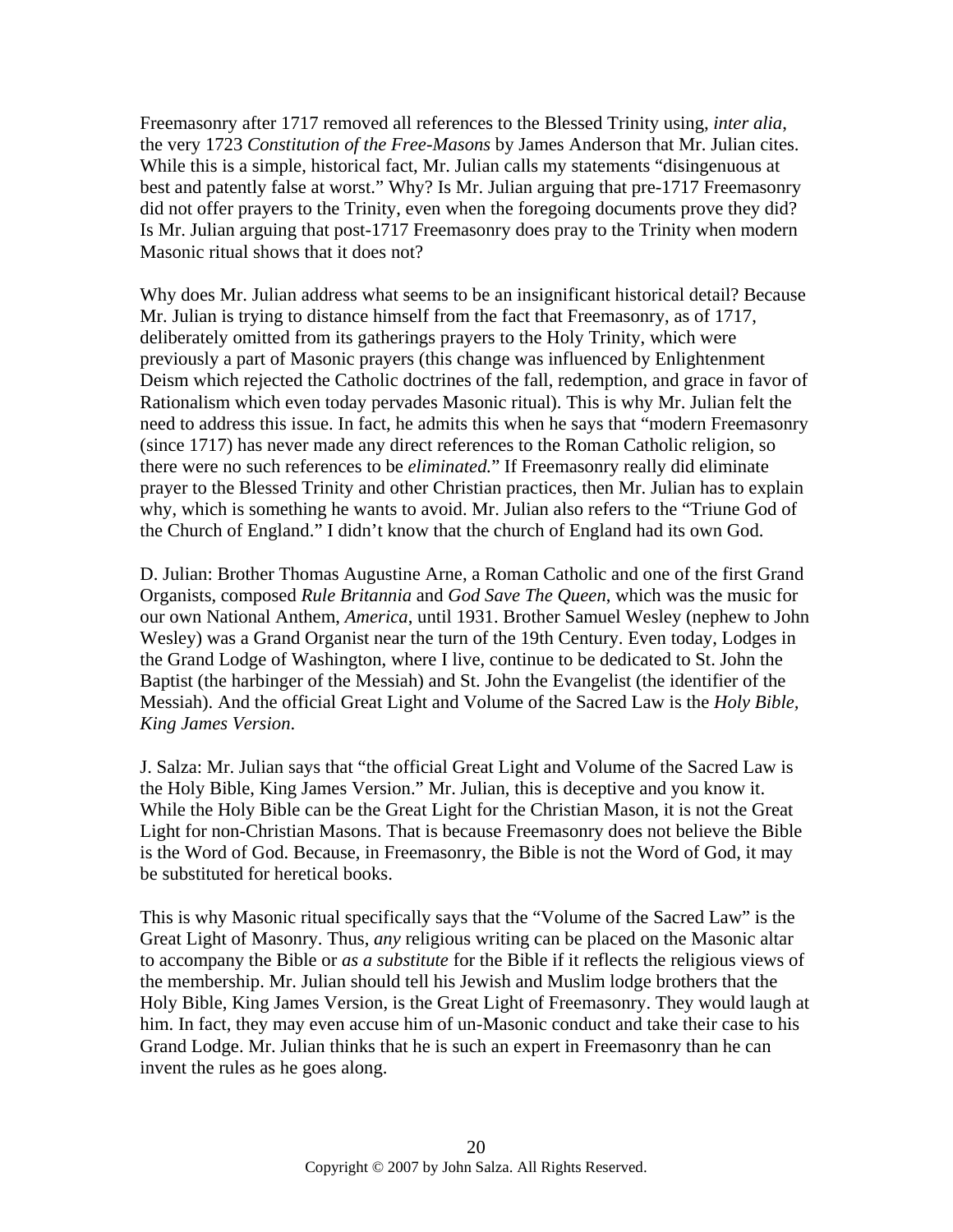Mr. Julian, I will take you to task. Show us where Masonic ritual says that the official Great Light and Volume of the Sacred Law is *the King James Version of Scripture*. And while you are trying to prove that the KJV is the Great Light, are you willing to publish that Freemasonry is a Christian organization? After all, if the Great Light of Freemasonry is the Holy Bible (and not the Koran, the Zend Avesta, the Upanishads or other religious writings), then Freemasonry must be a Christian organization, correct? This shows just how inaccurate Mr. Julian's view of Freemasonry really is.

D. Julian: The Enlightenment Period began in earnest when God revealed the technology of lenses, first to Galileo, the inventor of the telescope, and then to Copernicus, who studied the heavens with the telescope and discovered the solar system. Both were Roman Catholic monks who were among those persecuted by the Inquisition for denying the decrees of "infallible" popes who continued to insist that they knew by divine revelation that the earth was both flat and the center of the universe. After that, the concept of papal infallibility fell apart, along with the rest of the house of cards that was the Holy Roman Empire. So the only significant question about the history of Freemasonry is: *why did Freemasonry come into being in the first place?* And its corollary, *why do Salza and other professional anti-Masons consistently choose to completely ignore this crucial piece of the puzzle?* 

J. Salza: More digressions for Mr. Julian which have nothing to do with *Masonry Unmasked*. Again, Mr. Julian criticizes the Catholic Church, and again, Mr. Julian demonstrates his ignorance of what the Church actually teaches. Mr. Julian claims that Galileo and Copernicus "were among those persecuted by the Inquisition for denying the decrees of "infallible" popes who continued to insist that they knew by divine revelation that the earth was flat and the center of the universe. After that, the concept of papal infallibility fell apart, along with the rest of the house of cards that was the Holy Roman Empire."

Mr. Julian, you have quite a big mouth so let's see if you can back up your claims. Tell us, what popes, in what official pronouncements, taught us that the earth was flat? What popes claimed to receive this knowledge by divine revelation? And where has the Catholic Church ever declared that her teachings on Geocentrism are infallible? If you are going to make these accusations, then I will force you to prove your case. Please provide us a list of these documents. Let's see if you are a true scholar or an anti-Catholic blow-hard who is all bark and no bite. As an aside, the readers can surely see how irrelevant cosmology is to the question of Freemasonry's compatibility with Christianity. But let's see what Mr. Julian comes up with.

Also, you said that "papal infallibility fell apart." Let's save papal infallibility for another debate. Let me know when you are ready.

D. Julian: In the early 1700's England was in a turmoil. Scotland, England, and Wales had just become The United Kingdom after decades of religious civil war and the Hanoverian (German) dynasty of Kings and Queens had just started with George I. George didn't like the British Isles much, so he left it without any direct supervision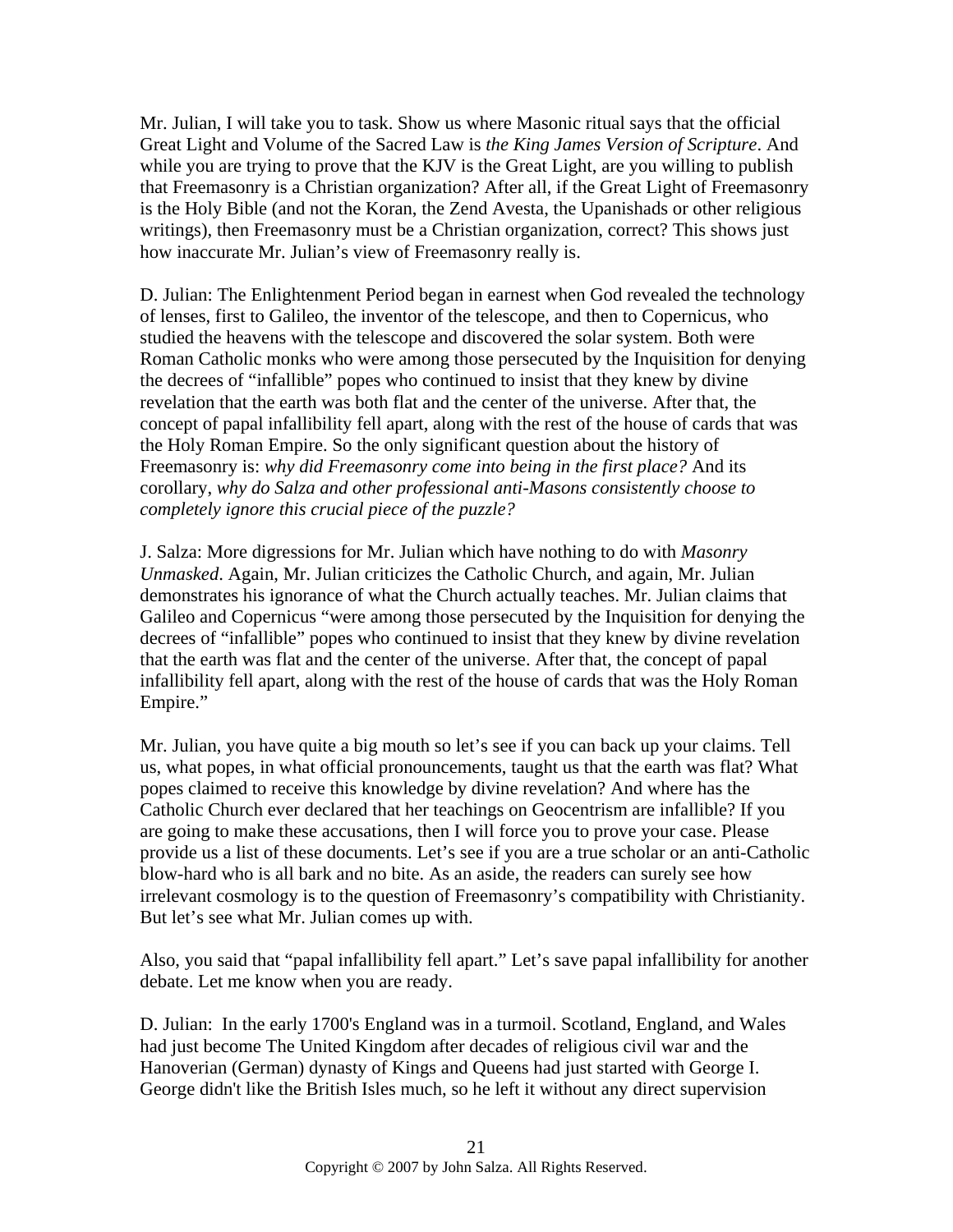much of the time. The Church of England, being fully based on the prior licentiousness of Henry VIII, deteriorated to the point where it raised funds by operating alehouses and other houses of ill-repute which were facetiously called "nunneries," places where widowed women could find "employment" after thousands of their husbands committed suicide after losing their life savings in a nationwide, wildly speculative pyramid scheme. The resulting parentless children were put in church-sponsored "orphanages" which were scarcely more than slave labor camps for the burgeoning Industrial Revolution. On the mainland, Christianity fared no better, as the extravagance of the Pope in Rome far exceeded his income. What was left of the once "catholic" (meaning "universal") Church was forced to extort money from its extensive flock in Italy, France, Spain, and Portugal, and to begin the colonization and subsequent exploitation of North America, South America, and Africa. To keep the flock in line, the Pope used the Inquisition, which had the power to torture and even kill "heretics" (meaning dissenters), and which continues to this day as the Congregation for the Doctrine of the Faith (presumably without the physical torture and killing). Freemasons came to America along with all the Puritans, Quakers, Shakers, Episcopalians, Methodists, Presbyterians, Anabaptists, Mennonites, Congregationalists, Huguenots (French Protestants) and the rest of the people trying to escape the merciless persecution of this totally corrupt and brutally repressive European Christianity.

J. Salza: More history lessons from Mr. Julian which have nothing to do with *Masonry Unmasked.* Again, Mr. Julian does not explain why these lessons help his case. None of this proves that Freemasonry is compatible with Christianity. It just shows how weak Mr. Julian's case is. He likes to write. He probably likes to hear himself talk as well. We can save the Inquisition issue for another debate. The Church that punished heretics is the same Church that preserved Christianity from the onslaught of these heresies, and to whom we owe a debt of gratitude. But I will resist from digressing into this area until we exhaust the debate on Freemasonry.

#### *The Organization of Freemasonry*

D. Julian: With a few minor discrepancies, Salza's description of the organization of American Freemasonry is correct. There was one glaring misrepresentation, however, when he said, *"The basic organizational unit of the Shrine is the Temple or Mosque, in recognition of Allah, the honored deity of the Shrine."* This is pure nonsense. In the Shrine, like every other Masonic body, the only honored deity is the God who is the creator of the universe and Father of us all. That's the God of Genesis 1:1; and the same God the Father prayed to by Jesus throughout the New Testament. The Shrine has no degrees, and its initiation ceremony is a tongue-in-cheek replica of old time fraternity hazing, which has been substantially toned-down in recent years. The "ritual" was written by a couple of theatrical people from New York who had attended a lavish party hosted by a Sultan from Arabia. They thought it would be a great fundraising idea to simulate that environment. As a result the Shrine is known for more than just its *"sponsorship of hospitals and other philanthropic activities."* The Shrine children's hospitals and burn centers are *fully funded and fully supported* by the Shrine. The primary difference between a Shrine hospital and a Catholic Hospital is that the Shrine hospital has no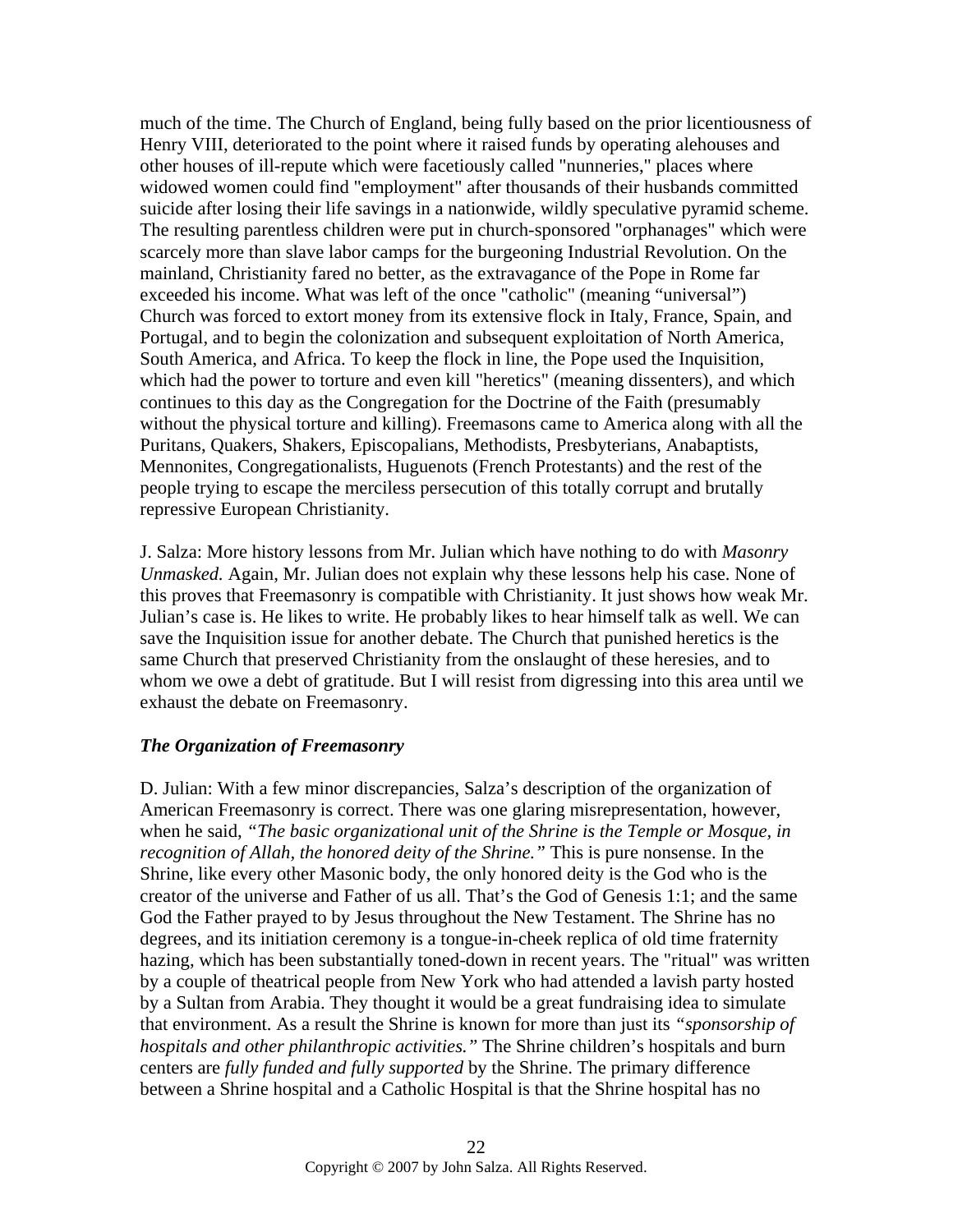billing department. In recent years, the Shrine has come under some harsh criticism from American Muslims who claim that the Shrine is desecrating their religious symbols. It looks like there will be no syncretism with Islam either.

J. Salza: Mr. Julian is desperate to defend the Shriners but does a very poor job doing so. Tell us, Mr. Julian, why does the Shrine ritual require its members (Christians included) to swear an oath to Allah on the Koran? Or are you saying that your ritual in Washington differs from the other states? I have already addressed the severity of swearing oaths to God. When you couple this oath on the Koran with the other Islamic elements in the Shriners (the Mosque, the passwords *Mecca* and *Medina*, the symbolism of the crescent and scimitar), we can safely conclude that the Shrine is either an anti-Christian organization, or its purpose is to make fun of the religion of Islam (which would be an anti-Christian activity). This is why both Christians and Muslims have adamantly opposed the Shriners in no uncertain terms. I have already addressed the supposed "charity" of the Shriners in my book on pages 75-76 so I will not deal with it here (but I do address this topic further along in the dialogue).

#### *Who speaks for Freemasonry*

D. Julian: Like most anti-Masons, Salza is forced to concede that *"There is no authority that speaks for worldwide Freemasonry,"* and then he proceeds to quote from three *"authorities"* – all deceased, one for more than half a century, and one for more than a whole century. Lets be very clear here: *there is no one who speaks for Freemasonry, period.* Not worldwide, nationwide, statewide, countywide, citywide, or Lodge-wide. Each state's Grand Lodge is completely autonomous. And within each Grand Lodge, each Lodge has a great deal of flexibility in the way it handles most Masonic activities. And within each Lodge, each Member has a great deal of latitude when it comes to his own definitions of Masonic terms and principles, especially his rights to "Free Speech, Free Worship, and Free Assembly."

J. Salza: Mr. Julian just said that "no one speaks for Freemasonry," and then he goes on to "speak for Freemasonry." Mr. Julian, if "no one speaks for Freemasonry," then why should we listen to you? If "no one speaks for Freemasonry," then it certainly begs the question why you think you do.

Moreover, your statement is erroneous. As I have just mentioned, each Grand Lodge speaks for Freemasonry in its particular state, and Mr. Julian knows this (or should know this). If this weren't the case, then Mr. Julian could alter his Grand Lodge's Masonic ritual to say something other than what it says and the Grand Lodge of Washington could do nothing about it. The fact is, if Mr. Julian attempted to revise his Grand Lodge's Masonic ritual to include prayers to Jesus Christ for his particular Blue Lodge, he would be prevented from doing so. Why? Because his Grand Lodge is the authority over the Masonic ritual in his state of Washington (and because you don't have to believe in Jesus to be a Mason). When Masons argue that "no one speaks for Freemasonry," this is simply an effort to confuse the readers. Mr. Julian, I know better than this. Either you are being deliberately disingenuous or are profoundly ignorant of Masonic law and practice.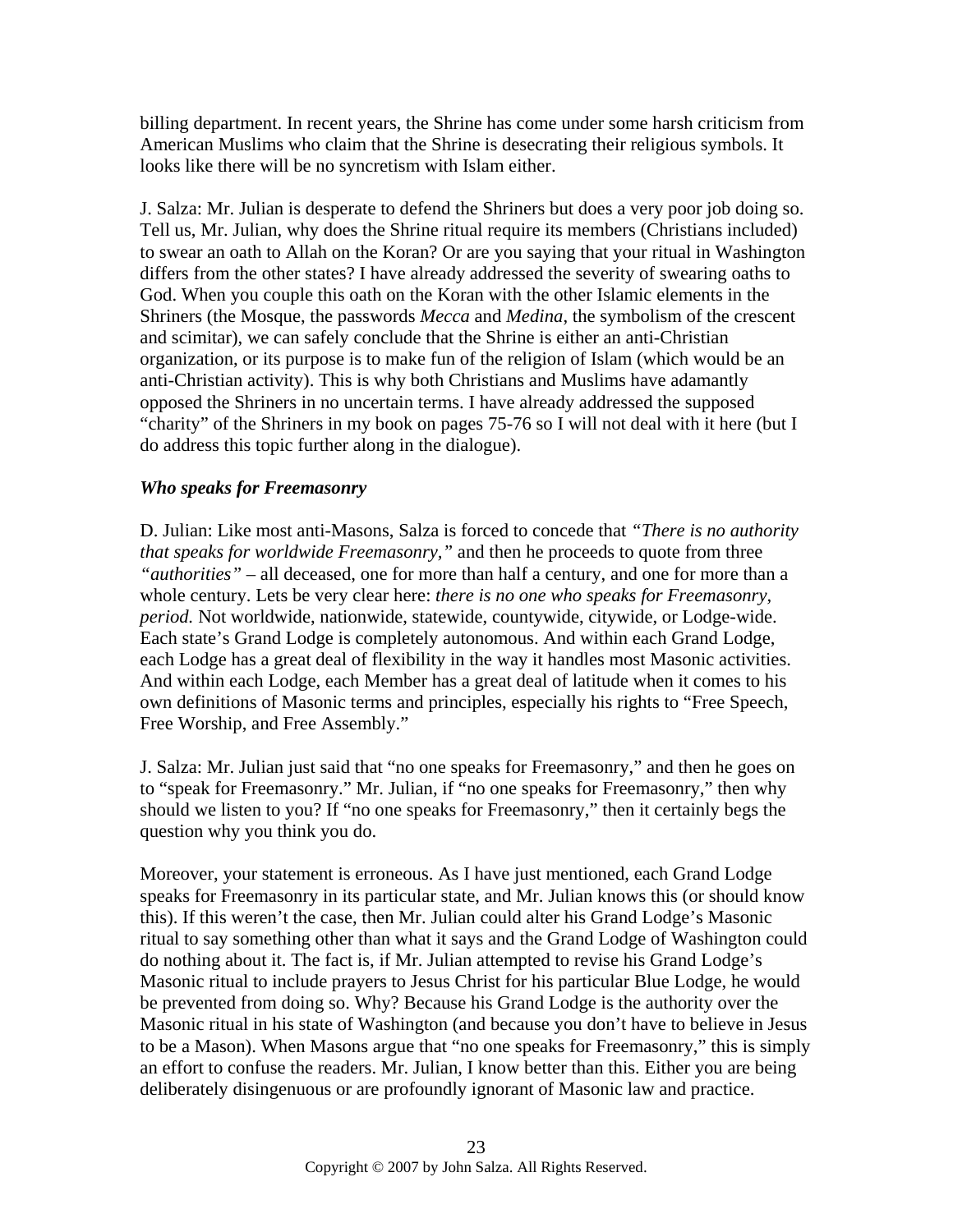D. Julian: That's why I can write this review, without prior permission from my Lodge, the Grand Lodge, or even the Grand Master. That's because each Freemason, from the youngest Entered Apprentice to the Oldest Past Master, has a right to express his own opinion. It's also what gets us into some trouble. One Mason thinks Freemasonry is Kabbalistic, another Gnostic, another Christian. In books, articles, and other presentations they make plausible claims about the way Masonic symbols might be interpreted. This is where Salza really shows his Masonic immaturity and ignorance.

J. Salza: My "Masonic" immaturity? Somehow, Mr. Julian is judging my spiritual, moral and intellectual maturity by "Masonic" standards. Mr. Julian, in case you didn't know, as Christians we judge our maturity by the teachings of Jesus Christ, not the Masonic Lodge.

Now, let me further reveal the fallacy of Mr. Julian's argument "No one speaks for Freemasonry." Julian says that Masons "make plausible claims about the way Masonic symbols might be interpreted" and that there is a "great deal of latitude when it comes to his (a Mason's) own definitions of Masonic terms and principles." Okay, Mr. Julian, let's play by your rules. When I was a Mason, I interpreted the Third Degree to symbolize Freemasonry's faith in the resurrection of the body.

Tell me, why wasn't my interpretation "plausible" and afforded the "latitude" that your interpretation is afforded? Moreover, my interpretation of the Third Degree was supported by statements from my Masonic ritual, as well as the Masonic Bible and other Masonic "opinions" which all claimed that the Third Degree symbolized bodily resurrection. Again, why doesn't Mr. Julian provide me with the same latitude as his Masonic brothers? Because the truth hurts, and Mr. Julian feels it.

Not only is Mr. Julian's argument fallacious, it is patently false. Just because there is no authority that speaks for "worldwide" Freemasonry does not mean that there are no Masonic authorities. Mr. Julian, you would consider your Grand Lodge of Washington an "authority" on Freemasonry, wouldn't you? As you well know, each Grand Lodge in the United States is the authority for Freemasonry in that particular state. Thus, when we use the rituals to reveal the teachings of Freemasonry, we are using recognized Masonic authorities. You can call them "opinions" if you like, but you are oath-bound to follow those "opinions," since your Grand Lodge of Washington recognizes the Grand Lodge of Wisconsin's rituals (and all the other rituals cited in my book) as valid Freemasonry.

Mr. Julian, if the Grand Lodge of Washington is not an "authority" over you, then why don't you try to set up a rival Grand Lodge in that state? And while you are at it, why don't you make up different rituals for the three degrees? If you attempted such things, the Grand Lodge of Washington would kick your fanny out of Freemasonry. Why? Because the Grand Lodge of Washington *is a Masonic authority over you.* It's the same Grand Lodge that recognized my status when I was a Mason.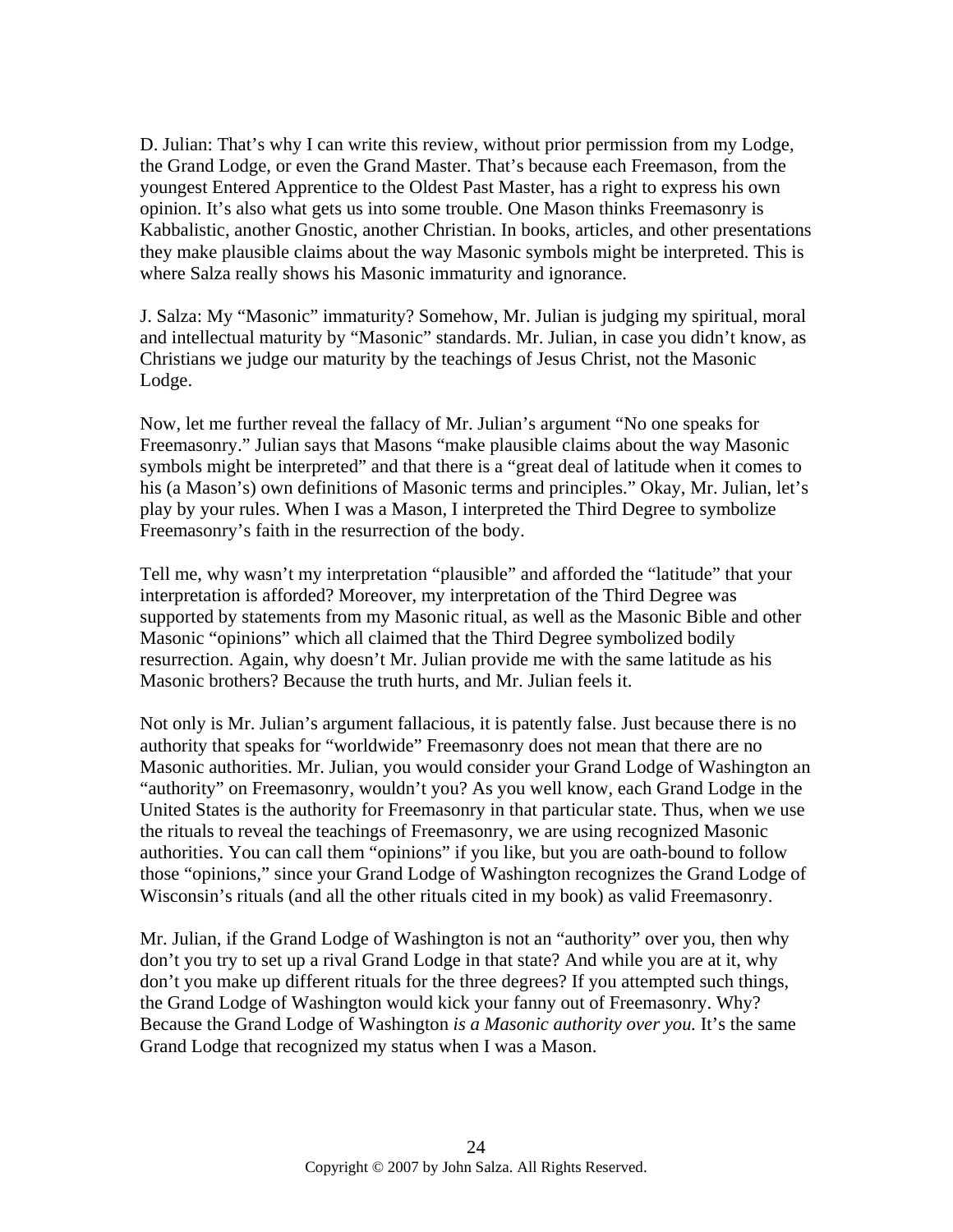D. Julian: On page 27, Salza says: *"Although Grand Lodges operate independently, their teachings are essentially the same. This is because Freemasonry is built upon certain ancient, unalterable principles called 'Landmarks.' Landmarks are the universal rules of the Craft existing from time immemorial, and handed down by oral tradition. Without them, Freemasonry's identity would be destroyed."* Then in the very next sentence he contradicts himself when he continues, *"There is no consensus among Masons as to every single Landmark,..."* So which is it, Landmarks are *universal rules* or *there is no consensus* as to what Landmarks are?

J. Salza: Mr. Julian, this is not a contradiction. My book says that Freemasonry's teachings are "essentially" the same, even though there is no consensus as to "every single Landmark." Teachings can be the same in essence, even though there may be minor disparities from state to state. This is another failed attempt to impugn my credibility by pretending that I don't know what I am talking about. Your readers should be able to see right through these efforts. Mine will.

D. Julian: Salza continues, *"... yet approximately half of the Lodges in the United States have adopted Dr. Albert Mackey's list of twenty-five."* So what are the other half of the Lodges using as *"universal rules"*? One of the Landmarks of St. John's #9 Lodge in Seattle is that only the Grand Master is escorted to the East holding his left arm. One of the Landmarks of Daylight Lodge #232 is that the chairs of the Senior Deacon, Chaplain, and Marshall face each other. Hardly universal. Not at all defining Freemasonry's peculiar identity. Salza says, *"Grand Lodges agree that the Landmarks of Masonry must include a belief in God as the Great Architect of the Universe, the immortality of the soul, and the resurrection of the body. Other Landmarks require the use of symbolism and allegory to teach moral and religious truth, secrecy, covenant oaths, and the absence of physical and mental defects as a requirement as a requirement for Masonic candidacy."*  Certainly there are certain fundamental and unalterable principles that define a Masonic Lodge. In Washington, one of the first things a candidate is asked is: *"Do you believe in one ever-living and true God, and in a transition to a future life?"* The one ever-living and true God is the God of candidate's own conscience. A future life can be the immortality of the soul, but it doesn't have to be. Likewise, the transition can be the resurrection of the body, but it doesn't have to be.

J. Salza: Wait a minute. Did you see what Mr. Julian just said? In interpreting Masonic ritual, Julian said, "the transition can be the resurrection of the body, but it doesn't have to be." Mr. Julian, if the "transition *can be* the resurrection of the body" which happens to my view, then why are you criticizing me? Why are you, out of one side of your mouth, declaring that my interpretation of bodily resurrection is preposterous, and out of the other side of your mouth saying it is a permissible interpretation? Mr. Julian is a confused man indeed.

Let me also address Mr. Julian's statement, "The one ever-living and true God is the God of candidate's own conscience." Dear readers, this statement reveals why Mr. Julian has been deceived by Freemasonry. Truth is not a matter of one's own conscience. Truth is the assent of the intellect to what has been revealed *outside* of the conscience. That is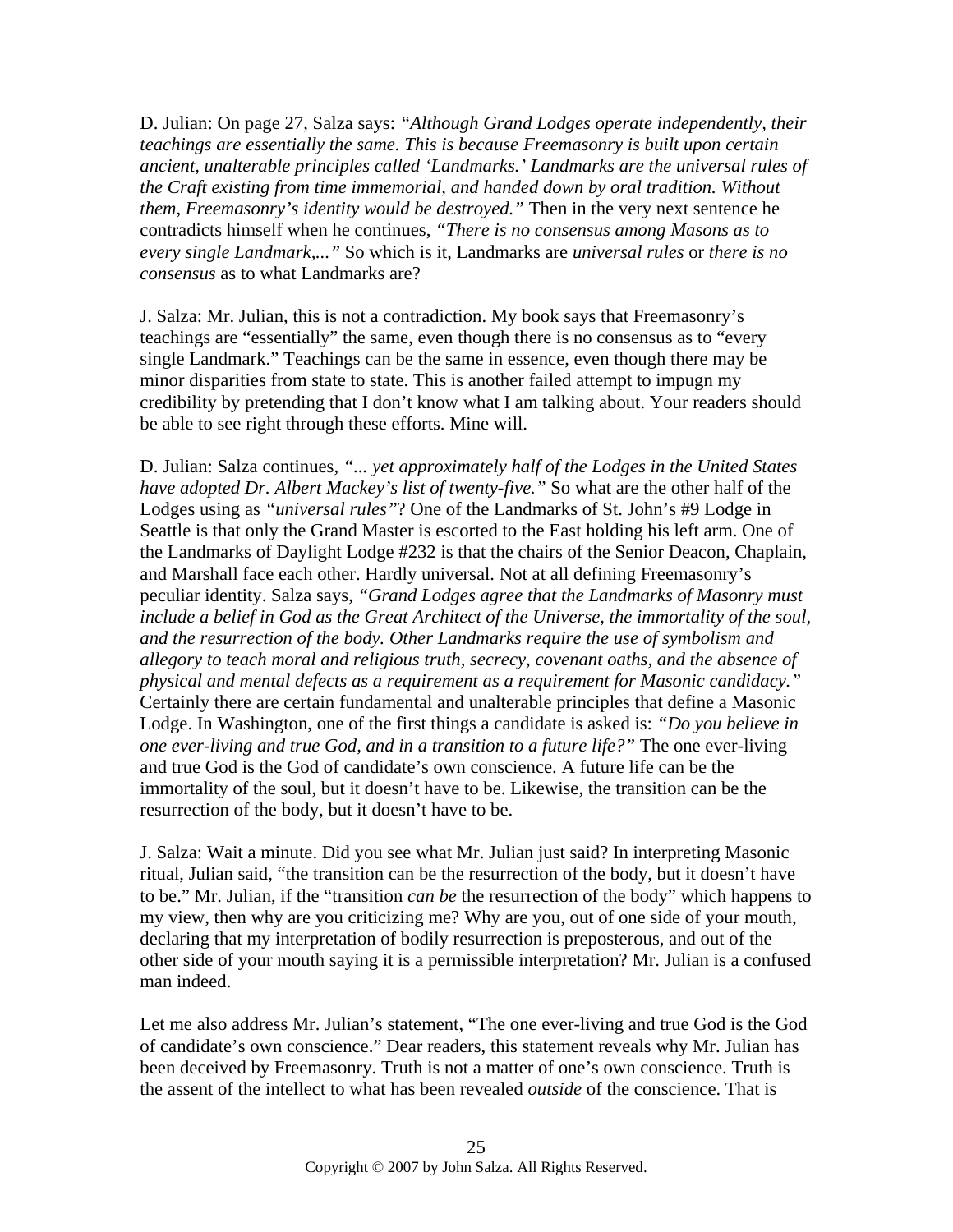Theology 101. Accordingly, Scripture teaches that there is one true God and many false gods. If the Grand Architect of the Universe is not the Blessed Trinity, then it is a false god.

Mr. Julian is correct that the most fundamental of Masonic teachings is a belief in "God" and an "afterlife." These beliefs are part of the Landmarks of Freemasonry. However, requiring its members to believe in God and an afterlife to be admitted into Masonry is much different than teaching about God and an afterlife once a candidate is inside the lodge room. This is where Freemasonry gets into trouble. Freemasonry does not limit its belief about "God" and an "afterlife" to its admission requirements. Freemasonry teaches the Mason that, by his purity of life and conduct, he will gain entrance into the celestial lodge above where the Supreme Architect of the Universe provides. That is, Freemasonry teaches a man that he can obtain eternal life without faith in Jesus Christ. Moreover, Freemasonry doesn't identify what "God" it prays to and worships. But we know that if Masonry's "God" is not the Holy Trinity, it is a false god. Masonry's doctrines are heretical, whether you are a Catholic or a Protestant.

D. Julian: Along with *"*Grand Architect of the Universe*,*" throughout the Masonic rituals, God is also called "God, Almighty God, Almighty Father of the Universe, Great Architect of the Universe, Most Holy and Glorious Lord God, Giver of All Good Gifts and Graces, Glorious Author, Author of Light and Life, Supreme Architect of the Universe, the Creator, the Deity, the Supreme Intelligence, the Supreme Grand Master of the Universe, Almighty and Everlasting God, Almighty Eternal God, Creator and Upholder of the Universe, the All-bounteous Author of Nature, The Lord, Maker and Ruler of All Worlds, Great Source of Love and Happiness, Giver of Every Good and Perfect Gift, Most Glorious God, Author of All Good, and Giver of All Mercy," *etc.* 

J. Salza: Mr. Julian, you have presented many different names for the god of the Masonic Lodge. Tell us, however, why the god of the Lodge is not called "Father, Son and Holy Spirit"? The Blessed Trinity is the only true God. So answer this question, Mr. Julian: Is the Grand Architect of the Masonic Lodge the Blessed Trinity? Yes or no? It is that simple. If your answer is "yes," are your Christian and Muslim lodge brothers aware of this? If your answer is "no," then the god of the lodge is of the devil, not God. Let me further illustrate the error of Freemasonry's view of God.

As Mr. Julian well knows, when a candidate for the Entered Apprentice degree is escorted into the lodge, the Worshipful Master asks him, "In whom do you put your trust?" If, for example, the candidate professes a belief in the deity of the Great Thumb, the Worshipful Master is required to tell the candidate, "Your trust being in God, your faith is well-founded. Arise, follow your conductor, and fear no danger."

Mr. Julian, is the Worshipful Master lying to the candidate or not? Is the candidate's "trust" really in the true "God"? Is the candidate's faith in the deity of the Great Thumb "well-founded"? Please answer this question directly. Either the candidate believes in the true God or a false god. If Mr. Julian says that the candidate believes in the true God,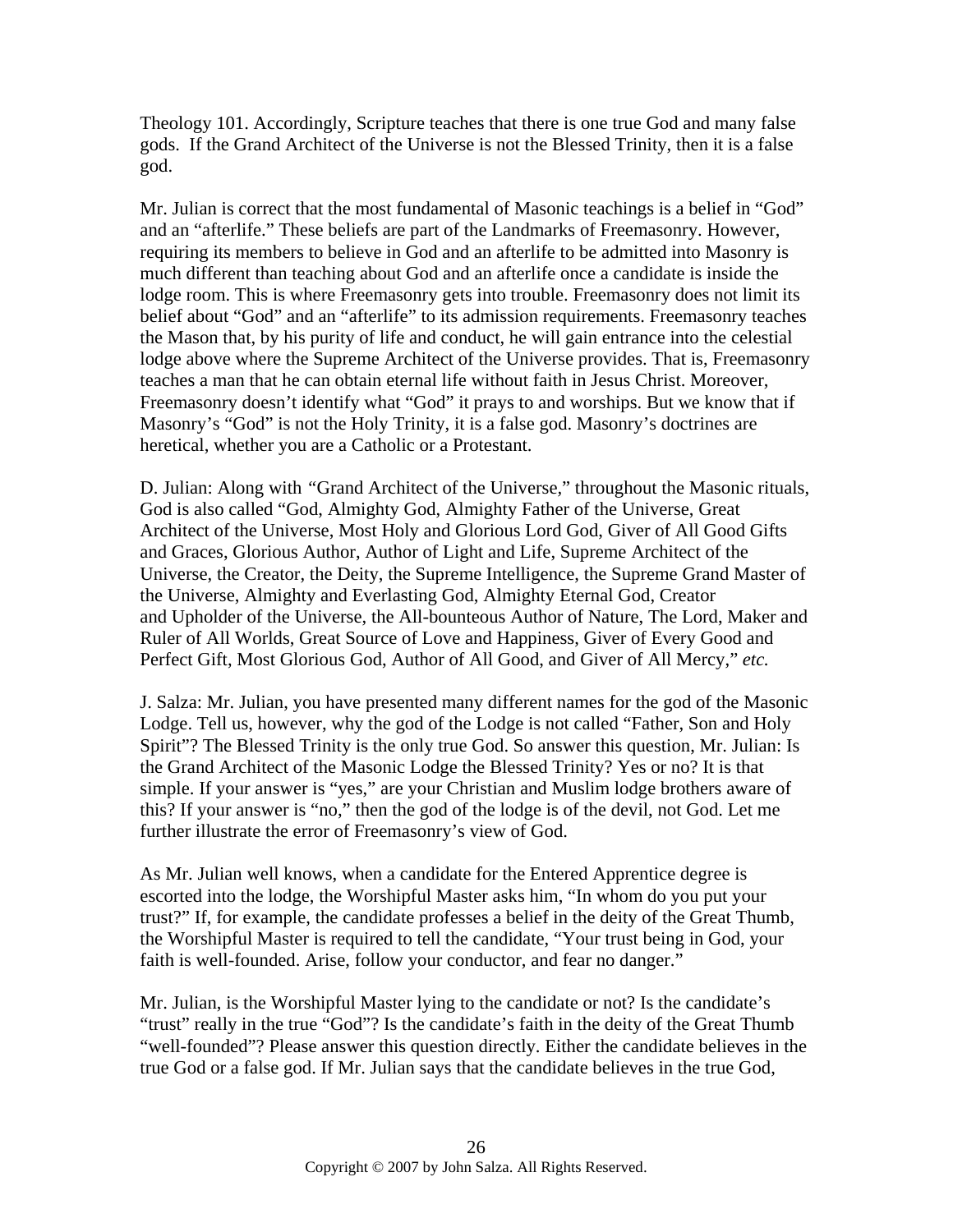then Mr. Julian is a pagan, not a Christian. If Mr. Julian says that the candidate believes in a false god, then Mr. Julian is condoning idolatry.

D. Julian: One explanation for the transition to a future life is found in the Lecture to the Entered Apprentice:

The covering of a Lodge is no less than the cloudy canopy or starry-decked Heaven, where all good Masons hope at last to arrive by the aid of that theological ladder which Jacob in his vision saw extending from earth to heaven, the three principle rounds of which are denominated Faith, Hope, and Charity, and admonish us to have Faith in God, Hope in immortality, and Charity for all mankind. The greatest of these is Charity; for our Faith may be lost in sight; Hope may end in fruition; but Charity extends beyond the grave through the boundless realms of eternity.

*Genesis 28:10-17 And Jacob went out from Beer-sheba, and went toward Haran. And he lighted upon a certain place, and tarried there all night, because the sun was set; and he took of the stones of that place, and put them for his pillows, and lay down in that place to sleep. And he dreamed, and behold a ladder set up on the earth, and the top of it reached to heaven: and behold the angels of God ascending and descending on it. And,*  behold, the LORD stood above it, and said, I am the LORD God of Abraham thy father, *and the God of Isaac: the land whereon thou liest, to thee will I give it, and to thy seed; And thy seed shall be as the dust of the earth, and thou shalt spread abroad to the west, and to the east, and to the north, and to the south: and in thee and in thy seed shall all the families of the earth be blessed. And, behold, I am with thee, and will keep thee in all places whither thou goest, and will bring thee again into this land; for I will not leave thee, until I have done that which I have spoken to thee of. And Jacob awaked out of his sleep, and he said, Surely the LORD is in this place; and I knew it not. And he was afraid, and said, How dreadful is this place! this is none other but the house of God, and this is the gate of heaven.* 

Of course, every Christian knows that Jacob's Ladder was actually a prophetic vision of Christ, as revealed by St. John the Evangelist, one of the two Patron Saints of Freemasonry:

# *John 1:51 And he saith unto him, Verily, verily, I say unto you, Hereafter ye shall see heaven open, and the angels of God ascending and descending upon the Son of man.*

It's a subtle but important distinction that in Masonic ritual, Faith, Hope, and Charity are denoted as the "principle rounds," or most important steps of Jacob's ladder, but they are definitely not the only rounds. Freemasonry does not "provide" the "faith" (*Psalms 33:15 He fashions their hearts individually*); nor does Freemasonry "guarantee" immortality (it only instructs the Mason to have the "hope" of the same). What Freemasonry does provide is plenty of opportunities to provide "charity to all mankind."

*1 Corinthians 13:13 And now abideth faith, hope, charity, these three; but the greatest of these is charity.*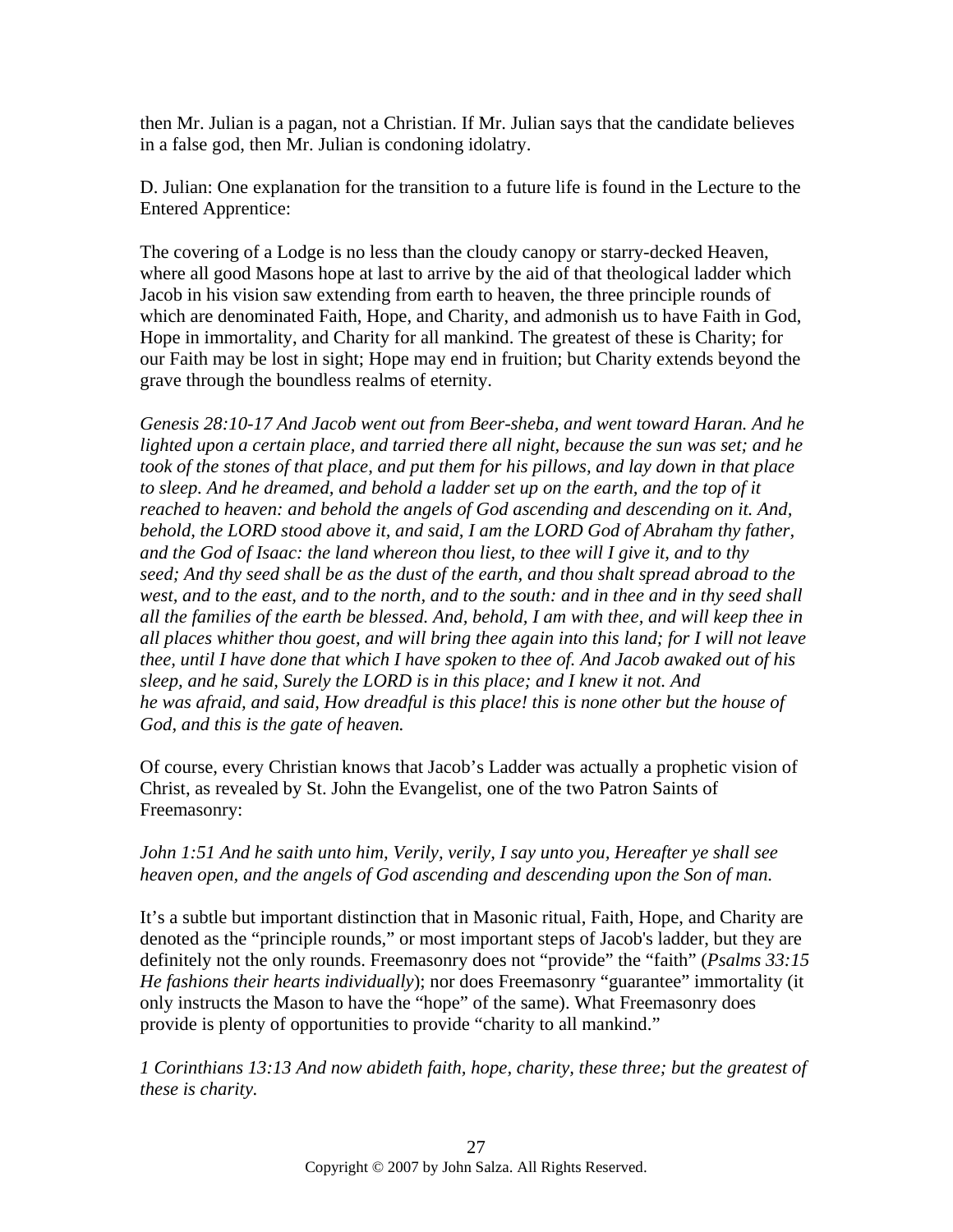*We are climbing Jacob's ladder, We are climbing Jacob's ladder, We are climbing Jacob's ladder, Soldiers of the cross. Every round goes higher, higher, Every round goes higher, higher, Every round goes higher, higher, Soldiers of the cross. --* Negro Spiritual

J. Salza: Yes, Mr. Julian, I know the Scriptures. I even agree with your connection of John 1:51 to Genesis 28:10-17. But what is your point? Are you saying that Freemasonry is a Christian organization? Even though it deliberately omits the name of Jesus from its prayers and Scripture references? Tell your Jewish and Muslim brothers that and see what they say. You also say that Freemasonry does not "guarantee" immortality (which is not true as I will prove later). Yet Freemasonry teaches that a man can have the hope of eternal life without the grace of Jesus Christ. This is in profound conflict with the Christian faith.

Christianity teaches that we are born under the curse of eternal death for our sins. It is only through the grace of Jesus Christ which we initially receive at baptism which removes us from the condemnation of the law and gives us hope in eternal life. Jesus said, "He who believes and is baptized will be saved; he who does not believe will be condemned" (Mk 16:16). Freemasonry says nothing about baptism or the need to have faith in Jesus Christ as it teaches its members that their heavenly reward awaits them. This view of the ability to gain eternal life, whether it is a "hope" or a "guarantee," is heretical. You can respond to these facts only by claiming that "Freemasonry is not a religion." But religious error is religious error, no matter what you call it.

D. Julian: Symbols and allegorical plays are not *"required"* to teach moral truths, but they are often used effectively for that purpose. Religious "truths" are, of course, a matter of individual conscience, so they are not taught in Freemasonry as such, at all. I've been a Freemason for more than twenty years, and I have never heard anything as outlandish as *"the absence of physical and mental defects as a requirement for Masonic candidacy."* In the Grand Lodge of Washington the only exclusions are women, young boys, senile old men, atheists, raving lunatics, and others who lack the personal freedom, wherewithal, or legal right to make decisions for themselves. An *"absence of physical... defects"* would mean no one who wore glasses or a hearing aid or false teeth could be accepted. More preposterous nonsense.

J. Salza: Again, Mr. Julian tells us half the story. As I explain on page 77, the "physical and mental defects" I refer to deal with those defects which would prevent a man from swearing his Masonic oaths. Every Grand Lodge has a requirement that a man must have the physical and mental capacity to swear the Masonic oaths or he cannot be admitted into the moral system of Freemasonry. That is why Mr. Julian's own Grand Lodge will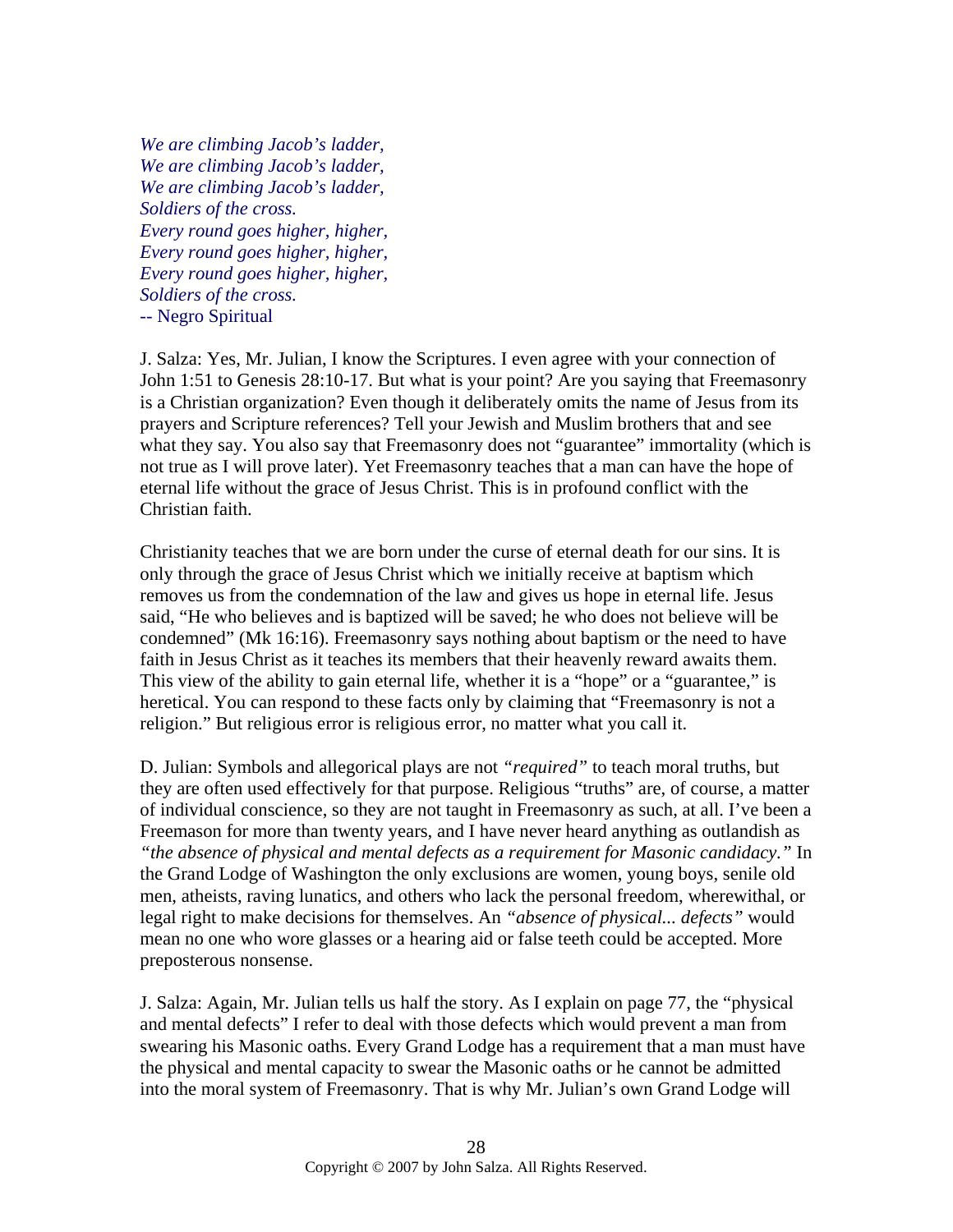not accept petitions from "senile old men" and "raving lunatics." This is a universal practice of Freemasonry. While I was a Mason, our law prohibited lodges from accepting petitions from the blind or from men who did not have their limbs (because they couldn't make the secret signs of self-mutilation that they swear in the oaths). Perhaps Mr. Julian can write the Grand Lodge of Wisconsin and tell them how wrong they were in imposing these requirements.

D. Julian: His "Appendix C" contains several different versions (and nowhere near a complete list) of what are supposed to be *"unalterable principles"* and *"universal rules."*  Now we know that Salza doesn't even know what a Landmark really is. That's no big deal, because, like all other supposedly *"universal"* Masonic symbols, nobody else does either.

J. Salza: Mr. Julian keeps harping on the Landmarks. First, he says that belief in God and eternal life (with or without Christ) are "fundamental and unalterable principles that define a Masonic lodge." But then he says that no one knows what a Masonic Landmark really is. So which one is it, Mr. Julian? Is the belief in God and eternal life a Masonic Landmark or not? And if no one really knows what a Landmark is, then why does Freemasonry teach that there are Landmarks at all? Has it just made up the concept of Landmark to confuse us all? Perhaps Mr. Julian can give us his list of Landmarks. And while he is at it, he can write to all the Grand Lodges who have adopted Mackey's Landmarks and tell them that they are wrong.

D. Julian: On page 28 Salza shows where he completely missed the point of Freemasonry when he says, *"Because receiving the degrees is what makes a man a Mason, Masonic rituals are the primary authority to be evaluated in light of the teachings of the Church."*  In the opening and closing ritual of all three degrees the question is asked: *What makes you a Mason?* The answer is never *"receiving the degrees."* 

J. Salza: Mr. Julian does not know Masonic ritual like he thinks he does. Mr. Julian, can a man be a Mason *without* receiving the degrees? Other than a Grand Master making a Mason on sight (which is extremely rare), the answer to this question is a resounding "No." That means a man becomes a Mason *by receiving the degrees*. Hence, my statement is true and your rebuttal is false. To be specific, a man becomes a Mason as soon as he takes his Masonic oath (also called "obligation"). As Mr. Julian alluded to (but did not cite correctly), when the Worshipful Master asks the Senior Warden, "What makes you a Mason?," the Senior Warden responds, "My obligation." The Senior Warden took his obligation *during his reception of the particular Masonic degree.* So, Mr. Julian, you are once again incorrect in your understanding of Masonic ritual and practice.

D. Julian: What really does make a man a Mason? Two things: (1) the desire to better himself by being accountable to his fellow Masons for attempting to live a more honorable and moral life, and, (2) the desire to give aid and comfort to the less fortunate. It's all clearly spelled out in the Charge to the Entered Apprentice: As a Mason, you are to regard the volume of the Sacred Law as the Great Light in your profession; to consider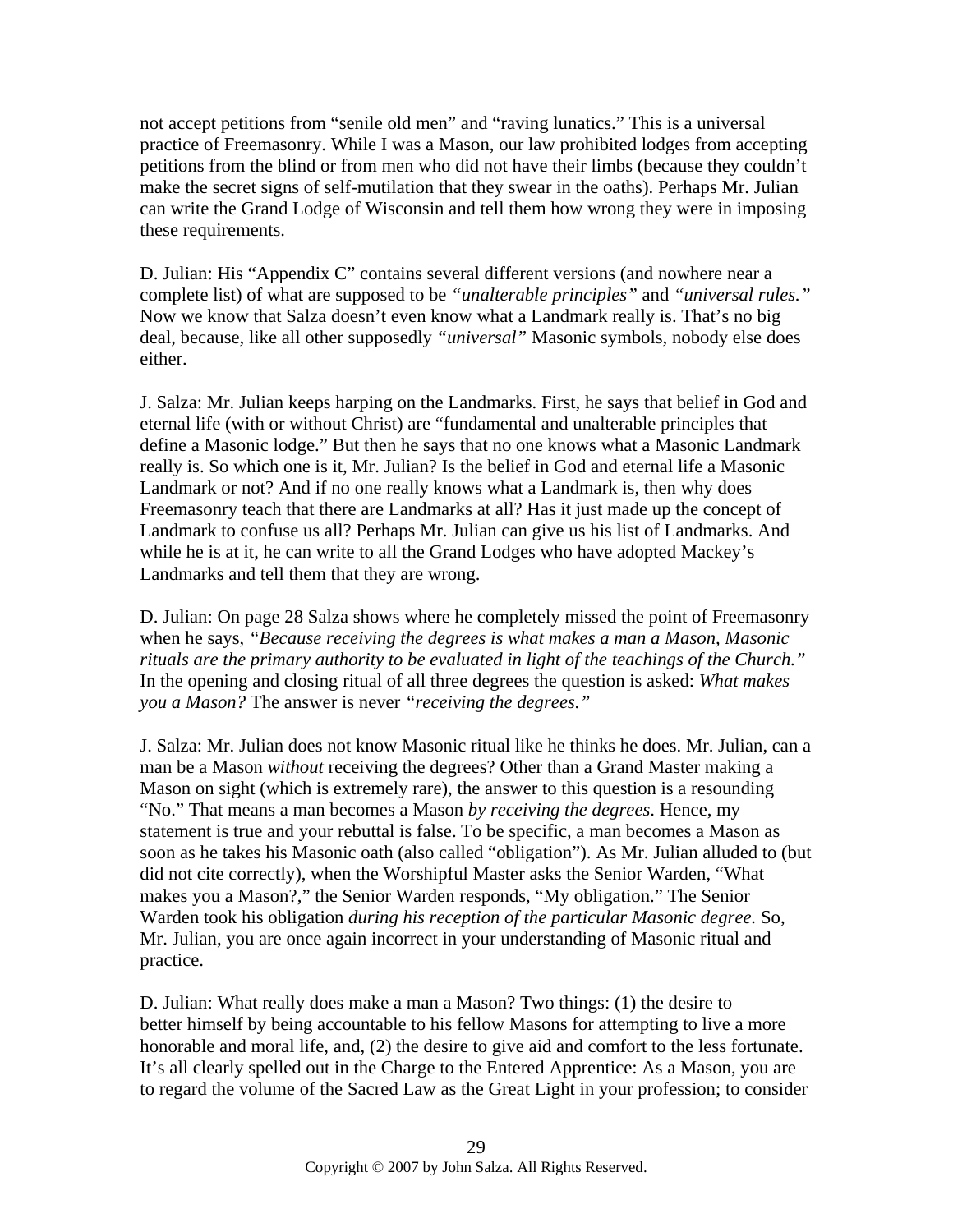it as the unerring standard of truth and justice; to regulate your actions by the divine precepts it contains. In it you will learn the important duties which you owe to God, your neighbor and yourself: *To God*, by never mentioning His name but with the awe and reverence which are due from the creature to his Creator; by imploring His aid in all laudable undertakings, and by looking up to Him in every emergency for comfort and support; *To your neighbor*, by acting with him upon the square; by rendering him every kind office which justice or mercy may require; by relieving his distresses, and soothing his afflictions; and by doing to him as, in similar cases, you would that he should do unto you: *And to yourself*, by such a prudent and well-regulated course of discipline as may best conduce to the preservation of your corporeal and mental faculties in their fullest energy; thereby enabling you to exert the talents wherewith God has blest you, as well to His glory as to the welfare of your fellow-creatures. As a citizen, you are enjoined to be exemplary in the discharge of your civil duties, by never proposing or countenancing any act which may have a tendency to subvert the peace and good order of society; by paying due obedience to the laws under whose protection you live, and by never losing sight of the allegiance due to your country. As an individual, you are charged to practice the domestic and public virtues. Let Temperance chasten, Fortitude support, and Prudence direct you, and let Justice be the guide of all your actions. Be especially careful to maintain, in their fullest splendor, those truly Masonic ornaments, Brotherly Love, Relief and Truth.

Apparently Salza was too busy memorizing the text to learn what was actually being taught here too. It's a common problem when men try to take on too much, too fast.

J. Salza: No, Mr. Julian, you are the one who missed what the ritual actually says. I am surprised, since you must have heard the Senior Warden's response "My obligation" hundreds of times during your more than 20 years as a Mason. It is Mr. Julian who has taken on "too much, too fast" in his critique of my book, for he is unable to muster any credible rebuttals to my arguments without stepping on himself at every turn.

#### *Chapter III - The Ideology of Freemasonry*

#### *Introduction to the Problem of Indifferentism*

D. Julian: On page 34, Salza shows that he doesn't know any more about the Roman Catholic Church than he knows about Freemasonry, when he says: *"Further, the Church actively promotes unity among the human family in spite of religious, ethnic, or cultural differences."* 

J. Salza: Now I don't know much about the Catholic faith? Even Protestant apologists with whom I interact on a weekly basis would laugh at that statement.

D. Julian: I have already shown that the RCC has taken ten steps backward in that regard, by reactivating it's condemnation of Freemasonry and denial of the Eucharist to Freemasons and certain politicians.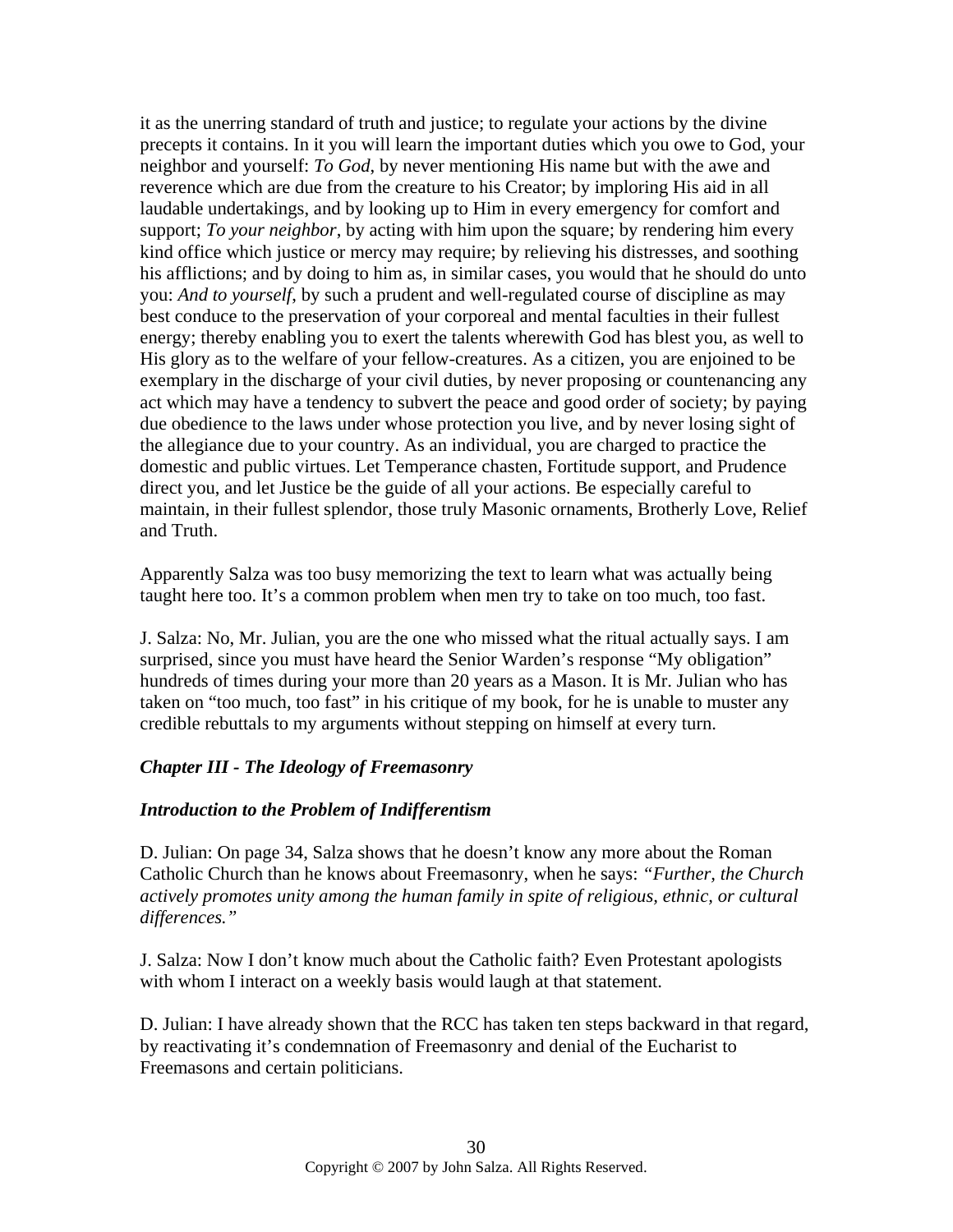J. Salza: Here is more of Mr. Julian's anti-Catholic bias. Mr. Julian says that the Catholic Church has "reactivated" its condemnation of Freemasonry. But, before, Mr. Julian argued that the Church no longer opposed Freemasonry. Again, which one is it, Mr. Julian? If you want to argue that the Church "reactivated" her condemnations, please show us where it overruled its condemnations in the first place. Of course, Mr. Julian can do no such thing because the Church has always condemned Freemasonry. Moreover, the Church has always prohibited grave sinners from receiving the Eucharist so as to prevent sacrilege from occurring. The Church has done this since St. Paul's warning in 1 Corinthians 11:27. These positions are certainly not new, and yet Mr. Julian acts like they are recent shifts in Catholic teaching. Mr. Julian does not have a clue what the Catholic Church teaches.

D. Julian: And I can assure you that when I recently attended a wedding in a Catholic church (interestingly officiated by the bride's Catholic priest and the groom's Lutheran minister), during the Mass I was not permitted to share in the reenactment of the Lord's Supper simply because I was not a Roman Catholic, never mind a Protestant or a Freemason.

J. Salza: Mr. Julian, you were not permitted to receive Holy Communion because you are not in communion with the Catholic Church and do not believe that the Eucharist is the flesh and blood of Jesus Christ (which Catholics have believed for 2,000 years). Receiving Communion in the Catholic Church is a public declaration that you are in communion with Christ and the teachings of His Church. This prohibition safeguards the integrity of the sacrament and prevents scandal. Again, this goes all the way back to St. Paul's injunctions in his first letter to the church at Corinth. Again, what does this have to do with *Masonry Unmasked*?

D. Julian: Protestant Christians fall under the same condemnation -- as are those who advocate for birth control and women's reproductive rights, support public education, separation of Church and State, and especially those who deny papal infallibility. And thanks to Roman Catholic actor Mel Gibson's movie "The Passion of Christ," Judeo-Catholic relations have also been set back to Vatican I standards.

J. Salza: Mr. Julian continues his anti-Catholic ranting and raving. Now he has a problem with Mel Gibson's wonderful movie *The Passion of the Christ*. It was probably "too Catholic" for Mr. Julian. Why does Mr. Julian digress with so many side issues that are not relevant to this debate? It just shows how emotional Mr. Julian is about Freemasonry and his inability to defend the Lodge against sound argumentation. He is a crossexaminer's dream.

D. Julian: One of the few places the RCC actively promoted unity in the last few years has been the unity of Altar Boys with homosexual pedophile priests. Joseph Cardinal Ratzinger, alias Pope Benedict XVI, came down hard on American Freemasons for no good reason at all, but he has yet to excommunicate or even publicly condemn any of the offenders or their superiors who knew and yet covered up this ongoing child abuse.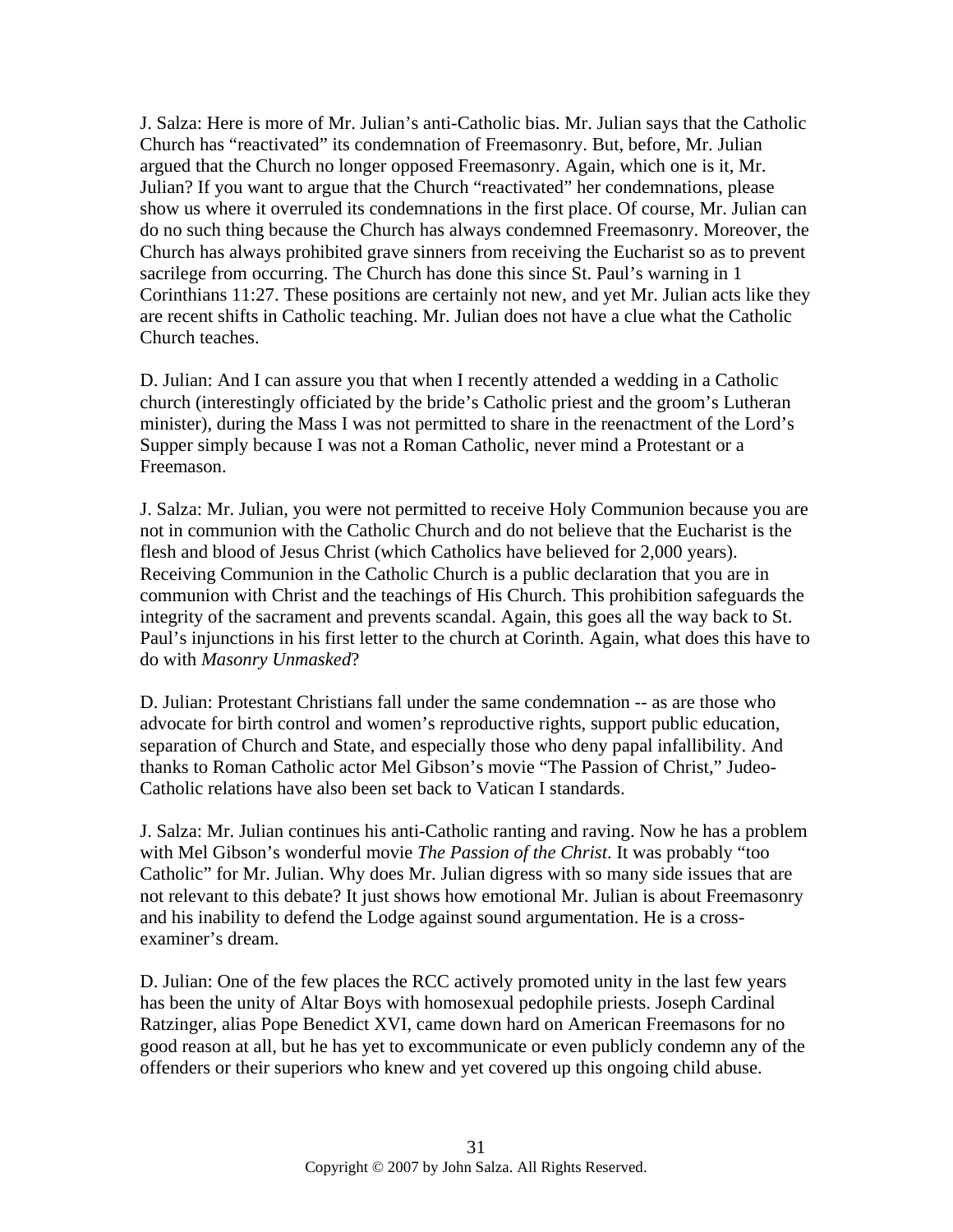J. Salza: Again, more anti-Catholicism. I am the first person to declare that the pedophile priests and bishops who covered for them acted reprehensibly and should be severely punished. But this has nothing to do with the debate at issue. God will be their judge.

Also, Mr. Julian, do you criticize the religion of your fellow Catholic Masons? Do you denigrate their religion as you do mine? If not, why not? Is it because they are current Masons and I am a former Mason? If Freemasonry supposedly teaches religious tolerance, then why don't you follow its teachings in this regard? Especially when you swore an oath to do so? I will tell you why: You are a hypocrite of the first order.

D. Julian:*"Unlike the Church, which declares that the fullness of God's truth is found in the Person of Jesus Christ, the Lodge never defines for its members the religious 'truth' it seeks",* says Salza. Thank you John Salza for finally admitting the truth: *Freemasonry cannot be a religion because it does not define a specific religious doctrine*. Freemasonry also has no specific religious services, no specific religious dogma, no specific Savior or Messiah -- it's membership fees and dues are not even tax-deductible -- because Freemasonry is a philanthropic fraternity, not a path to salvation.

J. Salza: Your welcome, David Julian, for telling the truth. Masonry does not define for its members the religious truth it seeks because it ultimately leaves the question of "truth" to the subjective whim of its members. Religious relativism *is the religion of Freemasonry*, as Mr. Julian has even argued for. Anything goes. Believe in Christ? Fine. Reject Him? That is okay, too. All you need is "purity of life and conduct" to gain admission into the "celestial lodge above." So, Mr. Julian, Freemasonry *does* have a religious doctrine: belief in God and immortality, no matter what god, and no matter what faith. This fits right in with Mr. Julian's theology that "religious truth" is a matter of the "individual conscience."

D. Julian: Nowhere in any of my Masonic literature does it ever say that *"all religions are competitive attempts to express the truth about God and equally effective in advancing one's spiritual life..."* 

J. Salza: But if Freemasonry tells both the Christian and the Zoroastrian that their "purity of life and conduct is essentially necessary to gaining admission into the celestial lodge above," then isn't that what Freemasonry is really saying? Both the Christian and the Zoroastrian viewpoints are seen as competitive attempts to express the truth about God because neither view is held to be exclusive, even though Jesus said that He was the only way to eternal life. If Freemasonry tells both the Christian and the Hindu that their "trust is in God," then Masonry views Christianity as nothing more than an attempt to explain the truth about God, but not the one and true religion. It is that simple.

And Mr. Julian, don't come back with the common Masonic rebuttal that "Freemasonry doesn't make a doctrinal statement about God." It certainly does. If the candidate for the Entered Apprentice degree professes a belief in any deity whatsoever, Freemasonry tells him that his trust *is in the one true God*. Freemasonry's doctrinal statement, then, is that *any* belief in deity is a belief in the true God. *Freemasonry's doctrine is that there is one*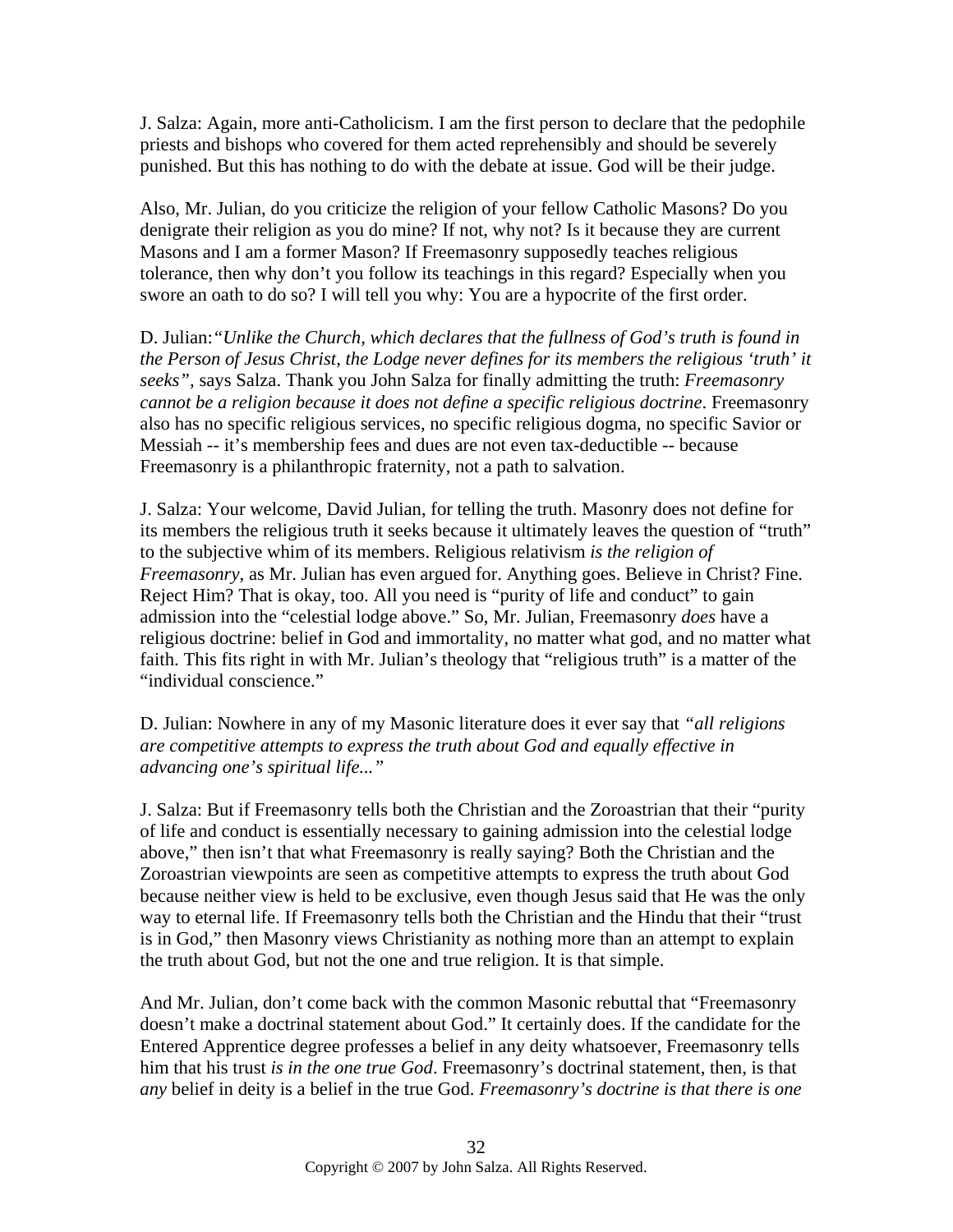*God for all religions.* Freemasonry's God is non-sectarian. For Freemasonry, a profession of faith in Vishnu *is* faith in the true God. For the Christian, a profession of faith in Vishnu is *not* faith in the true God. This is why Christianity and Freemasonry are diametrically opposed to each other.

D. Julian: On the contrary, in the Lecture to the Entered Apprentice we learn: By the exercise of Brotherly Love we are taught to regard the whole human race as one family... who, created by one Almighty Parent and inhabitants of the same planet, ought to aid, support, and protect each other. On this principle, Masonry unites men of every country, sect, and opinion, and conciliates true friendship among those who might otherwise remain at a distance.

J. Salza: No reasonable person would have a problem with this statement from the Entered Apprentice degree. No one is arguing that every single statement in Masonic ritual is problematic. But neither is every single statement from the Koran problematic from a Christian perspective. Mr. Julian needs to focus on the problematic teachings of Freemasonry, not the unproblematic ones.

D. Julian: When Manly P. Hall (who died in 1990 at the age of 89) described a Mason as *"one who worships at every shrine, bows before every altar, whether in temple, mosque or cathedral, realizing ...the oneness of all spiritual truth. To the true Mason Christ, Buddha, or Mohammed, the name means little,"* He obviously wasn't speaking for me or any other Christian Freemason.

J. Salza: The problem with Mr. Julian's remark is that the very Masonic ritual that Mr. Julian participates in embodies Hall's philosophy. When Mr. Julian took the Entered Apprentice degree and the Worshipful Master asked Mr. Julian in whom he put his trust, Mr. Julian could have said, "Christ," or "Buddha," or "Mohammed." It would not have mattered. To Freemasonry, "the name means little." No, Mr. Julian, Manly Hall wasn't speaking for you. He was speaking for Freemasonry. The sooner you realize that Freemasonry has its own beliefs independent of yours, the sooner you will realize that Freemasonry is incompatible with Christianity.

D. Julian: Here is an interesting excerpt from his official biography:

Unlike so many of his contemporaries, he concluded that wisdom was not to be found on only one path or in only one religion. Instead, he saw wisdom as the highest realm where philosophy, religion, and science come together without boundaries. Barely twenty years old, the gifted young man began his public career in the fall of 1920 when he was invited to speak to a small group in a room over a bank in Santa Monica, California on the subject of reincarnation... He showed thousands how universal wisdom could be found in the myths, mysteries, and symbols of the ancient Western Mystery teachings and how to embody this wisdom in their own lives.

It should be noted that Brother Hall also believed that the content of his plays indicated William Shakespeare had a complete knowledge of Rosicrucian philosophy, a claim neither made nor supported by the Rosicrucians or any real Shakespearean expert or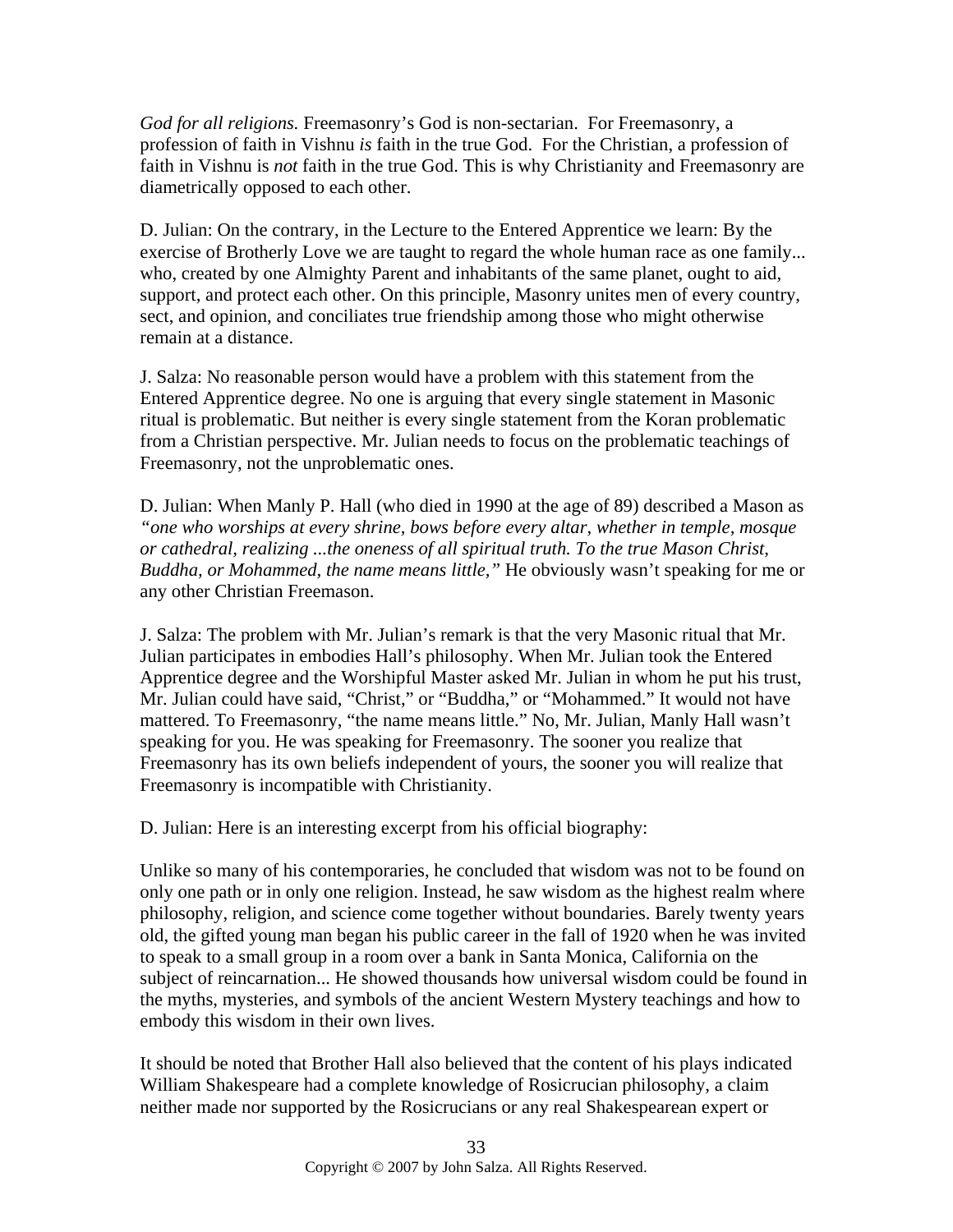authority. And it should also be noted that Brother Hall was a Canadian that started the Philosophical Research Society in Los Angeles in 1934. Significantly, on its official website, PRS says it is not affiliated with Freemasonry in any way. Hall's most significant accomplishment was the raising of more than \$100,000 (the equivalent of a million dollars today) to "vanity" publish his own book.

J. Salza: What does any of this have to do with Masonic ritual and the teachings of Freemasonry? Mr. Julian continues to inundate his readers with useless information as an effort to subterfuge the real issues. It is quite predictable to watch Masons squirm when their lodge brothers' anti-Christian books are quoted by Christians.

D. Julian: Then Salza continues on by quoting Brothers Albert Pike, Albert Mackey, and Henry Wilson Coil concerning their personal views on how Freemasons should regard Freemasonry in the light of spirituality and religion. If this is not your first encounter with anti-Masonry then you will probably be asking yourself: *With more than 2000 different authors of books on Freemasonry cataloged in the Library of Congress, why do anti-Masons invariably quote from the same handful of books?* It doesn't take a rocket scientist to figure out that each of these Masonic authors wrote books primarily to share their personal perceptions of religion and spirituality in Freemasonry with other Masons to try to convince them to adopt those views as well.

J. Salza: Mr. Julian, thank you for admitting that I share the same views about Freemasonry with "Brothers Albert Pike, Albert Mackey and Henry Wilson Coil." Now tell me, have you accused these "Brothers" of "Masonic immaturity and ignorance" as you have done to me? Have you denounced the writings of these "Brothers" as you have done to my book? If not, why not? Your duplicity is quite telling, as I am sure those reading this dialogue can plainly see. Also, of those supposed "2000 different authors," how come there is not a single Masonic author who has written a defense against the problems of indifferentism, syncretism, and the lodge's doctrine of the resurrection of the body?

D. Julian: But one must always remember this fact: *None of them speaks for Freemasonry, for any Grand Lodge, for any Lodge, or even for any other Mason.* Their works may contain many concepts that I and other Masons support. But they may also contain many other perceptions that I and other Masons totally disagree with, partly because they are mostly antiquated if not obsolete Theosophic ideas, and partly because their opinions conflict with our own personal religious beliefs. Unlike papal bulls, decrees, and catechisms which define Roman Catholicism, no Freemason is required to adopt any of anyone else's religious views.

J. Salza: Then why are my views wrong but Mr. Julian's views right? Mr. Julian's argument would be credible if he would just admit that my views, while a Mason, were perfectly admissible, most especially because they were taken directly from the plain language of the rituals. Mr. Julian does not have the courage to make this admission, however, because he is threatened by what I have revealed about his organization.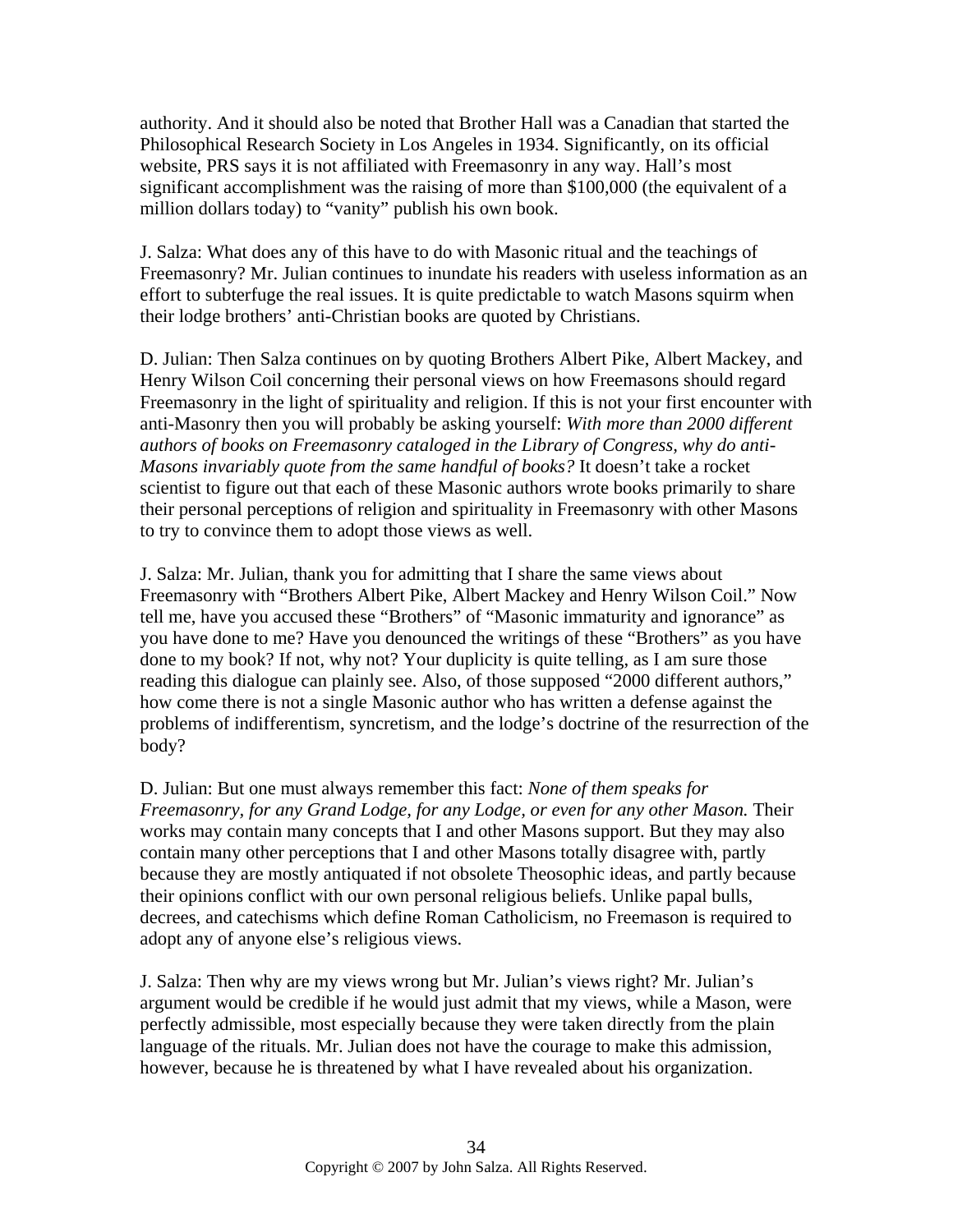When I was a Mason and looked at page 136 of Wisconsin's Masonic ritual, I discovered the statement that says the Third Degree "testifies to Freemasonry's faith in the resurrection of the body and the immortality of the soul." When I had to orally recite, from memory, the nearly 200 pages of Masonic Ritual to the Grand Lecturer's Deputy to become a Proficiency Man, I had to include this quotation. I also interpreted "resurrection of the body" to mean just what it says: "resurrection of the body." The Masonic Bible confirmed it. The Landmarks confirmed it. Mackey, Coil and Pike confirmed it. And the Past Grand Master of Masons in Wisconsin, Richard Black, confirmed it. When I realized that Freemasonry believed in bodily resurrection without a concomitant belief in the need to accept Jesus Christ, I left the Lodge. Tell us, Mr. Julian, how do you interpret "resurrection of the body"?

D. Julian: On page 35, Salza says *"Freemasonry, therefore goes beyond promoting the common good; it moves into the realm of religion and soteriology (that part of theology dealing with salvation.) The Lodge claims that its principles will advance its members to 'the heavenly lodge above,' but it requires no belief in Jesus Christ or his Church."* No matter what Henry Coil said, Freemasonry never claims it's principles will guarantee the advance its members to the *"heavenly Lodge above".* Remember, Freemasons are admonished to have Faith in God, Hope in immortality, and Charity for all mankind.

J. Salza: Let me prove right here and now that Mr. Julian is either completely ignorant of Masonry's teachings or is lying to us.

Henry Wilson Coil uses the word "guarantee" when he says that, in getting to heaven, many Freemasons may have "*no other guarantee of a safe landing than their belief in the religion of Freemasonry"* (Coil's Masonic Encyclopedia, page 512).

The Masonic Bible, from which Mr. Julian himself quotes to prove his case, says this:

*"By the practice of Freemasonry, its members may advance their spirituality, and mount by the theological ladder from the Lodge on earth to the Lodge in heaven" (p. 26).* 

Mr. Julian, do you care to recant your misrepresentation that "Freemasonry never claims its principles will guarantee the advance of its members to the 'heavenly Lodge above'"? I hope you do lest you lose credibility even among your Masonic brethren.

D. Julian: I submit that Salza missed still another very subtle but nonetheless very important distinction: that's a *Hope in*, not a *Guarantee of*, immortality.

J. Salza: I have already demonstrated that Coil uses the word "guarantee" so Mr. Julian is wrong again. Further, the quote from the Masonic Bible says nothing about "hope." It simply says that a Mason may advance his spirituality and mount by the theological ladder from the Lodge on earth to the Lodge in heaven. These are quite the statements from an institution that Mr. Julian says is just a fraternity. Moreover, any distinction between "hope" and "guarantee" is meaningless from a Christian perspective if Jesus Christ is omitted from the picture. Even though a Mason may reject Jesus Christ who is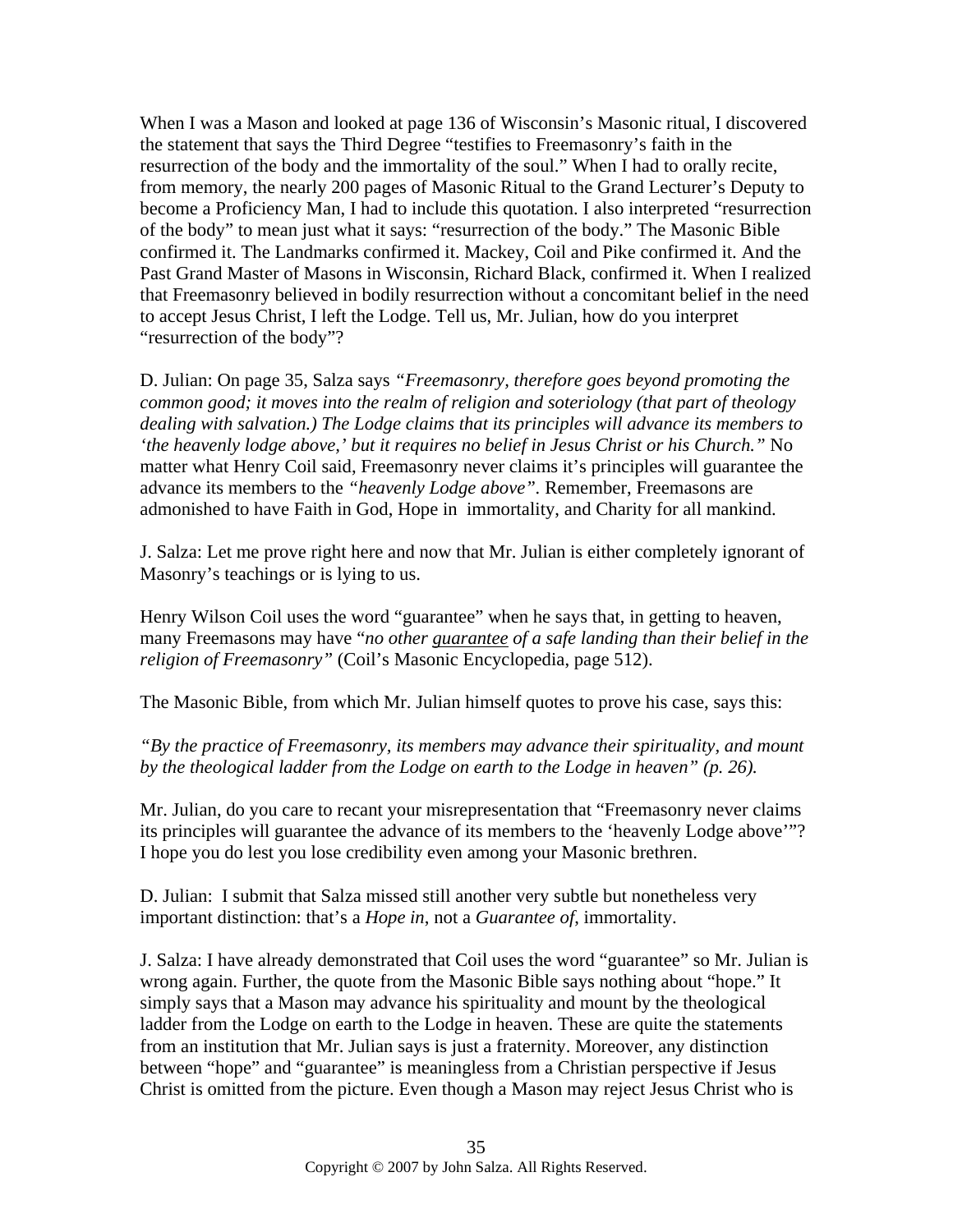the only "way, truth and life," Freemasonry tells that man that he may nevertheless advance to the heavenly lodge by his practice of Freemasonry. Again, this is a heresy that is staring Mr. Julian right in the face, but he doesn't have the courage to honestly address it.

As I have already explained, the Christian religion teaches that there is no "hope" without Jesus Christ. In fact, Jesus Christ is our only "hope" (2 Cor 1:10; 1 Tim 1:1; 4:10). Jesus has told us that He alone is the way to the Father (Jn 14:6). Without Christ, we have no hope. Without the grace which comes from Christ, we remain eternally condemned for our sins. Even if Masonry is only giving its members "hope" in eternal life, it is a false hope without Jesus Christ. This is why Freemasonry is a lie.

D. Julian: Next Salza states, *"The Lodge considers any specific doctrines concerning God beyond what can be known by nature and reason to be "sectarian."* Then he introduces a new name, Joseph Fort Newton, also speaking for himself, who *"explains, 'Masonry seeks to free men from a limited conception of religion, and thus to remove one of the chief causes of sectarianism.'"* Rev. Newton was a Baptist Minister, known for his evangelism, planting of hundreds of churches, and for being another in a long line of clergymen who have found no incompatibility between his Freemasonry and his Christian ministry. Before we get bogged down again in semantics, let's reiterate what Freemasonry says about God by listing the official Masonic adjectives used to describe Him: *One, True, Living, Almighty, Great, Most Holy, Glorious, Supreme, Grand, Everlasting, Eternal,All-bounteous,* and, of course*, Him.* Take a minute to call your local chapter of the American Atheists. Ask them which of those terms describing the One True and Living God can only be known by *"nature and reason."* So what does *sectarian* really mean? From the *Merriam-Websters Collegiate Dictionary*:

**sectarian** *adj.* [Date first used: 1649] 1: of, relating to, or characteristic of a sect or sectarian, 2: limited in character or scope: parochial; *n.* 1: an adherent of a sect 2: a narrow or bigoted person

**parochial** adj. [Etymology: Middle English *parochiall*, from Middle French *parochial*, from Late Latin *parochialis,* from *parochia* parish, Date first used: 14th century] 1: of or relating to a church parish 2: of or relating to a parish as a unit of local government 3: confined or restricted as if within the borders of a parish 4: limited in range or scope (as to a narrow area or region)

#### Salza defines it like this: *"Sectarianism is a pejorative term indicating that a religion so described is too limited in its scope."* But that's not what the dictionary says.

J. Salza: Mr. Julian, Christians do not define terms of religion using secular sources like Masons do. But let's not even use Christian sources and practice. Let's use Masonic practice. Sectarianism in Freemasonry essentially means elevating one doctrinal view of God over another. Outside of a generic belief in God and eternal life, Masonry does not engage in sectarianism. That is, it does not elevate one doctrinal belief or religion over another. Instead, it places the true religion of Jesus Christ along side the false religions of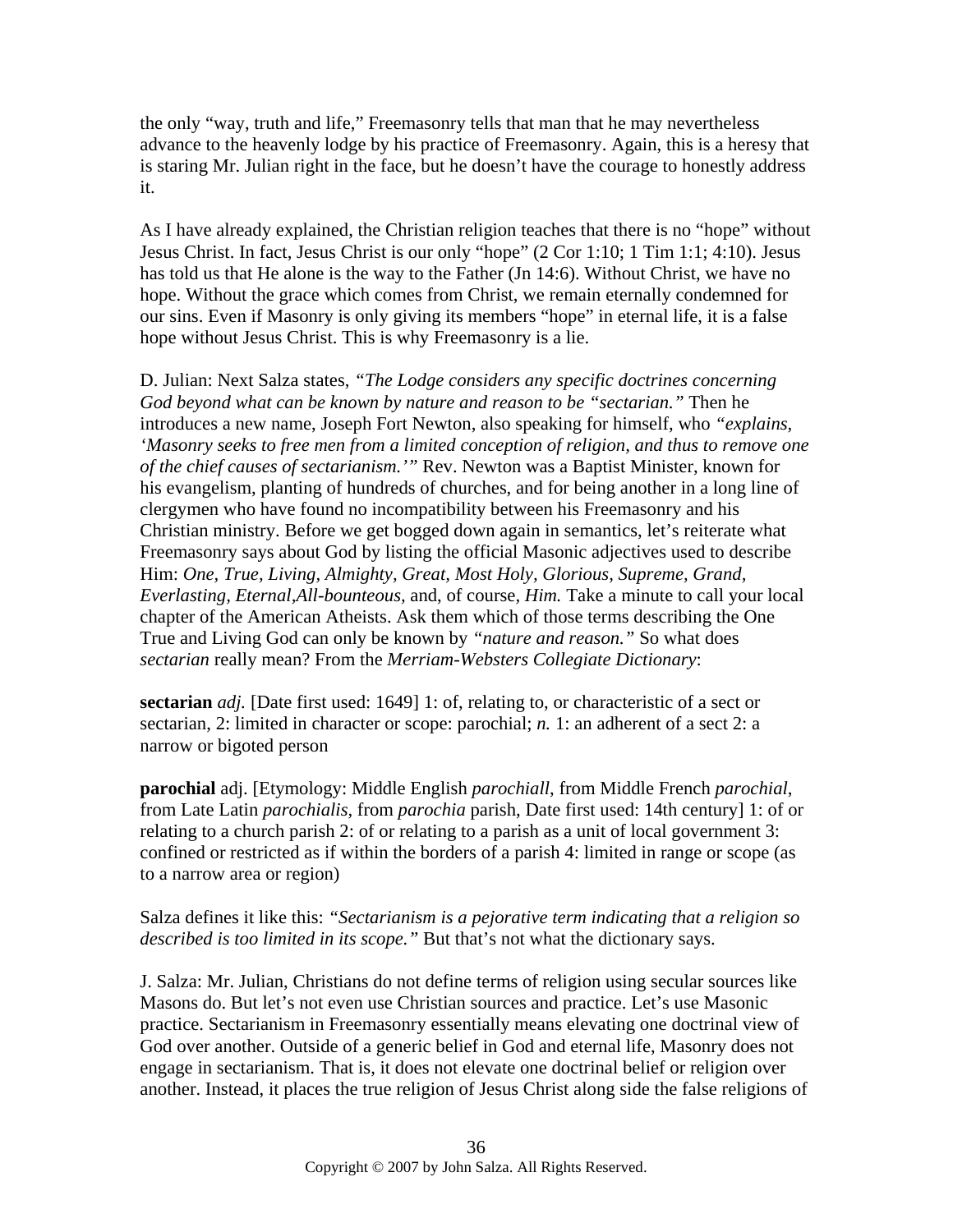Islam, Buddhism, Shintoism, Sikhism and Zoroastrianism. This is the heart of the nonsectarian religion of Freemasonry and why it is incompatible with Christianity.

D. Julian: Adjectival definition 2 above describes the *"limit in scope"* as *"parochial,"*  which means *"limited to a narrow area or region, like a parish."* The Masonic usage of *"sectarianism"* is Noun definition 2, the mindset that produces "a narrow or bigoted person." Rather than quarreling about trivial and unresolvable issues like how many Christian sacraments there are; whether or not the pope is really infallible; whether or not celibacy in the Roman Catholic priesthood is a hoax; whether the bread wafer and wine really do turn into Jesus' human flesh and blood; whether or not *Allah, the Eleyon of the Elohim, Yahweh*, and *Pater Nostra* are the same God; or whether Mary, the mother of Jesus, should be considered a co-redemptrix to be worshipped right along side Jesus as his equal, with followers and websites of her own -- these sectarian Neofundamentalists (of every religious persuasion) need to drop their phony-baloney, holier-than-thou separatist dogma and join forces with the rest of mankind in fighting the real causes of evil: *hunger, violence, poverty, ignorance,* and *disease* throughout the world.

J. Salza: Readers, Mr. Julian has revealed something very important about his religious philosophy in the above paragraph. My fellow Christians (Masons included), please pay attention to this. Mr. Julian says that whether or not Allah is the same God as Pater Nostra (sic) is "trivial and unresolvable." Mr. Julian believes that the true identity of God is a "trivial and unresolvable" issue that regards nothing more than "phony-baloney, holier-than-thou separatist dogma."

Mr. Julian believes that the identity of God is "trivial and unresolvable" because his religion is Freemasonry, not Christianity. Christians believe that the true identify of God is *not* "trivial and unresolvable," but *the most important and knowable reality that God Himself has given us.* That is why many millions of Christians have chosen martyrdom rather than put the Blessed Trinity on the same level as Brahma, Vishnu and Shiva. But Mr. Julian would call these Christians "sectarian Neofundamentalists." Mr. Julian, your true beliefs about God and Christianity come out more and more explicitly as we proceed with this dialogue.

D. Julian: In the words of former nun, Karen Armstrong, in *A History of God*: During the eighteenth century, deists rejected traditional Western Christianity largely because it had become so conspicuously cruel and intolerant. The same will hold good today. All too often, conventional believers, who are not fundamentalists, share their aggressive righteousness. They use "God" to prop up their own loves and hates, which they attribute to God himself. But Jews, Christians, and Muslims who punctiliously attend divine services yet denigrate people who belong to different ethnic and ideological camps deny one of the basic truths of their religion. It is equally inappropriate for people who call themselves Jews, Christians, and Muslims to condone an inequitable social system. The God of historical monotheism demands mercy not sacrifice, compassion rather than decorous liturgy.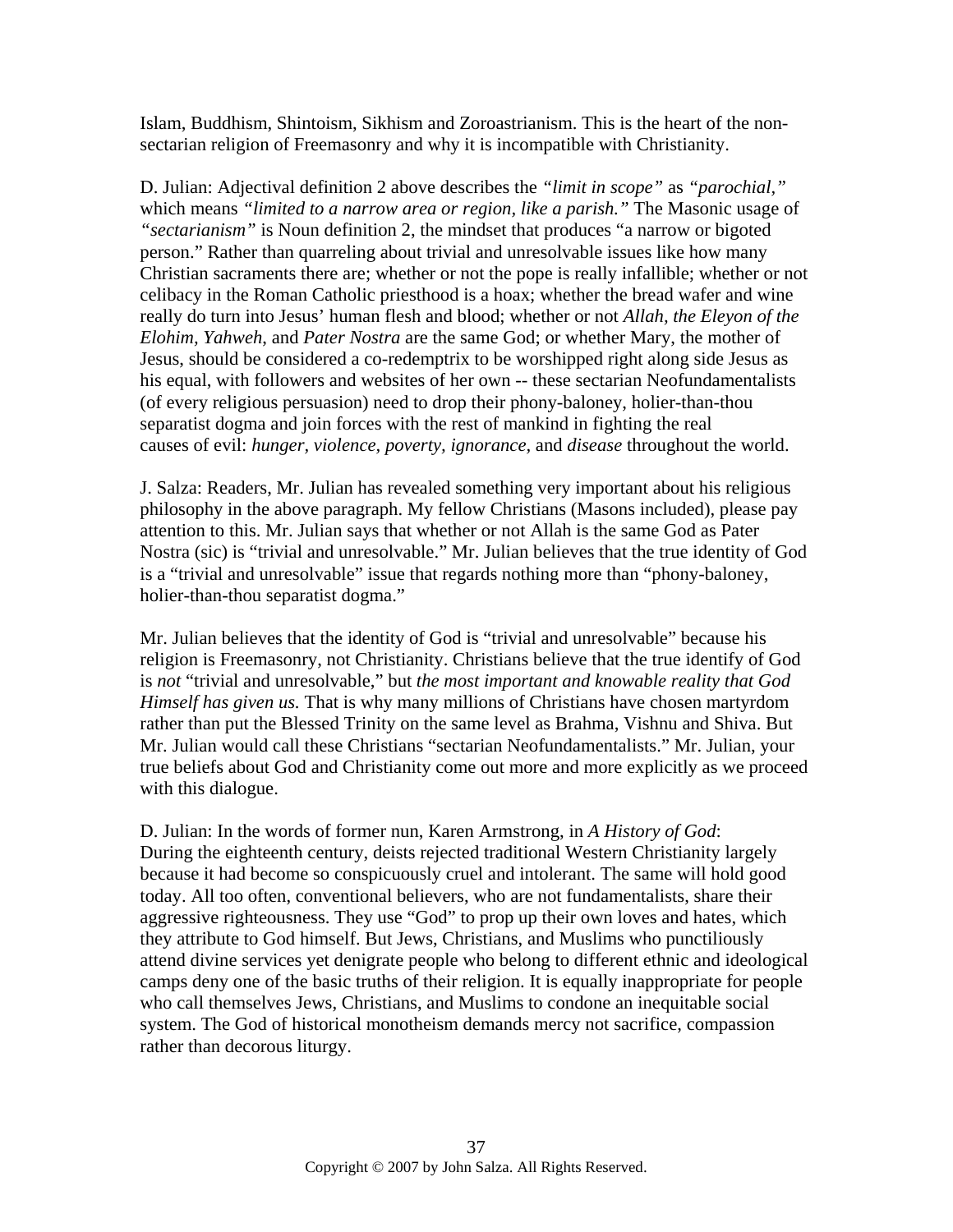J. Salza: Now Mr. Julian quotes from a "former nun." He has all the authorities, doesn't he? Moreover, if a former Catholic is an expert on Catholicism, why can't I, a former Freemason, be an expert on Freemasonry? Again, Mr. Julian's argumentation is the model of inconsistency and arbitrariness.

D. Julian: Freemasonry is certainly indifferent about different sectarian religious beliefs, not because, as Salza alleges, *"God looks only at the sincerity of the person's intentions, not to his or her particular doctrinal beliefs,"* but because Freemasonry is a philanthropical fraternity, not a religion; it is a way of providing charity, not a path to salvation; it honors God, but does not worship God -- and it has no time or other resources to waste on those who continue to confuse the *narrow way* with the *narrow mind*.

J. Salza: Remember when I said that Masons invariably attempt to define Freemasonry by slapping a label on it? Mr. Julian does it again here. Even though Masonic ritual teaches that Masons can have eternal life by their "purity of life and conduct," and will be "resurrected to the celestial lodge above," Mr. Julian can ignore this religious teaching because he says that "Freemasonry is a philanthropical fraternity, not a religion." In this way, Mr. Julian thinks he doesn't have to address Masonry's religious teachings head-on. He simply slaps the "fraternity" label on it and moves on. This is Mr. Julian's way of conveniently skirting the issues of the debate. The problem, of course, is this: *Errors about God and salvation are still errors, no matter what the context or situation.*

D. Julian: On page 38, Salza's real agenda arrives when he quotes this Bible passage: *"For what partnership have righteous and iniquity? Or what fellowship has light with darkness? What accord has Christ with Belial?... Therefore come out from them, and be separate from them, says the Lord. (2 Cor 6:14-15, 17)"* This is the core belief of separatist Neofundamentalists, Protestant, Catholic, or otherwise. They think they are righteous, everyone else is iniquitous (sinful).

J. Salza: Dear Christian readers, please pay attention to this. Mr. Julian has just accused St. Paul of being a "separatist Neofundamentalist" because he penned the words of 2 Cor 6:14-17. Of course, Mr. Julian's charge is against God Himself, for God inspired St. Paul to write these words. Mr. Julian has revealed himself to be a blasphemer and is selfcondemned.

D. Julian: They think they are controlled by Christ, everyone else is controlled by the devil. Therefore, they conclude, they must completely separate themselves from everyone else. What's wrong with this picture, as every student of hermeneutics knows, is that each verse of the Bible has to be analyzed according to its context -- who, what, when, where, and why it was written.

J. Salza: Now Mr. Julian is a student of hermeneutics? I wish he would apply his knowledge of hermeneutics by exegeting the passages of Masonic ritual that teach about Freemasonry's belief in the resurrection of the body. I wish he would share with us his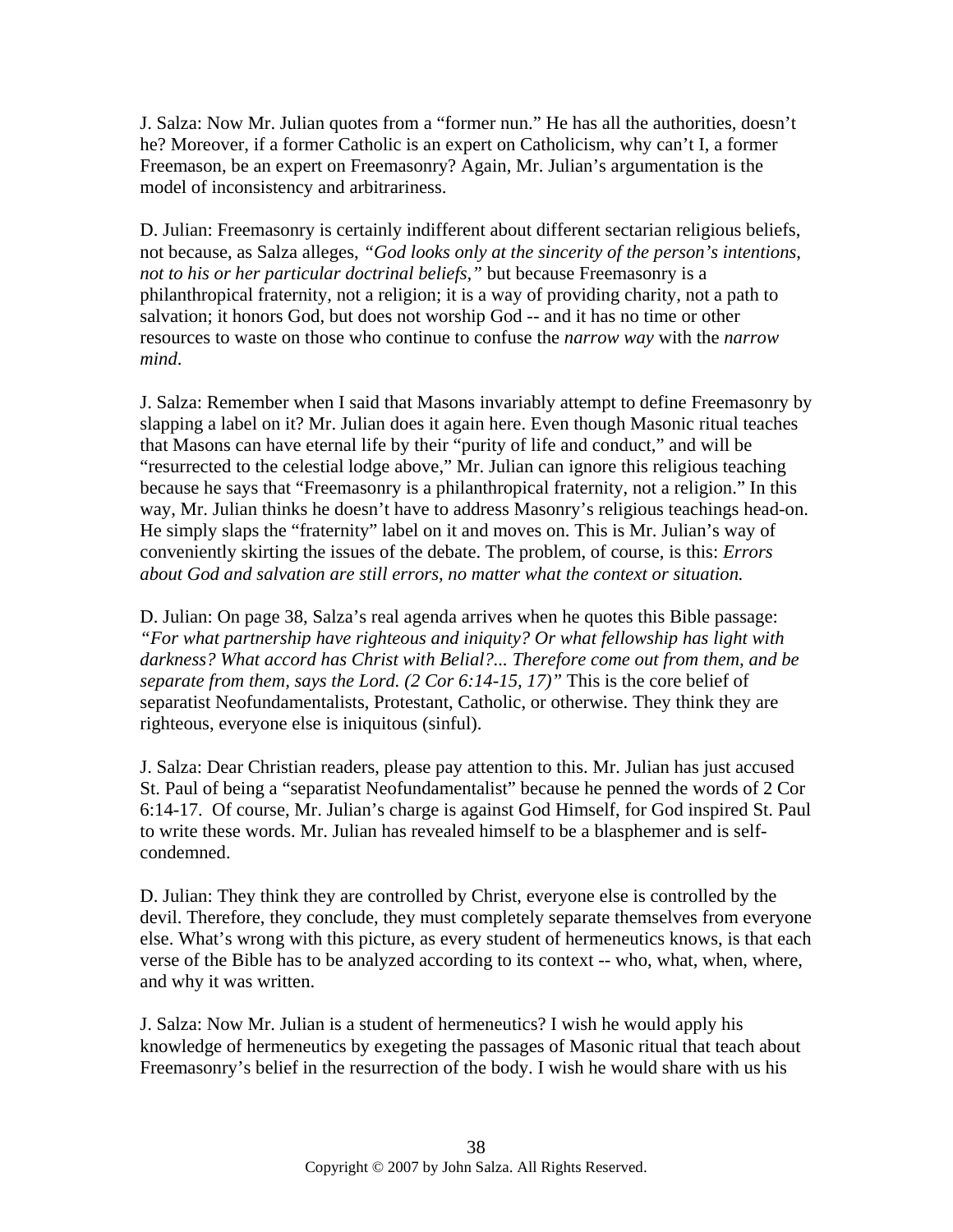hermeneutical approach to interpreting how the purity of a Mason's life and conduct is necessary to his gaining admission into the celestial lodge above.

D. Julian: According to *Fausset's Bible Dictionary*, the city of Corinth is described like this:

In Paul's time it was capital of Achaia, and seat of the Roman proconsul (Acts 18:12). Its people had the Greek love of philosophical subtleties. The immorality was notorious even in the pagan world; so that "to Corinthianize" was proverbial for playing the wanton. The worship of Venus, whose temple was on Acrocorinthus, was attended with shameless profligacy, 1,000 female slaves being maintained for the service of strangers.

Basically Corinth was the site of one of the largest houses of prostitution in Greece at that time. But these weren't religious devotees donating their bodies to their goddess. This was a place where, for the right "contribution," you could sexually abuse any one of a thousand slave girls any way you wanted. What Paul obviously discovered was that many of the men attending the Corinthian Church were also attending the Temple of Venus. The majority of Chapter 6 delineates the way the parishioners were supposed to act, clearly implying that they were not acting appropriately before Paul's arrival.

*2 Corinthians 6:14-18 Be ye not unequally yoked together with unbelievers: for what fellowship hath righteousness with unrighteousness? and what communion hath light*  with darkness? And what concord hath Christ with Belial? or what part hath he that *believeth with an infidel? And what agreement hath the temple of God with idols? for ye are the temple of the living God; as God hath said, I will dwell in them, and walk in them; and I will be their God, and they shall be my people. Wherefore come out from among them, and be ye separate, saith the Lord, and touch not the unclean thing; and I will receive you, And will be a Father unto you, and ye shall be my sons and daughters, saith the Lord Almighty.* 

Salza conveniently skipped verse 16 which refers to the worshipping of God in the temple of their own bodies and not defiling themselves by partaking of the worship of idols like Venus. It's not about withdrawing into protected Christian communes and monasteries.

J. Salza: First, I never said 2 Corinthians 6 is about "withdrawing into protected Christian communes and monasteries," so Mr. Julian is putting words in my mouth. Second, 2 Corinthians 6:14-18 is about avoiding religious communion with unbelievers. Why? Because this was leading the Corinthians into idolatry. I think Mr. Julian gets this because he mentions the Corinthians' worship of false gods like Venus, but I am not sure. Sexual orgies were part of the pagan worship that Paul tells the Corinthians to renounce. While Masons do not engage in sexual orgies in the lodge room, Paul's injunction to avoid being yoked together with unbelievers applies to all "Christian" Masons. Christians become "yoked" together with unbelievers when they worship with them around the common altar of Freemasonry and swear their covenant oaths to the Lodge.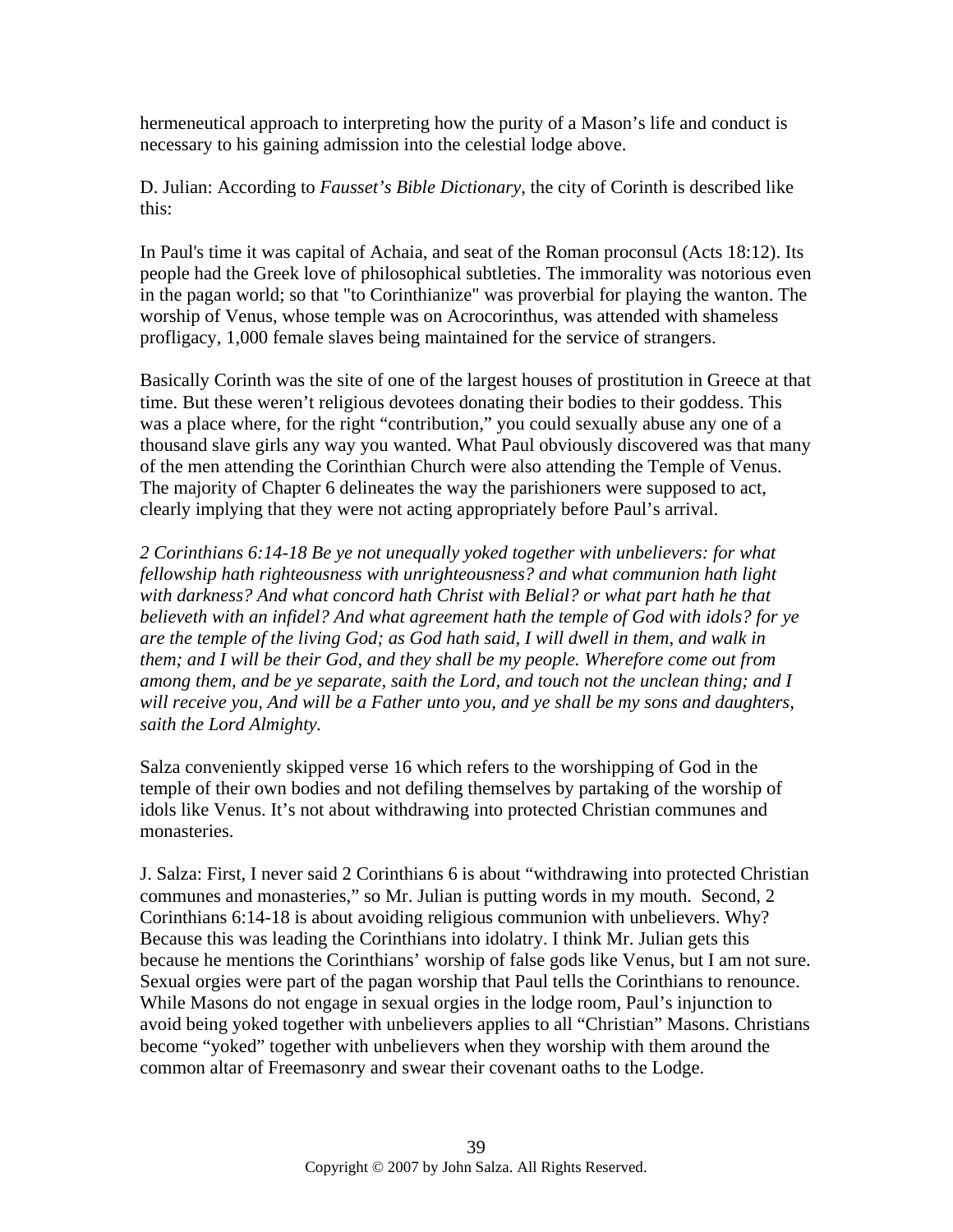D. Julian: In verse 14, the key word is *"unequally,"* another word missing from Salza's interpretation. Freemasons meet "upon the level" which means no Mason is required to follow any religious beliefs other than his own. Freemasonry does not teach that all religions are equal, or that it doesn't matter what religion you are, or even that all religions lead to heaven. Freemasonry provides a sanctuary from all the bickering and infighting that invariably erupt when the sectarian belief systems of religions collide. None of this applies to Freemasonry anyway, because Lodge meetings are not worship services. How could they be, since even Salza admits that contentious, sectarian religious beliefs -- including separatist Christian beliefs -- are not given any direct acknowledgment in the Lodge meetings.

J. Salza: The Greek word is *heterozugeo* which literally means "diversely yoked." It means that Christians should not have communion (Greek, *koinonia*) with non-Christians when worshiping God. It means that Christians should not accept Freemasonry's invitation to meet "upon the level" when it comes to worshiping God and swearing oaths. It means that Christians should not worship God at a common altar around which Buddhists, Hindis and Shintoists also worship.

D. Julian: On page 40, Salza indicates that he has just as immature a perception of his church as he has of Freemasonry, when he says: *"The Church's appraisal of the religious teachings of the Lodge should not be viewed as a criticism of the right to religious freedom. The Church like the Lodge, holds that the human person has a civil right to religious freedom, declaring that "all men are to be immune by coercion on the part of individuals or of social groups and of any human power, in such wise that no one is to be forced to act in a manner contrary to his own beliefs'"* (quoted from Vatican II, *Dignitatis Humanae*, 1965)

If it's not *criticism of the right to religious freedom*, then what do you call it when Roman Catholic Freemasons who, like millions of other Freemasons who find no incompatibility between their religious faith and the fraternity, believe that the basis for the recent hostility toward US Freemasonry, which has never challenged or attacked the RCC or it's sectarian views or attempted to undermine the validity of the government of a "Catholic" country, is wrong and they are falsely accused of being *"in a state of grave sin."* And then for no good reason they are denied participation in *"holy communion"* or threatened with excommunication? I guess Salza is going to have to add "coercion" to his growing list of words to he has to redefine.

J. Salza: If Mr. Julian really understood *Dignitatis Humanae*, he would know that the Church's condemnations have nothing to do with the civil right to religious freedom, which is precisely what I explain in *Masonry Unmasked*. But Mr. Julian missed it. The Church's condemnations are based on the moral law and the fact that Christians, nay all people, have a moral obligation to worship the Triune God and to bear witness to Jesus Christ, inside or outside the Masonic Lodge. This is because Jesus Christ is the only way to salvation, and without Christ, we stand condemned before God. No one has a moral right to adhere to error. This does not make any sense to those who accept Julian's Kantian view of truth.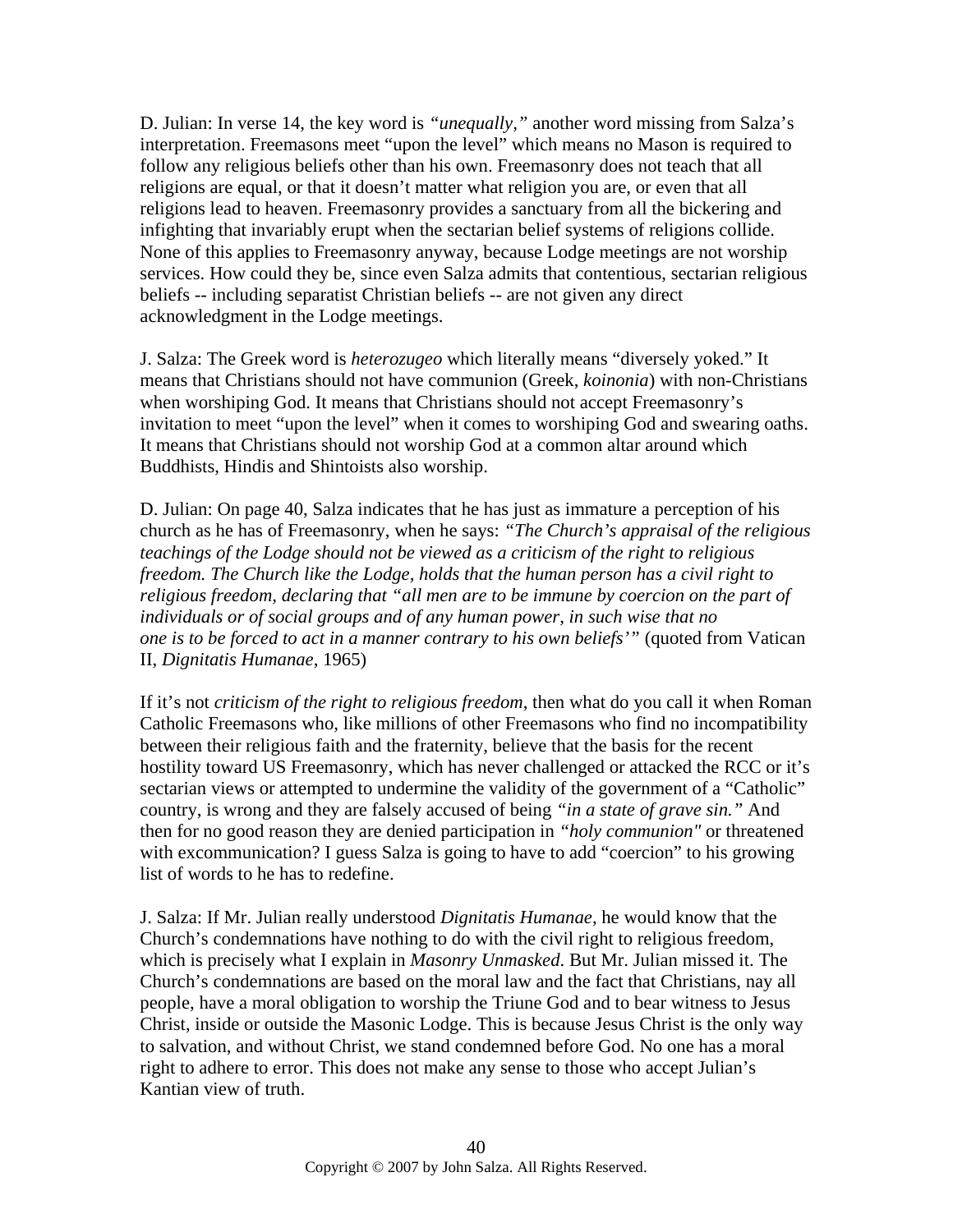D. Julian: From Karen Armstrong, once again:

This image of the divine Tyrant imposing an alien law on unwilling human servants has to go. Terrorizing the populace into civic obedience with threats is no longer acceptable or even practicable, as the downfall of the communist regimes demonstrated so dramatically in the autumn of 1989. The anthropomorphic idea of God as Lawgiver and Ruler is not adequate in the temper of post-modernity. Yet the atheists who complained that the idea of God was unnatural were not entirely correct. We have seen that Jews, Christians, and Muslims have developed remarkably similar ideas of God, which also resemble other conceptions of the Absolute. When people try to find an ultimate meaning and value in human life, their minds seem to go in a certain direction. They have not been coerced to do this; it is something that seems natural to humanity. Yet if feelings are not to degenerate into indulgent, aggressive, or unhealthy emotionalism, they need to be informed by the critical intelligence.

J. Salza: I can see why Ms. Armstrong became an apostate. She should join the Order of the Eastern Star.

D. Julian: On page 41, Salza says, *"Without the objective reality of truth, there is no objective right to freedom. Because freedom is grounded in truth, the Church teaches that these God-given freedoms are not a license to adhere to error. (cf. CCC 2108). While recognizing the* civil *right to religious freedom, man does not have a* moral *right to worship outside the parameters that God has revealed. As a result, religious freedom can never be used to defend the relativism of Freemasonry."* 

What is religious freedom? Although it is often called Freedom of Religion, what is actually guaranteed by the First Amendment of our Constitution is Freedom *from*  Religion. The First Amendment doesn't guarantee you the right to worship in the church of your choice. It simply prevents the government from endorsing or giving preferential treatment to a religious establishment. In fact, the Supreme Court has upheld that the Establishment Clause specifically means that the government must remain completely indifferent to all religious establishments. Congress shall make no law respecting an establishment of religion, or prohibiting the free exercise thereof; or abridging the freedom of speech, or of the press; or the right of the people peaceably to assemble, and to petition the Government for a redress of grievances.

J. Salza: Although this is another irrelevant digression, Mr. Julian is wrong again. The Establishment Clause is not about "Freedom from Religion" or "not guaranteeing someone a right to worship in the church of his choice." To the contrary, the Establishment Clause secures a person's legal right to worship "in the church of your choice" by virtue of the free exercise clause. The Establishment Clause also prevents the government from enacting a law that respects an establishment of religion. If Mr. Julian would read the Constitutional debates, he would discover that the Founding Fathers were not anti-religionists like he is.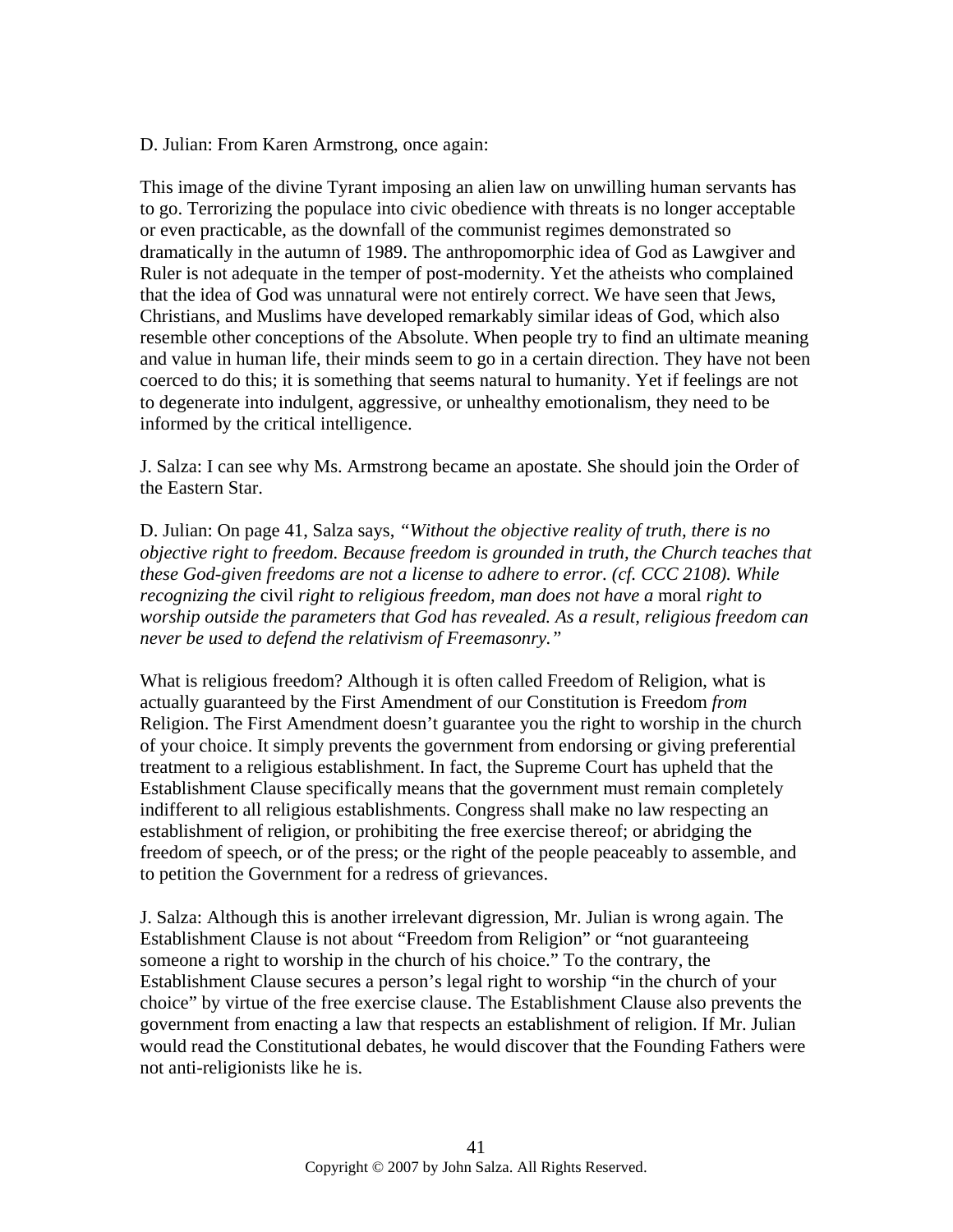D. Julian: In Washington State, where I reside, it is the State Constitution that grants me (and the other residents) Freedom of Conscience.

SECTION 11 RELIGIOUS FREEDOM. Absolute freedom of conscience in all matters of religious sentiment, belief and worship, shall be guaranteed to every individual, and no one shall be molested or disturbed in person or property on account of religion; but the liberty of conscience hereby secured shall not be so construed as to excuse acts of licentiousness or justify practices inconsistent with the peace and safety of the state. No public money or property shall be appropriated for or applied to any religious worship, exercise or instruction, or the support of any religious establishment *PROVIDED, HOWEVER, That this article shall not be so construed as to forbid the employment by the state of a chaplain for such of the state custodial, correctional, and mental institutions, or by a county's or public hospital district's hospital, health care facility, or hospice, as in the discretion of the legislature may seem justified.* No religious qualification shall be required for any public office or employment, nor shall any person be incompetent as a witness or juror, in consequence of his opinion on matters of religion, nor be questioned in any court of justice touching his religious belief to affect the weight of his testimony. [**NOTE:** *The italicized text was added to the original wording of Section 11 as Amendment 34 to 1957 Senate Joint Resolution No 14, p. 1299, approved November 4, 1958. Prior to that date, it was illegal for the State to pay salaries to Chaplains for any of the listed positions previously staffed by volunteers.*]

J. Salza: No one, including me, is arguing against "freedom of conscience." But Mr. Julian must understand that conscience is not the arbiter of truth. Truth exists outside of the conscience. Truth is independent of the conscience. Conscience must be properly formed in order to properly respond to God's truth. Unlike what Freemasonry teaches, truth is not "in the eye of the beholder."

D. Julian: In spite of Salza's claim to the contrary, it is certainly possible to *"detach human freedom from its essential and constitutive relationship to truth."* 

J. Salza: Obviously, Mr. Julian rejects or ignores Jesus' words in John 8:32: "you will know the truth, and the truth will make you free."

One cannot truly be free unless He has the truth. And this truth is Jesus Christ, "the way, the truth and the life" (Jn 14:6). Mr. Julian would be better off admitting that he doesn't follow the teachings of Christ instead of trying to reinvent them.

D. Julian: This Freedom of Conscience, or Freedom from Religion, grants every citizen of this country, including Roman Catholics, the *Constitutional right to be wrong*. The common attributes of religions are the belief that their god is the only true god, the need for man to connect (or reconnect) with that god, and the belief that their proscribed path is exclusive means to do so. The idea that the RCC recognizes the civil right but not the moral right is nothing but bizarre doublespeak, something else the RCC is noted for.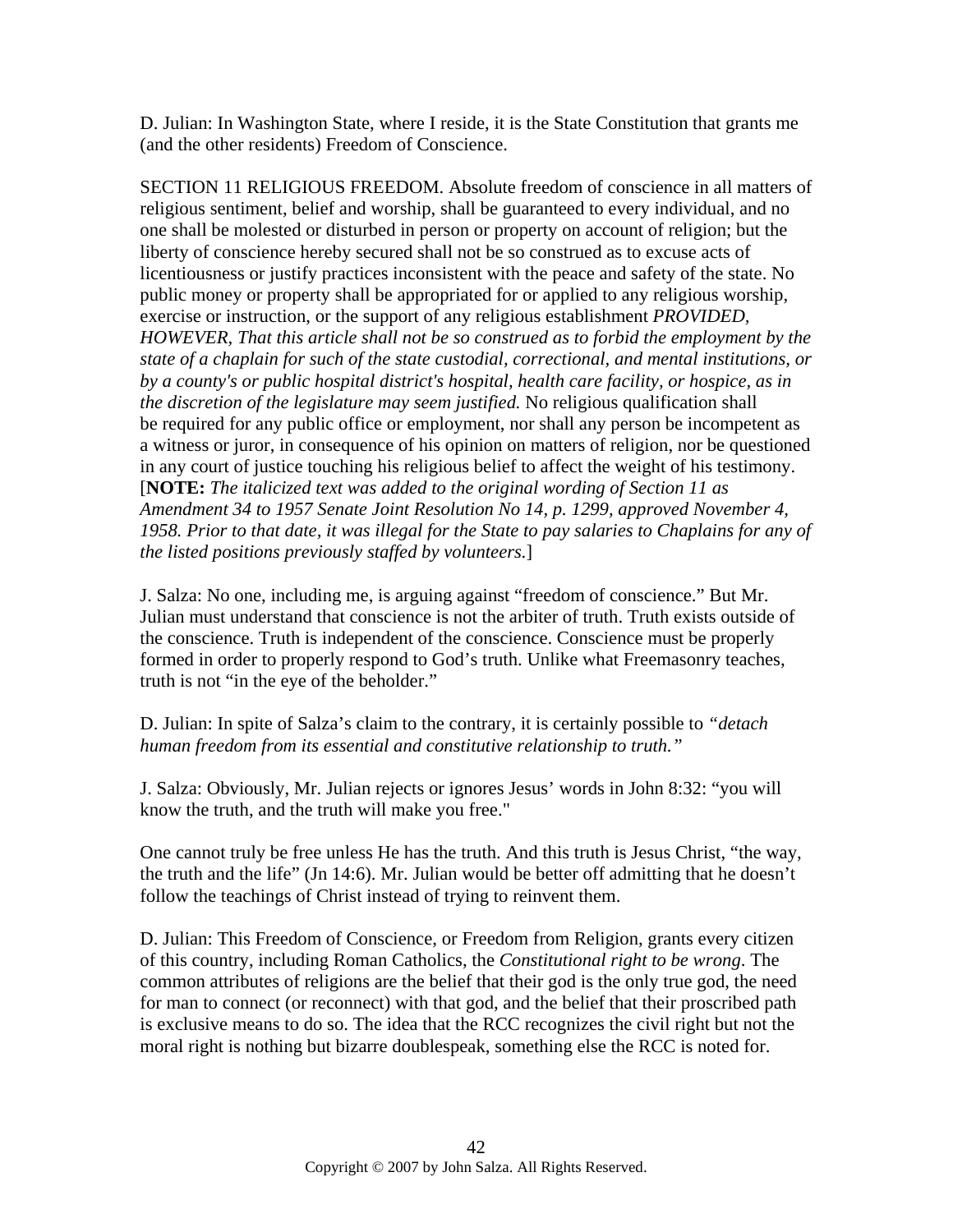J. Salza: Again, Mr. Julian has no idea what he is talking about. The distinction between a civil right and a moral right is not "bizarre doublespeak." Let me again prove Mr. Julian wrong. The civil law allows people to divorce and remarry. But the moral law does not. After Jesus acknowledged the civil law of divorce under Moses, Jesus said "For your hardness of heart Moses allowed you to divorce your wives, but from the beginning it was not so" (Mt 19:8). Then Jesus said: "Every one who divorces his wife and marries another commits adultery, and he who marries a woman divorced from her husband commits adultery" (Lk 16:18; cf. Mt 5:32; 19:9; Mk 10:11-12). So Mr. Julian, are you accusing Jesus Christ of "bizarre doublespeak"? Scripture gives many other examples of the distinction between civil and moral rights, but this should suffice.

D. Julian: Salza gives another example of this ecclesiastical gobbledygook when he says *"The Church does not deny that goodness and truth can be found in other religions. The Second Vatican Council says this:* 'The Catholic Church rejects nothing of what is true and holy in these religions. She has a high regard for the manner of life and conduct, the precepts and teachings, which although differing in many ways from her own teaching, nonetheless often reflect a ray of truth which enlighten all men.'" Then out of the other side of his mouth, Salza says, *"But followers of other religions are, objectively speaking, in a gravely deficient situation in comparison with those who, in the Church, have the ordinary means of salvation. This is why any goodness and truth that can be found in other religions must be used as a 'preparation for the Gospel' (CCC 843).* 

J. Salza: Mr. Julian doesn't get it. It is not a contradiction to say there is some level of goodness in non-Christian religions, even though there are grave deficiencies as well. I am sure that Hitler, Hussein and other mass murderers had a scintilla of goodness them, even though their understanding of God was gravely deficient. The Church recognizes that there is a level of goodness and truth in all of God's creation, at the same time boldly proclaiming that God the Father, Son and Holy Ghost is the ultimate Good and Truth. Mr. Julian doesn't have the guts to make that proclamation.

D. Julian: Salza then quotes Pope Paul VI who says: ... the presentation of the Gospel message is not an optional contribution for the Church. It is the duty incumbent on her by the command of the Lord Jesus, so that people can believe and be saved. This message is indeed necessary. It is unique, It cannot be replaced. It does not permit either indifference, syncretism or accommodation. It is a question of people's salvation.

What's wrong with this picture is twofold. Theologically, George Barna, the famous Christian researcher stated in his recent book, *Revolution*, that "The typical churched believer will die without leading a single person to a lifesaving knowledge of, and relationship with, Jesus Christ." That clearly indicates that the stated goals of the Church are not being met.

J. Salza: Thank you, Mr. Julian, for identifying the problem with Freemasonry: "The typical churched believer will die without leading a single person to a lifesaving knowledge of, and relationship with, Jesus Christ" if that churched believer is told that he can have eternal life in the celestial lodge above without Christ. Mr. Julian also reveals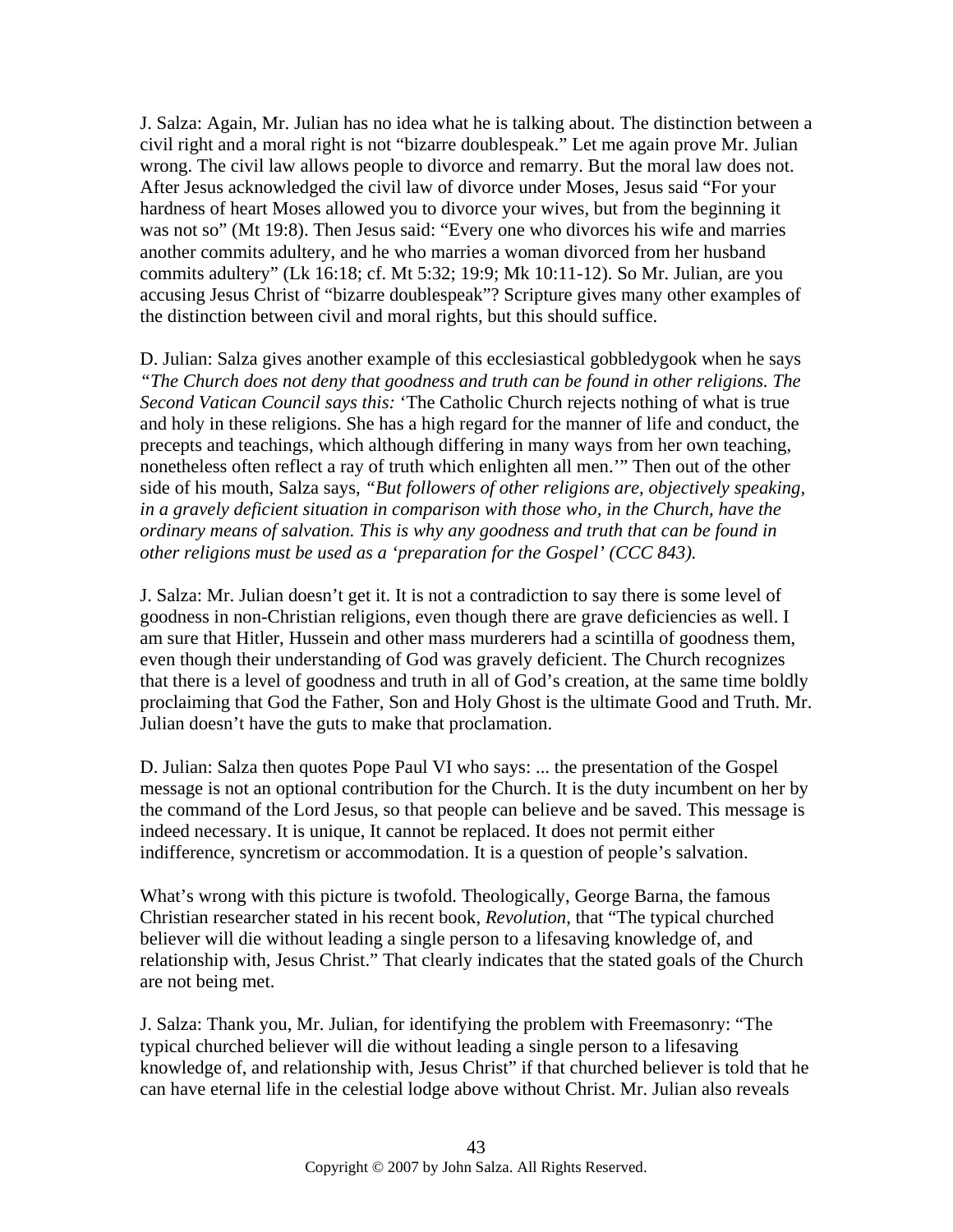his pessimism and utter lack of faith in Jesus Christ. Mr. Julian, please read the Apocalypse written by the Apostle John. It is the last book in your King James Version of Scripture. Those who are with Christ have already won the battle.

D. Julian: And it also means that even if Freemasonry were a religion of its own, which it is most definitely not, the Church would be required to respect at least some of Freemasonry's moral truths (which it does not).

J. Salza: Mr. Julian's short-term memory is failing him. He just cited the Catechism of the Catholic Church which teaches that the Church *does* recognize the moral truths of other religions (the Church recognizes truth wherever it is found). But now he contradicts himself. This, Mr. Julian, is "bizarre doublespeak." Further, Julian's statement is fallacious. He advances a premise that he has not proven (that Freemasonry is not a religion), and then forms a conclusion based on the unproven premise (the Church is required to…).

D. Julian: That's because the current Pope and Past Prefect of the Inquisition has been basing his opinions on erroneous information provided to him by sources like Salza.

J. Salza: Now I am an advisor to Pope Benedict? No one told me that!

D. Julian: Freemasonry is not indifferent toward God. On the Contrary, we have shown that even the lowly Entered Apprentice Mason is required to do his duty to God "...by never mentioning His name but with the awe and reverence which are due from the creature to his Creator; by imploring His aid in all laudable undertakings, and by looking up to Him in every emergency for comfort and support..." That is not "indifference", that is *respect*! In the Fellowcraft Degree, the candidate learns that the letter G (that you find inside the Square and Compasses emblem) "alludes to the sacred name of deity, before Whom all should humbly bow." That's not indifference, that is also respect.

J. Salza: What God, Mr. Julian? The Blessed Trinity? Or the Grand Architect of the Lodge?

# *Indifference Toward God and Jesus Christ*

D. Julian: On page 43 Salza completely distorts this perceived indifference by actually misrepresenting the ritual when he says, *"The Worshipful Master places his left hand on the candidate's head and asks, 'In whom do you put your trust?' If the candidate professes a belief in any 'Supreme Being' the Worshipful Master says, 'your trust being in God, your faith is well founded. Arise, follow your conductor, and fear no danger.'"*  The correct answer to the question is on every coin minted in the US since 1956. (*In God We Trust* -- just in case you missed it).

J. Salza: My Christian friends, I don't mean to sound uncharitable, but Mr. Julian has again demonstrated that he is a liar. He says I "misrepresented" the ritual. Well, here is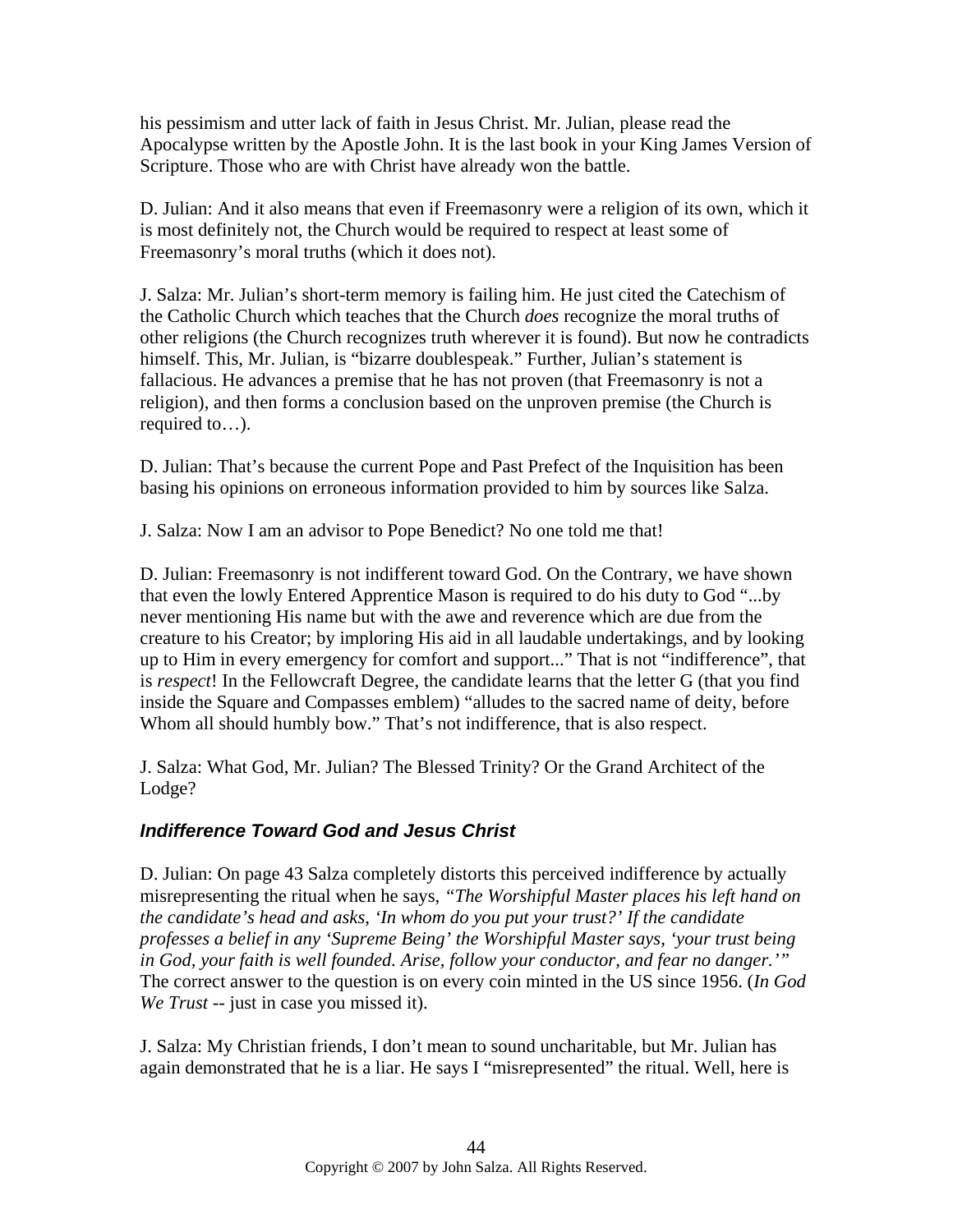the ritual from the Grand Lodge of Wisconsin (note that this particular ritualistic exchange is almost identical throughout the United States):

WM - [Rises, recovers, places left hand on the Cn's head.] In whom do you put your trust?

Cn - [Responds unsolicited. A confession of any deity suffices.]

WM - Your trust being in God, your faith is well founded. Arise [WM assists Cn from kneeling] position], follow your conductor and fear no danger.

[SD conducts Cn once around the Lodge clockwise; Ss follow, dropping off at positions in the East directly East of the Altar, facing South. Lesson is given during movement. As Cn passes JW, JW gives (\*); Ss face West; as Cn passes SW, SW gives (\*); Ss take one step back; as Cn passes WM, WM gives  $(*)$ .]

Did I "misrepresent" the ritual? No. Did Mr. Julian falsely accusing me of misrepresenting the ritual? Yes.

D. Julian: And my ritual cipher goes so far as to say that the candidate must not be prompted to give it. Remember, before the candidate can even enter the Lodge room, he had to answer this question: *"Do you believe in one ever-living and true God, and in a transition to a future life?"* So Salza's claim that *"Thus one Mason's belief in a pantheistic God, for example could flatly reject or contradict another Freemason's monotheism, but Freemasonry declares to both that their faith is well founded,"* is basically nonsense, and is designed to intentionally inflame the passions of Christians reading the book.

J. Salza: Mr. Julian's desperation continues. Julian, answer this question: Can a Buddhist be a Mason? How about a Shintoist? If the answer is "yes," then you owe me an apology. The fact is, any man who believes in pantheism can be a Mason. That is because Freemasonry requires only that a man "believe in deity." Does this "intentionally inflame the passions of Christians"? Well, it should, because it means that Freemasonry puts false gods on the same level as the Blessed Trinity in the Masonic Lodge.

D. Julian: The real truth is the only time a Mason might actually believe in a pantheistic God is if he is a Roman Catholic. Some sectarian Christian denominations consider the RCC to be pantheism because of their belief in the Trinitarian Godhead (Father, Son, and Holy Spirit)…

J. Salza: First, there is no such thing as a "Christian denomination" that believes the Trinity is pantheistic. If a person does not believe in the Trinity, he is not a Christian. Period. Second, for you to accuse some Roman Catholics of pantheism is the nadir of your ignorance which does not dignify any more of a response. Third, why are we talking about these other issues? What does this have to do with *Masonry Unmasked*?

D. Julian: …their belief in the Communion of Saints (praying to thousands of demigod intercessors -- St. Christopher for travel, St. Cecile for musical talent, etc.), and the belief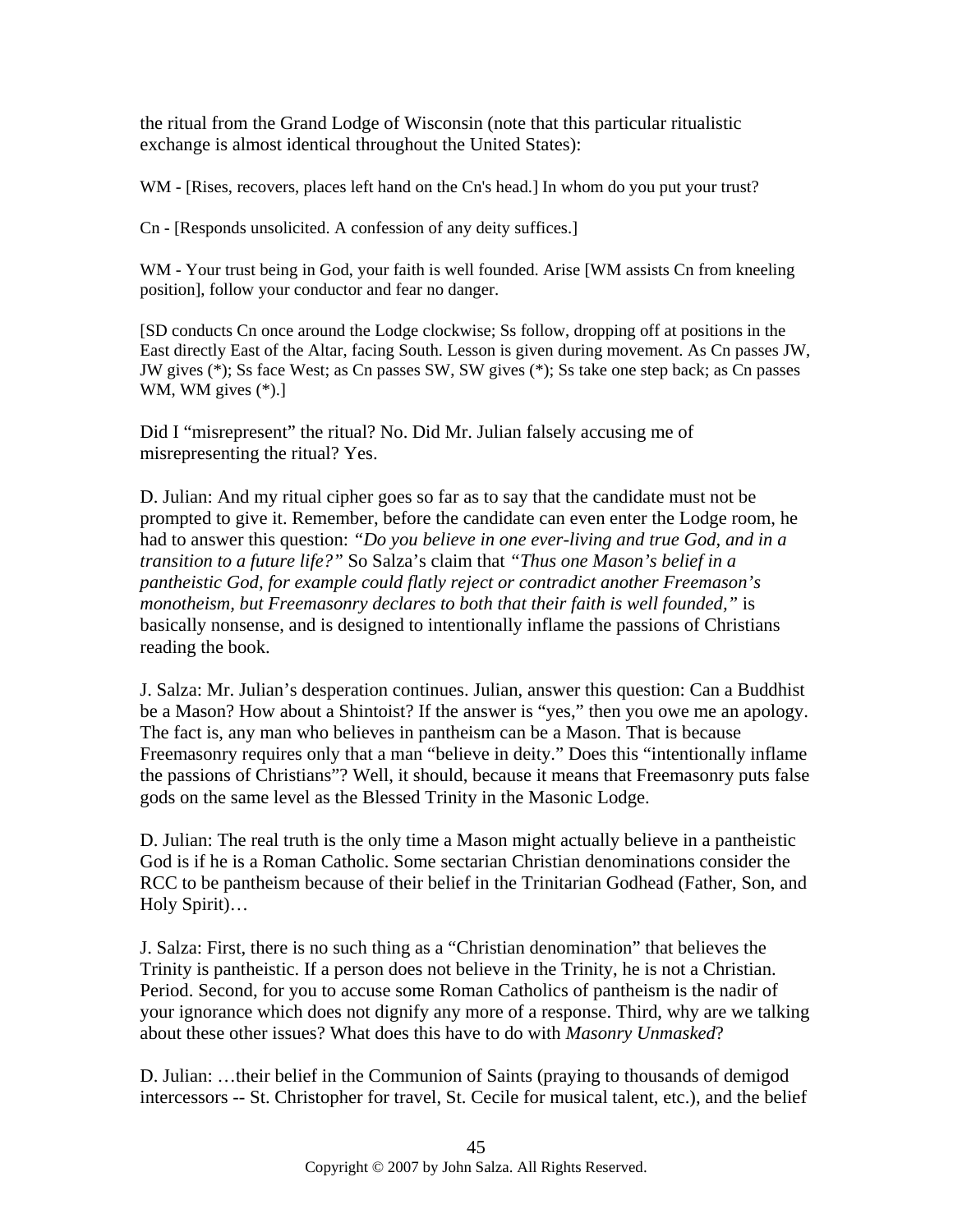in Mary as the co-redemptrix and equal to Jesus Christ/Father God. Once again, Salza must be speaking Christianese, for there is no way a person who believes in the *one everliving and true God* can be a pantheist (defined as the worship of all gods of different creeds, cults, or peoples indifferently). Significantly none of this applies to Freemasonry anyway, because, as stated earlier, Freemasonry does not involve worship at all, no matter how many times or different ways Salza misstates it.

The other issue here is Salza's equally bizarre concept that religion can be "objective truth.' Semantically, the difference between *objective* and *subjective* is this: *objective* is of, relating to, or being an object, phenomenon, or condition in the realm of sensible experience independent of individual thought and perceptible by all observers: having reality independent of the mind; *subjective* is characteristic of or belonging to reality as perceived rather than as independent of mind. To you and I that means the difference between them is that an "objective truth" can be clearly demonstrated by empirical evidence to independent observers. On the other hand, "subjective truth" can only be perceived in the eye of the beholder.

J. Salza: "My" concept? I truly am beginning to feel sorry for Mr. Julian, and I mean it. I don't mean to denigrate him, but here is a man who does not believe in objective truth. If he does not believe in objective truth, then we should be debating epistemology, not Freemasonry. Julian is a disciple of Immanuel Kant, not Jesus Christ.

D. Julian: I find it curious that many of Salza's new separatist Neofundamentalist Protestant cohorts also have books and tracts describing Roman Catholicism as the same kind of deceptive cult religion as they, and Salza, falsely describe Freemasonry as being. With Catholicism, at least they are half right (Roman Catholicism is a religion); with Freemasonry they are completely wrong (Freemasonry is neither deceptive nor a cult religion -- it is only a philanthropic fraternity).

J. Salza: Funny thing, isn't it, Mr. Julian? Even though Catholics and Protestants have major disagreements, we agree on one thing for sure: Freemasonry is incompatible with the Christian faith.

D. Julian: For the next several pages, Salza wastes everyone's time with a big discussion about a variety of men's (some Masons, some Catholic Fathers) opinions and some Bible verses carefully extracted out of context, finally quoting Pope John Paul II, who was considered by all Roman Catholics to be infallible at the time, who said, *"If something is true, then it must be true for all peoples at all times."* This is more RCC doublespeak.

J. Salza: Again, Mr. Julian does not understand the meaning of "truth." In Mr. Julian's world, "truth is what's in one's head."

D. Julian: Let's use a few examples from the Bible to prove that popes are not any more "infallible" than any other men, instead of quoting Albert Pike, who clearly indicated in the preface of *Morals and Dogma*, that "Everyone is entirely free to reject and dissent from whatever herein may seem to him to be untrue and unsound."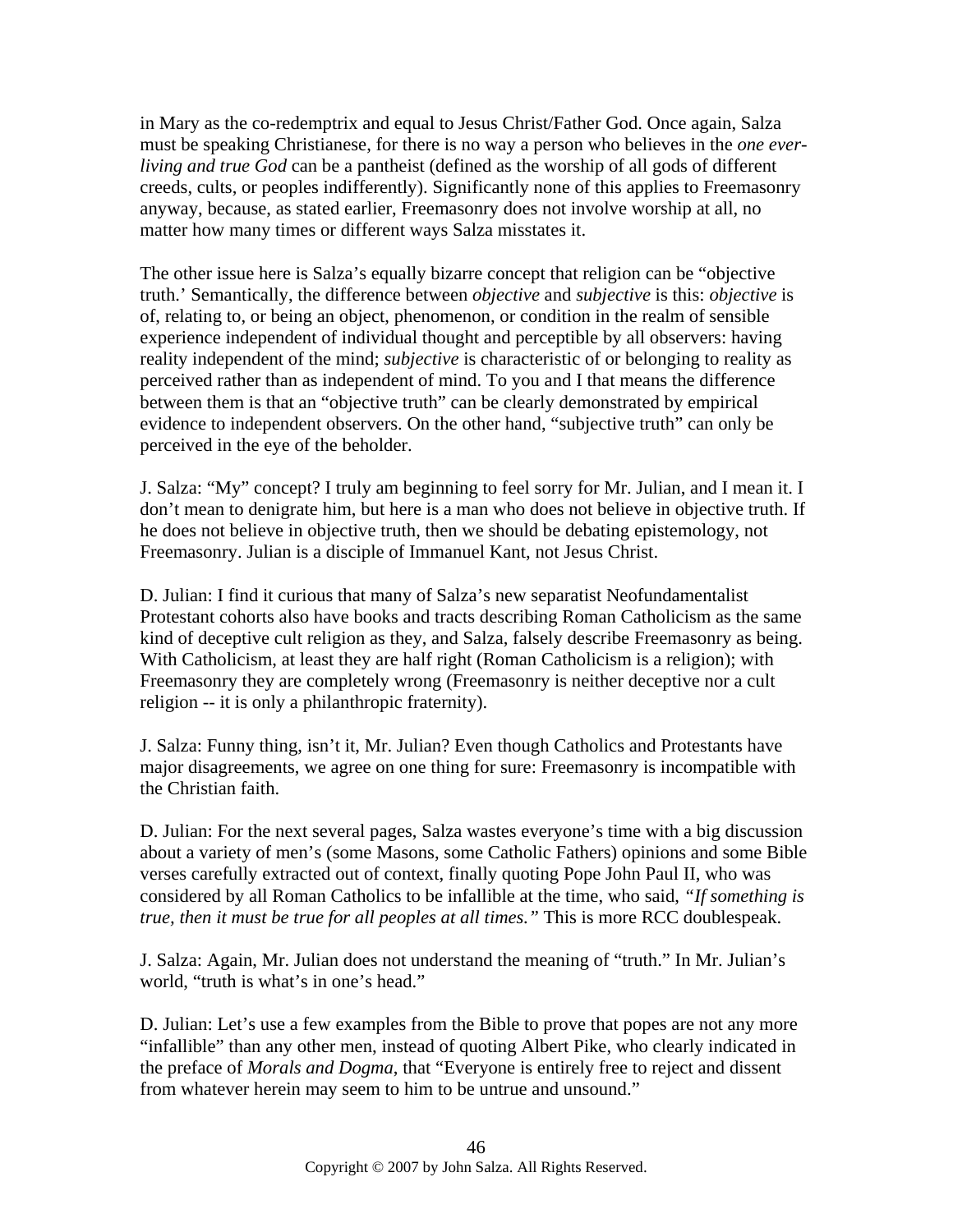J. Salza: Are you ready for another digression for Mr. Julian which has nothing to do with *Masonry Unmasked*? Here goes.

D. Julian: First Example: Who were the Twelve Apostles? This should be a pretty easy question to answer even by a fledgling Bible student.

*Mark 3:16-19 And Simon he surnamed Peter; And James the son of Zebedee, and John the brother of James; and he surnamed them Boanerges, which is, The sons of thunder: And Andrew, and Philip, and Bartholomew, and Matthew, and Thomas, and James the son of Alphaeus, and Thaddaeus, and Simon the Canaanite, And Judas Iscariot, which also betrayed him: and they went into an house. Luke 6:13-16 And when it was day, he called unto him his disciples: and of them he chose twelve, whom also he named apostles; Simon, (whom he also named Peter,) and Andrew his brother, James and John, Philip and Bartholomew, Matthew and Thomas, James the son of Alphaeus, and Simon called Zelotes, And Judas the brother of James, and Judas Iscariot, which also was the traitor. Acts 1:13 And when they were come in, they went up into an upper room, where abode both Peter, and James, and John, and Andrew, Philip, and Thomas, Bartholomew, and Matthew, James the son of Alphaeus, and Simon Zelotes, and Judas the brother of James. Matthew 10:2 Now the names of the twelve apostles are these; The first, Simon, who is called Peter, and Andrew his brother; James the son of Zebedee, and John his brother; Philip, and Bartholomew; Thomas, and Matthew the publican; James the son of Alphaeus, and Lebbaeus, whose surname was Thaddaeus; Simon the Canaanite, and Judas Iscariot, who also betrayed him.* 

#### *Answer:*

(1) Simon (called Peter) Jonah, (2) his brother Andrew Jonah, (3) James Zebedee, (4) his brother John Zebedee, (5) Judas Thomas (the doubter), (6) James Alpheus, (7) Philip (the Greek-speaker), (8) Bartholemew (that means "son of Ptolemy" or idiomatically "The Wizard"), (9) Simon the Canaanite Zealot, (10) Levi (called Matthew, the tax collector), and (11) the infamous Judas Iscariot. Was the twelfth Apostle Lebbaeus Thaddaeus (MK 3:16, MT 10:2), or Judas James (Luke 6:13, Acts 1:13)? If the Bible contains truth *"for all peoples at all times,"* then the Christian must be willing to believe Lebbaeus Thaddaeus and Judas James were one and the same person.

J. Salza: Now Mr. Julian reveals that he doesn't believe in the inerrancy of Scripture. That is because Mr. Julian's religion is not Christianity, but Freemasonry. Mr. Julian, you would do well to read Cornelius a Lapide's reconciliation of all these purported contradictions in Scripture. Once you do, you may even have the hope of becoming a "fledgling Bible student."

D. Julian: apostle n. 1. a person sent out on a special mission 2. [usually A-] any of the twelve disciples sent out by Christ to teach the gospel: originally, Andrew, Bartholomew, James (the younger, son of Alphaeus), James (the elder) and John (sons of Zebedee), Jude (or Lebbaeus or Thaddaeus), Judas Iscariot, Matthew (or Levi), Philip, Simon the Canaanite, Simon (called Peter), and Thomas (or Didymus); Paul, the "Apostle to the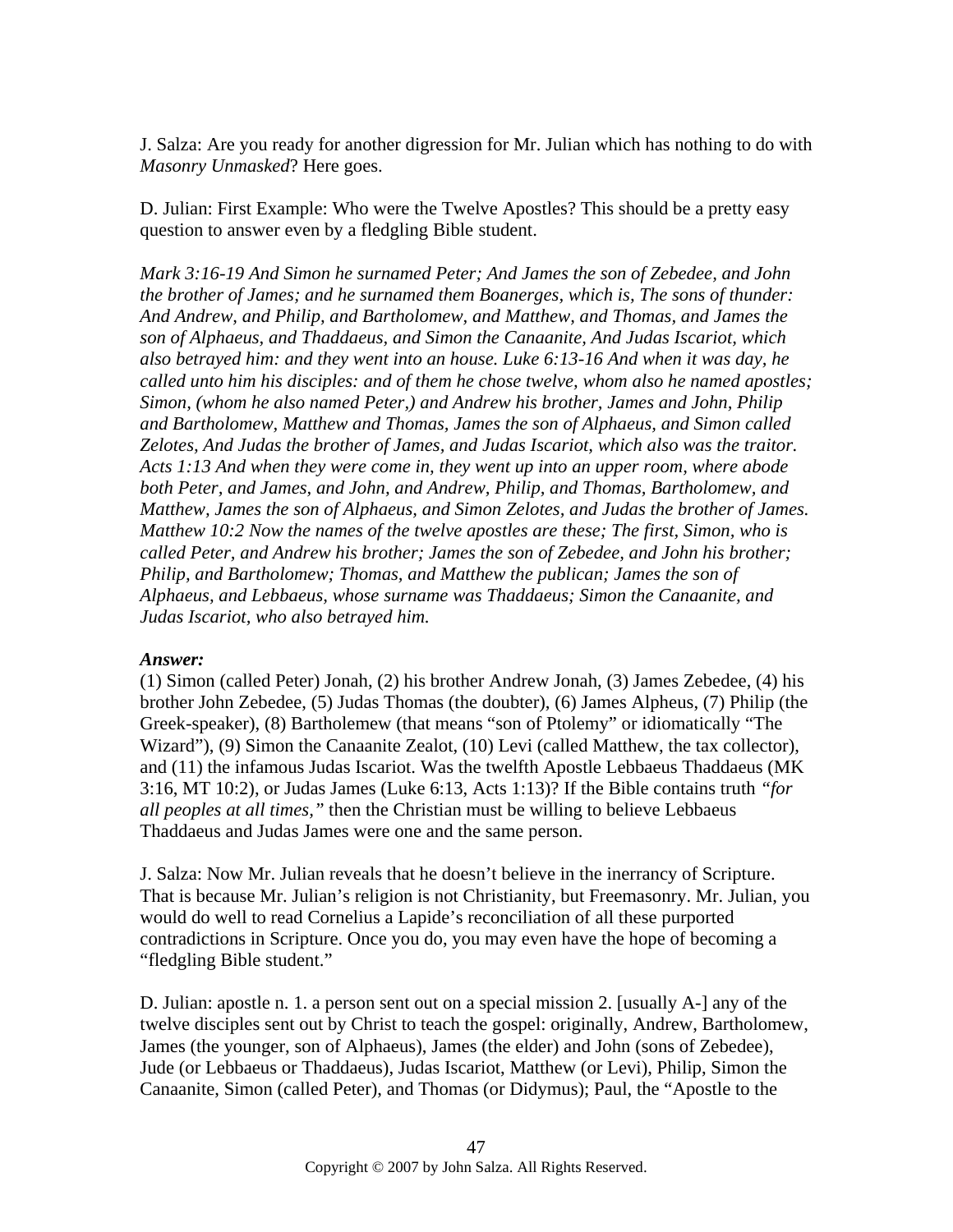Gentiles," was not among the original twelve; Judas was replaced by Matthias 3. the first Christian missionary in a place 4. any of a group of early Christian missionaries 5. an early advocate or leader of a new principle or movement, esp. one aimed at reform 6. any of the twelve administrative officials of the Mormon Church.

From the list in definition 2 above, is it any wonder no one knows for sure who they were? It's a trick question anyway. There weren't twelve Apostles; there were fourteen, because Paul was the "Apostle to the Gentiles" while Matthias replaced Judas Iscariot. *Luke 22:28-30 Ye are they which have continued with me in my temptations. And I appoint unto you a kingdom, as my Father hath appointed unto me; That ye may eat and drink at my table in my kingdom, and sit on thrones judging the twelve tribes of Israel.* At the time Jesus made this statement, Judas Iscariot was still one of the twelve. Adding Matthias and Paul, that makes fourteen Apostles. Even if you assume Judas Iscariot lost his kingdom after the betrayal, that still leaves thirteen Apostles.

J. Salza: Yes, Mr. Julian, you are finally correct about something. There were thirteen apostles. What does this have to do with *Masonry Unmasked*? Oh, yeah, nothing.

D. Julian: *Revelation 21:14 And the wall of the city had twelve foundations, and in them the names of the twelve apostles of the Lamb.* So which twelve of the possible thirteen remaining names are written on the foundations of heaven?

J. Salza: You will never find out if you are shooting for the "celestial lodge above" and not the kingdom of Jesus Christ.

# D. Julian: *Second Example: Does the sun rise?*

*Matthew 5:44-45 But I say unto you, Love your enemies, bless them that curse you, do good to them that hate you, and pray for them which despitefully use you, and persecute you; That ye may be the children of your Father which is in heaven: for he maketh his sun to rise on the evil and on the good,and sendeth rain on the just and on the unjust.* 

We know that this statement about the rain (representing curses) is *true*, because rain does in fact fall on the righteous and the unrighteous. But the statement about the sunrise (representing blessings) was *not true*. We now know that the sun does not rise or set or move across the sky, but it only appears to move as the earth revolves on its axis.

J. Salza: Who says the sun doesn't move? Mr. Julian? Now Mr. Julian is an authority on cosmology? If he believes the sun doesn't move, he contradicts just about every heliocentrist and geocentrist (including a unanimity of the early Church Fathers) who ever lived (not to mention Sacred Scripture, which Julian doesn't believe in any way). Science proves that the sun either rotates in its orbit or is embedded in a rotating aether shell of plank particles. Scripture also affirms the motion of the sun (Jos 10:12-14; 2 Kings 20:11; Psalm 19:5-6; Eccles 1:5; Sir 43:2,5; 46:4; Isaiah 38:7-8; and Hab 3:11. See also Gen. 15:12,17; 19:23; 28:11; 32:31; Ex. 17:12: 22:3,26; Lev. 22:7; Num. 2:3; Deut. 11:30; 16:6; 23:11; 24:13; 24:15; Josh. 1:4; 8:29; 10:12,13,27; 12:1; Judges 5:31; 9:33; 14:18; 19:14; 2 Sam. 2:24; 3:35; 23:4; 1 Kings 22:36; 2 Chron. 18:34; Psalm 50:1; 104:22; 113:3; Isa. 13:10; 41:25; 45:6; 59:19; 60:20; Jer. 15:9; Dan. 6:14; Amos 8:9;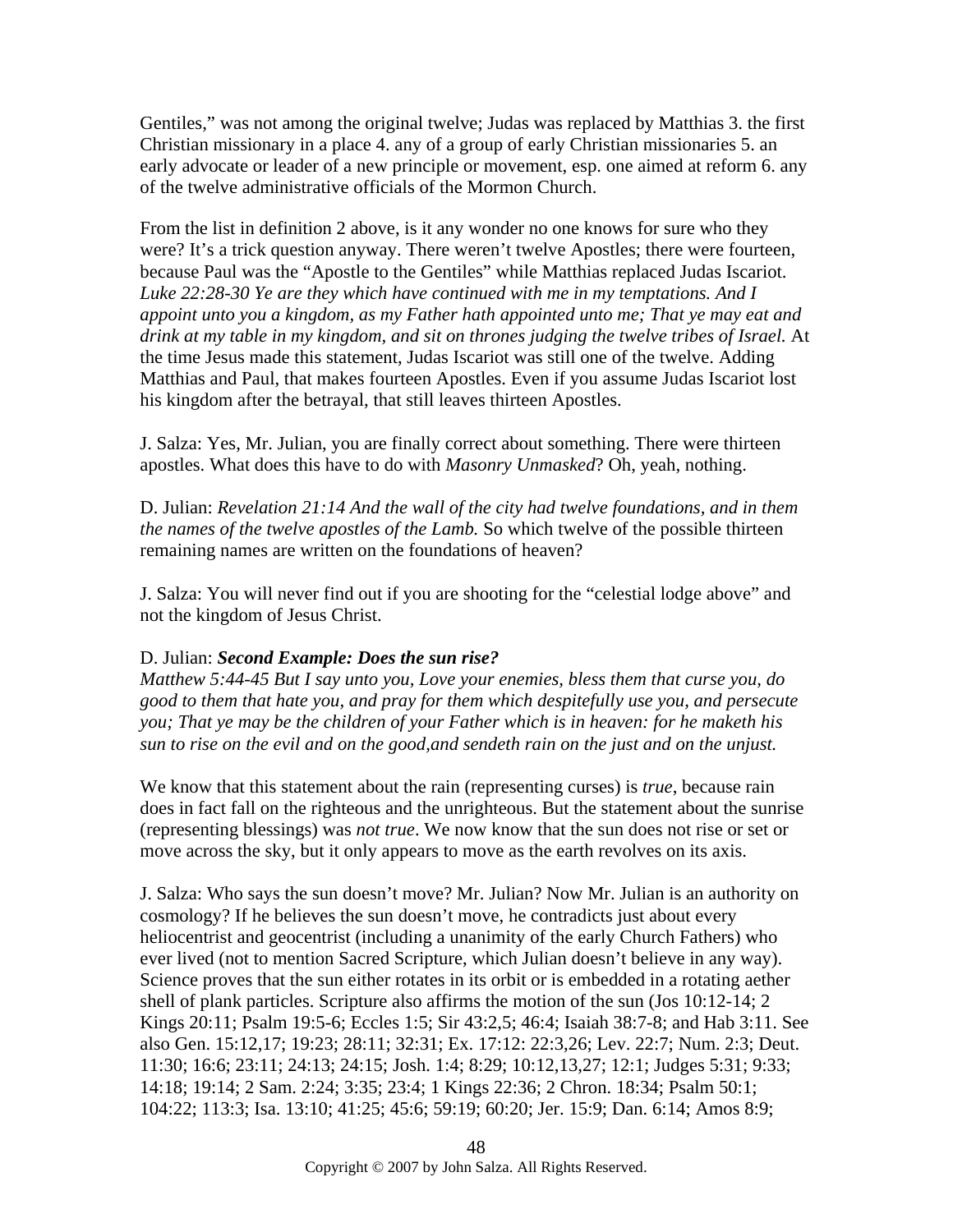Jonah 4:8; Mic. 3:6; Nah. 3:17; Mal. 1:11; Matt. 5:45; 13:6; Mark 1:32; 4:6; 16:2; Luke 4:40; Eph. 4:26).

D. Julian: We can safely presume that God knows that too. But the author of Matthew did not know that because that "truth" wasn't revealed to man until hundreds of years later. During those years, as the new "truth" was revealed, men, some who were devout churchmen who were simply searching for God in the heavens, were tortured and killed for professing the truth of the heliocentric solar system because it contradicted the official, infallible "truth" of a Church led by popes no more or less fallible than you or I. Jesus just as easily could have told the author of the *Gospel of Matthew* to write, "*He maketh His sun to* shine *on the evil and the good..."* So why didn't He? It's because this truth, like every other truth, is revealed over a period of time. So how do we sift truth from the falsehood during this time we live? *Truth exists with you or without you, falsehood cannot exist without a believer in it.* 

J. Salza: Looking beyond his anti-Catholicism, I note that Julian's asks the most important question: how do we sift truth from falsehood? After all, truth leads to salvation and falsehood leads to damnation. Truth and error have eternal consequences. That is why we are having this discussion. Julian asks the right question, but he doesn't provide an answer. Why? Because Mr. Julian doesn't believe there *is* an answer. As a Mason, Julian has been conditioned to believe that truth is subjective and in eye of the beholder. Mr. Julian's religious subjectivism will continue to come out even more forcefully as we proceed.

D. Julian: No one in our day and age could possibly be taken seriously if they literally believed that the earth is flat (separating above-sky water from below-sky water), that the sun can be kept from moving across the sky (because the sun doesn't actually move at all), that sins (the conscious or unconscious violation of God's laws) of the parents are the cause of blindness or deformities in their children or great grandchildren, that insanity is caused by "possession" by evil spirit demons that can be exorcised and forced to enter the bodies of domestic animals, that the earth was created less than 6000 years ago, or that anything could survive the inundating of the earth for up to one year and submerging most of it to a depth of about five miles, including a handful of humans and a menagerie of animals that would be forced to survive on diluted sea water and eating each other while becoming equally inundated with animal feces and urine, all in a boat that would have to have been so massive that it would have required the wood from practically every tree in Israel to construct. All of these things were "truths" of the Bible that are no longer true today.

J. Salza: More anti-Christian rhetoric from a man who rejects the inerrancy of Sacred Scripture and everything else that God has supernaturally revealed through Christ and His apostles. Mr. Julian's beef is really not with me. His beef is with Christianity and the exclusive claims of Jesus Christ. Mr. Julian should actually learn something about the book (the Bible) that he has toted around while wearing his Masonic apron.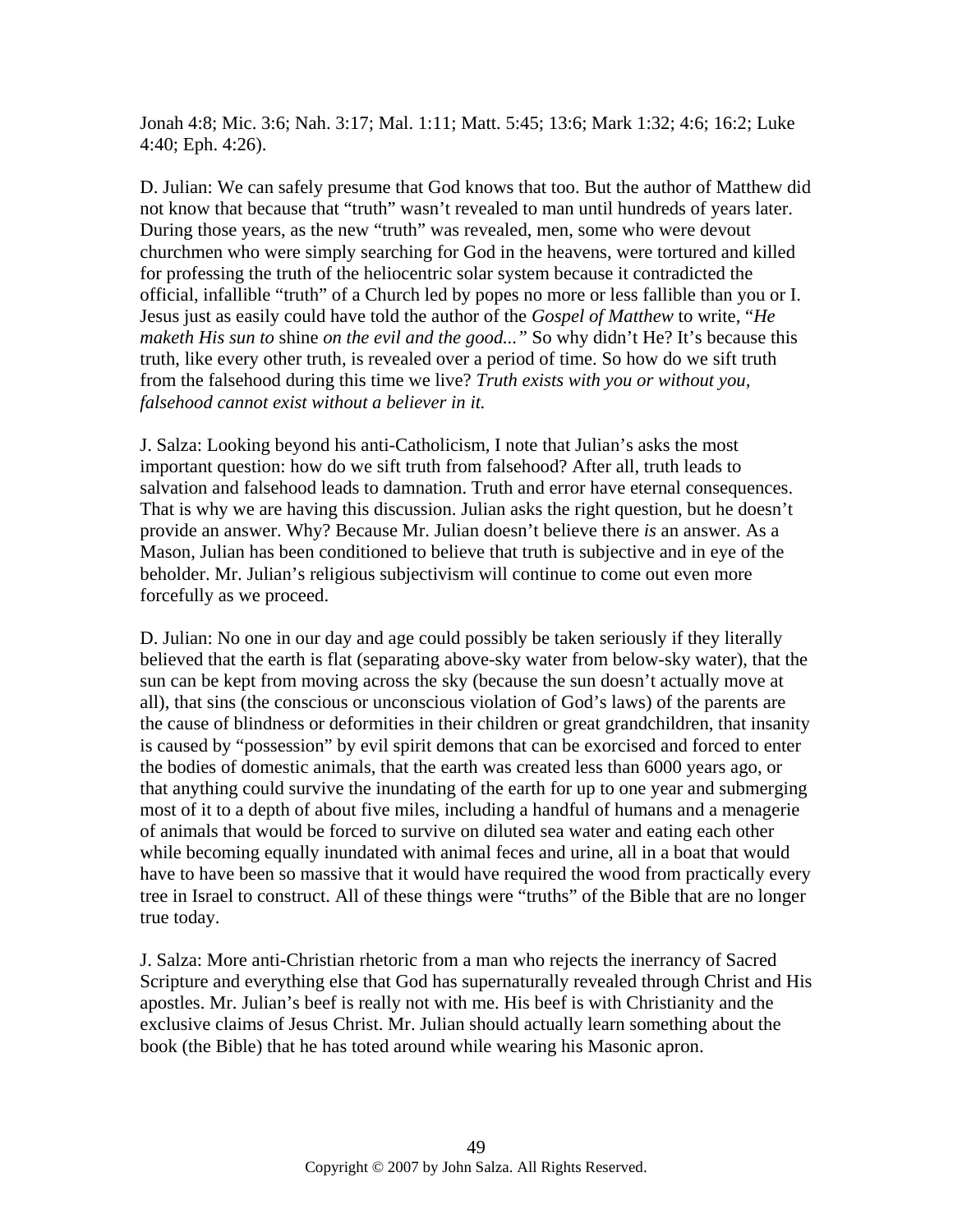D. Julian: On page 46, Salza makes this statement which is as false as it is insulting: *"While Freemasonry promotes the general worship of the subjective God, the Christian Mason disclaims any responsibility in bearing witness to the objective truth of Jesus Christ."* I can personally assure you that those of us who are active in the Body of Christ, in Bible-believing churches, and in Prison and other prodigals ministries, are witnessing our beliefs on a daily basis. We witness by the values expressed by the way we live our lives. Confrontational evangelism, however, is notalways appropriate. It's not permitted in a Masonic Lodge, just as it's not permitted in Salza's Law Office in Milwaukee.

J. Salza: Mr. Julian argues for religious subjectivism throughout this dialogue, and then claims that my statement is "false" and "insulting." Incredible.

D. Julian: Furthermore, for Salza to claim that the truth of Jesus Christ is "objective" is patently ridiculous. I submit that there is an "objective truth" of Jesus Christ – but the Bible clearly indicates that it will happen at His return. *Romans 14:11 For it is written, As I live, saith the Lord, every knee shall bow to me, and every tongue shall confess to*  God. In the meantime, Christ cannot be perceived "objective truth," for if His presence was readily demonstrable at this time, then I submit that everyone all over the world would be Christian. But that's not what Christ says happens, according to the Bible.

*John 20:29-31 Jesus saith unto him, Thomas, because thou hast seen me, thou hast believed: blessed are they that have not seen, and yet have believed. And many other signs truly did Jesus in the presence of his disciples, which are not written in this book: But these are written, that ye might believe that Jesus is the Christ, the Son of God; and that believing ye might have life through his name.* 

J. Salza: So, Mr. Julian, let me get this straight. Are you saying that Jesus Christ is not objectively true right now, but He will be objectively true at His Second Coming? This is *the most* bizarre thing I have ever heard a Christian argue. Such a definition of "truth" is not only contrary to the nature of truth, but of God's revelation in Sacred Scripture which says "Jesus Christ is the same yesterday and today and for ever" (Heb 13:8). Mr. Julian, that means if Jesus Christ is objectively true at His Second Coming, He is objectively true today. And note well: At Christ's Second Coming, you will not have a chance to repent. When Christ comes a second time, He will come in judgment.

D. Julian: John Salza's scripturecatholic.com website says *"John holds a Bachelor of Arts degree (Magna Cum Laude) from the University of Wisconsin – Milwaukee, and a Doctor of Law degree (Cum Laude) from the University of Wisconsin Law School. John is a member of the Phi Beta Kappa Society, the American Catholic Lawyers Association, the National Italian-American Bar Association, the Justinian Society of Lawyers and the Saint Joseph's Society."* I find it astounding that someone with such impressive academic and legal credentials does not appear to know the difference between fact and opinion. If I were on the Board of *Phi Beta Kappa*, after reading this tome, I would demand that Salza return his key.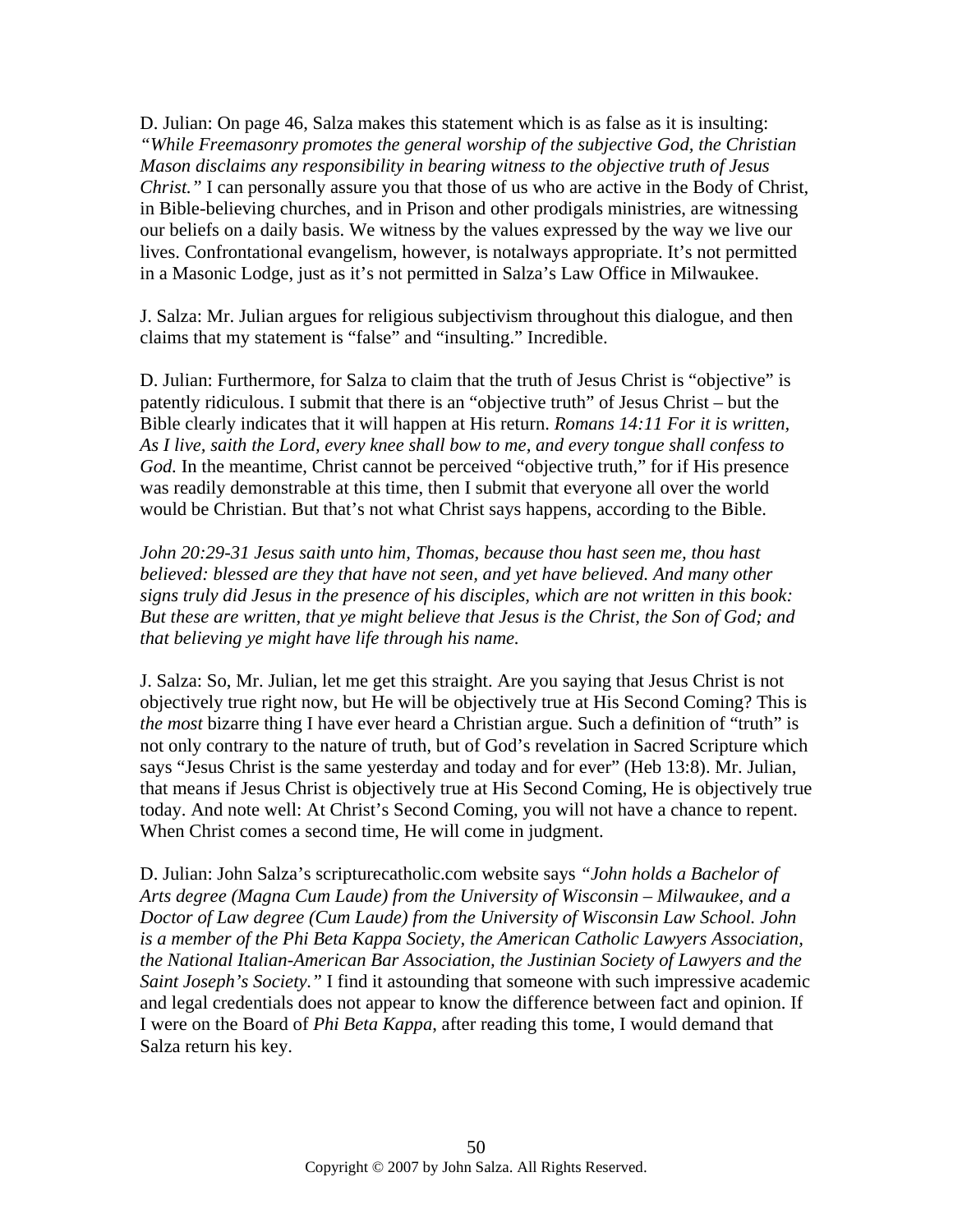J. Salza: Mr. Julian, why don't you write The Phi Beta Kappa Society and tell them that truth is not objective? See what they say. Moreover, your entire presentation is nothing more than your "opinion," which, by the way, is at odds with both Catholic and Protestant Christianity. Finally, the difference between fact and opinion is the difference between what Masonic ritual teaches (fact) and Mr. Julian's denial of these teachings (opinion).

#### *Indifference Toward the Holy Bible*

D. Julian: On page 46 Salza makes this equally incendiary and false statement about the way Freemasonry reveres the Holy Bible. *"Because Freemasonry views other religious writings as equally legitimate expressions of God's will, it offers them an equal place on the altar with the Bible. Whether it's the Book of Mormon, the Koran, the Vedas, the Zend Avesta, the Sohar, the Kabbalah, the Bhagavad Gita, the Upanishads, or any other religious writing, all are given center stage in the Masonic Lodge room."* 

J. Salza: Mr. Julian, are you saying that Freemasonry does *not* view other religious writings as equally legitimate expressions of God's will as found in the Holy Bible? Then tell us, why will Freemasonry put any religious writing (Koran, Upanishads, Book of Mormon, etc.) on the Masonic altar along side the Holy Bible? Further, if that is what you are saying, then are you also arguing that Freemasonry views the Holy Bible as superior to other religious writings?

Which one is it, Mr. Julian? In the Lodge, is the Bible superior to other religious writings or not? If it is superior, please provide us a statement from Masonic ritual saying so. I have provided copious quotations from your own Masonic brothers who say that the Bible is nothing more than a symbol for God's will, but not the written Word of God. Moreover, based on your own views of the inspiration of Scripture, you too hold the Masonic position, all the while you claim you are a Christian.

D. Julian: To be sure I heard him correctly, I referred to the Glossary of Masonic Terms he provided in Appendix B. Looking up the word "altar" I found this definition: *The most important article of furniture in a Lodge room. On it rest the Volume of the Sacred Law, Square, and Compasses.* Looking up the word "furniture: I found this definition: *Furniture of the Lodge. The Volume of the Sacred Law, the Square, the Compasses, and the Masonic altar.* This is quoted directly from the Lecture to the Apprentice Mason in the *Washington Monitor and Freemason's Guide:* The *furniture* of the Lodge consists of the Holy Bible, Square, and Compasses. The Holy Bible is dedicated to God, the Square to the Master, and the Compasses to the Craft. The Holy Bible is dedicated to God because it is the inestimable gift of God to man and on it we obligate a newly admitted brother; the Square to the Master, because it is the proper Masonic emblem of his office; and the Compasses to the Craft, because by due attention to their use they are taught to circumscribe their desires and keep their passions within due bounds. As a more definite guide for a Freemason, the Lodge furnishes him with unerring rules whereby he should form his conduct. The Book of the Law is laid before him, that he may not say that through ignorance he erred. This Rule, the Square, and the Compasses are emblematical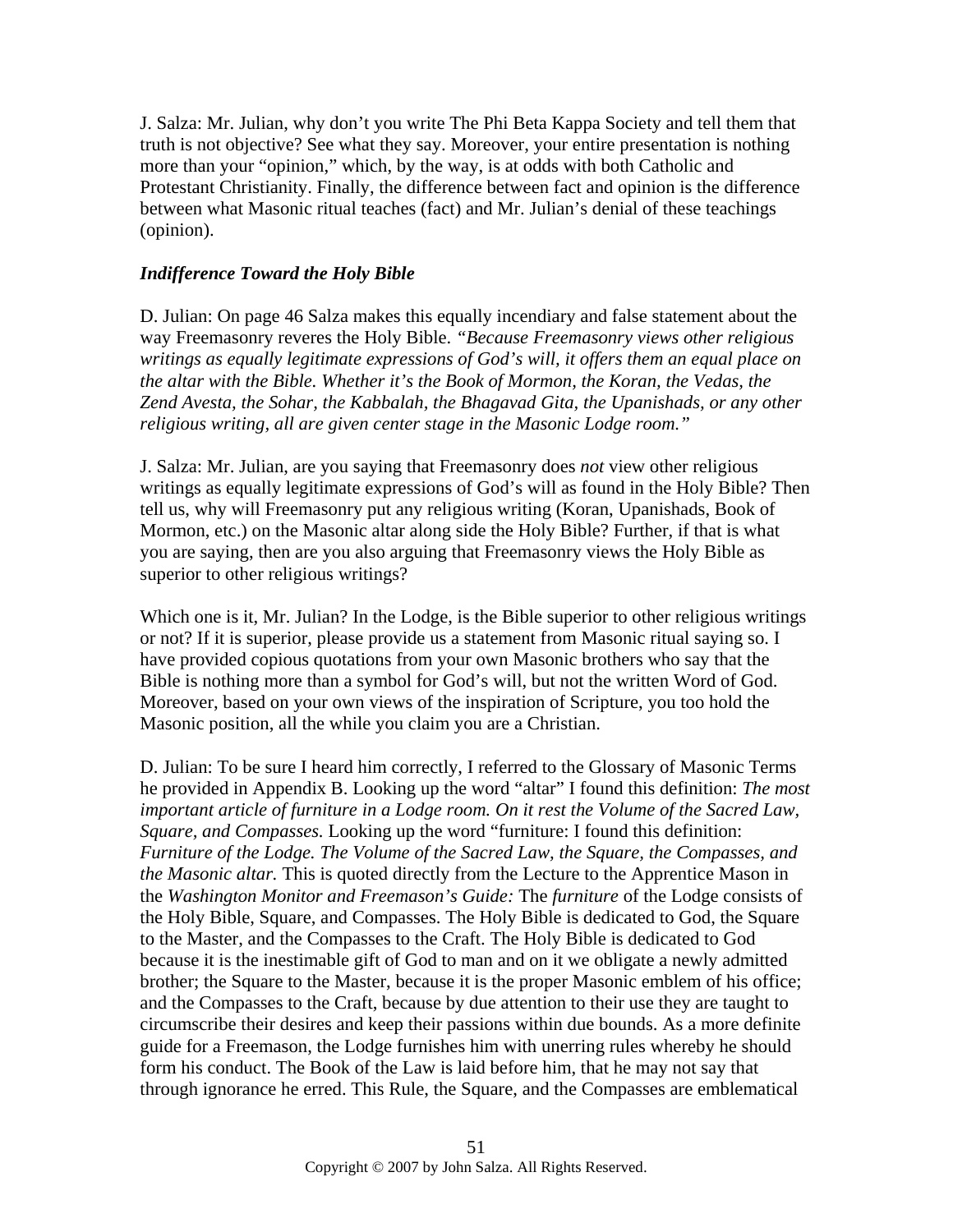of the conduct we should pursue in society: to observe punctuality in all our engagements; faithfully and religiously to discharge those important obligations which we owe to God and to our neighbor; to be upright in all our dealings; to keep within bounds those unruly passions which oftentimes interfere with the enjoyment of society and which degrade both the man and the Freemason.

Just to be sure he gets the real meaning, each Entered Apprentice is given a copy of the *Holy Bible, King James Version* of his own. *Wait a minute?* I thought Salza said any religious writings would be offered an "*equal place*" and *"center stage*" on the altar. So why does the Master's lecture say that the Great Lights of Freemasonry are the *"Holy Bible, Square, and Compasses?"* 

J. Salza: Mr. Julian, you are not fooling me or anyone else. Just become some American lodges refer to the Holy Bible as a Great Light of Masonry, those same lodges are required, by Masonic law, to put the Koran on the Masonic altar if a Muslim Mason is present and so requests. Further, when a Muslim man is initiated, he can substitute the Bible for the Koran on which to swear his oath (just like "Christian" Shriners are caused to do). This is why most Masonic rituals, and the many Masonic authorities I quote from in *Masonry Unmasked*, refer to the Great Light of Masonry as the "Volume of the Sacred Law," not the "Holy Bible."

So Mr. Julian, the truth is that Freemasonry does not view the Holy Bible as the Great Light in an exclusivistic sense, but in an inclusivistic sense, along with heretical writings. But if you really want to push your argument, why don't you write your Grand Lodge and tell them to adopt your position? Tell them to adopt the position that the Holy Bible is the *only* "Volume of the Sacred Law" that can be used in the Lodge. And please post the Grand Lodge of Washington's response to your request on your website so that we can all see it, okay?

Also, if the Holy Bible is one of the Great Lights of Masonry, why are the Square and Compasses considered the other two Great Lights? Why does Sacred Scripture need further illumination from Freemasonry? Why does the written Word of God need to be supplemented by the working tools of a Mason? I will tell you why: Because Freemasonry doesn't believe the Holy Bible is God's Word.

D. Julian: Why does the lecture also indicate to the newly obligated Brother that one reason the *Holy Bible* is the most important of the three (not four) essential pieces of furniture (furniture is what defines the kind of room you are in) in the Lodge is the one on which he must take his official Oath of Obligation?

J. Salza: As I have already shown, both in my book and in this dialogue, this is true only for the Christian initiate. If the candidate is a Muslim, a Hindi or a Buddhist, he would not be taking his obligation on the Holy Bible. Why? Because in Freemasonry, the Bible is merely symbolic, not the divinely inspired Word of God. For Mr. Julian to deny this universal precept of Freemasonry is to reveal his complete ignorance of Freemasonry. But if he wishes to continue to deny this reality, let him have the courage to come out and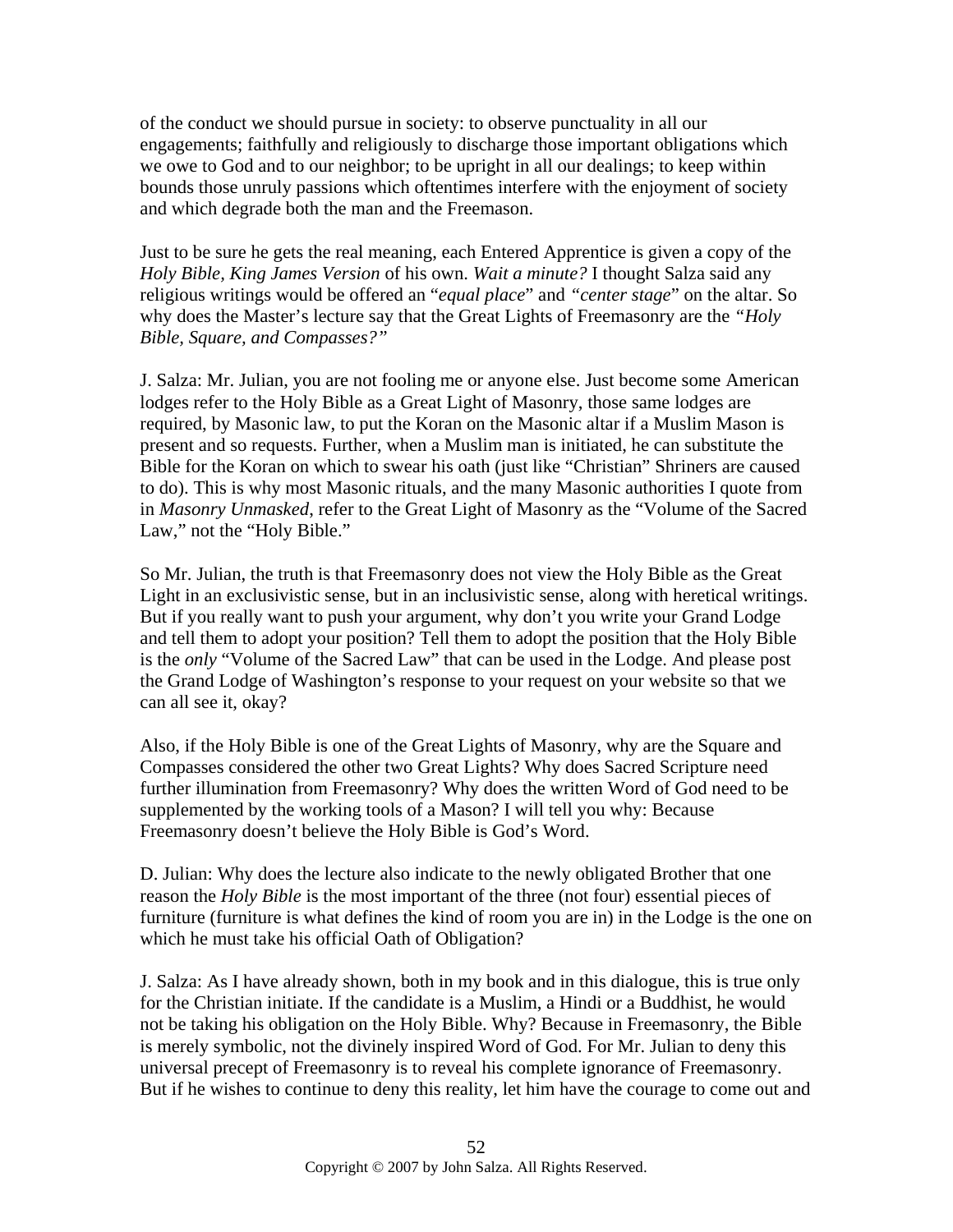say that the Masonic fraternity is a Christian organization. If it is not Christian, then the Holy Bible is not the Great Light of Freemasonry.

D. Julian: I can't speak for Wisconsin's ritual…

J. Salza: Mr. Julian has been speaking for Wisconsin's ritual throughout his presentation! (not to mention that he speaks for all U.S. Masons, Christians and even my parish priest).

D. Julian: …but there is nothing anywhere in the Washington State ritual work that contains any mention of any of the other "*religious writings*" Salza lists at all, never mind as supposed equals to the Holy Bible. And as the Past Grand Bible Bearer, I can again personally assure you that I never carried any other VSL than the *Holy Bible, King James Version* to any Masonic event, procession, meeting, or private ceremony -- *ever!* 

J. Salza: Mr. Julian, show me where the Grand Lodge of Washington would refuse to place the Koran, the Upanishads or any other religious writing on the Masonic altar if a Mason requested it, okay? Just show me from your Grand Lodge's code of Masonic law or ritual where such a request would be denied. Your limited, personal experiences with Freemasonry are irrelevant to Masonry's teachings about the Volume of the Sacred Law.

Also, let me tell you a story. When a Muslim was initiated into Freemasonry in Wisconsin, he requested that the Koran be placed along side the Holy Bible. The lodge agreed. During the initiation, the Muslim swore his oath on the Koran, the Worshipful Master said that the Koran was one of the three Great Lights in Masonry, and the Koran remained on the Masonic altar through the entire initiation ceremony as well as during the lectures and the ceremonial closing of the lodge. Tell me, Mr. Julian, did Wisconsin do something wrong? If it did, based on what? Are you disagreeing with your Grand Lodge of Washington that the Grand Lodge of Wisconsin is practicing valid Freemasonry? If you are, are you going to publicize your objections to the Grand Lodge of Washington? Let's see how far Mr. Julian is willing to go with his complete lie about Masonry's view of the Bible, or should I say "the volume of the Sacred Law."

D. Julian: The objective truth is that Salza got these bizarre ideas from reading the personal reflections of Coil. Mackey, Pike and others who had some pretty weird theosophical ideas in the 19th and early 20th Century.

J. Salza: I thought Mr. Julian didn't believe in "objective truth"? Maybe his denial of objective truth relates only to Jesus Christ.

D. Julian: But they don't apply to today's Freemasonry, and the vast majority of Freemasons have never read their works, if they have ever heard of them at all. Even the "Masonic Bible" he quotes from was originally published nearly a century ago and is virtually unchanged since then.

J. Salza: What "fraternity" has its own Bible? What "fraternity" places an insert in the Bible describing its own religious doctrines? And if the 1988 edition of the Masonic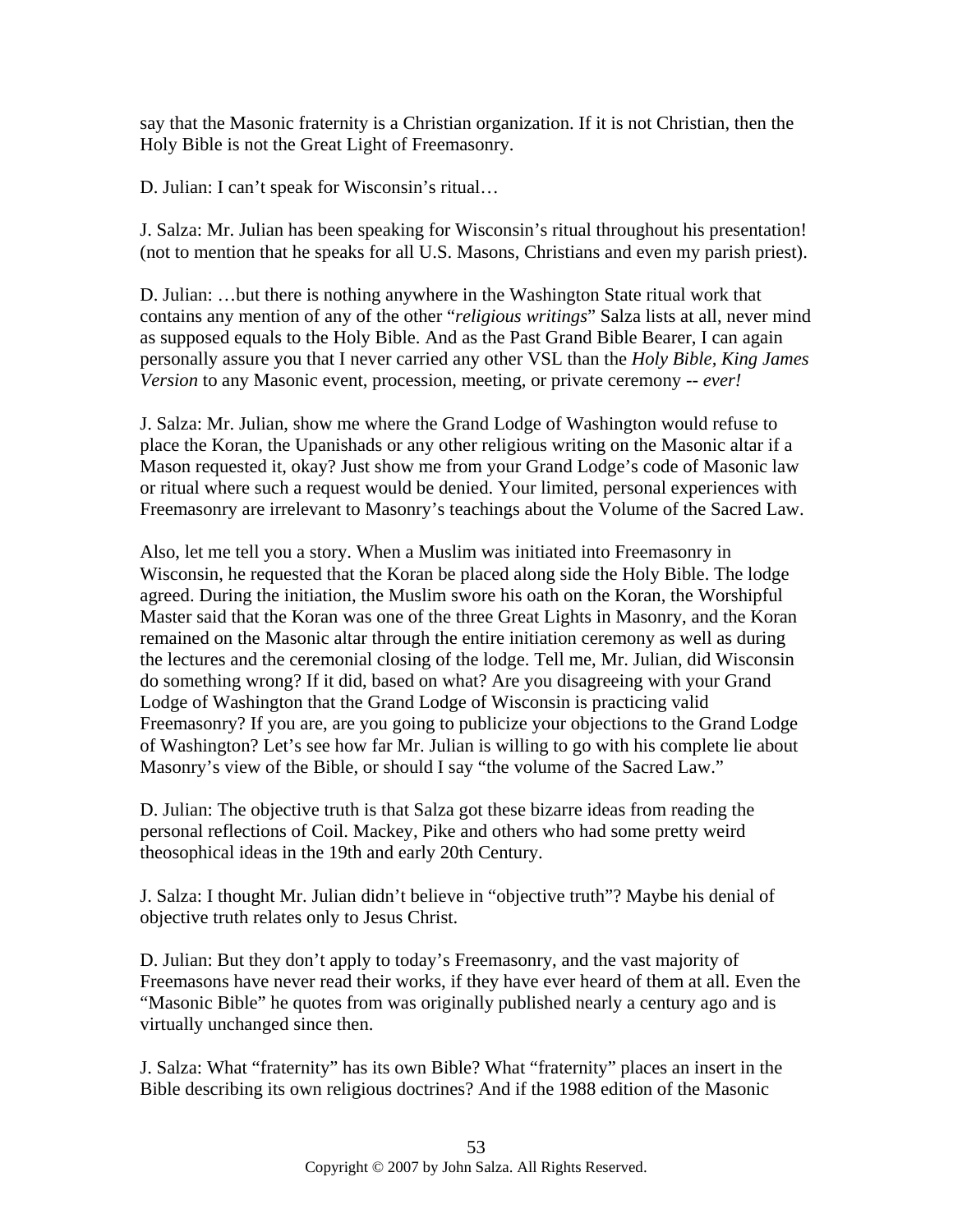Bible is so out-of-date, why is it used and distributed by Grand Lodges throughout the country? No answers from Mr. Julian.

D. Julian: Salza quotes G. W. Chase (whose most famous work is the history of Haverhill, MA in 1861). *"In fact, Blue Lodge Masonry is nothing whatsoever to do with the Bible; it is not founded on the Bible. If it was, it would not be Masonry; it would be something else."* How is this possible since the Charge to The Entered Apprentice says: "As a Mason, you are to regard the volume of the Sacred Law as the Great Light in your profession; to consider it as the unerring standard of truth and justice; to regulate your actions by the divine precepts it contains."

J. Salza: Thank you for highlighting my point, Mr. Julian. As everyone can see, the Charge says "volume of the Sacred Law," not the Holy Bible. That is because Freemasonry accommodates other religious writings, which is one of the most basic and fundamental precepts of Freemasonry. Yet, Mr. Julian has the unmitigated gall to deny this reality. I am sure there are Masons who are embarrassed by Mr. Julian's defense of the Craft.

D. Julian: The answer is, of course, is that Chase was saying that although the degrees, which are allegorical plays that teach moral lessons, were set in the time of the construction of King Solomon's Temple -- they should in no way be considered Biblical or even historical for that matter. The Third Degree Drama, for example, is not presented to pretend that Hiram Abiff (sic) or any of the other characters in the play actually did or said anything exactly as portrayed there. The purpose of the Drama is to teach the value of daily devotions to God, and to learn the meaning of "fidelity." *Fidelity* is "the quality or state of strict and continuing faithfulness to an obligation, trust, or duty to which one is bound by pledge." Obviously, he missed that lesson, too.

J. Salza: Mr. Julian completely ignores Brother Chase's statement that "*Blue Lodge Masonry is nothing whatsoever to do with the Bible; it is not founded on the Bible,"* and then argues that the "Great Light" in Masonry is the Bible! Which one is it, Mr. Julian? Has Masonry nothing to do with the Bible? Or is one of the Great Lights of Masonry the Bible? What a strange world in which Mr. Julian lives.

D. Julian: Next Salza identifies Oliver D. Street as a "*renowned Masonic scholar*," but he neglects to mention Brother Street was born in 1866.

J. Salza: So what? Can't a man be a renowned Masonic scholar even if he was born in 1866? Mr. Julian, what is the cut-off point in order to be a renowned Masonic scholar? 1900? 1950? 2005? And according to whom? You? Mr. Julian, don't you know that the rituals used by the Grand Lodge of Washington came *before* Brother Street's writings? Let's just stick with Washington's rituals. I will see if I still have Washington's ritual book. But if I don't, could you send me one? I would like to respond to your arguments using your own rituals exclusively. That should satisfy you, correct? Let's see if you have the courage to do this.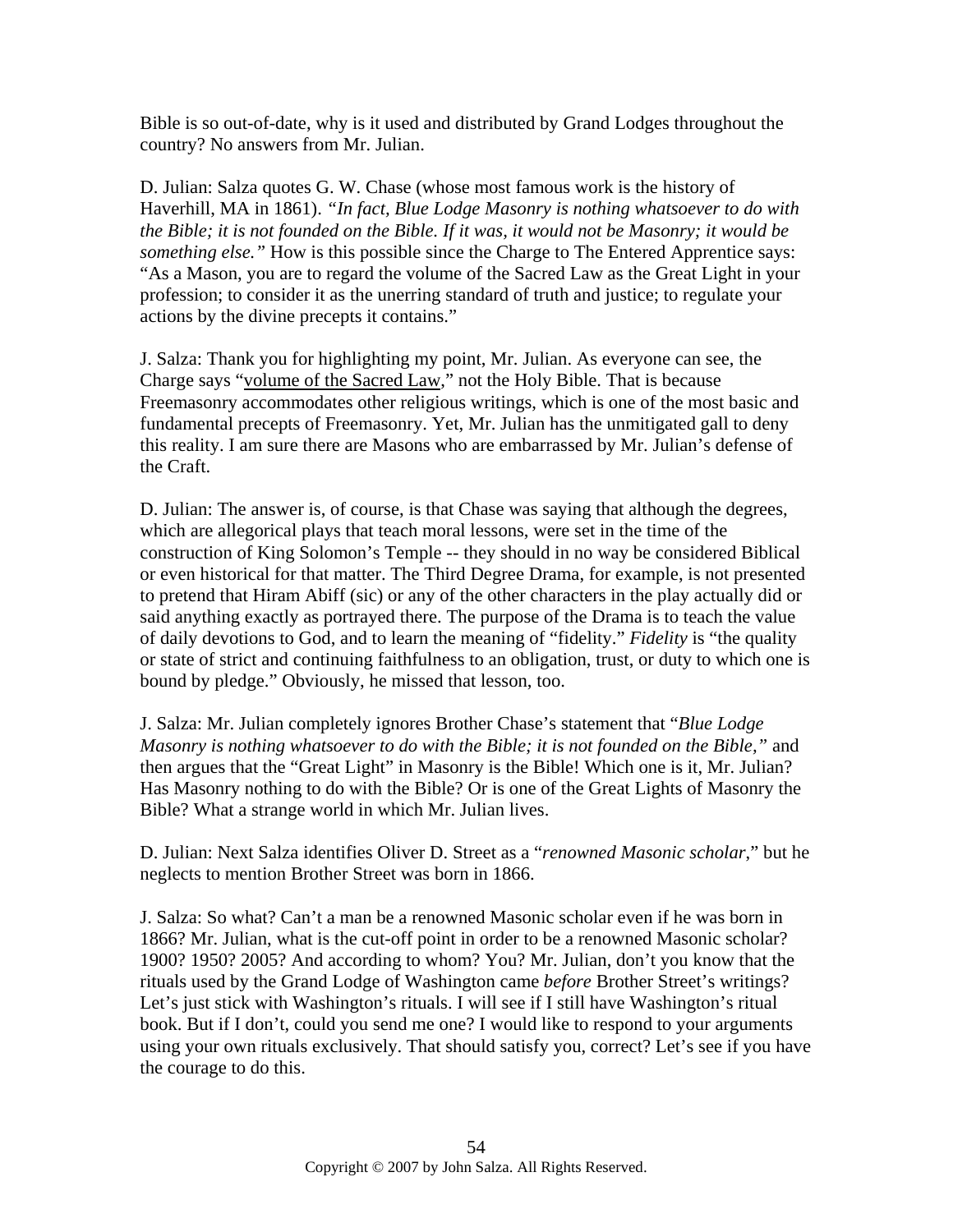D. Julian: Then, instead of quoting him, he paraphrases him, saying: *"The Bible is only a symbol; a Mason is not required to believe its teachings; some other book may be substituted for it."* Not on my watch. Not in my jurisdiction. In fact, in Washington State, one of the universal principles adopted by all regular Lodges is that there is a direct line of light between the *Holy Bible* and the Master of the Lodge that is maintained at all times that cannot be breached by any of the Lodge members. Members of the Lodge moving from the Southeast to Southwest (or vice versa) have to go around the west end of the Lodge to keep that beam intact. That's a posture of ultimate reverence, not indifference, and Salza simply cannot claim that when he was a Mason he did not know that.

J. Salza: Mr. Julian argues that just because something didn't happen "on his watch," Masonry doesn't permit it. This, of course, is a ridiculous argument, especially when Mr. Julian claims that he doesn't speak for Freemasonry. Any honest Mason would admit that any religious book can be placed upon the Masonic altar. That I have to even argue this point with Mr. Julian shows how little he knows about Freemasonry.

Right now, I am dialoguing with several Christian Masons who are troubled by the fact that Freemasonry accommodates heretical books on its altar. This is one of the major reasons why they are considering leaving the lodge. Since I am no longer a Mason (and thus don't have credibility with Mr. Julian), I will make him this offer. Mr. Julian, can I have these Masons contact you to discuss their concerns? Perhaps you can tell them that they really didn't see the Koran on the altar in the Lodge when they actually did. Otherwise, you can publicly declare that the Grand Lodge of Wisconsin is running a heretical operation. Which one will you choose to do?

# *Final Thoughts*

D. Julian: This is where Salza attempts to justify his own personal religious views by making a series of erroneous statements about Freemasonry, his religion, and mine. If he were still a Freemason I would not respond to his religious fallacies, but would acknowledge his right to his own opinion -- *his Constitutional right to be wrong*. But instead he chose to acknowledge that he is a self-confessed liar. Therefore, I am charged by the Master of my Lodge to defend the character of my brother Masons.

J. Salza: I don't want to sound polemical and uncharitable, but I have already shown who the liar really is. Further, Mr. Julian claims he is charged by the "Master" of his lodge to defend the character of his brother Masons. Actually, Masonic ritual taught Mr. Julian *not* to enter into argument with those who criticize Freemasonry. The ritual says, "Neither are you to suffer your zeal for the institution to lead you into argument with those who, through ignorance, may ridicule it," and to practice the virtues of "silence and circumspection" when encountering the "enemies of Freemasonry." Yet, even though Mr. Julian swore to God to uphold these precepts, he has decided to go against his oath and publicly defend Freemasonry, all the while making an ass of himself as he argues that truth is subjective.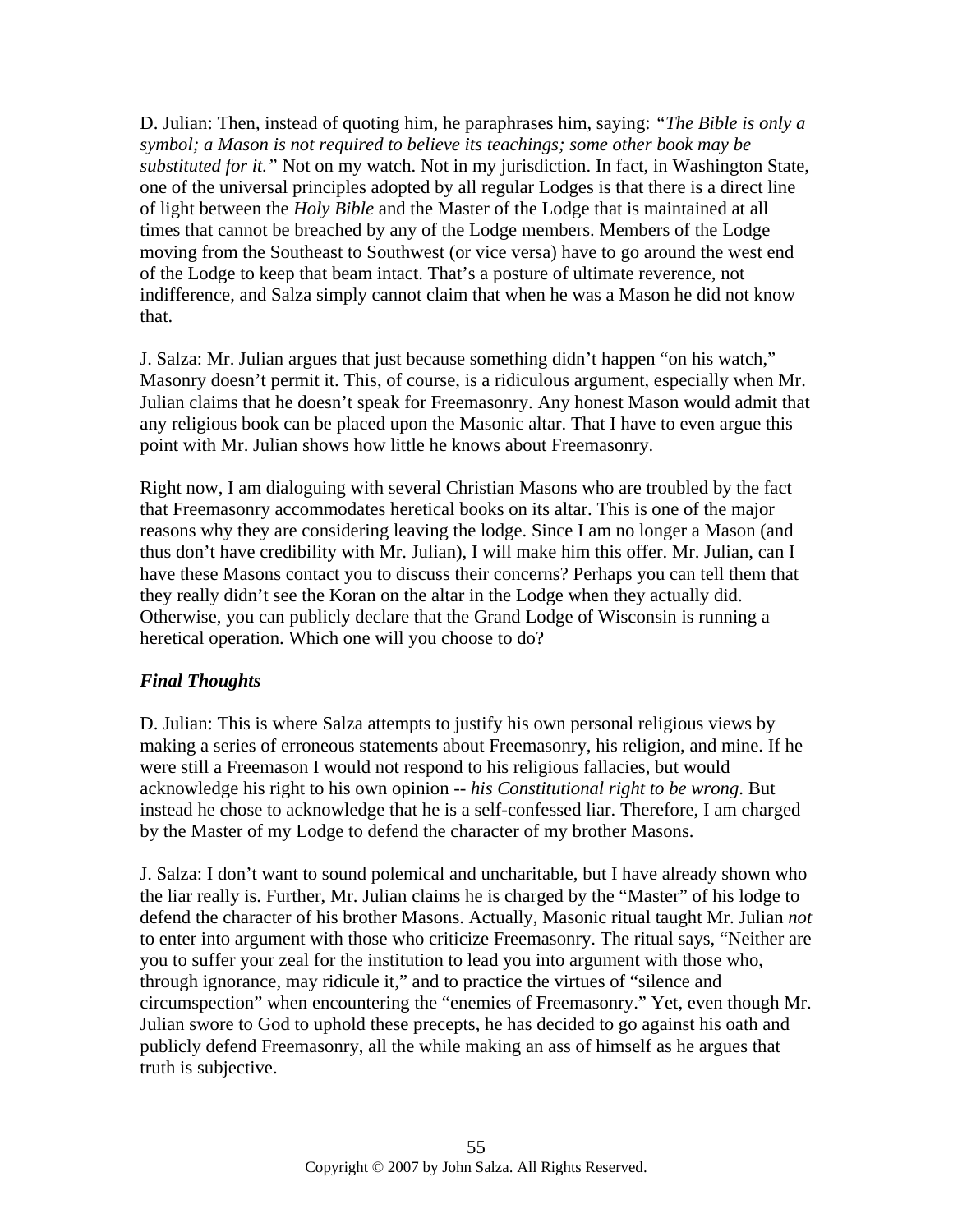D. Julian: During his degrees he was asked more than a dozen times *"Is this of your own free will and accord?"* And he always answered *"Yes."* Three times he was assured by the Master of the Lodge that there would be nothing in his Oath of Obligation that would conflict with his duties to God. If he disagreed with that he was always free to leave. So why didn't he? The objectively truthful answer to that lies in his motivation for joining in the first place -- and why he is described as *"the first Catholic known to write a major book after leaving the secret organization."* God knows he wasn't the first Catholic to join or leave Freemasonry. Yet it is a real testimony to the fraternity that out of literally millions of members, only a handful have found the need to justify their decision to leave by attempting to build such an elaborate, although false, case as this.

J. Salza: Freemasonry repeatedly requires the candidate to orally affirm that what he is experiencing is of his free will and accord. Why? Because Masonry wants to condition its members to accept that which is happening to them, even though they have no idea what is going to happen. When a man is asked to affirm that it is his free will and accord, he does not know that he is later going to participate in a death-and-resurrection ceremony that mocks Jesus Christ. Moreover, he is blindfolded and is bound by a noose. Mr. Julian can refer all he wants to these lame affirmations, but it does nothing for his case. In fact, it just highlights how weak his case is.

Further, did you say only a "handful" of men have left Freemasonry? This is a blatant misrepresentation and Mr. Julian knows it. There have been thousands of Christian men who have left the lodge, not a "handful." Mr. Julian has engaged in this exercise because those Christian men who leave are so threatening to him and his organization. But none of that really matters. When Mr. Julian learns what "truth" really is, he will know that it doesn't depend upon numbers. Truth is truth, for all times and places.

D. Julian: "Many Christian Masons in this country never consider the issue of indifferentism. This is not surprising since indifferentism seems to be the religion of America's pop culture. We live in a land of freedom and tolerance where equality is considered an absolute value," says Salza on page 50, clearly missing the whole point of the Bill of Rights. Equality isn't "considered" an absolute value -- it **is** an absolute value.

J. Salza: Another example of Mr. Julian picking at semantics which proves nothing for his case. Further, one must first define equality before asserting that it "is an absolute value." Mr. Julian obviously cannot distinguish between the equality of persons and the equality of religious ideas, just like he cannot distinguish between objective truth and "subjective truth."

D. Julian: We declared our independence from the corruption of European Christianity and the tyranny of European aristocracy, for the reasons stated so well by Thomas Jefferson (who was not a Freemason) in the Declaration of Independence: We hold these truths to be self-evident, that all men are created equal, that they are endowed by their Creator with certain unalienable Rights, that among these are Life, Liberty and the pursuit of Happiness. Salza continues, *"We are told to embrace the equality of ideas, not just the equality of persons. The Lodge can be very appealing to*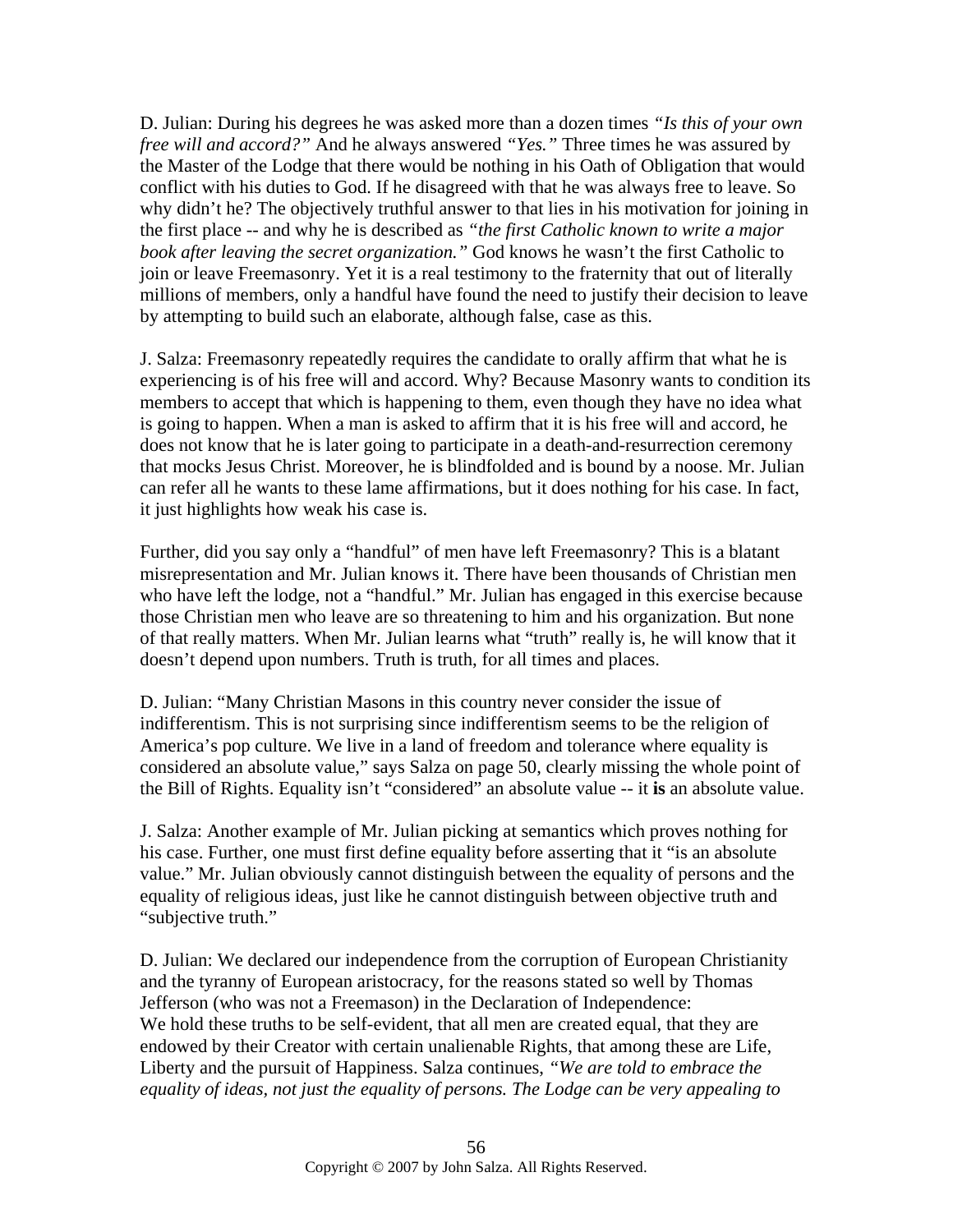*those who praise these ideals."* So which ideals are appealing to Masons, the self-evident truth that all men are created equal, or Salza's strange perception that because each citizen is to be treated equally under the law, that their hilosophies, religions, and harebrained schemes are also to be treated equally?

J. Salza: Mr. Julian just doesn't get it. No one is debating our rights to "life, liberty and the pursuit of happiness." We are talking about religious indifferentism. In fact, on page 50, I write: "While Christians declare that all men are equal, we emphatically proclaim that all religions are not." This discussion has nothing to do with our rights under the U.S. Constitution. It has everything to do with the revealed truth of Almighty God in Jesus Christ which is above the Constitution and every other man-made law that Mr. Julian may wish to cite.

D. Julian: Under the law, not only do you have the right to be wrong, but you also have the Constitutionally guaranteed right to think you're right and everyone else is wrong, along with the right to speak your mind and try to convince them. Do you or I think that the people advocating the dictatorship of Marxist communism have ideas that should be treated equally to those of us enjoying democratic capitalism? Are the violent religious ideas of jihadist Muslims to be treated as equal to the religious ideas of peaceful Christian missionaries? Of course not!

J. Salza: Interesting commentary. Mr. Julian recognizes that the religion of Islam held by jihadist Muslims should not be put on the same level as Christianity. Then why, Mr. Julian, do you support an organization that tolerates the Koran to lie side by side with the Holy Bible on the Masonic altar? Mr. Julian lives in a world of duplicity and selfcontradiction.

D. Julian: Salza concludes this chapter using some below-the-belt punches at the Protestant Church when he says, *"In interpreting the Bible, Protestant reformers elevated private judgment over the infallible teaching authority of the Catholic Church."* Anyone with even a superficial knowledge the history of the Roman Catholic Church knows that the Protestant Reformation began when Martin Luther, a Roman Catholic Priest, refused to sell "indulgences" as a fundraiser to support the extravagance of the papacy. He listed 95 separate ecclesiastical reasons why the Church should not be accepting cash money to allow people to get away with murder (literally) and a whole host of other sinful acts.

J. Salza: This commentary demonstrates that Mr. Julian never read Luther's 95 Theses.

D. Julian: What continued the Reformation was when, for the first time, common people were able read the Bible for themselves, so they could compare the actual behavior of the Churchmen with the standard of the Bible. How did the RCC respond to these challenges to the obvious fallacies and inaccuracies of what were supposed to be *"infallible teaching authority"*? The same as it always responds, by threats of excommunicating (if not murdering and torturing) the dissenters. So Catholic Freemasons are in good company when they are being told by the pope that if they join Masonic Lodges they are *"in a state of grave sin and may not receive holy communion."* Yet the penalty for being a pedophile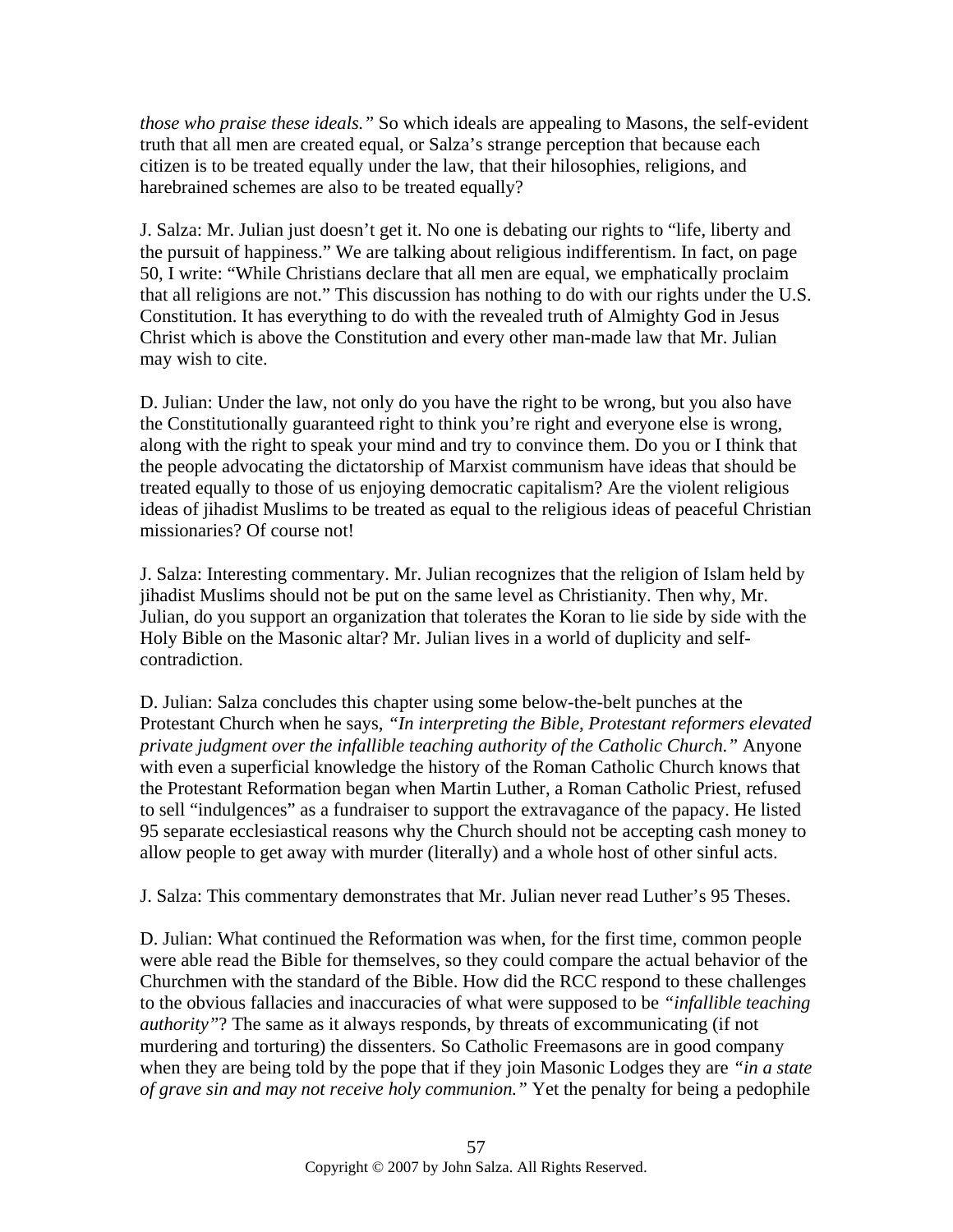priest is: *to be transferred to a different diocese and being placed in charge of the youth programs there.* And the penalty for covering this up? None. The Reformation lives on because the objective truth is that the Roman Catholic Church is as morally bankrupt now as it was then. And attempts, through Vatican II, to correct that, are being slowly and deliberately rolled back, from the top down.

J. Salza: Mr. Julian continues to demonstrate his ignorance of history and his anti-Catholic bias. Mr. Julian is ignorant of the fact that the Catholic Church determined the canon of Scripture, that the Catholic Church was the first to translate the Scriptures and make them available to the public, that the Catholic Church preserved and defended the Scriptures in the face of bloody persecutions, and that the Catholic Church has the highest and most exalted view of Scripture of any Christian community. Mr. Julian, can you please stick with Freemasonry? Rant and rave about the Church who gave you the Bible with someone else.

D. Julian: So lets recap:

 The concept that to Freemasonry all gods are equal, all religious writings are equal, or that Masons of different religions "worship" together at the altar are all just nonsense.

J. Salza: I have already proven Julian wrong.

D. Julian: The objective truth is that because Freemasonry is a philanthropic fraternity and not a religion or path to salvation, in the Lodge one's sectarian religious beliefs are just not an issue.

J. Salza: I thought Mr. Julian didn't believe in "objective truth"? Once again, Mr. Julian labels Freemasonry, hoping that his label will be sufficient for us to dismiss our case, but we know better. When Freemasonry tells its members that their "purity of life and conduct is essentially necessary to gaining admission to the celestial lodge above," it is giving them a path to salvation – purity of life and conduct, no matter what religion they profess, and no matter what they believe about Jesus Christ.

D. Julian: If the Mason's conscience leads him to call his ultimate destination Heaven or Nirvana or even the Celestial Lodge Above, or if he calls the One True and Living God, Creator of the Universe, and Father of All Mankind by one name or another, that does not matter -- within the confines of the Lodge.

J. Salza: It doesn't matter "within the confines of the Lodge" because the Lodge is indifferent to the truth that God has revealed. Thank you, Mr. Julian, for pointing this out for us. God has not revealed that there is a "Nirvana," and yet that terminology is perfectly acceptable to Mr. Julian, a professed Christian. God has told us that we are to come to Him in the name of Jesus His Son, but for Mr. Julian, "one name or another" will do just fine. Further, Freemasonry tells the believer in Nirvana, even though he is not baptized and in a state of sin, that he will "gain admission to the celestial lodge above" by his "purity of life and conduct." None of this poses any problems for Mr. Julian.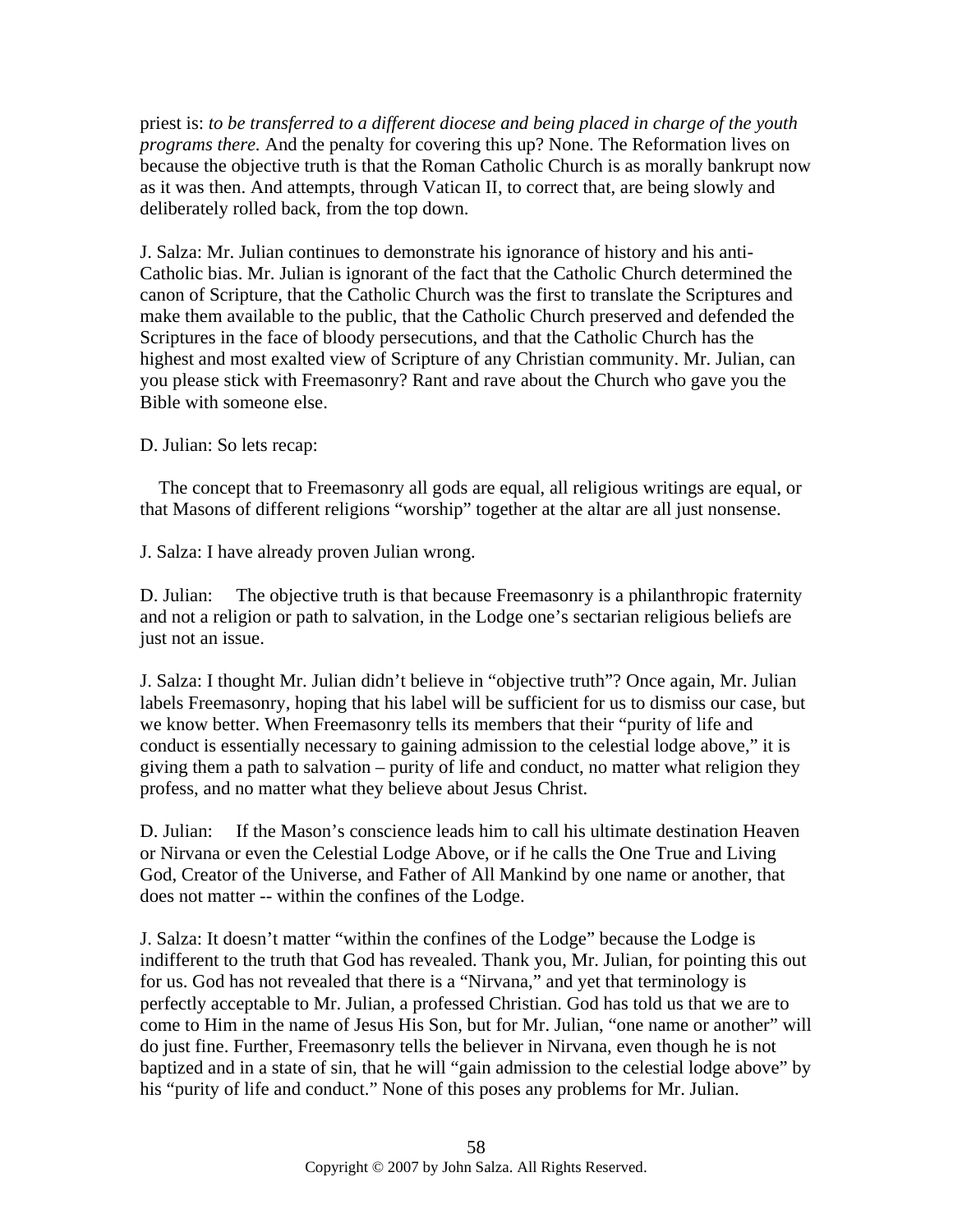D. Julian: Outside the Lodge room, the Christian Freemason is free to evangelize all he wants -- even to other Freemasons.

J. Salza: But the "Christian" Freemason is *not free* to bear witness to Jesus Christ inside the lodge. Thank you again, Mr. Julian, for your honesty. Jesus said, "So every one who acknowledges me before men, I also will acknowledge before my Father who is in heaven, but whoever denies me before men, I also will deny before my Father who is in heaven" (Matt. 10:32; cf. Luke 12:8-9). Mr. Julian, Jesus didn't carve out an exception for the Masonic lodge.

When a Christian binds himself by an oath to an organization that teaches its members that they may have eternal life by their "purity of life and conduct" and not by the grace of Jesus Christ, that man is denying Christ before his Masonic brothers. That man denies Jesus' own words, "I am the way, the truth, and the life; no one comes to the Father except through me" (Jn 14:6). If not, then that man is lying to his fellow lodge brothers by allowing them to believe that they can go to heaven without Christ. Mr. Julian, what good is it to deny Christ in the lodge and profess him outside the lodge? In the words of Mr. Julian, this is "bizarre doublespeak."

D. Julian: Finally, Salza says, *"Protestants may have removed the living teaching authority of the Catholic Church, but Masons have removed Christ himself."* More hogwash. It wasn't Freemasons, Protestant reformers, pagans, atheists, "indifferentists" or the Enlightenment, but God Himself who removed the *"living teaching authority"*  from the corrupt human beings who usurped and abused God's own unique attribute of being perfect (and therefore infallible) -- as revealed through the mouths of RCC priests and monks.

J. Salza: So, Mr. Julian, are you saying that God did give the Catholic Church divine teaching authority (which is true), but then removed it? When did He remove it? From whom did he remove it? What pope? What year? What were the circumstances? What did He say? And who are these "RCC priests and monks" who received this revelation? Mr. Julian, your arguments defy reason.

D. Julian: And the ludicrous claim that Freemasons have *"removed Christ himself"*  simply indicates that Salza has no idea of Christ's true magnitude or power, or why that unbroken beam of light from the *Holy Bible* to the Master of the Lodge must be maintained. *Jeremiah 23:24 Can any hide himself in secret places that I shall not see him? saith the Lord. Do not I fill heaven and earth? saith the Lord.* 

J. Salza: Mr. Julian, if Christ has not been removed, then where is He? When Freemasonry tells a man that his purity of life and conduct is necessary to get to heaven, why doesn't it mention Jesus? When the Worshipful Master raises up the man in the Third Degree and tells him the raising represents the resurrection, where is Jesus? In fact, why is the name of Jesus carefully excised from Masonic ritual if Jesus is really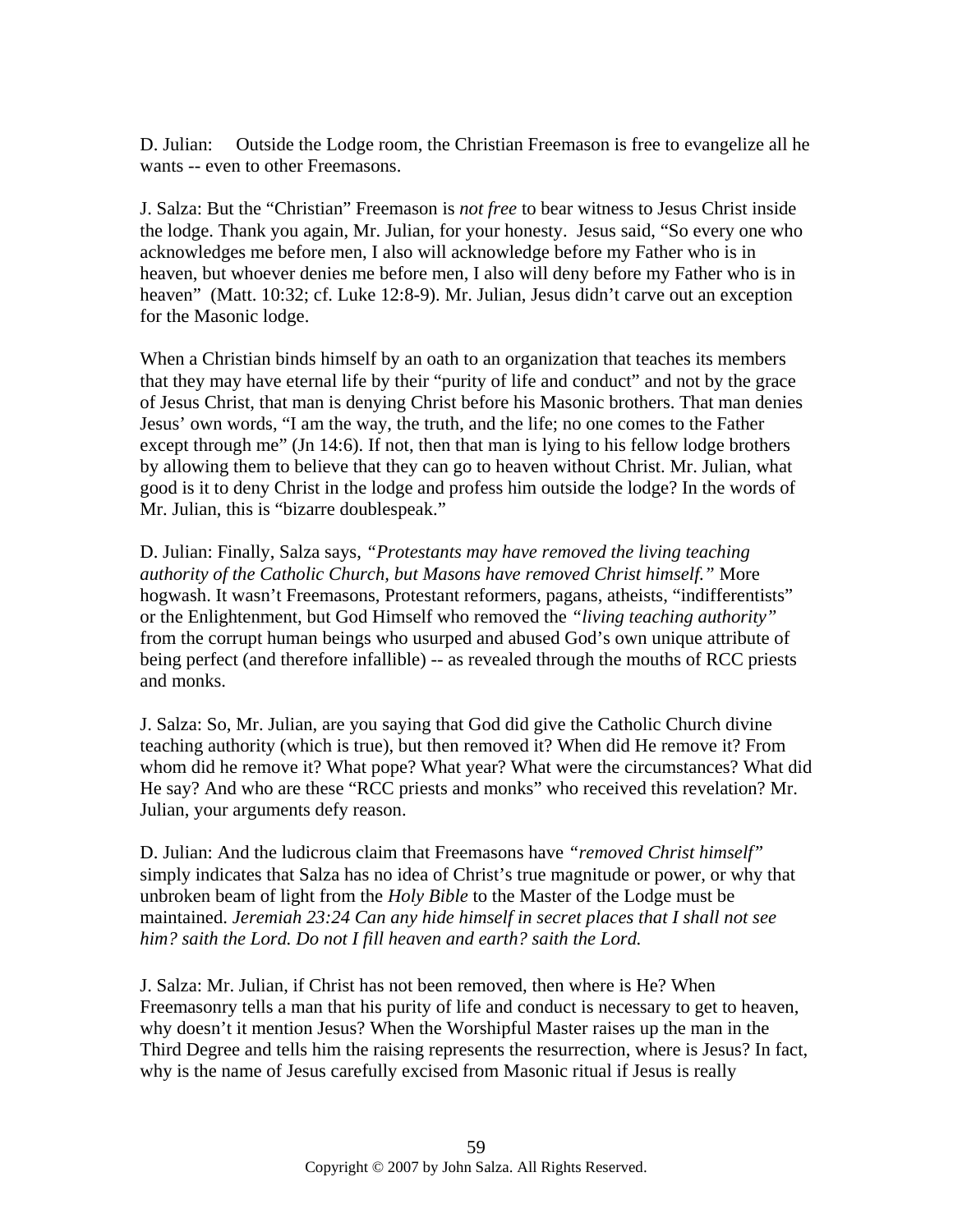important to Freemasonry? Spare us your deceptions, Mr. Julian, and have the courage to face what Freemasonry really teaches.

# *Chapter IV - Specific Masonic Doctrines and Practices*

# *Overview of Masonic Syncretism*

D. Julian: Once again Salza gets bogged down in the semantics of his own perceptions, when he says, "*The Masonic Lodge's pursuit of creedal elements common to many religions results in a compromise known as syncretism.* Syncretism *is the blending of different beliefs or practices without regard for consistency, systematic connection, or compatibility with Christian truth."* Whew, that's a real mouthful. My dictionary says it like this:

**syncretism** n., [Etymology: New Latin *syncretismus*, from Greek *synkritismos* federation of Cretan cities, from Cretan *synkretkris*; Date first used: 1618] 1: the combination of different forms of belief or practice 2: the fusion of two or more original different inflectional forms

I submit that no beliefs and/or practices can be "blended" or combined together unless they are both consistent and compatible. If my belief is that all murderers should be put to death, and your belief is that all murderers should be forgiven and released, then our beliefs can never be blended.

J. Salza: It is no surprise that Mr. Julian takes this position, for he is a Freemason and not a Christian. His view allows me to further expose the errors of Freemasonry. If two Masons believe in eternal life after death but only one of them believes in the need for faith in Jesus Christ, then their beliefs about eternal life are incompatible. One is true and the other is false. Yet, in the lodge, both views are compatible because Freemasonry teaches both men that they may reach the celestial lodge above.

Since the claims of Jesus Christ are exclusive (that He is the only way to heaven), the only way Freemasonry can tell the unbeliever about gaining admission into heaven is to *deny* the exclusive claims of Christ. If Freemasonry accepted Christ's teachings, then it would not tell the unbeliever that his purity of life and conduct is necessary to go to heaven. That is because, without the grace of Jesus Christ, neither his purity of life and conduct nor anything else that he does makes him fit for heaven.

D. Julian: For example:

Confucius said, *"What you do not wish upon yourself, extend not to others."* 

Jesus said, *"And as ye would that men should do to you, do ye also to them likewise."*  (Luke 6:31).

Mohammed said, *"Hurt no one, so that no one may hurt you."* 

The Charge to the Entered Apprentice says, *"... and by doing to him as, in similar cases,* 

60

Copyright © 2007 by John Salza. All Rights Reserved.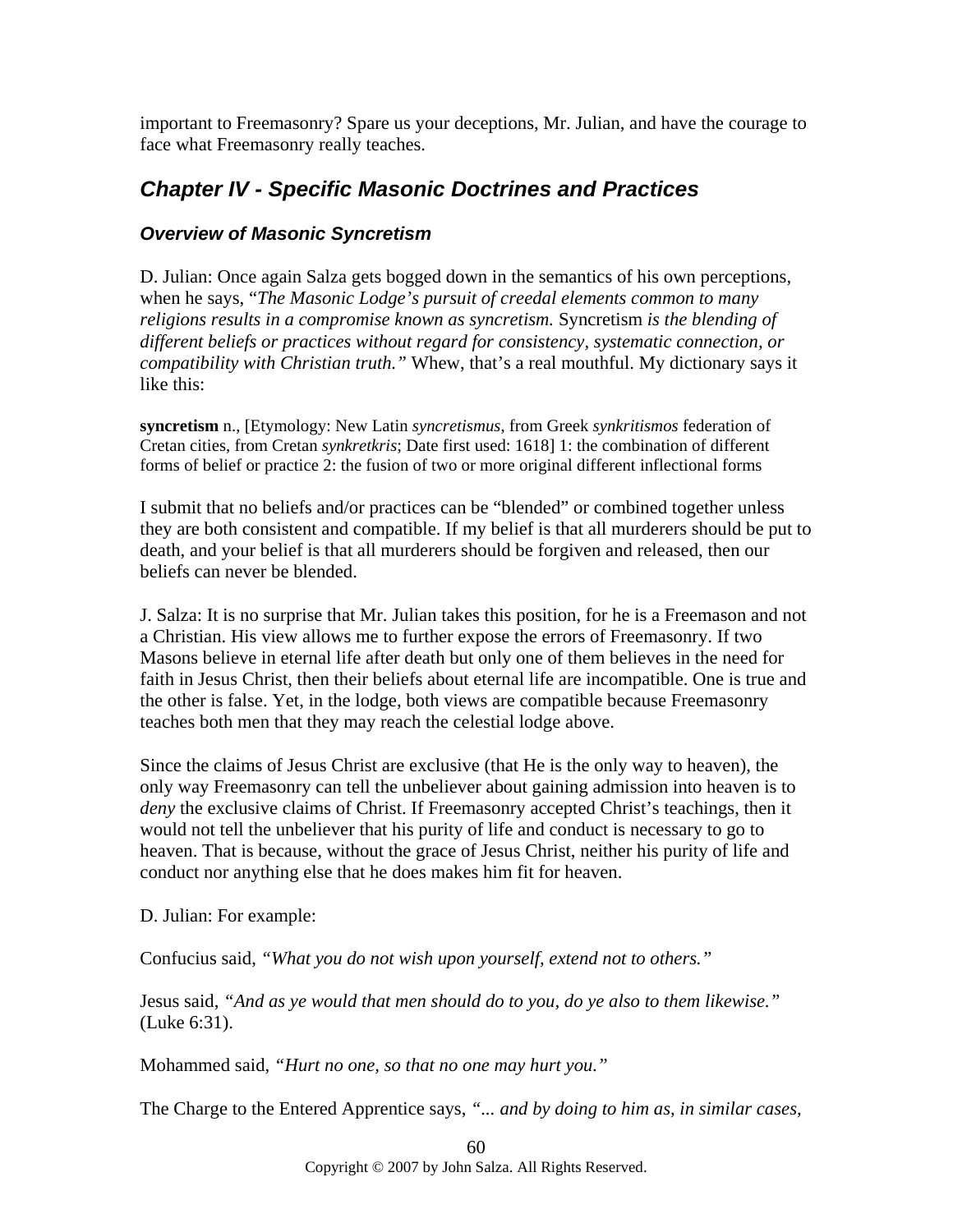#### *you would that he should do unto you..."*

Is that a syncretism, a blending from three different religious beliefs? Of course not. It's simply the acknowledgment that God's universal principles are God's universal principles, no matter whose mouth they come out of.

J. Salza: First, is Mr. Julian putting the Lord Jesus Christ on the same level as Confucius and Mohammed? I bet he is, because he is a Freemason, not a Christian, and that is exactly what the Lodge does. It is no surprise that Julian incorporates Masonry's view of Jesus Christ – that He was a good teacher but nothing more - into his argumentation.

Second, as I said before, no one is arguing that all of Freemasonry's teachings are false. Goodness and truth can be found in all religions. But if Mr. Julian is going to quote Christ, then He can start with these quotes: "I am the way, the truth, and the life; no one comes to the Father but through me" (Jn 14:6); or "Truly, truly, I say to you, before Abraham was, I am" (John 8:58); or, "I and the Father are one," (John 10:30). What about these, Mr. Julian? If Jesus is God, then He cannot be put on the same level as Confucius and Mohammed. If Jesus Christ is the only way to the Father, then Freemasonry is lying to its members by telling them that they can get to heaven, even if they don't believe in Jesus.

D. Julian: Salza continues, "*If all religions are equally valid then there is no problem blending them together. Such a practice flows from a denial of the unique value of any one particular religion."* There are only two universal religious beliefs adopted by Masonic Lodges: belief in one, true and living God, and belief in a transition to a future life. But if Freemasonry accepted all religions as equally valid, then there would be no need discern from the potential candidate that he professes a belief in God or in a transition to a future life. Likewise there would be no need for the question, *"In whom do you put your trust?"* 

J. Salza: Wrong again. First, Mr. Julian says that Masonry has a "belief in one, true and living God." Yet Freemasonry tells the man who believes in Brahma that his "trust is in God" and his faith "is well-founded." This is a lie. That man's faith is not in the "one, true and living God." The man's faith is in a false god, and we are morally bound to tell him so, so that he can save his soul from eternal damnation.

Second, Mr. Julian says Masonry has a "belief in a transition to a future life." Yet, objectively speaking, there can be no hope of a "transition to a future life" without faith in Jesus Christ. Every Christian should know that we are all born in a state of original sin and are subject to eternal death. There is no hope of eternal life without the grace of God which comes to us through Jesus Christ. God may certainly save non-Christians by a special act of His grace, but this does not mean that Christians can belong to an organization that preaches about eternal life in the celestial lodge above without ever mentioning the need for the Savior of the world.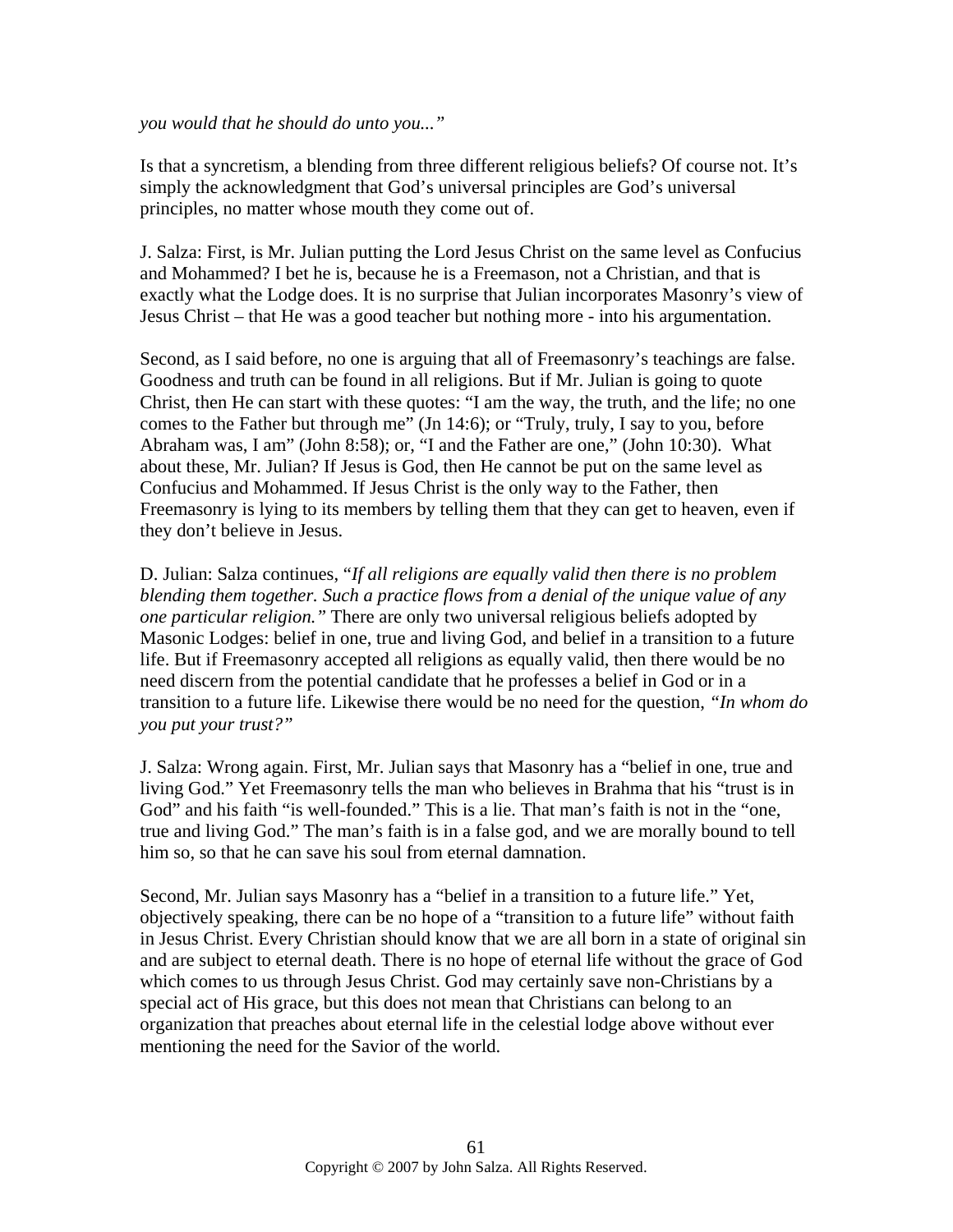D. Julian: Now let's look at some real examples of syncretism. After Roman Emperor Constantine made Christianity the official religion of the Holy Roman Empire, Roman Latin became the official language of Christianity. The only problem with Latin, however, is that its numbering system is very bulky and inefficient. Just try adding these three numbers:  $MCMLXVIII + CMXCIV + MCMLVII$  (= MMMMCMIXX). God help you if you needed to multiply or divide. Or try to determine how many days it is to next Easter.

J. Salza: More irrelevant material from the reviewer of *Masonry Unmasked*.

D. Julian: Salza says *"The Church has fought against syncretism throughout history. Such instances included attempts to combine elements of Christianity with Judaism, Greek philosophy, Zoroastrianism, Buddhism and ancient mystery religions. It was against the forces of syncretism that the Catholic Church developed her creeds and the canon of Scripture."* If the RCC was fighting syncretism, it wasn't fighting very hard.

J. Salza: Mr. Julian should tell that to the millions of Catholic martyrs who chose death rather than put Christ along side the Roman gods of hearth and home. Mr. Julian does not understand what a commitment to Jesus Christ really means.

D. Julian: From Judaism it took the Old Testament and the prophesied Jewish Messiah; from the Greeks, language, art, and culture; from Zoroastrianism, Purgatory and the continuing battle between angels and demons; from Buddhism, monasticism and (indirectly) mathematics -- and from pagans, the dates of feasts and celebrations. It's no coincidence that Christmas is celebrated three days after the Winter Solstice (the pagan festival of Saturnalia) and Easter is the first Sunday after the first full moon after the Virnal Equinox (the celebration of Eastre, the Teutonic Goddess of Fertility.) The Arabic numerals we use today for our mathematics actually came from India via ancient Sanskrit, the holy language of Hindus and Buddhists. So, at least in its secret financial documents, the Roman Catholic Church uses the syncretism of Hindu, Buddhism, and Islam -- taken from the very infidels they attempted to rid the world of during the Crusades.

J. Salza: What a history lesson from Mr. Julian! We Christians should be ashamed of ourselves! And what about those "secret financial documents" of the Church? Ask Mr. Julian!

D. Julian: *Genesis 1:1 In the beginning God created the Heaven and the earth.*  Who created heaven and the earth? How many Creator (Father) Gods are there? Not a few of the gods created, or some of the gods created, or even all of the gods created -- heaven and earth were created by the one, true and living God, the Creator of all things great and small throughout an infinity of universes, from what we know, to what we imagine, to what we can't begin to imagine.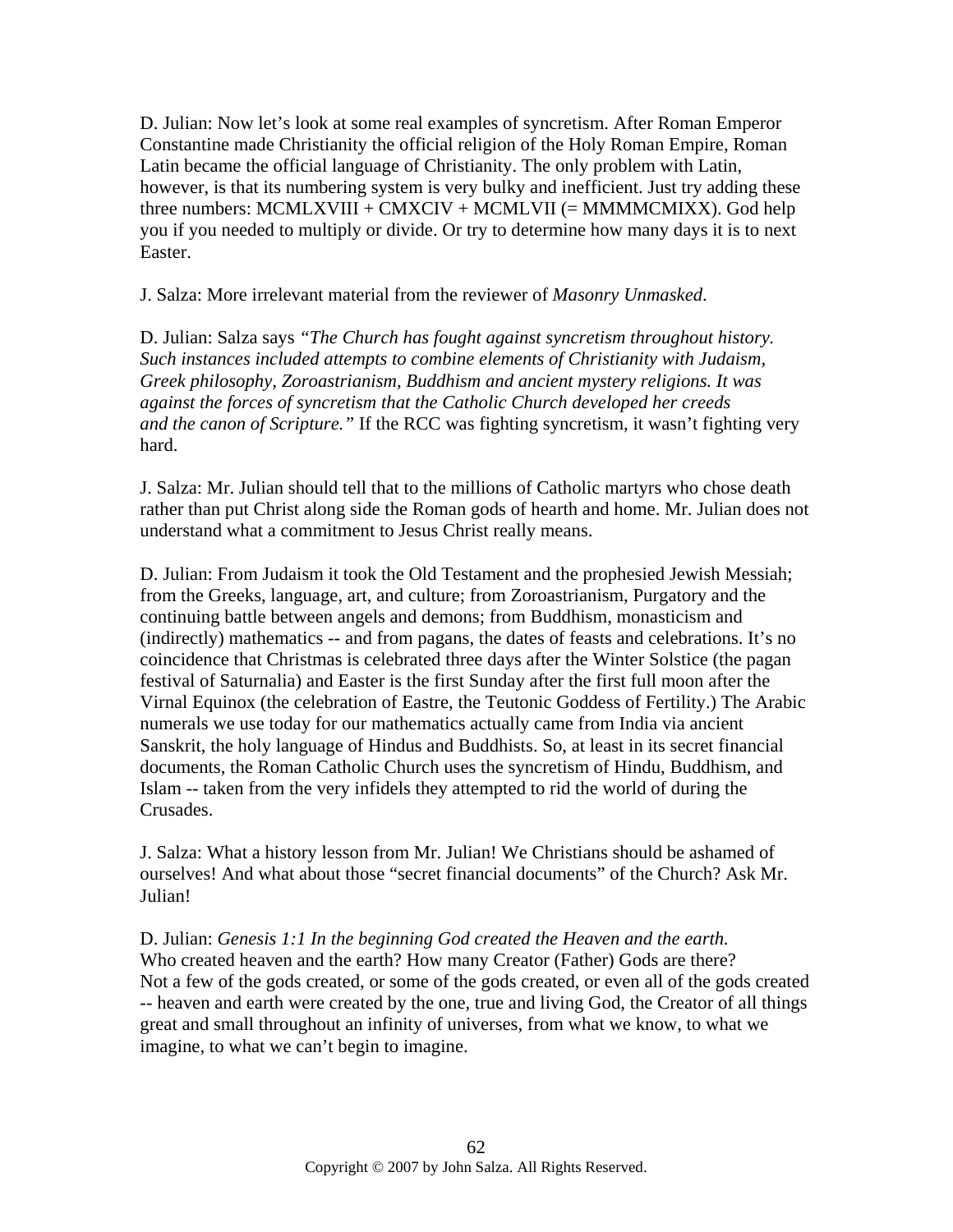J. Salza: The problem with Mr. Julian's argument is that Freemasonry does not require a belief in Genesis 1:1. A man who rejects the divine revelations in the book of Genesis – like a Hindu, Buddhist, or Shintoist - can still be a Mason. Mr. Julian thinks that just because a person "believes in deity," he believes in the "one, true and living God." I have news for you, Mr. Julian: The entire Christian tradition, including Scripture itself, disagrees. Just because a person believes in a creator doesn't mean he believes in the Trinity.

St. Paul taught that "although there may be so-called gods in heaven or on earth . . . yet for us there is one God, the Father, from whom are all things and for whom we exist, and one Lord, Jesus Christ, through whom are all things and through whom we exist" (1 Cor. 8:5-6). David reveals that "all the gods of the peoples are idols, but the Lord made the heavens" (Psalm 96:5). According to divine revelation, there is a distinction between the True God (the Holy Trinity) and false gods. In Freemasonry, there is no such distinction. Error is error, no matter what label we put on it.

D. Julian: Now here's the hard question: *what is the proper name of the one, true and living God of the Old Testament, the Father God of Jesus? Adon, Adonay, El, El Olam, El Roi, El Shaddai, Eleyon, Eloahor, Eloi, Elohim, Elowah, Hupistos, Hayah*, *Kurios,* S*haddai, Yahweh* and dozens of other hyphenated descriptive names -- all in the Bible, all referring to the same God, all depending only on the time and place.

J. Salza: Not only does this statement further demonstrate Mr. Julian's ignorance of Scripture (not all these names are "in the Bible"), but it continues to prove my point that Mr. Julian doesn't believe in the existence of false gods. Whether we call God the Blessed Trinity or the Great Thumb, it makes little difference to Mr. Julian. Again, Julian is a Freemason, not a Christian.

D. Julian: *Allah*, the Father God of the Islamic world, is a dialectal variation of *Eloi*. Ironically, that means traditional adversaries — Christians, Jews, and Moslems — all share the same Father God as well as the same common ancestor, Abraham.

J. Salza: First, Muslims don't call Allah "Father God," which shows that Mr. Julian doesn't know what he is talking about. Second, Freemasonry's view of god is not limited to the monotheistic beliefs of Christianity, Judaism and Islam, so Julian's focus on these religions only exposes him even more. Is Mr. Julian arguing that the Hindu Mason who believes in 33 million gods believes in the "one, true and living God"?

D. Julian: Michael Baigent and Richard Lee in *The Dead Sea Scrolls Deception* put it this way: The Dead Sea Scrolls offer a new perspective on the three great religions born in the Middle East. The more one examines those religions, the more one will discern not how much they differ, but how much they overlap and have in common — how much they derive from essentially the same source — and the extent to which most of the quarrels between them, when not precipitated by simple misunderstanding, have stemmed less from spiritual values than from politics, from greed, from selfishness and the presumptuous arrogance of interpretation. Judaism, Christianity, and Islam are all, at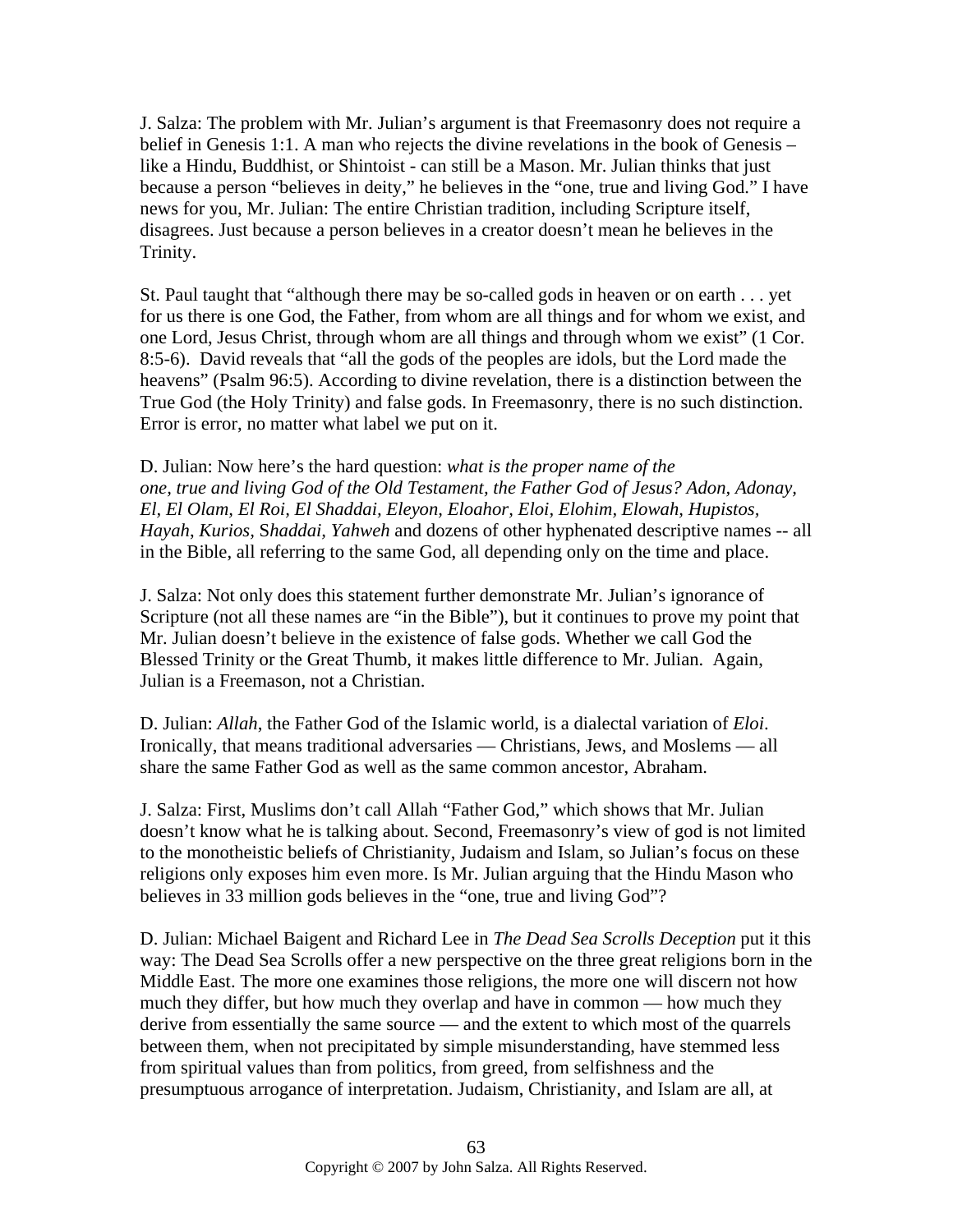present, beset by a resurgent fundamentalism. One would like to believe — though this may be too much to hope for — the greater understanding of their common roots might help curb the prejudice, the bigotry, the intolerance and fanaticism to which fundamentalism is chronically prone.

J. Salza: This again is way off base. What does the purported commonality between Christianity, Judaism and Islam have to do with Freemasonry? Freemasonry does not limit its membership to men of these religions, so why does Mr. Julian continually refer to them? Mr. Julian, tell us, is one of the three religions superior? Or is God equally pleased no matter which of the three we choose? Does your answer depend on whether you are inside or outside of a lodge room?

D. Julian: On page 54 Salza destroys any academic credibility he might have had up to this point when he says, *"Masonry places emphasis on the spirituality and mysticism of the East as a source of wisdom and light. The Lodge also borrows from ancient pagan mystery religions, especially in the regeneration ceremony of the third degree (also discussed later). One can even see elements of Wicca and occultism in the Lodge's esoteric liturgies."* As we have already seen, the exclusive, unbroken source of Masonic wisdom light is the *Holy Bible, King James Version*. The Drama of the third degree is the same kind of allegorical morality play as the first and second degrees, with a bit more drama. The so-called *"regeneration ceremony"* will turn out to be no such thing.

J. Salza: Sure, Mr. Julian. On page 54 of *Masonry Unmasked*, I describe the similarities between Freemasonry and Occultism. On pages 100-102, I demonstrate the connection between the Hiramic Legend and the ancient pagan mystery religions. Instead of addressing my claims, you simply allege that I have no "academic credibility." Amazing. Also, keep looking for the words "King James Version" in your Washington manual of Masonic ritual. The words "King James Version" appear no where in the rituals of Freemasonry.

Now, let me provide you with a bit of history. King James was an anti-Catholic sodomite who had no authority to translate the Scriptures. He created the KJV by modifying (no, ripping off) the Douay-Rheims version which is a word-for-word translation of the Latin Vulgate compiled by St. Jerome under the direction of Pope Damasus. If you want the real thing, Mr. Julian, read the Douay-Rheims. And by the way, King James' wife eventually got it – she converted to the Catholic and Apostolic Faith.

D. Julian: But what really nails Salza is his footnote reference to Bill Schnoebelen, an impostor who claimed he was a former Alexandrian Wiccan Priest before he became a Freemason, ostensibly because of a similarity between the symbols of witchcraft and the symbols of Masonry, before "*giving his life to Christ "* in 1984. Yet while doing research on my book, *David vs. Goliath?,* a Wiccan minister played me a tape recording indicating that when confronted on a radio program in Seattle -- while on the air -- Schnoebelen was forced to admit he had never actually been an Alexandrian Witch at all. Not only that, in his book *Masonry Beyond The Light*, Schnoebelen claimed to have received his Masters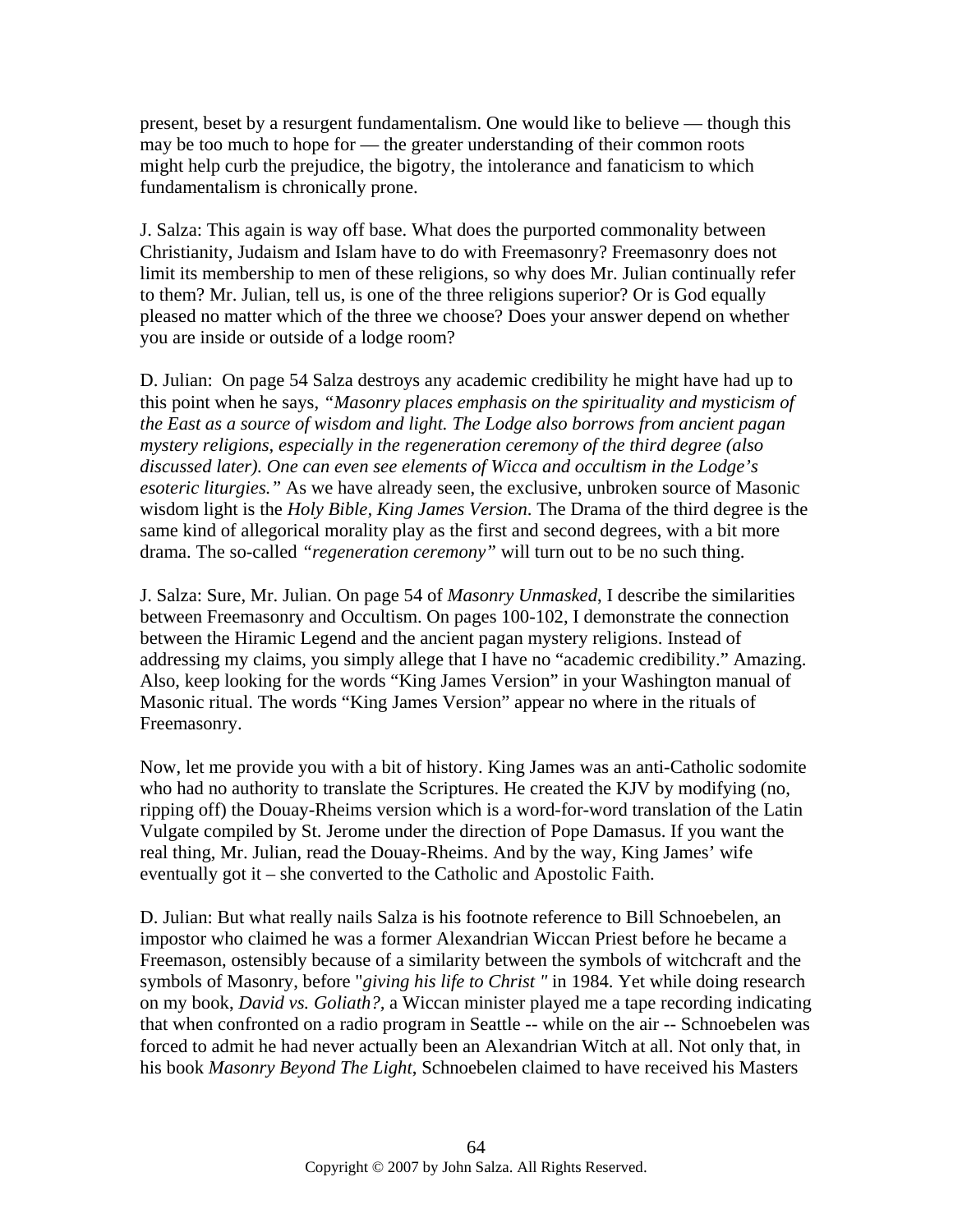Degree in Theological Studies degree from St. Francis School of Pastoral Ministry in 1980, during the time he was apparently not 'saved'.

On page 15 of the book, however, Schnoebelen claims, *"This was a time of considerable*  spiritual searching for me. I had been saved by Jesus while a member of the Church of *Jesus Christ of Latter-day Saints (LDS), known as the Mormons."* What's more, during the time he claims to have been a "witch", a Mormon, and a Freemason, his website says he was also attending Loras College in Dubuque, Iowa, which bills itself as *"The Premier Catholic Liberal Arts College."* The following was taken from a flyer advertising one of Schnoebelen's public appearances in 2005:

#### **Exposing The Illuminati from Within**

Bill Schnoebelen was a Satanic and Voodoo High Priest, 2nd degree Church of Satan, New Age guru, occultist, channeler, 90th degree Mason, Knight Templar, and a member of the Illuminati. Bill shows how the conspiracy works and how it uses the Lodge and the highest echelons of power and technology from secret "black project" operations to form a world government.

#### **The Sons of God and the Antichrist**

Bill Schnoebelen has seen over 100 UFO's and studied them for over 40 years. He was a member of National Investigations Committee on Airal Phenomena NICAP. Interviewed over 100 people who have been abducted. including Christians. Bill will show pictures of physical evidence of the Sons of God. He will explain their connections to black magic, fallen angels DNA and how it relates to the Mark of the Beast and a counterfeit Gospel. Bill says the Sons of God will reveal themselves and be a part of deceiving millions of people, including Christians, into denying Jesus.

By the way, Schnoebelen claims to have gotten to the 90th Degree in "Palladium Masonry". Palladium Masonry was the fictitious creation of French pornographer Leo Taxil and part of his famous hoax discrediting the Catholic Church. As of December, 2003 his biography shows him to be *"a Naturopathic doctor, a Nutritional Herbologist and a Certified Natural Health Professional."* It should come as no surprise that the American Association of Naturopathic Physicians has never heard of him either.

J. Salza: Dear readers, do you see how Mr. Julian continues to attack the character of former Freemasons instead of answering their contentions? He calls Bill Schnoebelen an imposter because he is embarrassed that Mr. Schnoebelen was a Freemason and a Satanist at the same time. Mr. Schnoebelen's belief in Lucifer as god undermines Mr. Julian's entire argument about how the "one, true and living God" is honored in the Masonic lodge. So what can Julian do? Nothing, accept to call Mr. Schnoebelen an imposter, even though Mr. Schnoebelen is not an imposter. Mr. Schnoebelen is a real person who has given his testimony publicly at the Ministry to Masons Conferences (a friend of mine was his roommate at the 1996 convention in Columbus, Ohio). Mr. Julian, instead of engaging in the sin of detraction, why don't you produce that tape you referred to where Mr. Schnoebelen supposedly admits that he was not a Satanist?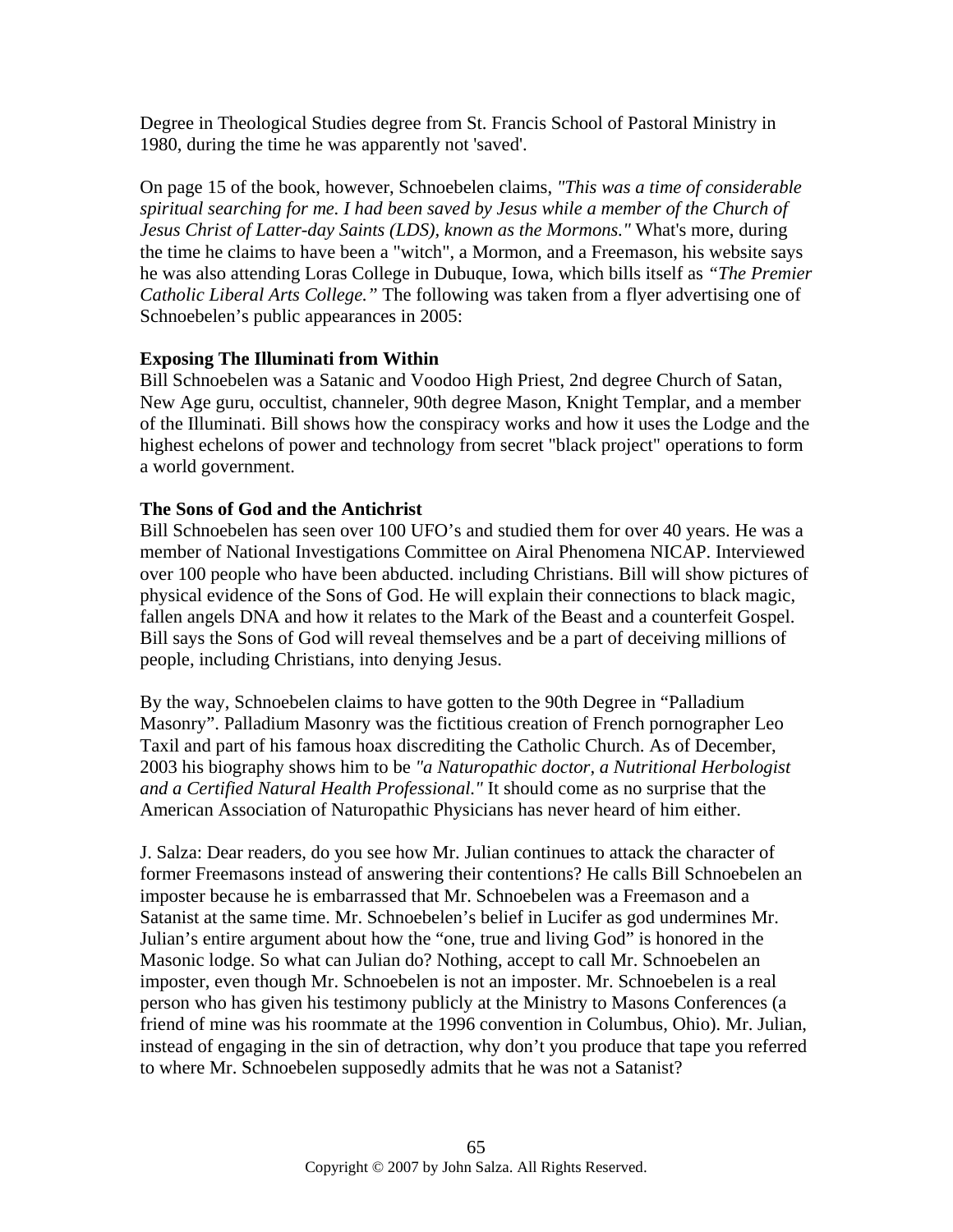D. Julian: Salza concludes this subsection by stating, *"The focus of this chapter, however, is the current doctrines and practices of American Masonry. These include Masonry's understanding and worship of God, its view of morality as the basis for salvation, its belief in the resurrection of the body, and its ceremonial burial rites that publicly present these doctrines."* As Billy Boy Franklin paraphrased Joseph Goebbels' famous *argumentum ad nauseum* technique, "*If a lie is repeated often enough all the dumb jackasses in the world not only get to believe it, they even swear by it.*"

J. Salza: Great quotation, Mr. Julian. As any honest reader can plainly see, the real "dumb jackass" is the one who denies what Freemasonry teaches in black and white.

D. Julian: Freemasonry doesn't involve worship in any way, shape, or form…

J. Salza: Really? In describing the Fellowcraft degree, Mr. Julian previously wrote the following: *"In the Fellowcraft Degree, the candidate learns that the letter G (that you find inside the Square and Compasses emblem) "alludes to the sacred name of deity, before Whom all should humbly bow." That's not indifference, that is also respect."* 

As Mr. Julian explains, after the Letter G is presented to the candidate (and in many lodges, illuminated), all the Masons *bow down before it*. Mr. Julian, are you saying that bowing before the Letter G which represents deity "doesn't involve worship in any way, shape or form"? Can you really argue this with a straight face? If bowing before a symbol of God is not an expression of worship, then what is it? Is it just Masonic playtime?

D. Julian: …it does not dictate a specific path to salvation…

J. Salza: Really? What about a couple of quotes from Masonic ritual:

"The lamb has in all ages been deemed an emblem of innocence; he, therefore, who wears the lambskin as a badge of Masonry is thereby continually reminded of that *purity of life and conduct, which is essentially necessary to his gaining admission into the Celestial Lodge above*, where the Supreme Architect of the Universe presides."

"That All-Seeing Eye, whom the sun, moon and stars obey, and under whose watchful care even Comets perform their stupendous revolutions, pervades the inmost recesses of the human heart and *will reward us according to our merits*."

While Mr. Julian says that Masonry "does not dictate a specific path to salvation," he is contradicting Masonic ritual which tells us that "purity of life and conduct" and "our merits" provide the path to salvation. Who are we to believe? Masonic ritual or Mr. Julian?

D. Julian: …nor does it require a belief in bodily resurrection – no matter how many times Salza continues to repeat it.

J. Salza: Let me "repeat it" again right here, with emphases added: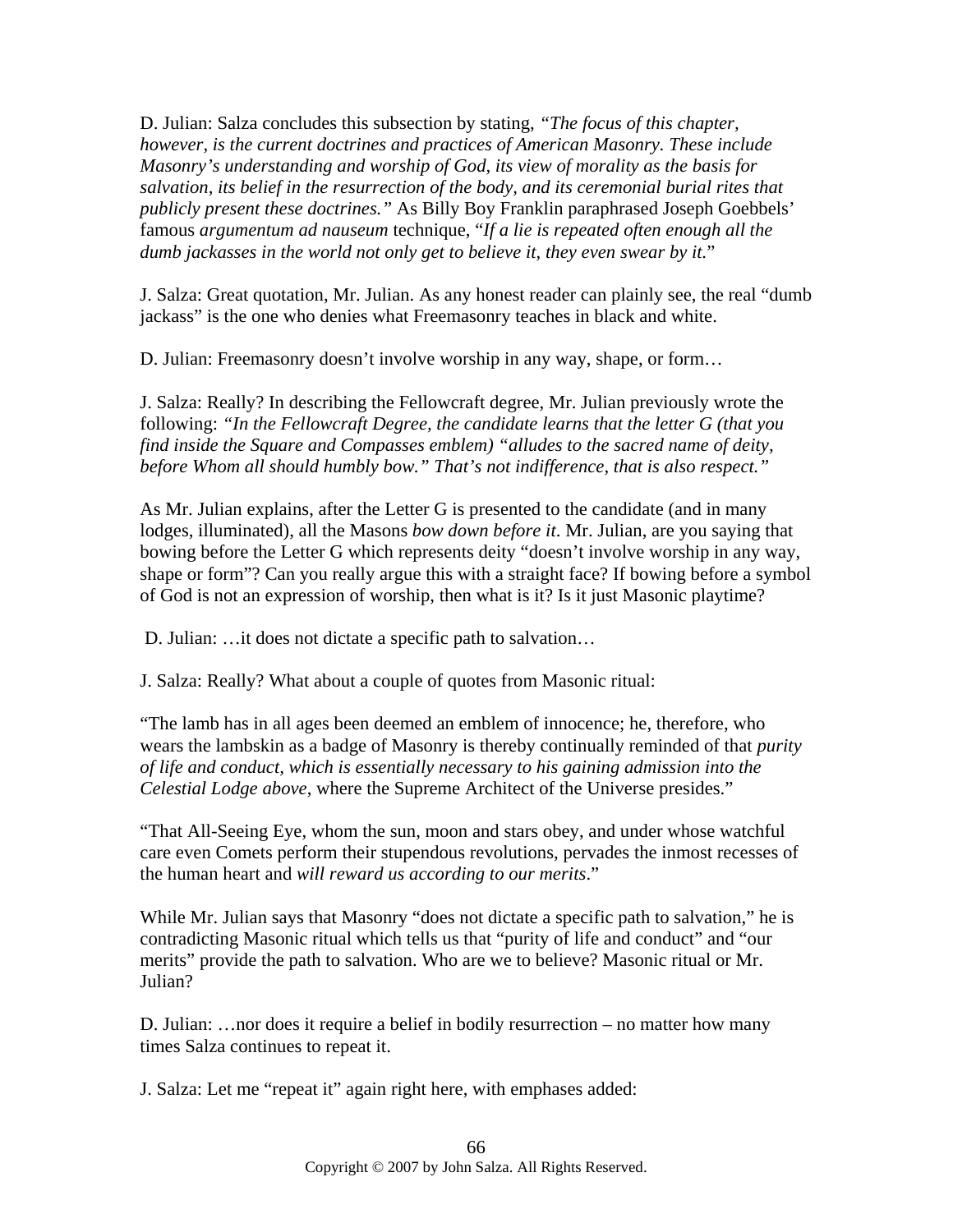• Wisconsin's Masonic ritual says: "The Second Section is of pre-eminent importance. It exemplifies an instance of virtue, fortitude and integrity seldom equaled and never excelled in the history of man. It recites the legend or historical tradition on which the degree is founded - a legend whose symbolic interpretation testifies to *our faith in the resurrection of the body* and the immortality of the soul" (p. 136).

The Masonic Bible says:

- "A distinctive tenet of Masonry is that there remains a heaven of rest and of rewards for the good and faithful, a place of perfect happiness beyond the grave and *the resurrection of the body*" (p. 44).
- "The doctrine of eternal life permeates all the Mysteries of Freemasonry; it is the fundamental basis of the Third Degree in a very special emphasis. Co-equal with emphasis on this tenet of Masonic Faith is belief in *the future resurrection of the body"* (p. 41).
- "Foremost of all the truths taught and emphasized in [the Master Mason] degree, is the immortality of the soul of man and *the certainty of the resurrection of his body to eternal life"* (p. 11).
- "…there will be an awakening of the body and *a resurrection of a spiritual body* capable and fitted for eternal life" (p. 39).
- "[House not made with hands] comprehends the eternal dwelling place of God, and *the resurrected and glorified body* of the redeemed in the life beyond the grave" (p. 45).
- "This collection of metaphors is a part of the Scripture reading of the Third Degree, and forms an appropriate introduction to the sublime ceremonies whose object is to teach symbolically *the resurrection and life eternal*" (p. 58).
- "...the very philosophy of Masonry teaches us that there can be no death without *a resurrection*, no decay without a subsequent restoration, no loss without eventual recovery" (p. 49).
- his soul returns to God who gave it and *his body which returns to dust shall be raised, incorruptible and glorified* and qualified for entrance into the Grand Lodge of the Celestial City of God" (p. 11).

In a court of law, I would now move for Summary Judgment, and it would be granted to me. I would also move for attorneys' fees, since Mr. Julian's position is frivolous and arbitrary. In short, Mr. Julian has lied to all of us.

# *Great Architect of the Universe*

D. Julian: On page 55 Salza makes this preposterous claim: *Freemasonry's understanding of God differs from that of Christianity.* Let's get this straight right here and now. Freemasonry is a philanthropic fraternity. Christianity is a religion.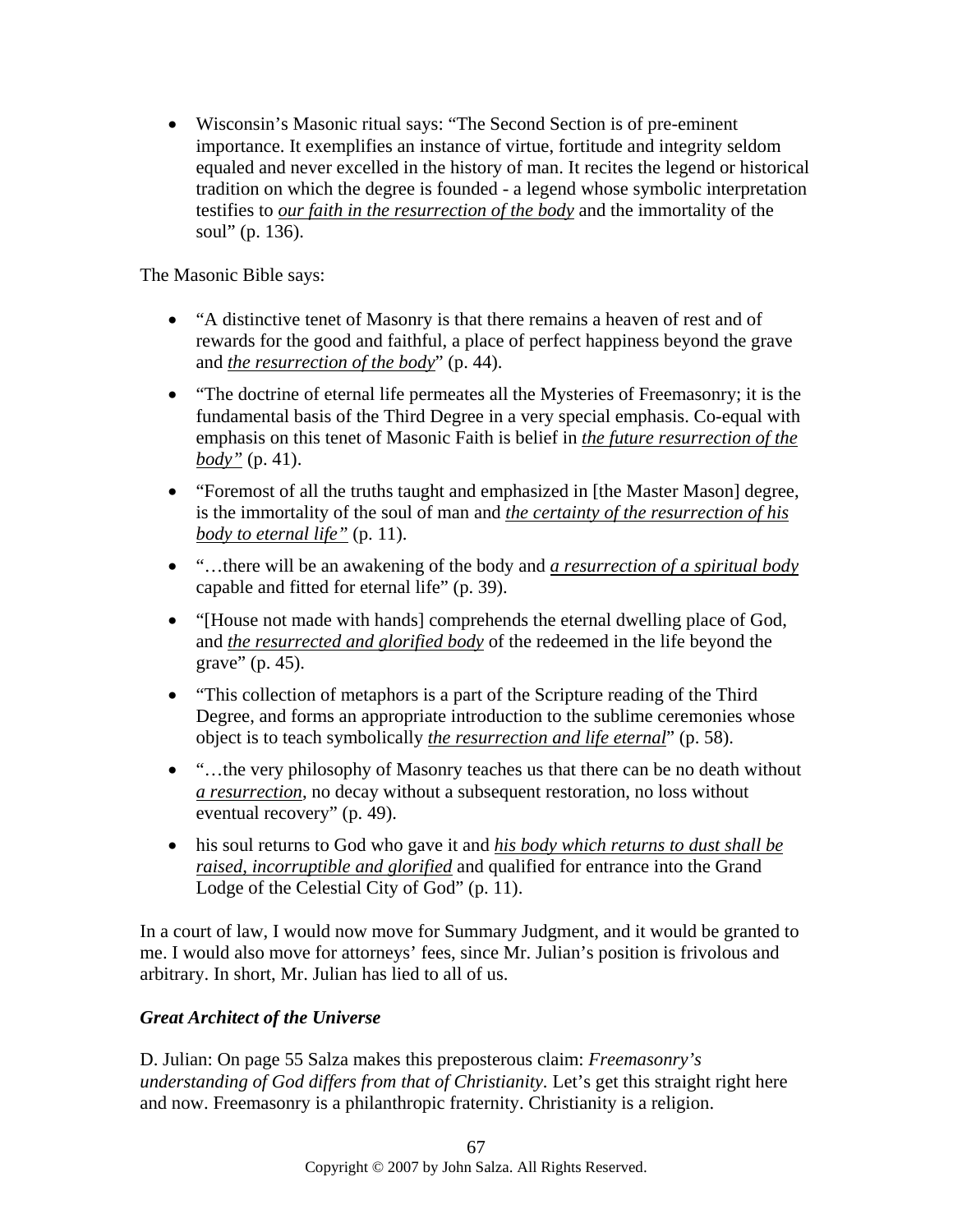J. Salza: Here we go again. Let's hope that we can define Freemasonry by labeling it. Let's ignore Freemasonry's teachings. No, let's deny Freemasonry's teachings. The ignorant public will be all too happy to simply accept Mr. Julian's labels.

D. Julian: Neither of them have an *"understanding of God."* It's not because God can't be understood, or doesn't want to be understood. It's because organizations, like the Freemasons or the Roman Catholic Church, do not have *"understanding."* Organizations have constitutions, by-laws, rules and regulations, rites of passage, policies and procedures, and the like. Only individuals can have understanding. Understanding of Freemasonry comes from knowledge and experience. Salza's understanding of Freemasonry is completely different from mine.

J. Salza: Salza's understanding of Freemasonry is taken from the plain meaning of the rituals, the Masonic Bible, the writings of the Encyclopedists of Freemasonry (Mackey and Coil), the Landmarks, and Past Grand Masters.

D. Julian: Perhaps he wasn't in it long enough to see past the superficial. Perhaps he went so fast that he missed much of the beauty and subtlety. Perhaps he got lost in Freemasonry's murky past of Theosophists trying to syncretize the basic principles of Masonry into any number of other "spiritual" pursuits. Perhaps he joined for the wrong reasons and his expectations went unfulfilled. Perhaps, God forbid, he just joined the fraternity to trash it. The unvarnished truth is that we Freemasons owe John Salza a sincere apology. *Either we failed to screen him more carefully, or we failed to educate him properly.* Freemasonry is not found in the Lodge Room, or in the Rituals, or in historical documents. Freemasonry it is found in the hearts of Freemasons.

J. Salza: More *ad hominem* arguments. Mr. Julian would rather speculate about why Christian men leave Freemasonry than actually read rituals which made them leave. No, Mr. Julian, your speculations are not accurate. Nor does Freemasonry owe me an apology. The reason for my position is that *I actually read what the ritual teaches*. You don't. It is as simple as that.

D. Julian: Salza continues on, *The Lodge sees God as the syncretistic Great Architect of the Universe who is worshipped in all religions, not the Triune God of the Father, Son, and the Holy Spirit revealed in the Person of Jesus Christ.* Frankly I don't see how Salza can tell this kind of bald-faced lie and continue to call himself a Christian. The Lodge, as we have shown, puts God in a position of deepest respect because He *is*, not he is seen as, the Great Architect of the Universe. That is, of course, unless Salza can come up with a different Father God, greater than the God of Genesis 1:1.

J. Salza: Unfortunately for Mr. Julian, Masonic ritual does not say that the god of the Lodge is the God that has been revealed in Sacred Scripture (the same Scriptures that Mr. Julian believes are errant and fallible). If it were, then Hindis, Buddhists, and Shintoists would not become Masons, because they don't believe in the God of Genesis 1:1. Is Mr. Julian arguing that Freemasonry is limited to Christians, Jews and Muslims? This, of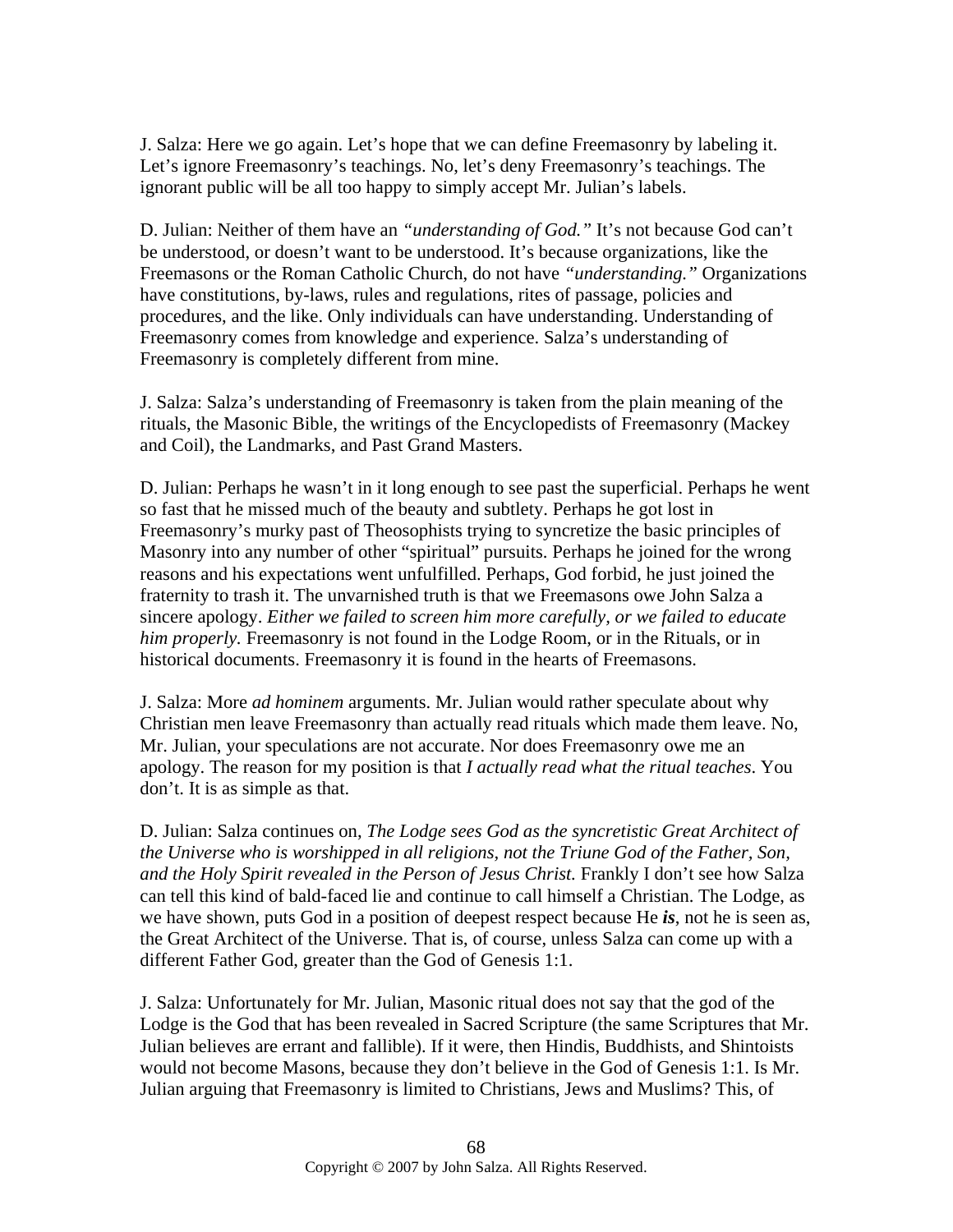course, is not true. Moreover, even some monotheists, like Unitarians and Muslims, don't believe in the divine revelations of the book of Genesis or any other book in Sacred Scripture. Mr. Julian is arguing that the God of Sacred Revelation is the god of the Lodge, but Masonic ritual says no such thing. All it asks of the Mason is to "believe in deity."

Granted, many Masons may believe in the God of Genesis 1:1. But Freemasonry does not hold that position, at least exclusively. Masonry allows a belief in any "deity" as a belief in the "one, true and living God." If the candidate for the Entered Apprentice degree puts his trust in the Great Thumb (who is *not* the God of Genesis 1:1), the Worshipful Master tells him "Your trust *being in God*, your faith *is well-founded*. Arise, follow your conductor, and fear no danger." In short, the god of the Lodge is not the Father, Son and Holy Spirit. Period. End of story. If a Mason wants to believe the GAOTU is the Trinity, fine. But if the Mason rejects the Trinity, that is fine too. In either case, the Worshipful Master tells him, "Your trust being in God, your faith is well-founded." This is a lie, which comes from "the father of lies" (Jn 8:44).

D. Julian: This is a quote from one of Salza's separatist, Neofundamentalist cohorts, Anthony Grigor-Scott. Asked if a Freemason could also be a Christian he replied, *"... not a single one of them is a Christian, including the pastors and ministers. They are for the most part Trinitarians, and the Trinity is of the Devil..."* 

J. Salza: Mr. Julian, do you believe "the Trinity is of the Devil"? Why would you dare to repeat such blasphemy?

D. Julian: Reverend Grigor-Scott operates a ministry in Australia called Bible Believers. So which is it, Freemasons can't be Christians because they don't believe in the Trinity, or they can't be Christians because they do?

J. Salza: Why does Mr. Julian make Reverend Grigor-Scott the standard by which Freemasonry is judged? This "Reverend" has nothing whatsoever to do with this discussion. Mr. Julian, I don't have to abide by the strange and irrelevant parameters you arbitrarily set. But since you asked the question, here is the answer: *Christians cannot be Masons because the Trinity is not the God that is worshiped in the Masonic lodge*.

D. Julian: Now Salza quotes Carl Claudy (born in 1879), another Mason speaking for himself, who said *"'A hundred paths may wind upward around a mountain; at the top they meet.'"* Salza continues, *"Masonry's Great Architect of the Universe (GAOTU) is considered to be one God representing the deities of all religions."* The vast majority of Freemasons are Trinitarian Christians, as are the vast majority of Americans, so I can assure you that we Trinitarian Christian Freemasons most assuredly do believe in *"the Triune God of the Father, Son, and the Holy Spirit revealed in the Person of Jesus Christ."* That is exactly the Great Architect of the Universe who is revealed in the *Holy Bible, King James Version* that is located both on the altar in my Masonic Lodge and on the altar at my Church. Within the confines of the Lodge, the specific details of how other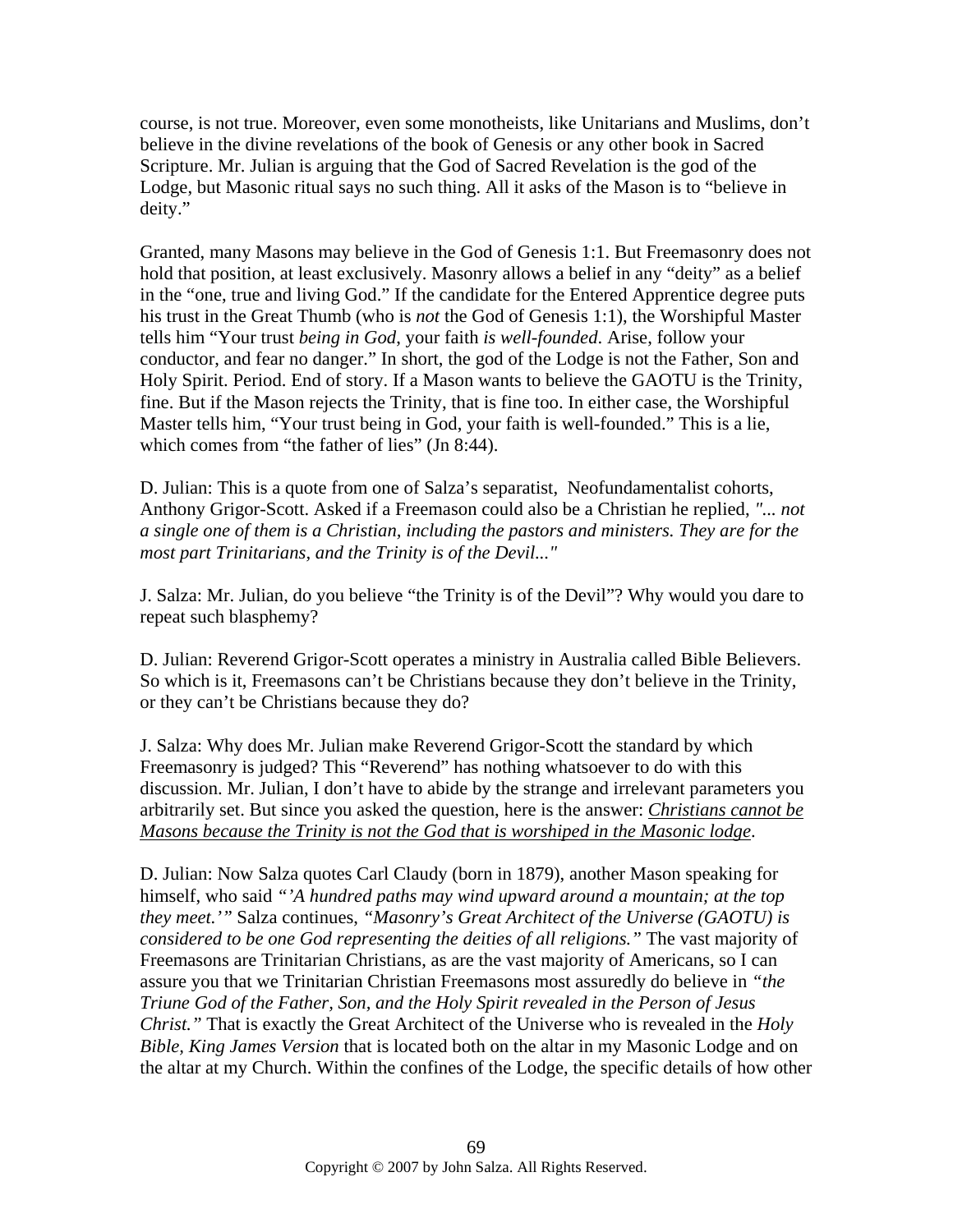Trinitarian Christian, non-Trinitarian Christian, or even Non-Christian Masons define God or the transition to a future life is not my concern.

J. Salza: Mr. Julian is really a confused man. First, is Julian disagreeing with Claudy? Is Julian saying that all paths in the Masonic lodge do *not* meet "at the top"? If not, which ones don't? Which Masons are in error? Will Mr. Julian tell us? And what is Mr. Julian going to do about it? Julian has argued for precisely what Claudy proposes here, namely, that there is one God, no matter what you call him.

Second, the term "Trinitarian Christian" that Mr. Julian uses is redundant. All Christians believe in the Trinity. If not, they are not Christians. There is no such thing as a "non-Trinitarian Christian." Jesus said, "Go therefore and make disciples of all nations, baptizing them in the name of the Father and of the Son and of the Holy Spirit" (Mt 28:19). The Blessed Trinity is the most fundamental dogma of the Christian faith.

Third, Mr. Julian says that "Great Architect of the Universe" is revealed in the King James Version of his Bible, yet the King James Version never uses the term "Great Architect of the Universe" to describe God, and Freemasonry never claims that its god is taken from the King James Version of Scripture. Mr. Julian is simply forcing a connection that doesn't exist.

Fourth, what about the Koran, the Upanishads and other religious writings that may lie alongside the Bible on the Masonic altar? Why does Freemasonry allow these heretical books to take an equal place with the written Word of God?

Fifth, Julian says that the way in which other men define god "is not my concern." Julian says it is not his concern because he is not a true disciple of Jesus Christ. If Julian really loved his lodge brothers, he would tell them to convert to Jesus Christ to save their souls. But, instead, Julian says that the eternal fate of his Masonic brethren "is not my concern." Mr. Julian ignores Jesus Christ's great commission to make disciples of all nations, because Julian is a Freemason, not a Christian.

D. Julian: Salza continues, *"As the term is used, it requires that all deities are equal and that no particular faith or creed is unique."* Nonsense. As the term is used, all faiths and creeds are considered equally unique and extraordinary, providing of course they include a belief in one true and living God and in a transition to a future life.

J. Salza: Readers, do you see Mr. Julian's desperation? He denies my claim that all faiths in the lodge are "equal," and then says that these faiths are all "equally unique"! What kind of nonsense is this? The faiths are not equal in se, but they are equal in uniqueness? And all these different faiths are "extraordinary" as well? Mr. Julian, if a faith denies that Jesus is the Son of God and the only way to salvation, then that faith is extraordinarily wrong.

D. Julian: You can easily see the fallacy of Salza's logic here. If Masons consider all religious beliefs as equals and Masons are indifferent to separate religious beliefs, then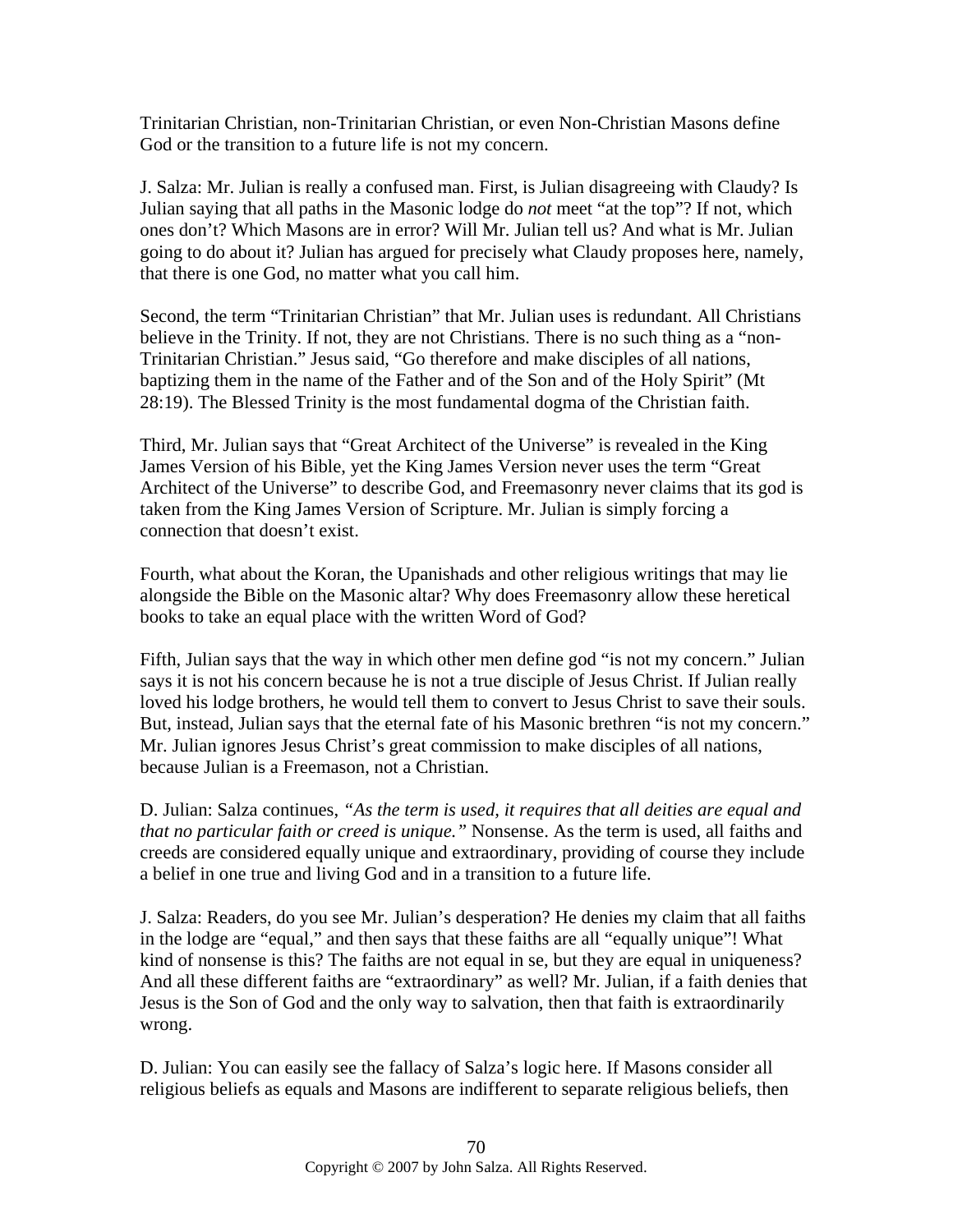why are discussions of sectarian religious beliefs forbidden within the confines of the Lodge?

J. Salza: It is quite simple. Because the institution of Freemasonry is indifferent to God's supernatural revelation, it precludes Masons from discussing their individual beliefs in the lodge room. If individual Masons were given the opportunity to speak about their individual beliefs in the lodge, this would run afoul of the institution's own religious ideology of indifferentism. Most Mason confuses the issue of individual beliefs vis-à-vis the beliefs of Freemasonry. We are talking about the teachings of Freemasonry, not the beliefs of Mr. Julian or any other Mason. After all, Mr. Julian didn't write the rituals. Freemasonry, as an institution, has its own teachings about God and eternal life that are independent of the beliefs of its individual members. Masonry's teaching on bodily resurrection is a perfect example. Not all men who believe in "deity" believe in bodily resurrection, yet Freemasonry also teaches these men about bodily resurrection. This proves, unequivocally, that Freemasonry *has its own beliefs independent of the beliefs of its members.* 

D. Julian: I submit that the reason is because many Freemasons, myself included, are as passionate about our religion as we are about our Freemasonry.

J. Salza: Julian is so "passionate" about his religion that he is willing to leave his lodge brothers in a state of ignorance about their need to repent of their sins and be baptized into Jesus Christ who died for their sins. He is content with allowing the Worshipful Master to teach them that their purity of life and conduct, irrespective of their faith in the Lord and Savior Jesus Christ, is what they need to make it to heaven. Some passion.

D. Julian: *"The origin of the name GAOTU is Freemasonry's rationalistic belief that God definitely reveals himself only through the geometrical perfection of the universe..."* says Salza near the bottom of page 55. What's wrong with that statement is threefold. First, GAOTU is not a name at all. It is just a series of the initials standing for the one fiveword phrase describing just one of God's many attributes. The most common name for God in Masonic Lodge ritual is: "God".

J. Salza: The issue is not whether GAOTU is a formal name. The issue is what the GAOTU *represents*. As we have demonstrated, the GAOTU of the Masonic Lodge represents the supposed deity of all religions, and not the "one, true and living God" that has been revealed to us in the Person of Jesus Christ.

D. Julian: Second, articles and prepositions don't rate capital letters in acronyms or abbreviations unless they are used for effect, so the United States of America is USA not TUSOA So the Great Architect of the Universe would be the GAU, not the GAOTU.

J. Salza: Another irrelevant digression. Nevertheless, Masonic authorities use the appellation GAOTU, and so that is what I have used as well. If Mr. Julian wants me to use GAU instead of GAOTU, I have no problem with that. The issue is not with the title, but with the *meaning* of the title.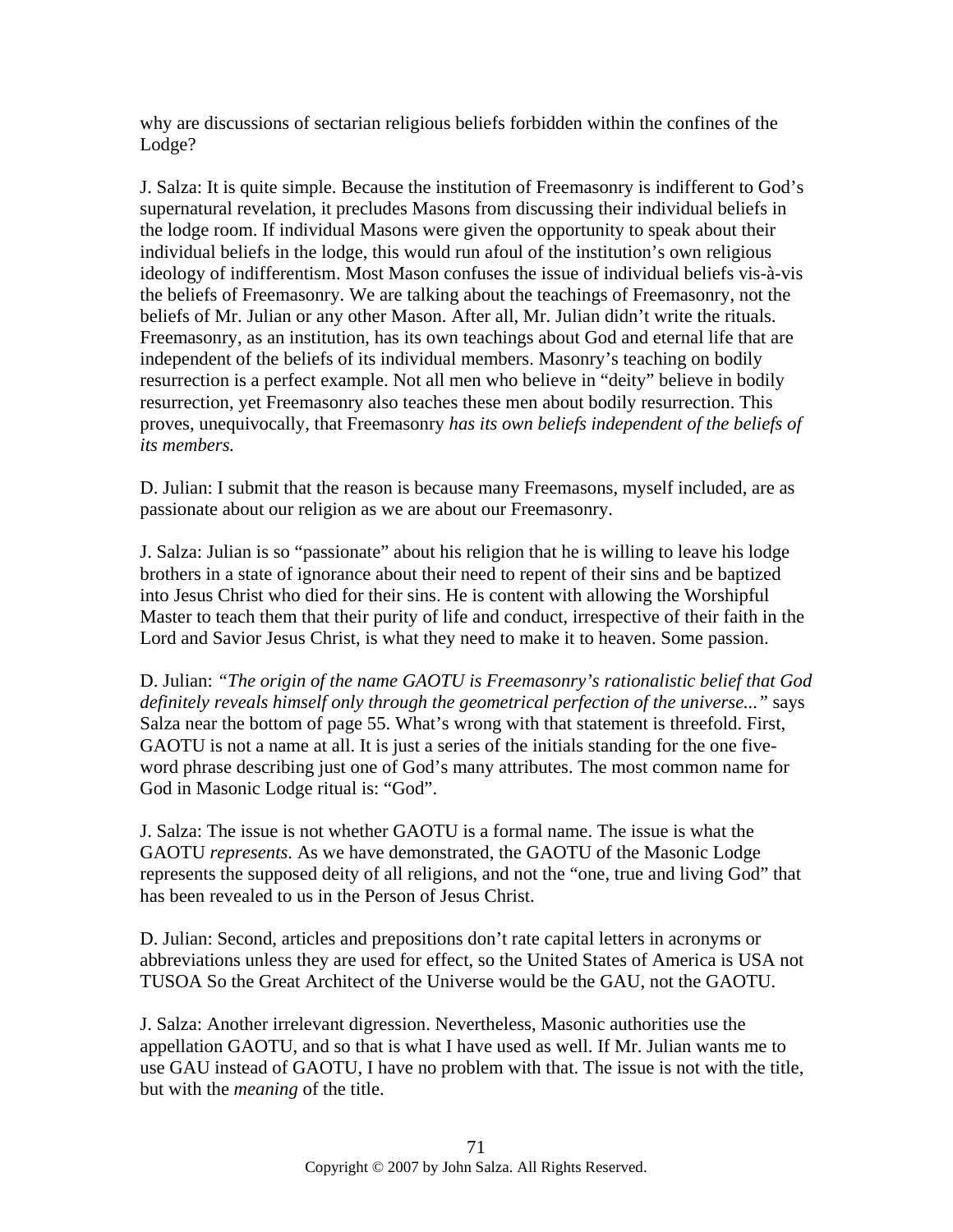D. Julian: Third, of course, is that God is no more limited to revealing Himself *only*  through geometry than He would be limited to revealing Himself *only* through the Bible, *only* through nature, *only* through the Roman Catholic Church, *only* through the Holy Spirit, or *only* through Jesus Christ. God can and does reveal Himself as whoever, however, whenever, wherever, and with whatever He wants.

J. Salza: I never said that God is "limited to revealing Himself only through geometry." What I have said and proven is that Freemasonry does not hold God's revelation in Jesus Christ to be unique or superior to other religions.

D. Julian: On page 56 Salza alleges, *"Because geometry is Masonry's best evidence of God's existence, God is symbolized in American and other English-speaking Lodges by the Capital letter* G*, standing by Masonic tradition, for God, Geometry, and Gnosis."* 

J. Salza: I am not "alleging" anything more that Freemasonry has stated about its own symbols. For example, the Masonic Service Association says that "Geometry…produces the nearest possible 'proof' of His existence" *(Short Talk Bulletin, Behind the Symbol, Vol. 32, July 1954, No. 7).* 

D. Julian: Here in Washington State the significance of the letter "G" is explained in the Fellowcraft degree. Here is exactly how it is presented, word for word in the Washington Monitor and Freemason's Guide and cipher:

My Brother, I will now direct your attention to the letter "G" suspended in the East. The letter G is the initial of Geometry. Geometry, the first and noblest of sciences, is the basis upon which the superstructure of Freemasonry is erected. By Geometry we may curiously trace nature through her various windings to her most concealed recesses; by it, we discover the power, wisdom, and goodness of the great Artificer of the Universe, and view with delight the magnificent proportions which compose this vast machine; by it we trace the movements of the planets in their respective orbits and demonstrate their various revolutions; by it we account for the change of seasons, and the variety of scenes which each season displays to the discerning eye. Numberless worlds around us, all framed by the same Divine Artist, roll through the vast expanse, and are controlled by the same unerring law of Nature. My Brother, the letter "G" has a higher and holier signification. [*The Master raps the gavel three times to bring the entire Lodge to their feet*] It alludes to the sacred name of deity, before whom all, from the youngest Entered Apprentice in the northeast corner of the Lodge to the Worshipful Master in the East, should, with reverence, most humbly bow. [*All bow*.]

J. Salza: Note that Julian again refers to the point in the Fellowcraft degree where all the Masons *bow down in worship* before the deity of the lodge, even though Mr. Julian claims that Masons don't worship inside the lodge room. Which one is it, Mr. Julian? Do you bow in worship or don't you? Note also that the letter G represents "the sacred name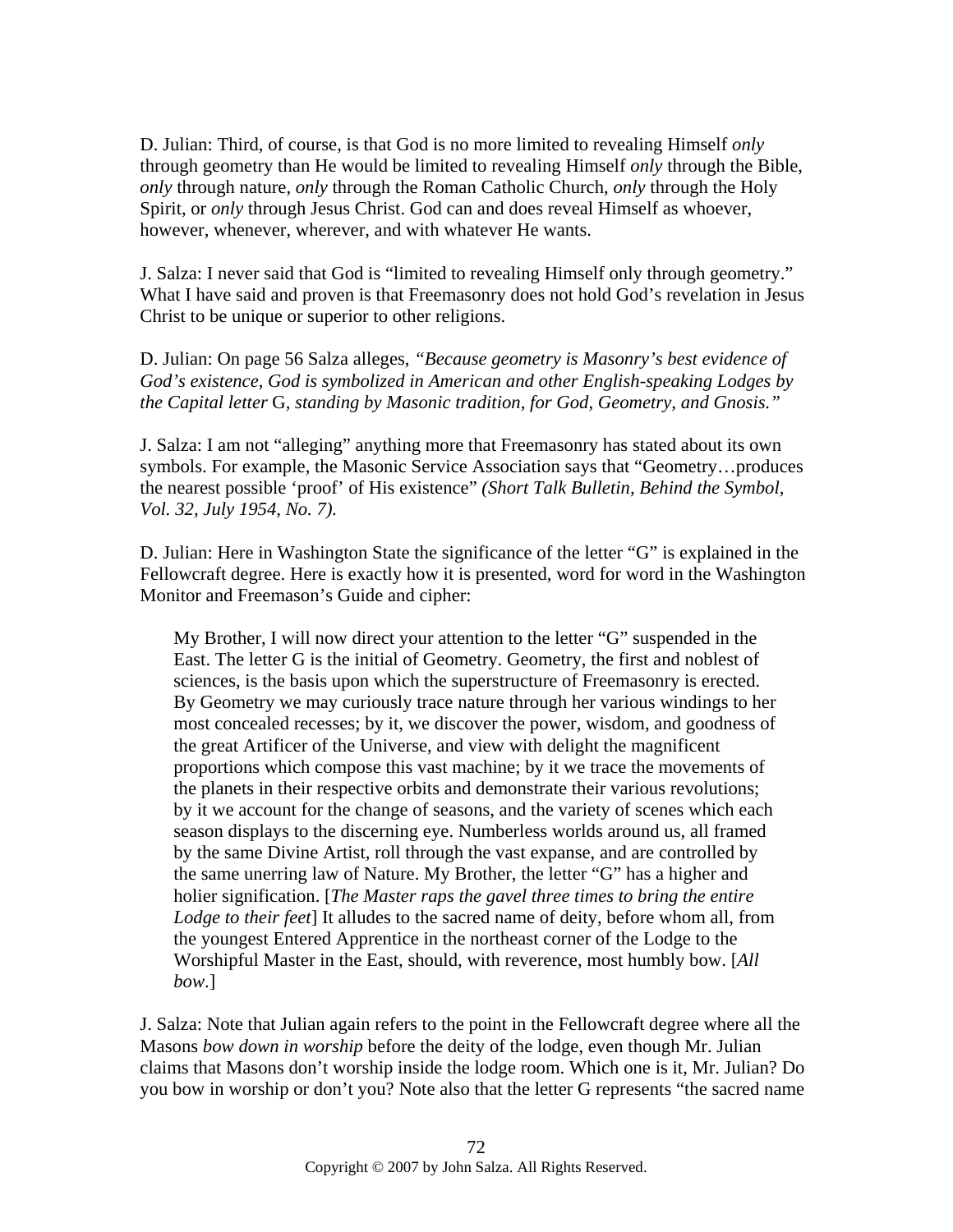of deity." In Christianity, the name of Jesus "is above every name that is named, not only in this age, but also in that which is to come" (Eph. 1:21). In Freemasonry, the name of Jesus is deliberately omitted from its references to "deity," because Jesus' name is *not* above every other name. As Mr. Julian has himself confessed, it matters little what you call God, because there is "one, true and living God" for all religions. As Julian's brother, Manly Hall, has written, to the true Mason, "Christ, Buddha, or Mohammed, the name means little."

D. Julian: You'll pardon me for pointing out that the Greek word *gnosis* is not mentioned here or anywhere else in the Fellowcraft degree -- or in the Entered Apprentice or Master Mason degrees either. It was just another buzzword inserted by Salza for no other reason that to inflame the passions of Christians reading the book.

J. Salza: And the passions of Christians should be inflamed indeed, against the errors and perversions of Freemasonry. If Mr. Julian is so "passionate" about Christianity, then his passions should be inflamed as well. If Mr. Julian would do a little research, he would discover a multitude of Masonic brothers who use the word *Gnosis* to describe the esoterica of the Lodge.

D. Julian: The next paragraph (on the bottom of page 56) is another example of his continuing *argumentum ad nauseum*, when he says *"The intended result of using one symbol and a unique name for this representation is not only to unite men of various faiths into one spiritual brotherhood; it is also to unite the various deities of the different religions into one spiritual godhead. You cannot unite the worshippers without also uniting the worshipped. The Masonic Bible calls this the unity of the Godhead (p.63)."* Now we know why, when Salza asked his Masonic superiors for explanations, they told him he was taking things too way far.

J. Salza: We do know why, Mr. Julian: because they could not defend the indefensible, just like you cannot. When I presented my former lodge brothers with Freemasonry's teachings on "bodily resurrection" on page 136 of our ritual book, and on pages 11, 39, 41, 44, 45, 49 and 58 of the Masonic Bible, they looked the other way. They had no explanations. They knew how to read English, but they could not bring themselves to admit that Freemasonry was teaching religious doctrines which had nothing to do with Jesus Christ. So they either denied reality and remained in Masonry, or accepted reality and left Freemasonry. We know what choice Mr. Julian has made to date.

D. Julian: The one symbol is the letter "G" that represents the *"one, true and living God*". The same God as in *"In God We Trust".* The same God as in "*I believe in God the Father Almighty, Maker of Heaven and Earth*..." Freemasonry has absolutely nothing to do with *"trying to unite the various deities of the different religions,"* just as Freemasonry has absolutely nothing to do with worship or worshippers. And Salza's so-called "Masonic Bible" is the *Holy Bible, King James Version with Masonic References,* compiled by the Heirloom Bible division and published by DeVore & Sons, of Wichita, KS, who, coincidentally, also publish the *Fireside School and Church Bible* through their Fireside Catholic Bibles division.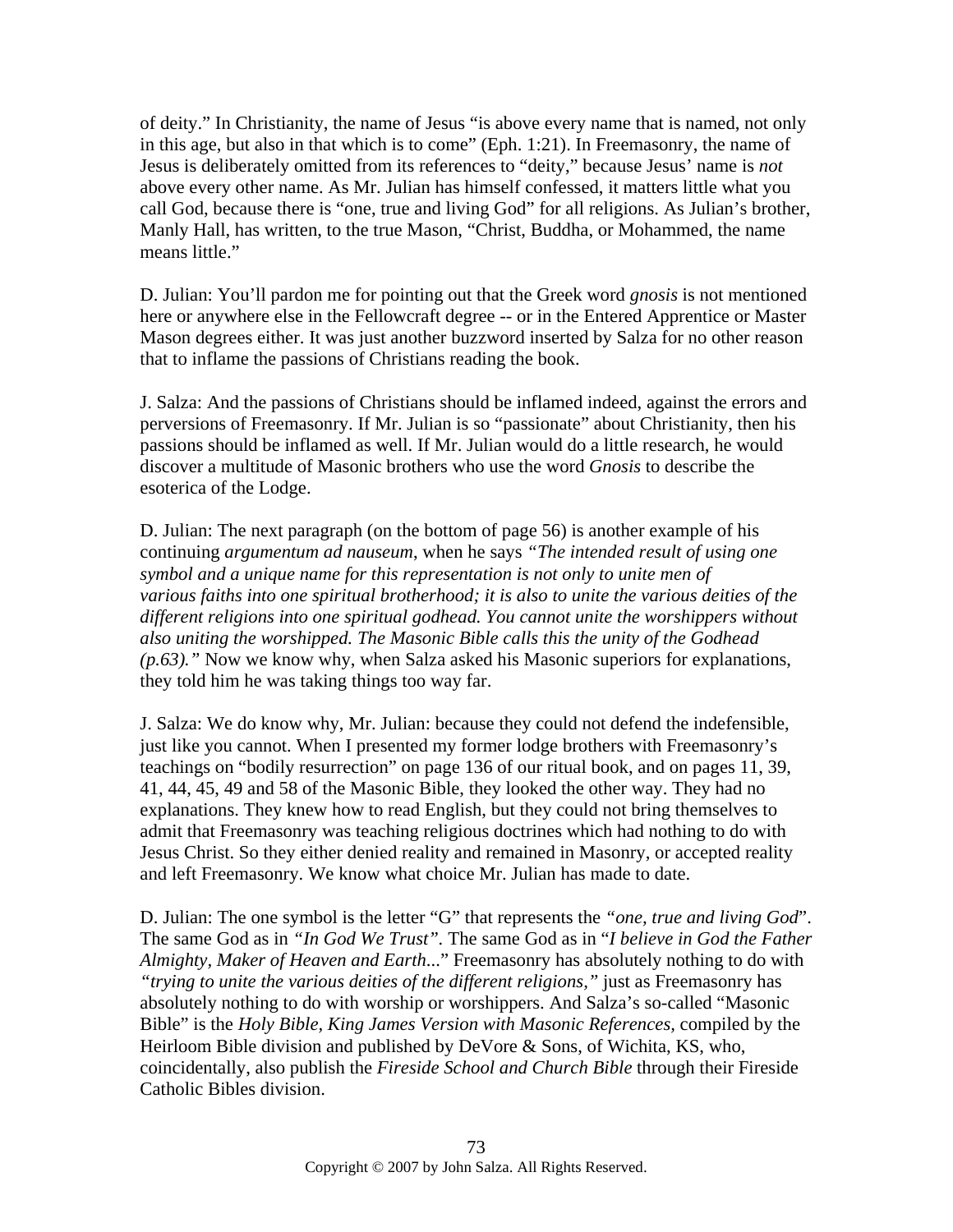J. Salza: Now Mr. Julian argues that the god of the Lodge is the same God that is professed in the Apostles' Creed? Where, Mr. Julian, does Masonic ritual teach this? Where does Masonic ritual ever refer to the Apostles' Creed? I will tell you: Nowhere. If Mr. Julian would have continued to read the Apostles' Creed, he would have seen that the same creed also professes a belief in "Jesus Christ, His only Son, Our Lord," and in the "Holy Spirit." Does Freemasonry profess the Son of God? No. What does Mr. Julian's "Bible, King James Version" say about that? The Apostle John tells us: "No one who denies the Son has the Father. He who confesses the Son has the Father also." (1 John  $2:23$ ).

D. Julian: On page 63, under the listing of Unity of God, we find:

Q. What is the doctrine of Freemasonry on this subject? A. Freemasonry rejects both the blindness of atheism and the folly of polytheism; one of the most famous secrets of Masonic mysteries is "the unity of the Godhead". One of the basic reasons for Freemasonry was the refutation of the ancients in the dogmas of "many gods." Wait a minute. Wasn't this  $Q \& A$  listing supposed to indicate that the "unity of the Godhead" included polytheistic religions as equals to the Trinitarian Christian religion? Doesn't Salza subsequently list Brahma, Vishnu, and Shiva (all part of polytheistic Hinduism) as examples of that supposed syncretism? Yet the listing clearly says "the folly of polytheism" is "rejected by Freemasonry"! I guess it's just another of the many subtleties of Freemasonry that were apparently invisible to him while he was busy building his case.

J. Salza: Wait a minute. Is Mr. Julian using the Masonic Bible as his authority? If so, then why doesn't Mr. Julian acknowledge that the same Masonic Bible repeatedly teaches about Freemasonry's faith in the resurrection of the body on pages 11, 39, 41, 44, 45, 49 and 58? Not only does Mr. Julian not acknowledge this fact, *he denies it*. In so doing, he has stripped himself of all credibility.

You can't have it both ways, Mr. Julian, and I will be happy to play by your rules. You see, I take an honest approach to this subject, unlike yourself. On pages 59-60, I acknowledge that some Masonic authorities say Masonry believes in monotheism. I even quote from the Indiana Monitor to support the same. But, on page 60, I write:

"Even if Grand Lodges were to require a belief in monotheism, this hardly mitigates the errors of Freemasonry. Masonry would still regard a deistic or unitarian understanding of God as a plausible alternative to the Trinity. Those who defend the monotheism of the Lodge must also contend with the fact that no Grand Lodge in the United States limits its membership to Jews, Moslems, and Christians. All men who believe in a supreme being are welcome into Masonry's hospitable bosom, including Hindus, Buddhists, and Shintoists."

The foregoing is self-explanatory. A purported belief in monotheism doesn't exonerate the lodge from its religious errors. If it did, we could all become Unitarians and God would be just as pleased. Moreover, Freemasonry accepts the polytheistic beliefs of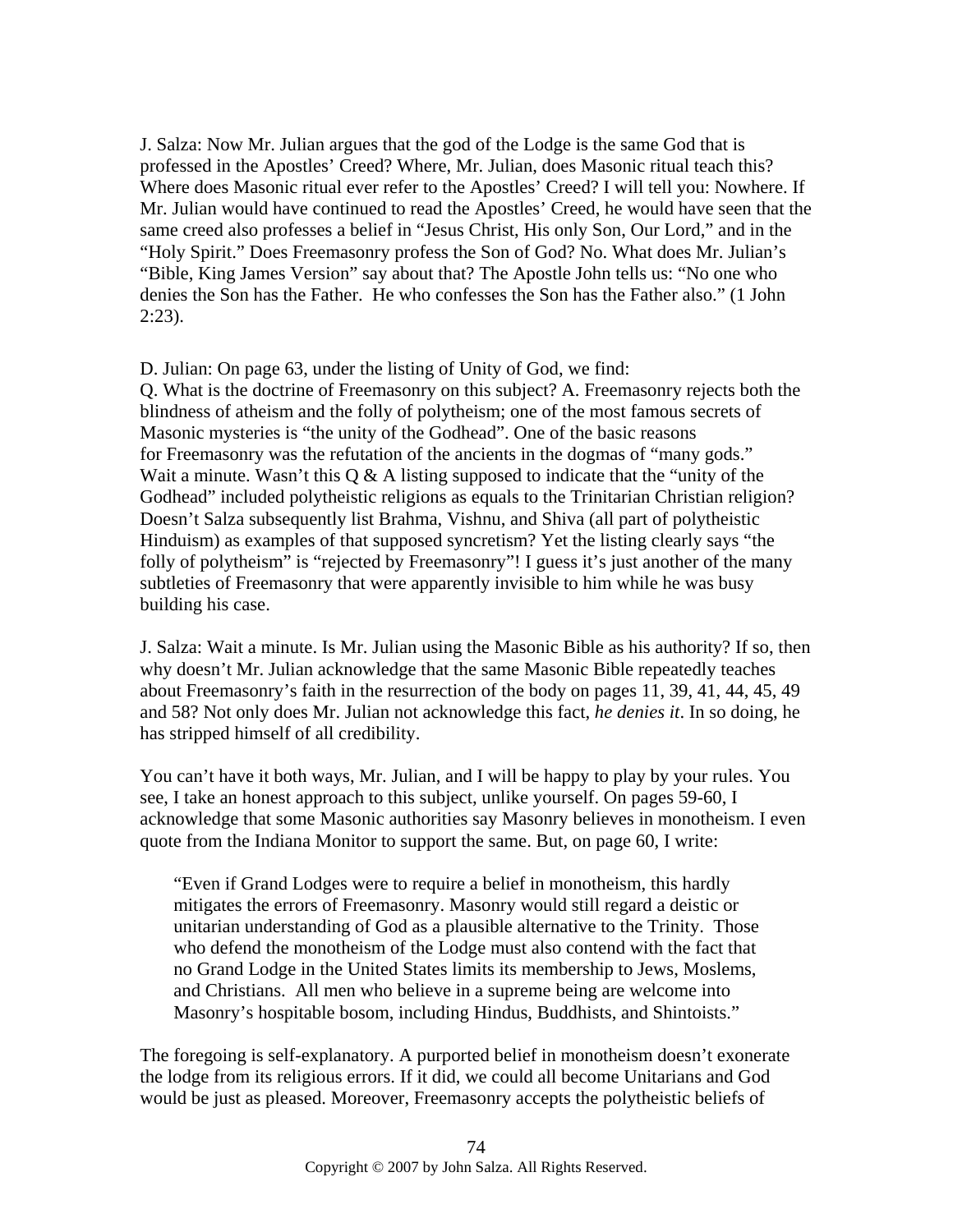Hindus and Buddhists because they too can and do become Freemasons. This is another fact that Mr. Julian cannot bring himself to admit.

D. Julian: Further down the page, Salza makes this statement *"Just like the Romans of the ancient world, who were happy to absorb the gods of the conquered peoples while maintaining devotion to the gods of hearth and home, Christian Freemasons are to be content with praying to the Triune God on Sunday morning and to the Grand Articifer on Monday night. But Jesus said: 'No one can serve two Masters; for either he will hate the one and love the other or he will be devoted to the one and despise the other. You cannot serve God and mammon.' (Mt 6:24; cf. Lk 16:13)."* This is still another example of his *argumentum ad nauseum* -- and it is really starting to get getting nauseating. Christian Freemasons *do not* worship in Lodge or pray to different "gods" different days of the week. For Trinitarian Christian Freemasons the Triune God of Sunday Morning is the only God, and therefore He *is* the Great Articifer of the Universe.

Let me tell you more about the one, true and living God of Freemasonry: He is the First and Last, the Beginning and the End! He is the keeper of Creation and the Creator of all! He is the Architect of the Universe and the Manager of all Times. He always was, He always is, and He always will be Unmoved, Unchanged, Undefeated, and never Undone! He was bruised and brought healing! He was pierced and eased pain! He was persecuted and brought freedom! He was dead and brought life! He is risen and brings power! He reigns and brings Peace! The world can't understand him, The armies can't defeat Him, The schools can't explain Him, and The leaders can't ignore Him. Herod couldn't kill Him, The Pharisees couldn't confuse Him, and the people couldn't hold Him! Nero couldn't crush Him, Hitler couldn't silence Him, The New Age can't replace Him, and Oprah can't explain Him away! He is light, love, longevity, and Lord. He is goodness, Kindness, Gentleness, and God. He is Holy, Righteous, mighty, powerful, and pure. His ways are right, His word is eternal, His will is unchanging, and His mind is on me. He is my Savior, He is my guide, and He is my peace! He is my Joy, He is my comfort,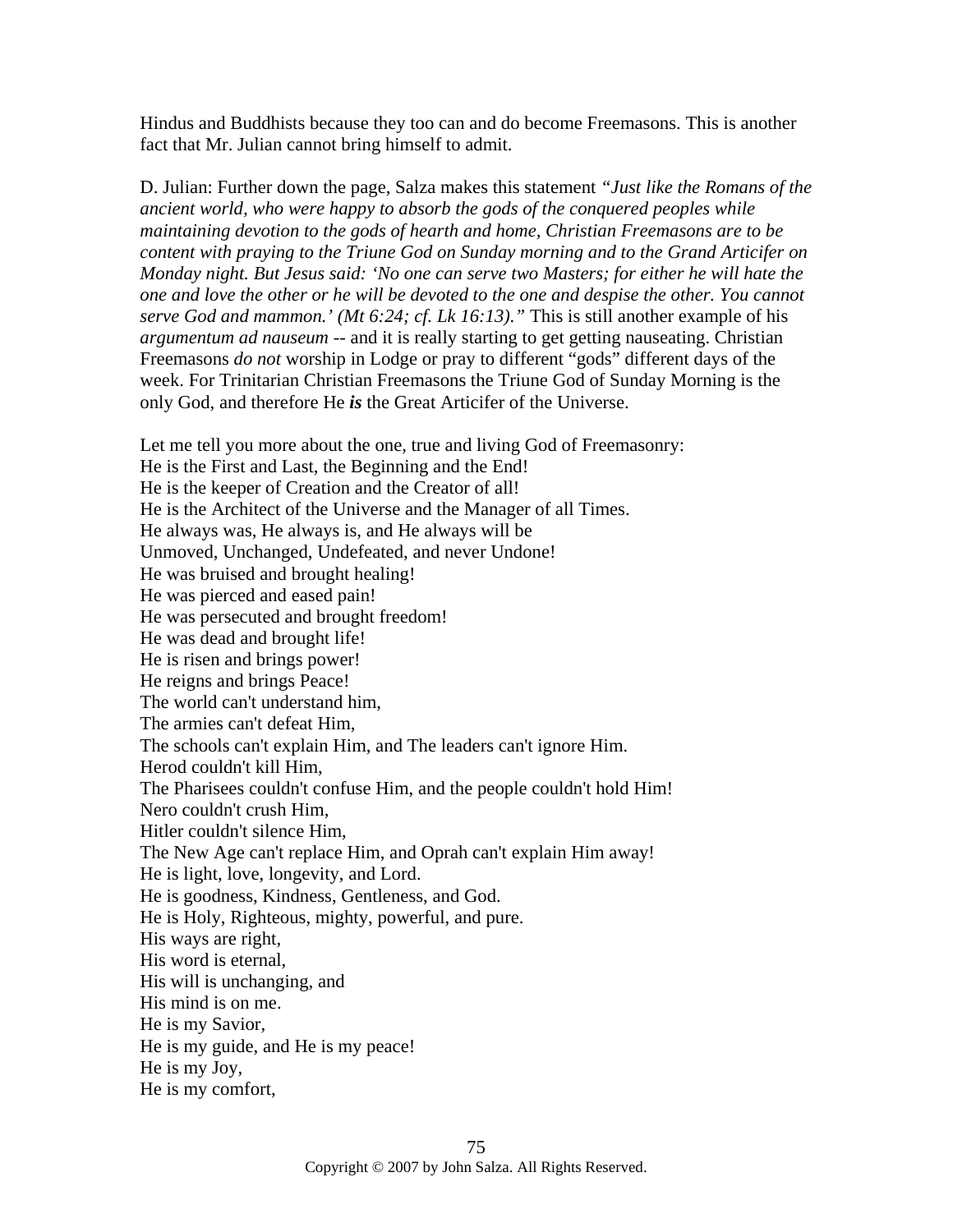He is my Lord, and He rules my life! I serve Him because His bond is love, His burden is light, and His goal for me is abundant life. I follow Him because He is the wisdom of the wise, The power of the powerful, The ancient of days, The ruler of rulers, The leader of leaders, The overseer of the overcomers, and is to come. And if that seems impressive to you, try this for size. His goal is a relationship with ME! He will never leave me, Never forsake me, Never mislead me, Never forget me, Never overlook me and Never cancel my appointment in His appointment book! When I fall, He lifts me up! When I fail, He forgives! When I am weak, He is strong! When I am lost, He is the way! When I am afraid, He is my courage! When I stumble, He steadies me! When I am hurt, He heals me! When I am broken, He mends me! When I am blind, He leads me! When I am hungry, He feeds me! When I face trials, He is with me! When I face persecution, He shields me! When I face problems, He comforts me! When I face loss, He provides for me! When I face Death, He carries me Home! He is everything for everybody everywhere, every time, and every way. He is God, He is faithful. I am His, and He is mine! My Father in heaven can whip the father of this world. So, if you're wondering why I feel so secure, understand this: He said it and that settles it. God is in control, I am on His side, and that means all is well with my soul.

J. Salza: The foregoing piece, which does *not* come from Masonic ritual, is about Jesus Christ. Mr. Julian, are you arguing that the god of Freemasonry is Jesus Christ? I believe you are because you just said that this piece is "about the one, true and living God of Freemasonry." Tell us, where in Masonic ritual does it say that the god of Freemasonry is Jesus Christ? Where does your Grand Lodge of Washington teach this? Please provide us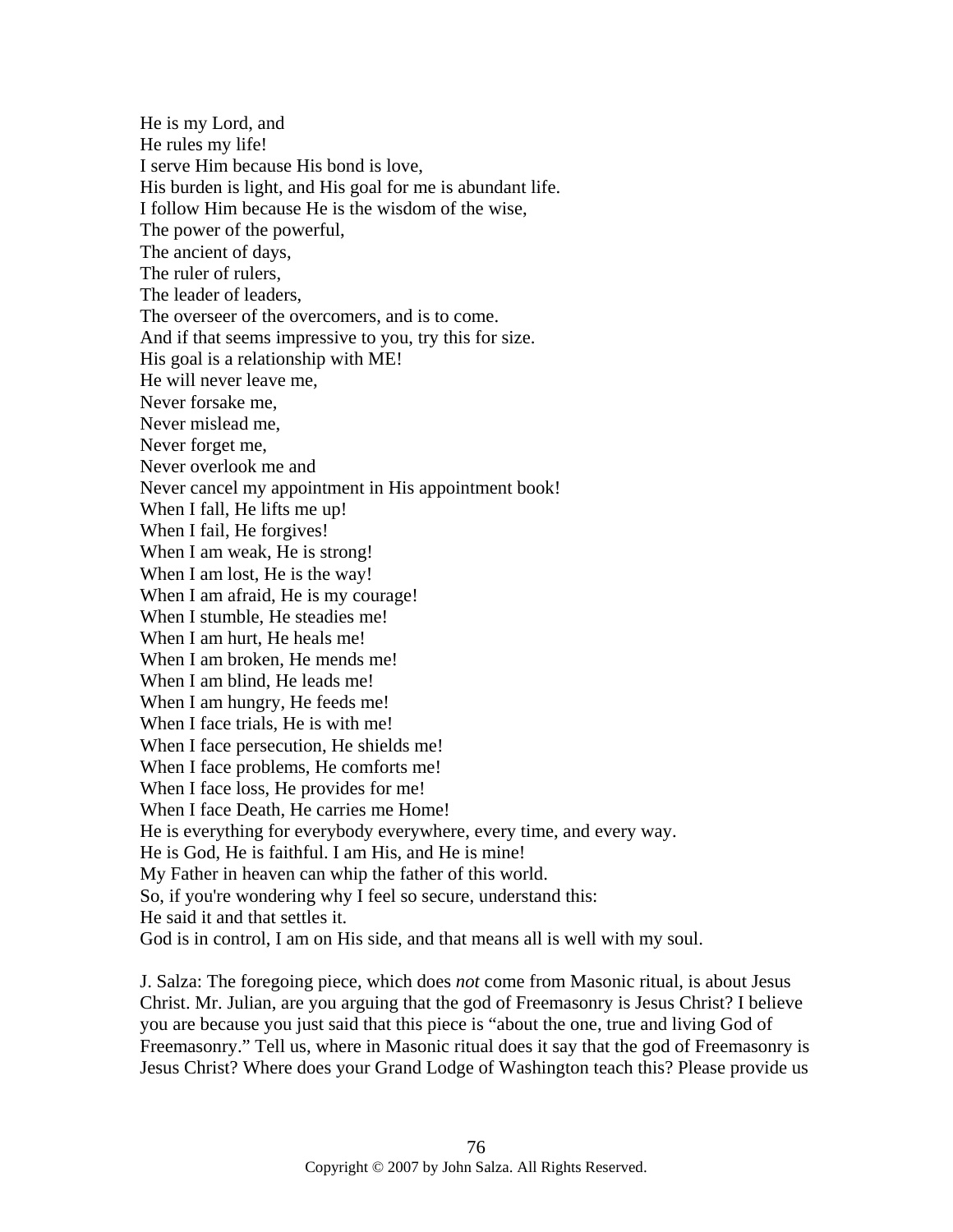with chapter and verse from the Grand Lodge of Washington's ritual book. And do your Jewish and Muslim lodge brothers know this?

D. Julian: The quotes from the Bible (Matthew 6:24 and Luke 16:13) also do not apply to Freemasonry. Here Salza really shows his ignorance of the Bible. Matthew 6 is from the Sermon on the Mount, from the part commonly known as the Beatitudes. Essentially it is a description of how Jesus wants Christians to behave. Matthew 6:24 is part of the section that begins at verse 19 where Jesus is comparing treasures on earth vs. treasures in heaven -- spending your time on self aggrandizement vs. spending your time helping the less fortunate.

*Matthew 6:19-33 Lay not up for yourselves treasures upon earth, where moth and rust doth corrupt, and where thieves break through and steal: But lay up for yourselves treasures in heaven, where neither moth nor rust doth corrupt, and where thieves do not break through nor steal: For where your treasure is, there will your heart be also. The*  light of the body is the eye: if therefore thine eye be single, thy whole body shall be full of light. But if thine eye be evil, thy whole body shall be full of darkness. If therefore the *light that is in thee be darkness, how great is that darkness! No man can serve two masters: for either he will hate the one, and love the other; or else he will hold to the one, and despise the other. Ye cannot serve God and mammon. Therefore I say unto you, Take no thought for your life, what ye shall eat, or what ye shall drink; nor yet for your body, what ye shall put on. Is not the life more than meat, and the body than raiment? Behold the fowls of the air: for they sow not, neither do they reap, nor gather into barns; yet your heavenly Father feedeth them. Are ye not much better than they? Which of you by taking thought can add one cubit unto his stature? And why take ye thought for raiment? Consider the lilies of the field, how they grow; they toil not, neither do they spin: And yet I say unto you, That even Solomon in all his glory was not arrayed like one of these. Wherefore, if God so clothe the grass of the field, which to day is, and to morrow is cast into the oven, shall he not much more clothe you, O ye of little faith? Therefore take no thought, saying, What shall we eat? or, What shall we drink? or, Wherewithal shall we be clothed? (For after all these things do the Gentiles seek:) for your heavenly Father knoweth that ye have need of all these things. But seek ye first the kingdom of God, and his righteousness; and all these things shall be added unto you.* 

*Luke 16:11-15 If therefore ye have not been faithful in the unrighteous mammon, who will commit to your trust the true riches? And if ye have not been faithful in that which is another man's, who shall give you that which is your own? No servant can serve two masters: for either he will hate the one, and love the other; or else he will hold to the one, and despise the other. Ye cannot serve God and mammon. And the Pharisees also, who were covetous, heard all these things: and they derided him. And he said unto them, Ye are they which justify yourselves before men; but God knoweth your hearts: for that which is highly esteemed among men is abomination in the sight of God.* 

So we can see that neither passage has anything to do with syncretizing different religious practices. The have to do with not focusing all our attention on gaining earthly riches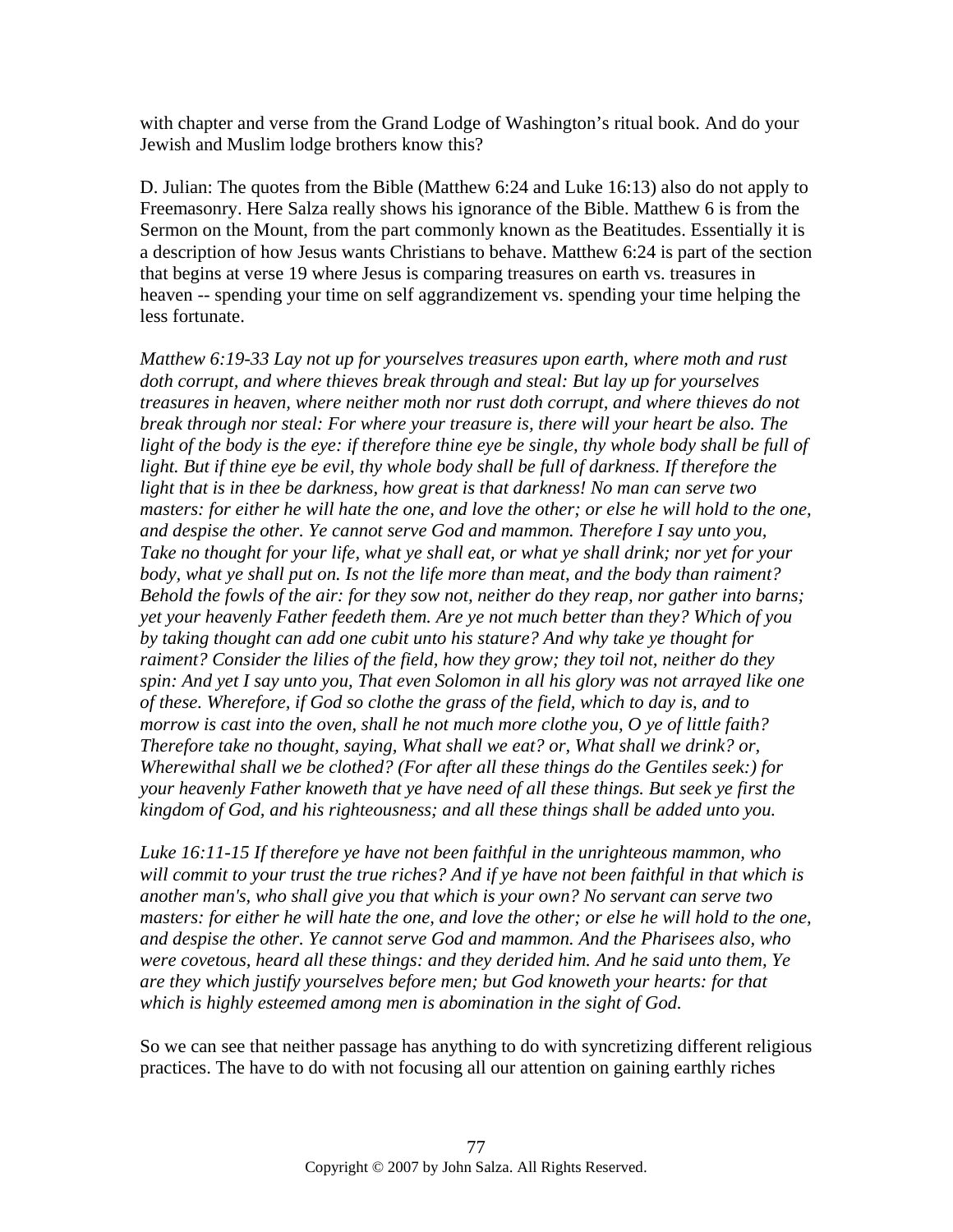(unrighteous mammon), but instead, focusing our attention on the true riches that come from unselfishly serving others (rich in good works).

J. Salza: Mr. Julian, the passages have to do with putting God – the Father, Son, and Holy Spirit – above all, whether it is money or anything else. During its prayer and worship, does Freemasonry put the Blessed Trinity above Brahma, Vishnu and Shiva? Does Masonry put the Lord and Savior Jesus Christ above the false prophets Mohammed, Confucius and Zoroaster? Does the Lodge put the religion of Jesus Christ above the false religions of Islam, Hinduism and Buddhism? The answer is a resounding "No."

In Freemasonry, a profession of faith in any "deity" is faith in the "one, true and living God." In the lodge room, any false book may take an equal place with the Holy Bible in the Masonic altar. In the lodge, a member of any "sectarian" faith is told that through a life of "purity" (not grace) he may attain to the celestial lodge above. In Masonry, a member of any false religion is told that by imitating the fidelity of Hiram Abif (not Jesus Christ), he can have faith in the resurrection of the body. In the lodge, men are told that their "trust is in God," even if they reject the Holy Trinity. Mr. Julian, you cannot serve God and mammon.

D. Julian: Paul further explains this in First Timothy:

*1 Timothy 6:5-19 Perverse disputings of men of corrupt minds, and destitute of the truth, supposing that gain is godliness: from such withdraw thyself. But godliness with contentment is great gain. For we brought nothing into this world, and it is certain we can carry nothing out. And having food and raiment let us be therewith content. But they that will be rich fall into temptation and a snare, and into many foolish and hurtful lusts, which drown men in destruction and perdition. For the love of money is theroot of all evil: which while some coveted after, they have erred from the faith, and pierced themselves through with many sorrows. But thou, O man of God, flee these things; and follow after righteousness, godliness, faith, love, patience, meekness. Fight the good fight of faith, lay hold on eternal life, whereunto thou art also called, and hast professed a good profession before many witnesses. I give thee charge in the sight of God, who quickeneth all things, and before Christ Jesus, who before Pontius Pilate witnessed a good confession; That thou keep this commandment without spot, unrebukeable, until the appearing of our Lord Jesus Christ: Which in his times he shall shew, who is the blessed and only Potentate, the King of kings, and Lord of lords; Who only hath immortality, dwelling in the light which no man can approach unto; whom no man hath seen, nor can see: to whom be honour and power everlasting. Amen. Charge them that are rich in this world, that they be not highminded, nor trust in uncertain riches, but in the living God, who giveth us richly all things to enjoy; That they do good, that they be rich in good works, ready to distribute, willing to communicate; Laying up in store for themselves a good foundation against the time to come, that they may lay hold on eternal life.* 

But Freemasonry isn't about hoarding and saving money -- its about Charity -- the exact opposite.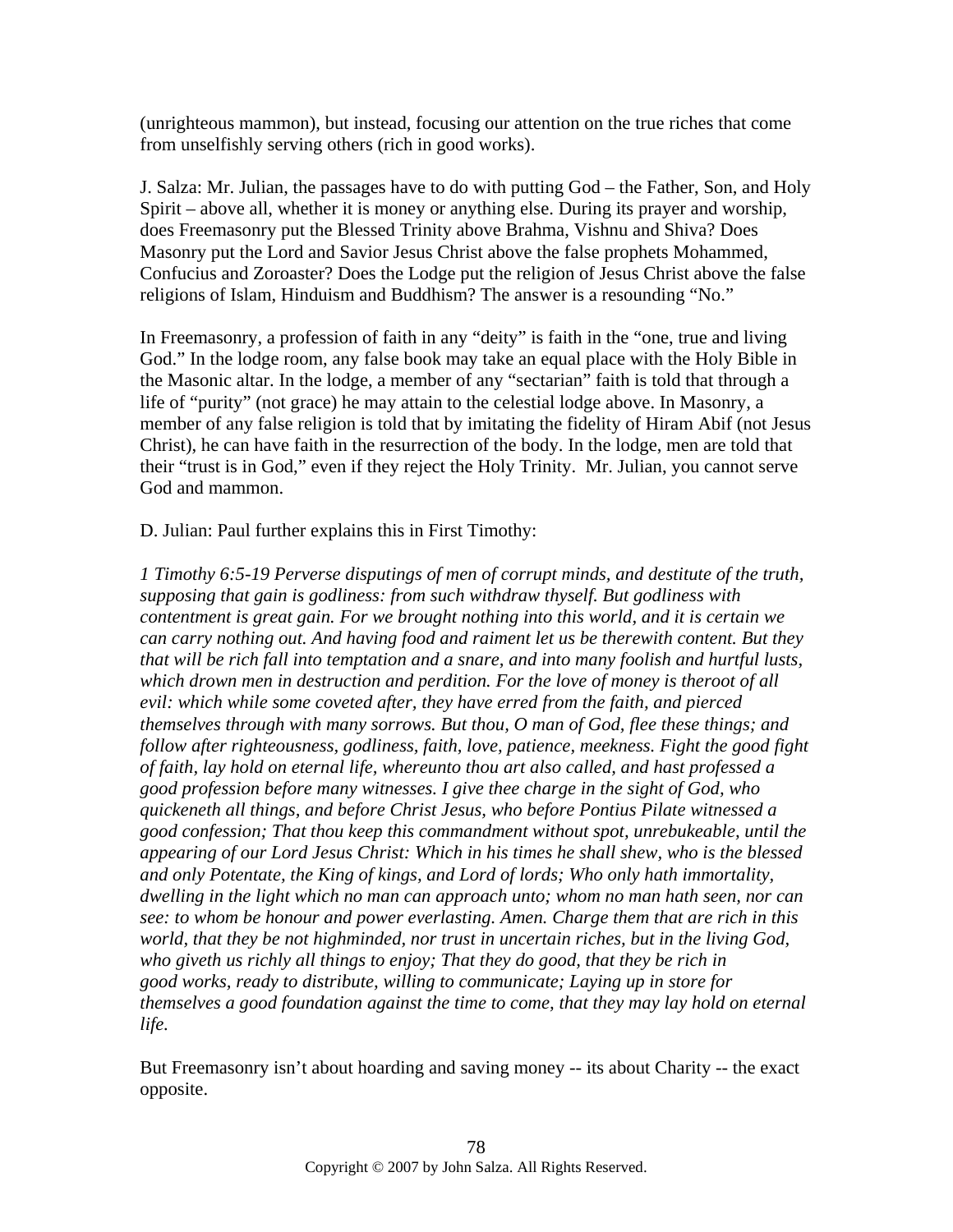J. Salza: Mr. Julian, true charity is not about selling Vedalia onions at K-Mart or giving scholarships to children of Freemasons. True charity is about giving someone the *truth*. True charity is about telling your lodge brothers that there is nothing that they can do to attain to the "celestial lodge above" outside of the grace of Jesus Christ. Jesus is the only "way, truth and life." While Freemasonry does do good things, so do many other false religions, like the Mormons and the Jehovah's Witnesses. We wouldn't dare tell the Mormons or the JWs that they are in a pleasing relationship with God because of their charitable works, would we? No, we wouldn't, and neither can we say the same to Freemasons. Absent invincible ignorance, those who reject Jesus Christ can have no hope of eternal life, no matter what Freemasonry teaches.

D. Julian: On the bottom of page 57, Salza says, *"Another of the Lodge's syncretistic symbols for God is the All-Seeing Eye. The meaning of the symbol has clear connections to Enlightenment deism. Deists, commonly called 'free thinkers,' reject revealed truth and authoritative religious teaching in favor of purely rationalistic speculation about God (another reason Masonry calls itself 'free' and 'speculative'.) Deism thinks of God as the divine watchmaker, the All-Seeing Eye, who having created the world, no longer takes an active part in its course."* This quote is so full of distortions, half-truths, and outright lies, I hardly know where to begin.

J. Salza: Mr. Julian thinks that sweeping statements and emotionally-charged words will win his case. This is just more *ad hominem ad nauseam*. Given his public denial of Masonry's explicit and pervasive teaching about bodily resurrection, we know who is really advancing "distortions, half-truths and outright lies." Also, since Mr. Julian doesn't know "where to begin," I will tell him: Begin by reading Masonic ritual.

D. Julian: Continuing with his *argumentum ad nauseum,* (sic) alleges the All-Seeing Eye is once again an example of the syncretism of various religious practices. I submit that just like my previous example of God's universal principle of the Golden Rule, another of God's universal principles is that He has His All-Seeing Eye on you and I. As Christians we believe that God is not only watching us, but actually resides in us in the form of the Holy Spirit.

J. Salza: Mr. Julian still doesn't get it. The generic symbolism used in the lodge is precisely what facilitates the syncretism Mr. Julian denies. Freemasonry uses the symbol of the All-Seeing Eye in order to accommodate non-Christian religions in the lodge. By using generic symbols that are not unique to any particular religion, Freemasons are able to pray around a common altar as they are taught about bodily resurrection and eternal life. This is syncretism, *par excellence*. Any "deity" can be found under the umbrella of the All-Seeing Eye. For Mr. Julian, this is just fine because he believes that there is only one God. For the Christian, we know that there are "many gods and many lords, but only one true God and one Lord Jesus Christ" (1 Cor 8:5-6).

A few more comments are also in order. First, the All-Seeing Eye is not a Christian symbol; it is a pagan one. Second, God does not "reside in us in the form of the Holy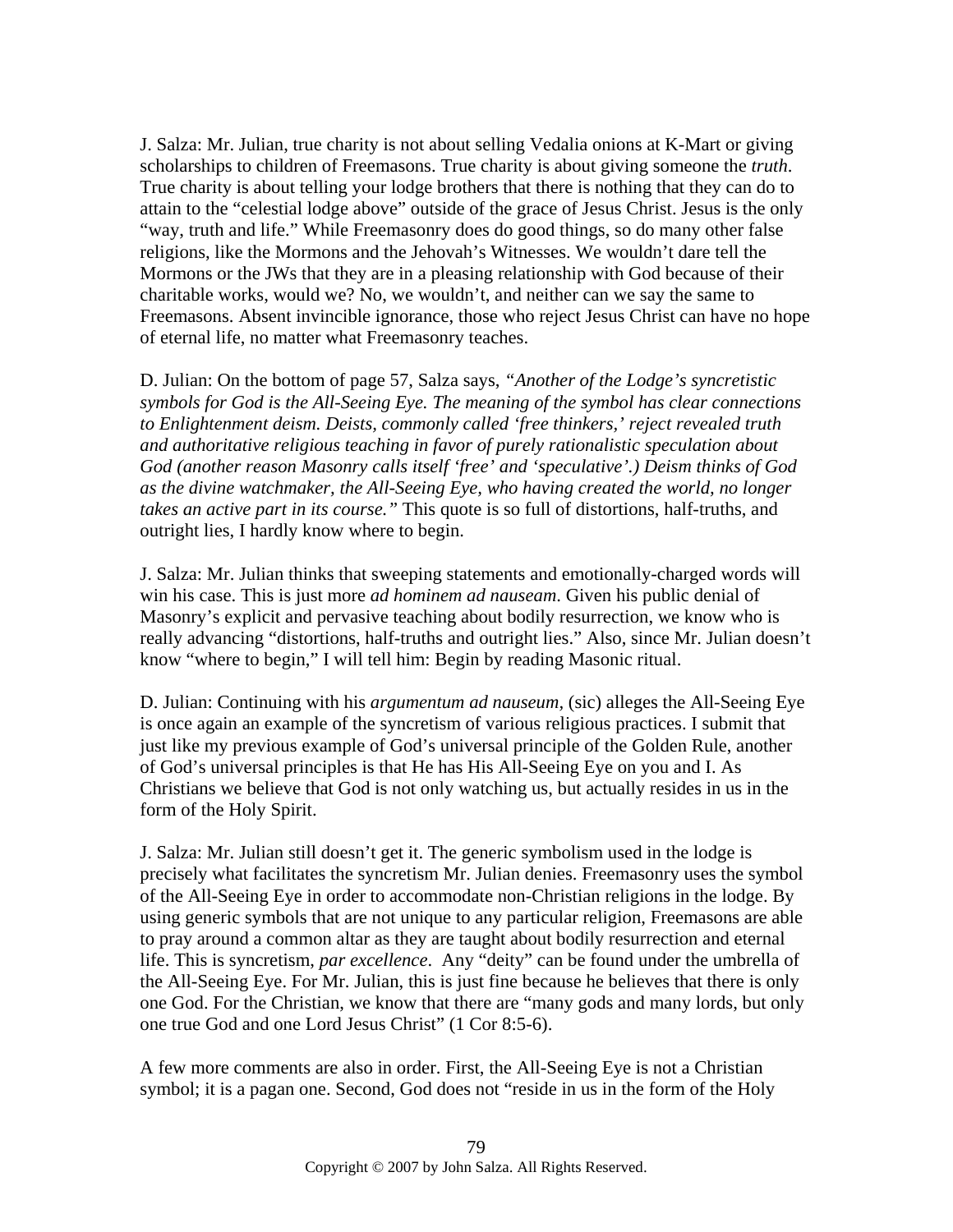Spirit" as Mr. Julian asserts. The Holy Spirit is not a "form." He is the Third Person of the Blessed Trinity. He is God. Third, Freemasonry does not equate the All-Seeing Eye with the Holy Spirit as Mr. Julian alleges. Again, Mr. Julian attempts to force a connection between Masonry and Christianity that doesn't exist.

D. Julian: The Lecture to the Master Mason puts it this way:

*The Sword Pointing to a Naked Heart* reminds us that justice will sooner or later overtake us; and although our thoughts, words, and actions may be hidden from the eyes of man, yet that *All-Seeing Eye*, whom the Sun, Moon, and Stars obey, and under whose watchful care even Comets perform their stupendous revolutions, pervades the innermost recesses of the human Heart, and will reward us according to our merits.

J. Salza: Mr. Julian, thank you for pointing out another one of Freemasonry's religious teachings. Here, the Lodge tells the Mason that the All-Seeing Eye "will reward us according to our merits." This is a soteriological teaching (that is, a teaching dealing with salvation). Remember, Mr. Julian said that Freemasonry is not a religion, and yet, right here, we see Freemasonry teaching religion – namely, that individual merits will be rewarded by the All-Seeing Eye.

What does Jesus say about salvation? Jesus said: "He who believes and is baptized will be saved; but he who does not believe will be condemned" (Mk 16:16); "Truly, truly, I say to you, unless one is born of water and the Spirit, he cannot enter the kingdom of God" (Jn 3:5). Based on Jesus' words, the Church has taught for 2,000 years that one must be baptized in order to be saved. Prior to baptism, a man is under God's condemnation and has no hope of eternal salvation. Prior to baptism, a man has no "merit" before God. It is only through the waters of baptism that man is removed from the condemnation of the law and placed in a gracious relationship with God.

Yet, in the lodge, Masons are told nothing about the need for baptism. They are simply told that God will reward them for their merits. They are given the impression that they are already in a right relationship with God, and their merits are efficacious for their salvation. This is not true. Such a teaching is in profound conflict with the plain words of Jesus Christ and the entire Christian tradition. We have no merit before God until we are living a life of grace which comes through baptism (I am not addressing baptism of desire or invincible ignorance because they are irrelevant to this discussion). It is only after God has infused our souls with His sanctifying grace that our merits can have any favor with Him. Again, Freemasonry's teachings are incompatible with the Christian faith.

D. Julian: From the Great Light of Freemasonry, the *Holy Bible, King James Version*: *Proverbs 24:12 If thou sayest, Behold, we knew it not; doth not he that pondereth the heart consider it? and he that keepeth thy soul, doth not he know it? and shall not he render to every man* according to his works?

*Psalms 33:13-22 The LORD looketh from heaven; he beholdeth all the sons of men. From the place of his habitation he looketh upon all the inhabitants of the earth. He*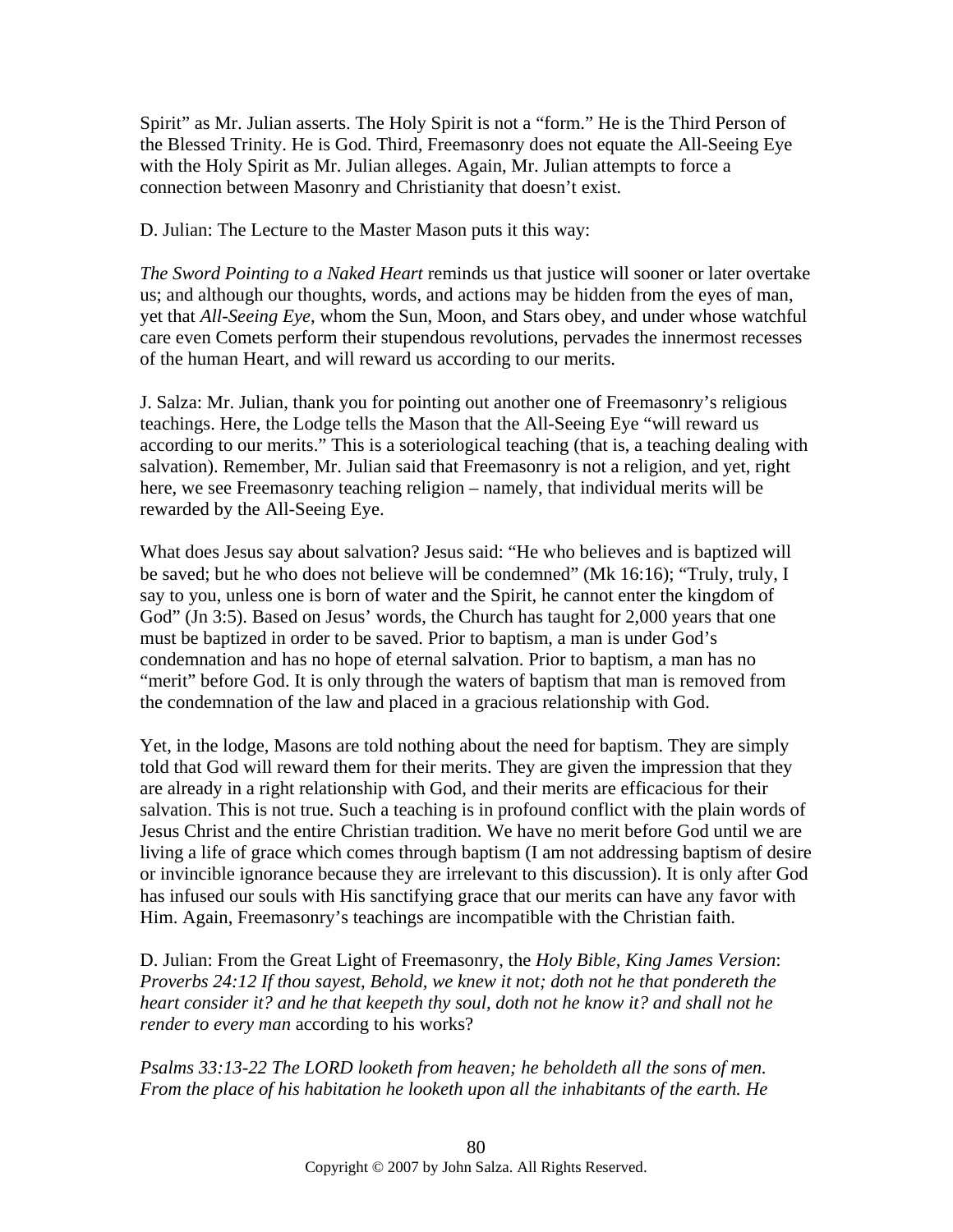*fashioneth their hearts alike;* he considereth all their works. *There is no king saved by the multitude of an host: a mighty man is not delivered by much strength. An horse is a vain thing for safety: neither shall he deliver any by his great strength. Behold, the eye of the LORD is upon them that fear him, upon them that hope in his mercy; To deliver their soul from death, and to keep them alive in famine. Our soul waiteth for the LORD: he is our help and our shield. For our heart shall rejoice in him, because we have trusted in his holy name. Let thy mercy, O LORD, be upon us, according as we hope in thee.* 

*Matthew 16:27 For the Son of man shall come in the glory of his Father with his angels; and then he* shall reward every man according to his works.

*2 Corinthians 5:9-10 Wherefore we labour, that, whether present or absent, we may be accepted of him. For we must all appear before the judgment seat of Christ; that every one may receive the things done in his body,* according to that he hath done*, whether it be good or bad.* 

*Revelation 20:11-15 And I saw a great white throne, and him that sat on it, from whose face the earth and the heaven fled away; and there was found no place for them. And I saw the dead, small and great, stand before God; and the books were opened: and another book was opened, which is the book of life: and the dead were judged out of those things which were written in the books,* according to their works*. And the sea gave up the dead which were in it; and death and hell delivered up the dead which were in them: and they were judged every man* according to their works*. And death and hell were cast into the lake of fire. This is the second death. And whosoever was not found written in the book of life was cast into the lake of fire.* 

*Revelation 22:12 And, behold, I come quickly; and my reward is with me, to give every man* according as his work *shall be.* 

J. Salza: Julian continues to quote from the Old and New Testaments to explain Freemasonry's teachings, but he is avoiding one very important fact: *Freemasonry does not require a Mason to believe in the Old and New Testaments.* If Masonry does not require a Mason to accept these divine revelations, why is Mr. Julian using them to prove his case? Mr. Julian continues to force a connection that doesn't exist.

Further, Mr. Julian quotes from the Apostles Paul and John who taught that salvation is obtained through faith in Jesus Christ. Freemasonry does not teach that salvation comes from Jesus Christ. If it does, let Mr. Julian provide us with the quotation and page number from his Washington ritual book. Quoting from the New Testament to defend Freemasonry only highlights Mr. Julian's desperation in trying to defend the Lodge from a Christian perspective. Again, is Mr. Julian arguing that Freemasonry is a Christian organization? If so, why has every Christian church who has studied Freemasonry condemned it?

Finally, Mr. Julian doesn't need to cite the Psalms, the Proverbs and the Gospels to show us that God will reward faithful Christians for their good deeds. What in the world does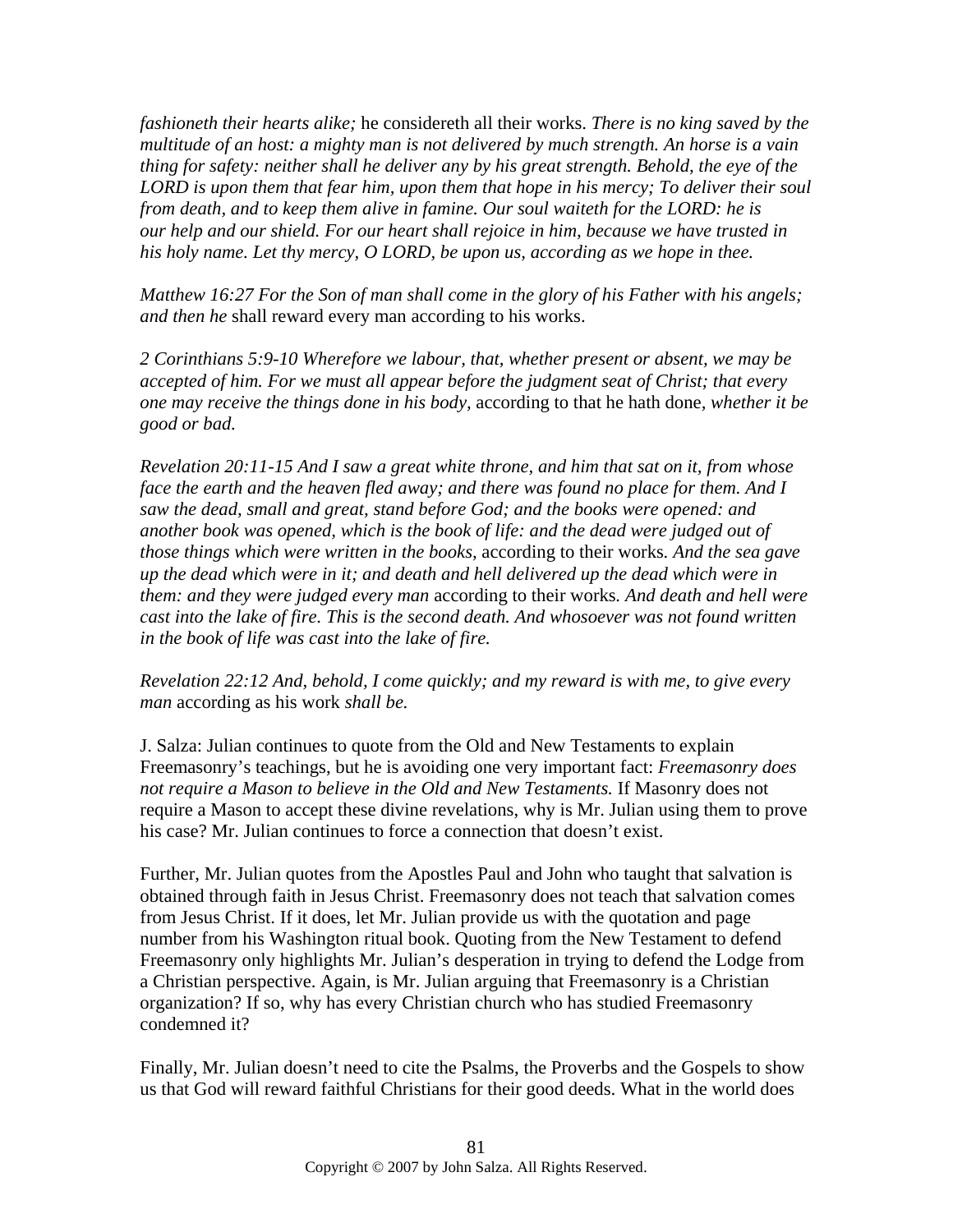this have to do with Freemasonry? Freemasonry doesn't teach that God will reward Christians for their merits as they live a life of grace which they initially receive in baptism. Freemasonry teaches that the All-Seeing Eye will reward Masons for their merits, irrespective of grace, baptism or faith in Jesus Christ. Freemasonry is indifferent to these divinely revealed truths and Mr. Julian's presentation only further reveals these errors.

D. Julian: It has already been pointed out above that Deism did not come about because of a revival of the worship of nature or ancient Egyptian gods. Deism came as a result of the rejection of traditional Western Christianity that had become "conspicuously cruel, intolerant, and corrupted."

J. Salza: As I am sure you can see, it is hard to follow Mr. Julian's line of argument. This is probably another reference to the One, Holy, Catholic and Apostolic Church. Perhaps Mr. Julian is arguing in favor of Deism? I don't know. What I do know is that this is another irrelevant digression.

D. Julian: But Salza loves this word *syncretism* -- so much so that he seems to see one under nearly every Masonic symbol. For example, on page 59 Salsa (sic) states, *"Freemasonry consequently invites believers of every stripe to gather under the canopy of the GAOTU"* We have already established that "The covering of a Lodge is no less than the cloudy canopy or starry-decked Heaven...", and that Freemasonry does not invite *"believers of every stripe."* 

J. Salza: Really? Then tell us, Mr. Julian, what type of "believer" in deity does Freemasonry reject? What religious "stripe" will be denied admission into the lodge? The answer, of course, is "None," so long as a man "believes in deity." Mr. Julian, why is that so embarrassing for you? Why deny it?

D. Julian: For the next several pages Salza continues on with another of his recurring themes: Whether it's Coil, Mackey, Hall, Pike, Claudy or from old Short Talk Bulletins from the 1920's and '30's, he continues to quote the Theosophists of yesterday's Freemasonry as if they were today's leaders.

J. Salza: No, I have also quoted from Richard Black, the Grand Master of Masons in Wisconsin, from his May, 2000 address about how the Third Degree represents life, death and resurrection. I have also quoted from various ritual books from the 1980s and 1990s, including Wisconsin's Multiple Letter Cipher from 1999. I have further quoted from the Masonic Bible, published in 1988. So Mr. Julian, I am not quoting from "the Theosophists of yesterday's Freemasonry," but from the men of today's Freemasonry, *which your own Grand Lodge of Washington recognizes*.

Notice also that Mr. Julian has failed to prove that Masonic teachings from the 1930s differ from the Masonic teachings of today. Of course, if such a difference existed, Mr. Julian would be citing book, chapter and verse. Mr. Julian has failed to prove any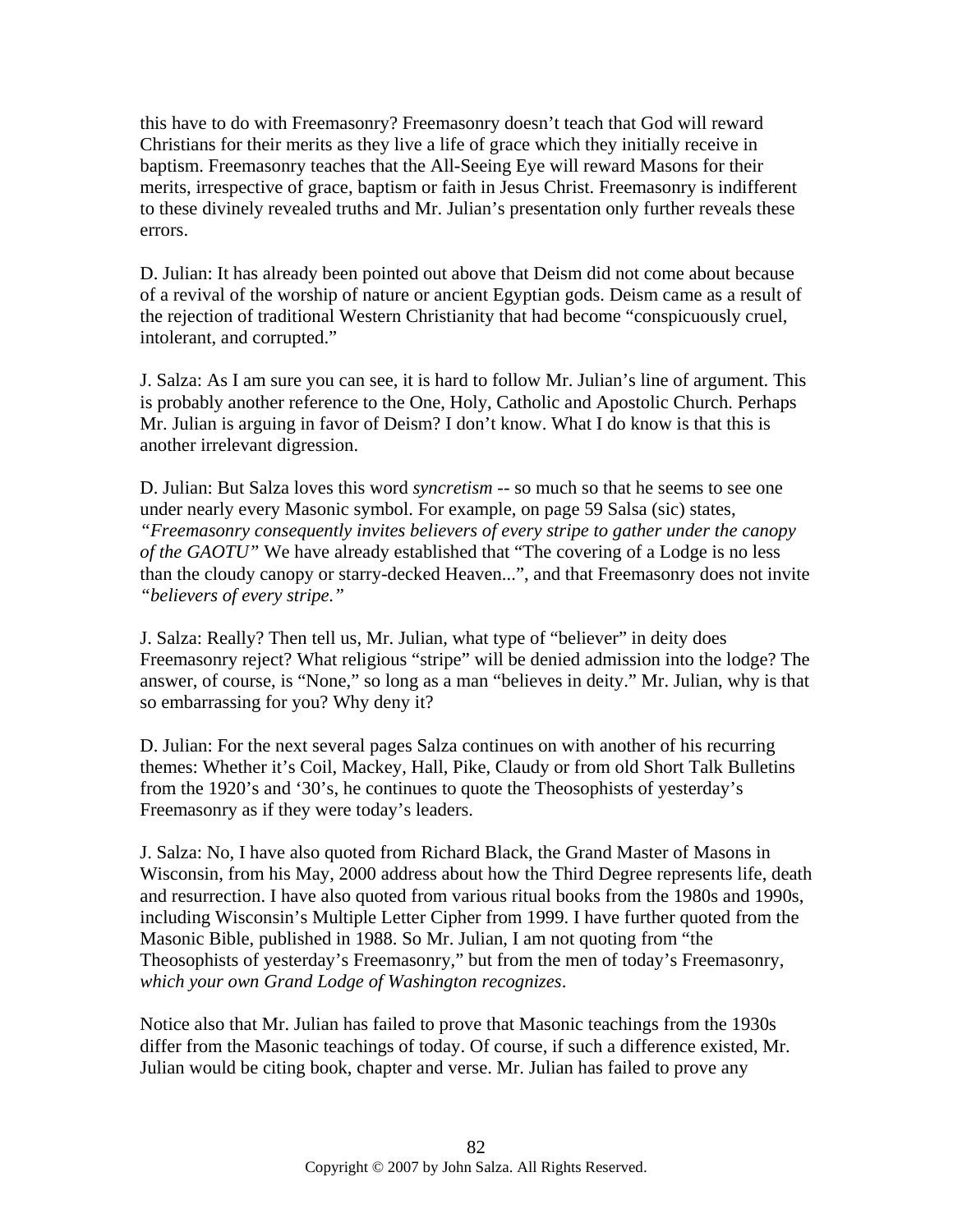difference because there are no differences. In short, Mr. Julian's attempt to defend Freemasonry against the Christian position is a complete failure.

D. Julian: Prefacing with phrases like *"In spite of the opinions of these prominent Masonic authorities, some Christian Masons..."* is a thinly veiled attempt to deceive the reader into believing that today's Freemasonry is being led by men, some of whom have been dead for more than a century -- and whose personal reflections, some of which were already obsolete in their own day, are the official interpretations of the rites and ceremonies of today's Freemasonry.

J. Salza: Okay, Mr. Julian, let me once again take you to task. Please explain to us why the 1999 Multiple Letter Cipher of the Grand Lodge of Wisconsin, which on page 136 teaches Freemasonry's belief in bodily resurrection, is not an "official interpretation of the rites and ceremonies of today's Freemasonry." Are you saying that Wisconsin's teaching on resurrection is just an "opinion"? How come Masonic ritual never calls any of its teachings "opinions"?

Also, are you honestly saying that Wisconsin's ritual is different from all of the other states' rituals? And are you saying that the Grand Lodge of Wisconsin's ritual is heretical? Let's see what kind of guts Mr. Julian really has. Will he say Wisconsin's ritual is heretical, will he deny what the ritual says, or will he claim that he hasn't read the ritual so he doesn't really know? Mr. Julian, I will email you a PDF of the ritual so that you can read it yourself.

By the way, as we have stated, the Grand Lodge of Washington recognizes Wisconsin's ritual as valid Freemasonry. Remember that Julian swore an oath of fidelity to the Grand Lodge of Washington on his Volume of the Sacred Law, the Holy Bible. He swore to God that he would obey all the laws and edicts of the Grand Lodge of Washington, which would include its recognition of Wisconsin as practicing valid Freemasonry. He also swore that he would be worthy of having his body severed in twain and his bowels burned to ashes if he ever violated the oath.

So Mr. Julian, what are you going to do? Admit that the Wisconsin ritual which teaches bodily resurrection in the Third Degree is valid (in which case you are admitting that Freemasonry teaches resurrection without the need to have faith in Jesus Christ)? Or are you going to violate the oath you swore to your Grand Lodge by claiming that Wisconsin's ritual is not valid (in which case you would be worthy of death)? What are you going to do? We shall see.

D. Julian: On page 61 Salza states boldly, *"For Christianity, the starting point for understanding the truth about God is the very mystery of the Trinity."* I submit that the true starting point for understanding the truth about God is Genesis 1:1: *In the beginning God created the Heaven and the earth.* The rest of the Great Light tells us how and why. The concept of the Trinity isn't even introduced to Christianity until the 4th Century, and, as we learned from Reverend Grigor-Scott above, not even every Christian believes in it.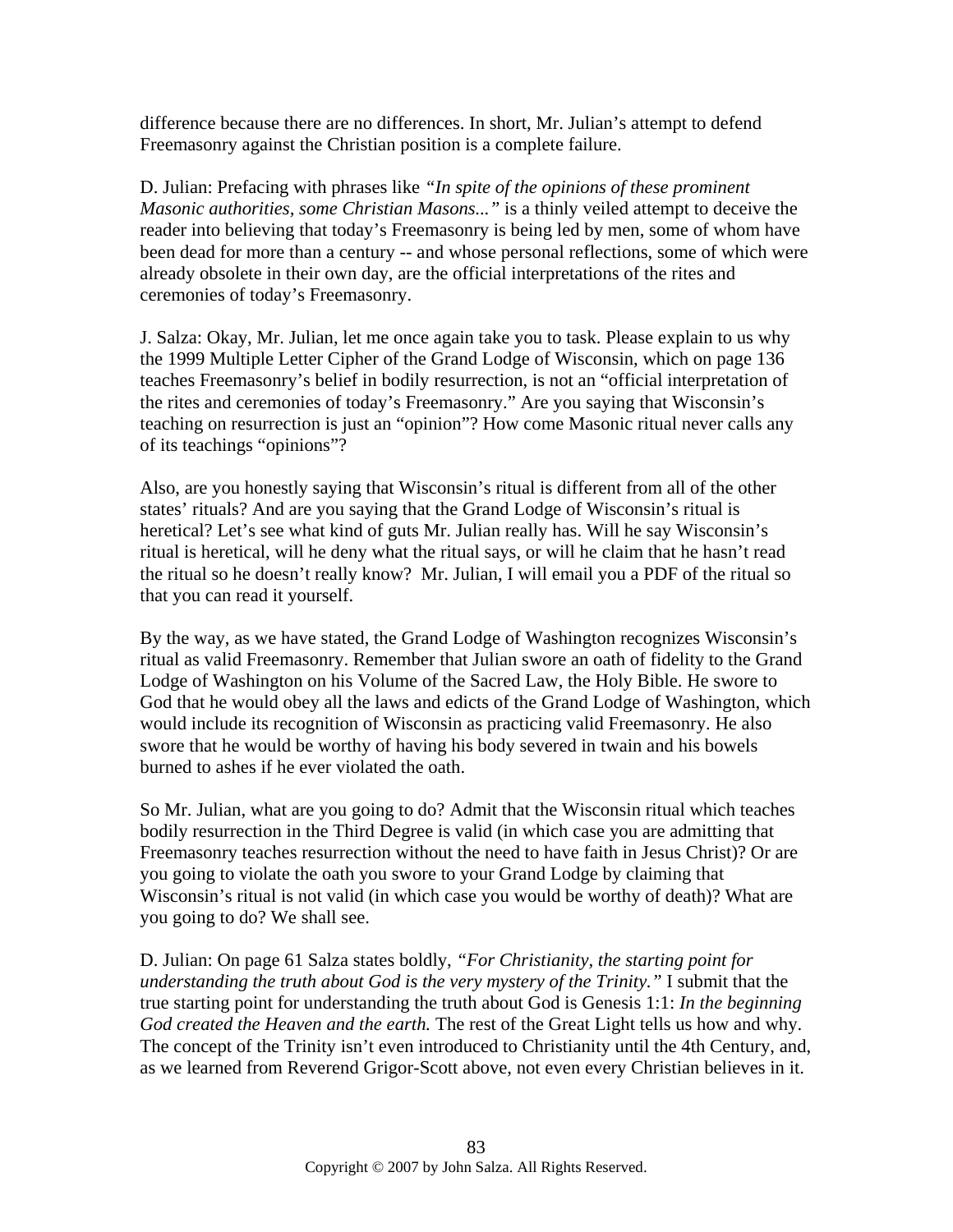J. Salza: These statements, of course, demonstrate that Mr. Julian doesn't have the faintest idea what he is talking about. We have already covered this before. If one doesn't believe in the Trinity, one is not a Christian. Also, Mr. Julian's assertion that the "concept of the Trinity isn't even introduced to Christianity until the 4th Century" shows once again his ignorance of Christian history. It is true that the Catholic Church defined the first Trinitarian dogmas at the First Council of Nicea in 325 A.D. (the same Church Mr. Julian attacks throughout his presentation). However, the "concept of the Trinity" was a part of the Catholic and Apostolic Tradition of the Church from the very beginning. Here are just a few quotes from the Fathers during the first three centuries:

Our teacher of these things is Jesus Christ, who also was born for this purpose, and was crucified under Pontius Pilate, procurator of Judea, in the times of Tiberius Caesar; and that we reasonably worship Him, having learned that He is the Son of the true God Himself, and holding Him in the second place, and the prophetic Spirit in the third, we will prove." *Justin Martyr, First Apology, 13 (A.D. 155).*

"[T]he ever-truthful God, hast fore-ordained, hast revealed beforehand to me, and now hast fulfilled. Wherefore also I praise Thee for all things, I bless Thee, I glorify Thee, along with the everlasting and heavenly Jesus Christ, Thy beloved Son, with whom, to Thee, and the Holy Ghost, be glory both now and to all coming ages. Amen." *Martyrdom of Polycarp 14 (A.D. 157).* 

"For God did not stand in need of these [beings], in order to the accomplishing of what He had Himself determined with Himself beforehand should be done, as if He did not possess His own hands. For with Him were always present the Word and Wisdom, the Son and the Spirit, by whom and in whom, freely and spontaneously, He made all things, to whom also He speaks, saying, 'Let Us make man after Our image and likeness;' He taking from Himself the substance of the creatures [formed], and the pattern of things made, and the type of all the adornments in the world." *Irenaeus, Against Heresies, 4,20:1 (A.D. 180).* 

"And first, they taught us with one consent that God made all things out of nothing; for nothing was coequal with God: but He being His own place, and wanting nothing, and existing before the ages, willed to make man by whom He might be known; for him, therefore, He prepared the world. For he that is created is also needy; but he that is uncreated stands in need of nothing. God, then, having His own Word internal within His own bowels, begat Him, emitting Him along with His own wisdom before all things. He had this Word as a helper in the things that were created by Him, and by Him He made all things. He is called governing principle' (arche), because He rules, and is Lord of all things fashioned by Him. He, then, being Spirit of God, and governing principle, and wisdom, and power of the highest, came down upon the prophets, and through them spoke of the creation of the world and of all other things. For the prophets were not when the world came into existence, but the wisdom of God which was in Him, and His holy Word which was always present with Him. Wherefore He speaks thus by the prophet Solomon: When He prepared the heavens I was there, and when He appointed the foundations of the earth I was by Him as one brought up with Him.' And Moses, who lived many years before Solomon, or, rather, the Word of God by him as by an instrument, says, In the beginning God created the heaven and the earth.'" *Theophilus of Antioch, To Autolycus, II:10 (c. A.D. 181).* 

"In the course of time, then, the Father forsooth was born, and the Father suffered, God Himself, the Lord Almighty, whom in their preaching they declare to be Jesus Christ. We, however, as we indeed always have done and more especially since we have been better instructed by the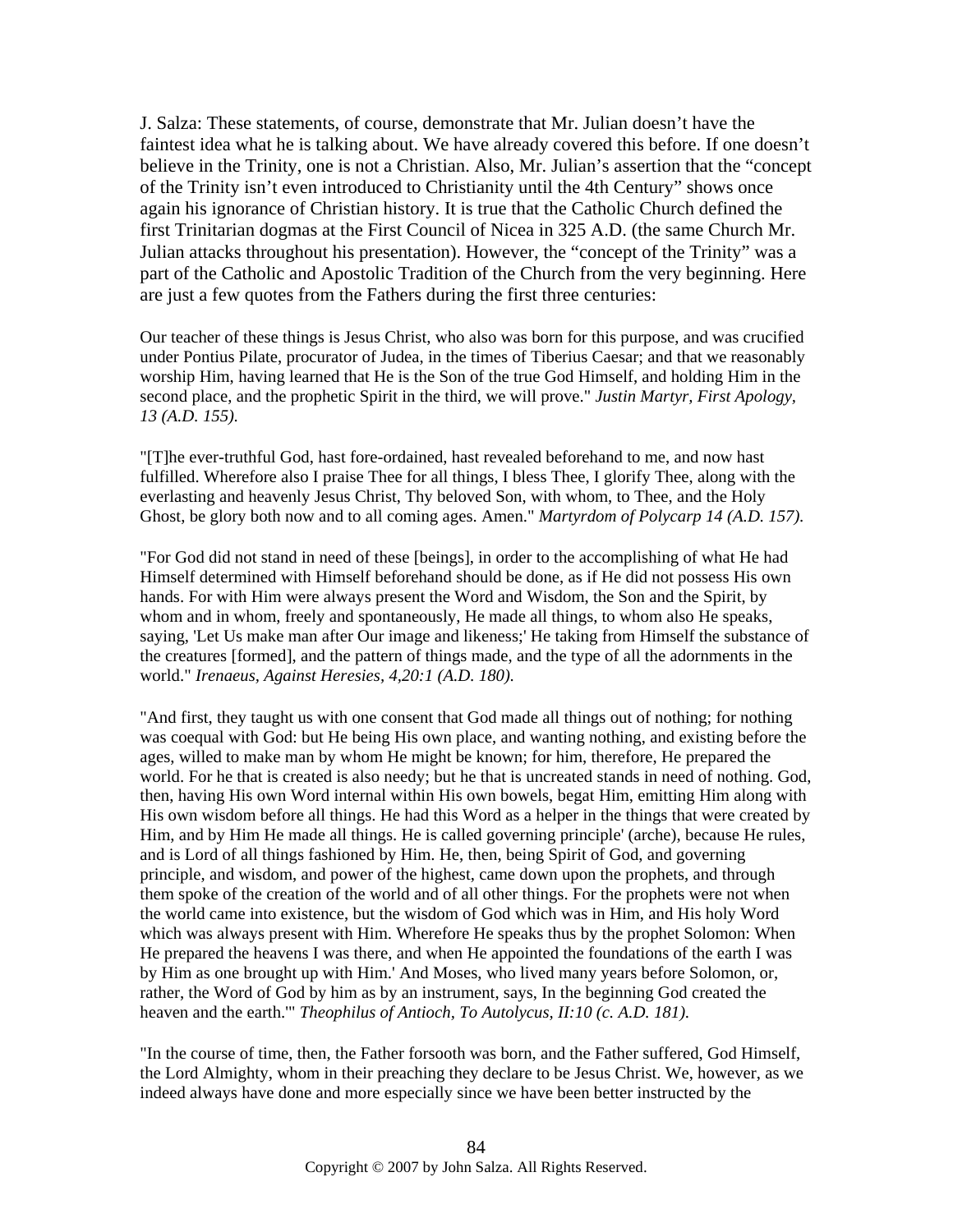Paraclete, who leads men indeed into all truth), believe that there is one only God, but under the following dispensation, or oikonomia, as it is called, that this one only God has also a Son, His Word, who proceeded from Himself, by whom all things were made, and without whom nothing was made. Him we believe to have been sent by the Father into the Virgin, and to have been born of her--being both Man and God, the Son of Man and the Son of God, and to have been called by the name of Jesus Christ; we believe Him to have suffered, died, and been buried, according to the Scriptures, and, after He had been raised again by the Father and taken back to heaven, to be sitting at the right hand of the Father, and that He will come to judge the quick and the dead; who sent also from heaven from the Father, according to His own promise, the Holy Ghost, the Paraclete, the sanctifier of the faith of those who believe in the Father, and in the Son, and in the Holy Ghost. That this rule of faith has come down to us from the beginning of the gospel, even before any of the older heretics, much more before Praxeas, a pretender of yesterday, will be apparent both from the lateness of date which marks all heresies, and also from the absolutely novel character of our new-fangled Praxeas." *Tertullian, Against Praxeas, 2 (post A.D. 213).* 

"Bear always in mind that this is the rule of faith which I profess; by it I testify that the Father, and the Son, and the Spirit are inseparable from each other, and so will you know in what sense this is said. Now, observe, my assertion is that the Father is one, and the Son one, and the Spirit one, and that They are distinct from Each Other. This statement is taken in a wrong sense by every uneducated as well as every perversely disposed person, as if it predicated a diversity, in such a sense as to imply a separation among the Father, and the Son, and the Spirit. I am, moreover, obliged to say this, when (extolling the Monarchy at the expense of the Economy) they contend for the identity of the Father and Son and Spirit, that it is not by way of diversity that the Son differs from the Father, but by distribution: it is not by division that He is different, but by distinction; because the Father is not the same as the Son, since they differ one from the other in the mode of their being. For the Father is the entire substance, but the Son is a derivation and portion of the whole, as He Himself acknowledges: My Father is greater than I.' In the Psalm His inferiority is described as being a little lower than the angels.' Thus the Father is distinct from the Son, being greater than the Son, inasmuch as He who begets is one, and He who is begotten is another; He, too, who sends is one, and He who is sent is another; and He, again, who makes is one, and He through whom the thing is made is another." *Tertullian, Against Praxeas, 9 (post A.D. 213).* 

"Happily the Lord Himself employs this expression of the person of the Paraclete, so as to signify not a division or severance, but a disposition (of mutual relations in the Godhead); for He says, I will pray the Father, and He shall send you another Comforter. ...even the Spirit of truth,' thus making the Paraclete distinct from Himself, even as we say that the Son is also distinct from the Father; so that He showed a third degree in the Paraclete, as we believe the second degree is in the Son, by reason of the order observed in the Economy. Besides, does not the very fact that they have the distinct names of Father and San amount to a declaration that they are distinct in personality? For, of course, all things will be what their names represent them to be; and what they are and ever will be, that will they be called; and the distinction indicated by the names does not at all admit of any confusion, because there is none in the things which they designate. "Yes is yes, and no is no; for what is more than these, cometh of evil." *Tertullian, Against Praxeas, 9 (post A.D. 213).* 

"[T]he statements made regarding Father, Son, and Holy Spirit are to be understood as transcending all time, all ages, and all eternity. For it is the Trinity alone which exceeds the comprehension not only of temporal but even of eternal intelligence; while other things which are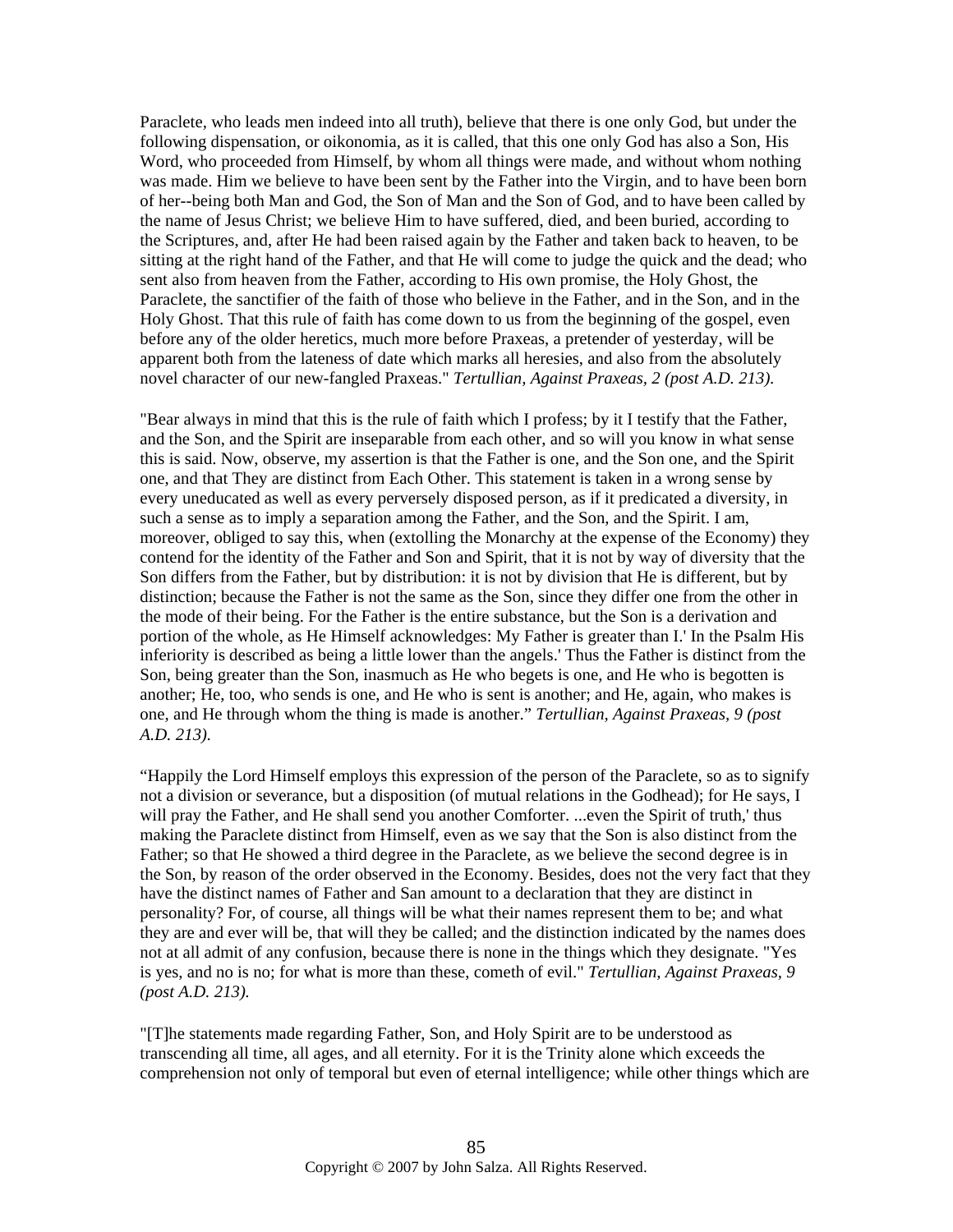not included in it are to be measured by times and ages." *Origen, First Principles, 4:28 (A.D. 230).* 

""Next, I may reasonably turn to those who divide and cut to pieces and destroy that most sacred doctrine of the Church of God, the Divine Monarchy, making it as it were three powers and partitive subsistences and god-heads three. I am told that some among you who are catechists and teachers of the Divine Word, take the lead in this tenet, who are diametrically opposed, so to speak, to Sabellius's opinions; for he blasphemously says that the Son is the Father, and the Father the Son, but they in some sort preach three Gods, as dividing the sacred Monad into three subsistences foreign to each other and utterly separate. For it must needs be that with the God of the Universe, the Divine Word is united, and the Holy Ghost must repose and habitate in God; thus in one as in a summit, I mean the God of the Universe, must the Divine Triad be gathered up and brought together. For it is the doctrine of the presumptuous Marcion, to sever and divide the Divine Monarchy into three origins,--a devil's teaching, not that of Christ's true disciples and lovers of the Saviour's lessons, For they know well that a Triad is preached by divine Scripture, but that neither Old Testament nor New preaches three Gods." *Pope Dionysius [regn. 260-268], to Dionysius of Alexandria, fragment in Athanasius' Nicene Definition 26 (A.D. 262).* 

"Equally must one censure those who hold the: Son to be a work, and consider that the Lord has come into being, as one of things which really came to be; whereas the divine oracles witness to a generation suitable to Him and becoming, but not to any fashioning or making. A blasphemy then is it, not ordinary, but even the highest, to say that the Lord is in any sort a handiwork. For if He came to be Son, once He was not; but He was always, if (that is) He be in the Father, as He says Himself, and if the Christ be Word and Wisdom and Power (which, as ye know, divine Scripture says), and these attributes be powers of God. If then the Son came into being, once these attributes were not; consequently there was a time, when God was without them; which is most absurd…Neither then may we divide into three Godheads the wonderful and divine Monad; nor disparage with the name of 'work' the dignity and exceeding majesty of the Lord; but we must believe in God the Father Almighty, and in Christ Jesus His Son, and in the Holy Ghost, and hold that to the God of the universe the Word is united. For 'I,' says He, 'and the Father are one; 'and, 'I in the Father and the Father in Me.' For thus both the Divine Triad, and the holy preaching of the Monarchy, will be preserved." *Pope Dionysius [regn. 260-268], to Dionysius of Alexandria, fragment in Athanasius' Nicene Definition 26 (A.D. 262).* 

"Now the person in each declares the independent being and subsistence. But divinity is the property of the Father; and whenever the divinity of these three is spoken of as one, testimony is borne that the property of the Father belongs also to the Son and the Spirit: wherefore, if the divinity may be spoken of as one in three persons, the trinity is established, and the unity is not dissevered; and the oneness Which is naturally the Father's is also acknowledged to be the Son's and the Spirit's." *Gregory the Wonderworker (Thaumaturgus), Sectional Confession of Faith, 8 (A.D. 270).* 

D. Julian: When Salza says *"For the Lodge, truth begins and ends with the GAOTU. Therefore the Masonic understanding of God is in profound conflict with that of the Christian faith,"* not only do I have to take exception, I have to acknowledge that I find this blatant untruth demeaning, distasteful, and extremely insulting.

J. Salza: Finally, Mr. Julian and I agree on something! The Masonic understanding of God is indeed "demeaning, distasteful and extremely insulting" to the pious ears of all faithful Christians. Of course, if Julian really wants to take exception, then he has to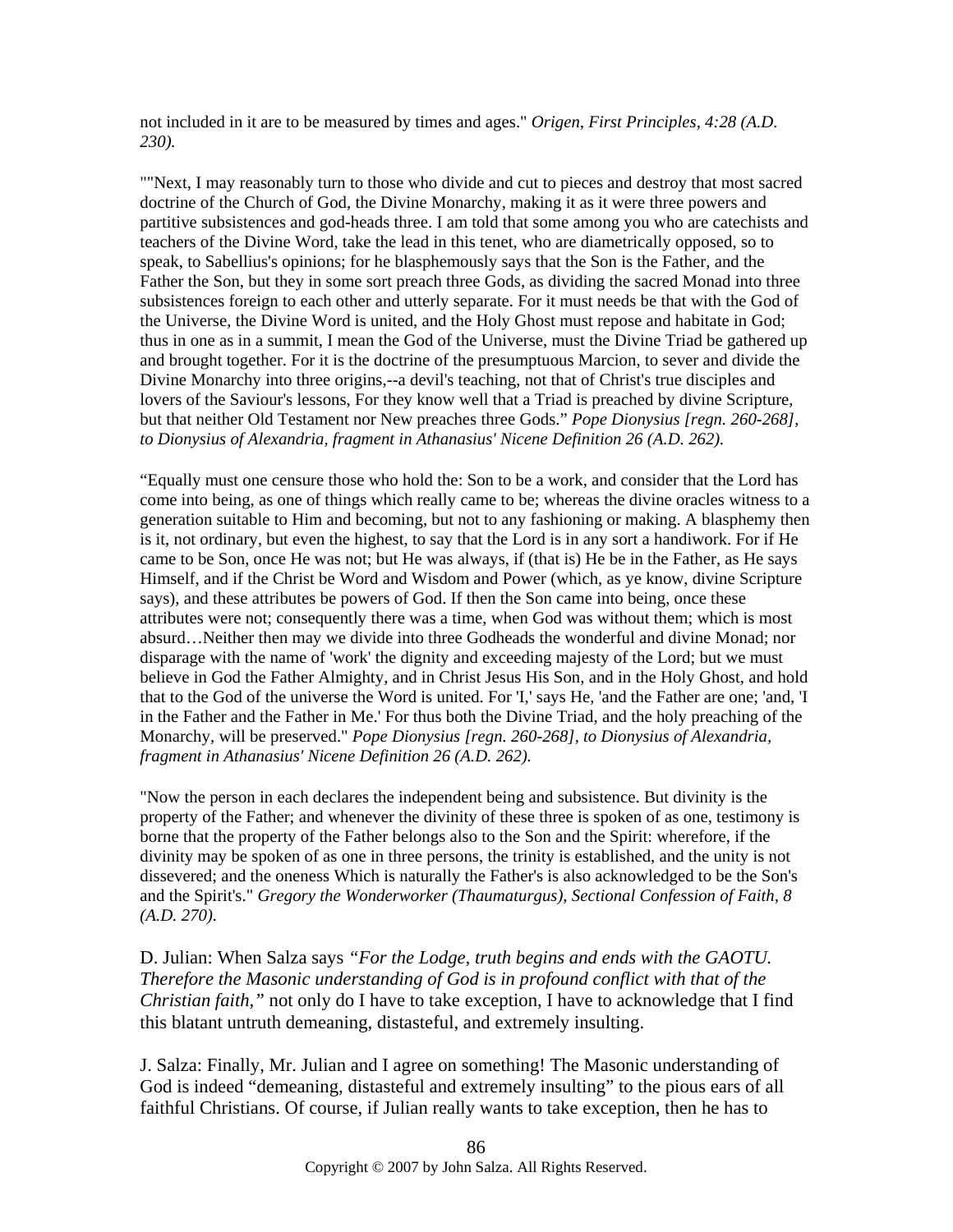explain why truth doesn't begin and end with the GAOTU in the lodge. He has to explain what "truth" Freemasonry teaches about God other than His existence. Does Freemasonry teach about God's love for humanity? No. Does Freemasonry teach that God became Incarnate in Jesus Christ? No. Does Freemasonry teach that there is a hell where unrepentant sinners will spend their eternity? No.

If Mr. Julian knew a little theology, he would understand that all heresies are based on truth. If Freemasonry is going to give a little "truth" about God, then it must give the *entire* truth about Him. It cannot teach Masons about God, resurrection, morality and eternal life without also teaching about the only source of these blessings – the Lord and Savior Jesus Christ. Anything less is not only deceptive, but heretical.

D. Julian: Like Almighty God, who *is* the Great Architect of the Universe among many other divine attributes, truth doesn't begin and end, it just *is*. What Salza really means to say here is that his own, warped perception of what he calls *"the Masonic understanding of God"* is in profound conflict with his own, equally distorted perception of what he calls *"that of the Christian faith."* 

J. Salza: Based on Mr. Julian's erroneous understandings of the Trinity, Jesus Christ, and truth, we know who has the real "distorted perception" of the Christian faith.

D. Julian: In the Great Light of Freemasonry, the *Holy Bible, King James Version*, Jesus addressed this issue with the Apostles, and Paul with the forerunners of the Roman Catholic Church:

J. Salza: Remember, Julian is going to tell us where in Masonic ritual it says that the King James Version of Scripture is the Great Light of Freemasonry.

D. Julian: *Mark 9:38-39 And John answered him, saying, Master, we saw one casting out*  devils in thy name, and he followeth not us: and we forbad him, because he followeth not *us. But Jesus said, Forbid him not: for there is no man which shall do a miracle in my name, that can lightly speak evil of me.* 

*Luke 9:49-50 And John answered and said, Master, we saw one casting out devils in thy name; and we forbad him, because he followeth not with us. And Jesus said unto him, Forbid him not: for he that is not against us is for us.* 

 *Romans 14:1-12 Him that is weak in the faith receive ye, but not to doubtful disputations. For one believeth that he may eat all things: another, who is weak, eateth herbs. Let not him that eateth despise him that eateth not; and let not him which eateth not judge him that eateth: for God hath received him. Who art thou that judgest another man's servant? to his own master he standeth or falleth. Yea, he shall be holden up: for God is able to make him stand. One man esteemeth one day above another: another*  esteemeth every day alike. Let every man be fully persuaded in his own mind. He that *regardeth the day, regardeth it unto the Lord; and he that regardeth not the day, to the*  Lord he doth not regard it. He that eateth, eateth to the Lord, for he giveth God thanks;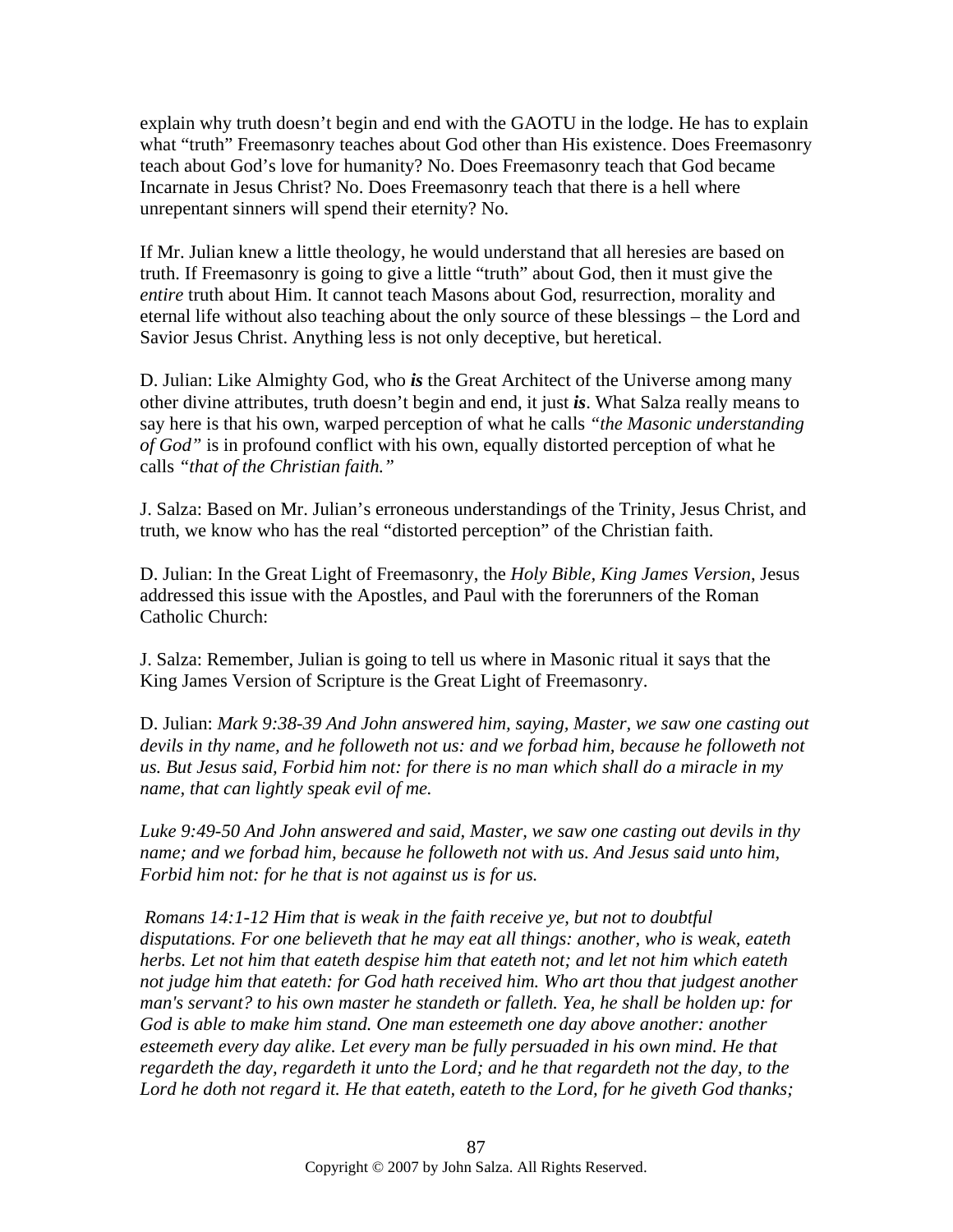*and he that eateth not, to the Lord he eateth not, and giveth God thanks. For none of us liveth to himself, and no man dieth to himself. For whether we live, we live unto the Lord; and whether we die, we die unto the Lord: whether we live therefore, or die, we are the Lord's. For to this end Christ both died, and rose, and revived, that he might be Lord*  both of the dead and living. But why dost thou judge thy brother? or why dost thou set at *nought thy brother? for we shall all stand before the judgment seat of Christ. For it is written, As I live, saith the Lord, every knee shall bow to me, and every tongue shall confess to God. So then every one of us shall give account of himself to God.* 

I further submit that if Salza's statement were true, there is no way any of the pastors and ministers, many of whom have spent a lifetime serving the Lord, would have ever joined the Fraternity, never mind remained members for decades.

J. Salza: C'mon, Mr. Julian. What kind of silly argument is that? Would you like to tell us who all these "pastors" and "ministers" are? I can simply respond by asking you the opposite question: Why have all the Christian churches that I have already cited formally condemned Freemasonry and forbid its members from joining the Lodge? Why? Are all these churches wrong, but you are right? If you want to use the "many" people argument, then you lose because there are innumerably more Christians who believe Masonry is incompatible with their faith than those who don't.

### *Prayer and Worship*

D. Julian: On page 62 Salza commits the sin of omission when he says, *"The name of Jesus Christ is deliberately omitted from Masonic prayers."* The omission, of course, is that all other sectarian names for the *one, true and living God*, are also omitted.

J. Salza: More inconsistent argumentation. I said "Christ is omitted from Masonic prayers." By claiming I committed the sin of omission, Julian says my statement is false. But then Julian says "all other names for god are *also* omitted." By saying "also," Julian admits what he just denied, that Christ's name is omitted. But let's ask Mr. Julian again. Which one is it? Is Jesus Christ's name omitted from Masonic prayers or not? If Jesus' name is not omitted, then Mr. Julian must prove it by citing the prayer and page number from his Masonic ritual. If Jesus' name is omitted, then Freemasonry has "committed the sin of omission."

D. Julian: And here again his logic fails, for if the generic prayers offered were in fact a syncretistic view of God as he alleges, then the prayers should include, rather than exclude, at the very least, all the names of God used by the members present.

J. Salza: Wrong. In fact, it is almost the exact opposite of what Mr. Julian alleges. If each Mason were able to petition his "deity" in the lodge by name, one could argue that no syncretism existed. Such a practice would acknowledge the differences and even the disagreements among the brethren. This is not the practice of Freemasonry. In the lodge, a man is *precluded* from calling upon his "deity" because Masonry believes the "sectarian" beliefs of its members are irrelevant and cause division. This is premised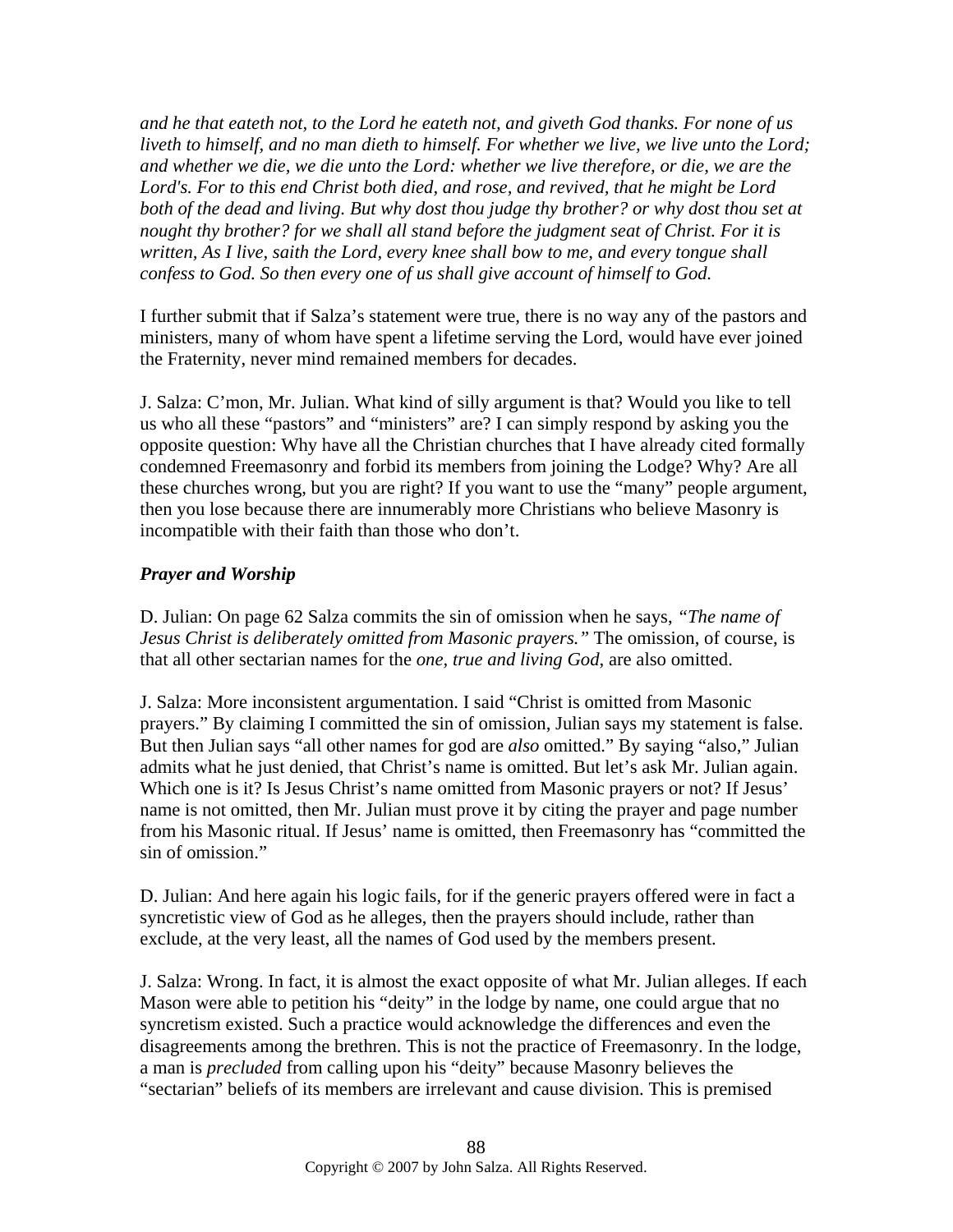upon Mr. Julian's own belief that there is "one, true and living God" for all religions. When you couple Freemasonry's practice with its own unique names and symbols for its "deity," you have the greatest manifestation of syncretism possible.

D. Julian: If Salza had even a cursory knowledge of the Bible, then he'd also know that the New Testament contains hundreds of prayers to Father God through Christ, by the Apostles, by Paul, and by numerous others -- but not one of them ends with the phrase *"in Jesus' name."* 

J. Salza: Another fallacious argument. First, Julian's argument is premised on the false presupposition of *sola Scriptura* – that it must be in the Bible for it to be true. If Julian knew Christian history, he would know that the faithful prayed to, in and through the name of Jesus from the very beginning of the Church. Second, Julian's assertion is simply wrong. Scripture does in fact direct us to pray in Jesus name (John 14:11,13). Third, Julian's attempt to use the New Testament to defend Freemasonry only reveals his desperation, since that same New Testament claims that Jesus Christ is the only way to salvation and Freemasonry does not.

Also, since I have only a "cursory knowledge of the Bible," perhaps Mr. Julian can send me complimentary copies of all of the books *he* has written on Sacred Scripture.

D. Julian: In the Washington Monitor and Freemasons' Guide, the Prayer at Opening is preceded by this phrase, "This or other appropriate form of prayer may be used." The very first sentence of the suggested prayer contains this clause, *"Thou hast promised that where two or three are gathered together in Thy name, Thou wilt be in the midst of them and bless them. In Thy name we assemble..."* 

J. Salza: This is a perfect example of how Freemasonry deliberately omits the name of Jesus Christ. It was Jesus who said, "where two or three are gathered in my name, I am in the midst of them" (Mt 18:20). Why would Masonry quote from Jesus but not mention His name? Because Freemasonry views Jesus as a good teacher, but not the Word of God made flesh. Masonry sprinkles a little bit of Christianity here and there, but never proclaims that salvation is found in Christ alone. It does this to deceive the Christian membership. If Freemasonry wants to quote from Jesus, then why won't it tell its members what Jesus said about salvation: "I am the way, the truth and the life; no man comes to the Father but through me" (Jn 14:6). We know the answer: *Freemasonry does not teach that Jesus is the only path to salvation.* 

D. Julian: To actually open the Lodge, the Master begins by saying, "In the name of God... I now declare [Lodge Name and Number] open on the first [or second or third] degree..." Now, to put this syncretism nonsense to bed once and for all, how many of these supposedly interchangeable Volumes of Sacred Law contain the promise of God to be among and bless them when two or three are gathered in His name? This is the only one I could find: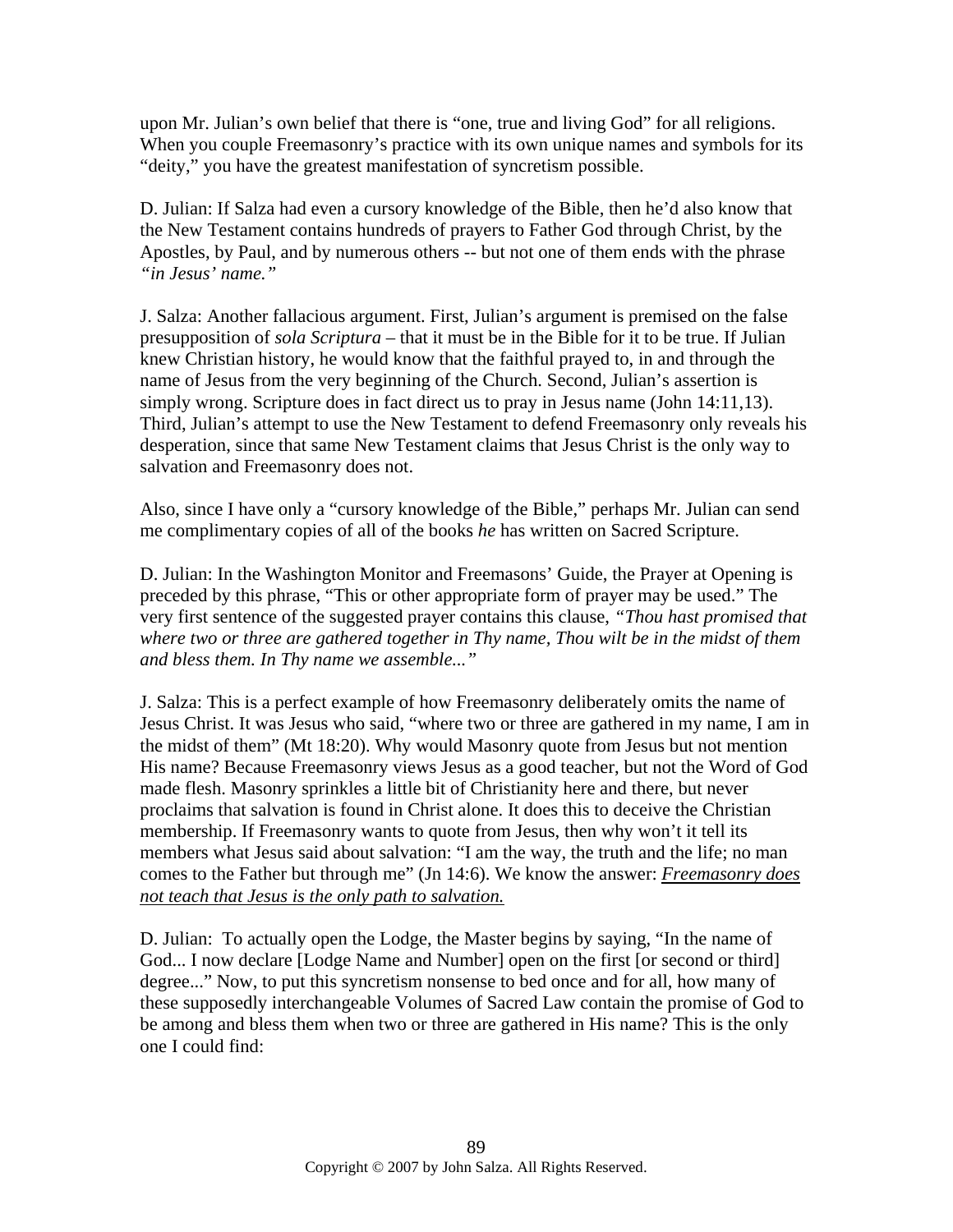*Matthew 18:19-20 Again I say unto you, That if two of you shall agree on earth as touching anything that they shall ask, it shall be done for them of my Father which is in heaven. For where two or three are gathered together in my name, there am I in the midst of them.*

Perhaps I didn't search long or hard enough. Or, just perhaps, John Salza is just full of so much crap.

J. Salza: Julian's emotions are getting the best of him. That is because Julian's views of Freemasonry are being proved wrong in this dialogue. David Julian has been exposed. Now, let me "put to bed" Mr. Julian's line of argumentation. Mr. Julian, are you saying Freemasonry is a Christian organization? Yes or no? If it is a Christian organization, then it must declare that Jesus Christ is the only way to salvation. Does it? Where? Give us the quotations and page numbers from your ritual book.

Or are you saying that Freemasonry is a "Christianity plus…" organization? A little bit of Christianity? Perhaps a dash of Judaism? A sprinkle of Islam? A touch of Deism? A pinch of Eastern mysticisim? A smidgen of Wicca? Something for everyone? Bottom line: *Freemasonry teaches that a man can be saved without Jesus Christ*. That "puts to bed once and for all" the nonsense of Freemasonry.

D. Julian: On page 65 Salza says *"Approaching God in prayer as merely the 'Great Architect of the Universe' also fosters a very impersonal view of God and robs him (sic) of his (sic) divine essence."* But we have already learned that the Great Architect of the Universe is just one of many descriptions of the one, true and living God of Freemasonry.

J. Salza: Again, does that mean that your Buddhist lodge brother is worshiping the "one, true and living God"? If Julian answers "yes," then he believes that there is one God for all religions (which is contrary to Scripture and the entire Christian tradition). If Julian answers "no," then he admits that Freemasonry is lying to all non-Christians and promoting idolatry. What a quandary for Freemason David Julian.

D. Julian: The ritual prayers are only recommended -- Masons are welcome to approach God in any way they choose -- as long as the prayer is "appropriate." Appropriate means not intentionally offensive. That's because the Lodge room is supposed to be a refuge from the kind of in-your-face, sectarian divisiveness that is so characteristic of religious fundamentalism. The Lodge is, after all, primarily a philanthropic fraternity, not a religion...

J. Salza: What? Freemasonry is "primarily" a fraternity? Does that mean it is "secondarily" a religion? If Freemasonry is only "primarily" a religion, what else is it? Faithful Christians and their churches already know the answer. Moreover, Julian once again speaks out of both sides of his mouth. First, he says that "Masons are welcome to approach God in any way they choose." But then he says that the approach must be "appropriate" and not "sectarian" or divisive. In other words, faithful Christians *cannot approach God in any way they choose*. If a Christian wants to pray in the name of His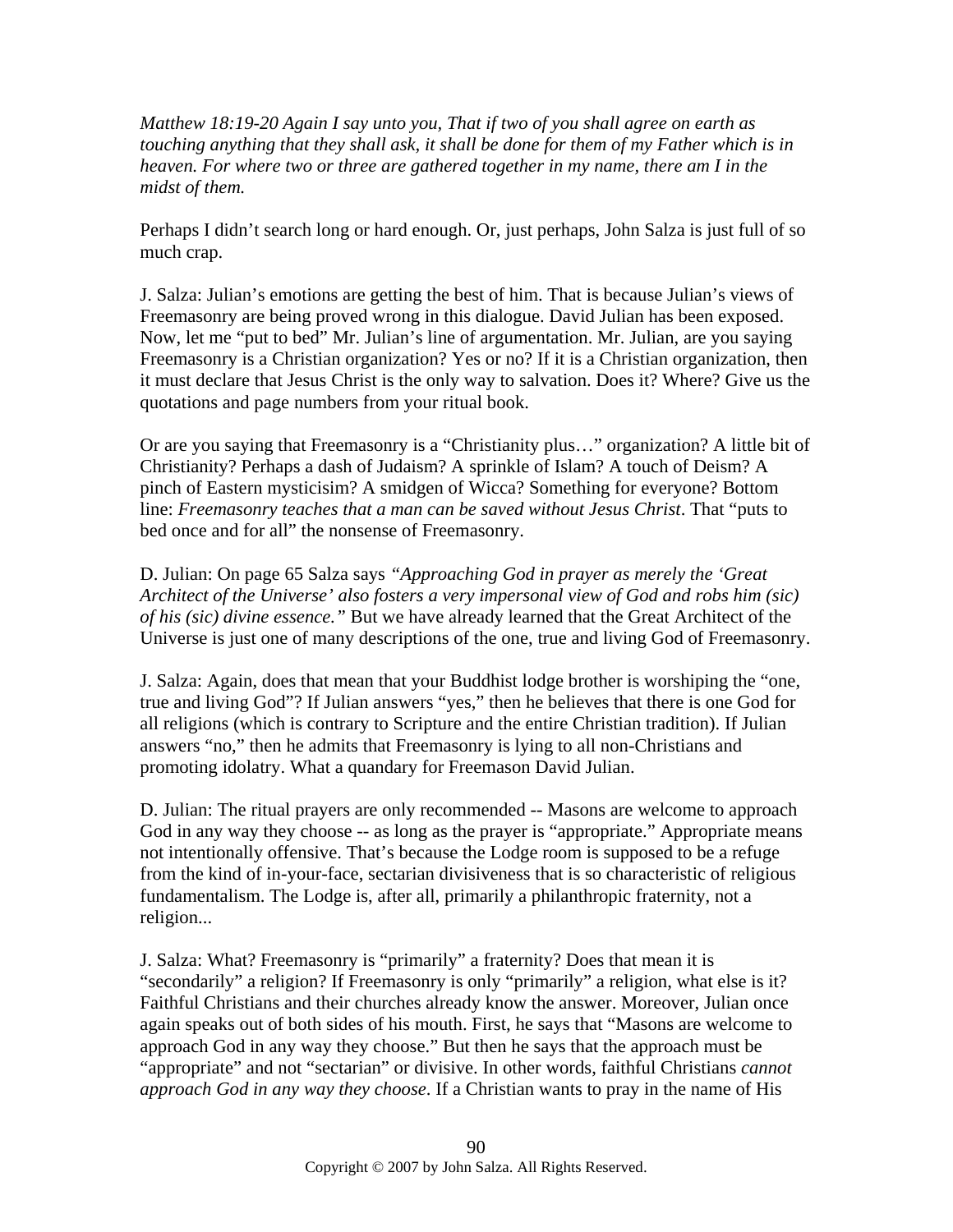Lord and Savior Jesus Christ, the lodge would view such prayer as "inappropriate" and "fundamentalist." So Julian has deceived us once again.

For the man in love with Jesus, being prevented from confessing His name before men is absolutely unacceptable. Brotherly love is important, but truth is more important. Confessing Christ before men is not just a matter of evangelization; it is necessary for our salvation. Jesus said, "So every one who acknowledges me before men, I also will acknowledge before my Father who is in heaven, but whoever denies me before men, I also will deny before my Father who is in heaven" (Matt. 10:32; cf. Luke 12:8-9). This is not the same salvation that is taught in the lodge.

D. Julian: …and the meetings are primarily business meetings or allegorical plays, not worship services. And, once again Salza indicates his immature understanding of the omnipotent, omnipresent, and omniscient Almighty God, the Architect, Creator, and Sustainer of the Universe. No man can rob God of His divine essence, any more than he can have any secrets from Him or hide from His all-seeing eye. I have already indicated that it is the fault of Freemasonry that Salza has such a warped view of the fraternity; the Roman Catholic Church will have to accept responsibility for his religious immaturity and ignorance.

J. Salza: Would a religiously mature person accuse a person he doesn't know of "religious immaturity"? Perhaps I was too theological for Mr. Julian. Yes, God is "omnipotent, omnipresent, and omniscient," and yes He is "the Architect, Creator, and Sustainer of the Universe." These are all characteristics of God. But these characteristics do not help us understand the essence, or being of God. They do not tell us *who God is*. God is, first and foremost, a Trinity of divine Persons – Father, Son and Holy Spirit. If Freemasonry is going to teach about God and salvation, then it must start by telling its membership *who God really is*. God is not just a distant and remote All-Seeing Eye who created the universe. God is love who has taken flesh in the Person of Jesus Christ in order to atone for our sins so that we can live with Him forever in heaven. This is the Gospel. If Freemasonry dares to teach about resurrection and eternal life, then it must teach about Jesus Christ. If not, it is teaching heresy.

D. Julian: On page 69 Salza says, *"Because of the dangers or relativism and syncretism, Christians should avoid praying with nonbelievers, most especially on a regular and systematic basis as occurs in the lodge (sic). Some argue that silent prayer would be more appropriate when both Christians and non-Christians are present. Silent prayer, however would defeat the objectives of the Lodge."* Salza then goes on to spell out what he perceives those objectives to be when he says *"When Masons bow in unison before the letter* G*, calling on the GAOTU with the same prayers around the same altar of Freemasonry, they are in pursuit of the common goal of spiritual, not fraternal, fellowship."* If a Christian is afraid to pray in the presence of non-Christians because he fears *"the dangers of relativism and syncretism,"* then I submit he is a very immature Christian. Mature Christians are called to be *in* the world but not *of* the world and lead exemplary lives among the non-Chrisitians (sic).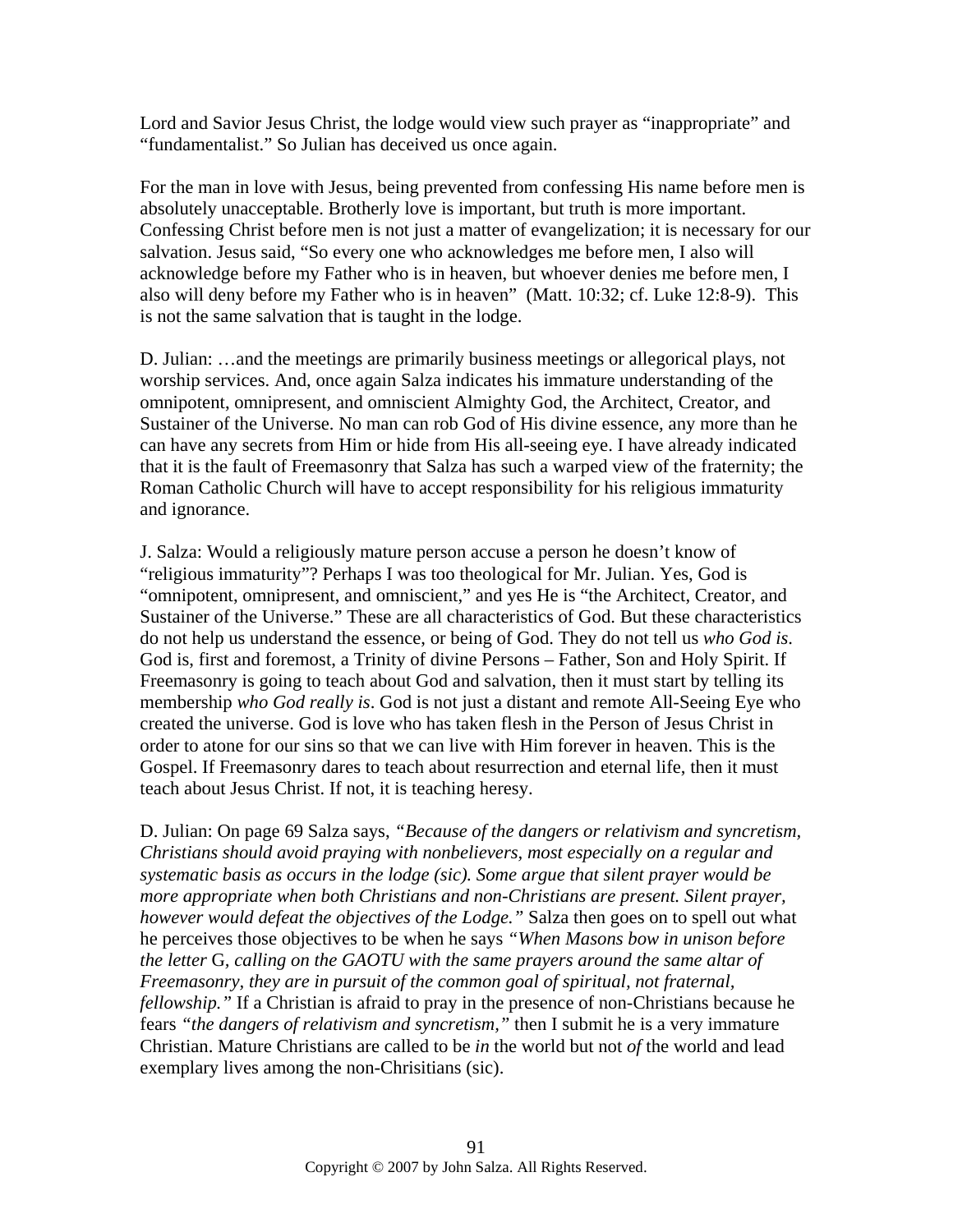J. Salza: Mr. Julian, can you tell us where in Scripture Christians are commanded or even allowed to offer generic prayers with unbelievers on a regular basis? I will tell you: Nowhere. Why? Because such a practice is offensive to God and runs afoul of the Christian's commission to preach Jesus Christ to the world. If the Christian knows the truth, then he must share that truth with others. He is not to suppress the name of Jesus Christ for the greater goal of brotherly fellowship. The salvation of souls is the supreme law of God. Moreover, the regular and continuous exposure to the faith of unbelievers does pose a risk to the average Christian, particularly those who are not well-formed in their faith. For these reasons, the Church has always forbidden regular, common prayer with unbelievers.

Certainly, there may be infrequent occasions where Christians are praying among those of different faiths (e.g., weddings, funerals). But such occurrences can hardly be compared with the prayers offered in the Masonic Lodge. Freemasonry is not an occasional gesture of goodwill. Masonry is a permanently established institution that requires its members to swear oaths under symbolic death penalties. Freemasonry also has created its own unique names and symbols for God and heaven to facilitate its syncretistic worship. This has nothing to do with "immaturity." It has everything to do with love for Jesus Christ and the courage to proclaim him before men, inside or outside of the Masonic Lodge.

D. Julian: *John 17:15-18 I pray not that thou shouldest take them out of the world, but that thou shouldest keep them from the evil. They are not of the world, even as I am not of the world. Sanctify them through thy truth: thy word is truth. As thou hast sent me into the world, even so have I also sent them into the world.* 

*1 Peter 2:11-17 Dearly beloved, I beseech you as strangers and pilgrims, abstain from fleshly lusts, which war against the soul; Having your conversation honest among the Gentiles: that, whereas they speak against you as evildoers, they may by your good works, which they shall behold, glorify God in the day of visitation. Submit yourselves to every ordinance of man for the Lord's sake: whether it be to the king, as supreme; Or unto governors, as unto them that are sent by him for the punishment of evildoers, and for the praise of them that do well. For so is the will of God, that with well doing ye may put to silence the ignorance of foolish men: As free, and not using your liberty for a cloke of maliciousness, but as the servants of God. Honour all men. Love the brotherhood. Fear God. Honour the king.* 

J. Salza: The foregoing Scriptures have nothing to do with praying with unbelievers, so Julian's reference to them is misplaced. Further, no where does Jesus or Peter command or allow Christians to pray regularly with unbelievers. Such a practice is not found anywhere in the Christian tradition. To the contrary, as we see in Acts 17, those who pray but have not yet accepted Jesus Christ must be exhorted to do so, for God has fixed the day on which He will judge them.

D. Julian: I find it ironic that it is not the Gentiles who speak against Christian Freemasons as evildoers, but some of their less informed Christian brethren. And I hate to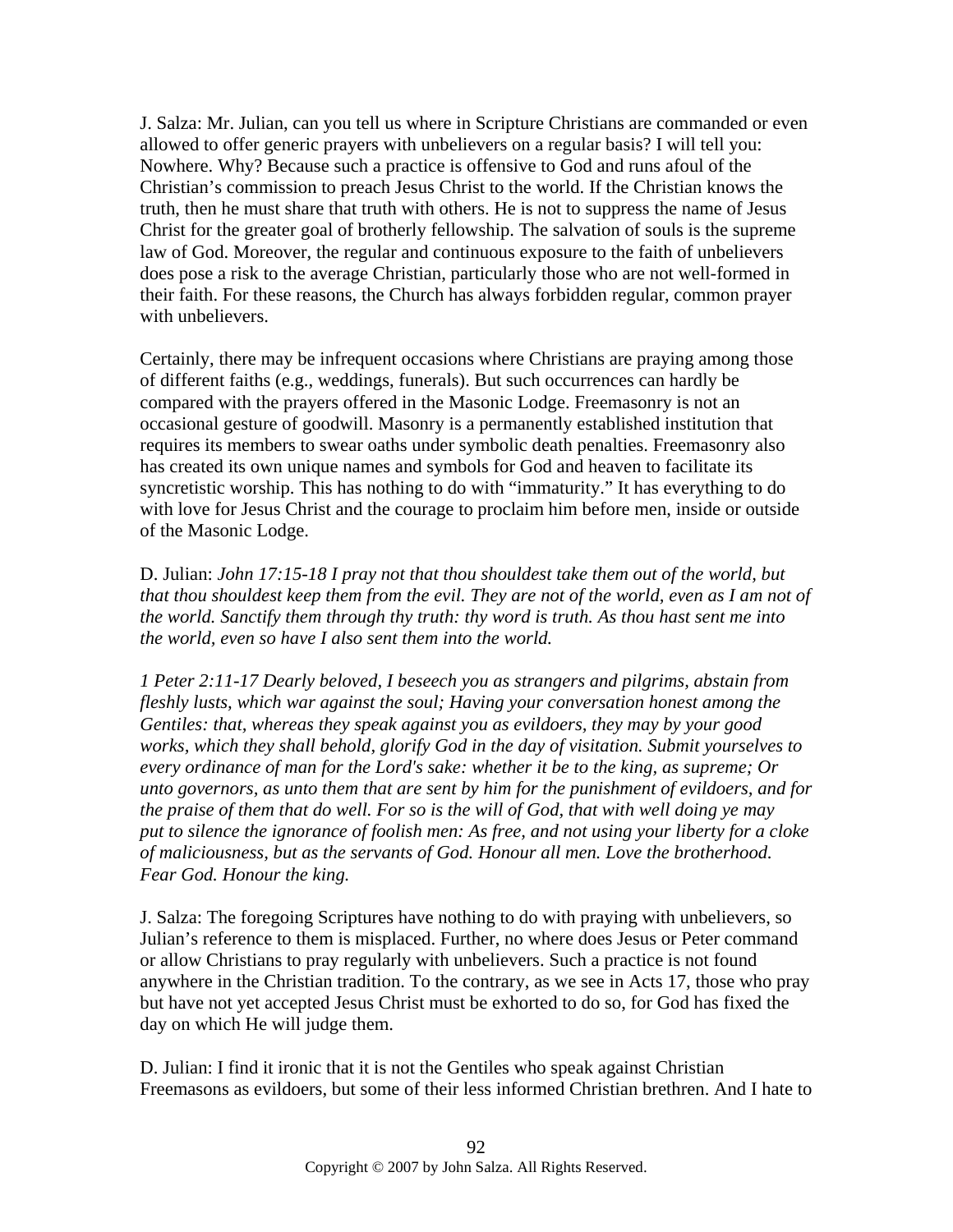be the one to inform Salza that in my Lodges, we often call for silent prayer, called "a moment of silence," usually in respect for departed brethren, and especially for our soldiers who die overseas.

J. Salza: Really? Then why have all the "Gentile churches" condemned Freemasonry? More rash statements from Mr. Julian. Further, we have not criticized the occasional silent prayer that occurs in Mr. Julian's lodge room. I even point out in the book on page 69 that silent prayer may be appropriate where Christians and non-Christians are present. Freemasonry's prayers, on the other hand, are principally oral petitions to the GAOTU, formalized by rituals (bowing before the letter G; praying around a common altar) and symbols (letter G; All-Seeing Eye). This is an entirely different matter. Mr. Julian is trying to confuse the issue.

D. Julian: For mature Christians, including Christian Freemasons, exposure to people of other religions, cultures, and spiritual concepts is no threat to their faith; in fact, it is an opportunity to witness to them using the example of their own lives that actually enhances their Christian walk.

J. Salza: Mr. Julian is confusing "exposure to people of other religions" with "prayer." They are two totally different things. Mr. Julian most likely confuses these separate things because he doesn't understand the theology of prayer. Prayer is a sacred form of interpersonal communion between God and those in covenant with Him. Only those who have been baptized into Christ share this intimate, personal, covenant relationship with God. In fact, the traditional Christian view, which was held by St. Thomas Aquinas, is that God hears the prayer of unbelievers only if it is a prayer of repentance for salvation. As St. Paul teaches in Acts 17, authentic prayer must include the proclamation of Jesus Christ *because of God's ensuing judgment*. Again, we are talking about the salvation of souls.

This has nothing to do with "exposure to people of other religions." Christians live, work, recreate, and do business with unbelievers every day. Christians must welcome the exposure to those of other faiths in order to bring them the truth of Jesus Christ. If not, we would never have the opportunity to evangelize them. But in so doing, we must always distinguish between the sacred and the profane. Prayer is sacred and must be treated as such.

D. Julian: And did you get the not-so-subtle message about when Masons are supposedly bowing *"before the letter G?"* 

J. Salza: "Supposedly" bowing? Mr. Julian, you yourself have revealed that Masons bow before the Letter G! You do so again immediately below. Why do you say "supposedly" bowing when that is exactly what you do? What are you embarrassed of?

D. Julian: We have already established that the "G*"* is the "initial of Geometry" but it represents God, before Whom *"all... should humbly bow."* Freemasons do not bow before a letter, or the Worshipful Master, or anyone else in the Lodge except Almighty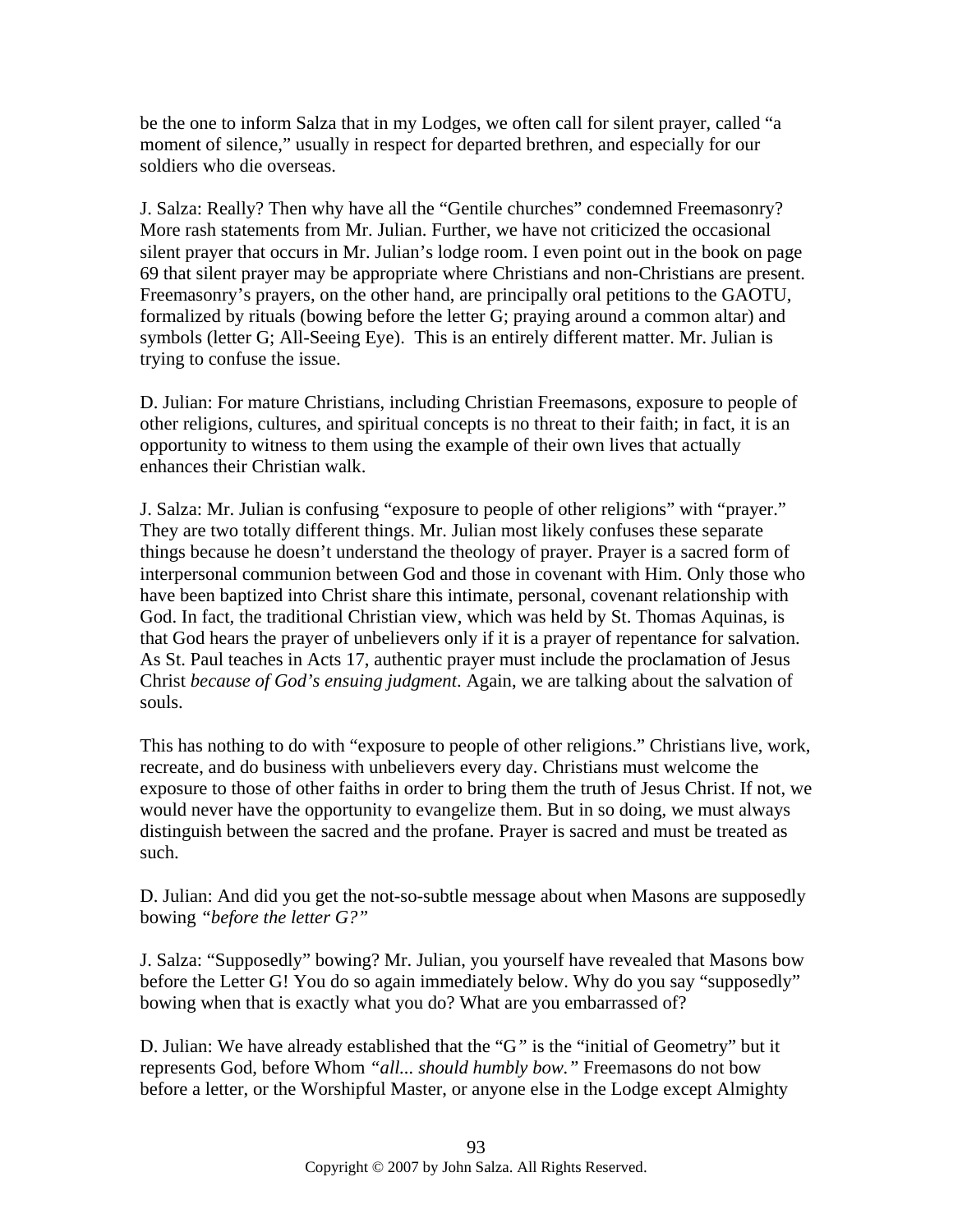God, the Father Creator, and Sustainer of Heaven and Earth. He's not only the GAOTU, but He's also the FCASOHAE.

J. Salza: Did you notice that Julian never says Masons bow before the Blessed Trinity? Why is that?

D. Julian: On page 71 Salza makes this statement and additional sin of omission, *"Although many Masons assume that the practice of their faith is encouraged by the Lodge, no such instruction exists in Masonic ritual. Masonry considers itself a completely self-sufficient system of religious and moral teaching whose members need nothing else to be spiritually edified, either in this life or the life to come..."* He then goes on to quote Daniel Sickles, once again someone who does not speak for Masonry but expresses his own personal opinion in his book *Ahimon Rezon or Freemasons Guide.* The sin of omission, of course, is that Salza failed to disclose that Sickles' book was originally published in 1875.

J. Salza: I wish Mr. Julian would tell us what the cut-off date is for a book to be admitted into evidence. Of course, Julian's argument is completely bogus and shows how desperate he is. He pretends that the "older" books on Freemasonry don't reflect "current" Masonic teaching and practice, even though he also argues that Freemasonry is an "ancient" organization made up of "ancient" teachings. Freemasonry must not be any more ancient than 1875. I will be happy to dismiss every book I have cited in *Masonry Unmasked* and focus *only* on the Masonic Bible (published in 1988) and Wisconsin's Masonic ritual (published in 1997 and 1999). These two books *alone* prove my case, as I have already demonstrated (e.g. they teach the "purity of life and conduct" doctrine to get to heaven; the "resurrection of the body" doctrine, etc).

Mr. Julian, let's stick with these two books, okay? In fact, I am willing to stick just with Wisconsin's ritual book, since it is the most recently published of the books I cite, and also because you recognize the Grand Lodge of Wisconsin as practicing valid Freemasonry. How does that sound, Mr. Julian? Or perhaps you want to focus solely on Washington's ritual book? That is fine with me as well. I will look to see if I have a copy. Otherwise, please send it to me.

D. Julian: And, as we have already disclosed, the Mason's duty to God includes "imploring His aid in all laudable undertakings, and by looking up to Him in every emergency for comfort and support." Masonic Lodges, at least in Washington (and I'm pretty sure Wisconsin), are dedicated to God, St. John the Baptist (the harbinger of the Messiah), and St. John the Evangelist (the identifier of the Messiah). And the Great Light is the *Holy Bible, King James Version.* 

J. Salza: No it isn't. It is the *Volume of the Sacred Law*. This *could* be the Holy Bible, but it could *also* be the Koran, the Book of Mormon or any other religious writing that is desired by a Mason.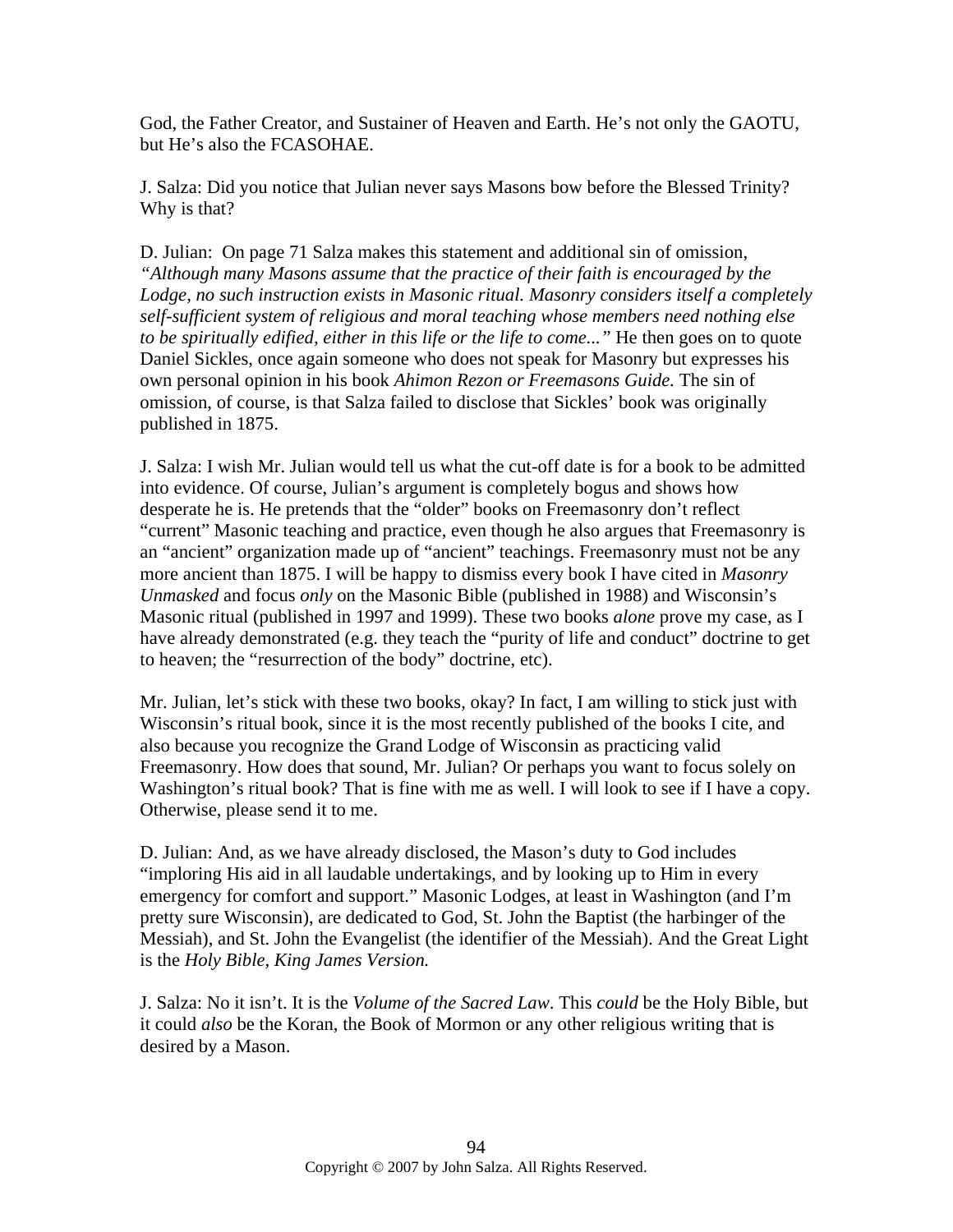D. Julian: And in the ritual we learn what that meant to Hiram (and therefore should mean to Masons):

J. Salza: Yes, most U.S. Lodges are dedicated to the Sts. John. Is this because Freemasonry teaches that Jesus Christ is the only way to salvation, as the Sts. John proclaimed? No. Since preaching salvation through Jesus Christ alone was what defined these men, but Freemasonry doesn't preach the same thing, it is clear that Masonry's dedication to these great saints is nothing but lip service. In fact, it is outright deception. When I was a Mason, I too took comfort in the fact that my lodge was dedicated to these saints. John the Baptist is even my patron saint, and I wear a medal of him around my neck.

Yet, on the evening of my initiation, the lodge told me to remove the medal (along with my crucifix and wedding ring) in order to receive the Entered Apprentice degree! The lodge is dedicated to St. John the Baptist, but I had to remove my medal of St. John the Baptist from my person to become a Mason? No better example of hypocrisy can one imagine. And later, in the same degree, it was explained to me that I was divested of the medal so that I would "bring nothing offensive or defensive into the lodge." Somehow, my medal of John the Baptist would have been "offensive" to the Lodge and my Masonic brothers? Julian's claim that Masonry promotes its members' religious faiths while divesting its members all reminders of their faith is not only completely inconsistent but offensive to the intellect.

D. Julian: Masonic tradition informs us that, at the building of King Solomon's Temple it was the daily custom of our Grand Master Hiram Abif, at high twelve, when the craft were called from Labor to Refreshment, to enter the temple, inspect the work and see if anything could be added for strength or ornament and draw designs on the trestle board. After which he entered the Sanctum Sanctorum or Holy of Holies to offer up his devotions to Deity. An altar being before you, in humble imitation of this pious custom, you will kneel and pray. This you may do orally or mentally, after which say "Amen."

Up until this point in the Drama, the candidate is not blindfolded. he can clearly see the altar with the Holy Bible on it and he has just been specifically directed to kneel and pray to God. In the Lecture to the Master Mason, the Mason is encouraged to endeavor to emulate Hiram Abif*,* among other things*,* "...in his unfeigned piety to God."

J. Salza: I am not sure why any of this is relevant. Mr. Julian's description of the degree is accurate. What he fails to tell you, however, is that the candidate then goes through an allegorical drama of life, death and resurrection which I describe in detail on pages 86-93.

D. Julian: Continuing on, Salza says, *"Freemasonry therefore, precludes the opportunity for religious dialogue and tolerance in the lodge, and certainly any opportunity to bear witness to Christ."* Here in Washington State, Grand Lodge allows no "work" on Sundays, and the only two official Sunday Grand Lodge events are a joint church service with our Prince Hall brethren at a Baptist Church (Prince Hall is fully recognized by the Grand Lodge of Washington) and an annual service at the largest Episcopal church in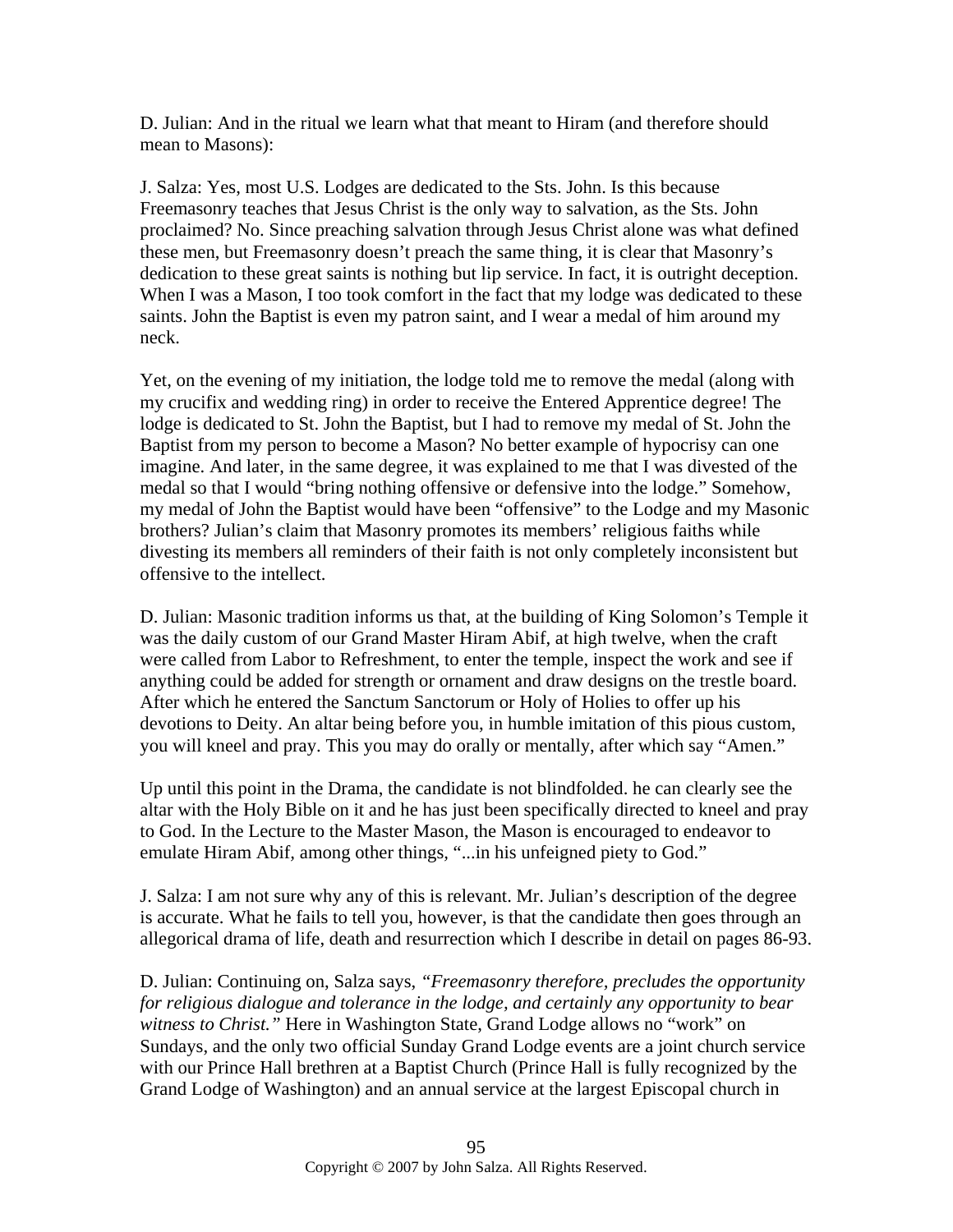Seattle. And at this past Grand Lodge, as Grand Musician, I was honored to be able to participate in Vesper Services for the Grand Master, the brethren, and their families that was officiated by Past Grand Chaplain, Archbishop and Most Reverend Delmer Tripp "Bud" Robinson, Ph.D., Th.D. The opening hymn was The Old Rugged Cross and the closing hymn was How Great Thou Art. There are plenty of opportunities to bear witness to Christ in Freemasonry -- just not during the business meetings or allegorical plays.

J. Salza: Notice that Mr. Julian's authority for resting on Sunday is his Grand Lodge, not God the Father, Son and Holy Spirit. Further, none of Mr. Julian's extracurricular activities have anything to do with the rituals of the Three Degrees of Freemasonry. Mr. Julian, we are focusing on the rituals of the three degrees, not your "joint church services," whatever those are.

# *System of Morality*

D. Julian: On page 72, Salza states *"Freemasonry defines itself as 'a peculiar system of morality, veiled in allegory, and illustrated by symbols.' No other benevolent fraternal order claims as much. But if Freemasonry truly can help mankind lead a morally better life, it is immoral to keep that knowledge to itself behind the secrecy of the lodge doors."* 

Now we are getting back to the core of Salza's unique perception of Freemasonry: his apparent belief that any system of morality, other than the specific, sectarian system of morality taught by the Roman Catholic Church is a religion of its own; and that any group of people who choose to open their meetings with generic prayers not specifically endorsed by the RCC is praying to a syncretistic god or gods.

J. Salza: I thought Mr. Julian said that Freemasonry was "just a fraternity"? But now Julian acknowledges that Freemasonry defines itself as "a peculiar system of morality, veiled in allegory, and illustrated by symbols." What "fraternity" has its own "system of morality"? And what "morality," Mr. Julian? The morality of swearing not to have sex with a Master Mason's wife, mother, sister or daughter lest you have your body severed in twain and your bowels taken thence and burned to ashes?

Further, Julian avoided answering the question. If Freemasonry really is a "system of morality" as it claims to be, then why does it hide its moral teachings behind the lodge door? Is *that* moral? Why does it require its members to swear oaths to keep these moral principles secret? No answers from Mr. Julian. And, no, it is not my "unique perception of Freemasonry," but the perception of every Christian man who has had the guts to leave the Lodge, not to mention your own Masonic Grand Lodges and authors.

D. Julian: My *Washington Monitor and Freemason's Guide* does not contain the word "peculiar" in the definition, as does the *Holy Bible, King James Version with Masonic References* that Salza calls the "Masonic Bible." Perhaps that is just another example of what Salza considers a landmark, a principle universal to all of Freemasonry, that isn't universal at all.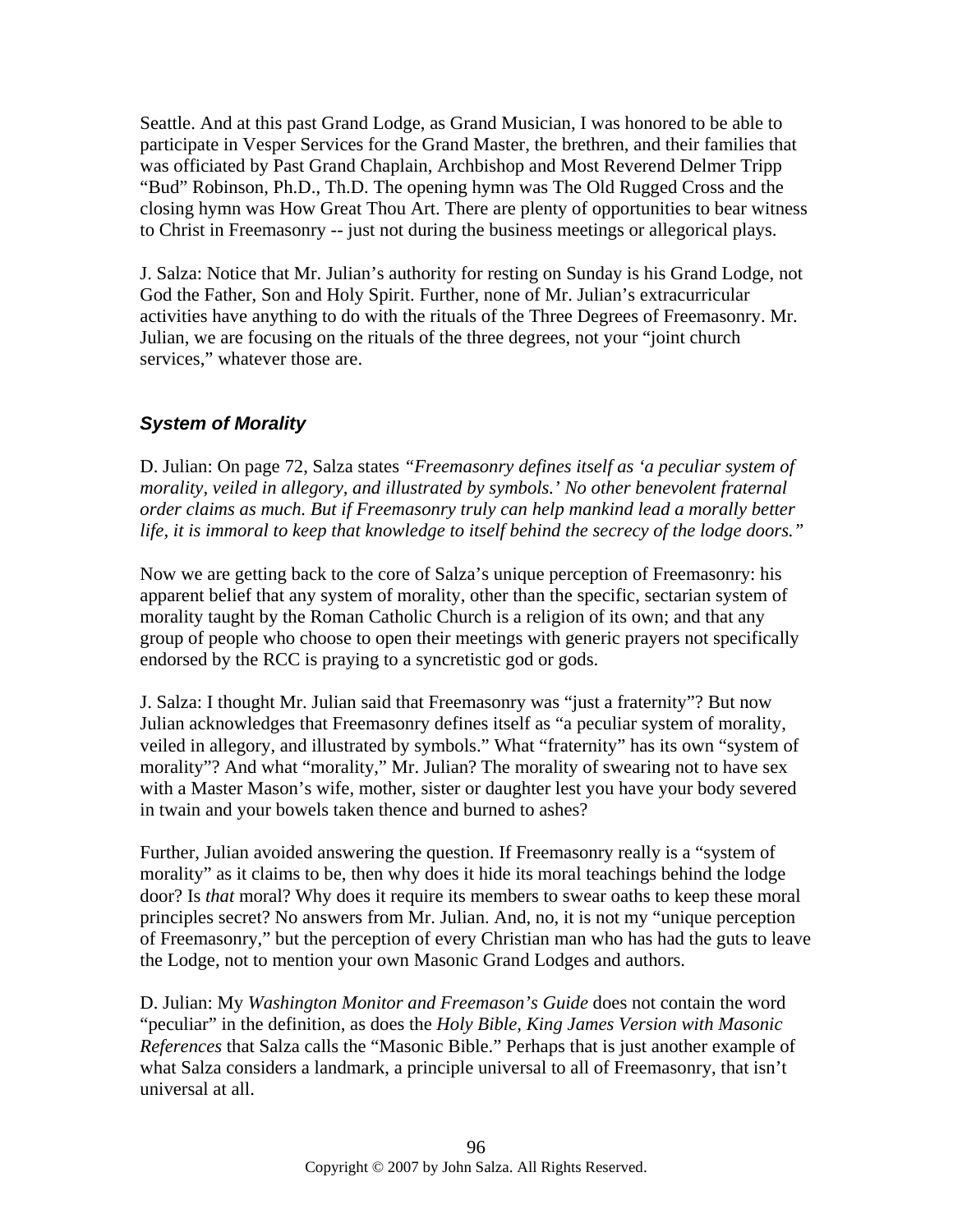J. Salza: Whether the adjective "peculiar" modifies the noun "system" is completely irrelevant to whether Masonry is in fact a "system of morality." The point is that Freemasonry *is* a system of morality, and even Julian agrees, and yet it keeps its "system of morality" behind the secrecy of the lodge doors. Further, Mr. Julian, are you saying Masonry's universal definition of itself – a system of morality veiled in allegory and illustrated by symbols – is not a landmark? Are you really challenging the most common, universal, well-known definition of Masonry? I wouldn't doubt it because you make up your own rules as you go.

D. Julian: Salza should have kept reading under the listing for Definition of Freemasonry. If he had, he would have read this: "Freemasonry is not, however, a system of religion; it is the handmaiden to religion, enforcing its daily practice." Is this so-called "peculiar" system of morality, that is taught by symbols and allegorical plays called degrees, a secret being kept behind the Lodge doors? Personally I find the only secret being kept behind the Lodge doors is that many of the Stated (business) Meetings can be pretty dull and boring. The *Monitor* completely discloses the system of morality by stating that Lodges are dedicated to God, St. John the Baptist and St. John the Evangelist, and that the *Holy Bible, King James Version* is the Great Light -- as well as disclosing the meanings of the symbols. The only thing "peculiar" about it is the specific content of some of the degree work, known as the "modes of recognition" and the obligations. But even those are not really secret, because since *Anderson's Constitutions* were written in the early 1700's, every few years someone comes along who just cannot resist the temptation to make money by selling still another so-called unmasking of what isn't really masked at all.

J. Salza: Again, if Mr. Julian is going to use the Masonic Bible as an authority, then why doesn't he acknowledge that the same Bible teaches Freemasonry' faith in the resurrection of the body on pages 11, 39, 41, 44, 45, 49 and 58? Because that would be much too embarrassing for Mr. Julian. Moreover, Julian fails to quote from other Masonic authorities who say that Freemasonry is a religion. For example, Henry Wilson Coil, one of modern Masonry's top scholars and whose books are recommended by Mr. Julian's own Grand Lodge of Washington, commented on this inconsistency:

Some attempt to avoid the issue by saying that Freemasonry is not a religion but is religious, seeming to believe that the substitution of an adjective for a noun makes a fundamental difference. It would be as sensible to say that a man had no intellect but was intellectual or that he had no honor but was honorable. The oft repeated aphorism 'Freemasonry is not a religion'…has been challenged as meaningless, which it seems to be.

But let's not take Coil's word for it. Let's have the readers decide for themselves. Religion is generally defined as a belief in a superhuman power to be obeyed and worshiped as the creator of the universe, which is expressed in conduct or ritual. I am sure Mr. Julian would have no problem with this definition of religion. In light of this definition, let us summarize some of the Lodge's characteristics that we have studied thus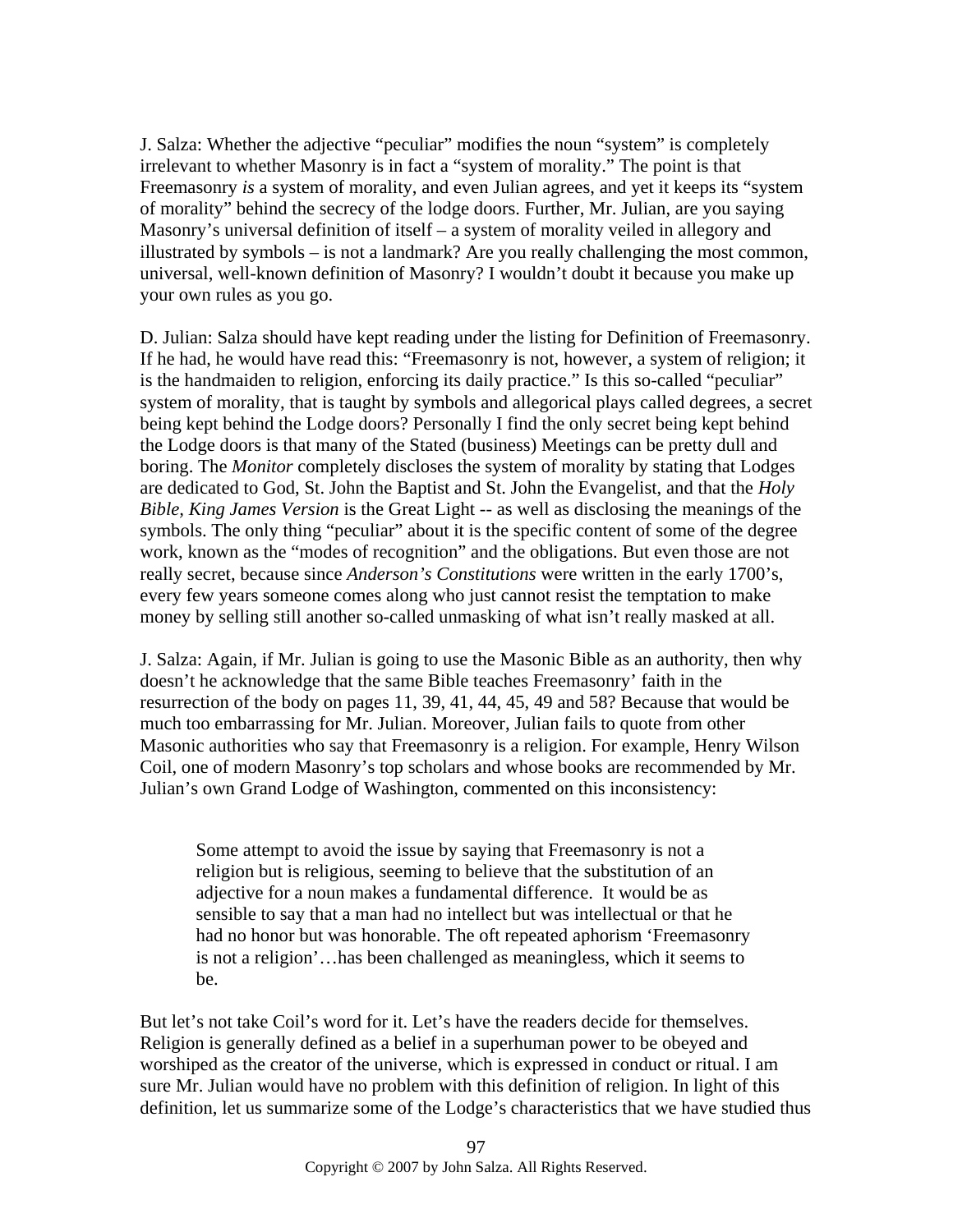far. In the words of Mr. Julian, let's "put to bed" the issue of whether or not Freemasonry is a religion. Freemasonry has its own:

- religious doctrines (*immortality of the soul; bodily resurrection*);
- rituals which exemplify these doctrines (*Hiramic legend; apron presentation*);
- prayers (*with special terminology such as "so mote it be")*;
- names and symbols for God (*GAOTU; letter G; All-seeing Eye*);
- names and symbols for heaven (*celestial lodge above; clouded canopy*);
- soteriology (*purity of life and conduct necessary to gain admission into heaven*);
- burial rites (*prayers, depositing apron and sprig of acacia*);
- altar (*lodge furniture; displays religious writings; oaths sworn here*);
- covenants (*the oaths with conditional self-curses*);
- chaplain (*a Blue lodge officer responsible for Masonic benediction*);
- vestments (*aprons; white gloves; jewels; collars; hats*);
- meeting places (*lodges; also called temples*);
- consecration rites for lodges (*prayer; pouring oil over the Northeast corner*);
- music (*organist or soloist adds music to certain parts of the rituals*);
- calendar (*6007 A.L. "Anno Lucis" versus 2007 A.D. "Anno Domini"*);
- feast days (St*. John the Baptist on June 24; St. John the Evangelist on Dec. 27*);
- Masonic authorities who say it is a religion (*books recommended by Grand Lodges*).

In light of these characteristics, we consider Coil's question and conclusion:

Does Freemasonry continually teach and insist upon a creed, tenet, and dogma? Does it have meetings characterized by the practice of rites and ceremonies in and by which its creed, tenet, and dogma are illustrated by myths, symbols and allegories? If Freemasonry were not a religion, what would have to be done to make it such? Nothing would be necessary or at least nothing but to add more of the same.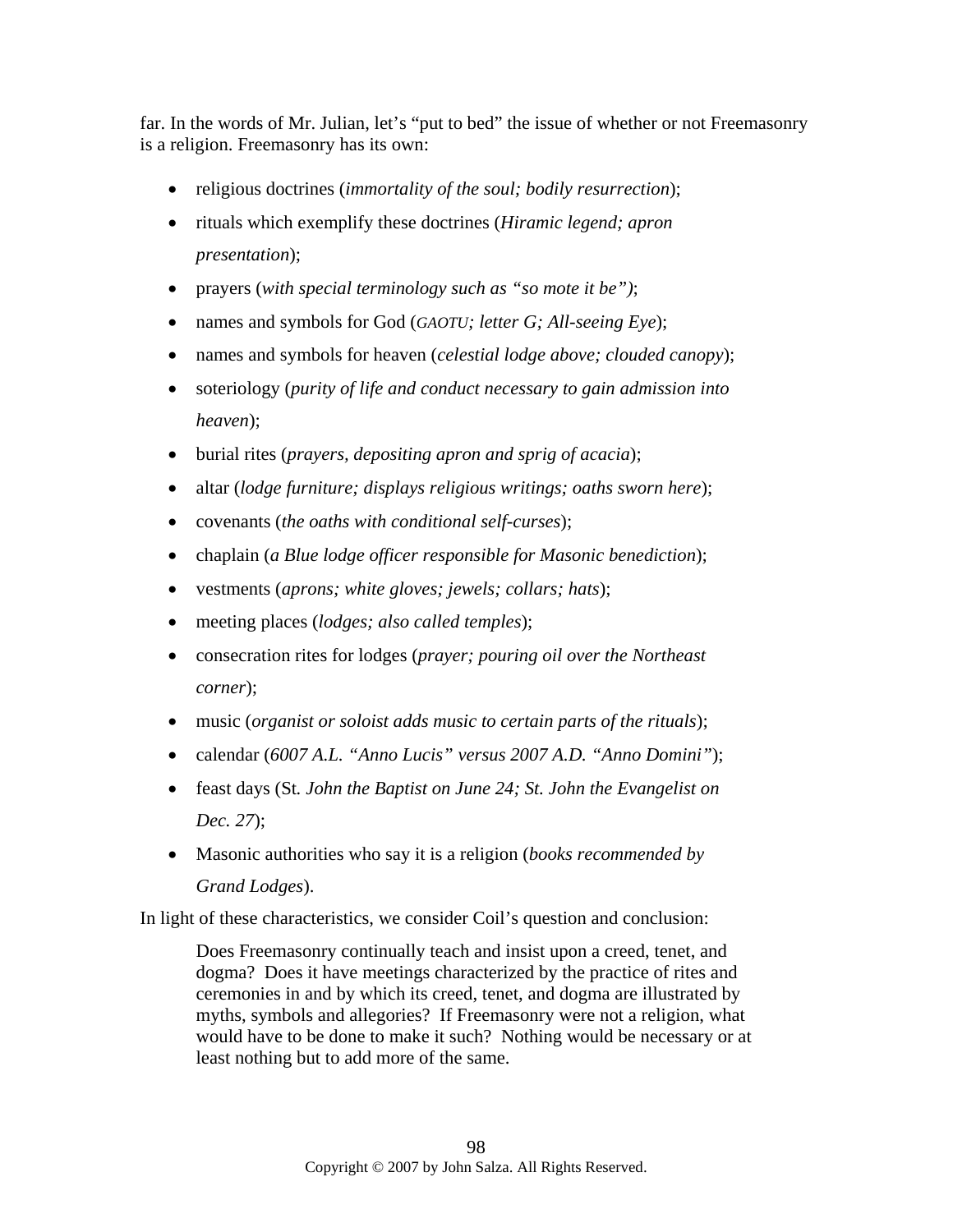In the words of Albert Pike, "Every Masonic lodge is a temple of religion, and its teachings are instruction in religion." Thus, on the evidence of its own rituals, practices and spokesmen, Freemasonry is, objectively speaking, a religion.

D. Julian: On page 74 Salsa (sic) makes these preposterous claims: *"Since American Masonic Lodges are predominantly Christian and Jewish, one would suppose that the Craft would, at a minimum, make reference to the Ten Commandments in its teachings."*  This is amazing. Salza has just spent 73 pages of the book trying to convince his reader that Freemasonry is a syncretistic haven for all kinds of monotheistic and polytheistic religious beliefs, indifferent to sectarian religion, now, suddenly, he claims *"American Masonic Lodges are predominantly Christian and Jewish".* So which is it, American Masonic Lodges are *"indifferent to Christianity"* or *"predominantly Christian and Jewish"*?

J. Salza: Mr. Julian does not have very good grasp of the English language. He misunderstands the words "predominantly" and "syncretism." First, American Freemasonry can be *predominantly* made up of Christian and Jewish members while also being composed of Unitarians, Deists, Hindis, Buddhists and Zoroastrians *to a lesser degree*, which it is. There is no inconsistency in my statement whatsoever.

Second, the danger of syncretism can exist even among Monotheistic religions. Anyone with a rudimentary understanding of the history of Christianity knows that the early Christians fought against those who sought to combine the practices of Monotheistic Judaism with those of the Church. Freemasonry "is a syncretistic haven for all kinds of monotheistic" beliefs when it puts Judaism, Islam, Deism and Unitarianism on the same level as the religion of Jesus Christ. That is why faithful Christians don't make it a habit of praying with Jews and Muslims, most especially on a regular and systematic basis as is done in the Masonic Lodge.

D. Julian: The answer, of course, is that neither statement is correct. American Masonic Lodges aren't *"indifferent*" or "*predominantly Christian and Jewish.*" The religious beliefs American Freemasons are distributed in roughly the same percentages as the general population, with the obvious exception of atheists. The Ten Commandments present an interesting theological problem that clearly demonstrates why it is necessary that sectarian divisiveness should be left outside the Lodge room.

J. Salza: Yes, and that is because Mr. Julian's religion is Freemasonry, not Christianity. Julian would rather teach the precepts of Freemasonry than the Ten Commandments in his "peculiar system of morality." Peculiar indeed. Now, readers, buckle up for another one of those irrelevant digressions that have nothing to do with *Masonry Unmasked.*

### D. Julian: *What are the Ten Commandments?*

Ten Commandments the ethical commandments of God given according to biblical accounts to Moses by voice and by writing on stone tablets on Mount Sinai. The table on the next page shows the two most common versions: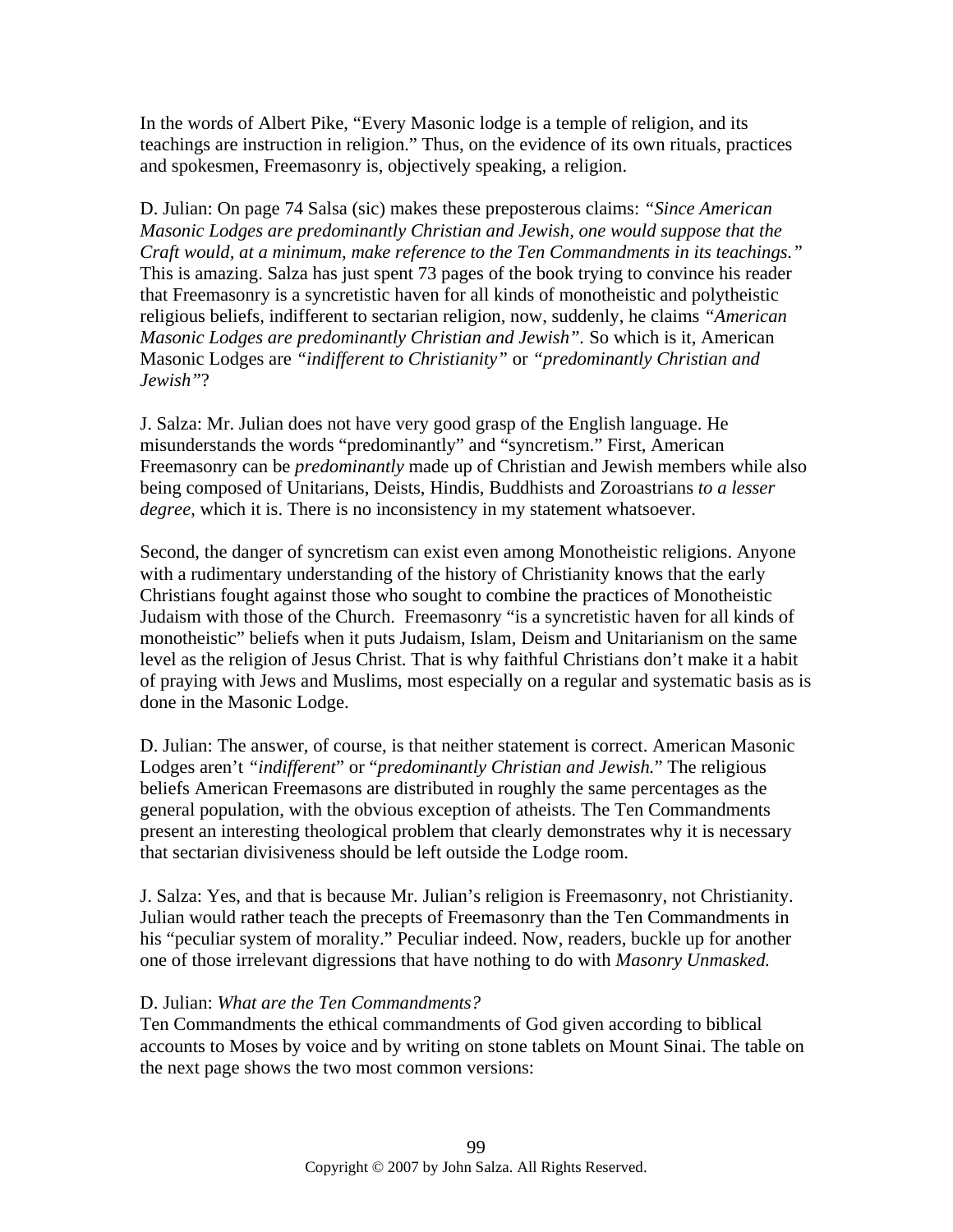*17 Thou shalt not covet thy neighbour's house, ... nor his manservant, nor his* X *maidservant, nor his ox, nor his ass, nor any thing that is thy neighbour's.* 

*17 Thou shalt not covet... thy neighbour's wife...* IX X

*16 Thou shalt not bear false witness against thy neighbour.* VIII IX

*15 Thou shalt not steal.* VII VIII

*14 Thou shalt not commit adultery.* VI VII

*13 Thou shalt not kill.* V VI

*12 Honour thy father and thy mother: that thy days may be long upon the land* IV V *which the Lord thy God giveth thee.* 

*8 Remember the sabbath day, to keep it holy. 9 Six days shalt thou labour, and* III IV *do all thy work: 10 But the seventh day is the sabbath of the Lord thy God: in it thou shalt not do any work, thou, nor thy son, nor thy daughter, thy manservant, nor thy maidservant, nor thy cattle, nor thy stranger that is within thy gates: 11 For in six days the Lord made heaven and earth, the sea, and all that in them is, and rested the seventh day: wherefore the Lord blessed the sabbath day, and hallowed it.* 

*7 Thou shalt not take the name of the Lord thy God in vain; for the Lord will not* II III *hold him guiltless that taketh his name in vain.* 

*4 Thou shalt not make unto thee any graven image, or any likeness of any thing* II *that is in heaven above, or that is in the earth beneath, or that is in the water under the earth: 5 Thou shalt not bow down thyself to them, nor serve them: for I the Lord thy God am a jealous God, visiting the iniquity of the fathers upon the children unto the third and fourth generation of them that hate me; 6 And shewing mercy unto thousands of them that love me, and keep my commandments.* 

*2 I am the Lord thy God, which have brought thee out of the land of Egypt, out* I I *of the house of bondage. 3 Thou shalt have no other gods before me. Protestant* 

*/Masonic* 

*Catholic/* 

*Lutheran* 

*Commandments Exodus 20:1-17* 

So we can see that even in Christendom, there is no universal agreement as to which are the "Ten" Commandments.

J. Salza: Says who? Evidently, in Mr. Julian's Protestant community, they don't know which are the Ten Commandments. Incredible. This is what happens when you are outside of Christ's true Church. Everything is questioned. Everything is up for grabs. Everything is confused. Skepticism pervades. This is the philosophy of Freemasonry. Confusion is from the devil, Mr. Julian, not God. If you want to contact me privately, I will tell you which are the Ten Commandments. The Catholic Church resolved this for us by the time of St. Augustine.

Also, Julian's classification system is wrong. He suggests that "Catholics, Lutherans and Protestants" follow the same classification. This is not true. The Catholic Church has always held Exodus 20:1-6 and Deuteronomy 5:6-10 to be the First Commandment. Even Martin Luther, the Catholic priest who was excommunicated from the Church for heresy, held this view. However, Luther's Protestant offspring later decided to make Exodus 20:4-6 and Deuteronomy 5:8-10 a separate commandment from Exodus 20:1-3 and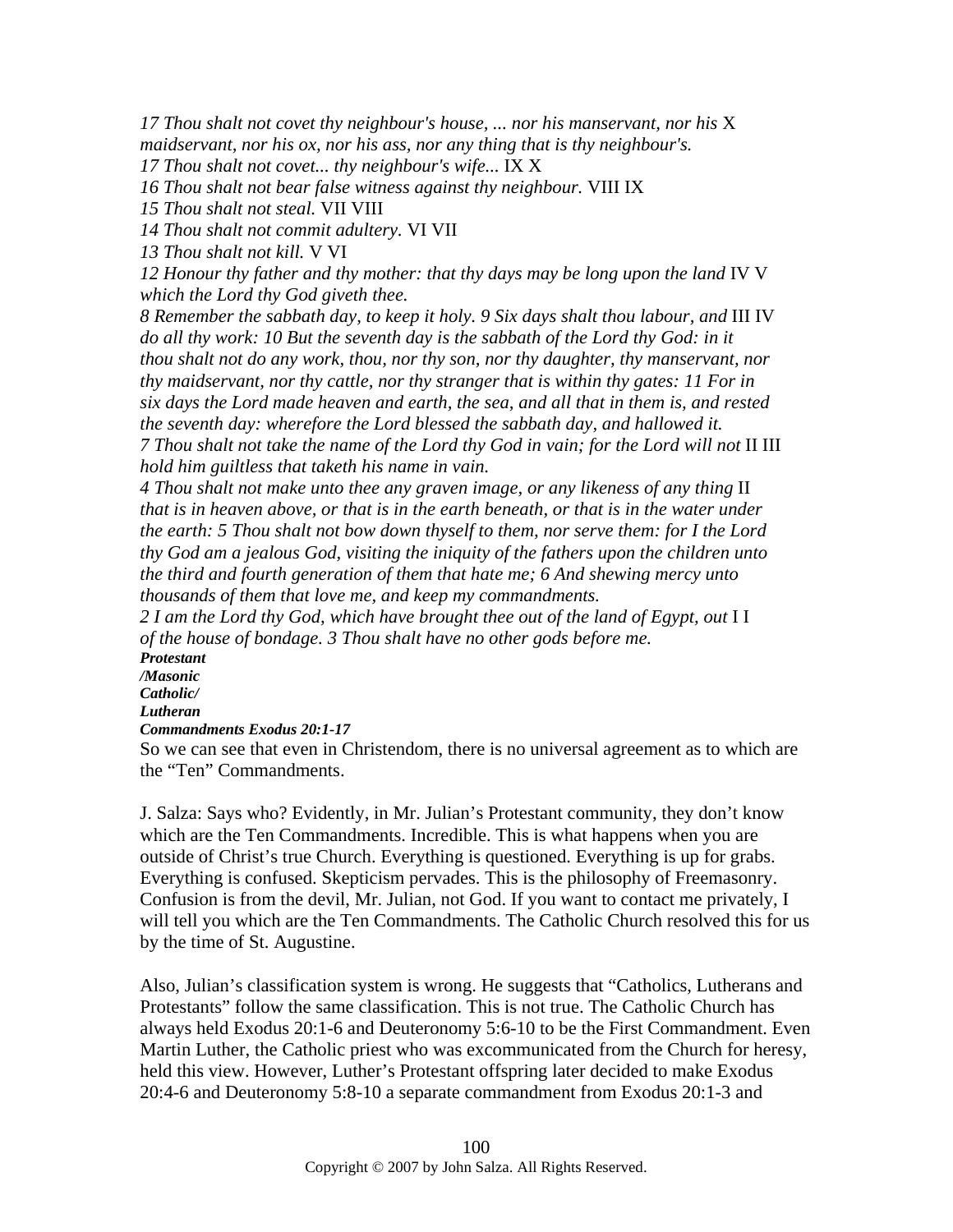Deuteronomy 5:6-7. So non-Lutheran Protestants do not have the same classification as Lutheran-Protestants and Catholics.

It is also interesting how Mr. Julian identifies the "Masonic" classification with the "Catholic, Lutheran, and Protestant" classifications. Julian identifies Freemasonry with these other religions. I would have done exactly the same thing, because Freemasonry is a religion.

D. Julian: So are there two different sets of the Ten Commandments? No, there are at least three, because in Exodus 34 we are presented with a whole new set of Commandments. What happened between Exodus 20 and Exodus 34? Moses came down from Mt. Sinai with the tablets and found that the Chosen People had abandoned their God and were worshipping and making sacrifices to a golden calf idol. So Moses did what any godly man would do -- he lost his temper and smashed the tablets (with God's own handwriting on both sides of the stones) to pieces.

*Exodus 32:26-28 Then Moses stood in the gate of the camp, and said, Who is on the Lord's side? Let him come unto me. And all the sons of Levi gathered themselves together unto him. And he said unto them, Thus saith the Lord God of Israel, Put every man his sword by his side, and go in and out from gate to gate throughout the camp, and slay every man his brother, and every man his companion, and every man his neighbour. And the children of Levi did according to the word of Moses: and there fell of the people that day about three thousand men.* 

Now read this next verse carefully.

*Exodus 34:1 And the Lord said unto Moses, Hew thee two tables of stone like unto the first: and I will write upon these tables the words that were in the first tables, which thou brakest.* 

God did not give the Children of Israel only X Commandments, He gave them the DCXIII (613) Commandments! – the first 10, and therefore presumably the most important, are:

26 The first of the firstfruits of thy land thou shalt bring unto the house of the X - Lord thy God. Thou shalt not seethe a kid in his mother's milk.

25 ...neither shall the sacrifice of the feast of the passover be left unto the IX morning.

25 Thou shalt not offer the blood of my sacrifice with leaven; ... VIII -

23 Thrice in the year shall all your men children appear before the Lord God, VII the God of Israel. 24 For I will cast out the nations before thee, and enlarge thy borders: neither shall any man desire thy land, when thou shalt go up to appear before the Lord thy God thrice in the year.

22 And thou shalt observe the feast of weeks, of the firstfruits of wheat VI harvest, and the feast of ingathering at the year's end.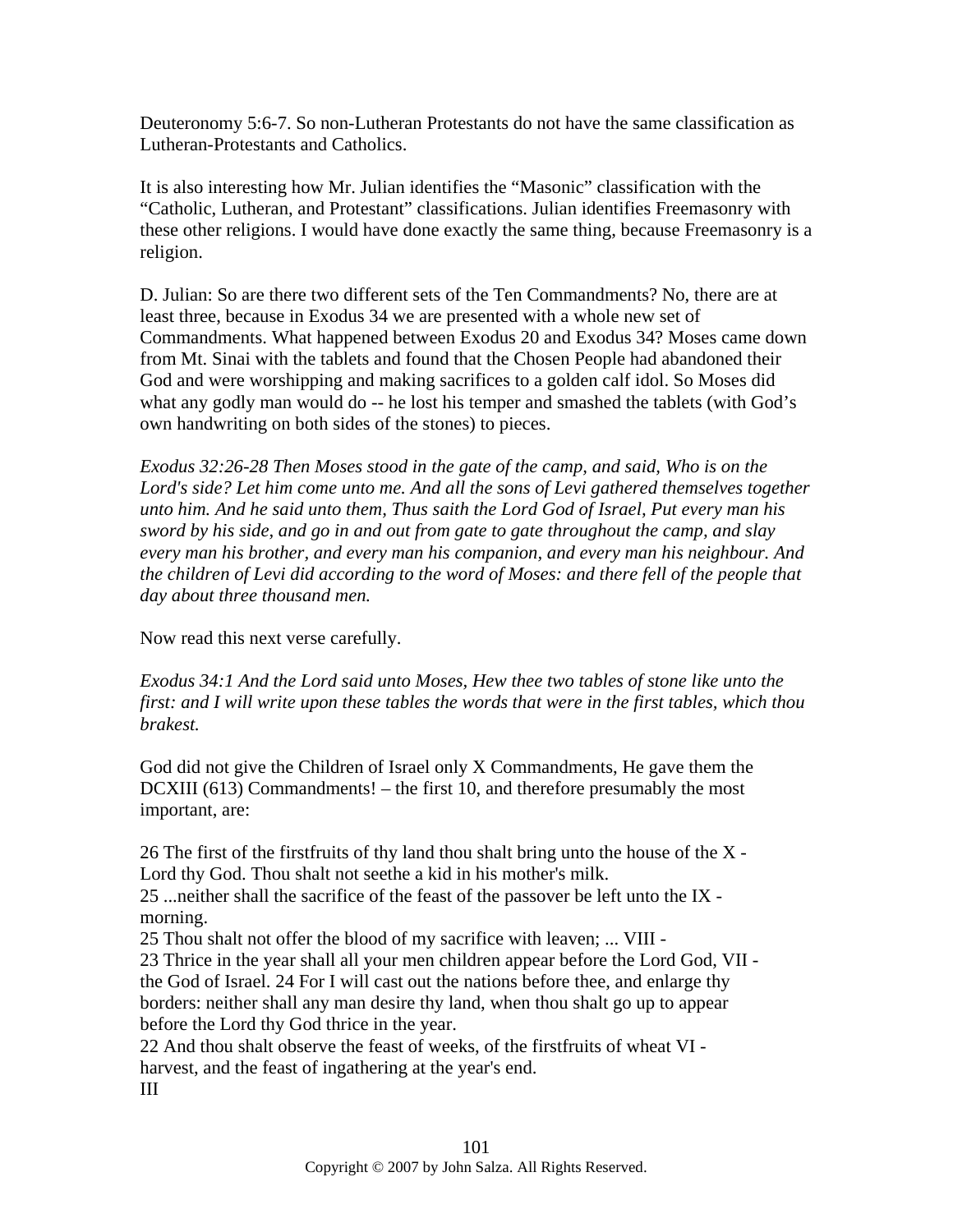/IV

21 Six days thou shalt work, but on the seventh day thou shalt rest: in earing V time and in harvest thou shalt rest.

*19 All that openeth the matrix is mine; and every firstling among thy cattle, whether ox*  IV - *or sheep, that is male. 20 But the firstling of an ass thou shalt redeem with a lamb: and if thou redeem him not, then shalt thou break his neck. All the firstborn of thy sons thou shalt redeem. And none shall appear before me empty.* 

*18 The feast of unleavened bread shalt thou keep. Seven days thou shalt eat* III *unleavened bread, as I commanded thee, in the time of the month Abib: for in the month Abib thou camest out from Egypt.* 

*17 Thou shalt make thee no molten gods.* II I/II

14 For thou shalt worship no other god: for the Lord, whose name is Jealous, is a II *jealous God: 15 Lest thou make a covenant with the inhabitants of the land, and they go a whoring after their gods, and do sacrifice unto their gods, and one call thee, and thou eat of his sacrifice; 16 And thou take of their daughters unto thy sons, and their daughters go a whoring after their gods, and make thy sons go a whoring after their gods.* 

J. Salza: In his irrelevant digression, Mr. Julian says that God didn't just give the Israelites Ten Commandments, He gave them 613. He then says that the first ten are "presumably" the most important. Mr. Julian once again demonstrates a poor understanding of Scripture and Christianity. He fuses together the Decalogue with the Torah as if there is no meaningful difference and attributes the Decalogue with only a presumption of superiority. This is erroneous.

The Decalogue represents the eternal laws of God, while the Torah primarily represented temporary, pedagogical instructions that were meant to lead the Jews to the Messiah. Scripture also reveals that the Jews made a significant distinction between the Decalogue and the book of the law. For example, the Ten Commandments were kept inside the ark of the covenant (Deut 10:5), while the book of the law was kept beside the ark (Deut 31:26). But Mr. Julian doesn't base his assertions on Scripture (or Masonic ritual, for that matter). He makes up his own rules and definitions.

## D. Julian: *The Ten Commandments Exodus 34:14-28 Second First*

*27 And the Lord said unto Moses, Write thou these words: for after the tenor of these words I have made a covenant with thee and with Israel. 28 And he was there with the Lord forty days and forty nights; he did neither eat bread, nor drink water. And he wrote upon the tables the words of the covenant, the ten commandments.* 

Exodus 34:1 clearly says that this is the same Ten Commandments as the originals in Exodus 20. Some religious Jews oppose the posting of the Ten Commandments in public schools, as they feel it is wrong for public schools to teach their children Judaism. The argument is that if a Jewish parent wishes to teach their child to be a Jew (as most do), then this education should come from practicing Jews, and not from non-Jews. This position is based on the demographic fact that the vast majority of public school teachers in the United States are not Jews; the same is true for the students. This same reasoning and position is also held by many believers in other religions. Many Christians have some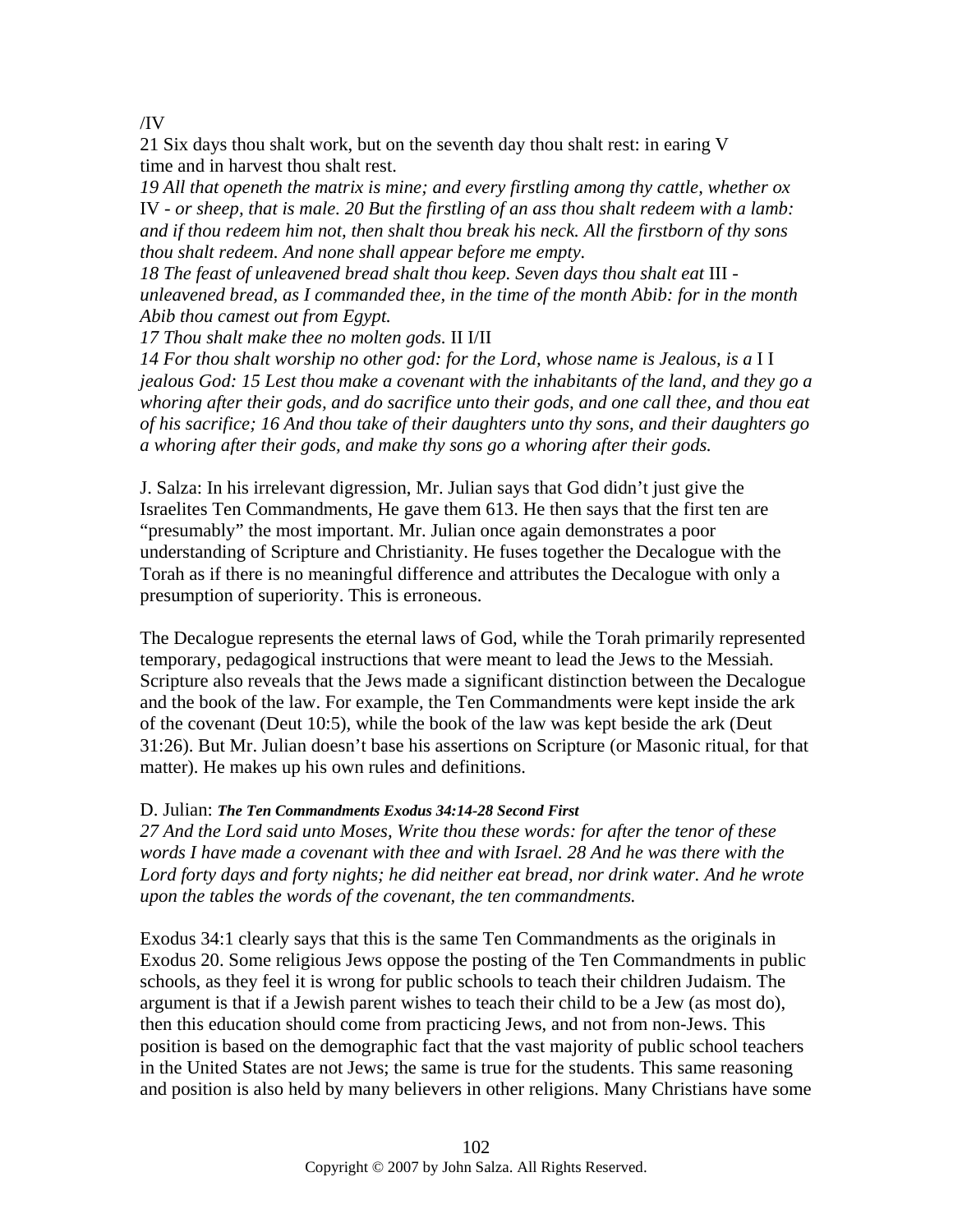concerns about this as well; for example, can Catholic parents count on Protestant or Orthodox Christian teachers to tell their children their particular understanding of the commandments? Differences in the interpretation and translation of these commandments, as can be seen above, can sometimes be significant.

#### J. Salza: Are we still discussing *Masonry Unmasked*?

D. Julian: Ironically, the whole Ten Commandments thing is a moot issue for Christians. Paul spends a great deal of time in his Epistles convincing the fledgling Christian Church that Jesus Christ is the Fulfillment of the Law (of Moses), therefore Christians are no longer to required to live under it or be judged by it.

*Hebrews 8:5-12 Who serve unto the example and shadow of heavenly things, as Moses was admonished of God when he was about to make the tabernacle: for, See, saith he, that thou make all things according to the pattern shewed to thee in the mount. But now hath he obtained a more excellent ministry, by how much also he is the mediator of a better covenant, which was established upon better promises. For if that first covenant had been faultless, then should no place have been sought for the second. For finding fault with them, he saith, Behold, the days come, saith the Lord, when I will make a new covenant with the house of Israel and with the house of Judah: Not according to the covenant that I made with their fathers in the day when I took them by the hand to lead them out of the land of Egypt; because they continued not in my covenant, and I regarded them not, saith the Lord. For this is the covenant that I will make with the house of Israel after those days, saith the Lord; I will put my laws into their mind, and write them in their hearts: and I will be to them a God, and they shall be to me a people: And they shall not teach every man his neighbour, and every man his brother, saying, Know the Lord: for all shall know me, from the least to the greatest. For I will be merciful to their unrighteousness, and their sins and their iniquities will I remember no more. In that he saith, A new covenant, he hath made the first old. Now that which decayeth and waxeth old is ready to vanish away.* 

J. Salza: While Mr. Julian is correct if he is arguing that the New Covenant has replaced the Old Covenant, he has made a big, theological blunder by claiming that "Christians are no longer to required to live under it or be judged by it" (referring to the Ten Commandments). That is because Julian doesn't actually read the Bible; he only carries it around in Masonic processions.

Paul exhorts the Roman Christians to keep the commandments against stealing and adultery (Rom 2:21-22) and refers to these commandments as the law of God (v.23). Paul even says that "the law is holy, and the commandment is holy and just and good" (Rom 7:12). James also exhorts the New Testament Christians to keep the commandments against adultery and murder (James 2:11).

While the Old Covenant as a legal entity has been abolished, its godly principles have been incorporated into the New Covenant. Thus, notwithstanding what Mr. Julian teaches, all Christians are bound to follow the Ten Commandments. In fact, our obligations under these divine laws are even greater in the New Covenant than in the Old.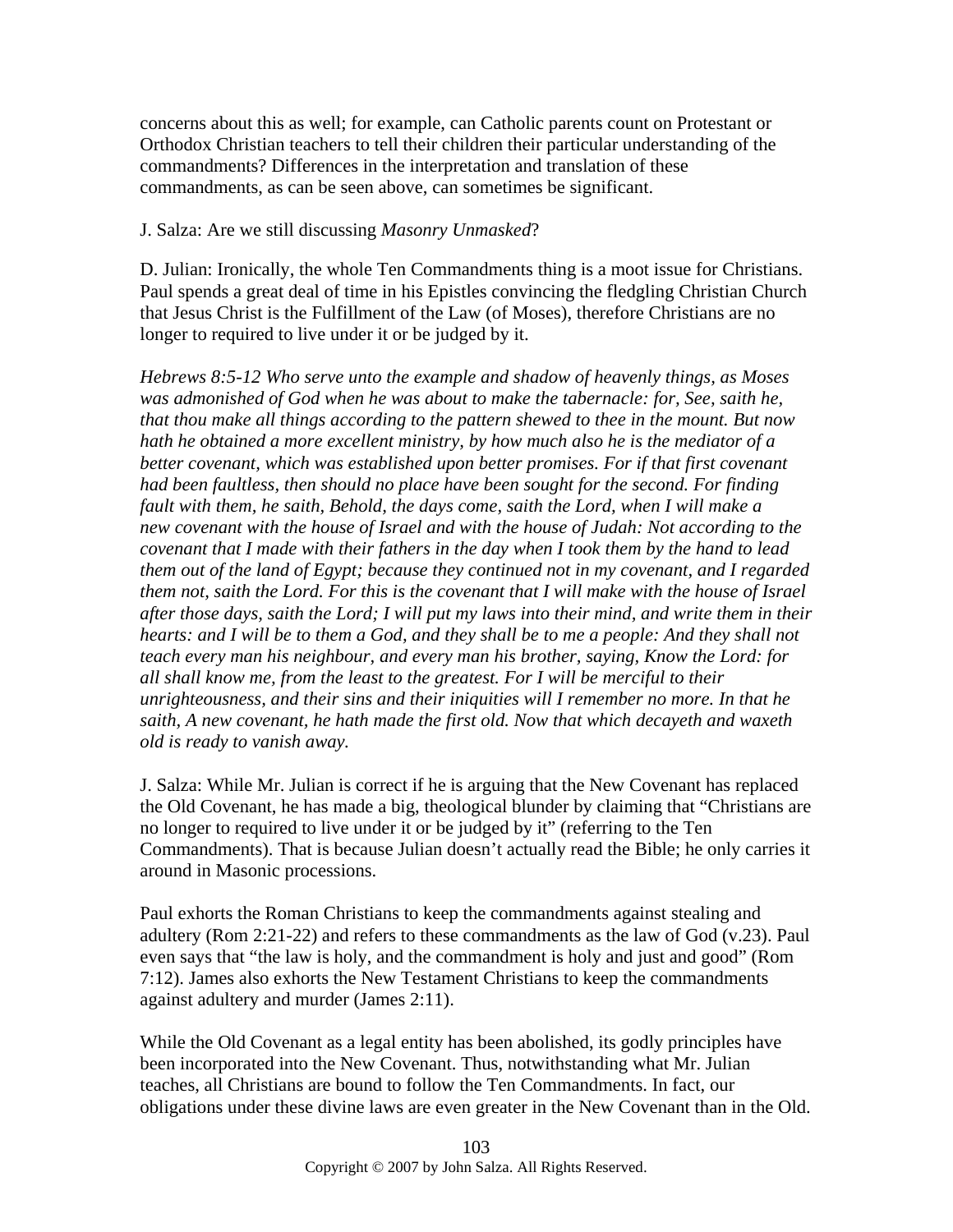This is why Jesus said, "You have heard that it was said, 'You shall not commit adultery.' But I say to you that everyone who looks at a woman lustfully has already committed adultery with her in his heart" (Mt 5:27-28). In the New Covenant, God goes beyond the letter of the law and peers into our hearts. Perhaps Mr. Julian's Protestant community doesn't place itself under the laws of the New Covenant.

D. Julian: On page 75 Salza tries confuse the issue even further by claiming that because some preference is given to poor and distressed Masons, somehow that makes Masonic charity different from Christian charity. On the next page, he'll even claim that a Mason's giving preference to the treatment of his own or another Mason's wife, mother, sister or daughter means that a Mason could have *"carnal intercourse with non-Masonically affiliated women"* without penalty. Nothing could be further from the truth.

J. Salza: Really? Here is a part of the oath that the Master Mason candidate swears in Wisconsin's Masonic ritual:

"Further, *I will not have illicit carnal intercourse with a Master Mason's wife, mother, sister or daughter, nor suffer the same to be done by others, if in my power to prevent*…*All this I most solemnly and sincerely promise and swear* with a firm and steadfast resolution to keep and perform the same, without any hesitation, mental reservation or secret evasion of mind whatever, binding myself under the symbolic penalty *of having my body severed in twain, my bowels taken thence and burned to ashes, the ashes scattered to the four winds of heaven*, that no more remembrance might be had of so vile a wretch as I should be to knowingly violate this, my Master Mason obligation. So help me God and keep me steadfast in the due performance of the same."

Mr. Julian, how far "from the truth" is that?

D. Julian: First of all, according to Washington work, the Master Mason is precluded from "violating the chastity" of another Mason's wife, mother, sister, or daughter. "Violating the chastity" means a lot more than simply *"illicit carnal intercourse."* It specifically means avoiding any "impurity in conduct or intention" in front of women.

J. Salza: Fine. Wisconsin says "illicit carnal intercourse" and Washington says "violating the chastity." The problem is not with the terminology. The problem is with the subject matter that the terminology addresses. Since fornication is already prohibited by God's divine laws (the laws that Julian says are no longer binding on Christians), swearing to avoid such a sin is not the proper subject matter of an oath. If Mr. Julian would study just a little bit of moral theology, he will learn about what is proper and improper subject matter for swearing an oath to God.

Moreover, Freemasonry puts Masonically-affiliated women in a different class than non-Masonically affiliated women. Masonry only addresses violating the chastity of a Mason's "wife, mother, sister or daughter." What about other women? What about godly Christian women? Can a Mason violate their chastity without breaking his Masonic oath? The technical answer is "Yes." What kind of impression does this give the Master Mason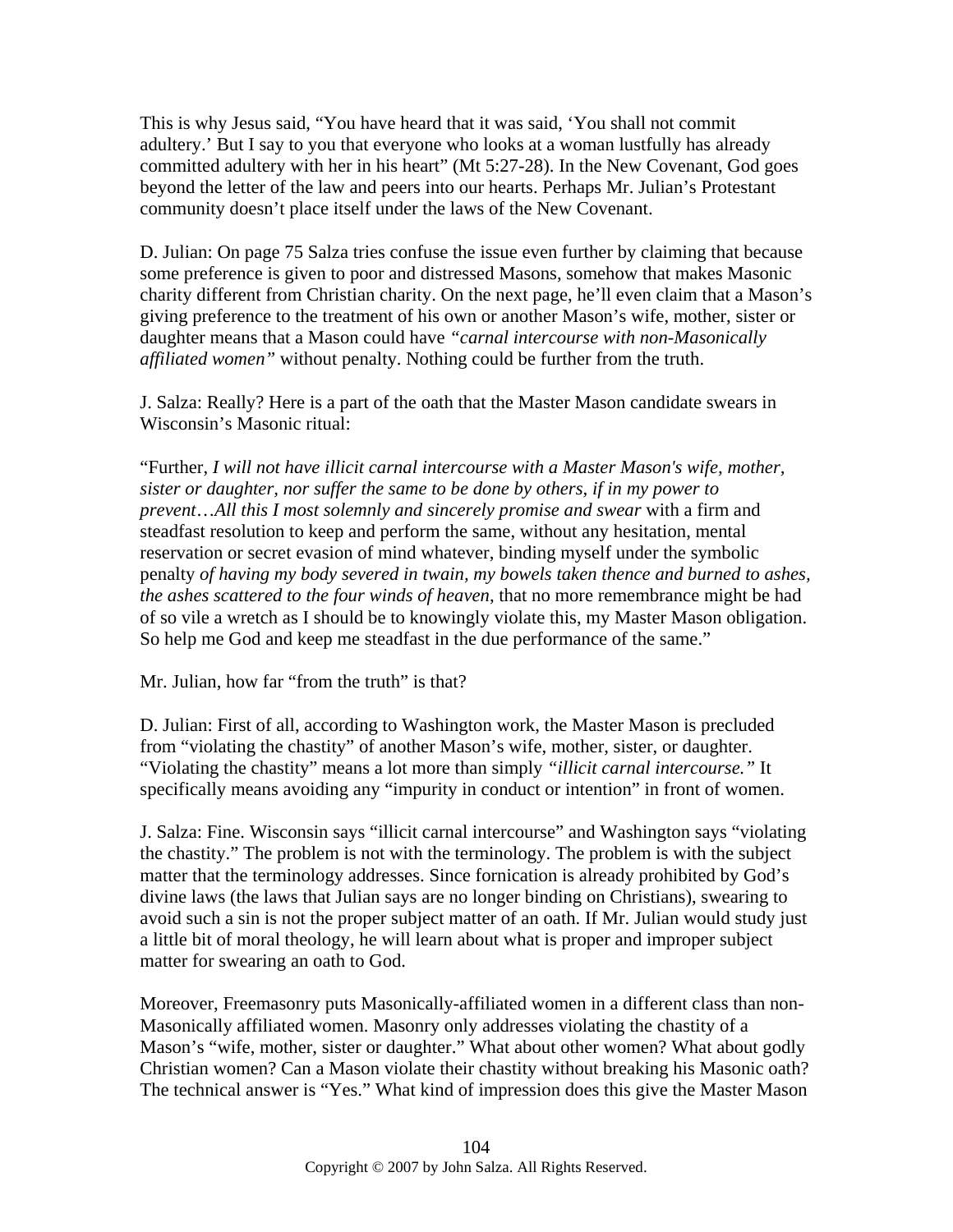candidate about Freemasonry's view of women in general? Such subject matter is not only grossly offensive to pious ears, but blasphemous.

D. Julian: In addition, the Closing Charge, given to the Lodge by the Master before dismissing the Brethren, contains these statements: "We are about to quit this ...retreat... to mingle again with the outer world. Amid its concerns and employments, forget not the duties which you have heard so frequently inculcated and so forcefully recommended, in this Lodge... These generous principles extend further, for every human being has a claim upon your kind offices." That means all the principles the Mason has learned through the symbols and allegorical plays called degrees during the Lodge meetings now need to be applied to the Mason's daily life -- and that those same principles that he learned to apply to Freemasons during the allegorical plays now need to be applied to "every human being." It should be patently obvious that should a Mason be guilty of such conduct in front of a lady, he would be immediately expelled from the Fraternity.

J. Salza: No, Mr. Julian, the oath is not about conduct in front of any "lady." The oath is about lewd conduct in front of only certain ladies – a Master Mason's wife, mother, sister or daughter. Read what the rituals actually say.

D. Julian: In the pages following Salza will use that same distortion of the truth to claim that Masons have to protect other Masons that are criminals, that *"if a man is physically or psychologically challenged and cannot perform these gestures [secret signs of selfmutilation], he is not allowed into Freemasonry's system of morality,"* and the most asinine claim of all, *"denying membership to females..."* 

From the current Constitution and By-laws of the Grand Lodge of Washington:

## **Sec. 27.01 Const. (Constitution)**

**Masonic Conduct.** A Mason's conduct is judged as that of a Master Mason and subject to the discipline as provided in the Washington Masonic Code.

## **Sec. 27.02 Const.**

**Classes of Masonic Offenses.** Masonic offenses are of two classes**:** 

- 1. Those acts which are morally wrong in themselves; and
- 2. Those acts which are wrongful only because they are expressly prohibited or enjoined.

### **Sec. 18.03 B.L. (By-laws)**

**Sole Test.** The Lodge shall itself determine a petitioner's physical qualifications by the sole test of whether any disability in his body renders him incapable of conforming reasonably to what the several degrees require of him.

## **Sec. 28.10 B.L.**

**Verdict in Criminal Proceeding.** A guilty verdict in a criminal proceeding is, on the face of it, evidence and creates a presumption of fact that a crime has been committed.

So we can see that Section 27 of the Constitution clearly indicates that any act that is morally wrong is subject to discipline. Section 28 of the By-laws clearly defines a guilty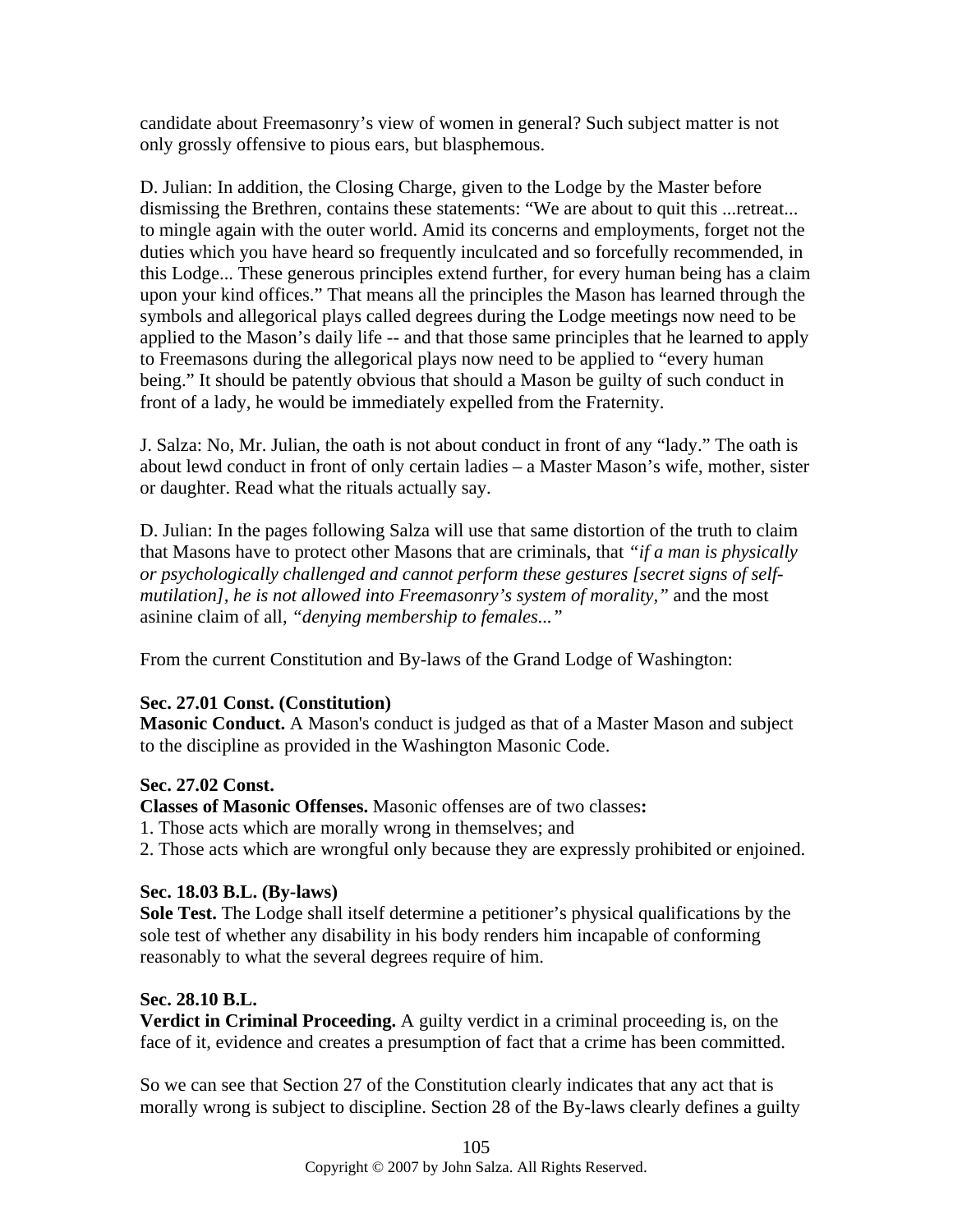verdict in a criminal proceeding is presumption of misconduct. (Salza says he got his distorted view from Edmund Ronayne's *Handbook of Freemasonry,* a book that was already obsolete when it was originally printed in 1901.)

J. Salza: First, I thought "no one speaks for Freemasonry"? Mr. Julian, you are quoting from the Constitution and By-laws of the Grand Lodge of Washington. Does that mean that the Grand Lodge of Washington *does* speak for Freemasonry, even though you say that "no one speaks for Freemasonry"? And if the Grand Lodge of Washington does speak for Freemasonry, are you acknowledging that the Grand Lodge of Washington recognizes Wisconsin's Masonic ritual which teaches Masonry's belief in the resurrection of the body? Again, what a dilemma for Mr. Julian.

Mr. Julian swore an oath to uphold the edict of his Grand Lodge, which includes the recognition of the Grand Lodge of Wisconsin as practicing valid Freemasonry. Mr. Julian also swore an oath not to "sit in a clandestine lodge, or converse upon the secrets of Masonry with a clandestine Mason." The only way Mr. Julian can know whether or not a lodge is "clandestine" is to listen to his Grand Lodge of Washington who tells Julian what lodges are "clandestine" and what lodges are not. The Grand Lodge of Washington recognizes the Grand Lodge of Wisconsin as valid, and *not clandestine*. Thus, Mr. Julian is oath-bound to recognize Wisconsin Masonic ritual, including its teachings on bodily resurrection on page 136. More dilemmas for Mr. Julian.

Also, who says Ronayne's Handbook is "obsolete"? What authority made this declaration? What year? And by what action? The answers: David Julian, 2006, in his review of *Masonry Unmasked*.

D. Julian: Section 18.03 of the By-laws indicates that the determination of whether or not a petitioner has sufficient physical and mental faculties to participate in the degrees rests solely with the Lodge itself. For the past two years, my primary Lodge has performed more degrees work than any other Lodge in the jurisdiction, and I have never witnessed any instance where a candidate was refused admission because of a perceived physical or mental defect. One even went through the entire Master Mason degree in a wheelchair! As for not admitting females, Freemasonry is, after all, a philanthropic *fraternity* -- a brotherhood -- not a *sorority* (sisterhood)!

J. Salza: Wait a minute. Julian just said that my claim that Masonry evaluates "the physical and mental faculties" of the candidate for admission into Freemasonry was a "distortion of the truth." Now Julian says that "the determination of whether or not a petitioner has sufficient physical and mental faculties to participate in the degrees rests solely with the Lodge itself." Which one is it, Mr. Julian? Is my claim that Masonry evaluates the "physical and mental faculties" of its candidates for admission "a distortion of the truth"? Or is my claim true because, in Washington, "the determination of whether or not a petitioner has sufficient physical and mental faculties to participate in the degrees rests solely with the Lodge itself"?

Mr. Julian, when I was a Mason, the Wisconsin Masonic Code provided the following: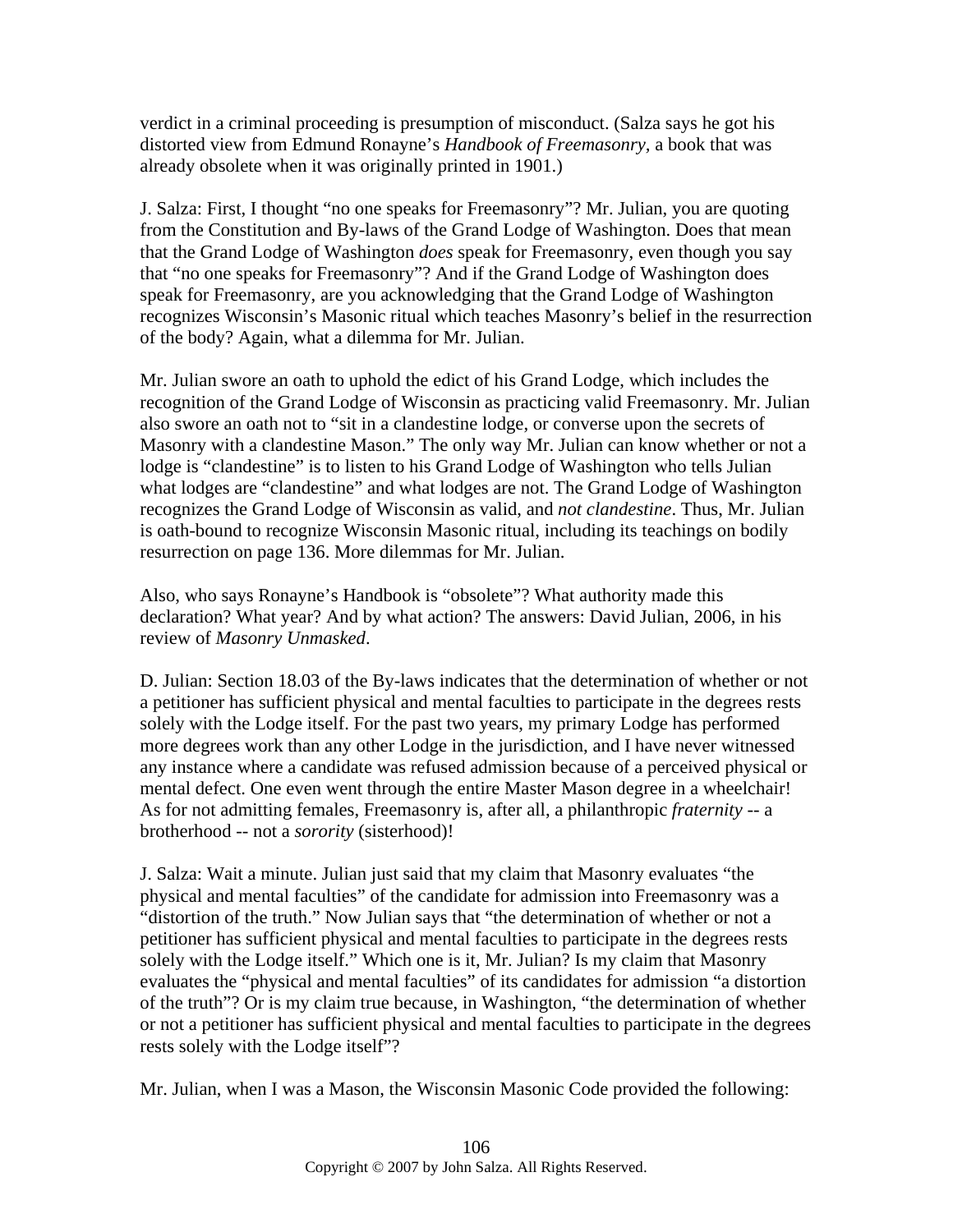"A lodge shall not receive a petition for the degrees from one who cannot read or write, nor from one who is unable to speak and understand the language of the ritual" (Section 66.04, Regulations for Lodges, 1997).

Mr. Julian, this was the law of the Grand Lodge of Wisconsin in 1997. Is the year 1997 recent enough for you?

As I explain in *Masonry Unmasked*, the reason why men are required use of their "physical and mental faculties" is so they can swear the Masonic oath. This is because, notwithstanding Julian's claims to the contrary, the oath is what makes a man a Mason. When the candidate swears the oath, he is required to position his hands and feet in a particular way as he kneels at the Masonic altar. Throughout Masonic ritual and at every lodge meeting, Masons are also required to make secret signs of self-mutilation with their arms and hands. These signs evoke the penalties for breaking the Masonic oaths and constantly remind the Mason of his sacred tie to Freemasonry. If a man is physically or psychologically challenged and cannot perform these gestures, he is not allowed into Freemasonry's system of morality.

D. Julian: On page 78 Salza tries to play the race card, except that his obvious lack of knowledge of American history is showing.

J. Salza: More blatant misrepresentations from Mr. Julian. Let's again take Julian to task. Mr. Julian, will you deny any of the following claims?

- Confederate General Nathan Bedford Forrest, the founder of the Klan and its first Imperial Wizard, was a Freemason.
- Colonel William J. Simmons, who in 1915 reestablished the Klan at Atlanta, where he became Imperial Wizard, was a Mason and a Knight Templar.
- Dr. Hiram Evans, who succeeded Colonel Simmons as Imperial Wizard, was a  $32<sup>nd</sup>$ -degree Mason.
- Albert Pike held the office of Chief Justice of the Ku Klux Klan at the same time as he was the Sovereign Grand Commander of the Scottish Rite, Southern Jurisdiction.

Mr. Julian, have I misrepresented who were Freemasons and Klansmen? Let's have Mr. Julian put his money where his big mouth is.

D. Julian: Fr. Augustus Tolton became the first black Roman Catholic Priest in 1886. He could have been ordained sooner, except, according to his official biography, "...the American Catholic Church did not allow Black men to be admitted to studies in United States seminaries... Tolton's increasing popularity unleashed both hidden racism and the jealousy of both Catholic and non-Catholic ministers in the area... The extent of the persecution Tolton received especially from the other Catholic pastor in Quincy [IL] (Fr. Weiss) led to his transfer from Quincy to Chicago."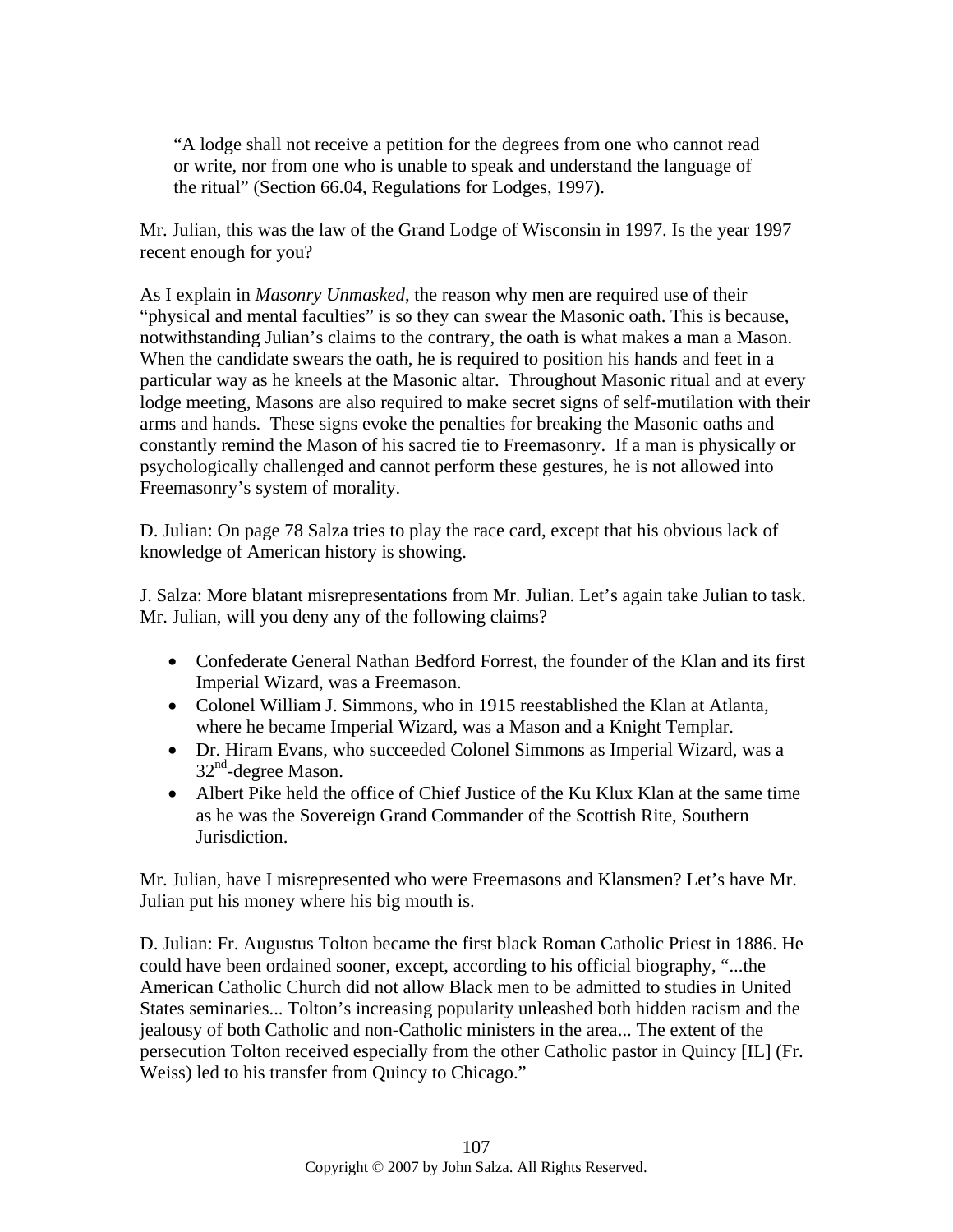J. Salza: What does this have to do with Freemasons who were members of the Ku Klux Klan? Nothing. It is just more anti-Catholic nonsense from David Julian, an anti-Catholic. I have shared Julian's assertions with several black priests who are personal friends of mine and much more versed about this issue than Mr. Julian (I can provide Julian the names if he so desires) and they would love to speak to Julian about it. In fact, by pointing the finger away from Freemasonry and back to the Catholic Church, Mr. Julian is implicitly admitting that his Masonic brothers have been Klansmen.

D. Julian: The US Armed Forces were racially segregated until Brother Harry S Truman, President of the US and Past Grand Master of Missouri, integrated the services in 1950. The point is, of course, that well into the 20th Century, racial segregation was the norm in the USA -- and none of us should be proud of that part of our history. At one point in time, fifteen percent of the men in the US were members of the Ku Klux Klan. Most of the rational ones, however, left that organization when it changed from a benevolent, selfhelp society into the violent, racist, domestic terrorist group it is today.

J. Salza: Perhaps Mr. Julian can explain why the Scottish Rite of Freemasonry of today has retained, with only minor modifications, the degree work that was composed by Albert Pike, while Pike was both a member of the Ku Klux Klan and the Sovereign Commander of the Scottish Rite, Southern Jurisdiction? Perhaps Julian can explain why the Masonic oaths that were initially composed by Pike are still sworn by American Masons today? Perhaps Julian can explain why the bloody penalties of the Masonic oaths mirror the penalties of the oaths of the Ku Klux Klan, also devised by Albert Pike? And perhaps Julian can explain while many Grand Lodges around the country still don't recognize lodges organized by black Masons? Vestiges of Freemasonry's racism still exist in its rituals, oaths and recognition requirements, no matter what Mr. Julian would have us believe.

D. Julian: Now let's clear up any misconceptions you might have about the "apron" and Freemasonry. This is the Apron Lecture from the Entered Apprentice Degree in it's entirety, taken directly from the *Washington Monitor and Freemason's Guide:* 

 [My brother, I now present you with this] lambskin or white leather apron. It is an emblem of innocence and the badge of a Mason; more ancient than the Golden Fleece or Roman Eagle; and, when worthily worn, more honorable than the Star and Garter, or any other order that could be conferred upon you, at this time, or at any future period, by King, Prince, Potentate, or any other person, except he be a Mason. It is hoped that you will wear this emblem with equal pleasure to yourself and honor to the Fraternity. [Optional:] It is yours to wear throughout an honorable life and, at your death, to be placed upon the coffin that shall contain your mortal remains, and be with them laid in their final resting place. Let its pure and spotless surface be to you an ever-present reminder of a purity of life and rectitude of conduct, a never-ending inspiration for nobler deeds, for higher thoughts, for greater achievements; and when at last your weary feet shall have come to the end of life's toilsome journey, may the record of your life and actions be as pure and spotless as this fair emblem. [Take it,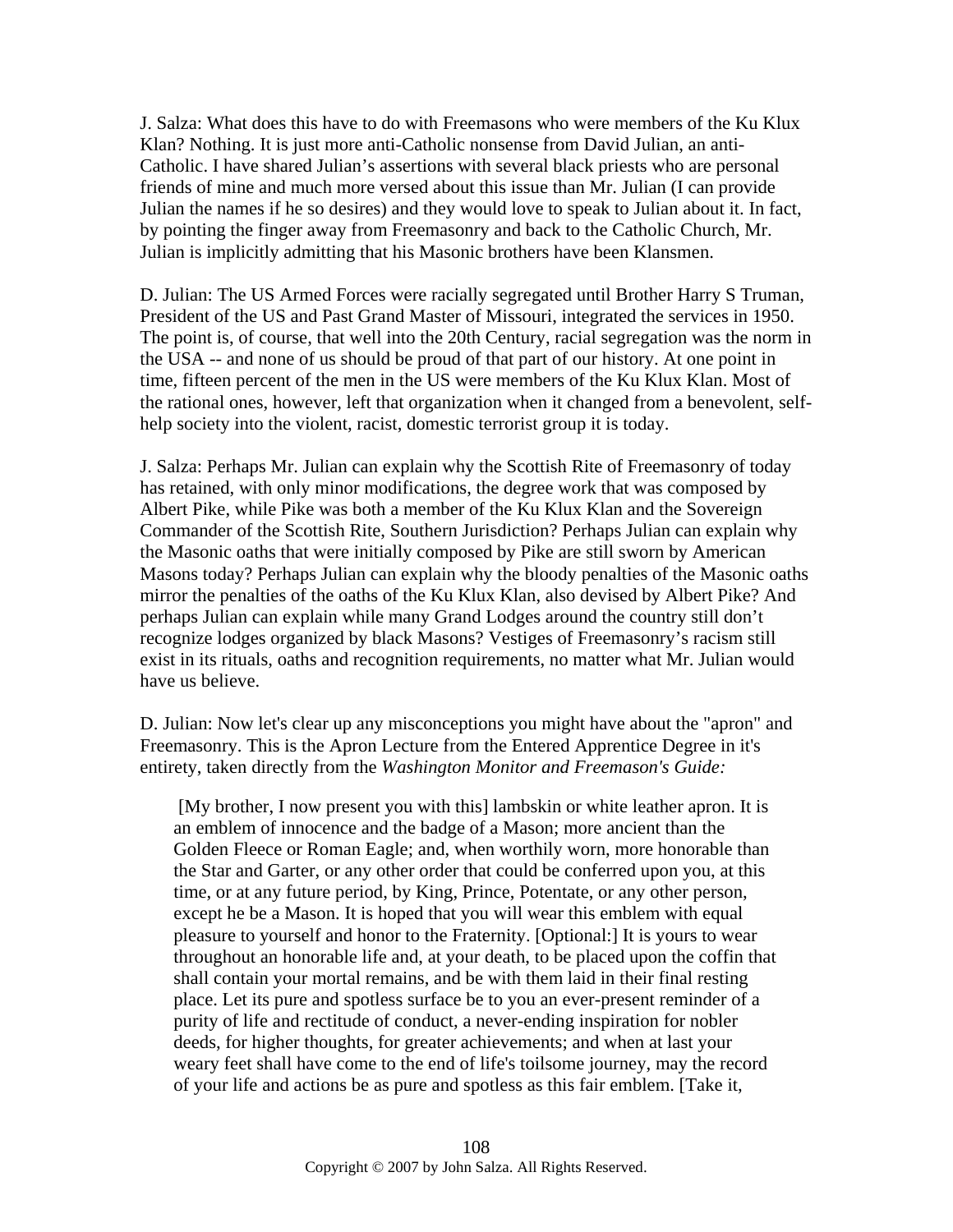carry it to the Senior Warden in the West who will teach you how to wear it as an Entered Apprentice Mason.

*Senior Warden:* My Brother, at the building of King Solomon's Temple there were three classes of workmen and each, as a distinctive badge, wore their aprons in a peculiar manner: Entered Apprentices, being hewers of wood and stone wore theirs with the bib turned up so as to protect their clothing. In this manner you will wear yours as an Entered Apprentice Mason.

J. Salza: More straw man arguments from Mr. Julian. I never said there is a problem with the foregoing material. It is accurate and follows precisely the ritual in Wisconsin. Remember, we are not arguing that every single statement in Masonic ritual is problematic. But why doesn't Mr. Julian tell us the whole story? Because Mr. Julian is trying to deceive us. Unfortunately for him, I know Masonic ritual better than he does. In the very same Entered Apprentice degree, the Worshipful Master further describes the meaning of the Masonic apron:

"The lamb has in all ages been deemed an emblem of innocence; he, therefore, who wears the lambskin as a badge of Masonry is thereby continually reminded of that purity of life and conduct, *which is essentially necessary to his gaining admission into the Celestial Lodge above*, where the Supreme Architect of the Universe presides."

Here, Masonic ritual (this time from the Grand Lodge of Minnesota) teaches the Masonic that the white apron represents the conduct that is necessary to get to heaven. The Grand Lodge of Wisconsin uses exactly the same quote. This quotation is virtually identical in every single ritual throughout the United States, including Julian's state of Washington. Will Mr. Julian have the guts to provide us the Grand Lodge of Washington's version? And why didn't Julian tell us about this teaching? Either because he is ignorant of Masonic ritual or lying to us. I will let the reader decide.

D. Julian: Did you see or hear any reference to a *"Great White Throne?"* 

J. Salza: No, because Julian failed to quote the proper ritual. In Wisconsin, the apron presentation says: "And when at last your trembling soul stands naked and alone before the Great White Throne, may it be your portion, oh, my Brother, to hear form Him who sitteth as the Judge Supreme the welcome words, "Well done, good and faithful servant. Enter, thou, into the joy of Thy Lord."

D. Julian: Was the "white leather or lambskin" apron really "more ancient than the Golden Fleece or Roman Eagle"? One only has to look at ancient statues and carvings to see the importance of aprons in early cultures and civilizations. For example, initiates of the proto-Christian Essenes, Mithras, and Saduccees of Jesus' day wore aprons, as did the ancient initiates of early Chinese societies, Mayans, Incas, and Aztecs. More recent civilizations such as the Hopi, Vikings, and Zulus wore aprons as emblems of high office. Aprons frequently adorn the statues of Greek, Roman, and ancient Egyptian gods. The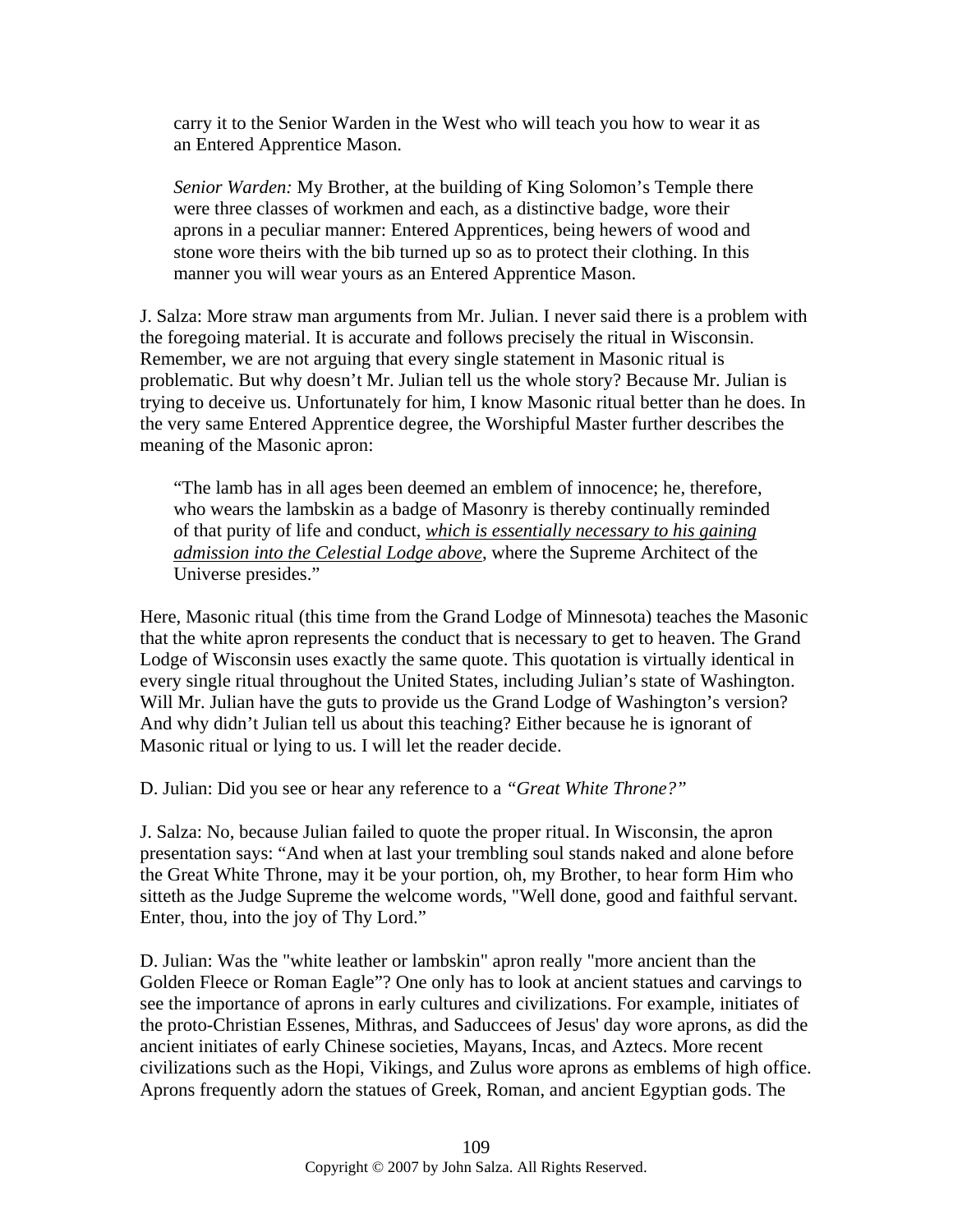Ancient Persians also used the apron as a national emblem. Therefore the apron as a symbol of "work" or "labor" is almost as old as time itself.

#### *Genesis 3:7 And the eyes of them both were opened, and they knew that they were naked; and they sewed fig leaves together, and made themselves aprons .*

And no, Adam was not the first Freemason. His apron was not made of lambskin or white leather and it was not presented to him as a badge of honor. Adam's apron was homemade, made of fig leaves, and represents man's futile attempt to justify himself and hide his sin from God; just as his book, *Masonry Unmasked*, is John Salza's fig leaf apron, and as such it represents his own futile attempt to justify himself as a selfconfessed liar.

J. Salza: I never said Adam was the first Freemason. And Adam's apron was made of fig leaves for only a very brief period of time (Gen 3:7). After condemning the human race for the Original Sin, God gave Adam an apron made of animal skins (Gen 3:20). Julian can't even get basic biblical facts straight. Further, *Masonry Unmasked* is not my fig leaf, but my thorn in Mr. Julian's side, for he wrote a 64-page review of the book and has done a better job of exposing Freemasonry that I could have done on my own.

D. Julian: On the bottom of page 81 Salza makes what I consider to be the most egregious statement to this point: *The building of the spiritual temple, in the Lodge's system of morality, thus is not just a matter of living a moral life; it is a way of earning the reward of heaven. Through the symbolism of the Rough Ashlar, the Common Gavel, and the Masonic apron, Freemasonry makes a statement about what it believes is necessary to gain admission into heaven: a Mason's good conduct,* no matter what religion he professes. *In other words, Freemasonry teaches that Masons make themselves fit before God and gain eternal life by their own works,* independent *of God's grace through faith in Jesus Christ. Masonry thus identifies religion with morality while ignoring the theological differences of its members. This moralization of religion renders Christianity nothing more than a system of ethical behavior useful for helping one lead a better life, instead of the exclusive means by which God in his (sic) mercy calls us to eternal life in his only-begotten Son.* 

J. Salza: Then Mr. Julian finds Masonic ritual equally "egregious." I just quoted from Freemasonry's ritual which says that the apron of Masonry "is thereby continually reminded of that purity of life and conduct, which is essentially necessary to his gaining admission into the Celestial Lodge above, where the Supreme Architect of the Universe presides." If this quote is actually *not* a quote from Masonic ritual, then Julian has a case. However, if this quote *is* from Masonic ritual, then again, Julian is either ignorant of the ritual or a liar. It is that simple.

D. Julian: This is just a reiteration of the same false premises on which Salza has based his opinions of Freemasonry and therefore much of this book. As I clearly stated before, heaven is the hoped-for destination of Freemasons, not one that is guaranteed simply by joining the fraternity.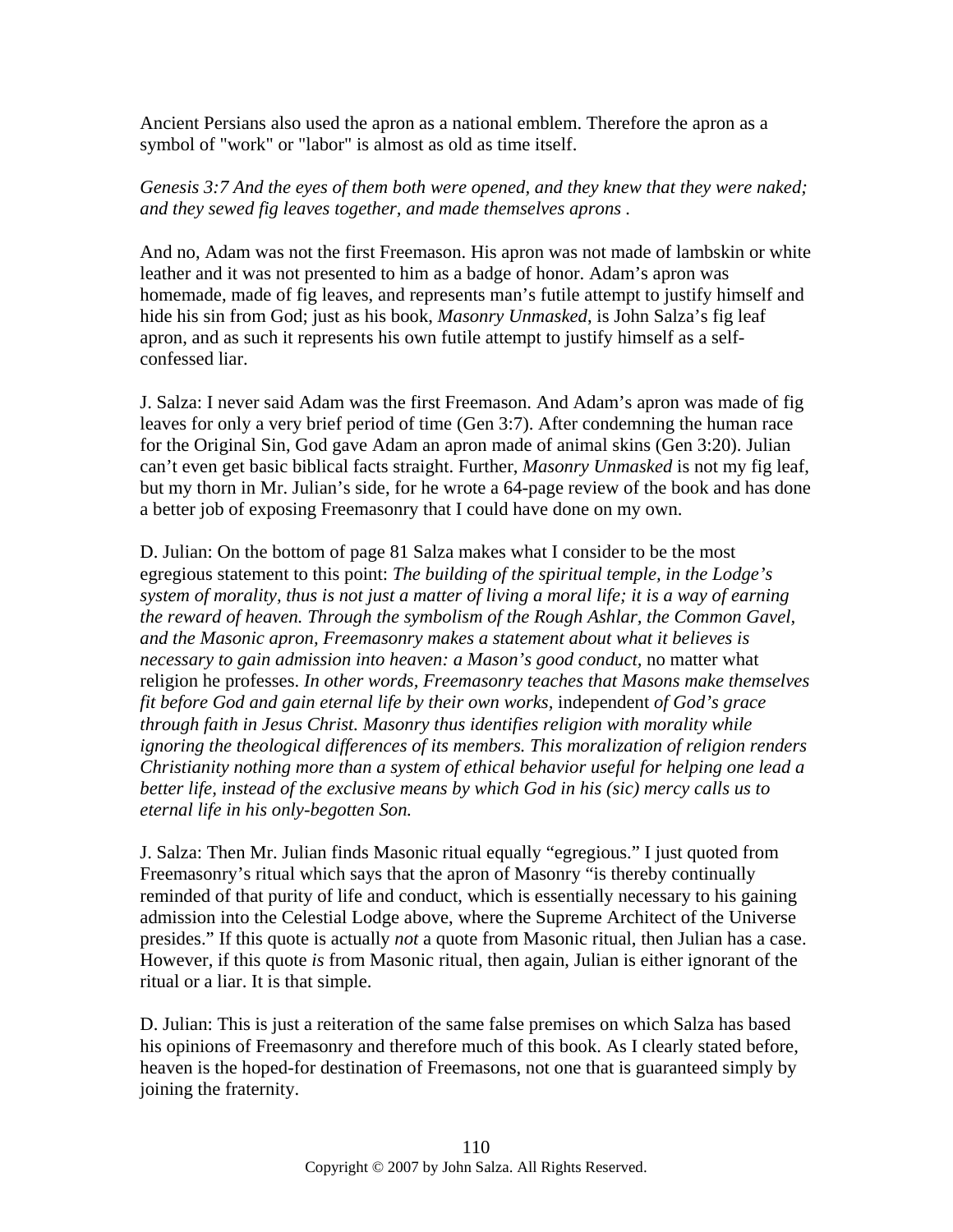J. Salza: I have already addressed how Coil says Freemasonry provides a "guarantee" of eternal life, and how the Masonic Bible backs up Coil's conclusions. I have further addressed how there is no meaningful distinction between "hope" versus "guarantee" when a person rejects Jesus Christ. The Masonic Bible from which Julian quotes also affirms the certainty of the Mason's eternal fate as it says "…when this earthly tabernacle of his shall have passed away, he has within him *a sure foundation of eternal life*, a cornerstone of immortality emanating from the Divine Spirit, and which will survive the tomb, returning to his Creator and God, above the decaying dust of mortality and the grave" (p. 38). Even though a Mason may reject the truth of Jesus Christ, Freemasonry tells him that he has "a sure foundation of eternal life." Mr. Julian, do you have the guts to condemn this heresy? I bet not.

D. Julian: The *Rough Ashlar* is a stone as taken from the quarry in its rude and natural state. The *Common Gavel* is an instrument used by operative masons to break off the corners of rough stones, the better to fit them for the builder's use; but we, as Free and Accepted Masons, are taught to make use of it for the more noble and glorious purpose of divesting our hearts and consciences of all the vices and superfluities of this life, thereby fitting our minds, as living stones, for that spiritual building -- that house not made with hands -- eternal in the heavens.

J. Salza: There it is again. Masons are taught that they can, by their own efforts and not God's grace, make them fit for "that house not made with hands – eternal in the heavens." This is not true. Outside of God's grace, no one can make themselves fit for heaven by the "Common Gavel" of their own efforts. We are sinners in need of God's grace. We first receive this grace in baptism, and God grants us this grace because of the propitiatory sacrifice of Jesus Christ. No Christ? No grace. No grace? No "house not made with hands" in the heavens.

D. Julian: Freemasonry never claims that it is a closed system of morality where *"Masons make themselves fit before God and gain eternal life by their own works."* If that were the case, we wouldn't need each Mason to acknowledge God, a future life, and a transition to the same and especially, we wouldn't need the Holy Bible on the altar as the ultimate *rule and guide of our faith*. If that were the case, none of the Priests, Pastors, Elders, Deacon Chairmen, and other devout churchmen -- who see no conflict between their Masonry and their Ministry – would have joined the fraternity to begin with, or remained lifelong Masons. If that were the case, atheists would make ideal Masons. Obviously, that's not the case. Freemasonry simply illuminates the path to heaven, *it is not the path itself.* Apparently that was another concept too subtle for John Salza to grasp.

We Christians know that "the way" to eternal life is revealed in the Person of Jesus Christ, yet we also know that not everyone can see it. But it's not up to us to try to force it on them.

J. Salza: Here again is where Julian doesn't understand his duty as a Christian. Jesus Christ commands us "to make disciples of all nations" in order to save their souls from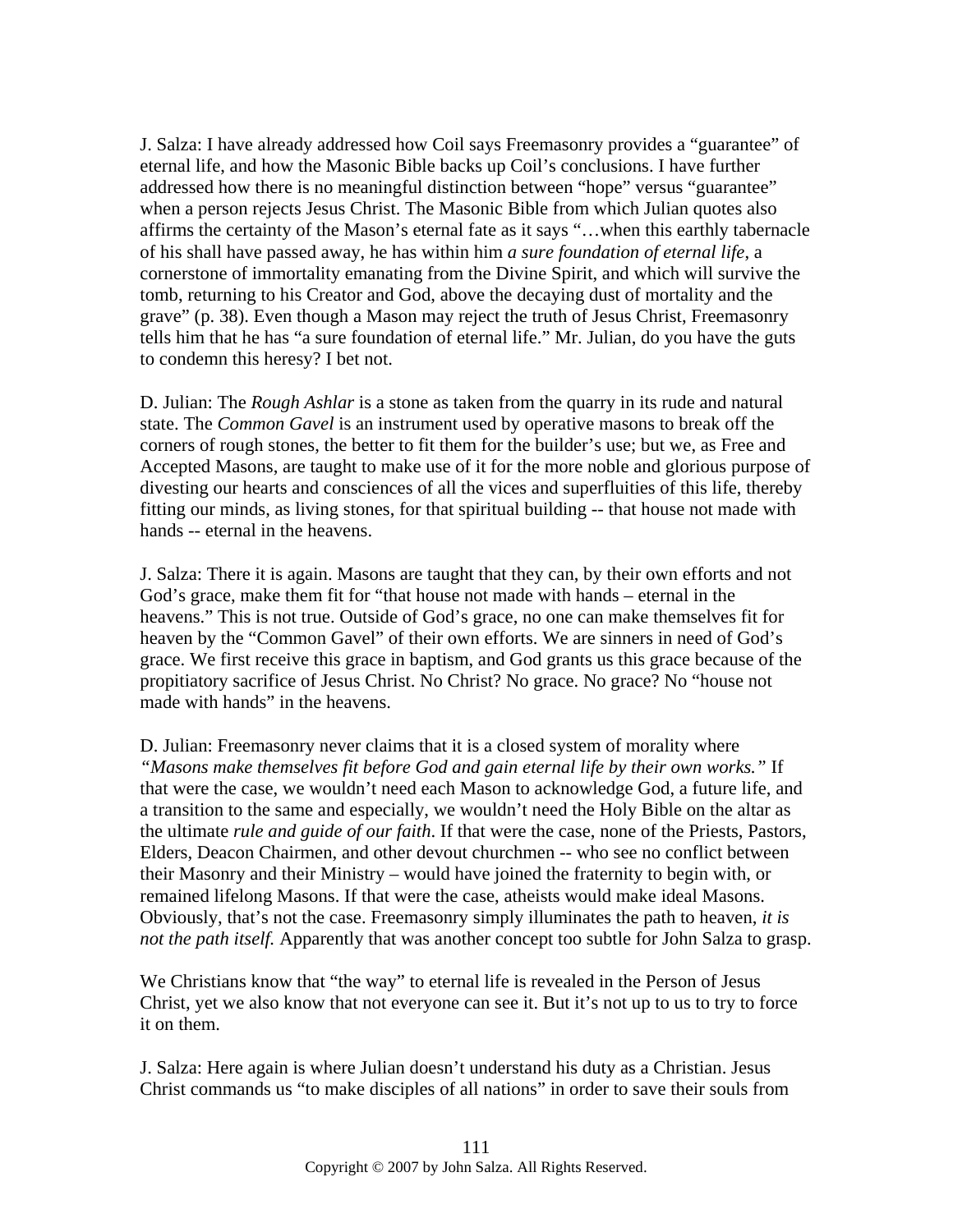hell. Yet Julian says that "it's not up to us to try to force it on them." Of course, we don't force our beliefs on people. But, unlike Freemasonry, we don't "hide the lamp under the bushel" either (Matt 5:15; Mark 4:21; Luke 8:16; 11:33). As Jesus has warned us, if we don't confess Him before men during this life, He will not confess us before the Father in the life to come. And how does Julian proclaim that Jesus Christ is the way to eternal life if he views Jesus as "subjective truth" until His Second Coming?

D. Julian: The Ten Commandments were replaced by a much stricter law, encompassed in the Four Commandments: *Love God, Love each other, Love your neighbor, and Love your enemies*.

J. Salza: The Ten Commandments were not "replaced," they were incorporated into the New Covenant by the Catholic and Apostolic Church.

D. Julian: What does the *Holy Bible*, the Great Light of Freemasonry, say about how you determine who is godly and who is not?

J. Salza: What about Masons who say the Book of Mormon is the Great Light? What about Masons who say the Koran is the Great Light (as is also practiced in the Shrine)? What about those who believe in the Zend Avesta? What should we tell these brothers, Mr. Julian?

D. Julian: *2 Corinthians 5:9-10 Wherefore we labour, that, whether present or absent, we may be accepted of him. For we must all appear before the judgment seat of Christ; that every one may receive the things done in his body, according to* **that he hath done***, whether it be good or bad.* 

*Revelation 20:11-15 And I saw a great white throne, and him that sat on it, from whose face the earth and the heaven fled away; and there was found no place for them. And I saw the dead, small and great, stand before God; and the books were opened: and another book was opened, which is the book of life: and the dead were judged out of those things which were written in the books,* according to their works*. And the sea gave up the dead which were in it; and death and hell delivered up the dead which were in them: and they were judged every man* **according to their works***. And death and hell were cast into the lake of fire. This is the second death. And whosoever was not found written in the book of life was cast into the lake of fire. Revelation 22:12 And, behold, I come quickly; and my reward is with me, to give every man* **according as his work** *shall be.* 

*Matthew 16:27 For the Son of man shall come in the glory of his Father with his angels; and then he shall reward every man* **according to his works***.* 

While the gift of salvation is provided through faith in and by the grace of God, the Bible clearly and repeatedly states that each man's ultimate heavenly reward is based solely *"according to his works"* or *"that he hath done."*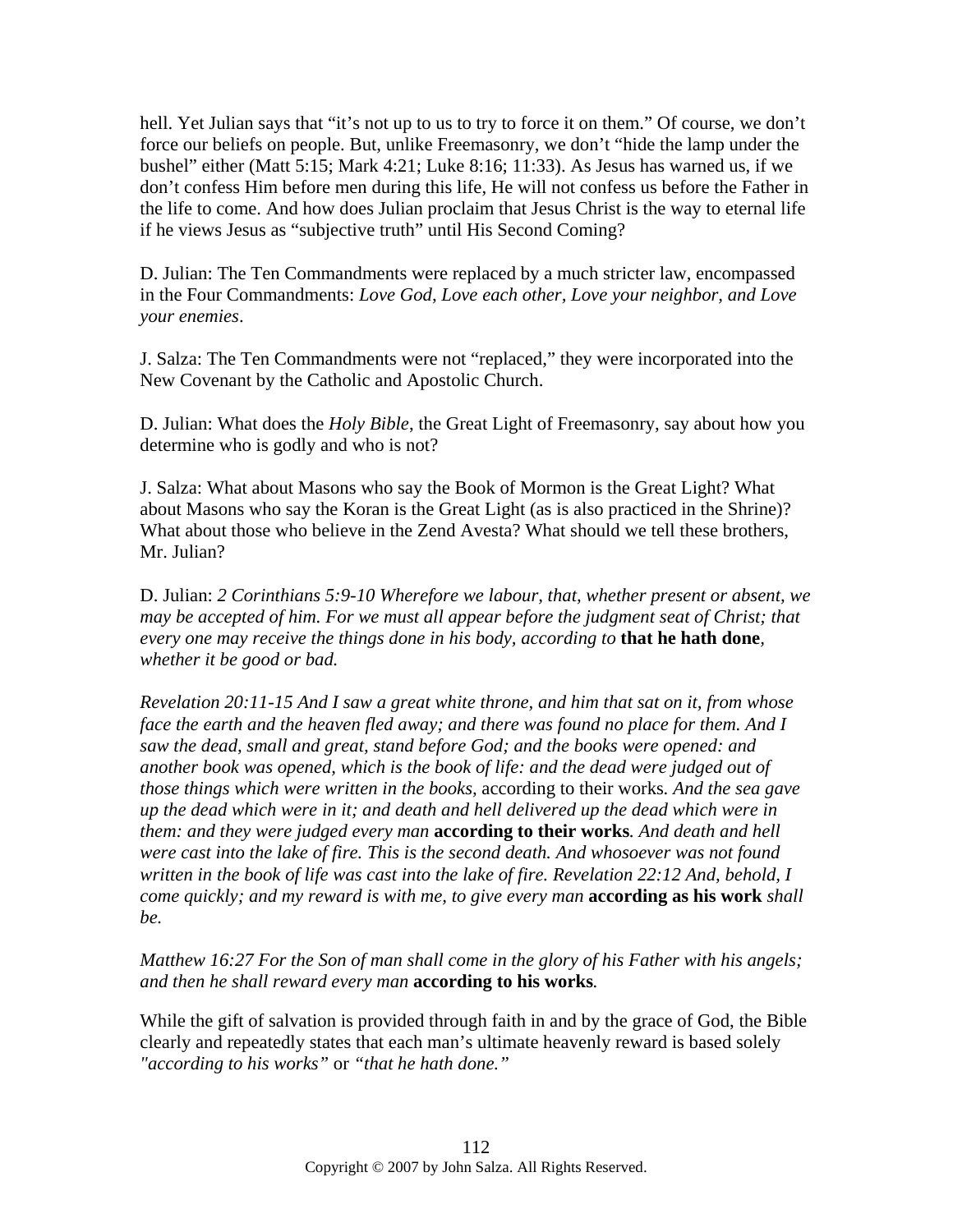J. Salza: While I commend Mr. Julian for recognizing the need to add works to one's faith to be saved, his statement that "each man's ultimate heavenly reward is based *solely*" on his works is not accurate (although it is precisely what the Lodge teaches). Heavenly rewards are not based *solely* on works. In fact, as I have stated before, neither faith nor works merit *any* heavenly rewards unless they are done in God's grace. One enters into the system of grace by being baptized into Jesus Christ. Prior to baptism and repentance of sins, we are under God's condemnation. This is why Jesus says, "He who believes in him is not condemned; he who does not believe is condemned *already*, because he has not believed in the name of the only Son of God" (John 3:18).

Once a person is removed from the "system of law" and enters into the "system of grace," he must have both faith and works to maintain his justification before God. As the Apostle James teaches, faith and works are two separate entities (James 2:18), and must act together to merit salvific justification (James 2:20-26). I even address Mr. Julian's erroneous theology on pages 82-83. Most Protestants churches believe in salvation by faith alone. Mr. Julian and Freemasonry believe in salvation by works alone. Neither view is correct. The correct answer is that we are saved *by grace alone*, through both faith and works.

D. Julian: It's a subtle but important distinction: In Masonic ritual, Faith, Hope, and Charity are denoted as the *"principle rounds,"* or most important steps, of Jacob's ladder, but they are definitely not the only rounds. Freemasonry does not provide any path to salvation beyond those first three rounds (the rest is up to the individual Freemason)…

J. Salza: What? Freemasonry provides a path to salvation? I thought Mr. Julian said that Freemasonry *doesn't* provide a path to salvation? Now, Julian says Masonry *does* provide a salvation path that is based on its three rounds of faith, hope and charity. Now we are finally getting somewhere. Mr. Julian, tell us about the first Masonic round which the lodge identifies as "faith." What is the "faith" of this round? Is it faith in Jesus Christ alone? Or is it faith in any "deity"? And how does "faith" in any deity provide the Mason a path to salvation, when Jesus said He is the only way?

D. Julian: …nor does Freemasonry guarantee immortality (it only instructs the Mason to have the *"hope"* of the same).

J. Salza: I have already addressed this misrepresentation.

D. Julian: What Freemasonry does provide is plenty of opportunities to provide *"charity to all mankind."* Now Salza has me repeating myself.

*1 Corinthians 13:11-13 When I was a child, I spake as a child, I understood as a child, I thought as a child: but when I became a man, I put away childish things. For now we see through a glass, darkly; but then face to face: now I know in part; but then shall I know even as also I am known. And now abideth faith, hope, charity, these three; but the greatest of these is charity.*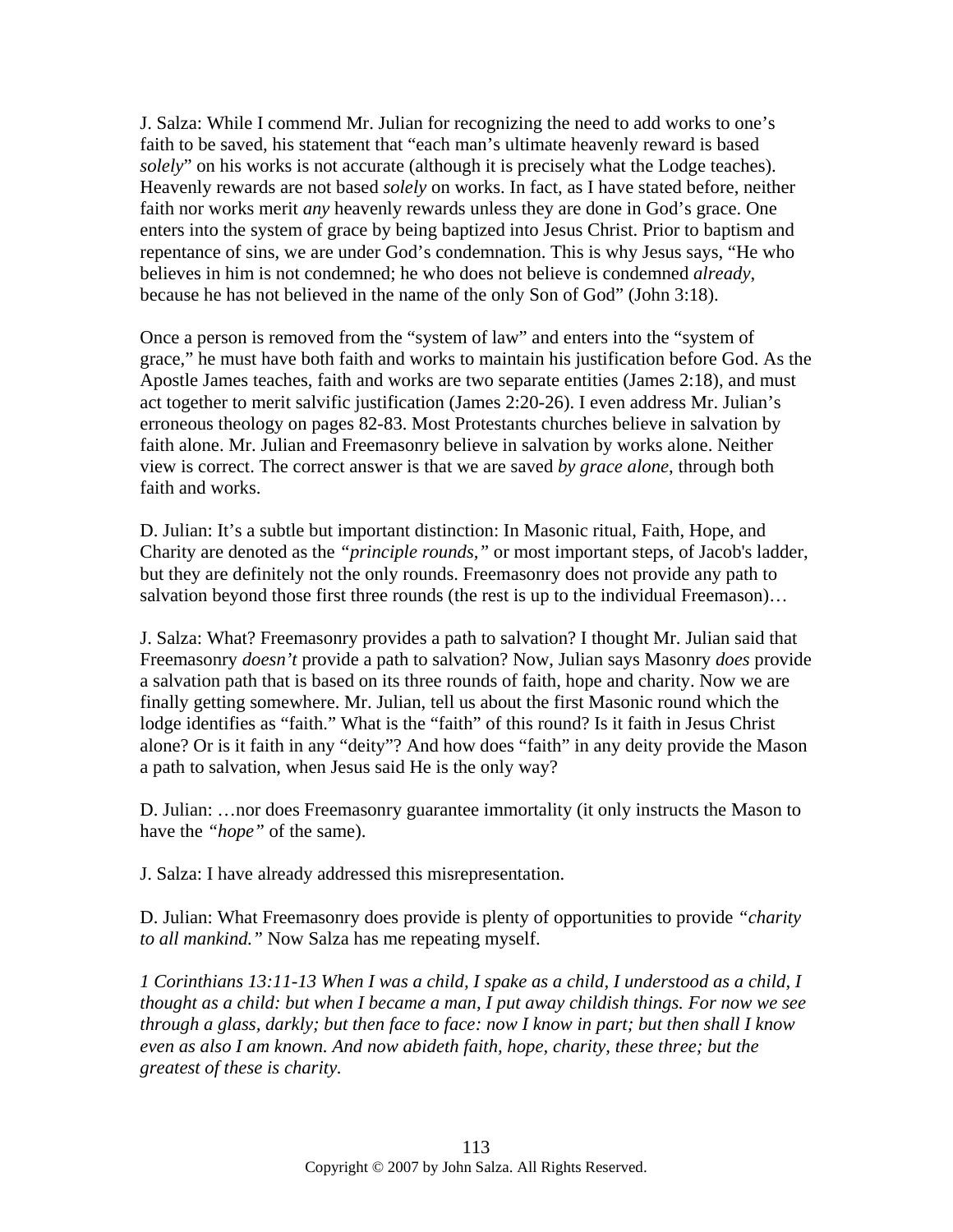I'm sorry to have to be the one to tell him this but Salza's theology is a skewed as his perception of Freemasonry.

J. Salza: That means that Masonic ritual, the Masonic Bible and every other Masonic authority that I have cited is also "skewed," since my positions are based entirely on the plain letter of those authorities. Again, the only thing "skewed" is Mr. Julian's presentation of Freemasonry and his view of the Lord and Savior Jesus Christ.

D. Julian: The greatest of these is not faith or hope -- it's charity -- which is why Freemasonry is based on it. Organizations based primarily on faith are churches. Organizations based primarily on hope are schools. Organizations based primarily on charity are philanthropies.

John 3:16-21 For God so loved the world, that he gave his only begotten Son, that *whosoever believeth in him should not perish, but have everlasting life. For God sent not his Son into the world to condemn the world; but that the world through him might be saved. He that believeth on him is not condemned: but he that believeth not is condemned already, because he hath not believed in the name of the only begotten Son of God. And this is the condemnation, that light is come into the world, and men loved darkness rather than light, because their deeds were evil. For every one that doeth evil hateth the light, neither cometh to the light, lest his deeds should be reproved. But he that doeth truth cometh to the light, that his deeds may be made manifest, that they are wrought in God.* 

John 3:16 and 3:18 are not the only verses in the Bible, and if they are not interpreted in the context of the whole Gospel, then they can easily lead to the false conclusion that all one needs to be "saved" is to *"believe on Jesus."* 

J. Salza: I actually agree with Mr. Julian on this simple point. He is correct that faith alone is insufficient. Even the demons believe and tremble (James 2:19). But Julian's references to John 3:16,18 actually highlight the error of his position: God loved us so much that He sent His Son to save us from condemnation; if we don't embrace the Son as the only way to salvation, we *remain* under God's condemnation. We have no "hope" or "guarantee" of attaining to the celestial lodge above.

When Freemasonry teaches about God and eternal life, does it preach John 3:16,18? No. Freemasonry says only that a man's purity of life and conduct are necessary for his admission into heaven, irrespective of whether or not that man believes in Jesus Christ.

D. Julian: Read it carefully. This passage does not say *"he that comes into the light does truth.*" It says the one who does truth comes into the light. This is just a paraphrase of what Jesus said earlier:

*John 15:1-17 I am the true vine, and my Father is the husbandman. Every branch in me that beareth not fruit he taketh away: and every branch that beareth fruit, he purgeth it, that it may bring forth more fruit. Now ye are clean through the word which I have*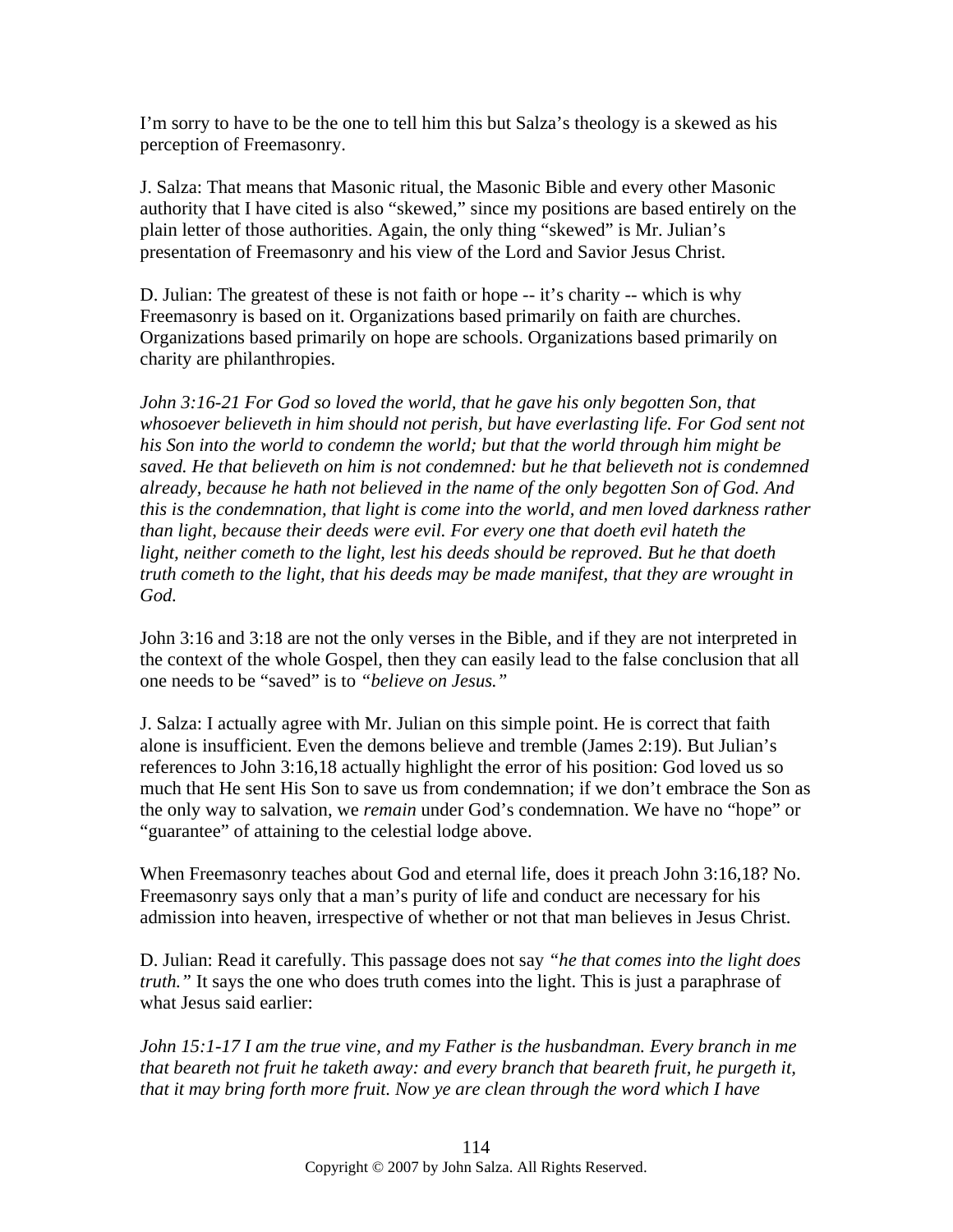*spoken unto you. Abide in me, and I in you. As the branch cannot bear fruit of itself, except it abide in the vine; no more can ye, except ye abide in me. I am the vine, ye are the branches: He that abideth in me, and I in him, the same bringeth forth much fruit: for without me ye can do nothing. If a man abide not in me, he is cast forth as a branch, and is withered; and men gather them, and cast them into the fire, and they are burned. If ye abide in me, and my words abide in you, ye shall ask what ye will, and it shall be done unto you. Herein is my Father glorified, that ye bear much fruit; so shall ye be my disciples. As the Father hath loved me, so have I loved you: continue ye in my love. If ye keep my commandments, ye shall abide in my love; even as I have kept my Father's commandments, and abide in his love. These things have I spoken unto you, that my joy might remain in you, and that your joy might be full. This is my commandment, That ye love one another, as I have loved you. Greater love hath no man than this, that a man lay down his life for his friends. Ye are my friends, if ye do whatsoever I command you. Henceforth I call you not servants; for the servant knoweth not what his lord doeth: but I have called you friends; for all things that I have heard of my Father I have made known unto you. Ye have not chosen me, but I have chosen you, and ordained you, that ye should go and bring forth fruit, and that your fruit should remain: that whatsoever ye shall ask of the Father in my name, he may give it you. These things I command you, that ye love one another.* 

D. Julian: Jesus says he is the True Vine and his Father is the Vintner. God the Father doesn't care what you call yourself or what you say you believe, he only cares that you bear fruit. And if you don't bear fruit you're dead wood. Every branch that bears fruit gets pruned so it can produce even more. Even more than that, Jesus says that without Him, you can't produce any fruit at all -- and the abundance of the fruit is how God shows his approval.

J. Salza: Mr. Julian continues to quote Jesus Christ to defend Freemasonry when Masonry omits any references to Jesus from its rituals. He wants us to believe that Masonry is Christian. And his theology is once again erroneous. It is not first and foremost about "fruits." It is about truth. The Mormons and Jehovah's Witnesses bear "fruit" as well, but does God want them to remain Mormons and JWs? The answer is "No." Why? Because they do not have the truth. They are under God's condemnation until they receive the grace of Jesus Christ. Moreover, who is the judge of what is good fruit versus bad fruit? There must be an objective truth, which Mr. Julian denies, in order for there to be a standard to judge fruits. Otherwise, bearing fruit is purely subjective.

Of course, feeding the hungry and clothing the naked are obvious good fruits. But whether or not fruit is good or bad is not always obvious, especially among the splintered factions of Protestantism. For example, is abortion bearing the fruit of individual liberty? Is condoning prayer to the Great Thumb bearing the fruit of religious freedom? What about the Catholic monk who prays and fasts all day for the holy souls in Purgatory? Is the monk bearing good fruit? Or is fruit in the eyes of the beholder? This is the world in which Mr. Julian lives – a world of religious subjectivism where truth, and now "fruits," are defined by the individual person.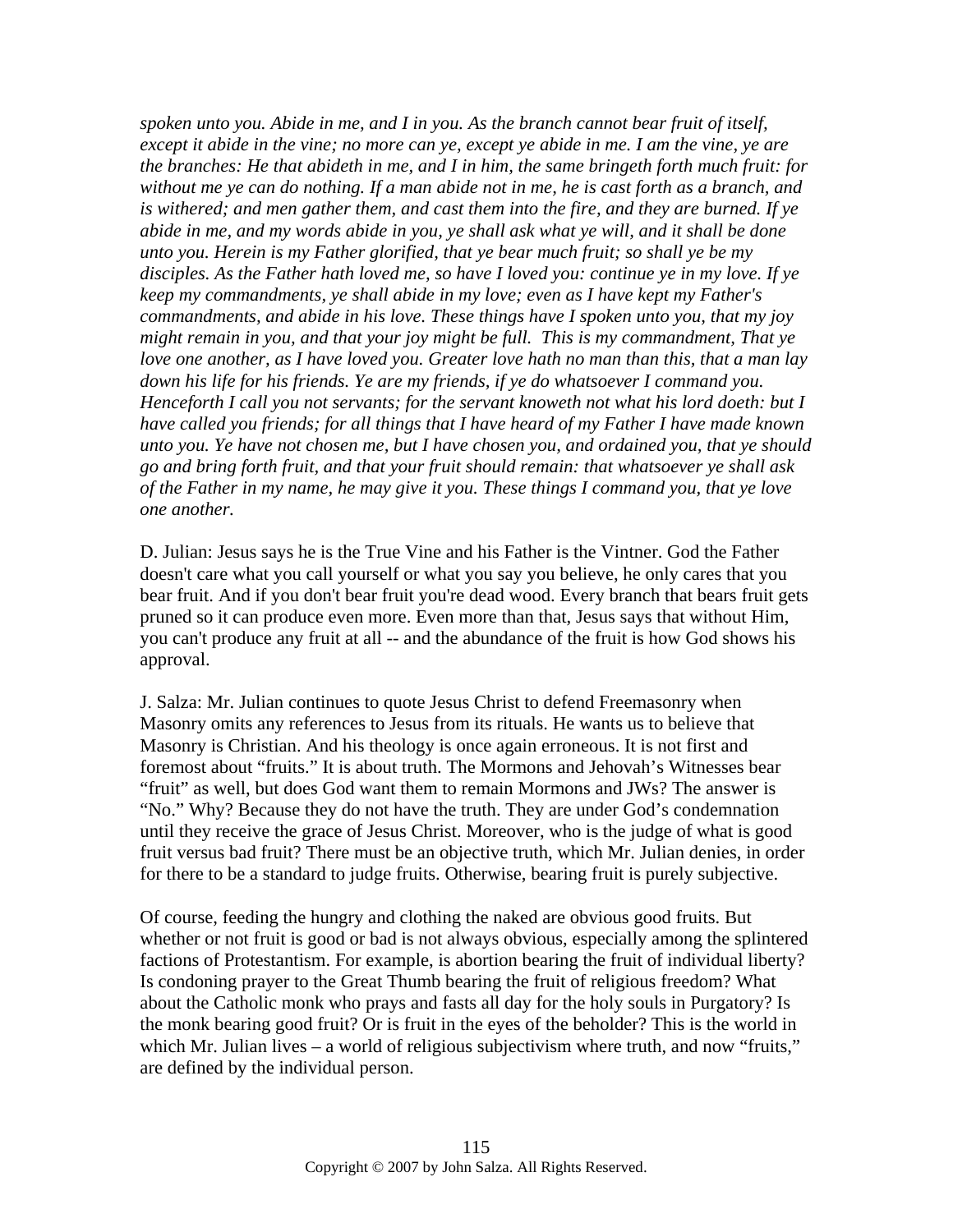D. Julian: What does the Bible say about those who try to tear others down who are producing His fruit?

*Mark 9:38-41 And John answered him, saying, Master, we saw one casting out devils in thy name, and he followeth not us: and we forbad him, because he followeth not us. But Jesus said, Forbid him not: for there is no man which shall do a miracle in my name, that can lightly speak evil of me. For he that is not against us is on our part. For whosoever shall give you a cup of water to drink in my name, because ye belong to Christ, verily I say unto you, he shall not lose his reward.* 

*Matthew 7:18-23 A good tree cannot bring forth evil fruit, neither can a corrupt tree bring forth good fruit. Every tree that bringeth not forth good fruit is hewn down, and cast into the fire. Wherefore by their fruits ye shall know them. Not every one that saith unto me, Lord, Lord, shall enter into the kingdom of heaven; but he that doeth the will of my Father which is in heaven. Many will say to me in that day, Lord, Lord, have we not prophesied in thy name? and in thy name have cast out devils? and in thy name done many wonderful works? And then will I profess unto them, I never knew you: depart from me, ye that work iniquity.* 

That means in no uncertain terms that John Salza is on dangerous ground here. Isn't he trying to cast out the devils of Freemasonry, even though he is forced to admit that the fruit of Masonic charity (donations of nearly three million dollars a day) is substantial?

J. Salza: Most Masons casually throw out this "\$3 million a day" contribution figure, but I have never met a Mason who could actually substantiate it. Neither can Mr. Julian, for I bet he has never audited the financial statements of the Scottish Rite, the Shrine or even his own Grand Lodge. Are we supposed to believe that Freemasonry contributes over \$1 billion a year to charity? The Grand Lodge of Washington's official website says Masonry contributes \$2 million a day, not \$3 million, which shows that the figures are made-up. The difference would result in a \$365 million annual variance which wouldn't exist if the numbers were true. When I was a Mason, being also an inquisitive tax attorney, I investigated Masonry's claim about its "millions a day" to charity. I could find no support for it.

I am not the only one. The Orlando Sentinel published that the Shrine generated \$23 million in 1985 from its circuses through the country, but its tax returns showed less than two percent (or \$346,251) actually went to medical care for children. The rest of the money was used to furnish the Shrine's elaborate Temples and to purchase food, alcohol and costumes for its rituals (August 3 and 7, 1985; September 15, 1985). Ann Landers also reported this activity in the article *Shrine Records Shocking*, South Haven Daily Tribune, Michigan (April 24, 1987). Further, if the Shrine generated only \$23 million, this is only a fraction (2 percent) of Freemasonry's supposed \$1 billion annual charitable contributions. Where does the other 98 percent come from? Answer: Nowhere, because the numbers are phony.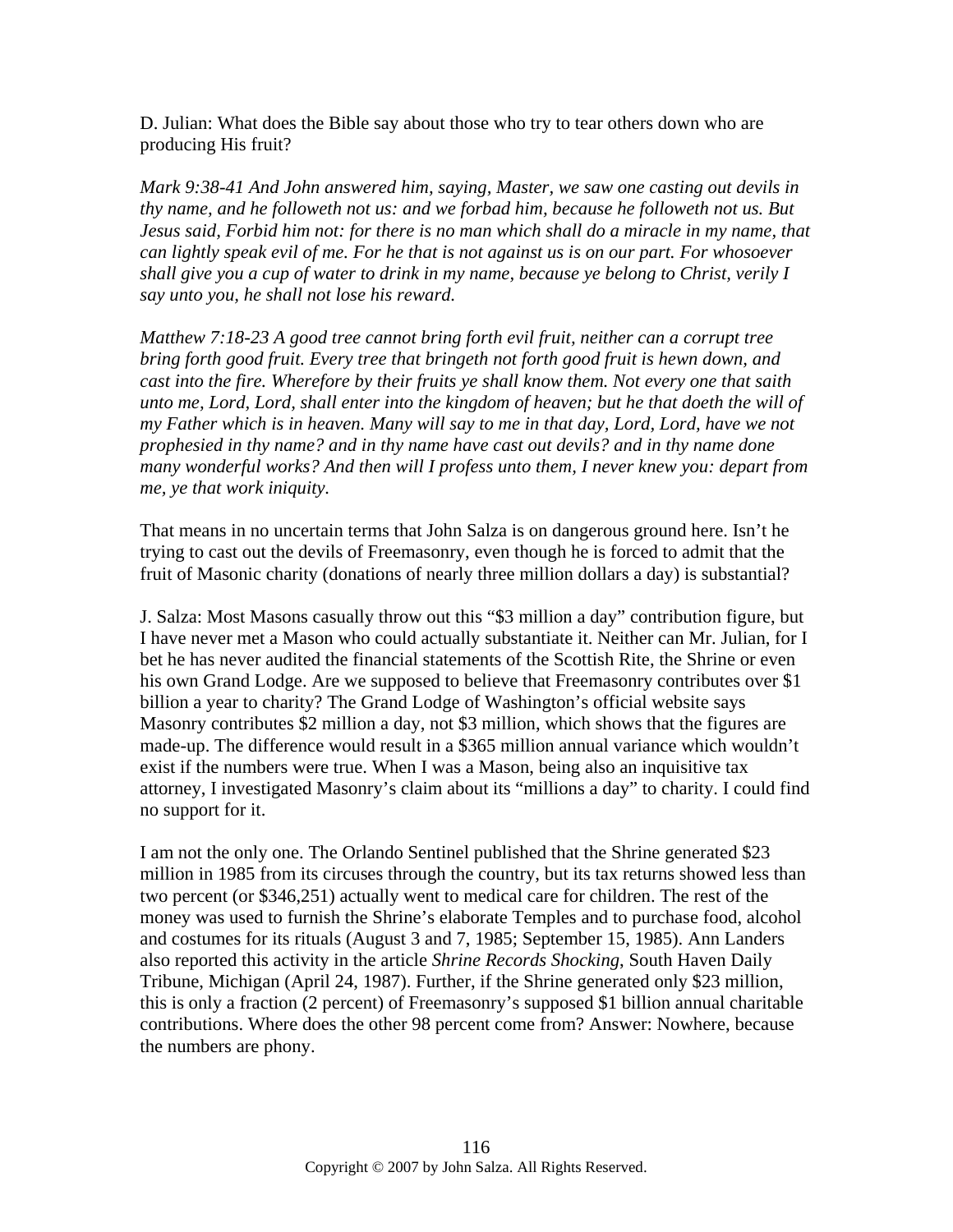When I was a Mason and member of two lodges, both lodges contributed almost exclusively to charities that benefited Masons. This was especially highlighted by our scholarship program. Monies would only be funneled to children whose fathers were Masons. The Grand Lodge of Wisconsin had \$11 million in the bank, and none of the funds were earmarked for charity. I am not alleging that Freemasonry does nothing good for charity; it does. But if Mr. Julian is going to use Masonic charity to defend Freemasonry, then it is fair game to assess just how charitable Freemasonry really is. The record demonstrates that Freemasonry is its own biggest charity. Moreover, charity is not even the issue. We need to keep Mr. Julian focused on the religious teachings of Freemasonry.

Mr. Julian, regarding your comment about me being on "dangerous ground," the only "dangerous ground" you should be concerned about is losing your soul for all eternity because you make a mockery out of the Lord and Savior Jesus Christ.

### *Resurrection of the Body*

J. Salza: Dear readers, get ready for Mr. Julian to wiggle and worm as we address Freemasonry's teachings on bodily resurrection. In my experience, this topic causes the most discomfort among Masonic apologists. It is also the topic that best exposes the lies and misrepresentations of Freemasons. As you will soon see, David Julian will publicly deny what is written in black and white.

D. Julian: On page 85 Salza makes one of the most outrageous and demonstrably false claims of the book when he says, *"It is the third degree that teaches the most sublime of all Masonic beliefs: the resurrection of the body and the immortality of the soul."* What's wrong with this picture, of course, is that all of the documents he has cited so far have gone way out of the mainstream to demonstrate that the cited so-called Masonic authorities did not believe Freemasonry was a Christian organization.

J. Salza: Now the Grand Lodge of Wisconsin's 1999 ritual is "way out of the mainstream"? Past Grand Master Richard Black's 2000 address is "way out of the mainstream"? The 1988 Masonic Bible is "way out of the mainstream"? Let me also note that the Grand Lodge of Wisconsin's 1999 ritual and the Masonic Bible, both which teach about bodily resurrection, contain the exact same language today, in 2007. Are the doctrines and practices of the Grand Lodge of Wisconsin in 2007 "way out of the mainstream"? Is Mr. Julian going to contact the Grand Lodge of Wisconsin and let them know? And before he does, he better inform his own Grand Lodge, for the Grand Lodge of Washington shares reciprocity with the Grand Lodge of Wisconsin.

As I have already shown, the only "Masonic authorities" I cite to prove that Freemasonry teaches about bodily resurrection is the ritual from Wisconsin (which Julian recognizes as valid) and the Masonic Bible (from which Julian himself quotes). This topic of bodily resurrection is where Masons run scared. I don't blame them, however. It was the topic that caused me the most angst when I was a Mason. Ultimately, I had to face the facts.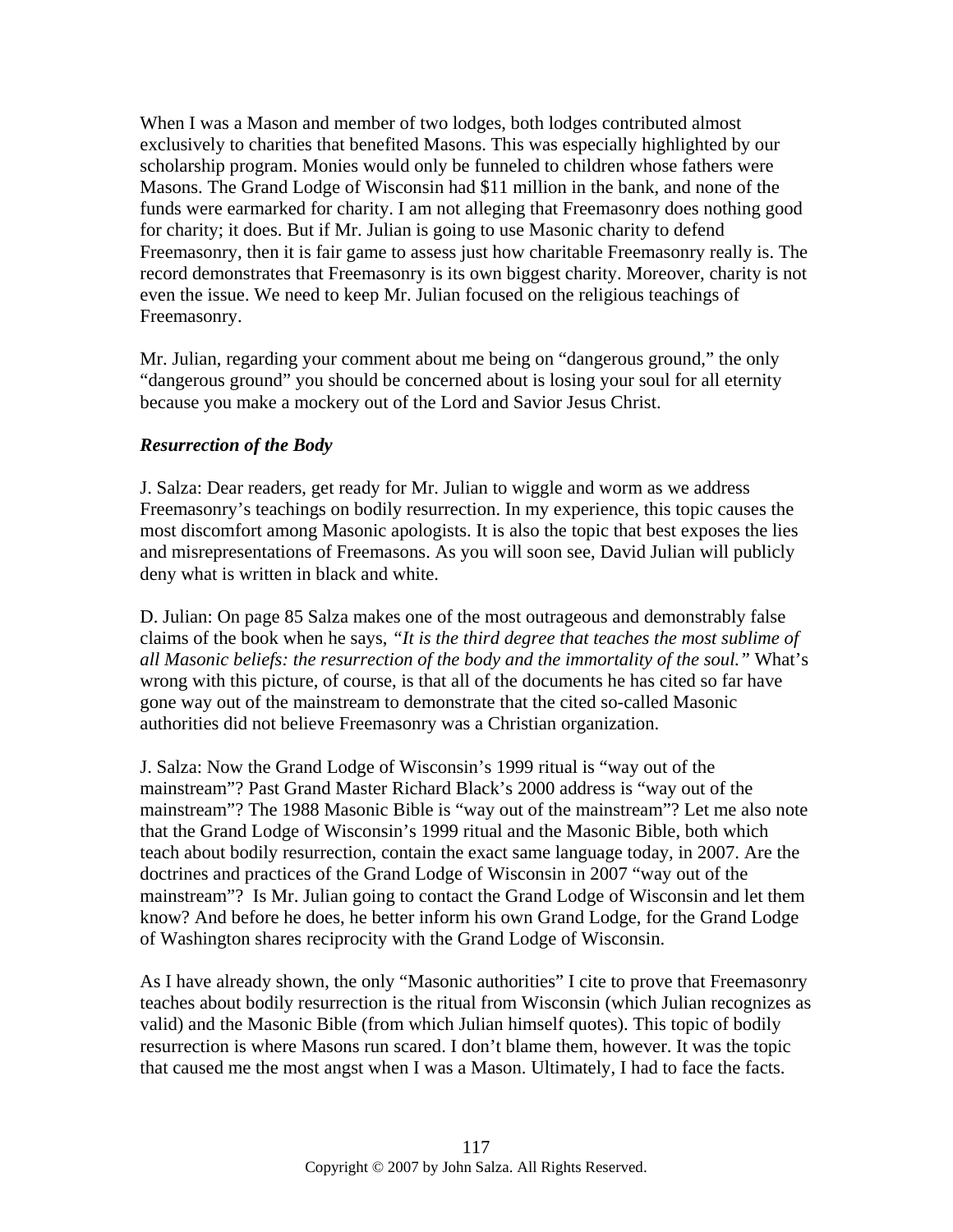Freemasonry teaches a belief in bodily resurrection without the need to have faith in Jesus Christ.

D. Julian: First he claimed that it was a *syncretism* of Christianity with other religions. Then he attempted to prove it was actually *indifferent* toward Christianity. Next, after using several pages to describe part of the Third Degree allegorical play called the Drama (which is actually a play within a play) he concludes by skipping right over the most important part of the degree. *"Right after the Mason is raised, he is given a lecture that articulates the meaning of the Hiramic Legend and, thus, the third degree. That meaning is a testament to Masonry's 'faith in the resurrection of the body and the immortality of the soul.'"* Now he is attempting to prove it *is* Christianity.

J. Salza: Mr. Julian is obviously very confused. If I were claiming the Third Degree was a Christian rite, I would still be a Mason and we wouldn't be having this dialogue. Of course, no where in *Masonry Unmasked* do I "attempt to prove" the Third Degree is Christian. I say quite the opposite. See pages 85-102.

D. Julian: Neither my cipher nor Monitor makes any direct reference at all to *"the resurrection of the body and the immortality of the soul."* 

J. Salza: First, we know by now that we cannot trust what Mr. Julian says, particularly about Masonry's teaching on the resurrection.

Second, the Third Degree in Washington's cipher has the exact same Hiramic Legend – the allegorical drama that symbolizes life, death and resurrection - that is celebrated in every other state. Wisconsin's ritual teaches bodily resurrection on page 136 of the Multiple Letter Cipher.

Third, the Masonic Bible – which is also distributed to Masons in Washington - teaches bodily resurrection on pages 11, 39, 41, 44, 45, 49 and 58.

Fourth, the Masonic Landmarks also teach the belief in the resurrection. Here are a few examples:

- Mackey's  $20<sup>th</sup>$  Landmark: "Belief in a resurrection to a future life"
- Lockwood's First Landmark says: "Belief in the existence of a Supreme Being, in some revelation of His will, in the Resurrection of the Body and in the Immortality of the Soul"
- Grant's  $9<sup>th</sup>$  Landmark says: "Belief in the immortality of the soul and the resurrection to a future life"

Fifth, Masonry's most respected authors affirm the Craft's teaching of bodily resurrection. For example, about the raising up of the candidate from his symbolic death I in the Third Degree, Mackey says: "Literally, this refers to a portion of the ceremony; but more significantly, it refers symbolically to the resurrection, which is exemplified as the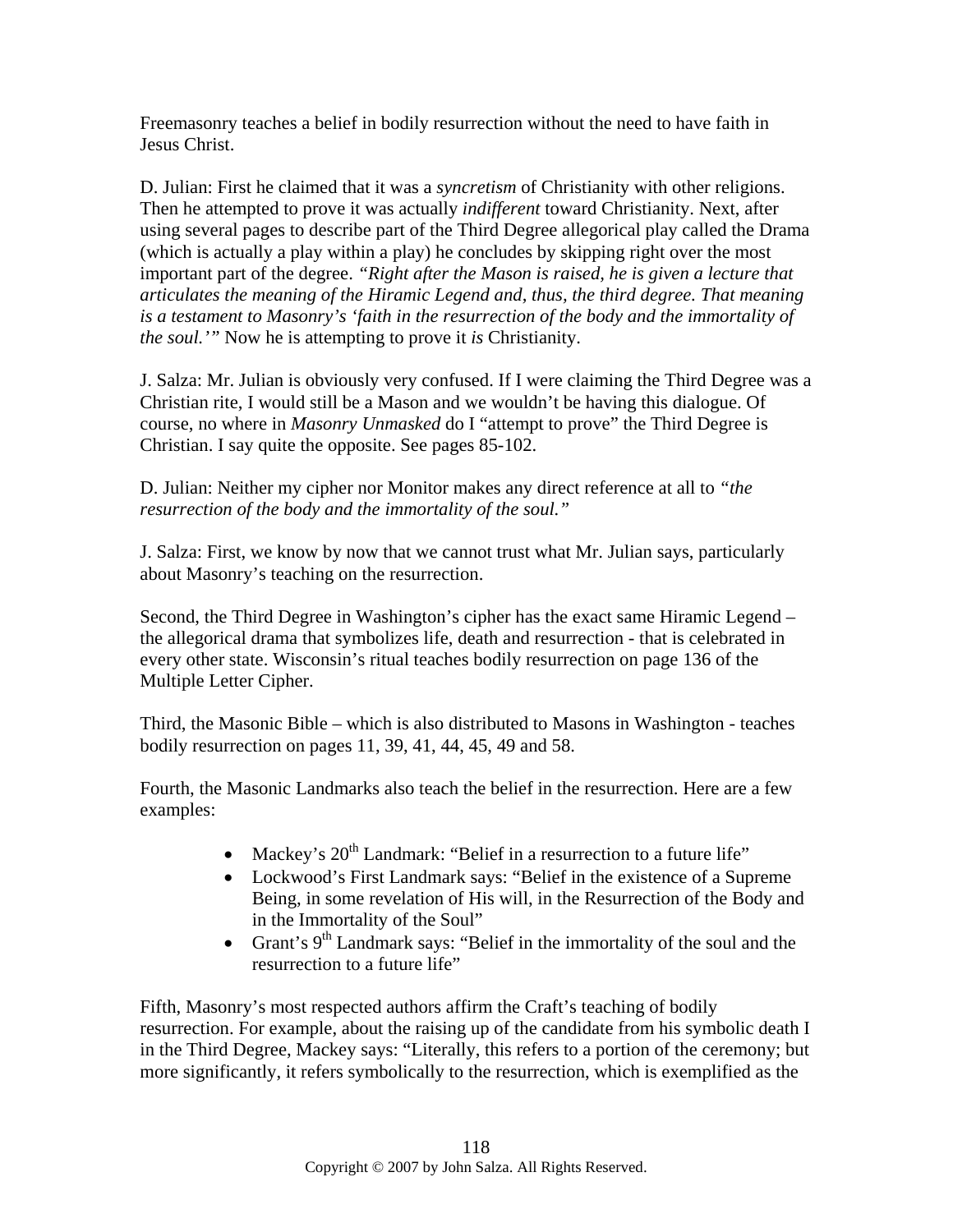object of the degree." See *Mackey's Revised Encyclopedia of Freemasonry*, volume 2, page 828.

Mr. Julian is trying to deceive us. The evidence exposes him for what he really is.

D. Julian: In fact, the meaning is so obvious that it is right in the *Washington Monitor and Freemason's Guide* for all to see.

Hence, my Brother, how important it is that we should endeavor to imitate our Grand Master Hiram Abif in his truly exalted and exemplary character, in his unfeigned piety to God, and in his inflexible fidelity to his trust; that we may be prepared to welcome death, not as a grim tyrant, but as a kind messenger sent to translate us from this imperfect to that all-perfect, glorious, and celestial Lodge above, where the Supreme Grand Master of the Universe forever presides.

J. Salza: This is said after the candidate is told that the Hiramic Legend is a "legend whose symbolic interpretation testifies to our faith *in the resurrection of the body and the immortality of the soul*." Mr. Julian conveniently left out the most troubling of the passages. Further, Mr. Julian should explain to Christians how "imitating Grand Master Hiram Abif" prepares them to welcome death and the judgment of Jesus Christ. How, Mr. Julian, does imitating a fictitious character in a death-and-resurrection rite prepare the baptized Christian for death? How will death help "translate" Masons "from this "imperfect to that all-perfect, glorious, and celestial Lodge above" if they have rejected Jesus Christ?

This is exactly what I and other Christian men are talking about. You have even given us the ritual yourself. This passage tells Masons that imitating the "exalted and exemplary character" of the make-believe Hiram Abif will prepare them for heaven, irrespective of having any faith whatsoever in Jesus Christ. This, Mr. Julian, is heretical. This is why Freemasonry and Christianity are irreconcilable, now and forever.

D. Julian: *"Once the veil of this allegorical drama is lifted, one can only conclude that the Mason, without forewarning, has just been reborn ('raised') into a new religious faith through symbolic death, burial, and resurrection."* Now Salza has really gone over the top. Trying to equate what happens in the allegorical plays called degrees with reality, never mind religion, is just silly.

J. Salza: Mr. Julian, your own Masonic Bible (p. 63) defines an allegory as "uttering a truth in parabolic form, with its meaning hidden in comparison." Allegory attempts to teach truths, even though the meaning may be hidden or difficult to comprehend. The Hiramic Legend teaches a "truth" of Freemasonry – the certainty of the resurrection of the body and the immortality of the soul. Don't believe me? Then believe your Masonic Bible: "Foremost of all the truths taught and emphasized in [the Master Mason] degree, is the immortality of the soul of man and *the certainty of the resurrection of his body to eternal life"* (p. 11).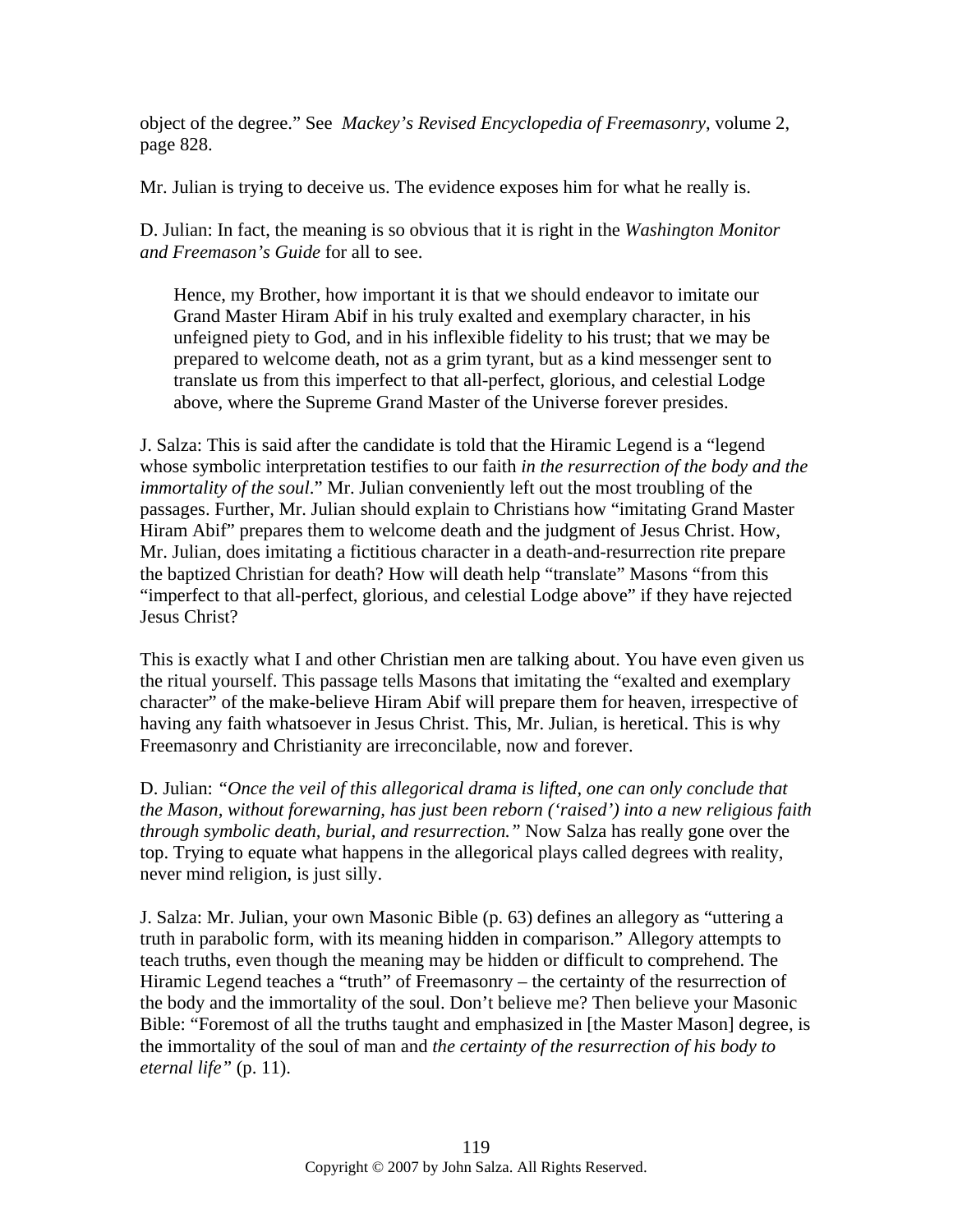So, Mr. Julian, Freemasonry equates what happens in its Hiramic legend to what it believes in real life. This is why Freemasonry is able to tell the Mason that by imitating the virtues inculcated in the degree, the Mason can view death not as a grim tyrant but a kind messenger. This is also why at Masonic burial services the family of a dead Mason is reassured with the same teaching. The family is told that, because their beloved imitated the virtues of Hiram Abif during his labors on earth, he is now laboring in the heavenly lodge above. Mr. Julian, the next time you are at a Masonic burial service, tell the family of the dead Mason that such statements don't reflect "reality" and are just "silly." The only thing "silly" about Freemasonry's teaching is that it excludes the need to have faith in Jesus Christ. Actually, it is not silly. It is sad.

D. Julian: First, all three degrees, not just the Master Mason degree, are allegorical and they are all part of the same drama. There are three's all over the place. Three principle officers, three great lights, three lesser lights, three orders of architecture, three symbolic pillars, three cardinal virtues, three errant Fellowcrafts, three gates, three craftsmen, three north, three south, three east, three west, three grips, three words, *etc., etc.* So that means the Freemason is baptized into the Trinity, right? Of course not.

J. Salza: Never alleged. Straw man argument. Irrelevant.

D. Julian: Does every Christian denomination that uses the Bible as the rule and guide of their faith believe in the Trinity? Of course not. It took nearly 400 years for the Roman Catholic Church to "unanimously" agree that Father and Son were even made out of the same substance. The Trinitarian Godhead was invented by Athanasius of Alexandria to distinguish the Orthodox believers from the dualism of the Gnostic Christians, and the Unitarian Christians. And it was only unanimous because, as always, the so-called catholic (universal) Church excommunicated and disfellowshipped all the dissenters.

J. Salza: So now the Trinity is an invention by mere men and not a revelation of Almighty God? Mr. Julian once again demonstrates that he is a Freemason, not a Christian. Julian rejects divine revelation and all authority, even the authority of his own Grand Lodge. I have already demonstrated that belief in the Three divine Persons was apart of the Catholic and Apostolic faith from the very beginning. Moreover, the doctrine of the Trinity was revealed by God and dogmatized by the Catholic Church as she was guided into this truth by the Holy Spirit, as Jesus promised (Jn 16:13). Julian has no idea what he is talking about.

D. Julian: Second, the raising of Hiram Abif is not symbolic of the resurrection of the body, even if it is mislabeled by some as being raised from a *"dead level to a living perpendicular."* 

J. Salza: Then all the Grand Lodges who use this terminology are wrong? And what about the rituals? Are they wrong? What about the Masonic Bible? What about the Landmarks? What about Mackey? Are they all wrong too? Yeah, sure, David Julian. Everyone is wrong but you.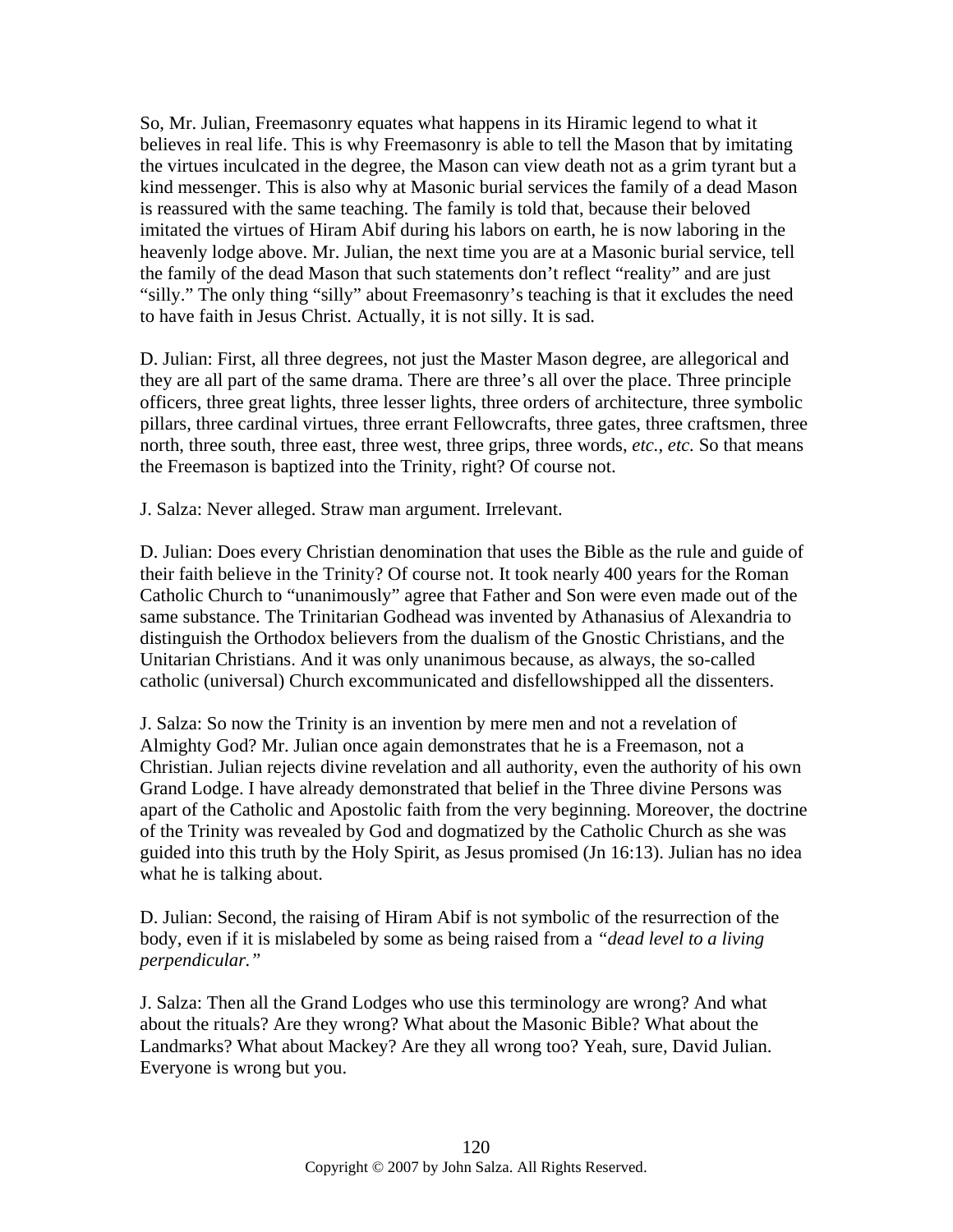D. Julian: Since the Working Tools of the Fellowcraft Mason are the Plumb, Square, and Level, the Monitor says, "The Plumb admonishes us to walk uprightly in our several stations before God and man, squaring our actions by the Square of Virtue, and remembering that we are traveling upon the Level of Time to that undiscovered country from whose bourne no traveler returns." If we are "walking uprightly" while "traveling upon the Level of Time," we are not "dead level" but quite alive, thank you.

J. Salza: Tell that to Hiram Abif. Jubelum struck him "dead level" with a setting maul, but he was raised to a "living perpendicular" to the celestial lodge above. And as Mr. Julian has revealed to us, if Masons imitate the bravery of their celebrated martyr, they too will be "translated" to the heavenly lodge above.

D. Julian: Once again Salza is guilty of the sin of omission. His description of the Drama leaves us after the almost-Master Mason (playing the part of Hiram Abif) has been raised from the second of three grave sites. His goal, of course, is to make the reader think that the candidate has just been symbolically raised from the dead. *But that's not what occurred!* 

J. Salza: From the Masonic Bible: "Literally, this refers to a portion of the ceremony; but more significantly, *it refers symbolically to the resurrection*, which is exemplified as the object of the degree" (p. 55). *Mackey's Revised Encyclopedia of Freemasonry* describes the symbolism of the resurrection the same way (Vol. 2, page 828). Either Mr. Julian is lying to us, or he is grossly ignorant of the teachings of his Craft.

D. Julian: The candidate was not raised from the dead, nor was Hiram Abif, the character he was playing. The character was lifted out of the grave by the characters King Solomon and King Hiram of Tyre, after the character of King Solomon makes this declaration: Most Excellent King Hiram, you will form the Craft in Grand Procession and go with me to raise the body of our Grand Master Hiram Abif and bring it to the temple for more decent interment..." Does the now-supposedly-resurrected Hiram Abif go back to work on the Temple, astonishing all his friends and coworkers? Of course not!

J. Salza: I address Julian's silly "reinterment" argument on pages 97-98. While Hiram was *literally* reburied, he was *symbolically* raised from the dead. So says Masonic ritual, the Masonic Bible, Mackey, Coil, Pike, Newton, the Landmarks, as well as Richard Black, Past Grand Master of Masons in Wisconsin. This is the allegorical part of the Third Degree that Mr. Julian either missed or simply denies. But it is written in black and white, for all to see.

No, Mr. Julian, Hiram is not raised to go back to work on the Temple (the ritual, of course, never says Hiram goes back to work). He is raised up to the celestial lodge above. This is why Masons are told that, if they follow the example of Hiram Abif, they too will be "translated from this imperfect to that all-perfect, glorious and celestial lodge above where the Supreme Architect of the Universe presides." Masons are told this not only in the Third Degree, but also at Masonic burial services for dead Masons. Why? Because the Hiramic Legend is about *life after death*, not just death.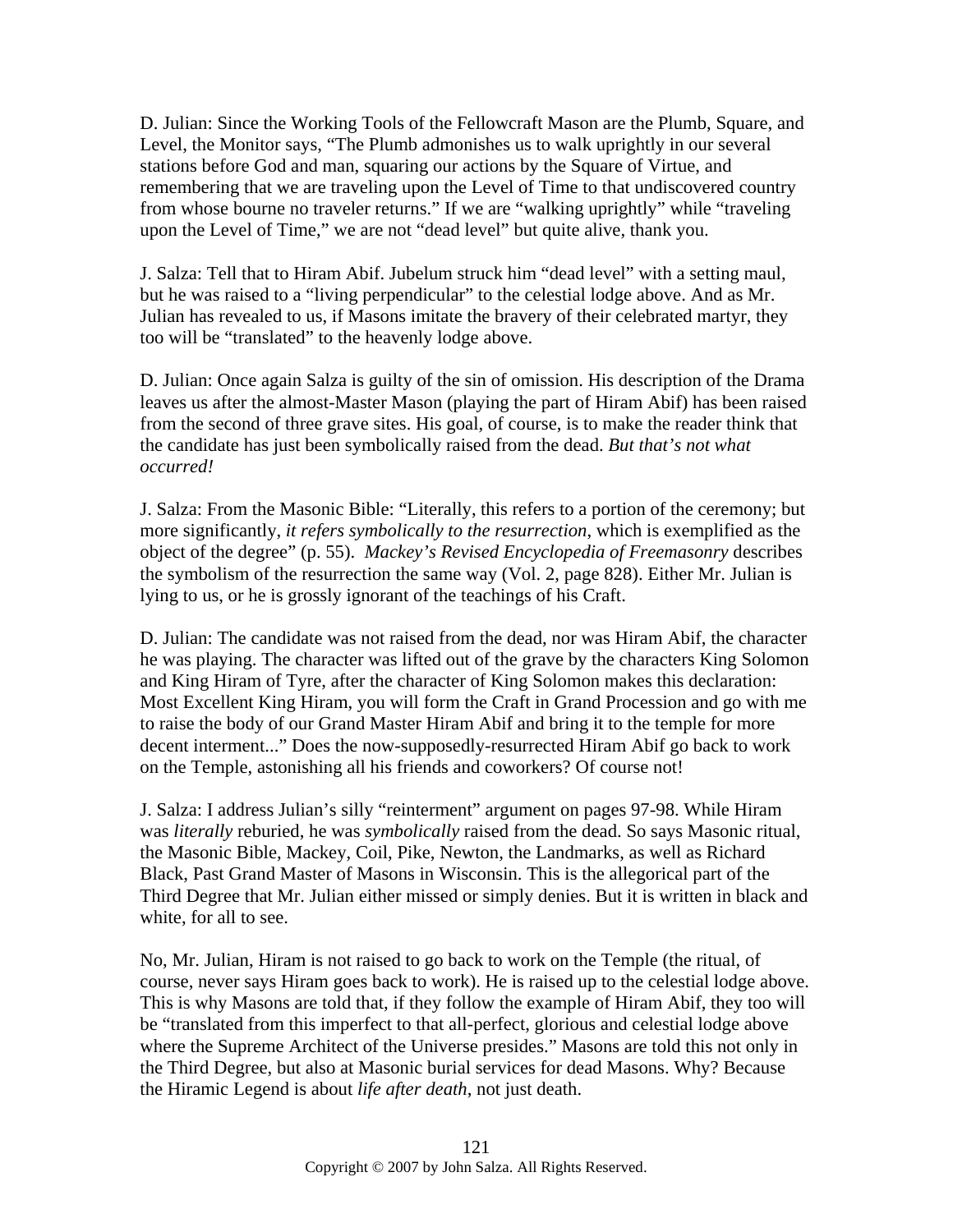If Hiram weren't raised from the dead, then the Third Degree of Freemasonry is nothing more than a drama about a murder and a funeral. Mr. Julian, is the highest and most sublime degree of Freemasonry only about a murder and a funeral? Is that all the Master Mason degree is about? And at Masonic Memorial Services, are you just giving false hope to the deceased Masons' families?

D. Julian: The Lecture, the part Salza just skipped over lightly, tells us exactly what happened: My Brother, the body of our Grand Master Hiram Abif was buried three times: First in the rubbish of the temple, second, on the brow of a hill west of Mt. Moriah, and lastly, as near to the Sanctum Sanctorum or Holy of Holies of the temple as the Jewish law would permit; and Masonic tradition informs us that there was a marble monument erected to his memory...What, they resurrected him from the grave on Mt. Moriah so they could bury him alive in a marble monument near the Holy of Holies?

J. Salza: Actually, Mr. Julian "just skipped over lightly" this part of my book, because I quote it verbatim on pages 97-98 (the lecture comes from page 136 of the Wisconsin Multiple Letter Cipher, the same page that teaches about bodily resurrection). As the ritual, the Masonic Bible, Mackey and a host of other authorities teach us, the Hiramic Legend of the Third Degree represents death, burial and resurrection. The raising of the candidate symbolically teaches Freemasonry's faith in the resurrection of the body. The Masonic Bible even says that this teaching is the "object of the degree." But Mr. Julian never got the allegory. Mr. Julian never read the rituals. And now that he knows what the rituals actually say, is he going to leave Freemasonry?

D. Julian: Here we have to temporarily leap forward to pages 97 and 98 where Salza returns to his resurrection symbolism and tries to justify the unjustifiable, when he says, *"The problem with this argument is that the ritual and a plethora of other Masonic authorities expressly state that the raising of the candidate symbolically testifies to the Masonic faith in the resurrection of the body. While the Masonic lecture provides that Hiram was* literally *reburied, it also shows him being* symbolically *raised from the dead.*" Once again he completely misses the point. It doesn't matter to Freemasonry what a "plethora" of other Masons think. It only matters what the individual Mason thinks.

J. Salza: Mr. Julian has just trapped himself. Previously, he said that the rituals don't teach bodily resurrection. Now, conceding that the rituals *do* teach bodily resurrection (according to the plethora of Masonic authorities), he says that "it doesn't matter" what other Masons think. What he is really saying is that "it doesn't matter what Freemasonry teaches." Why? Because, as a professing Christian, he cannot defend what the rituals teach. So he thinks he can exonerate himself by saying that "it doesn't matter." Sure, Mr. Julian. You spent 64 pages critiquing my book because "it doesn't matter." You are on emotional overdrive because "it doesn't matter." You put your credibility on the line by denying what is in black and white because "it doesn't matter."

Let me force you to recognize one important fact. This is not about what "Masons think." This is about what Masonic ritual *teaches*. It is what the Grand Lodges throughout this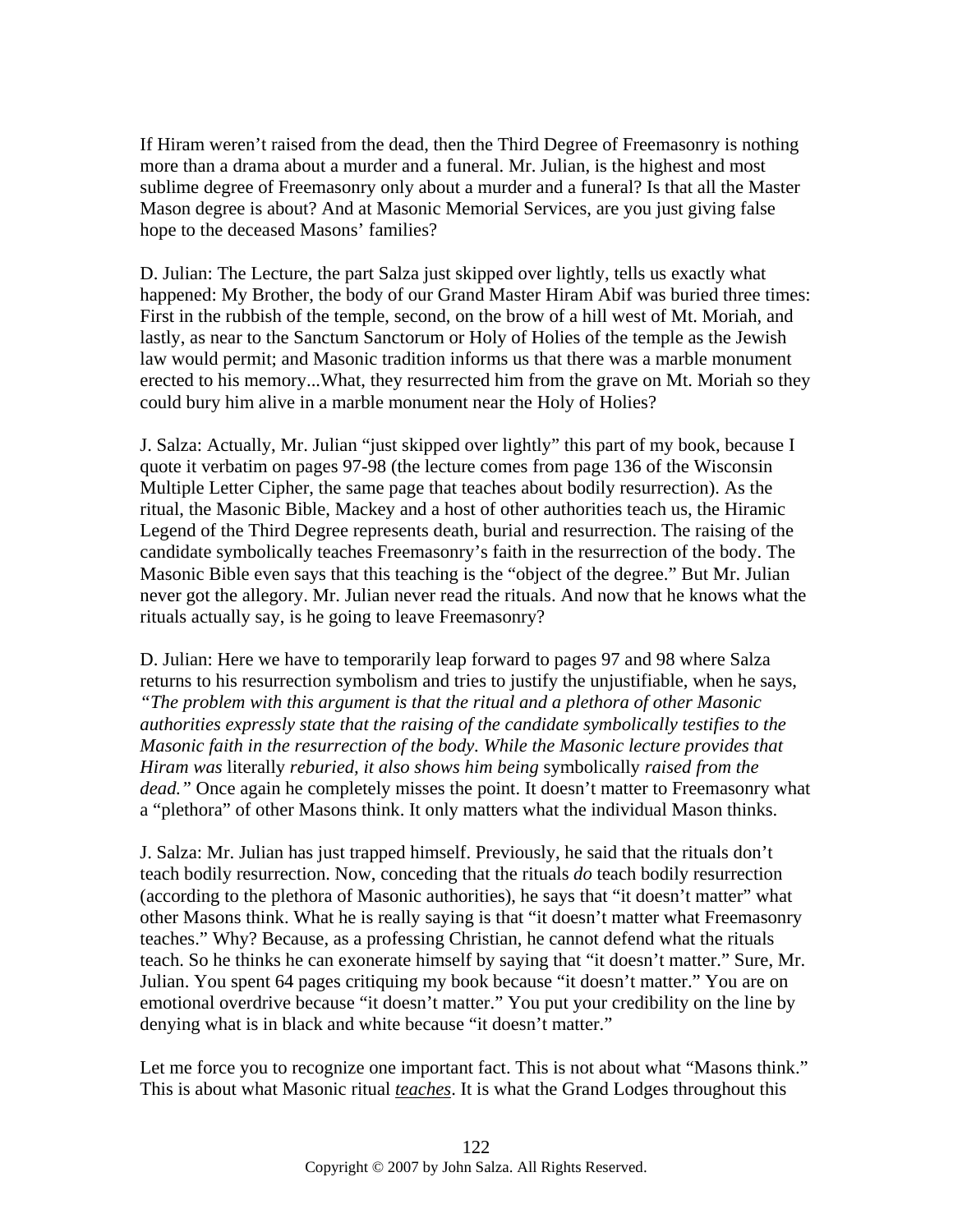country promote. When are you going to understand the difference? When are you going to acknowledge the authority of the Grand Lodge of Washington as you promised in your oath? When are you going to acknowledge the authority of the Grand Lodge of Wisconsin? If Masonic ritual teaches "resurrection of the body" but David Julian chooses not to believe it, that is his choice. But we will not let David Julian tell us that Freemasonry doesn't teach what is in black and white (page 136, Wisconsin Multiple Letter Cipher; pages 11, 39, 41, 44, 45, 49 and 58 of the Masonic Bible et. al.) because Julian doesn't want to believe it.

D. Julian: If Joseph Fort Newton (another devout Christian minister who found no conflict between his Masonry and his Ministry) wants to believe it symbolizes the bodily resurrection of *Revelation* he certainly may.

J. Salza: Why does Julian let Newton off the hook but not me? Why is Newton's interpretation of bodily resurrection permissible, but Salza's interpretation of bodily resurrection "one of the most outrageous and demonstrably false claims of [his] book"? After all, I held that interpretation when I was a  $32<sup>nd</sup>$  degree Mason, Shriner and Proficiency Ritualist. Any honest reader can see that Mr. Julian is a desperate man.

Also, Newton could have been writing about David Julian when he wrote: "How many Masons fail to grasp the master truth of the Master Degree!" (*The Builders, A Story and Study of Freemasonry*, 270-271).

D. Julian: But unlike a religion, Freemasonry does not dictate this or any other dogmatic belief to its members. Symbols are symbols because they symbolize what the observer wants them to symbolically represent -- therefore a symbol does not have to represent only one person, place, thing, or idea. The only *"Masonic authorities"* are the current Grand Masters. No one Mason (or plethora of Masons) speaks for all of Freemasonry, all Freemasons, or even another Mason -- no matter how thick their book is.

J. Salza: First, Julian is wrong when he says that the Grand Masters are the only Masonic authorities. The Masonic ritual of the Grand Lodge, and not the Grand Master, is the principal authority of Freemasonry. The Masonic ritual, not the Grand Master, embodies the Landmarks, doctrines, teachings and practices of Freemasonry. The Grand Master is only a custodian of this Masonic patrimony. A Grand Master cannot change the rituals (other than making minor modifications which go through a specific, legislative process) which shows that Masonic ritual is higher.

Second, Richard Black is a Past Grand Master of Masons in Wisconsin who believes that the Third Degree teaches resurrection to eternal life. We see this in his May, 2000 address to Masons in Wisconsin (Wisconsin Masonic Journal). According to Mr. Julian, Brother Black, as Grand Master, is a "Masonic authority." Therefore, Julian is forced to admit that a "Masonic authority" teaches about the resurrection. Richard Black is also a higher ranking Mason than David Julian to whom Julian owes recognition by virtue of his Master Mason oath. Let Mr. Julian quibble with Past Grand Master Black about what Freemasonry's Third Degree teaches.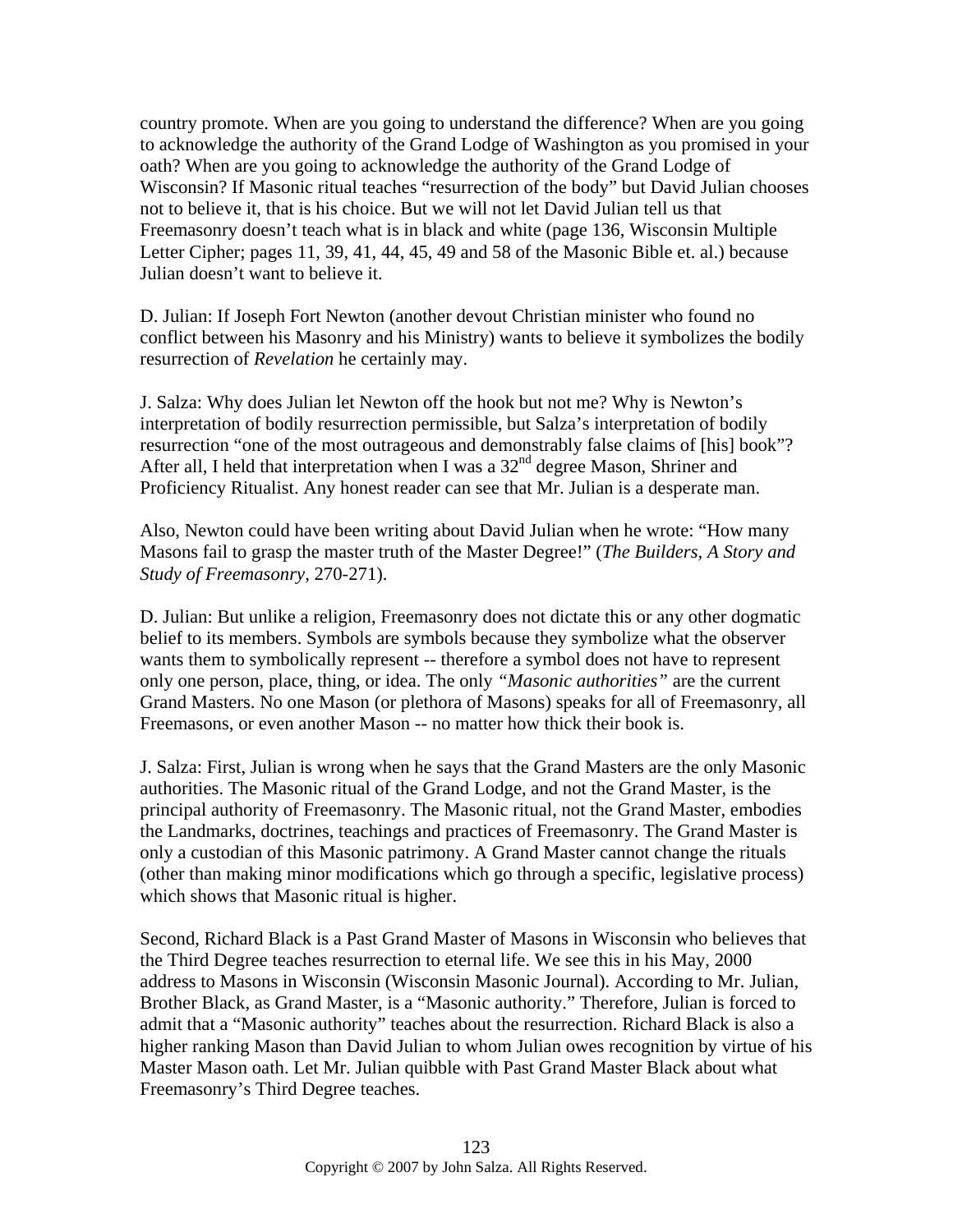Third, Mr. Julian articulates the problem very well. He says "Symbols are symbols because they symbolize what the observer wants them to symbolically represent - therefore a symbol does not have to represent only one person, place, thing, or idea." The problem is that there is *one common denominator* underlying the symbolism: Freemasonry's teaching about resurrection and eternal life. As Mr. Julian explains, a Mason is free to believe that his faith in Buddha will translate him to the celestial lodge above. *Therefore, Freemasonry teaches that it is not necessary to have faith in Jesus Christ to be saved.* That is the bottom line. The Masonic symbols are "what the observer wants them to symbolically represent." This is why Freemasonry and Christianity are irreconcilable.

D. Julian: Digging himself further into the pit, Salza says *"Another problem with the reinterment argument is that that the candidate is never reburied, either actually or symbolically, at any time after the raising."* But the candidate *was* informed of the purpose of the disinterment of the body of the character Hiram Abif. Remember King Solomon's declaration -- "...to raise the body of our Grand Master Hiram Abif and bring it to the temple for more decent interment..."?

J. Salza: Yes, that is what the ritual says *literally* happened. The same ritual also says that the raising *symbolically* represents the resurrection of the body, as do all the other Masonic authorities I cite. Mr. Julian wants to focus only on what literally happened, but not on what is being symbolically represented, even though the ritual "literally" tells him to do so.

D. Julian: Ironically Salza almost gets it right when he says that *"Masons making the reinterment argument ... forget that Freemasonry is 'veiled in allegory which will unfold its beauties to the candid and illustrious inquirer.'"* But you can see where he missed it when you look back on page 86 when he said, *"Before the Hiramic Legend commences, the Master Mason degree proceeds in a fashion similar to that of the Entered Apprentice and Fellowcraft degrees."* What he was supposed to realize was that the Drama contained certain key information from the Entered Apprentice and Fellowcraft degrees that the candidate was required to be proficient in before being allowed to take the Master Mason degree. That means, the allegory of the "Hiramic Legend" actually begins with the initiation of the Entered Apprentice and ends when the lambskin or white leather apron and the sprig of Acacia are placed upon the Mason's coffin just before burial.

J. Salza: This digression has nothing to due with the Third Degree's symbolic presentation of bodily resurrection. It is just another attempt to confound the issue. In fact, the whole paragraph makes little sense. What "key information" are we missing, Mr. Julian? In what are we supposed to be "proficient" to understand the meaning of the Third Degree? Julian doesn't say. Moreover, while Julian tries to confuse the issue by telling us when the Hiramic Legend begins and ends (which is also wrong), he never tells us the *meaning* of the Hiramic Legend. He never tells us the meaning behind the candidate's symbolic death, burial and raising. But that is okay. The Masonic ritual, Masonic Bible, the Landmarks and the rest of the Masonic authorities do.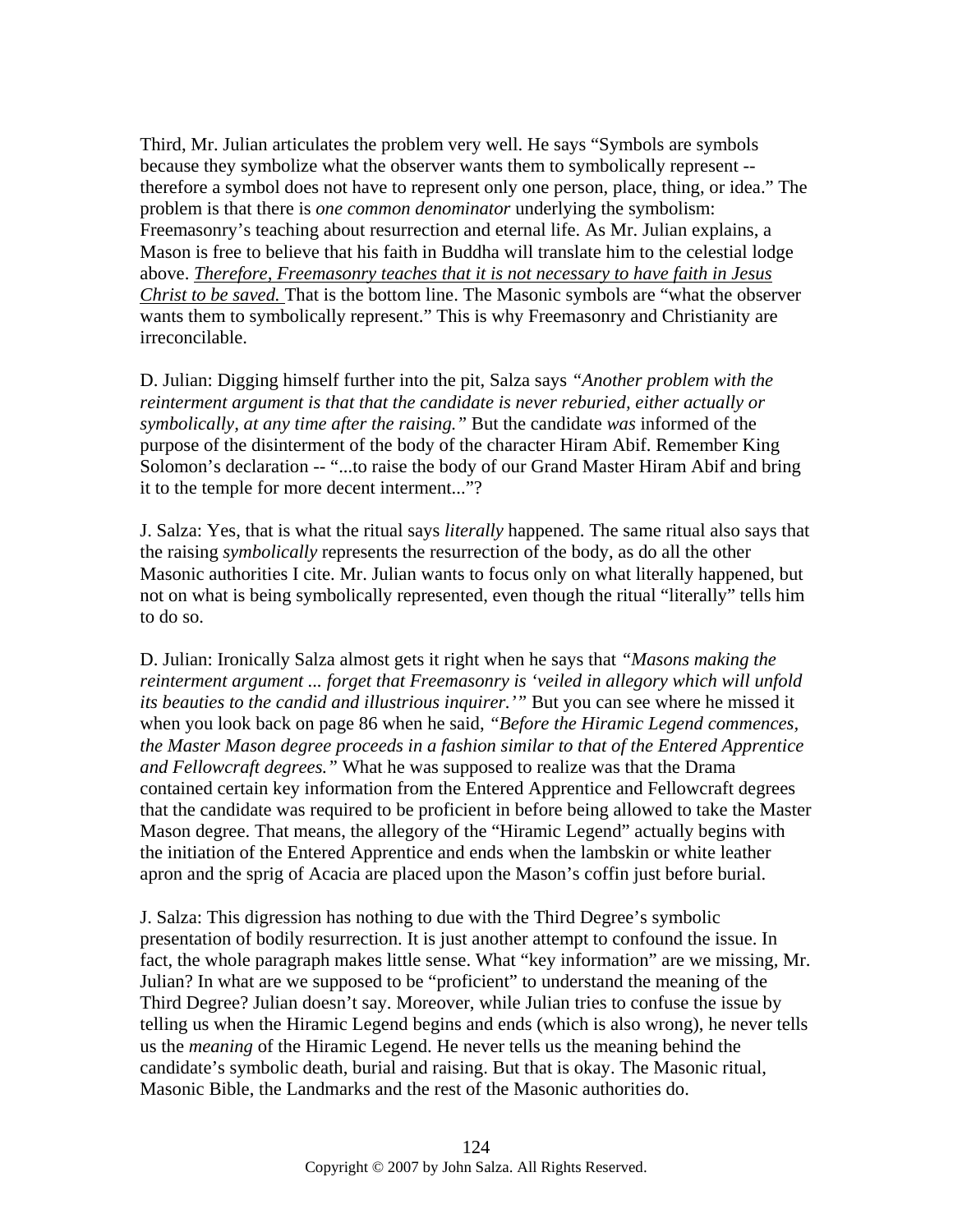D. Julian: Returning to page 91, Salza makes this bizarre statement, *"Following the lecture explaining the degree, the Master Mason is presented with a Masonic Bible. The Masonic Bible, which I cite throughout this book, offers further catechesis on Freemasonry's belief in the resurrection of the body..."* What makes this bizarre, of course, is: why is the newly raised Master Mason given the *Holy Bible, King James Version with Masonic References…* 

J. Salza: "What makes this bizarre, of course, is": Julian passes right over the eight verbatim statements about bodily resurrection in my book on the very pages 91-92 that he refers us to! He skips right over this damning material and moves into another irrelevant digression about the Great Light of Masonry. I will, for a third time, cite the material on pages 91-92 of *Masonry Unmasked* that David Julian has deliberately chosen to ignore. Again, these quotes come from the insert in Julian's Masonic Bible, King James Version. Last time, I used "*italics*" and "*underline*" to present these teachings. This time I will use **"bold"** and **"underline."** Maybe the third time will be a charm?

- "A distinctive tenet of Masonry is that there remains a heaven of rest and of rewards for the good and faithful, a place of perfect happiness beyond the grave and **the resurrection of the body**" (p. 44).
- "The doctrine of eternal life permeates all the Mysteries of Freemasonry; it is the fundamental basis of the Third Degree in a very special emphasis. Co-equal with emphasis on this tenet of Masonic Faith is belief in the **future resurrection of the body"** (p. 41).
- "Foremost of all the truths taught and emphasized in [the Master Mason] degree, is the immortality of the soul of man and **the certainty of the resurrection of his body to eternal life**" (p. 11).
- "…there will be an awakening of the body and **a resurrection of a spiritual body capable and fitted for eternal life**" (p. 39).
- "[House not made with hands] comprehends the eternal dwelling place of God, and **the resurrected and glorified body** of the redeemed in the life beyond the grave" (p. 45).
- "This collection of metaphors is a part of the Scripture reading of the Third Degree, and forms an appropriate introduction to the sublime ceremonies whose object is to teach symbolically **the resurrection and life eternal**" (p. 58).
- "…the very philosophy of Masonry teaches us that there can be no death **without a resurrection**, no decay without a subsequent restoration, no loss without eventual recovery" (p. 49).
- "his soul returns to God who gave it and **his body which returns to dust shall be raised, incorruptible and glorified** and qualified for entrance into the Grand Lodge of the Celestial City of God" (p. 11).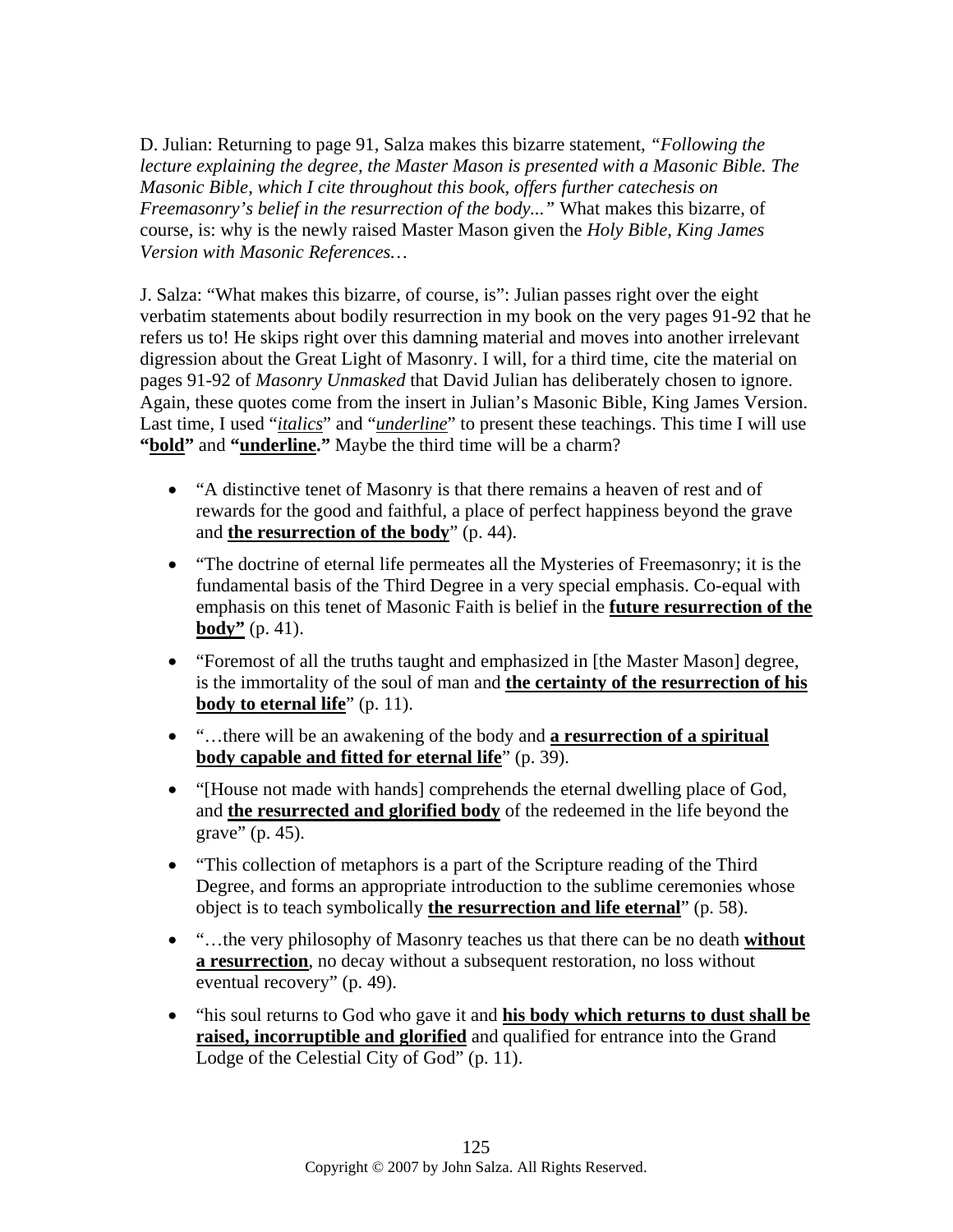Here is one more quote which I include on page 89 of my book but have not yet included in this dialogue:

• The acacia is "to teach symbolically the great Masonic doctrine of **a resurrection and a future life**" (p. 43).

There is more, but this should be sufficient. Dear readers, does the foregoing material teach about bodily resurrection? You be the judge.

Julian can respond only by saying that these statements are just "opinions" and he doesn't have to follow them. Of course, if he dismisses the "opinions" of the Masonic Bible, then he must also dismiss the same "opinions" found in the rituals, the Landmarks, the monitors, the Masonic Encyclopedias, the Grand Masters and a host of other authorities. Julian will be reduced to arguing that Freemasonry is just one, big "opinion" (and quite a consistent opinion at that!).

He also has to deal with the fact that the word "opinion" is found nowhere in Masonic ritual. In the Masonic oaths, Masons don't swear to keep secret Freemasonry's "opinions." Masons don't promise to keep secret their own "opinions." As we will further see below, Masons swear to preserve and protect Freemasonry's "secrets," "mysteries," "teachings," and "doctrines," but never "opinions."

D. Julian: …instead of, say, the *New International Version*, or even the *New American Bible*? Why isn't the candidate presented with a holy book from each of the supposedly syncretized religions, along with a study guide of the various supporting scriptures in each one? Or better still, why isn't he presented a Bible with all the overtly Christian references blacked out, or removed altogether?

J. Salza: As I explain specifically on page 115 (and in six other places in *Masonry Unmasked*), the candidate is presented with "whatever book he deems sacred." If he is a Christian, he swears his oath on the Holy Bible. If he is a Muslim, he uses the Koran. If he is a Sikh, he can bring a copy of the Granth.

Also, is Julian arguing that "Christian" Masons are required to use the King James Version of Scripture? What about "Catholic" Masons who prefer the more accurate translation of the Douay-Rheims? Mr. Julian, if a Catholic requested to use the Douay-Rheims for his Masonic oath, would he be refused? The answer, of course, is "No." Just like a Muslim would not be denied the Koran.

D. Julian: Then he continues, *"It was the problem of Masonry's teaching on the resurrection that finally convinced me to leave the Lodge."* More bizarre nonsense. If Salza had researched Freemasonry a little less from obsolete books and more from the hearts of current Masons, then some of the subtle distinctions I have pointed out would have become obvious to him.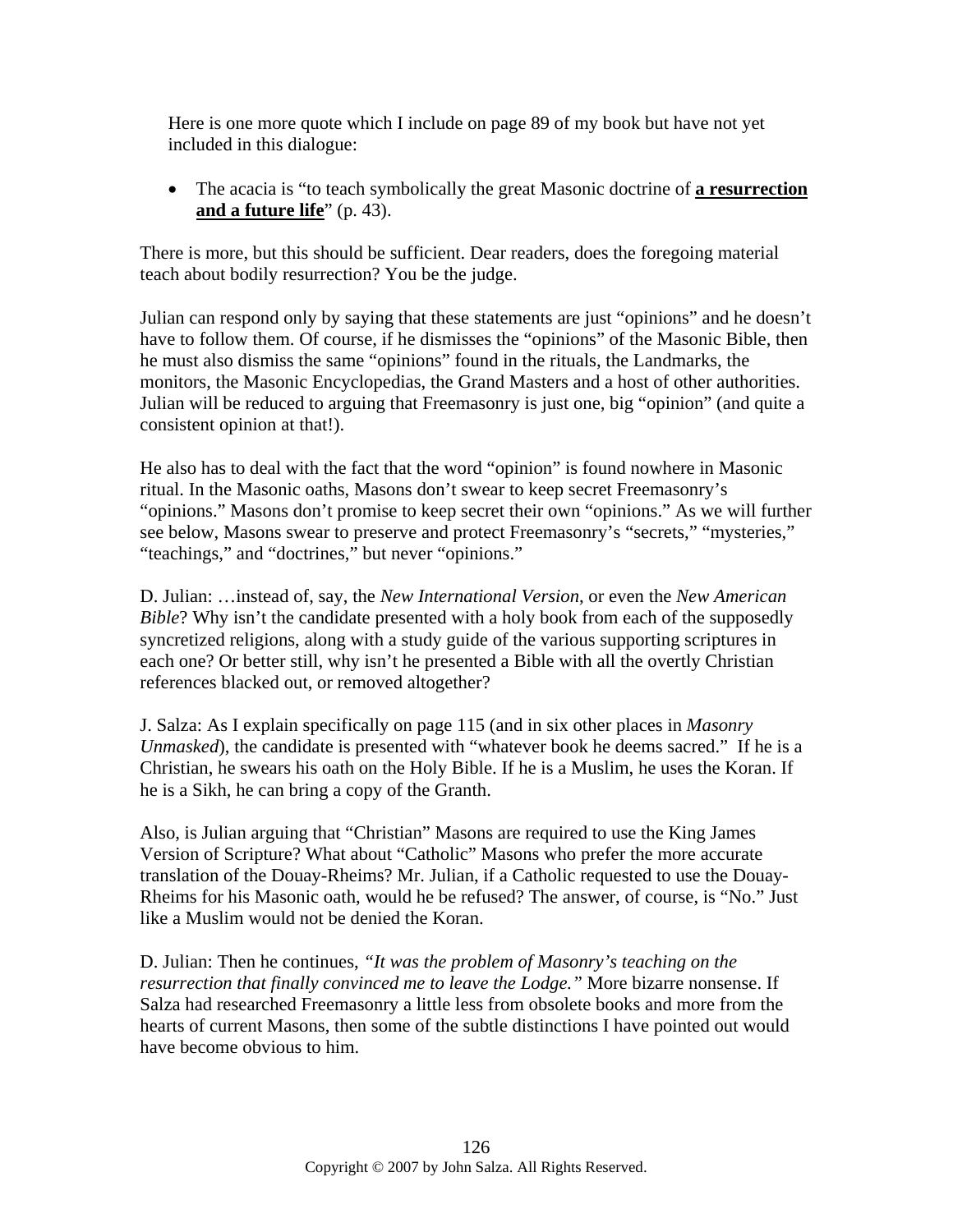J. Salza: Sure, Mr. Julian. The Wisconsin Masonic rituals from 1999 are "obsolete." Past Grand Master Richard Black's 2000 statement is "obsolete." The 1988 Masonic Bible is "obsolete." All the teachings of Grand Lodges throughout the United States from the 1980s, 1990s and 2000s are now "obsolete." What is "bizarre" is David Julian's complete ignorance of Freemasonry.

D. Julian: What convinced him to leave the Lodge was when he discovered that the Lodge would not be a source of wealthy potential clients, and he realized he could make a few extra bucks by selling a book "unmasking" the supposedly secret Masonic nonsecrets. It's obvious from his website that what he enjoys most is email sparring with people with inferior intellects and trying to scripturally justify Roman Catholicism.

J. Salza: The readers are probably sick of Mr. Julian's *ad hominem* arguments by now. I am too. He is a shallow man. But this is the technique Masonic apologists resort to when defending the Lodge. Of course, Julian once again has it wrong. I left the Lodge, not because I couldn't get clients. And I didn't write *Masonry Unmasked* to get "a few extra bucks." I left the Lodge because I love my Lord and Savior Jesus Christ and would not tolerate Masonry's teachings about eternal life without Him. I wrote *Masonry Unmasked* to expose the religious errors of Freemasonry and men like David Julian who embrace these errors.

D. Julian: Salza uses this logic:

- *A. Freemasonry believes in a bodily resurrection to the celestial lodge above*
- *+ B. Freemasonry does not believe in the necessity of faith in Jesus Christ*
- *=* Freemasonry is incompatible with Christianity

As noted before, both of his premises are wrong, and therefore so is his conclusion.

*Premise A:* Some Freemasons (Christians) believe in a bodily resurrection to the Celestial Lodge above. Then again some do not. Some Freemasons believe in a spiritual resurrection to the Celestial Lodge above. Some Freemasons believe heaven is a real place. Some believe it is an imaginary place. *Freemasonry* doesn't believe anything because belief is a human trait.

J. Salza: Once again, Julian confuses Freemasonry's teachings with the individual beliefs of its members. Freemasonry teaches about its faith in the resurrection of the body, independently of the beliefs of its members. So it's Julian's premise, not mine, that is wrong.

*Premise B:* Some Freemasons do not believe in the necessity of faith in Jesus Christ, either for their eternal salvation or to participate in a philanthropic fraternity. Most Freemasons (Christians) believe in the necessity of faith in Jesus Christ for their eternal salvation, but they do not believe in the necessity of faith in Jesus Christ to participate in a philanthropic fraternity. Once again, *Freemasonry* doesn't believe anything because belief is a human trait.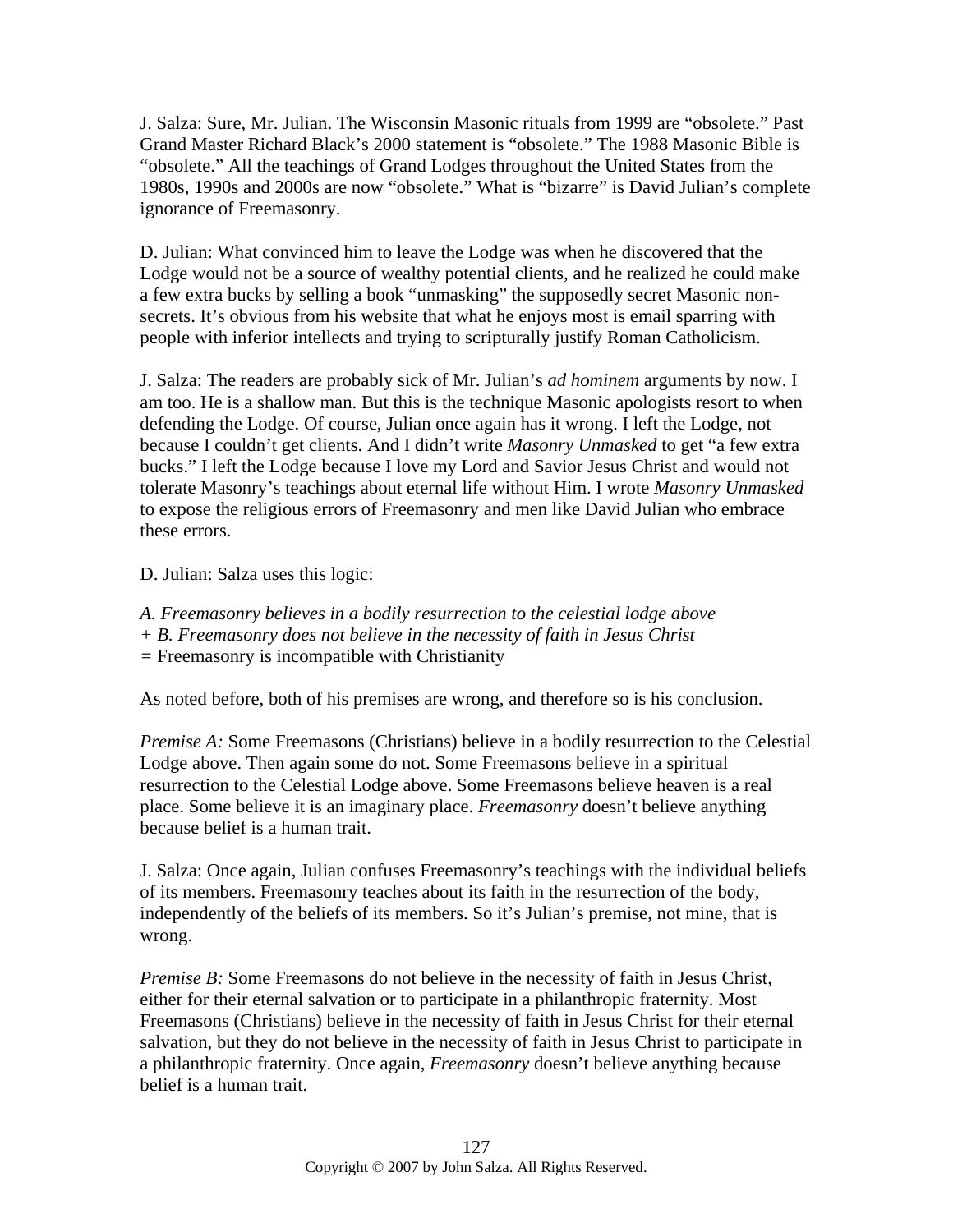J. Salza: More confusion between the teachings of Freemasonry and the individual beliefs of the membership. Before, Mr. Julian said that Freemasonry believes in deity and eternal life. Now Mr. Julian says "Freemasonry doesn't believe anything." Which one is it? I will tell you: *Freemasonry teaches that Masons can go to heaven without faith in Jesus Christ*. It is that simple.

D. Julian: *Conclusion:* For nearly all Freemasons, their Freemasonry and their Christianity are more than compatible -- in fact, each enhances the other -- because Freemasonry is a philanthropic fraternity (charity-based), while Christianity is a religion (faith-based). The remainder don't really care if Freemasonry and Christianity are compatible or not -- because they're not Christians.

J. Salza: "For nearly all" the Christian churches in the United States, Freemasonry is condemned as an anti-Christian religion which teaches salvation without faith in Jesus Christ. Mr. Julian, the religion of Jesus Christ does not need any enhancements from Freemasonry. And thank you for admitting that some Masons reject Jesus Christ, yet Freemasonry teaches that these men too can be "translated" to the celestial lodge above. In Freemasonry, the Lord and Savior Jesus Christ is not necessary for salvation.

D. Julian: Salza then continues down the same false path, *"In the Master Mason degree, immortality is presented as an unmistakable truth into which the candidate is initiated. Moreover, because not all religions believe in bodily resurrection proves that Masonry has its own religious beliefs* independent *of the faith of its members."* The candidate is not initiated into the unmistakable truth of immortality in the Master Mason degree. We have already established that *before he is even permitted to become a Mason*, the candidate has to assent to a belief in "a transition to a future life."

J. Salza: First, how does this statement disprove Masonry's teaching on bodily resurrection? It doesn't. Second, the statement is false. Freemasonry does not require a candidate "to assent to a belief in a 'transition to a future life.'" It requires only that a candidate "believe in deity." As credentialed as Mr. Julian thinks he is, he doesn't get even basic facts about Freemasonry correct.

D. Julian: We have also shown that being lifted out of one grave to be buried in another is not resurrection.

J. Salza: We have also shown that the raising of the candidate in the Hiram Legend *symbolizes* bodily resurrection, according to Freemasonry's own rituals and other authorities. Moreover, Mr. Julian pretends like reinterment precludes resurrection. What another silly argument.

D. Julian: And we have shown that Masonry doesn't "believe" anything because belief is a human trait, so Freemasonry can't possibly have beliefs *"*independent *of the faith [beliefs] of its members."*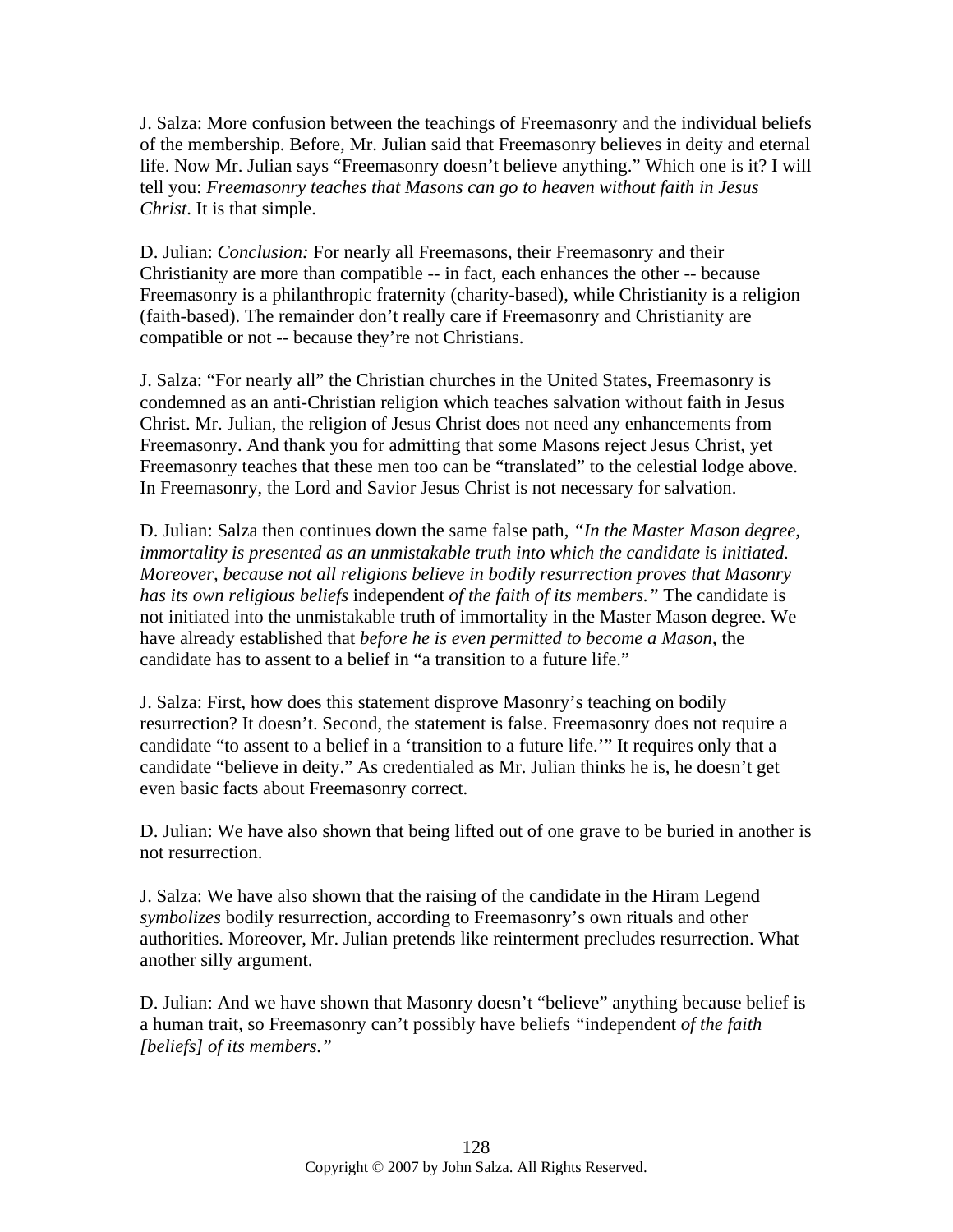J. Salza: Mr. Julian, Freemasonry *teaches* these doctrines. If you want to confuse "teaching" with "belief," go right ahead. Teaching is the purpose of Masonic ritual, as Julian himself has admitted. But Mr. Julian does not have the courage to address its problematic teachings. Like the rest of the Masonic apologists, he can only focus on attacking the character of his Christian opponents.

D. Julian: And after pages and pages of quotes from the Bible and seemingly endless encyclicals, Papal decrees, and other Catholic mumbo-jumbo showing that Jesus Christ is the only way to eternal salvation…

J. Salza: Christian readers, did you hear it again? Jesus Christ being the only way to salvation is "mumbo-jumbo" according to Mr. Julian. Julian is a Freemason, not a Christian, and you can be only one or the other.

D. Julian:...he finally admits that is not the current official position of the Church. *"The Church has always taught that 'those who, through no fault of their own, do not know the gospel of Christ or his Church, but nevertheless seek God with a sincere heart, and, moved by grace, try in their actions to do his will as they know it through the dictates of their conscience -- those too may achieve eternal salvation.'"* 

J. Salza: Mr. Julian's ignorance of Catholic teaching continues. Let me explain to him the "current official position of the Church." It is the same position that Jesus Christ Himself has revealed because the Catholic Church is His Church. The official position is this: Jesus Christ is the only way to salvation. Period. Not Hiram Abif. Not Masonic charity. Not belief in deity. However, if a person does not know of Jesus Christ or the moral obligation to join His Church "through no fault of their own," they may still be saved. They may be saved in spite of their invincible ignorance, not because of it.

Nevertheless, even though the Church recognizes the possibility of salvation for non-Christians, their salvation is not guaranteed. The popes throughout the ages have exhorted Catholics not to make any further inquiry about this question as they bear witness to Jesus Christ as the only way to salvation. This, Mr. Julian, is the official position of the Church. And if Julian is so eager to profess the official position of the Catholic Church on matters of salvation, here is another one for him: *Catholic membership in Masonry is forbidden, and any Catholic who enrolls in a Masonic association is in a state of grave sin and may not partake of the Body and Blood of Jesus Christ.*

D. Julian: This statement, part of what is known as the *Lumen Gentium* of the 1964 Council commonly known as Vatican II. This is just another of those forward-thinking precepts that are being rolled back by the current Neofundamentalist leadership. Certain traditional Catholic and Sedevacantist groups consider *Lumen Gentium* to be the demarcation of when the Roman Church fell into heresy, pointing to the use of *"subsistit in"* rather than *"est"* as an abdication of the Church's historic (and to them compulsory) identification of itself alone as God's church.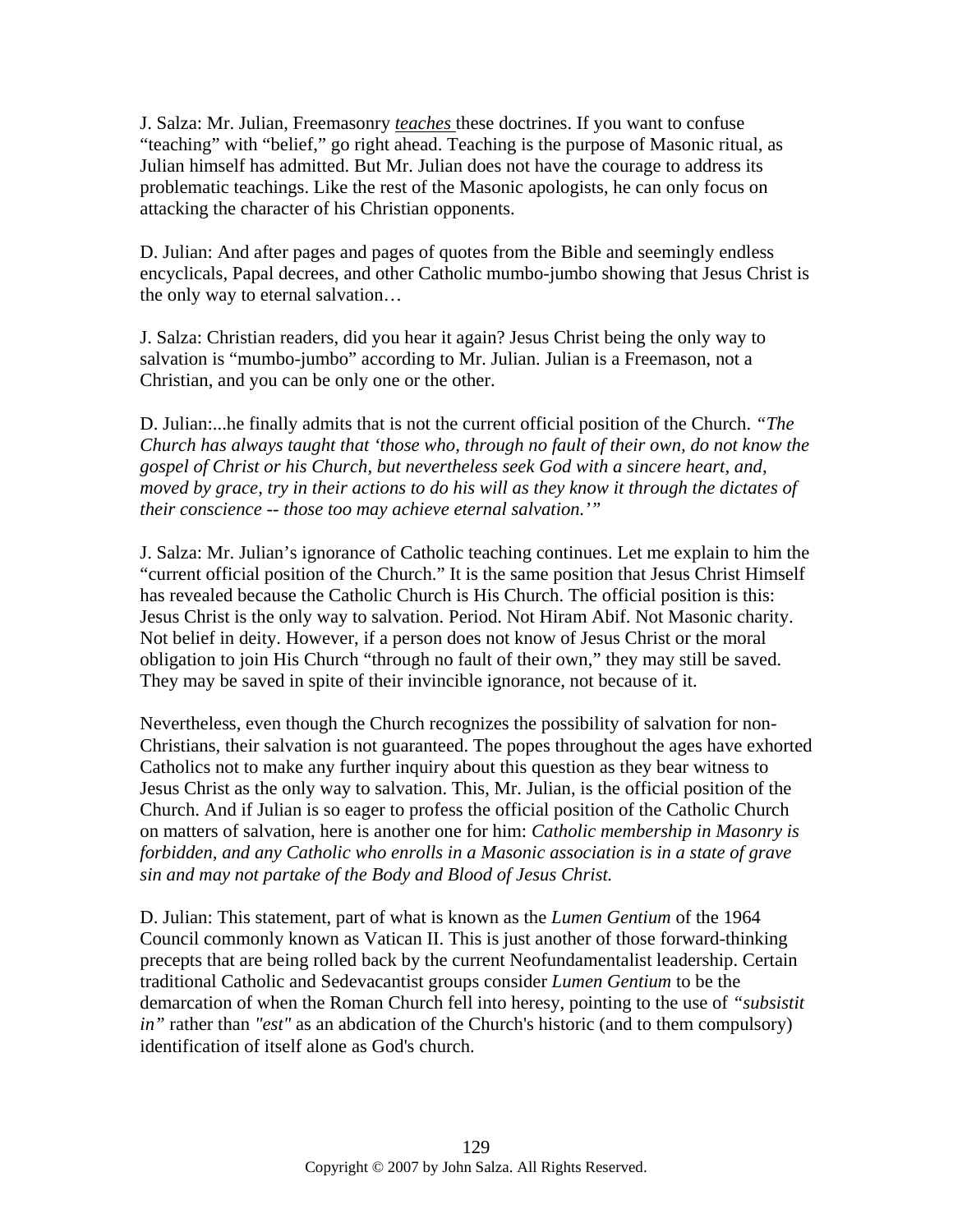J. Salza: What in the world does this have to do with Freemasonry? And why do we care what Sedevacantists say? The Church cannot fall into heresy, unless of course Mr. Julian doesn't believe in Jesus' promise that the gates of hell will not prevail against His Church (Mt 16:18). The Catholic Church is the Church that Jesus Christ founded upon the rock of Peter, as Scripture, Tradition and history affirm. My book *The Biblical Basis for the Papacy* demonstrates this unequivocally, and if Mr. Julian disagrees, then I will be happy to debate him on that topic as well.

Further, *subsistit in* is not "an abdication of the Church's historic identification of itself alone as God's church." *Subsistere* (from which *subsistit* comes) is a special case of *esse*, which deals with autonomous existence. Thus, the phrase *subsistit in* means that the Church depends on no one for her existence other than Jesus Christ. The Church, *in its substance*, exists as an independent being because she is the Bride of Christ. Her existence depends solely on her union with the Bridegroom, Jesus Christ. The life of the Church is borne from her intimate, one-flesh union with Jesus Christ, which is renewed in the celebration of the Eucharist and will be consummated at the end of time. The "current, official position of the Church" is this: The Body of Christ and the Roman Catholic Church *are one and the same thing*. No "current, official" statements from the Magisterium contradict this teaching.

D. Julian: In an interview with Frankfurter Allgemeine Zeitung, then-Cardinal Ratzinger (now Pope Benedict XVI) responded to this criticism as follows: "The concept expressed by 'is' (to be) is far broader than that expressed by 'to subsist'. 'To subsist' is a very precise way of being, that is, to be as a subject, which exists in itself. Thus the Council Fathers meant to say that the being of the Church as such is a broader entity than the Roman Catholic Church, but within the latter it acquires, in an incomparable way, the character of a true and proper subject."

J. Salza: While I respect the opinions of then Cardinal Ratzinger immensely, whatever Cardinal Ratzinger's opinions were about "*subsistit in*" are just that – his opinions. They are not official statements from the Magisterium, as for example, the Church's condemnations of Freemasonry. If Mr. Julian is so influenced by Cardinal Ratzinger's *private* opinions, then why doesn't he also feel the same way about Cardinal Ratzinger's *official* opinions, such as his 1983 condemnation of Freemasonry while he was Prefect for the Congregation of the Doctrine of the Faith?

Most obviously, what does this digression have to do with *Masonry Unmasked*? Nothing, of course. Mr. Julian probably thinks that by providing so much information his readers will think he knows what he is talking about. But as I have show at almost every turn, Julian's knowledge of Scripture, Tradition, Latin, Greek, Catholicism, Protestantism, Freemasonry, Cosmology, history and all the other topics he has introduced into the debate is grossly deficient. He may be able to fool some of his Masonic buddies, but he is not fooling me or anyone else with even a rudimentary understanding of these topics.

D. Julian: On can only hope that someone will eventually translate all that double-talk into understandable English because obviously much was lost in translation. One thing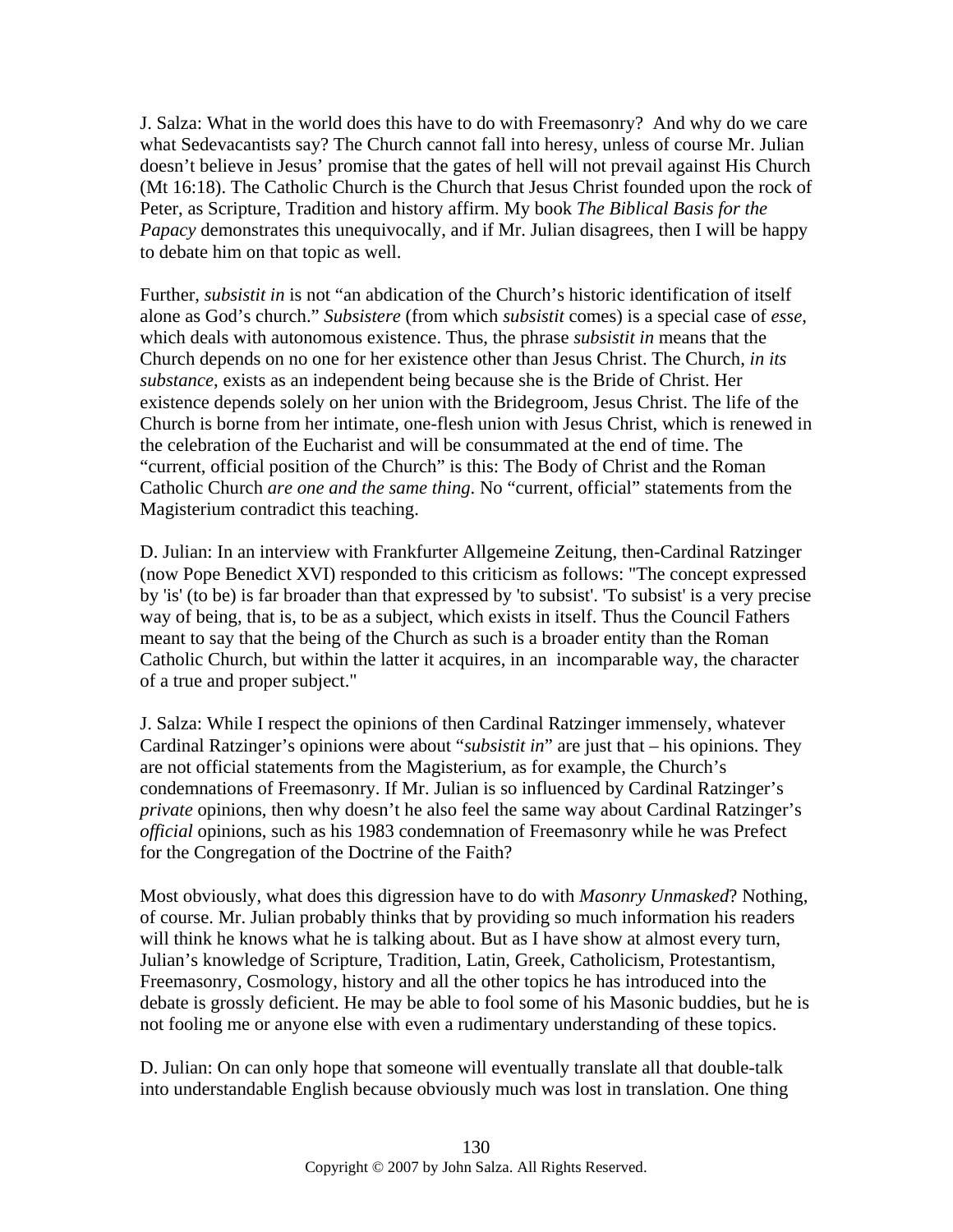that isn't lost, however, is that the Catholic Church isn't catholic (universal) any more (if it ever really was). And its reactionary, anti-Semitic, holocaust-denying, and Neofundamentalist fanatics are all still with us.

J. Salza: More emotional, irrational, anti-Catholicism from the anti-Catholic bigot David Julian.

D. Julian: Salza finally buries himself completely when he says, *"After the prayer of salvation, the candidate is raised from the grave and is immediately caused to communicate with the Worshipful Master (through the exchange of the Grand Masonic Word). If Hiram were dead, one wonders how he could communicate with King Solomon."* At the point of "raising" three things are occurring. The candidate learns the strong grip, the temporary Grand Masonic Word, and the Five Points of Fellowship all from the Worshipful Master. The Hiram character, who was supposed to be a Grand Master, and therefore Masonically on an equal par with the King Solomon and King Hiram characters, certainly does not need to be shown the Strong Grip, told the Grand Masonic Word, or have the Five Points of Fellowship explained to him after his body is disinterred. What one wonders is how someone with such impressive academic credentials could possibly have missed the fact that this was only part of an allegorical play, and because it is only a play, real-life rules don't apply. It's like when you were a child playing cowboys and Indians. You pretend to shoot the Indian who pretends to fall down and die. Five seconds later he gets up and continues the game. If this is your first time playing this, you look at your "cowboy" friend and ask, *"Can he do that?"* as your real-life rules collide with your imagination.

J. Salza: It doesn't take "impressive academic credentials" to read the plain words of Masonic ritual. It doesn't take "impressive academic credentials" to read and understand the meaning of "bodily resurrection." Mr. Julian can compare the Hiramic Legend with "cowboys and Indians" if he so desires, but by now, any honest reader will see that David Julian is in complete denial of what Freemasonry teaches. And even putting Masonry's teaching of bodily resurrection aside, if Julian's Freemasonry is nothing but make-believe play time for him, then he will have to explain to God why He swore an oath with a selfcurse to keep his play-time world secret.

D. Julian: And Salza finally nails his own coffin shut when he says, *"In the allegorical drama, the Masonic prayer for salvation given at the grave has been answered. Hiram is alive again. He has been raised to the celestial lodge above. If not, then Masonry's most sublime degree would be nothing more than an exemplification of a murder and funeral. What would be the point?"* This is the exact point where Freemasonry failed John Salza.

J. Salza: Notice that Julian never tells us what the point is of dramatizing the murder and funeral of Hiram Abif. Is the Hiramic Legend solely about glorifying death? The Third Degree is only about death and burial? What is the point of that? And why does Freemasonry refer to Hiram Abif when they bury their dead brothers in Masonic burial services? Because death is the end of the game? Julian, of course, is embarrassing himself. And no, Freemasonry didn't fail me. Freemasonry *helped* me. Masonry helped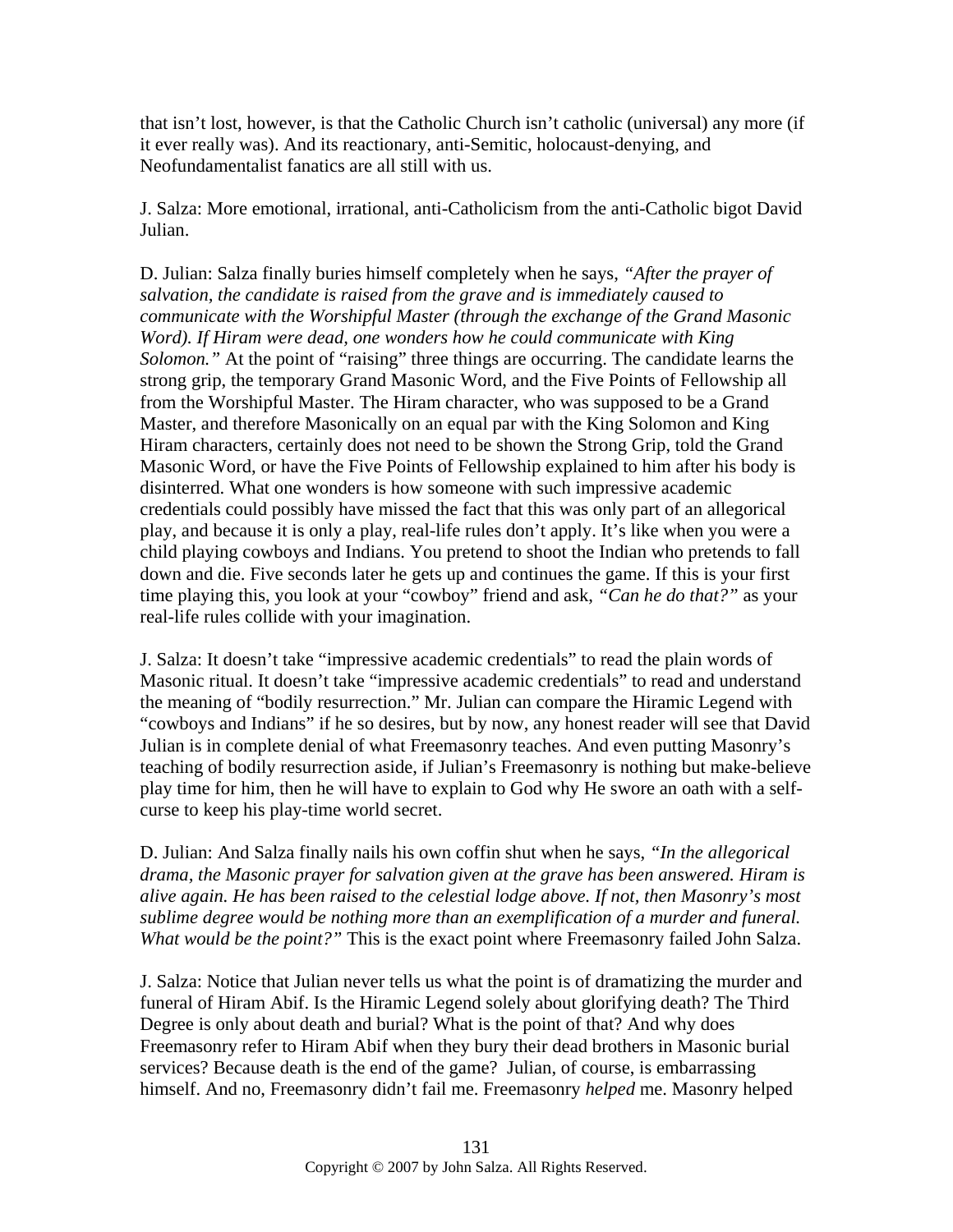me realize that I needed to make a choice: Either accept the exclusive claims of Jesus Christ as the only way to salvation, or the inclusive theology of Freemasonry. Mr. Julian needs to make the same choice. To date, we know what his choice is.

D. Julian: The primary purpose of the Drama was not to teach the doctrine of bodily resurrection, as Salza and some others claim…

J. Salza: The "some others," of course, are all the Grand Lodges in the United States, the Masonic ritual, the Masonic Bible, the Landmarks, Coil, Mackey, Pike, Newton, and Black, just to name a few.

D. Julian:…but to teach *fidelity.* Or, as I explained this to his comrade and fellow selfconfessed and proven liar, Duane Washum, documented in my book *David vs. Goliath?:*  The Legend of Hiram Abif was to teach you the importance of having the courage and character to face danger or even death, before you would reveal the secrets of Masonry. Basically this represents the same scenario as a Prisoner of War who states his name, rank, and serial number only, even under torture or threat of death — even if he knows the enemy already knows everything he knows. *You failed.* 

J. Salza: Having the courage and character to face death? I thought Mr. Julian said Masonry was just a make-believe world of "cowboys and Indians"? Now he says that the secrets of Masonry give a man the courage to face death? What are these secrets, Mr. Julian? Believing in the GAOTU and the resurrection of the body? And wait another minute. I though Julian said that Masonry has no secrets. Now he contradicts himself yet another time by saying that Masonry *does* have secrets.

More importantly, how can Freemasonry give a man the courage to face death when that courage is not based on faith in Jesus Christ? I will tell you how: Freemasonry doesn't teach that faith in Jesus Christ is necessary for one to have the courage to face death. As Julian himself now admits, Masons can have the courage to face death without Jesus Christ. Even though Jesus alone has changed death from a curse to a blessing, Masons can face the blessings of death without Him. This is precisely why Freemasonry is incompatible with Christianity. Thank you again, David Julian, for demonstrating this glaring inconsistency between your religion and mine.

D. Julian: Salza then says, *Hiram Abif is presented as the exemplar of how a Mason is to save himself through his own efforts..."* But in the Drama of the Third Degree, The character of Hiram Abif doesn't save himself. He gets killed and buried. He isn't resurrected back to life so he certainly doesn't resurrect himself. In fact he doesn't even lift himself out of the Mt. Moriah grave. In fact, nothing in the ritual actually indicates that Hiram Abif actually makes the transition to a future life at all.

J. Salza: More misrepresentations from Mr. Julian. I am just about sick of this entire dialogue. Mr. Julian, if you are not going to listen to Masonic ritual, why don't *you* tell us what happened to Hiram Abif? What happened to Hiram after he was killed and buried? Did he go to heaven? Did he go to hell? How about purgatory? Is the Hiramic Legend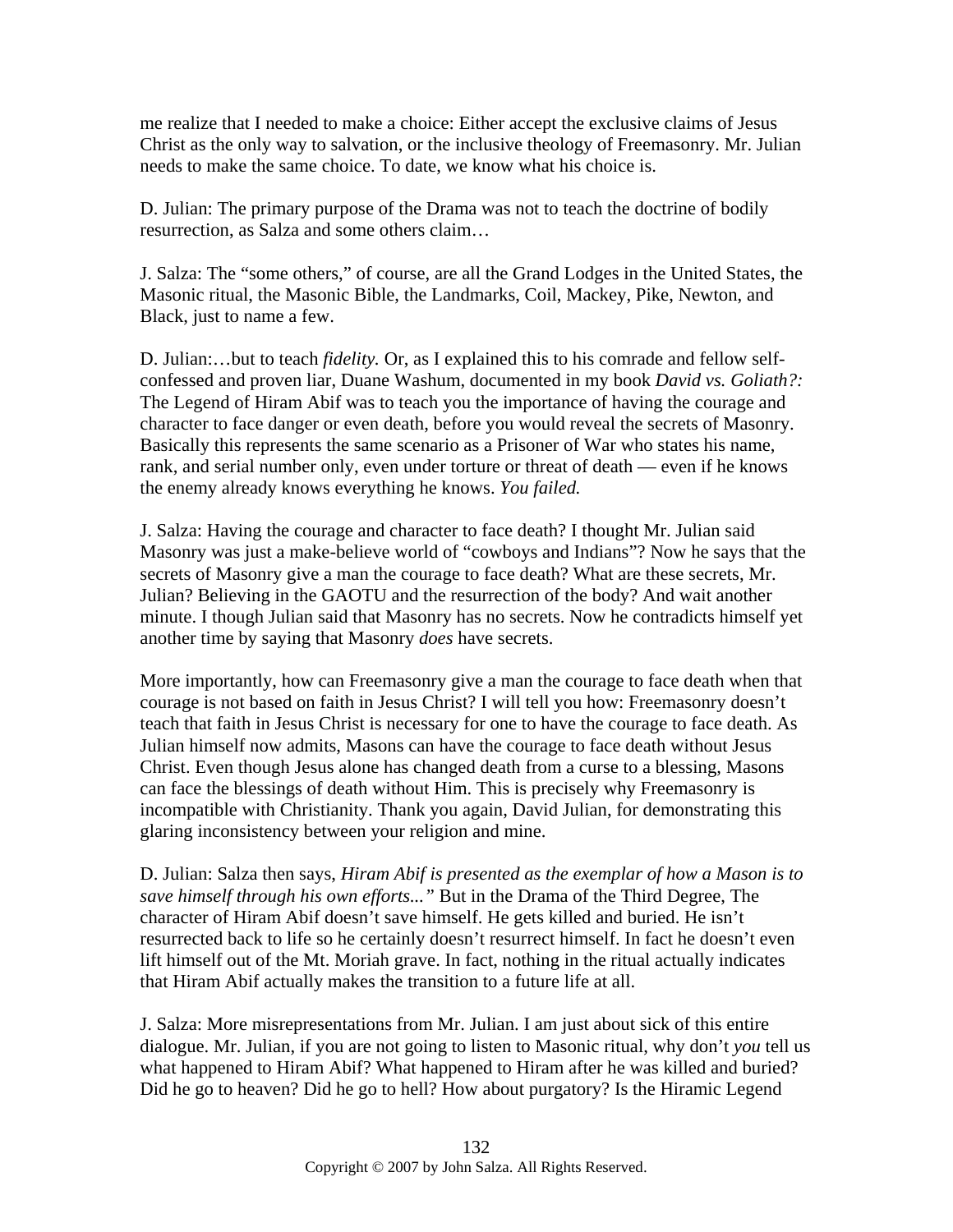about nothing more than a murder and funeral? Why don't you tell us what you and your Masonic brothers say at a Masonic funeral service? Don't you tell the families of your dead brothers that their beloved are now laboring in the celestial lodge above?

Allow me to refer to the ritual that Mr. Julian presented to us a few pages ago. This part of the lecture is given to the Master Mason after he has been symbolically resurrected to new life:

"Hence, my Brother, how important it is that we should endeavor to imitate our Grand Master Hiram Abif in his truly exalted and exemplary character, in his unfeigned piety to God, and in his inflexible fidelity to his trust; that we may be prepared to welcome death, not as a grim tyrant, but as a kind messenger sent to translate us from this imperfect to that all-perfect, glorious, and celestial Lodge above, where the Supreme Grand Master of the Universe forever presides."

Thus, when Julian says that "nothing in the ritual actually indicates that Hiram Abif actually makes the transition to a future life at all," he is not telling the truth. If the ritual tells Masons that by imitating Hiram Abif they can be "translated" upon death to the "celestial lodge above," that means Hiram is in the "celestial lodge above." Masons must do the *same* thing that Hiram did to go to the *same* place that Hiram did. Masons must be martyrs for Freemasonry, not Christianity. This heresy should outrage any faithful Christian.

D. Julian: Salza then quotes Lynn F. Perkins from a book published in 1960, a little closer to contemporary, but still in Perkins' own words, "Of course, he would be naive indeed who would declare that what Masonry meant to him it would necessarily mean to every other Mason. The author does not know it all, or anywhere near the all of Masonry; his book might well be called 'What Masonry Means To Me'".

J. Salza: More arbitrary timelines from Mr. Julian. As I have said before, I am willing to use only Masonic ritual approved by U.S. Grand Lodges. Also, if 1960 is "a little closer to contemporary" for Mr. Julian, then why isn't the 1999 Wisconsin ritual contemporary enough?

D. Julian: For the next couple of pages, Salza attempts to denigrate Freemasonry because of some perceived similarity to ancient mystery religions -- as if all religions weren't ancient mysteries.

J. Salza: Notice that Mr. Julian doesn't provide any evidence against my claim that the Hiramic Legend mirrors the dramas that were celebrated by the ancient pagan mystery religions. He simply says it's a "perceived similarity." We wonder how Mr. Julian perceives a death-and-resurrection rite that never mentions Jesus Christ. Is this more Christian or pagan to Mr. Julian?

D. Julian: Then on page 101 in an equally bizarre attempt to compare the Hiramic Legend, Christianity, and other ancient mystery religions, he finally admits that the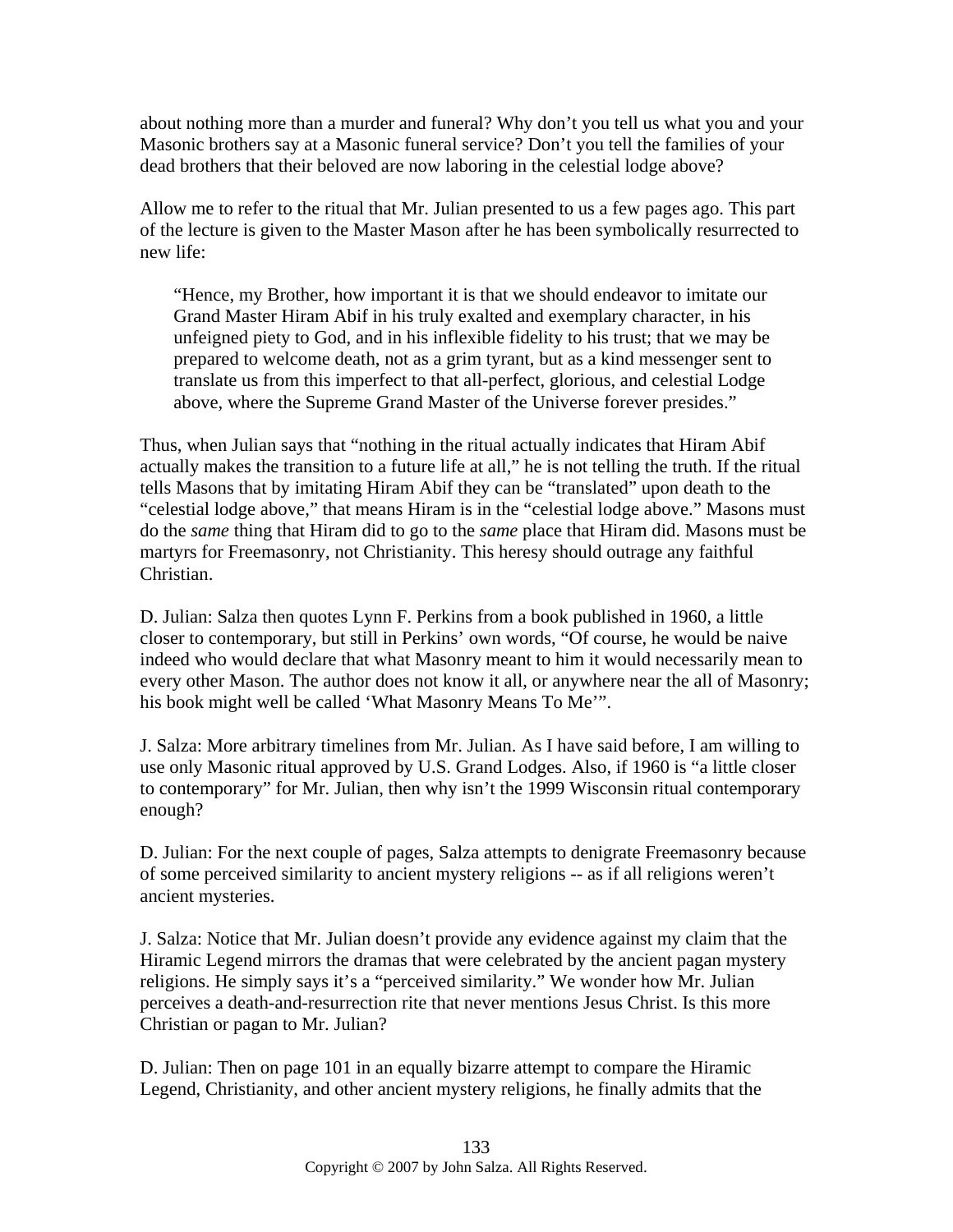character of Hiram Abif didn't actually die to demonstrate resurrection of the body as he has been claiming for the last several pages when he says, *"Hiram dies for virtue and honor because he will not disclose esoteric Masonic knowledge."* 

J. Salza: More straw man arguments. I never said that Hiram died "to demonstrate resurrection of the body." I said what the Masonic ritual and Bible say: "The Hiramic Legend testifies to Freemasonry's faith in the resurrection of the body and the immortality of the soul."

D. Julian: Even that is not quite right. What Hiram actually refuses to disclose are the architectural secrets of Master Masons "whereby we might travel in foreign countries, work and receive Masters wages." It's apparently still another subtle distinction that Salza apparently missed: the *"esoteric Masonic knowledge"* of Freemasons is not the same as the *"esoteric Masonic knowledge"* of stonemasons.

J. Salza: More confusion from Mr. Julian. First, he says that it is "not quite right" to say that Hiram died for refusing to disclose "esoteric Masonic knowledge." But then he says that Hiram died because he refused to disclose "architectural secrets of Master Masons." Evidently, for Mr. Julian, "architectural secrets" of Master Masons are not considered "esoteric Masonic knowledge." His last sentence about a distinction between stonemasons' and speculative Masons esoteric knowledge also makes no sense.

But who really cares? The issue is not about *why* Hiram Abif was murdered. The issue is about *what* Hiram Abif received for his martyrdom. According to Freemasonry, Hiram Abif received an eternal reward – being "translated from this imperfect to that all-perfect, glorious and celestial lodge above, where the Supreme Architect of the Universe presides."

## *Burial Rites*

D. Julian: In this section Salza makes a serious error when he says, *"At the conclusion of Masonic memorial services, the Worshipful Master deposits the decedent's Masonic apron in the casket (or places the apron next to the remains if his body has been cremated.) This is the apron the Mason received right after being symbolically raised to eternal life in the Master Mason degree."* Once again Salza is trying to connect Masonic ritual to bodily resurrection.

J. Salza: No, Mr. Julian, Freemasonry makes that connection for us. In describing the sprig of acacia that helped identify the burial of Hiram Abif, the Masonic Bible on page 43 says that the acacia is "to teach symbolically the great Masonic doctrine of a resurrection and future life."

D. Julian: Putting aside the obvious fact that the apron was presented to the Mason in the Entered Apprentice degree, it's important to note that before one's body can be resurrected, one must have a body. That's why during the Inquisitions the Roman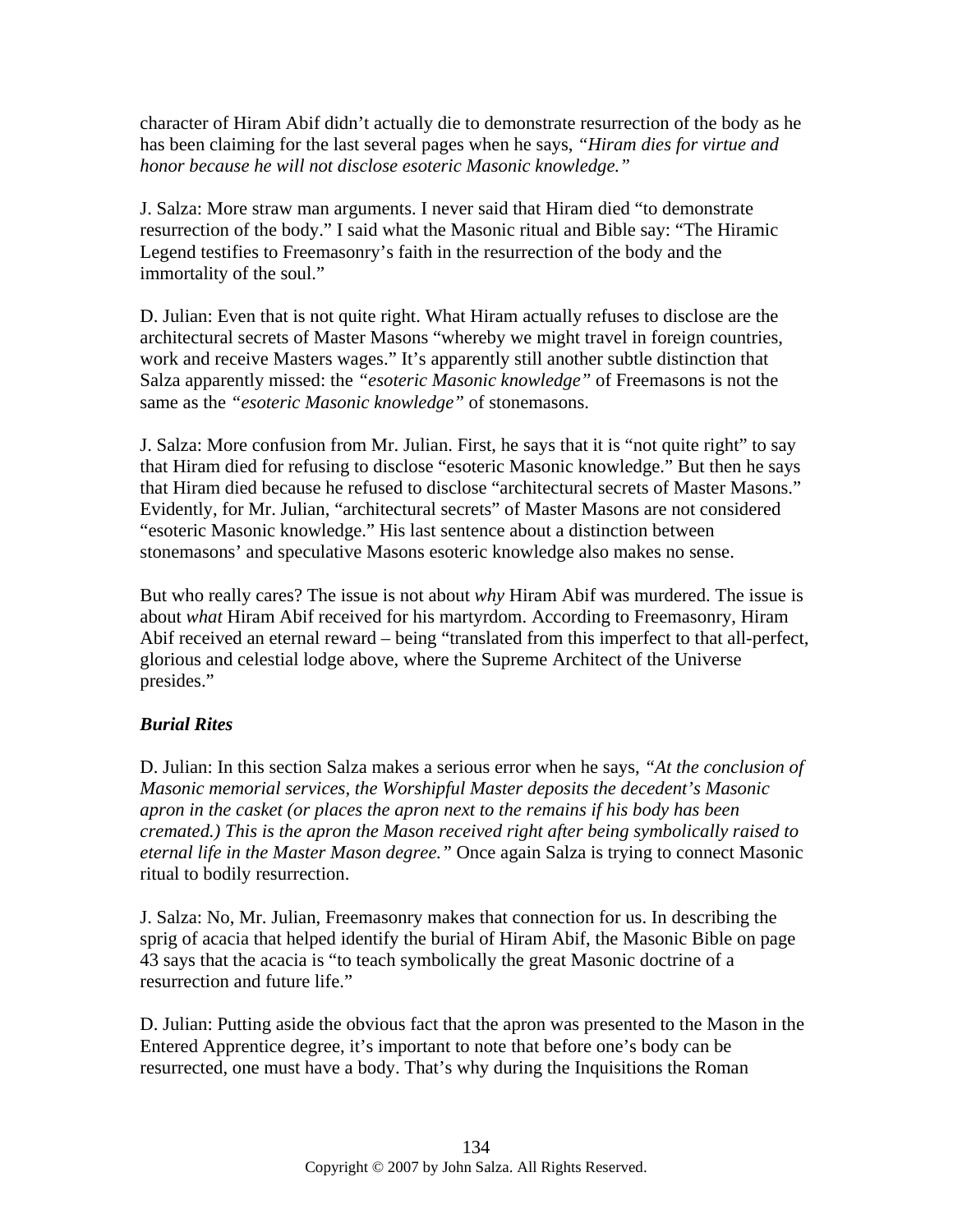Catholic Church ordered the bodies of heretics to be burned, either while they were still alive, or even after they were dead.

J. Salza: Even the Protestant apologists I regularly debate would laugh at this ridiculous statement. The Church who defined the dogma of bodily resurrection at her earliest councils is now the same Church who sought to "prevent" resurrection, as if that is even possible (which it is not). The statement shows how ignorant Mr. Julian is of the doctrine of bodily resurrection (taught by both Freemasonry and Christianity). Burning a body doesn't prevent God from raising the body, Mr. Julian. If decomposed or burned bodies would prevent God from raising the dead, then resurrection would never occur (except for the incorrupt, Catholic saints)! Mr. Julian's GAOTU god must not be as "Allpowerful and omnipotent" as the Father, Son and Holy Spirit.

D. Julian: The *NIV Bible Dictionary* says: Born in Yorkshire about the year 1320, John Wycliffe stands out as one of the most illustrious figures of the 14th century. The outstanding Oxford theologian of his day and an ardent ecclesiastical reformer, he is called the "Morning-star of the Reformation." He was convinced that the surest way of defeating Rome was to put the Bible into the hands of the common people, and he therefore decided to make such a translation available.

How did the Roman Catholic Church respond to this generous act of sharing the Gospel with his fellow Christians? In 1428, 44 years after his death, Wycliffe's bones were dug up, burned, and his ashes thrown into the River Swift to *"stamp out his unsavory memory."* 

J. Salza: If Mr. Julian knew anything about Christian history, he would know that the Catholic Church had already translated the Scriptures into the common tongues of the people and distributed them to these people 1,000 years before Wycliffe came along.

D. Julian: In the part of the allegorical play of the Master mason degree called the Historical Lecture, we are informed that after Hiram Abif was lifted out of the Mt. Moriah grave "Masonic tradition informs us that there was a marble monument erected to his memory consisting of ... an urn... This beautiful emblem is thus explained: ... The urn in her left [hand], that his ashes were there safely deposited to perpetuate the remembrance of so distinguished and exemplary a character..." If the "lifting of the body of Hiram Abif represents bodily resurrection, why are his ashes safely deposited in the urn? Where is the part of the ritual that explains how his ashes were "resurrected" from the urn into the Celestial Lodge Above?

J. Salza: This again shows Mr. Julian's unfamiliarity with the dogma of bodily resurrection. Just because Hiram was buried once, twice or three times, just because his body turned to ashes, just because he died for refusing to disclose architectural secrets is *irrelevant* to Freemasonry's most sublime teaching. I even address this common Masonic digression on pages 97-99 of *Masonry Unmasked*. Masons who point out that Hiram's body turned to ashes fail to grasp the mystery of bodily resurrection. It is precisely *because* we die and decay that resurrection is a mystery of faith. Bodily decay is part of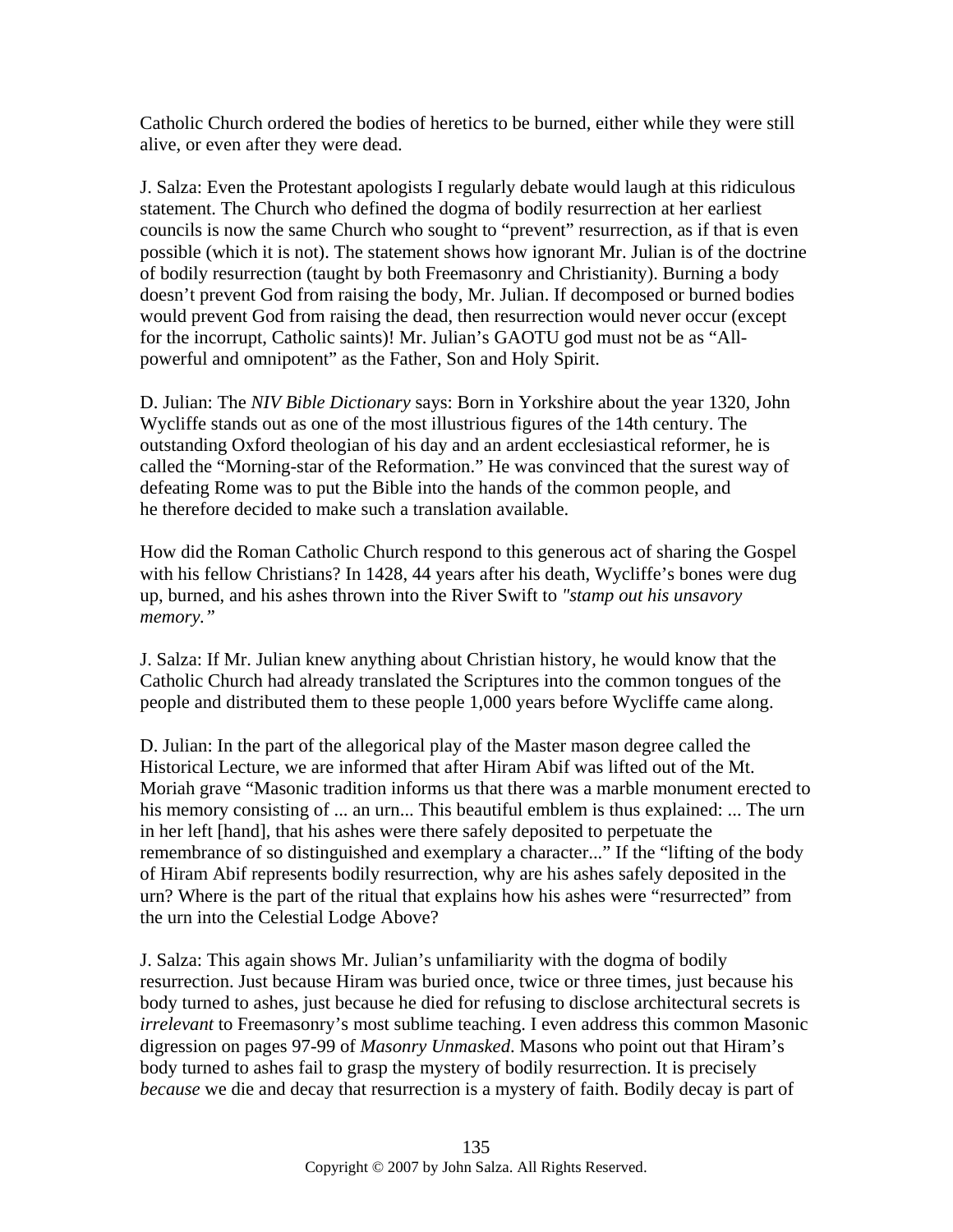the mystery of bodily resurrection.

It is because of this sublime mystery that Freemasonry says: "*Foremost of all the truths* taught and emphasized in [the Master Mason] degree, is the immortality of the soul of man and *the certainty of the resurrection of his body to eternal life*." For Freemasonry, the doctrine of bodily resurrection is "Foremost of all the truths" taught in the Masonic lodge.

D. Julian: Finally, I find the twisted conclusion Salza draws from his warped perceptions of the Masonic memorial service to be insulting, defaming, and assassinating the character of many Freemasons living and deceased who have committed their entire lifetimes to both Freemasonry and Christianity and found no conflict between their Masonry and their Christian Ministry, when he basely says, *"While the Masonic memorial service may give the deceased Mason's family comfort during a time of grieving, the Lodge's teaching on the decedent's eternal security in the celestial lodge without any mention of Christ are repugnant to the Christian faith and the perennial teachings of the Church."* 

J. Salza: Why does Julian find this statement so "insulting, defaming, and assassinating" to the character of his Masonic brothers? Because it is true? If David Julian has a problem with my statement, then he should do what I and thousands of other Christian men have done: Renounce the errors Freemasonry and follow Jesus Christ. Time is short for Mr. Julian. Also, notice that Mr. Julian is offended by what he thinks is character assassination on my part, all the while he assassinates my character throughout this dialogue! More duplicity from David Julian.

D. Julian: Salza is forced to admit that *"These services are not intended to interfere with any other religious services the family has requested."* 

J. Salza: Yes, Masonry claims that the "services are not *intended* to interfere" with any *other* religious service the family has requested (Julian acknowledges that the Masonic burial service *is* a religious service). But whether it *intends* to interfere and whether it actually *does* interfere are two different things. There have been Masons in Wisconsin whose faithful Christian relatives refused to attend their funerals because of the anti-Christian nature of the Masonic burial rites. I have witnessed this first-hand. These services often cause division and heart-ache among those who loved the dead Mason and his family but can't bear to participate in the pagan Masonic burial rite. Such rites, which assure the dead Mason's family of his eternal bliss, are profoundly offensive to faithful Christians.

D. Julian: I don't know what the Funeral Service looks like in Wisconsin but here in Washington it contains this passage in Part III:

Master: Hear, then the conclusion of the whole matter: It is the Lord, only, who can give, and it is the Lord who hath taken away. Chaplain: I am the resurrection and the life, saith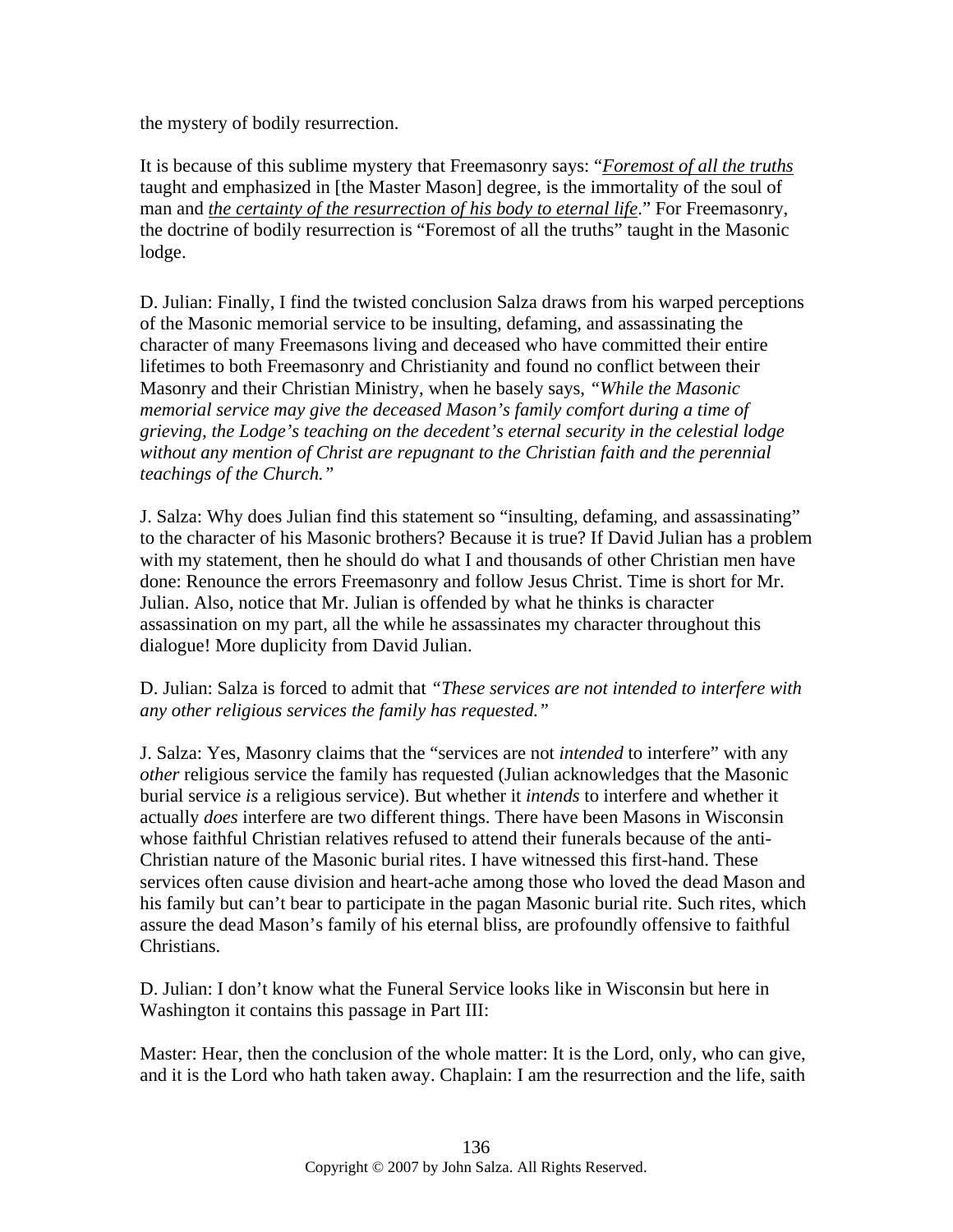the Lord; he that believeth in Me, though he were dead, yet shall he live, and whosoever liveth and believeth in me shall never die.

J. Salza: Julian says "I don't know what the Funeral Service looks like in Wisconsin," and then accuses me of misrepresenting the Service. Perhaps he can explain how he can criticize something he knows nothing about. Further, Washington's rite has the gall to quote Jesus Christ without mentioning His Blessed Name. Even so, the devil masquerades as an angel of light.

D. Julian: And in Part IV:

Chaplain: O Thou, Who are the Resurrection and the Life...

This is followed by the singing of the hymn "It Is Well With My Soul" which includes these lyrics: *"That Christ has regarded my helpless estate, And hath shed his own blood for my soul." John 11:23-27 Jesus saith unto her, Thy brother shall rise again. Martha saith unto him, I know that he shall rise again in the resurrection at the last day. Jesus said unto her, I am the resurrection, and the life: he that believeth in me, though he were dead, yet shall he live: And whosoever liveth and believeth in me shall never die. Believest thou this? She saith unto him, Yea, Lord: I believe that thou art the Christ, the Son of God, which should come into the world.* 

J. Salza: What about the address to the deceased Muslim Mason? What about the Mormon? The Sikh? The Buddhist? The Hindu? The Zoroastrian? Would Freemasonry use this same ritual? The answer, of course, is "No." If Mr. Julian disagrees, then let him prove to me and the rest of the world that Freemasonry is really a Christian fraternity.

D. Julian: I've been a Freemason for almost 25 years, 15 of them as a Grand Lodge collared officer, and I have never, ever attended a Masonic Memorial Service that was not within a Christian context.

J. Salza: So what? This just shows that Mr. Julian is trying to define Freemasonry by his own personal experiences. Whether he has ever attended a Masonic Memorial Service outside a Christian context is not relevant to whether Masonic Memorial Services are conducted outside a Christian context. They are. Even for the dead "Christian" Mason, the Wisconsin Masonic Memorial Service *never* mentions Jesus Christ. Not once. The family of the dead Mason is simply told that their beloved is in the celestial lodge above where the Supreme Architect of the Universe presides.

# *Chapter V -- Masonic Secrecy And Deception*

# *Recruitment*

D. Julian: As he starts to gain a little more experience in life, one of the things Salza will discover is that people, like him, who do too much talking and not enough listening, also reveal more about themselves than they probably should.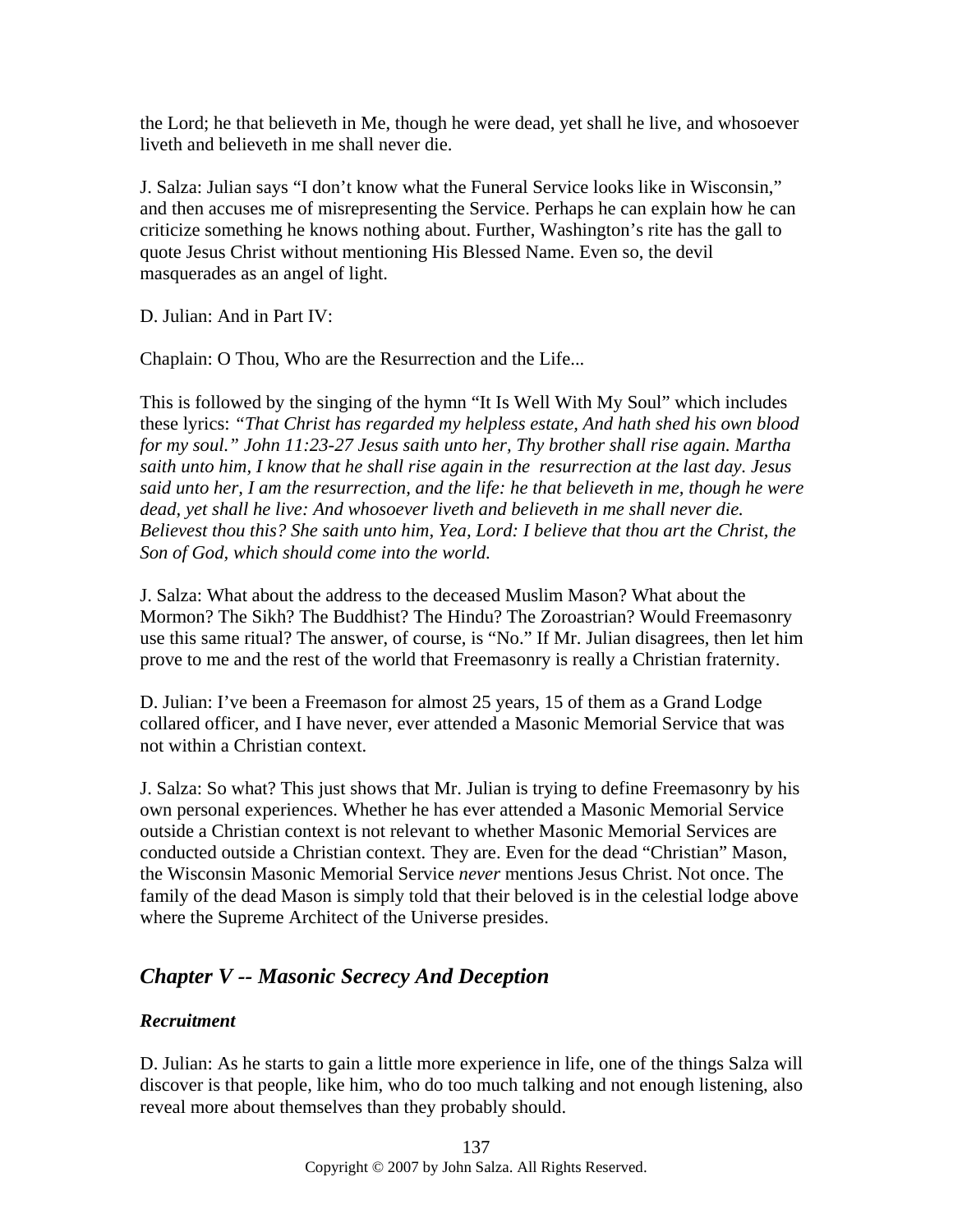J. Salza: After reading almost 60 pages of Julian's material, much of which consists of irrelevant digressions into anti-Catholicism, let the reader decide who is really doing "too much talking and not enough listening." Yes, patient reader, you now have permission to laugh.

D. Julian: This can be found throughout the book, but some of the most interesting are found in this subsection. Here is one example, found on page 107:

*"Masons also explain to nonmembers that Freemasonry provides many advantages, particularly in the business world, as well as a social support system for wives and children. The brethren, the candidate is assured, 'take care of their own.'"* 

I don't know specifically how they do it in Wisconsin,…

J. Salza: Mr. Julian doesn't know Wisconsin's ritual but has the nerve to criticize it anyway. He criticizes what he doesn't know because his defense of Freemasonry is based on emotion, not fact. When I make an argument, I present quotations from the ritual to back up my argument. Notice also that Mr. Julian doesn't say my quotations are inaccurate. He can only say that my "interpretation" of the plain words is inaccurate. Anyone with a modicum of honesty and intelligence can see right through Julian's defense.

D. Julian:…but here in Washington it is made clear to the candidate from the beginning that he cannot expect any financial rewards whatsoever from joining the Masonic fraternity. In fact, before he can even be considered for the degrees, the candidate has to agree to give "his free and full assent" to four questions, the first two of which are:

1. Do you seriously declare, upon your honor, that unbiased by the improper solicitation of friends and uninfluenced by mercenary motives, you freely and voluntarily offer yourself a candidate for the mysteries of Freemasonry?

2. Do you seriously declare, upon your honor, that you are prompted to solicit the privileges of Freemasonry by a favorable opinion conceived of the Institution, a desire for knowledge, and a sincere wish to be of service to your fellow creatures?

J. Salza: Wisconsin uses the identical questions. This, of course, is because Masonic ritual is essentially the same from state to state. This means the Hiramic Legend of Wisconsin is the same as the Hiramic Legend of Washington.

D. Julian: "*Improper solicitation of friends*" means you were not coerced, convinced, or even asked to join; "*uninfluenced by mercenary motives*" means no business contacts or business networking -- no financial benefits whatsoever; "*a favorable opinion conceived of the Institution*" means that Freemasonry (who the Masons are, what they do, and what they stand for) is no secret to you; "*desire for knowledge*" means you are seeking the ultimate truth, not propaganda, vain repetitions, dogmatic credos, or a substitute religion;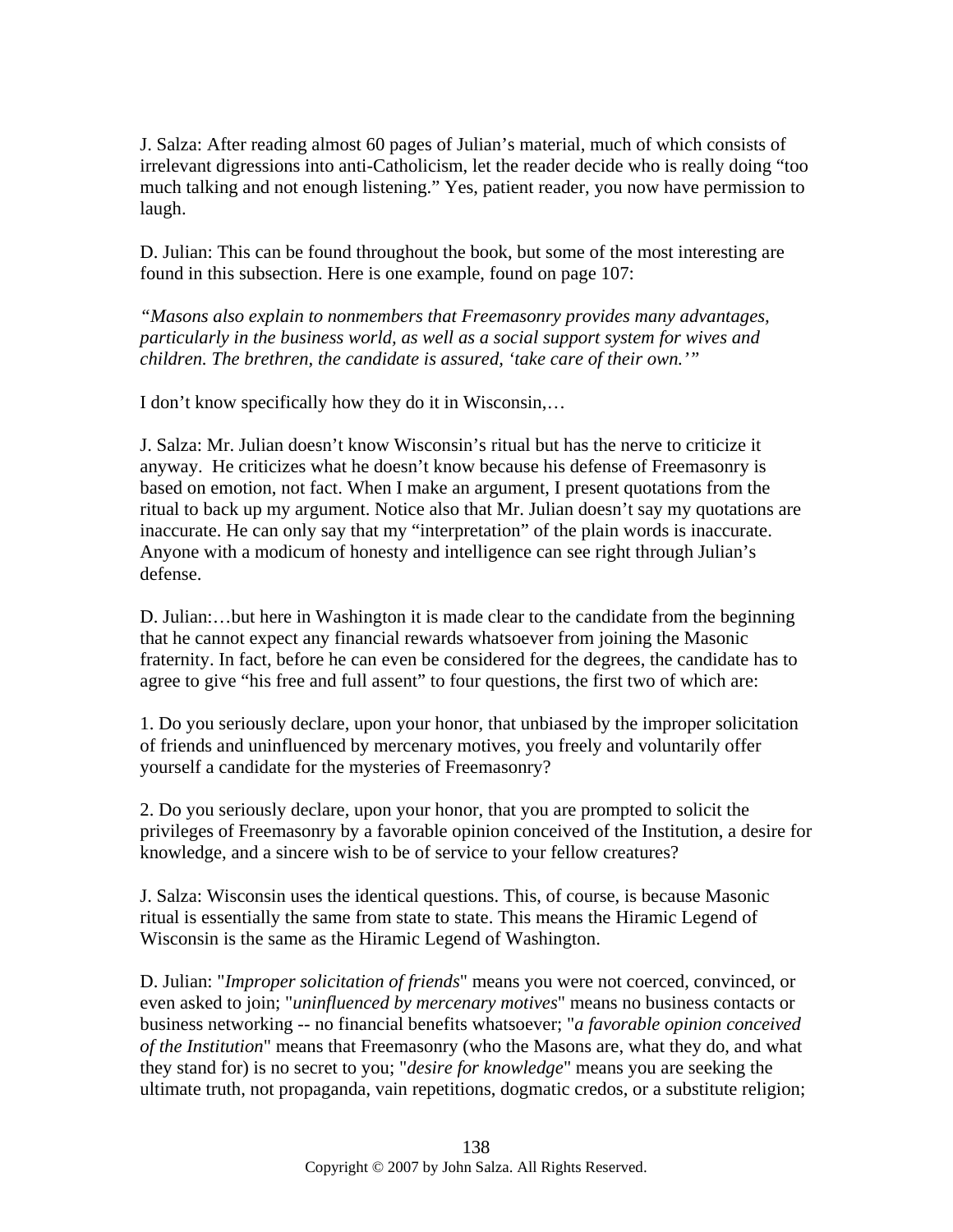*"a sincere wish to be of service to your fellow creatures*" means you have to be ready, willing, and able to walk the walk, not just talk the talk, of doing everything you can for the less fortunate. I think that unequivocally demonstrates that John Salza either literally doesn't know the first thing about Freemasonry, which is not very likely considering his extensive historical research; he is intentionally misrepresenting it, which doesn't really ring true after one reads the writings posted on his website; or, he was simply improperly solicited to join to begin with.

J. Salza: If Mr. Julian is telling us that candidates for Freemasonry are not often solicited on the grounds that Masonry provides advantages in the business world, then he is mistaken. In fact, this is one of the main reasons men consider joining the Lodge – to develop a broader network of friends and associates in the business community. After all, when candidates are solicited, they are not told about Freemasonry's religious teachings. What are they told? That Freemasonry is an ancient and honorable fraternity whose members "take care of their own."

When I was solicited to join Freemasonry, the Masons told me that Masonry would be a wonderful opportunity for me to develop a network in the business world. They also provided me the names of fellow Mason attorneys and judges. As a young attorney, this appealed to me. I found it odd that I was later asked to promise that I was unbiased by improper solicitation and uninfluenced by mercenary motives. While I didn't have "mercenary motives," I questioned why the Lodge was now asking for such a promise. This is an example of the "bizarre doublespeak" of Freemasonry. It solicits men to join for business reasons, and then, on the evening of initiation, asks the candidate to promise he is not joining for business reasons.

Masonry's disclaimers about God are another great example. When Masons solicit men to join the Lodge, they invariably declare that, while all Masons must believe in deity, "God is never discussed in the lodge room." They do this to desensitize the candidates. When the candidate later hears prayers to the GAOTU and teachings about resurrection and eternal life, Masonry hopes that the man will remember the promise of his brothers that "God is not discussed in the lodge room." If not, the man would be forced to admit that his brother misrepresented the ritual. Masonry wants the man to believe that "God is not discussed in the lodge" while it conditions him to accept Masonry's own doctrines about God.

Masonry's requirement of divesting the candidate of his religious sacramentals is another sad example. Masons claim that the Lodge promotes and encourages the candidate's particular religious faith. Yet, on the evening of his initiation, Masonry requires the man to remove all reminders of that faith in order to become a Mason. Whether it's a crucifix, a scapular, a ring (including a wedding ring) or any other reminder, it must be removed before being admitted into Freemasonry's system of morality. This is Masonic hypocrisy at its worst. So, yes, Mr. Julian, there are inconsistencies between Masonry's solicitation process and its indoctrination process. These inconsistencies are intentional.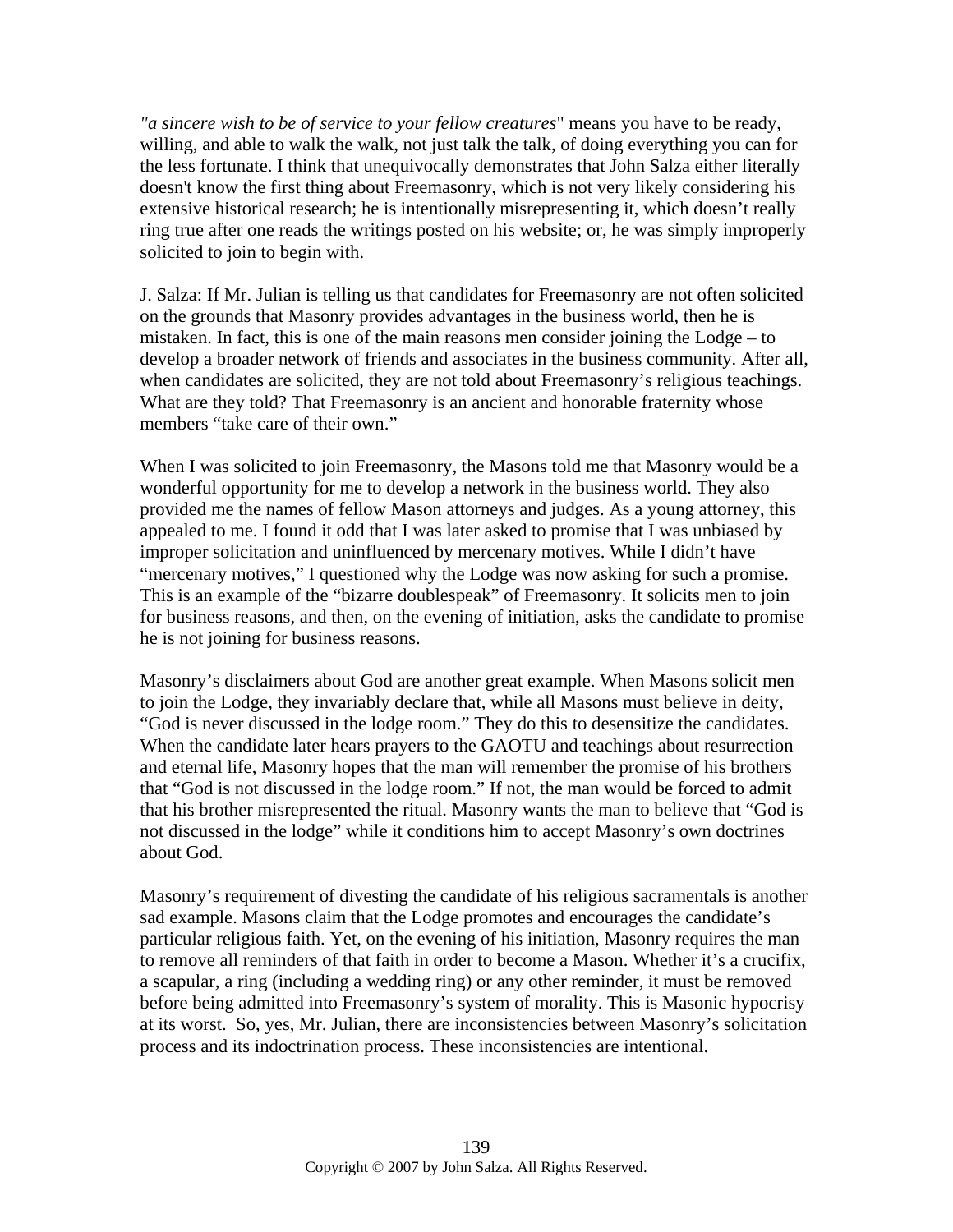D. Julian: Back on page 106, Salza said, *"... most candidates base their decision to join Freemasonry on the relationship they have with a Masonic friend or relative.*" But on the very next page he contradicts himself when he says that they join after being given pamphlets including lists *"of the famous men of Freemasonry, the various charitable activities of the organization, and all the wonderful social events the fraternity holds for Masons and their wives.* So which is it -- they join because they read pamphlets or they join because they have real, personal relationships with Masons?

J. Salza: How is this a contradiction? I say that "most candidates" join Freemasonry because of the relationship they have with their sponsor, and are giving pamphlets about the organization. Again, there is no contradiction, because both are true. Mr. Julian continues to try to find contradictions where none exist to impugn the credibility of his opponent. I am hip to his tactic. I have dealt with weak debaters like Mr. Julian for years. This may influence people who are as ignorant as Mr. Julian is about Freemasonry, but it will not work with me or any of my patrons.

D. Julian: Salza already answered the question himself on page 106 when he says, *"If a candidate comes upon negative information about Freemasonry, he usually decides to trust his Masonic friend rather than a source he does not personally know."* I submit that is because much of the other negative information about Masonry is just like this book, *Masonry Unmasked:* it is full of obvious distortions, half-truths, and outright lies along with warped, personal misperceptions presented as is if they were facts! And they all begin to unravel when these negative perceptions of self-confessed liars are compared to the lives of real people.

J. Salza: Where is the "obvious distortion" with Freemasonry's teaching on "the resurrection of the body"? Where is the "outright lie" about Masonry's teaching of the "purity of life and conduct" that is necessary to get to heaven? Is Mr. Julian saying that the rituals of American Freemasonry are full of "obvious distortions"? Is he saying that the Masonic Bible is full of "half-truths"? Is he saying that American Masonic monitors are full of "outright lies"? The only thing that has begun to "unravel" (no, it has already unraveled) is David Julian's defense of Freemasonry.

D. Julian: Salza then says that *"In spite of all these efforts at recruitment, Freemasonry claims that candidates are not solicited to join the Lodge."* What planet has he been living on? Freemasonry isn't some *"secret organization of society's elite."* 

J. Salza: Julian's statement is unresponsive and irrelevant. What does solicitation and recruitment have to do with the secrecy of the Masonic lodge room?

D. Julian: If it is a "*secret organization"* how could he know if any of the *"famous men of Freemasonry"* in the pamphlets were actually Freemasons? And if it is a "*secret organization"* why is every Freemason's Lodge identified by a great big sign that says *"Masonic Lodge"* and has a Square and Compasses emblem prominently displayed? And if it is a "*secret organization*", why are there 11 Masonic Lodges listed in the Milwaukee area phone book where Salza lives and works where the members openly wear hats,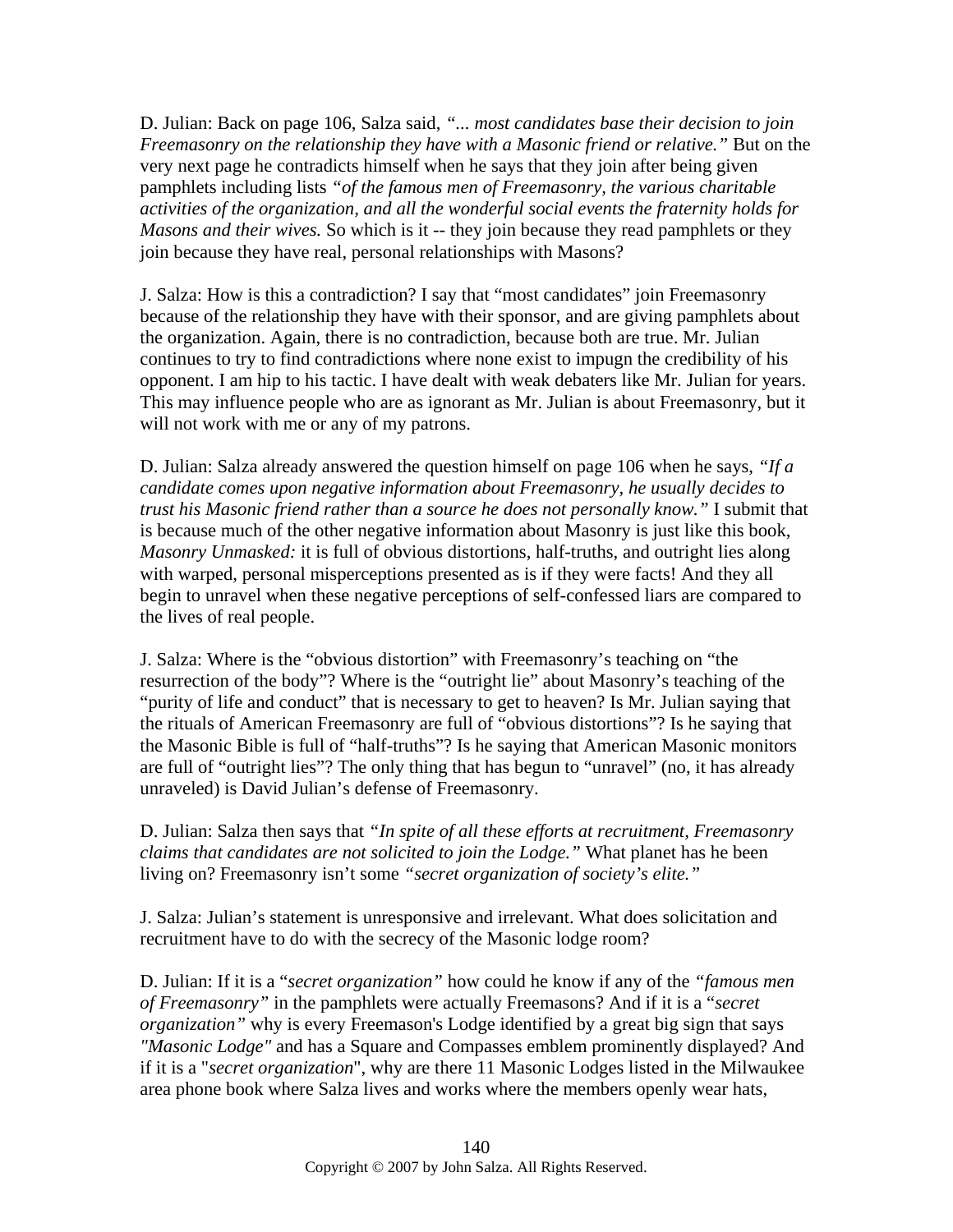jackets, ties, rings, watches, and lapel pins; prominently display bumper stickers, car emblems, newsletters, and magazines -- all with Masonic emblems prominently displayed on them; and post public notices with the times, dates, and locations of their meetings? And which one of the Three Degrees of the Blue Lodge, 4th Degree and up of the Scottish Rite and York Rite, all of which are fully explained in the *Holy Bible, King James Version with Masonic References*, published by Heirloom Publishers of Wichita, Kansas, that is available at any bookstore or public library -- *and from which Salza himself actually quotes* -- are being kept secret? The whole idea of "secret organizations" is nonsense anyway to anyone who truly believes in an omniscient, omnipotent, and omnipresent God.

J. Salza: First, no one has argued that Freemasonry is secret from God. I agree with Mr. Julian that such an argument would be nonsensical. In fact, Freemasonry specifically petitions God to witness the oaths that are sworn at the Masonic altar as the Mason says "So help me God and keep me steadfast in the due performance of the same." Whether the "one, true and living God" actually responds to the Mason's request is quite another matter. Second, no one is debating whether or not Masons wear Masonic rings or lodges publish their meeting times. None of this is at issue.

Freemasonry is a secret society because it binds its members by solemn oaths to keep its religious teachings secret. This is so fundamental and universal to Freemasonry that I cannot believe I need to point it out to Mr. Julian. But this is why I engaged in this dialogue. David Julian is lying to the public, and his lies will not get passed me. I don't mean to sound uncharitable, but in Julian's own words, he is a "self-confessed liar."

Let me prove it once again. In the Entered Apprentice degree oath, which is virtually the same throughout the country, the Mason swears the following:

"Of my own freewill and accord, in the presence of Almighty God, and this Worshipful Lodge, erected to Him and dedicated to the Holy Saints John, [WM presses down on hands of Cn.] do hereby and hereon, most solemnly and sincerely, promise and swear, [WM hands off] that I will always hele, ever conceal, and never reveal any of the secret arts, parts or points of the hidden mysteries of Freemasonry, which may have been heretofore, shall be at this time, or any future period communicated to me as such, to any person or persons whomsoever, except it be to a true and lawful brother Mason, or within a regularly constituted Lodge of such, and not unto him or them, until by strict trial, due examination, or legal information, I shall have found him or them as lawfully entitled to the same as I am myself.

I furthermore promise and swear that I will not write, print, paint, stamp, stain, cut, carve, mark or engrave them, or cause the same to be done, upon anything movable or immovable, capable of receiving the least impression of a word, syllable, letter or character, which may become legible or intelligible to any person under the canopy of heaven, and the secrets of Freemasonry thereby unlawfully obtained through my unworthiness.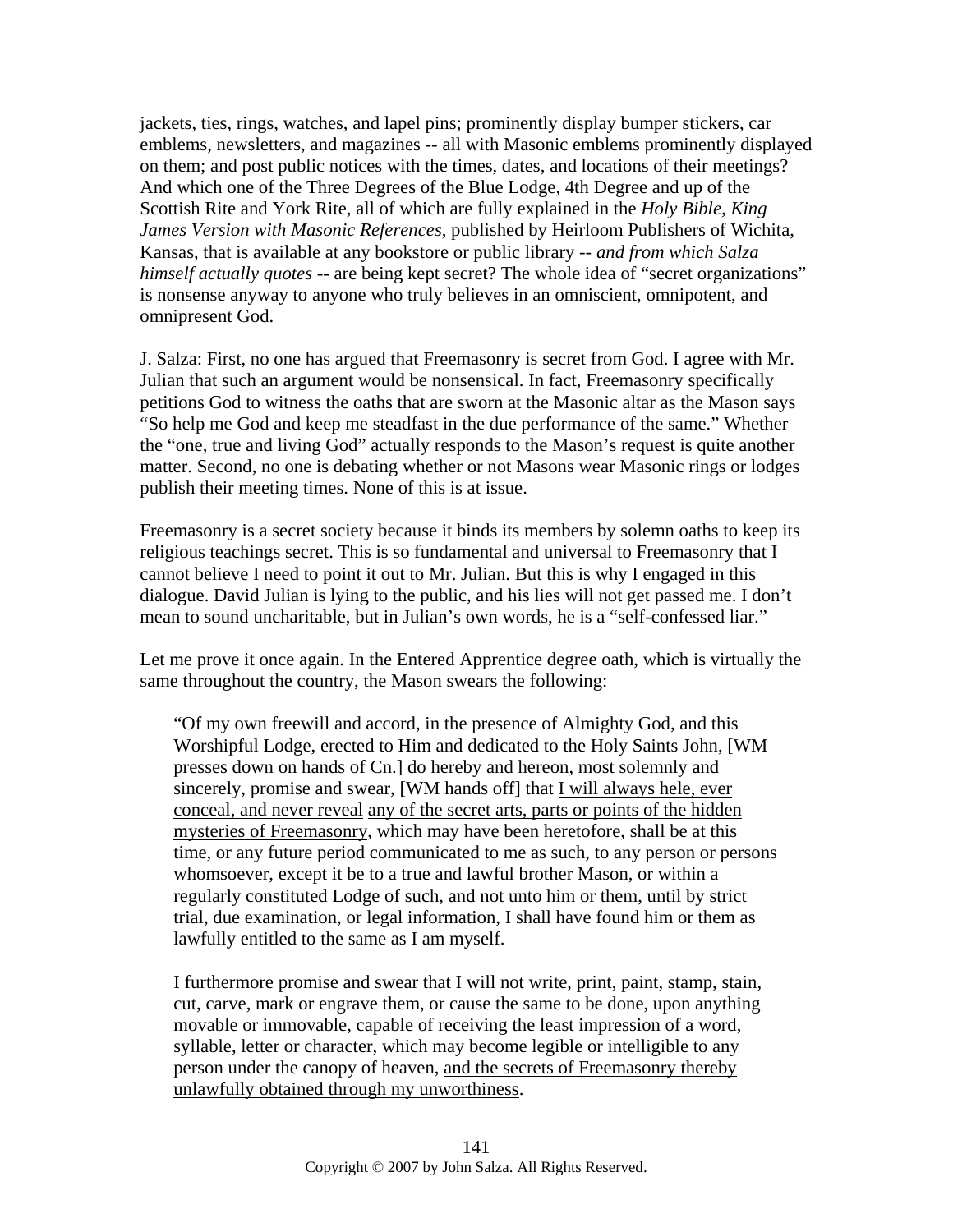All this I most solemnly and sincerely promise and swear, with a firm and steadfast resolution to keep and perform the same, without any hesitation, mental reservation, or secret evasion of mind whatever, binding myself under the symbolic penalty of having my throat cut across, my tongue torn out by its roots, and buried in the rough sands of the sea at low watermark, where the tide ebbs and flows twice in twenty-four hours, should I every knowingly violate this, my Entered Apprentice obligation. So help me God, and keep me steadfast in the due performance of the same."

As you can see, the thrust of the entire Entered Apprentice degree oath is about secrecy. Almost the entire oath is devoted to concealing the secrets of Freemasonry from the public. A man is oath-bound never to reveal any of Masonry's secrets, even if it's the "least impression of a word, syllable, letter or character."

If Freemasonry is not a secret society, then why does it make its members swear oaths to keep its teachings secret? Why does the Lodge bind a man under the penalties of having his throat slit, his heart plucked out, and his body severed in twain should he ever reveal Masonry's secrets? Is swearing these oaths to keep things secret part of Mr. Julian's world of "cowboys and Indians"? Do Masons swear trivialities to God just for fun? Does Julian know that such oaths are blasphemous and worthy of God's most severe judgment? For Mr. Julian to argue that Freemasonry is not a secret society is for him to reveal his true character.

D. Julian: It certainly would be presupposed that someone claiming to be a Bible-based, Catholic apologist would have at least stumbled upon this passage:

*Jeremiah 23:23-24 Am I a God at hand, saith the LORD, and not a God afar off? Can any hide himself in secret places that I shall not see him? saith the LORD. Do not I fill heaven and earth? Saith the LORD.* 

So if Freemasonry is not secret from the community, not secret from God, and not secret from the millions of Masons themselves, then exactly from whom is it secret?

J. Salza: Again, no one is arguing that Masonry is "secret from God." Nothing is secret from God. In fact, God's Church has condemned Freemasonry which means that not only is Freemasonry not secret to Him, but Masonry has His attention. Second, no one is arguing that Masonry is "secret from Masons," although many Masons, Mr. Julian included, don't have a clue what Freemasonry really teaches. Third, through its repeated exhortations and grisly oaths, Freemasonry intends to keep secret its religious teachings. Masonry does not want non-Masons (whom the organization calls "profanes") to know its teachings on bodily resurrection and eternal life. If Freemasonry deliberately made public its religious teachings, its "fraternity" label would be severely compromised and petitions from new members would all but cease.

That is why Mr. Julian wrote a 64-page review of *Masonry Unmasked*. He needed to do some damage control because the book reveals Masonry's religious teachings that Mr.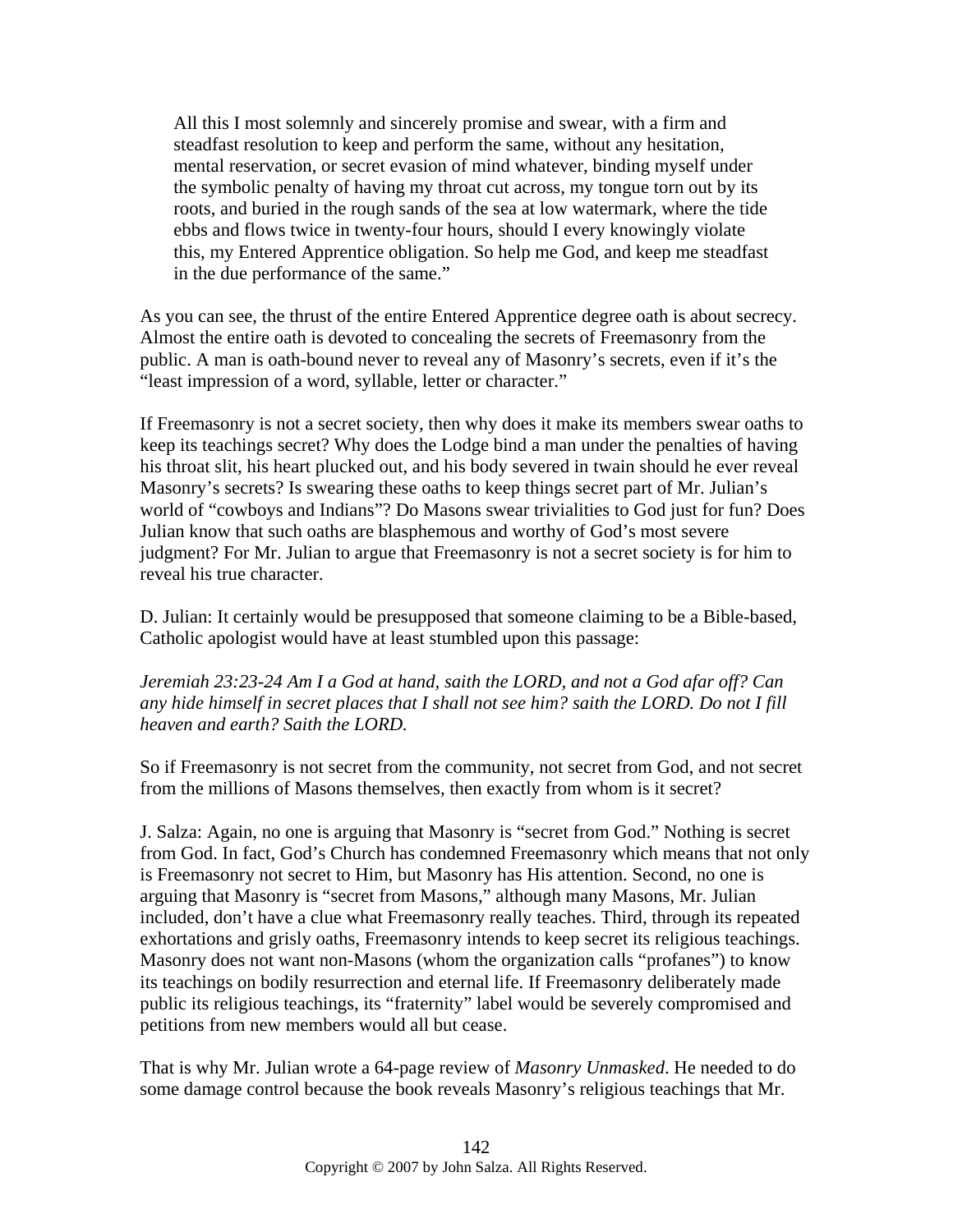Julian does not want the public to know about. But since he cannot defend what the rituals actually teach, and since anyone willing to do a bit of work can verify through the public domain what is presented in my book, Julian has come out to assail the character of his former Lodge brother.

D. Julian: On page 108 he makes another equally bizarre statement, *"The Lodge seems to make special efforts to achieve a healthy Catholic representation in its ranks."* Why would an organization that prevents any discussion of sectarian religion to occur within the confines of the Lodge care one way or the other about a particular religious denomination? I submit that Milwaukee has a particularly large population the descendants of Polish and Italian immigrants, and therefore a larger population of Roman Catholics than some other cities. In my experience, the demographic makeup of Masonic Lodges tends to mirror the demographic makeup of the geographic region where they are located.

J. Salza: In Milwaukee, the lodges would ask for the religious affiliation of the candidates and document the same on the petition for the three degrees. The lodges also made efforts to solicit Catholics and would have pat answers to a Catholic's questions about the Catholic Church's position on Freemasonry. When I was solicited to join the Lodge, I was told specifically that the Church had once objected to Catholic membership in Freemasonry, but had abandoned that position (this, of course, was not true). The process may be different elsewhere, but that really doesn't matter. Solicitation deals with practice and procedure, which varies from state to state. I, on the other hand, am focusing specifically on the religious doctrines of the Lodge, which do not vary from state to state.

## *Initiation*

D. Julian: On page 111 Salza makes this egregious statement: *"The candidate, however, is required to remove all jewelry, including wedding ring, crucifix, scapular, and other sacramentals so that he might 'carry nothing offensive or defensive into the lodge.'"* 

J. Salza: It is truly incredible how Mr. Julian denies reality. Is Julian arguing that candidates for Freemasonry are not required to remove all jewelry, including wedding rings and crucifixes? The only thing "egregious" is Mr. Julian's bold-face misrepresentations and deceptions. This is what the candidate for the Entered Apprentice degree is told before he is admitting into the lodge while he waits in the anteroom (the language is virtually identical throughout the country):

"Mr. B., the institution of which you are about to become a member is one by no means of a light and trifling nature, but of high importance and deep solemnity. Masonry consists of a course of ancient hieroglyphical and moral instruction, taught according to ancient usage by types, emblems, and allegorical figures.

The members of this Lodge request that you lay aside all thought of levity and address your mind to the solemn truths with which they will endeavor to invest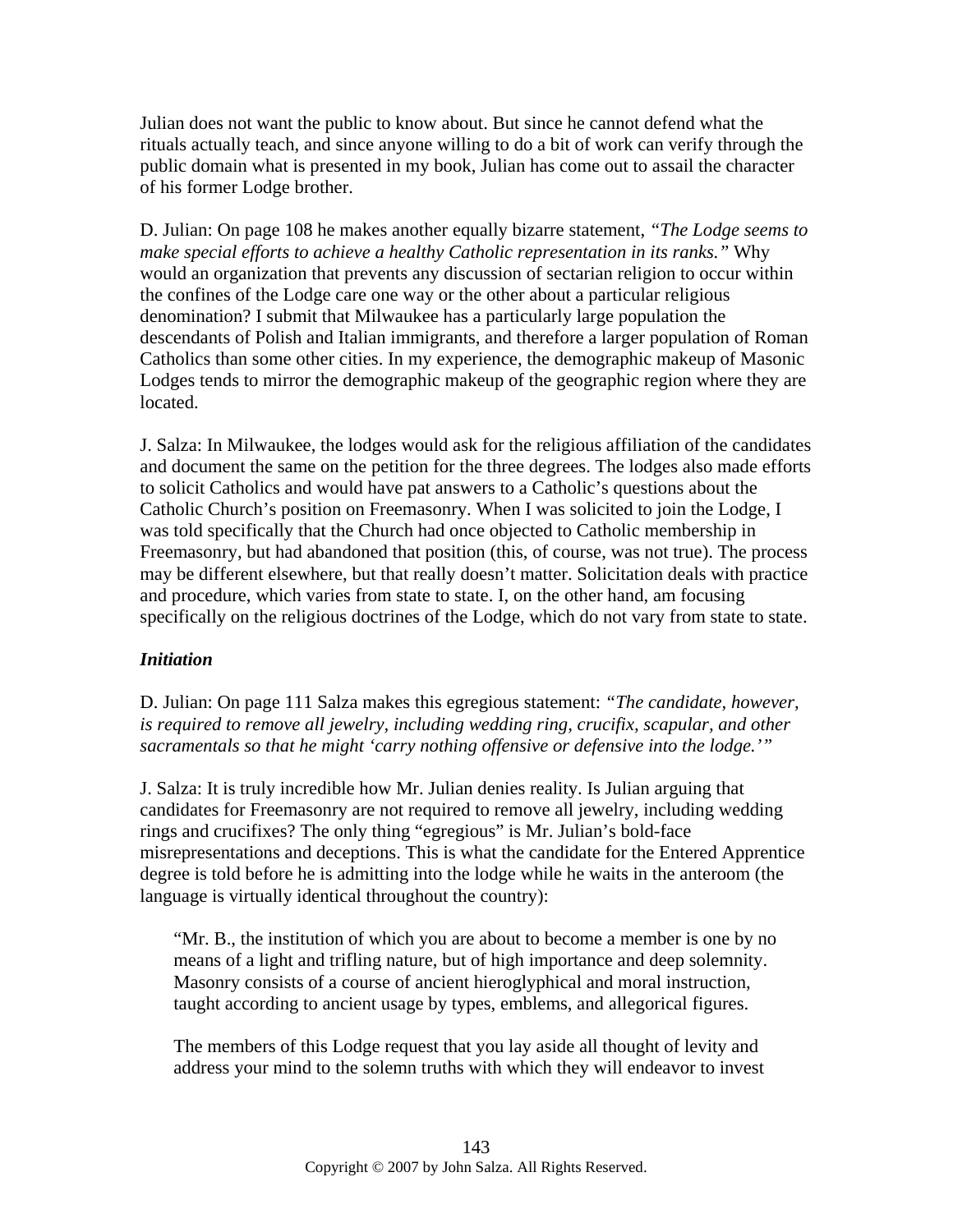you. Be assured that nothing will be required of you that does not tend toward your own good or toward the usefulness to your fellow men.

You are now about to tread the path which all Masons have traveled before you; therefore, in conformity to the Ancient Regulations, it is necessary that you be divested of your outward apparel and clothed with a garment furnished by the Lodge. Are you willing to submit to these regulations?

In the Lecture that follows the swearing of the oath, the Worshipful Master tells the new Mason that he was stripped down to his underwear so that "you might carry nothing offensive or defensive into the Lodge." In the Masonic lodge, an image of Jesus Christ is considered "offensive."

D. Julian: The candidate is about to play a part in an allegorical play called the Entered Apprentice degree and he is asked to wear the appropriate costume, "and be clothed in a garment furnished by the Master of this Lodge, similar in form, character and meaning to that which has been formed by all who have gone this way before." On the previous page Salza claimed the candidate *"Without additional explanation... is told to strip down to his underwear."* Yet my Washington Monitor and Freemasons Guide has a full half-page of explanation.

J. Salza: Yeah, so? Is Julian saying the candidate doesn't strip down to his underwear? Further, the candidate is not given any "monitor" explaining this request. He is simply asked to strip down as a requirement for receiving the Entered Apprentice degree. Second, the Entered Apprentice degree is not an "allegorical play." The "allegorical play" is the Hiramic Legend of the Third Degree. It is in the Third Degree where the candidate plays the part of Hiram Abif. In the Entered Apprentice degree, the candidate doesn't play any such parts or represent any characters. Again, Mr. Julian doesn't get even basic facts about Masonic ritual correct.

D. Julian: Later in the play the candidate will dramatically discover the second reason why he was "divested of all metals" -- which means anything of monetary value -- and it has absolutely nothing to do with *"religious reminders so as not to offend anyone or spiritually defend himself."* I can tell from the way Salza is presenting this degree that Wisconsin work, that I have never witnessed firsthand, is obviously very similar to the Washington work, that I have witnessed and participated in many times.

J. Salza: Huh? Mr. Julian disagrees with my statement that the divestiture involves religious reminders, and then Mr. Julian says that Wisconsin and Washington ritual work are "obviously very similar." Another strange and inconsistent statement from Mr. Julian.

Second, if the divestiture has "absolutely nothing to do with religious reminders," then why does Freemasonry tell a man to take off his crucifix? Why does the Lodge tell the man to take off his scapular? Why does the Lodge tell a man to take off his wedding ring? The ritual answers the questions: "so that "you might carry nothing offensive or defensive into the Lodge."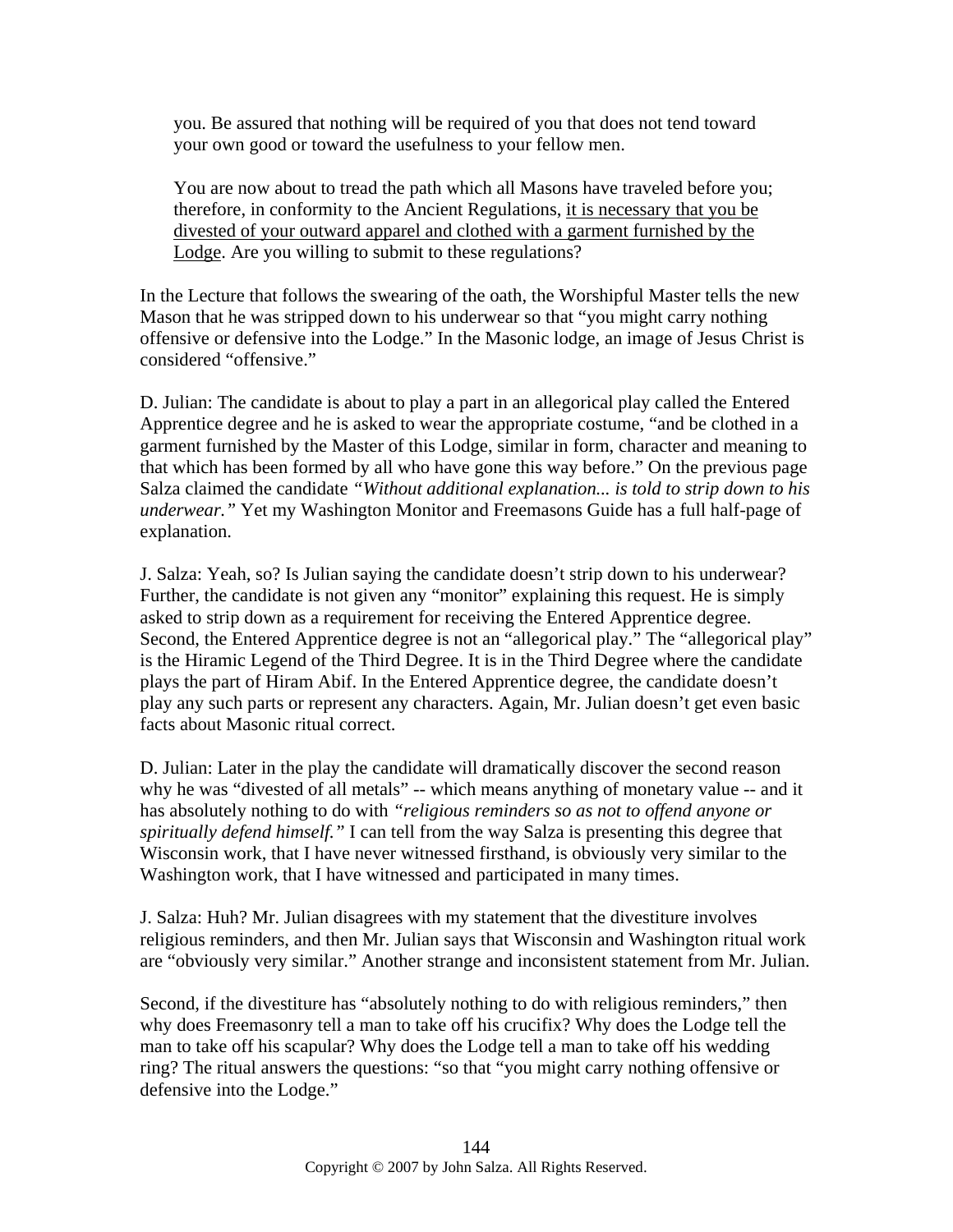D. Julian: I am fascinated by his belief that the so-called "Landmarks" of Freemasonry are universal, yet he keeps focusing on parts of the ritual that are not. For example on page 112 he says,*"The Junior Deacon responds for the candidate: 'Mr. \_\_\_\_\_\_, who has long been in darkness, and now seeks to be brought into light...'"* In Washington work it is the Senior Steward who responds for the candidate and says, "Mr. JD [John Doe], a poor blind candidate who desires to be brought from darkness to light..."

J. Salza: I never said that the Junior Deacon's response is a Masonic Landmark, so Julian's statement is unresponsive and irrelevant once again. I even admit on page 28 of *Masonry Unmasked* that there are slight variances in Masonic ritual from state to state. The Masonic Landmarks don't involve the minor roles of the Junior Deacon or Senior Steward. Again, this is practice and procedure. Mr. Julian should know better. The Masonic Landmarks deal primarily with doctrine. These doctrines include Freemasonry's belief in the resurrection of the body and the immortality of the soul.

D. Julian: Salza then goes on to say *"It should be offensive to any Christian to be declared to be in such a state of spiritual darkness. By virtue of baptism, all Christians have been freed from the power of darkness and made children of God. (cf. CCC 1250)"*  Then he continues off on this tangent about how Christians have already received this spiritual light through Christ. What's wrong with this picture of course is that the candidate does not *"seek"* or even *"desire"* to be brought into "*spiritual*" light -- he desires to have his blindfold removed so he doesn't remain in the dark. Salza himself quotes from the Masonic References part of the *Holy Bible, King James Version with Masonic References* that says "'*darkness is a symbol of ignorance; while light is the symbol of enlightenment or knowledge.'"* With the blindfold is on, the candidate might as well be outside the door. Coming into Masonic light means the candidate comes to see how Masons work (with one hand supporting the Holy Bible, Square, and Compasses and the other resting thereon). Now there's something really sinister – actually supporting the Holy Bible, acting on the Square, and circumscribing one's actions within the due moral bounds of the Bible's rule and guide with the Compasses.

J. Salza: Mr. Julian deliberately failed to provide us the rest of the quotation from the Masonic Bible, so I will, with emphases added to rebut Julian's misrepresentations:

In Freemasonry . . . darkness is a symbol of ignorance; while light is the symbol of enlightenment and knowledge. It is a principle of Freemasonry that the natural eye cannot perceive of the mysteries of the Order until the heart has embraced the deep spiritual and mystic meanings of those sublime mysteries. Hence, all applicants for the Degrees of Freemasonry are required to enter the Lodge in total darkness, this darkness is preparatory and preliminary to his receiving the light he desires and searches. [Masonic Bible, p. 39]

While Mr. Julian says that the "darkness" does not relate to "spiritual" enlightenment, the Masonic Bible says just the opposite. While Mr. Julian says that the candidate does not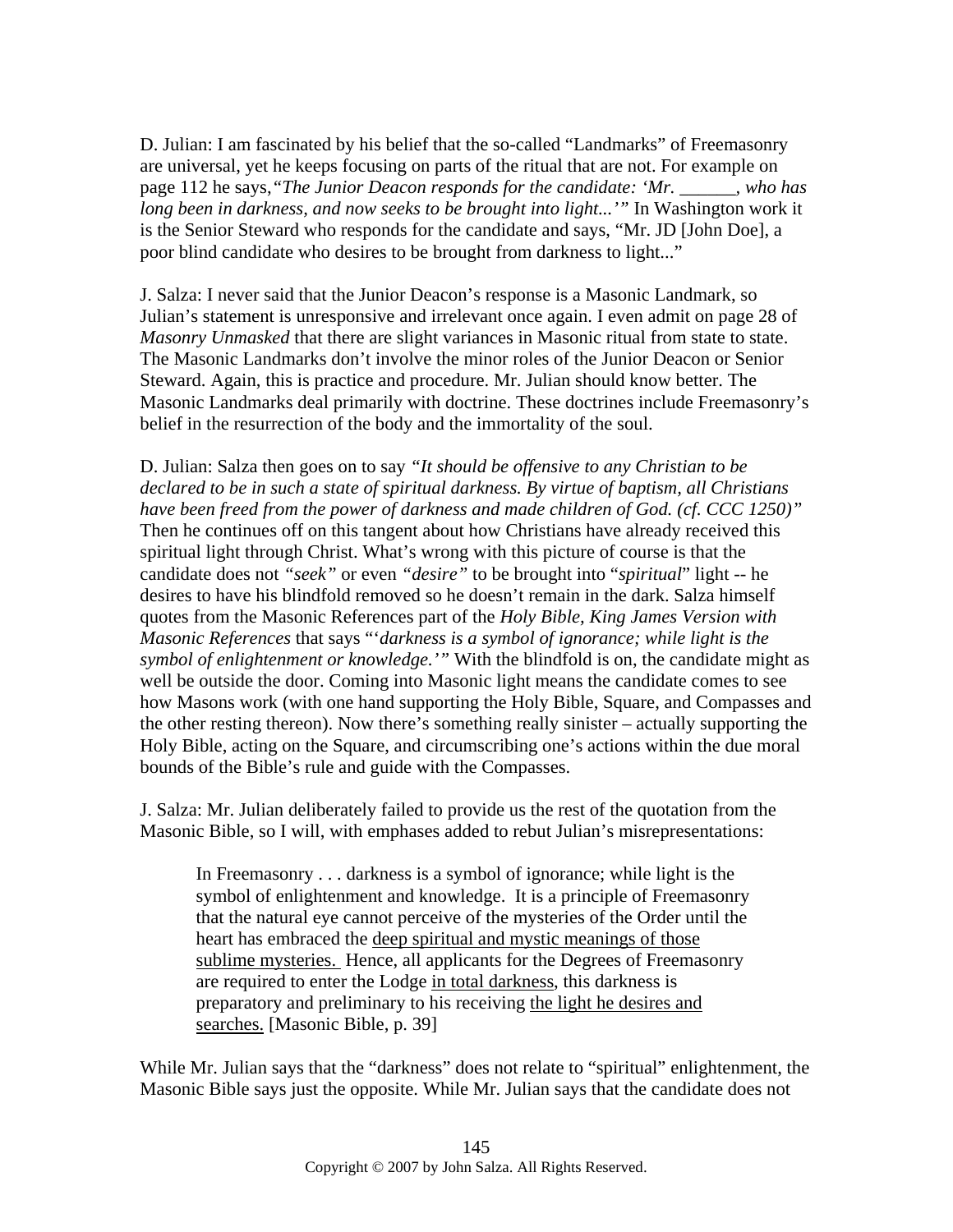"desire" this light, the Masonic Bible says just the opposite. That is why the Junior Deacon says that the candidate "has *long* been in darkness." When the Junior Deacon makes this statement, the candidate has only been blindfolded for a couple minutes. His "long" state of darkness does not describe his temporary hoodwink, but his ignorance of the "deep spiritual and mystic meanings of [the] sublime mysteries" of Freemasonry.

D. Julian: Now I'm going to challenge Salza's theology. Does he really think that by virtue of baptism, all those popes and other Roman Catholic hierarchy who ordered the murder of thousands of innocent men, women, and children during the Crusades; the murder and torture of thousands of innocent men, women, and children during the Inquisitions; the selling of indulgences (absolution of sin for money); ordered the priesthood to turn their backs on the holocaust victims of Nazi Germany (including Freemasons and other dissidents); and those that participated in and then attempted to cover up widespread homosexuality and pedophilia in the Roman Catholic priesthood were all *"freed from the power of darkness and made children of God?"* 

J. Salza: First, it is not my theology, Mr. Julian. It is the theology of Jesus Christ, which He gave to His apostles, and they to their successors. This is what St. Paul called "Tradition" (1 Cor 11:2; 2 Thess 2:15; 3:6). If Mr. Julian would go to my website, he would find over 100 quotes from the early Church Fathers from the first eight centuries holding the same view about baptismal regeneration. Mr. Julian does not understand the difference between God's grace and man's freewill, just like he doesn't understand the difference between the office of the papacy and a pope's personal conduct, and the difference between the teachings of Freemasonry and the beliefs of its individual members. Also, Mr. Julian, the Muslims and Vikings who invaded Catholic Europe seeking to destroy Christianity during the Crusades were not "innocent."

Because Mr. Julian doesn't read the Bible, he also probably doesn't know that Jesus told us that the wheat and the weeds would grow together within the Church until the end of time (Mt 13:30). This is God's plan, and God will judge all evil doers, beginning with the Catholic hierarchy, for judgment begins at the "household of God" (1 Pet 4:17). Julian's statements about the Catholic Church are so incredibly insulting and inaccurate that I will not respond in kind. I will stay focused on the teachings of Freemasonry (which is extremely difficult when debating a man like David Julian).

D. Julian: Significantly, none of these child molesters would still be Freemasons, but nearly all of the perpetrators -- along with their accessory-after-the-fact coconspirator superiors -- are still priests.

J. Salza: Now Mr. Julian has inside information about who has remained priests and who has been laicized. We should not be surprised because Mr. Julian is also a mind reader. Mr. Julian, satan will always attack Christ's true Church, and many times her members fall. This has nothing to do with *Masonry Unmasked*. Maybe that is why Mr. Julian doesn't believe in the inerrancy of Scripture. After all, the inerrant Scriptures were written by erring and sinful men. This is because the God of Christianity can lead sinners to teach infallibly, another truth that Julian rejects.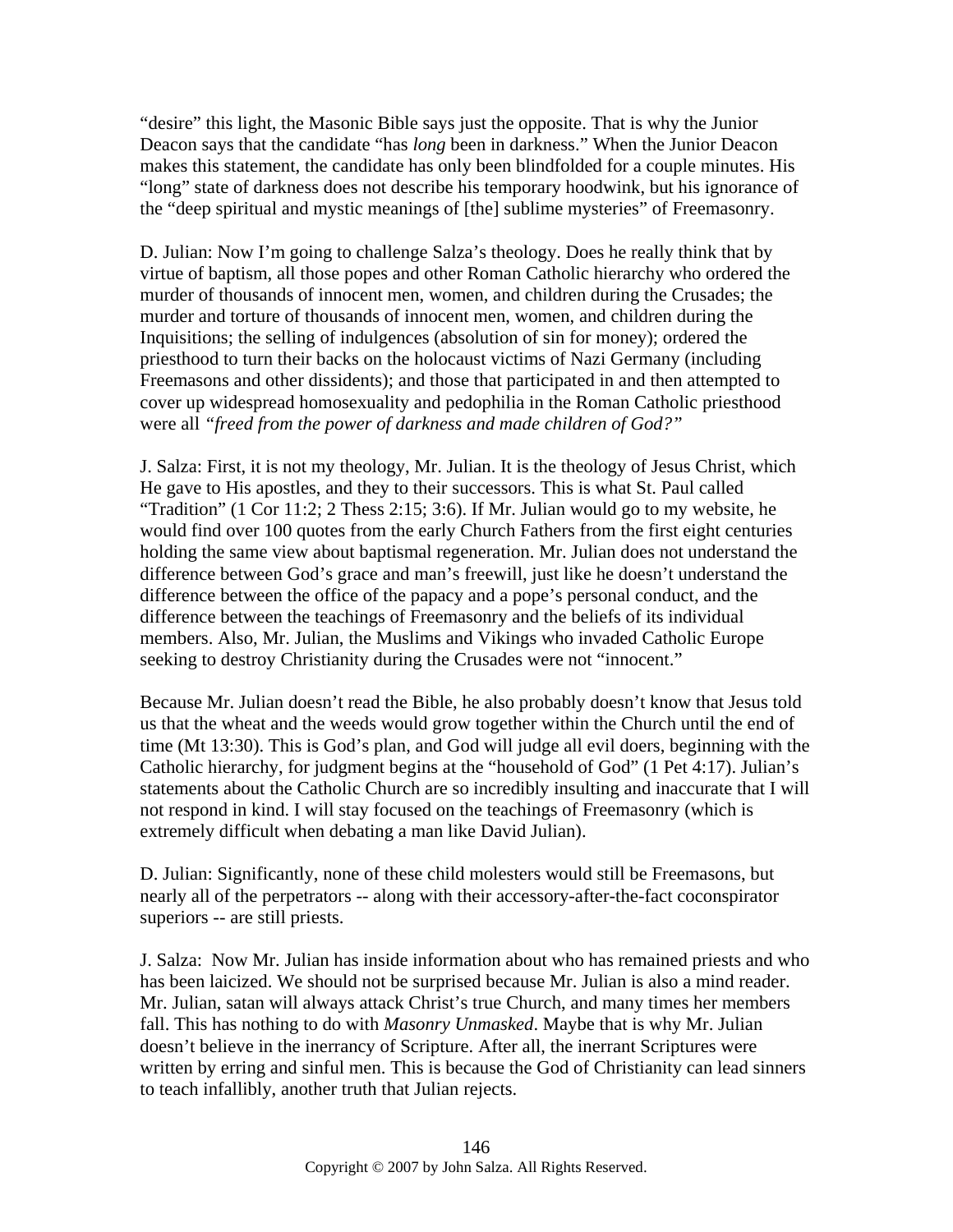D. Julian: Salza then quotes Freemason Allen E. Roberts (again speaking only for himself) who said, *"'Your preparation for your entrance into Freemasonry began the day your mother brought you into the world. Your entrance into the lodge for initiation became, symbolically, your rebirth.'"* I'd like to tell Brother Roberts to his face that I completely disagree with those statements, but I can't. He was born in 1917 and has been dead for almost 10 years.

J. Salza: I am sure Mr. Julian would have also scolded Albert Mackey, one of Freemasonry's giants, who elaborates on the spiritual, moral and intellectual condition of the candidate as he waits outside the lodge room:

Having been wandering amid the errors and covered over with the pollutions of the outer and profane world, he comes inquiringly to our doors, seeking the new birth, and asking a withdrawal of the veil which conceals divine truth from his uninitiated sight. . . There is to be, not simply a change for the future, but also an extinction of the past . . . the chains of error and ignorance which have previously restrained the candidate in moral and intellectual captivity are broken (Masonic Ritualist, page 23).

D. Julian: On page 114 Salza repeats the same lie he stated on page 43, *"If the candidate professes a belief in any deity whatsoever, he is told that his faith is well-founded."*  Hogwash.

J. Salza: I am grateful for Julian's reaction. He is admitting that if the Lodge did tell a man who believed in any deity whatsoever that his faith was well-founded, that would be "hogwash." I agree. Unfortunately for Mr. Julian, that is exactly what the Lodge does. He has just admitted defeat.

D. Julian: The candidate is asked, "In whom do you put your trust." He has to give the answer "In God" without prompting.

J. Salza: This is incorrect. The candidate does not have to say "In God." The candidate has to profess only a "belief in deity." Thus, the candidate could say "In God," "In Buddha," "In Brahma," or whatever "deity" he chooses. Moreover, even if the candidate does say, "In God," it begs the question "What God?" Why? Because, as Mr. Julian well knows, the Worshipful Master responds by telling the candidate, "Your trust being in God, your faith is well-founded. Arise, follow your conductor, and fear no danger."

How can the Worshipful Master tell the candidate that his trust is in God if the candidate says "In Brahma"? How can the candidate's trust be in God if the candidate does not believe in the Blessed Trinity? Because Freemasonry teaches that there is one God for all religions. If not, then the Worshipful Master could not say "Your trust being in God, your faith is well-founded." Again, either the Worshipful Master is lying to the candidate who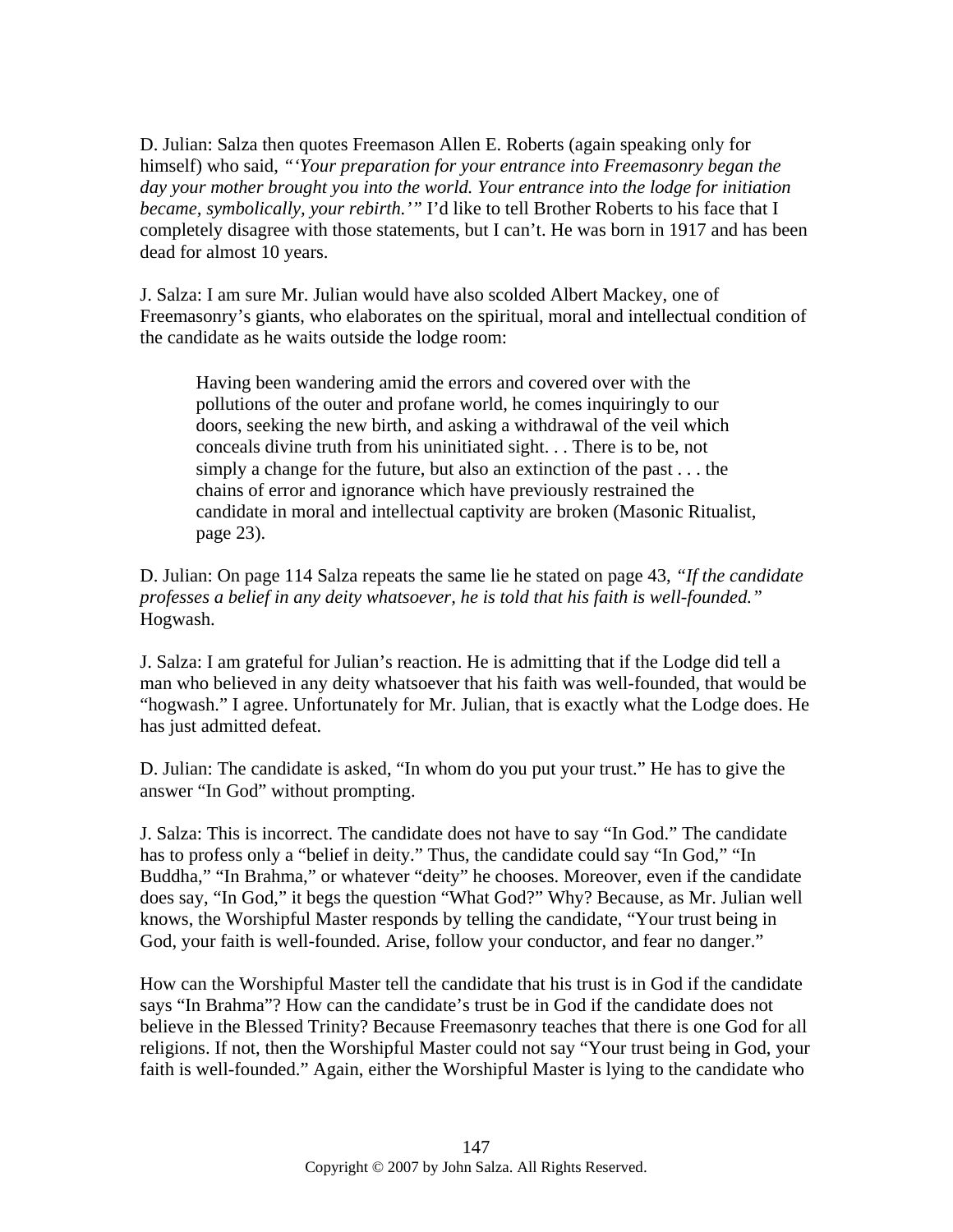rejects the Trinity or the Master is declaring that a profession of any deity qualifies as a belief in the true God. It is one or the other.

D. Julian: It should be pretty easy for someone who has already assented to the question "Do you believe in the existence of one everliving and true God and in a transition to a future life?" If his belief in the "one everliving and true God" didn't matter, then why wasn't the question simply "Do you believe in a god or gods, and do you believe in some kind of afterlife and some way to get there?"

J. Salza: This is incorrect as well. The candidate is only asked "In whom do you put your trust?" He is not asked about a belief in the "one, everliving (sic) and true God," nor is he asked about a "transition to a future life." Also, I didn't say the candidate's belief "didn't matter," Julian did. The candidate's belief *does* matter. If the candidate is an atheist, he is not admitted into Freemasonry. If the candidate believes in the divinity of the Great Thumb, he is admitted into Freemasonry. Not only that, but he is told that his trust is in God and his faith *is* well-founded. In other words, he is told a lie. And the Lodge's lie could have eternal consequences for its new brother.

D. Julian: Salza continues, *"He is then caused to rise and continue his Masonic journey around the lodge room escorted by the Senior Deacon as a psalm (sic) is recited." Psalms 133* A Song of degrees of David*. Behold, how good and how pleasant it is for brethren to dwell together in unity! It is like the precious ointment upon the head, that ran down upon the beard, even Aaron's beard: that went down to the skirts of his garments; As the dew of Hermon, and as the dew that descended upon the mountains of Zion: for there the Lord commanded the blessing, even life for evermore.* 

Note that it is not just any Psalm, it's Psalms 133. This Psalm is about the first of the three great principles of Freemasonry, Brotherly Love.

J. Salza: Now Mr. Julian claims that Psalm 133 is about Freemasonry! I wonder if the Grand Lodge of Washington will endorse his statement. I wonder if any other Mason in the United States could make such a statement with a straight face. And wait just another minute. Psalm 133 was written about 2,700 years ago. If Mr. Julian rejects Masonic authorities written in 1999 A.D. on the grounds that they are "obsolete," why doesn't he reject authorities that were written in 700 B.C.?

D. Julian: Also note that it is not a quote from the holy writings of any other religion that Salza claimed could be used as the Great Light. Charles H. Spurgeon, in *The Treasury of David,* explains the significance of Psalms 133 like this: The visitors to Zion were about to return, and this may have been their hymn of joy because they had seen such union among the tribes who had gathered at the common altar... " Then Salza makes a statement he has to know it patently untrue. This is not a mistake, or simply the failure to understand a subtle but significant message. He says, *"...each officer asks the candidate if his participation is of his own free will and accord. Since the candidate does not really know what will be further required of him, the question is unfair."* Once again Salza is deliberately misrepresenting what is occurring. Salza knows full well that the Senior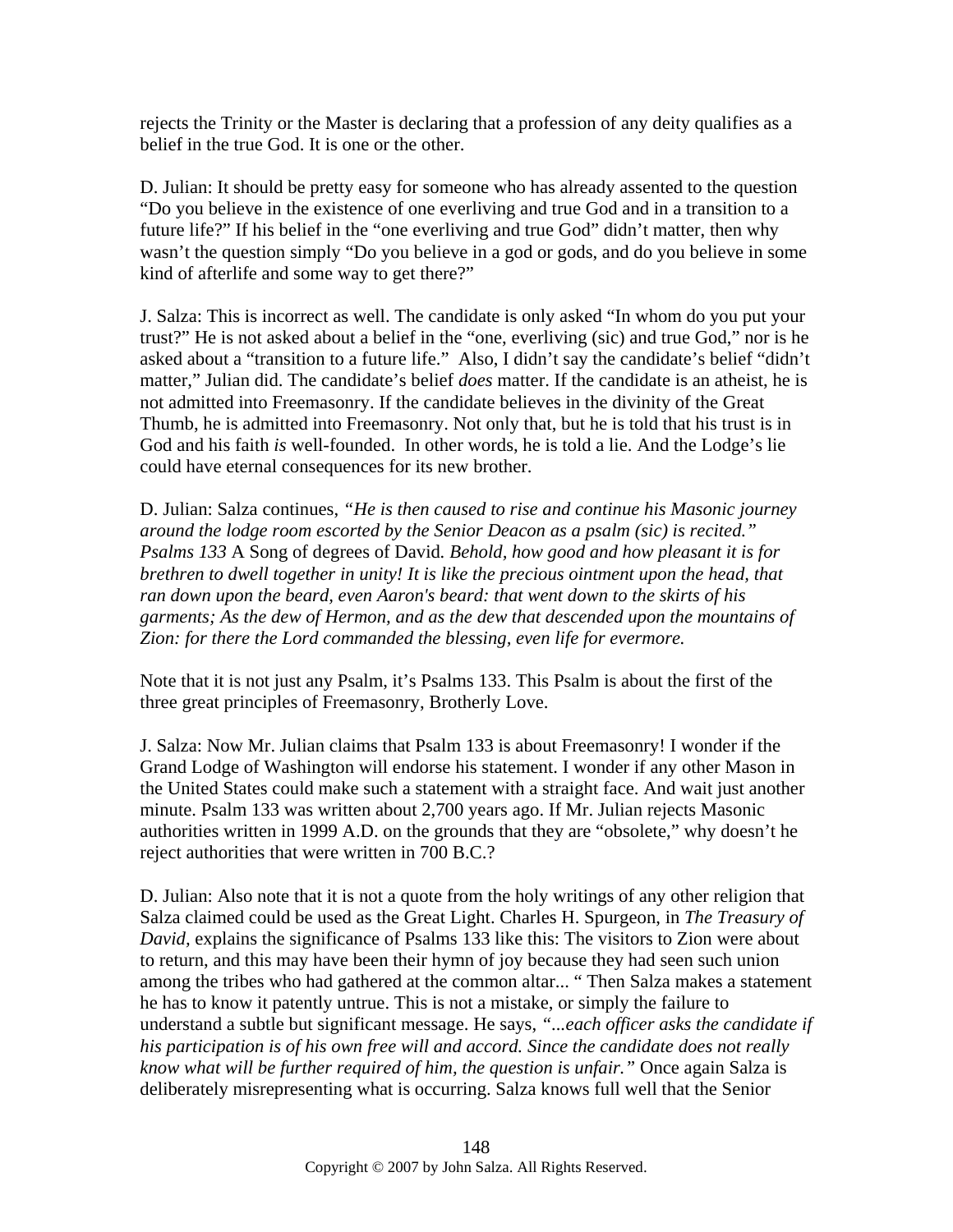Deacon, Junior Warden, Senior Warden, and Worshipful Master each verify personally that the candidate was not coerced or improperly solicited to become a Mason -- that he is going through the initiation process because it is his expressed wish to do so. The Senior Deacon at each officer station then certifies that the candidate is a man, freeborn, of good report, and well recommended.

J. Salza: Wrong again. Mr. Julian is confusing the solicitation process that occurs outside the lodge with the ritual work that occurs inside the lodge. I have never argued that a man is "coerced" to join Freemasonry. What I have stated in the book is that, when the candidate is asked if his participation is of his own free will and accord, "the candidate does not really know what will be further required of him," so "the question is unfair." If Mr. Julian disagrees, then let him explain how the candidate could possibly know what will happen to him (unless, of course, a Mason violated his oath and told the candidate in advance). Mr. Julian missed my point completely.

D. Julian: Salza continues his deliberate deceit when he says, *"The Worshipful Master then asks whether the candidate wishes to proceed. Again, under pressure of the moment, most candidates consent."* Salza knows full-well that the candidate standing there has just "seriously declared" five times that this is what he wants to do "of his own free will and accord" -- in fact, his whole reason for showing up at all was to become initiated into the Fraternity. In my almost 25 years as a Freemason, participating in the Entered Apprentice degrees of hundreds of men, I have never seen a candidate who not only did not consent, but one who was not actually eager to proceed.

J. Salza: No one is debating that most candidates consent to proceed. My point is that, because candidates do not know what is going to happen to them during the ensuing ritual, their consent is not completely informed. If a candidate were told that he was going to participate in the death-and-resurrection rite of the Hiramic Legend, he would likely *not* proceed.

D. Julian: On page 115 Salza says *"The candidate is asked to kneel at the altar and place his hands in a particular position on the Holy Bible (or whatever book he deems sacred), left hand underneath and right hand over the top of the book."* Salza also knows full-well that the candidate is placed "your left hand supporting the Holy Bible, Square and Compasses and your right resting thereon." And his right hand is resting on the Holy Bible, Square and Compasses, not just laying over the top of the book. And in case you missed it, as Salza apparently did, with his left hand the candidate is "supporting the *Holy Bible*", not supporting *"whatever book he deems sacred."* The other important thing that Salza missed is that this is occurring to a candidate, dressed in a costume, in the middle of an allegorical play.

J. Salza: Mr. Julian should know "full-well" that the candidate places his hands on the "Volume of the Sacred Law," which isn't necessarily the Holy Bible. Again, if the man is a Christian, the Bible is used. If the man is a Muslim, the Koran is used. Either Mr. Julian is ignorant of one of the most basic practices of Freemasonry or all the Masons in Washington are Christian.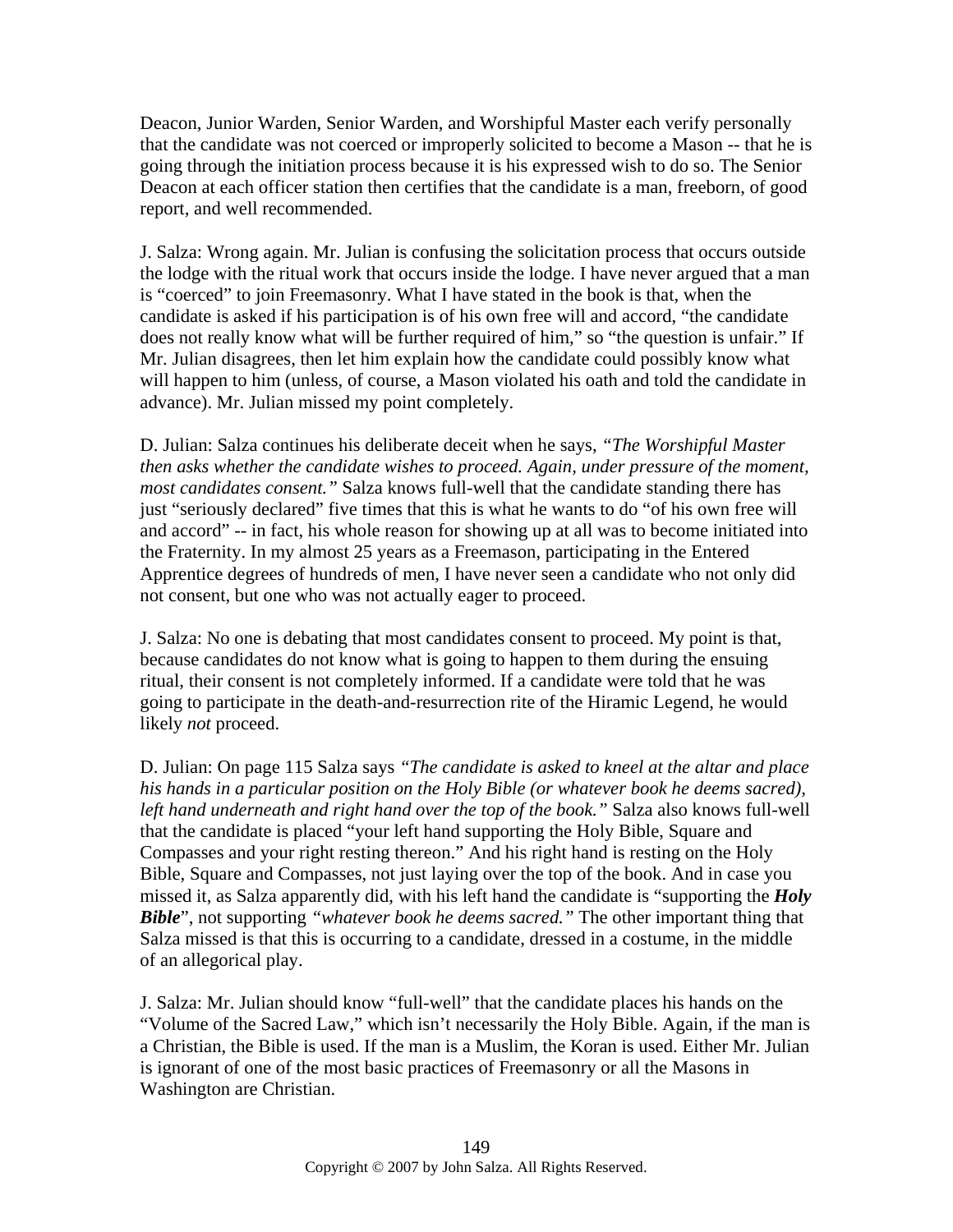## *Covenant Oaths*

D. Julian: In this section Salza disingenuously makes this false statement: *"The Masonic oath is distinguishable from licit oaths because it is sworn in secret."* The Oath of Obligation for each degree -- which, you remember, is from start to finish, an allegorical play teaching a moral lesson, not "real life" -- is not *"sworn in secret."* It is sworn "In the presence of God and this Worshipful Lodge..."

J. Salza: More strange comments from Mr. Julian. Is Mr. Julian saying that the Masonic oath is sworn in public? Why would he pick such a silly battle to fight? Even the "profane" public knows that the Masonic oath is sworn behind the secrecy of the lodge door. Only Masons are allowed to be present when the oath is sworn. Freemasonry even appoints a Tiler at the front of the lodge room door to ensure that all who enter to witness the degree are Freemasons. The Tiler's job is to protect the lodge from being infiltrated by "cowans and eavesdroppers." Further, as we have seen, much of the subject matter of the oath involves promises to keep Masonry's teachings and practices secret. Masons fulfill their promises by administering the oath in secret.

Also, the "Oath of Obligation" is not "an allegorical play teaching a moral lesson." An oath is an oath, and an allegorical play is an allegorical play. They are two different things. In Masonry, the oath is a promise sworn to God to keep Masonry's teachings secret. The allegorical play teaches Masonry's religious doctrines. The Masonic oath is sworn before the allegorical play of the Hiramic Legend commences.

Further, what does Mr. Julian mean when he says the oath is "not 'real life'"? Does he mean that Masons only swear pretend oaths? Does he mean that Masons invoke their God to witness the promises made, but they really don't mean it? Does he mean that Masons are making promises that they don't intend to keep because all of this Masonic nonsense is "not real life"?

D. Julian: I attended one Entered Apprentice degree where the candidate recited his oath of obligation where "this Worshipful Lodge" included more than 75 men in an announced location with a giant Square and Compasses emblem. Ironically, the Great Light of Freemasonry, the *Holy Bible, King James Version with Masonic References* tells us that certain things, like charitable works, are actually *supposed* to be done in secret. *Matthew 6:3-4 But when thou doest alms, let not thy left hand know what thy right hand*  doeth: That thine alms may be in secret: and thy Father which seeth in secret himself *shall reward thee openly.* 

J. Salza: Mr. Julian continues to demonstrate his ignorance and hypocrisy. Tell us, Mr. Julian, if charity is supposed to be done in secret, why do Freemasons like yourself make so much noise in public about Masonry's supposed \$2 million-a-day charitable contributions? Why do Masons universally violate this principle? And who is even talking about charitable works in secret? This discussion is about Freemasonry's religious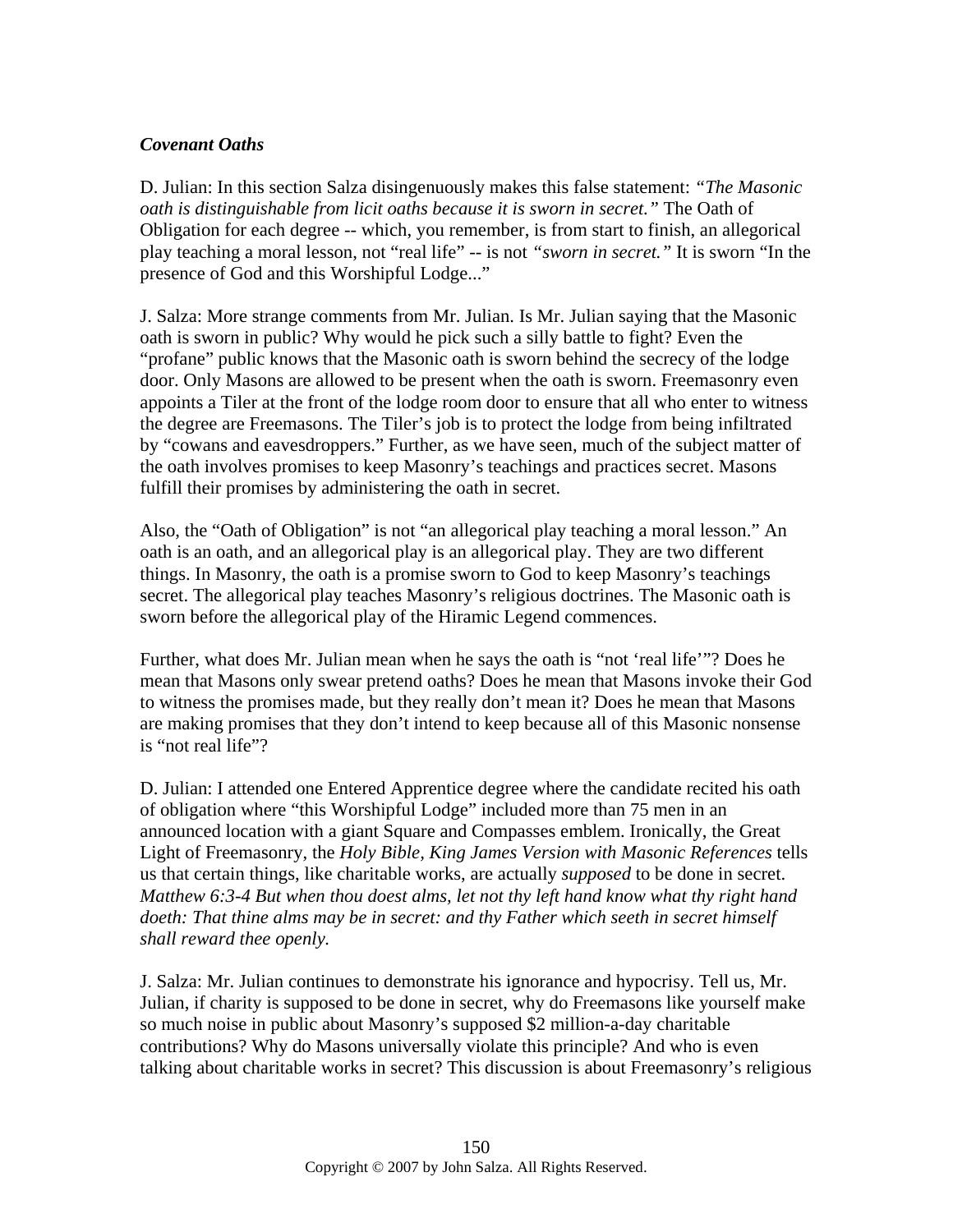teachings and oaths which are secret, not its charitable works (which Freemasonry makes sure are not secret).

Also, why doesn't Julian ever refer to the name of Jesus Christ when quoting the Savior? Mr. Julian, the Masonic Bible doesn't teach the principle of doing charitable works in secret. The Lord and Savior Jesus Christ teaches this principle. Julian, like Masonry, believes he has a license to quote Our Lord but never actually refer to Him by name. What is even more sad is that Mr. Julian professes to be a Christian.

D. Julian: On page 119 Salza says, *"Either the oaths mean what they say, or they do not."* Once again Salza has missed another subtle but important distinction. The oaths mean what they say but only within the context in which they are presented. Salza himself recognizes that the penalties of the obligations are only symbolic, so why would he assume the rest of the obligations are to be taken literally?

J. Salza: Thank you, Mr. Julian, for pointing out that the oaths are just a sham. Thank you for telling us that the oaths Freemasons swear to God are not "to be taken literally." This means that the moral principles the Mason is swearing to uphold cannot be "taken literally" either. Most importantly, this means that Masons, by Julian's own admission, are using the Lord's name in vain. They are swearing trivialities to God. I have news for you, Mr. Julian: Whenever you swear an oath to God, it better be "taken literally," or you have just committed the grave sin of blasphemy. You have violated the Second Commandment which forbids every improper use of God's name. But, then, Mr. Julian doesn't believe the Ten Commandments apply to Christians.

D. Julian: Or to put it more bluntly, why would he assume anything in the degrees, which are allegorical plays filled with symbolic representations, should be taken literally? His answer, of course, is that a handful of others, out of the millions of past and present Masons, have taken various parts of the degrees to be literal simply because they felt it corresponded to their personal belief systems. But each and every one of them, including me, has to put that disclaimer in the preface of their books and papers:

...the opinions expressed herein that are not directly quoted from others are my own; nor are they the official opinions of any Lodge or Grand Lodge that I have ever attended, been a member of, or been an elected or appointed officer in; nor are they necessarily the opinions of any other Freemason, living or dead, in this or any other part of the world.

J. Salza: More nonsense from Mr. Julian. When you back Masonic apologists against the wall, the most desperate ones disclaim everything about Freemasonry. If they can't defend it, they simply disclaim it. They say, "Its only symbolism"; "the symbols mean nothing"; "no one speaks for Freemasonry"; etc., etc., etc. When we see this kind of argumentation from our opponents, we know they are defeated.

D. Julian: I'm going to end this book review here because it should be painfully clear by now that in *Masonry Unmasked: An Insider Reveals the Secrets of the Lodge*, John Salza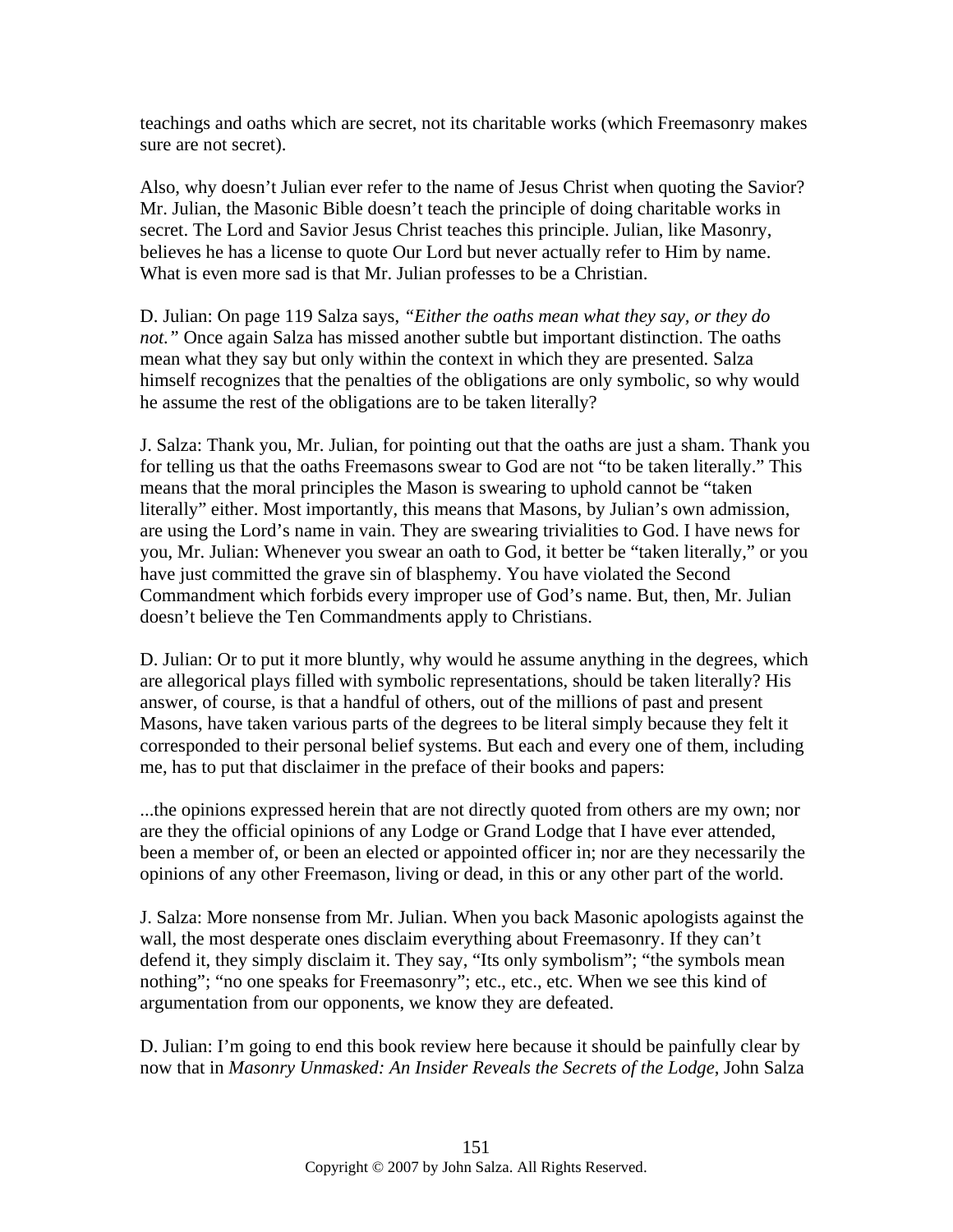missed the whole point of Freemasonry entirely and fails to reveal anything except his own spiritual immaturity.

J. Salza: Mr. Julian ends his review just like he began it, and just like he continued it the entire way: with *ad hominem* attacks on my character. Mr. Julian resorts to these kinds of statements because he has nothing else to offer us.

D. Julian: The key to all this is the question Salza refuses to ask, so I'll ask it for him: *If the Church is doing what it is supposed to be doing, why was there and is there any need for Freemasonry?* The answer, of course, the objective truth, the whole truth, and nothing but the truth is that Freemasonry started back when the Christian Church was a cesspool of hypocrisy, known for its cruelty, intolerance, immorality, and extravagance. Freemasonry continues today for much the same reason.

J. Salza: Mr. Julian reveals again that his religion is Freemasonry, not Christianity. According to Mr. Julian, Jesus' Church needs the Lodge. According to Julian, Christianity needs Freemasonry. Only a man who lacked faith in the promises of Jesus Christ would dare make such a statement. And I bet it is time for Mr. Julian to once again quote from Jesus (without mentioning His name of course). I was right! And it is a long quote this time:

D. Julian: *Matthew 23:1-36 Then spake Jesus to the multitude, and to his disciples, Saying, The scribes and the Pharisees sit in Moses' seat: All therefore whatsoever they bid you observe, that observe and do; but do not ye after their works: for they say, and do not. For they bind heavy burdens and grievous to be borne, and lay them on men's shoulders; but they themselves will not move them with one of their fingers. But all their works they do for to be seen of men: they make broad their phylacteries, and enlarge the borders of their garments, And love the uppermost rooms at feasts, and the chief seats in the synagogues, And greetings in the markets, and to be called of men, Rabbi, Rabbi. But be not ye called Rabbi: for one is your Master, even Christ; and all ye are brethren. And call no man your father upon the earth: for one is your Father, which is in heaven. Neither be ye called masters: for one is your Master, even Christ. But he that is greatest among you shall be your servant. And whosoever shall exalt himself shall be abased; and he that shall humble himself shall be exalted. But woe unto you, scribes and Pharisees, hypocrites! for ye shut up the kingdom of heaven against men: for ye neither go in yourselves, neither suffer ye them that are entering to go in. Woe unto you, scribes and Pharisees, hypocrites! for ye devour widows' houses, and for a pretence make long prayer: therefore ye shall receive the greater damnation. Woe unto you, scribes and Pharisees, hypocrites! for ye compass sea and land to make one proselyte, and when he is made, ye make him twofold more the child of hell than yourselves. Woe unto you, ye blind guides, which say, Whosoever shall swear by the temple, it is nothing; but whosoever shall swear by the gold of the temple, he is a debtor! Ye fools and blind: for whether is greater, the gold, or the temple that sanctifieth the gold? And, Whosoever shall swear by the altar, it is nothing; but whosoever sweareth by the gift that is upon it, he is guilty. Ye fools and blind: for whether is greater, the gift, or the altar that sanctifieth the gift? Whoso therefore shall swear by the altar, sweareth by it, and by all*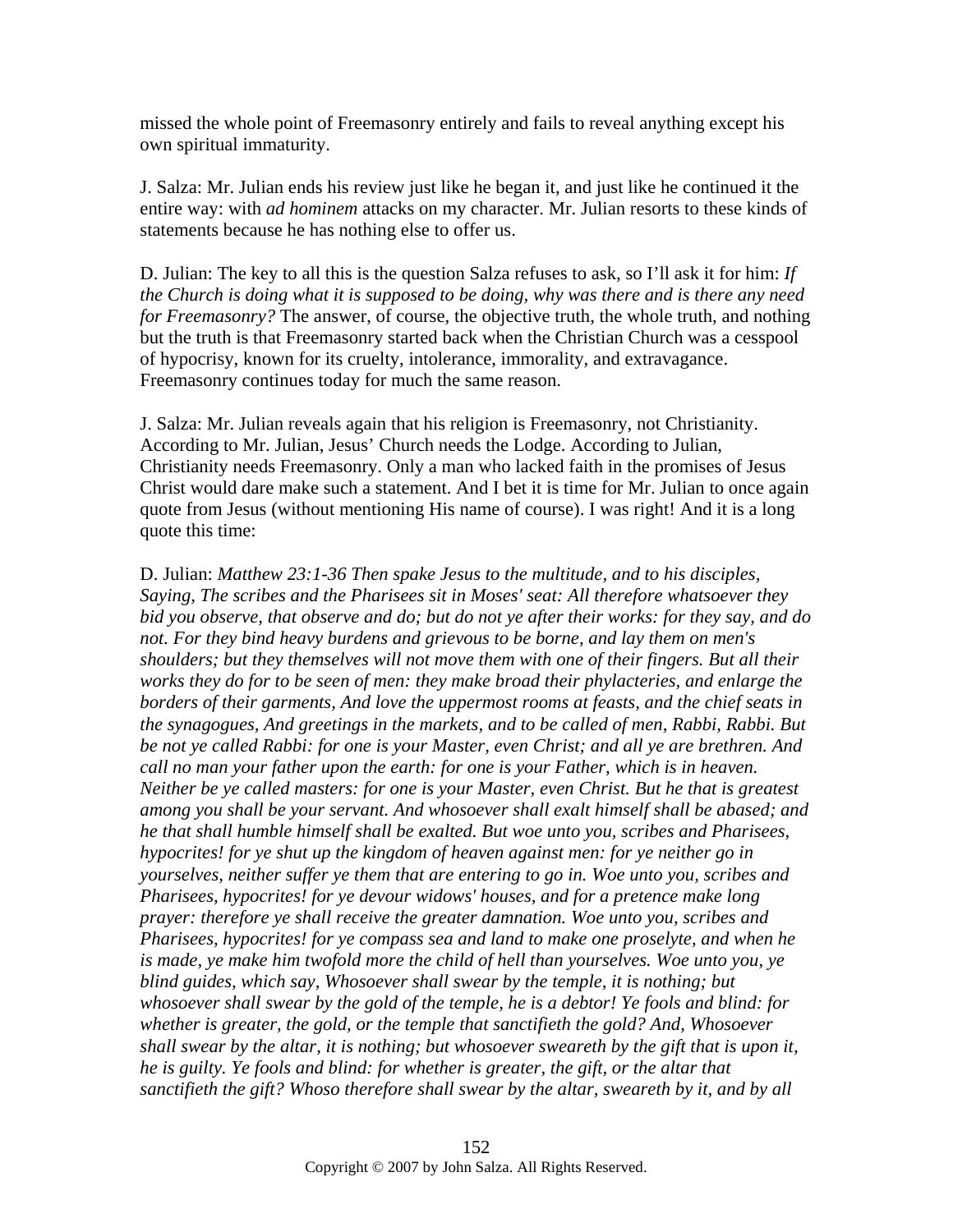*things thereon. And whoso shall swear by the temple, sweareth by it, and by him that dwelleth therein. And he that shall swear by heaven, sweareth by the throne of God, and by him that sitteth thereon. Woe unto you, scribes and Pharisees, hypocrites! for ye pay tithe of mint and anise and cummin, and have omitted the weightier matters of the law, judgment, mercy, and faith: these ought ye to have done, and not to leave the other undone. Ye blind guides, which strain at a gnat, and swallow a camel. Woe unto you, scribes and Pharisees, hypocrites! for ye make clean the outside of the cup and of the platter, but within they are full of extortion and excess. Thou blind Pharisee, cleanse first that which is within the cup and platter, that the outside of them may be clean also. Woe unto you, scribes and Pharisees, hypocrites! for ye are like unto whited sepulchres, which indeed appear beautiful outward, but are within full of dead men's bones, and of all uncleanness. Even so ye also outwardly appear righteous unto men, but within ye are full of hypocrisy and iniquity. Woe unto you, scribes and Pharisees, hypocrites! because ye build the tombs of the prophets, and garnish the sepulchres of the righteous, And say,*  If we had been in the days of our fathers, we would not have been partakers with them in *the blood of the prophets. Wherefore ye be witnesses unto yourselves, that ye are the children of them which killed the prophets. Fill ye up then the measure of your fathers. Ye serpents, ye generation of vipers, how can ye escape the damnation of hell? Wherefore, behold, I send unto you prophets, and wise men, and scribes: and some of them ye shall kill and crucify; and some of them shall ye scourge in your synagogues, and persecute them from city to city: That upon you may come all the righteous blood shed upon the earth, from the blood of righteous Abel unto the blood of Zacharias son of Barachias, whom ye slew between the temple and the altar. Verily I say unto you, All these things shall come upon this generation.* 

If the Great Light of Freemasonry, the *Holy Bible, King James Version* with its 17th-Century grammar is too difficult to follow, here is the same passage as interpreted by Eugene Peterson in *The Message: The Bible in Contemporary Language*:

*Now Jesus turned to address his disciples, along with the crowd that had gathered with them. "The religion scholars and Pharisees are competent teachers in God's Law. You won't go wrong in following their teachings on Moses. But be careful about following them. They talk a good line, but they don't live it. They don't take it into their hearts and live it out in their behavior. It's all spit-and-polish veneer. Instead of giving you God's*  Law as food and drink by which you can banquet on God, they package it in bundles of *rules, loading you down like pack animals. They seem to take pleasure in watching you stagger under these loads, and wouldn't think of lifting a finger to help. Their lives are perpetual fashion shows, embroidered prayer shawls one day and flowery prayers the next. They love to sit at the head table at church dinners, basking in the most prominent positions, preening in the radiance of public flattery, receiving honorary degrees, and getting called 'Doctor' and 'Reverend.' Don't let people do that to you, put you on a pedestal like that. You all have a single Teacher, and you are all classmates. Don't set people up as experts over your life, letting them tell you what to do. Save that authority for God; let him tell you what to do. No one else should carry the title of 'Father'; you have only one Father, and he's in heaven. And don't let people maneuver you into taking charge of them. There is only one Life-Leader for you and them — Christ.*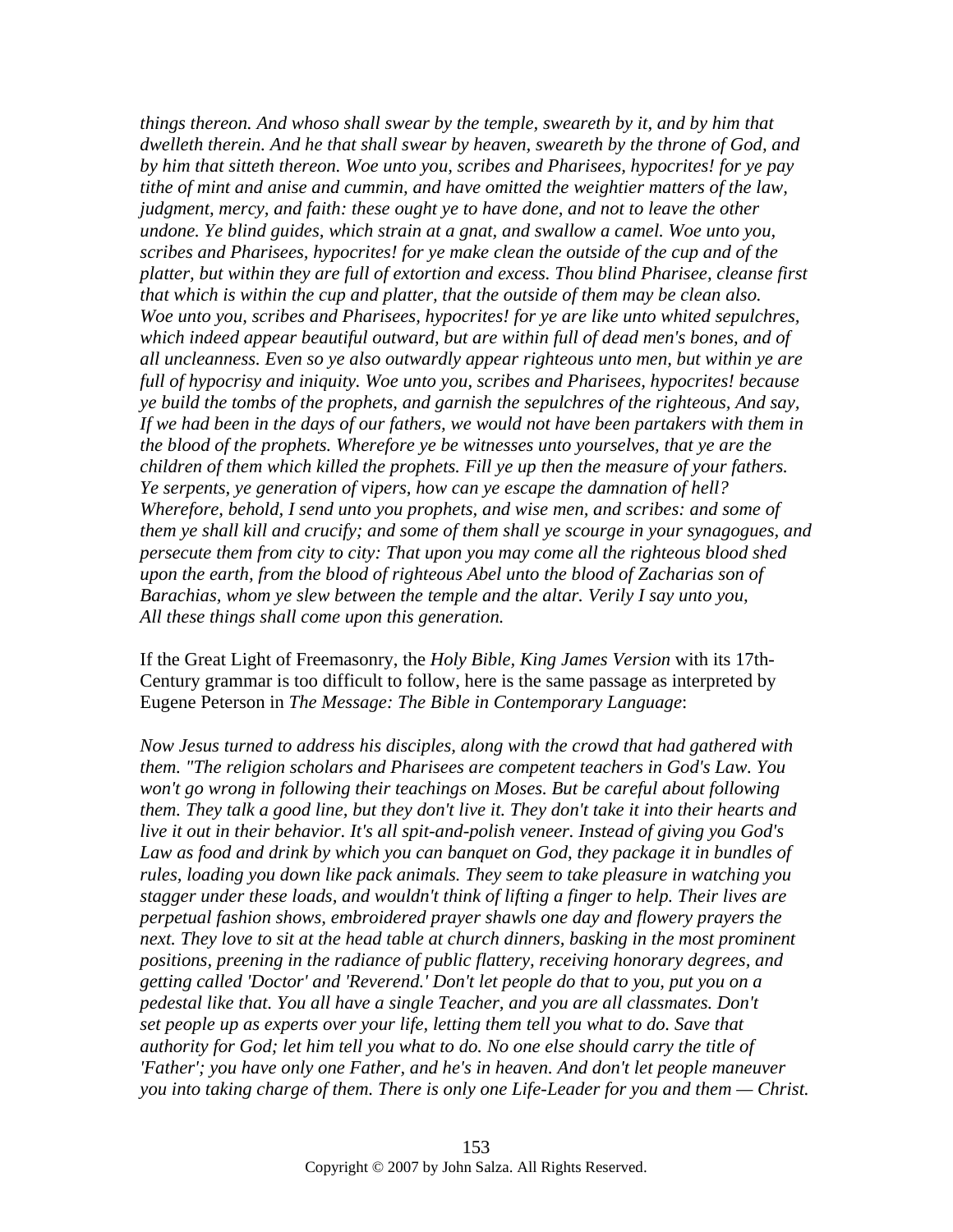*"Do you want to stand out? Then step down. Be a servant. If you puff yourself up, you'll get the wind knocked out of you. But if you're content to simply be yourself, your life will count for plenty. "I've had it with you! You're hopeless, you religion scholars, you Pharisees! Frauds! Your lives are roadblocks to God's kingdom. You refuse to enter, and won't let anyone else in either. "You're hopeless, you religion scholars and Pharisees! Frauds! You go halfway around the world to make a convert, but once you get him you make him into a replica of yourselves, double-damned. "You're hopeless! What arrogant stupidity! You say, 'If someone makes a promise with his fingers crossed, that's nothing; but if he swears with his hand on the Bible, that's serious.' What ignorance! Does the leather on the Bible carry more weight than the skin on your hands? And what about this piece of trivia: 'If you shake hands on a promise, that's nothing; but if you raise your*  hand that God is your witness, that's serious'? What ridiculous hairsplitting! What *difference does it make whether you shake hands or raise hands? A promise is a promise. What difference does it make if you make your promise inside or outside a house of worship? A promise is a promise. God is present, watching and holding you to account regardless. "You're hopeless, you religion scholars and Pharisees! Frauds! You keep meticulous account books, tithing on every nickel and dime you get, but on the meat of God's Law, things like fairness and compassion and commitment — the absolute basics! — you carelessly take it or leave it. Careful bookkeeping is commendable, but the basics are required. Do you have any idea how silly you look, writing a life story that's wrong from start to finish, nitpicking over commas and semicolons? "You're hopeless, you religion scholars and Pharisees! Frauds! You burnish the surface of your cups and bowls so they sparkle in the sun, while the insides are maggoty with your greed and gluttony. Stupid Pharisee! Scour the insides, and then the gleaming surface will mean something. "You're hopeless, you religion scholars and Pharisees! Frauds! You're like manicured grave plots, grass clipped and the flowers bright, but six feet down it's all rotting bones and worm-eaten flesh. People look at you and think you're saints, but beneath the skin you're total frauds. "You're hopeless, you religion scholars and Pharisees! Frauds! You build granite tombs for your prophets and marble monuments for your saints. And you say that if you had lived in the days of your ancestors, no blood would have been on your hands. You protest too much! You're cut from the same cloth as those murderers, and daily add to the death count. "Snakes! Reptilian sneaks! Do you think you can worm your way out of this? Never have to pay the piper? It's on account of people like you that I send prophets and wise guides and scholars generation after generation — and generation after generation you treat them like dirt, greeting them with lynch mobs, hounding them with abuse. You can't squirm out of this: Every drop of righteous blood ever spilled on this earth, beginning with the blood of that good man Abel right down to the blood of Zechariah, Barachiah's son, whom you murdered at his prayers, is on your head. All this, I'm telling you, is coming down on you, on your generation."* 

V.W. David S. Julian in Seattle, WA, USA October 24, 2006

J. Salza: Irrelevant to *Masonry Unmasked*, as were most of Mr. Julian's "cut-and-paste" jobs.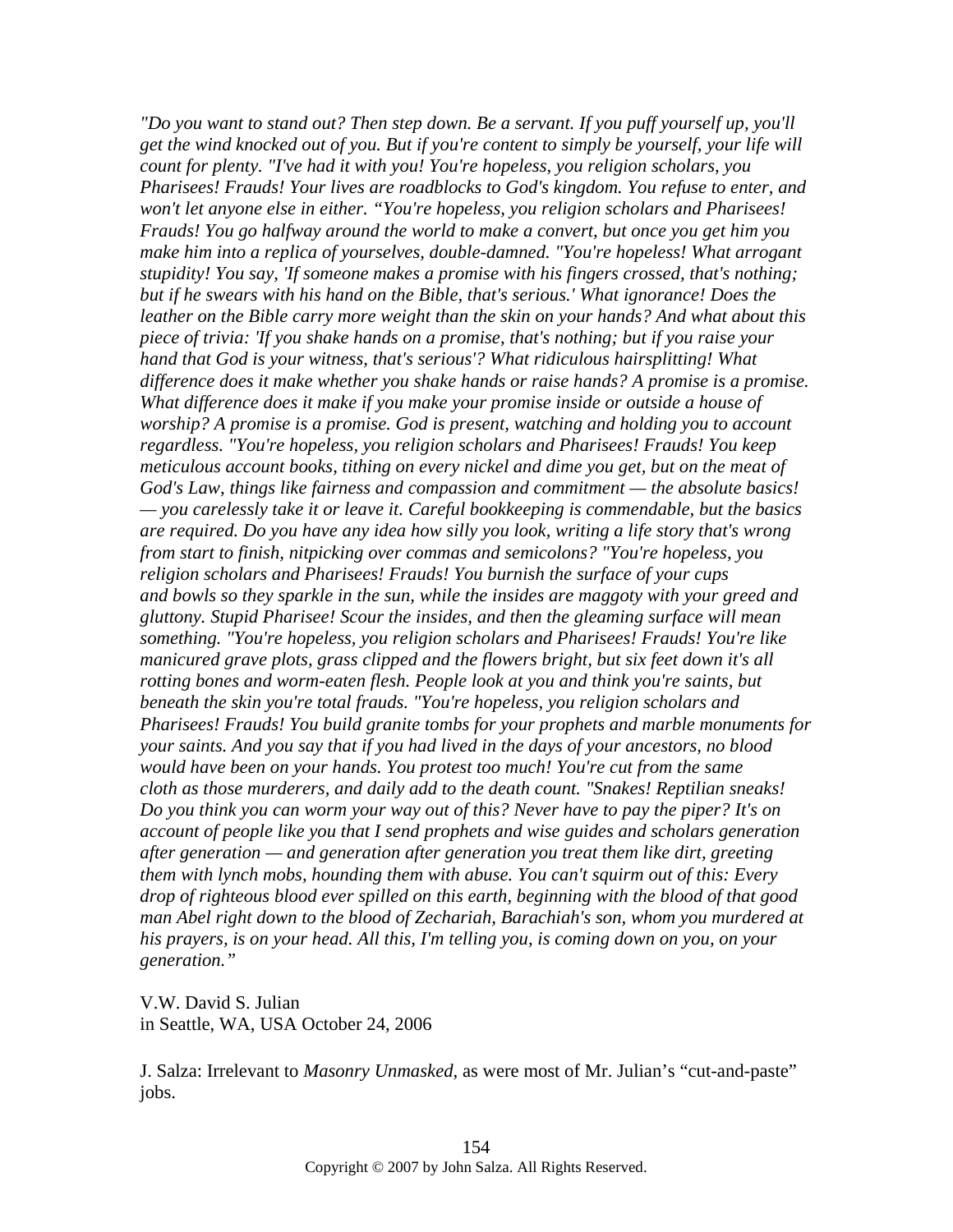John F. Salza, J.D. Milwaukee, Wisconsin *25 January 2007, Anno Domini Conversion of St. Paul, Apostle* 

## D. Julian: *A Postscript from the Reviewer*

Although the rest of the book is essentially just a rehashing of the same drivel presented in the first half, there is once concept that I simply could not let go by -- Salza's page 168 statement about the "Establishment Clause" of the First Amendment to the US Constitution:

*"The Founding Fathers intended that the clause preclude the federal government's establishing a single religion and enforcing the observation of it."* 

## **The US Constitution and Separation of Church and State**

Article VI.

J. Salza: I "could not let go by" Mr. Julian's error. No where as a Preface to Article VI or anywhere else in the Constitution does the phrase "Separation of Church and State" appear. This is a Masonic doctrine first espoused by Freemasons (and especially the Scottish Rite) and finally dogmatized by Masonic Supreme Court Justices in the *Everson v. Board of Education* (1947) case. Mr. Julian casually slips it into his "cut-and-paste" of the U.S. Constitution.

D. Julian: The Senators and Representatives before mentioned, and the Members of the several State Legislatures, and all executive and judicial Officers, both of the United States and of the several States, shall be bound by Oath or Affirmation, to support this Constitution; but no religious Test shall ever be required as a Qualification to any Office or public Trust under the United States.

Amendment I.

Congress shall make no law respecting an establishment of religion, or prohibiting the free exercise thereof; or abridging the freedom of speech, or of the press; or the right of the people peaceably to assemble, and to petition the Government for a redress of grievances.

It is important to note that minutes of the entire proceedings of the 1st Congress were taken and all of the discussion surrounding the Bill of Rights was carefully recorded. You can read them yourself at the Library of Congress, online at http://memory.loc.gov. Simply query for "establishment of religion". These minutes include the original drafts of the amendments, and most importantly show two things: (1) the current wording of Article VI and Amendment I -- demanding that the Government remain neutral, neither respecting (giving advantage to) nor prohibiting (giving disadvantage to) *any religious establishment* -- was in fact the intention of the majority of the framers of the Constitution; and (2) those asserting otherwise cannot claim ignorance, but are obviously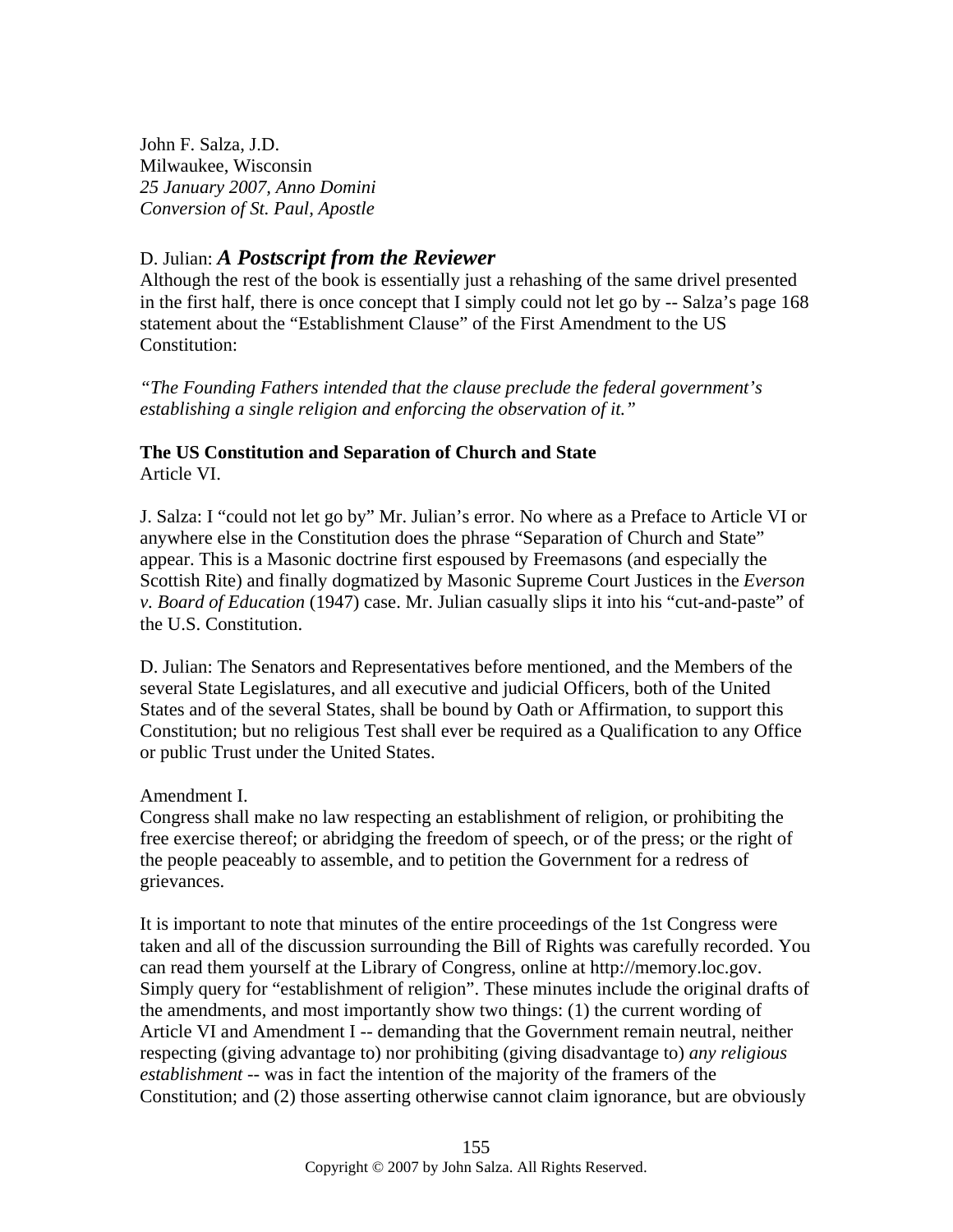and intentionally distorting and misrepresenting the true facts for their own aggrandizement. Christian Nation advocate David Barton made this same mistake in his original presentations when he misquoted the amendment to say *"Congress shall make no law respecting the establishment of a religion..."* 

J. Salza: Mr. Julian is only partially correct. Amendment I has two prongs: The Establishment Clause and the Free-Exercise Clause. The Establishment Clause prevents the government (courts, Congress) from sponsoring or endorsing an official religion, including a national religion. Why did the Fathers enact this amendment? Because, prior to the American Revolution, the English parliament designated the Anglican Church as the official church of England and the American colonies, and the American Fathers wanted to eliminate a similar situation from happening. The Free-Exercise Clause allows American citizens to exercise their religious faith without governmental intrusion. If Julian disagrees, I can refer him to some of my fellow Doctors of Jurisprudence who teach Constitutional Law. None of this has anything to do with *Masonry Unmasked*.

D. Julian: On Friday, August 21, 1789 it was proposed (as the Third Amendment) like this: "Congress shall make no law establishing religion, or prohibiting the free exercise thereof, nor shall the rights of conscience be infringed." But it's obvious from the content of the August 21 presentation that the amendment was not to prevent the creation a national religion (primarily because no one made such a proposition), but it was to protect the rights of each citizen to his own Freedom of Conscience. And Salza's subsequent attempt to rewrite history by claiming that the concept of the Separation of Church and State and the secularization of the public schools was a Masonic conspiracy begun in 1915 is just more nonsense. What actually happened is that Freemasonry, especially the Scottish Rite, began to defend the US from a sectarian religious onslaught that continues to this day.

J. Salza: At least Mr. Julian admits the obvious – that Freemasonry has been instrumental in secularizing our country. The "sectarian religious onslaught" that Mr. Julian refers to included prayers and any references to God in public schools, Bible reading in public schools, the Ten Commandments posted in public schools, release time for religious instruction, financial aid to religious colleges, public funding of parochial schoolteachers' salaries and instructional materials, public funding for maintenance and repair grants, busing of children to parochial schools, and tuition reimbursements for parents of parochial school children. Thanks to Masonic Supreme Court Justices, the foregoing "sectarian religious onslaught" has been dealt with. All in the name of Masonic "Liberty, Equality and Fraternity." I am sure that God – the Father, Son and Holy Spirit – is very pleased.

D. Julian: It should be noted here that references to God in our official government documents are all very recent additions. For example, the original Pledge of Allegiance, adopted by President Benjamin Harrison for Columbus Day, October 12, 1892 was: "I pledge allegiance to my flag and to the republic for which it stands: one nation, indivisible, with liberty and justice for all." The phrase "to my flag" was replaced with "to the flag of the United States," on Flag Day, June 14, 1923. The phrase "of America"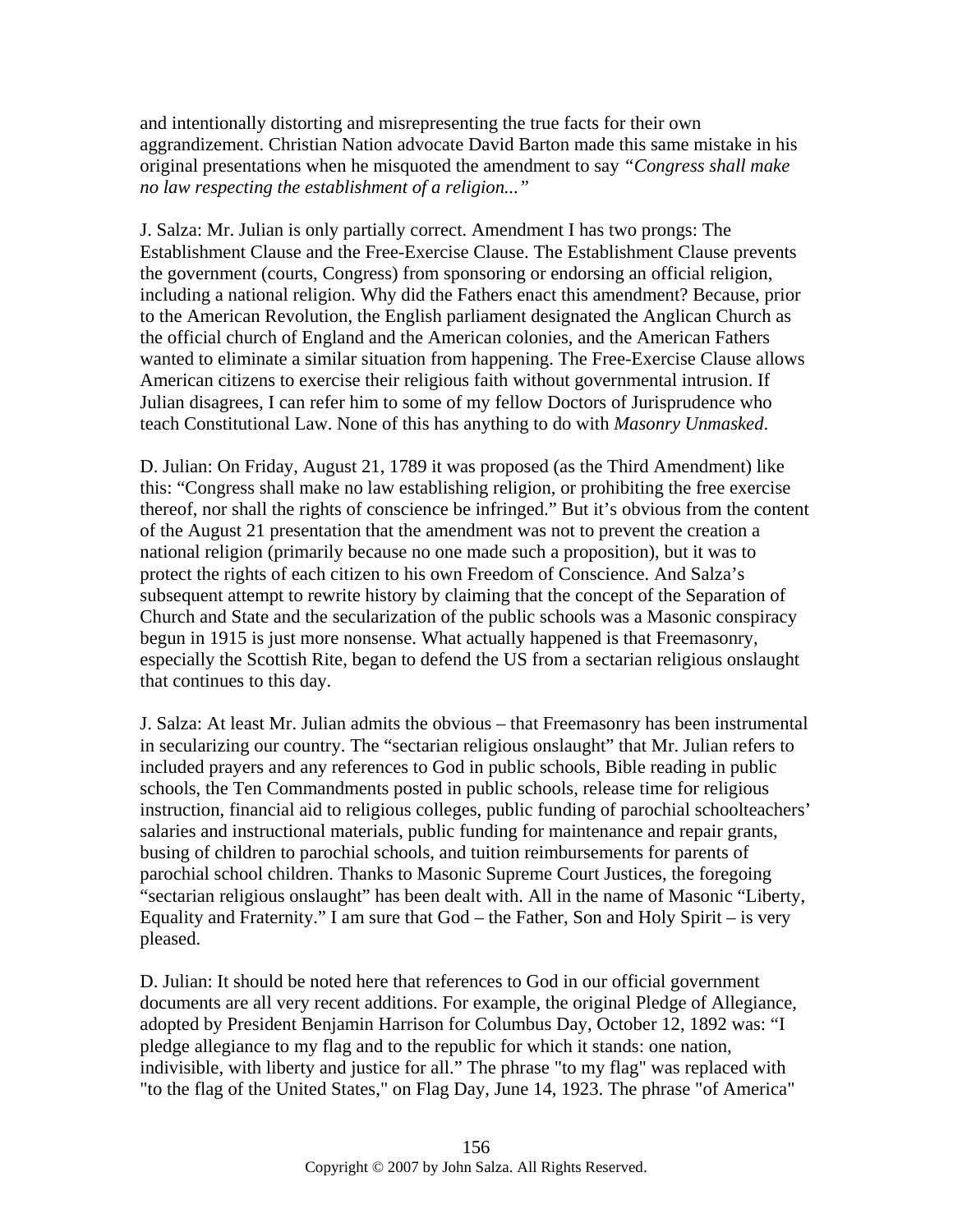was added to that on June 14, 1924, by the American Legion and the Daughters of the American Revolution. The phrase "under God" was not included in the Pledge of Allegiance until June 14, 1954, 62 years after the original Pledge was written, and 165 years after the Constitution was first ratified (1789). Penned in 1814 by Brother Francis Scott Key, "The Star Spangled Banner" (including the lyric "And this be our motto: In God is our trust") did not officially become our National Anthem until March 3, 1931, two years into the Great Depression. Prior to that, our official anthem was *My Country 'Tis of Thee*, also known as *America*, and sung to the tune of the British national anthem, *God Save The King,* already noted as written by Brother Thomas Arne, Freemason and Roman Catholic. Although the phrase "In God We Trust" appeared on some two-cent coins as early as 1864, it was not officially established as the National Motto until July 30, 1956. It has appeared on the one-cent coin since 1909, on the ten-cent coin since 1916, the five-cent and all other coins since 1938. The motto was printed on paper money beginning with the first one-dollar silver certificates in 1957, and was added to the design of the 1935-G series (actually printed in 1957), and all subsequent designs. In fact, the only direct reference to God in the original Constitution of the United States of America is in the date of the document, designated as "in the year of our Lord" indicating use of the Roman Catholic Gregorian Calendar (with its designations of AD and BC) that was reluctantly adopted by the Church of England (and therefore the American Colonies) in 1752. The Bill of Rights is a list of the Federally guaranteed civil rights of the individual citizen, regardless of the will of the majority. Most reasonable Americans have no problem separating their religious beliefs from their patriotic duty, just as most Freemasons have no problem separating their religious beliefs from their participation in a philanthropic fraternity. But every now and then one comes along who just doesn't get it. The book clearly indicates John Salza is one of those.

J. Salza: If Mr. Julian wants to argue that the United States of America is a godless country, he won't get any pushback from me. This does absolutely nothing for his defense of Freemasonry. But if one reads pages 167-170 of *Masonry Unmasked*, I demonstrate that this wasn't always the case. Unlike what Mr. Julian would have us believe, the United States identified itself as a Christian nation (although, I will admit, never a Catholic nation). This all changed when Masonic Supreme Court Justices, appointed by Masonic Presidents, dominated the Court. Don't believe me? Ask the Scottish Rite of Freemasonry. When asked about how Masonry was able to do wreak such havoc, the New Age shamelessly reported: "It can be done; it has been done" (see *New Age*, 1976, pages 19-22).

D. Julian: And as a final postscript, on page 191, Salza quotes Steven Knight, who claimed to have "*interviewed hundreds of Masons in his study of Freemasonry, reports: 'It has been said that these issues are of no concern to Freemasons, but hundreds of members of the brotherhood have spoken to me of the turmoil they experience in attempting to reconcile their religious views with the demands of Masonic ritual.'"* 

Putting aside that Stephen Knight's book was exposing Freemasonry in the United Kingdom (I thought we were limiting the discussion to US Freemasonry and the quotes were supposed to be from US Masonic materials),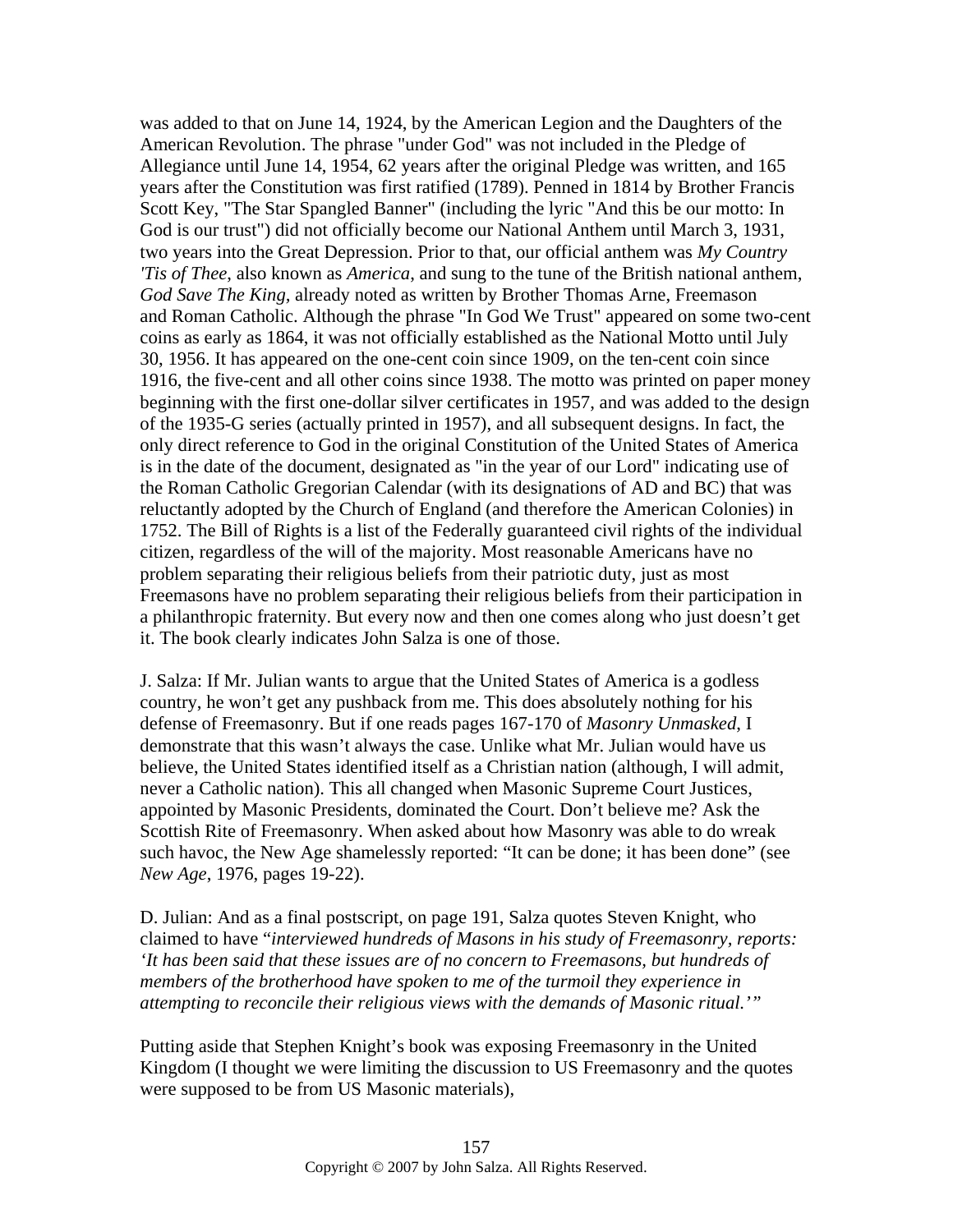J. Salza: Yes, but since Mr. Knight focused on the Masonic oaths and these oaths are viritually identical to those sworn in America, Knight's material on why Freemasons are reluctant to break their oaths is relevant, as Mr. Julian already knows.

D. Julian: …we learn from the Southern Baptist Convention that he eventually rejected the Christian faith, became a Sannyasin, and changed his name to Swami Puja Deval in 1983, and then died of a brain tumor in 1985. The book Salza quotes from was the follow-up to his previous book claiming the infamous Jack-The-Ripper was a Freemason. It was easy for Knight to make these claims because British Freemasonry *is* a secret society where publicly disclosing your Masonic membership without permission from the Grand Lodge, especially for personal gain, is grounds for expulsion. So all of Knight's sources, including these supposed *hundreds of members of the Brotherhood* -- all supposedly sworn to secrecy, mind you -- conveniently continue to remain anonymous. Nevertheless it is a good question that deserves a good answer. The truth is, that the most devout fundamentalist followers of all religions discover they all have something in common: the belief that their path to salvation is the only true path to salvation. So Osama bin Ladin is firmly convinced his Islamic way is the only way supported by the Koran) and he is willing to die for that belief. Duane Washum believes his separatist "personal relationship with Jesus" is the only way and he uses the Protestant Bible to support his beliefs. John Salza believes the Roman Catholic Church is the only way, and he uses the Roman Catholic Bible, the infallibility of the Pope, and the traditions passed down from the original Apostles to support his beliefs.

J. Salza: No, I believe that Jesus Christ is the only way to salvation, and, yes, I follow the traditions passed down from the original Apostles because those traditions are the teachings of Christ Himself. Mr. Julian doesn't believe in divine revelation, so it is no surprise that he would mock my obedience to the Apostolic Tradition.

D. Julian: So while they all sit around and argue about who has the real, one-and-only path to salvation, the real enemies of Christian salvation, which are hunger, disease, poverty, violence, and ignorance run rampant all over the world. Freemasonry therefore offers what no religion can -- a temporary respite from that sectarian religious separatism. Freemasons recognize that the dam is breaking. And we realize that, right now, it is more important to pass the sandbags than to waste time and resources quibbling about whether the guy passing the sandbag to you has been circumcised or baptized yet...

## DJ

J. Salza: Mr. Julian completes his postscript very appropriately, by confessing that his religion is Freemasonry, not Christianity. In Mr. Julian's world, Christianity needs Freemasonry to thwart "the real enemies of salvation." Forget the Social Kingship of Jesus Christ; Freemasonry offers the world what no religion can. Even though Jesus said that one must be baptized to be saved (Mk 16:16), Mr. Julian tells us we need not worry about whether one is "baptized properly," because baptism, according to Mr. Julian, is not that important.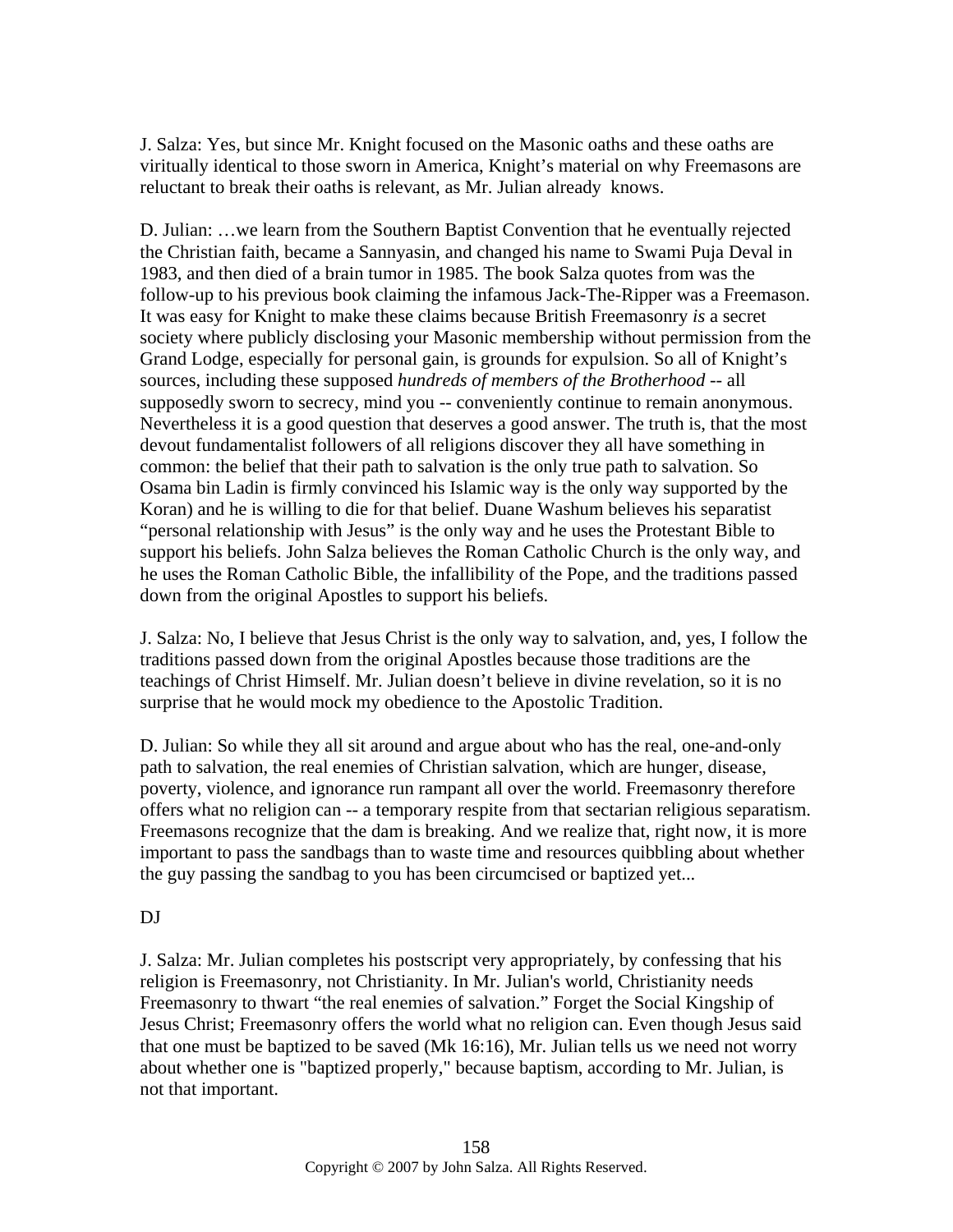Mr. Julian, the real "enemies of salvation" are those who hold God's revealed truth to be superfluous and sectarian as you and Freemasonry do. The real "enemies of salvation" are those who preach salvation without Jesus Christ. That is why Freemasonry is the enemy of not only the Christian faith, but of any religion that claims to be true.

Thank you, Mr. Julian, for allowing me to vindicate *Masonry Unmasked* and further expose the false religion of Freemasonry once again. I pray that God will open up your heart to His Truth, Jesus Christ Our Lord.

Sacred Heart of Jesus, have mercy on us!

JFS